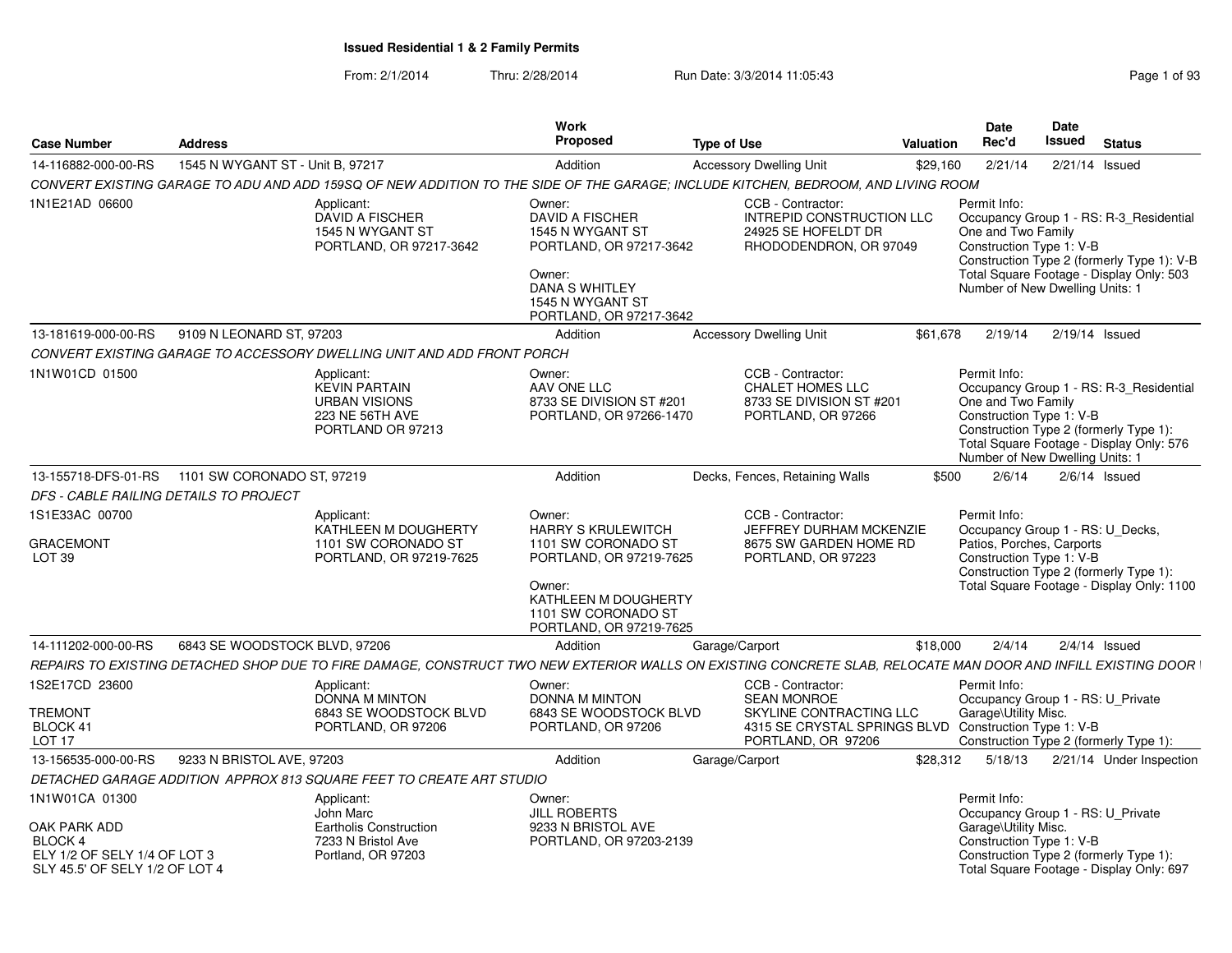| <b>Case Number</b>                                    | <b>Address</b>                                                                                                                                               | Work<br>Proposed                                                                                       | <b>Type of Use</b>                                                                | <b>Valuation</b> | Date<br>Rec'd                      | Date<br>Issued<br><b>Status</b>                                                                                                                                                                  |
|-------------------------------------------------------|--------------------------------------------------------------------------------------------------------------------------------------------------------------|--------------------------------------------------------------------------------------------------------|-----------------------------------------------------------------------------------|------------------|------------------------------------|--------------------------------------------------------------------------------------------------------------------------------------------------------------------------------------------------|
| 14-115369-000-00-RS                                   | 4802 SE BROOKLYN ST, 97206                                                                                                                                   | Addition                                                                                               | Garage/Carport                                                                    | \$4,468          | 2/11/14                            | 2/15/14 Issued                                                                                                                                                                                   |
|                                                       | SINGLE FLOOR ADDITION TO EXISTING DETACHED GARAGE.                                                                                                           |                                                                                                        |                                                                                   |                  |                                    |                                                                                                                                                                                                  |
| 1S2E07BD 18700                                        | Applicant:                                                                                                                                                   | Owner:                                                                                                 | CCB - Contractor:                                                                 |                  | Permit Info:                       |                                                                                                                                                                                                  |
| <b>CRESTON</b><br><b>BLOCK 17</b><br>LOT <sub>1</sub> | Joel Morrison<br><b>MORRISON BUILT LLC</b><br>4614 SW Kelly Avenue, Ste 17<br>Portland, OR 97239<br>Applicant:                                               | MORRISON BUILT LLC<br>4614 SW KELLY AVE #100<br>PORTLAND, OR 97239-4277                                | MORRISON BUILT LLC<br>4614 SW Kelly Avenue, Ste 17<br>Portland, OR 97239          |                  | Garage\Utility Misc.               | Occupancy Group 1 - RS: U_Private<br>Construction Type 1: V-B<br>Construction Type 2 (formerly Type 1):<br>Total Square Footage - Display Only: 110                                              |
|                                                       | <b>Rvan Schubert</b><br>MORRISON BUILT LLC<br>4614 SW Kelly Avenue, Ste 17<br>Portland, OR 97239                                                             |                                                                                                        |                                                                                   |                  |                                    |                                                                                                                                                                                                  |
| 13-239907-000-00-RS                                   | 2956 NE 59TH AVE, 97213                                                                                                                                      | Addition                                                                                               | Single Family Dwelling                                                            | \$256,529        | 12/24/13                           | 2/18/14 Under Inspection                                                                                                                                                                         |
|                                                       | WHOLE HOUSE REMODEL AND ADDITION, ADD SQUARE FOOTAGE TO BASEMENT (BASEMENT TO REMAIN UNFINISHED), RECONFIGURE STAIRS TO BASEMENT, EXPANDED MAIN FLOOR TO IN( |                                                                                                        |                                                                                   |                  |                                    |                                                                                                                                                                                                  |
| 1N2E30AD 02900<br>ROSE CITY PK                        | Applicant:<br><b>KEVIN PARTAIN</b><br><b>URBAN VISIONS</b>                                                                                                   | Owner:<br>PO BOX 11778                                                                                 | CCB - Contractor:<br>PORTLAND REDEVELOPMENT LLC CORNICE GROUP LLC<br>PO BOX 11778 |                  | Permit Info:<br>One and Two Family | Occupancy Group 1 - RS: R-3 Residential                                                                                                                                                          |
| BLOCK 104<br>LOT <sub>17</sub>                        | 223 ne 56th ave<br>PORTLAND, OR 97015                                                                                                                        | PORTLAND, OR 97211                                                                                     | PORTLAND, OR 97211                                                                |                  |                                    | Construction Type 1: V-B<br>Construction Type 2 (formerly Type 1): V-B<br>Total Square Footage - Display Only: 3784                                                                              |
| 13-240035-000-00-RS                                   | 3221 NE 33RD AVE, 97212                                                                                                                                      | Addition                                                                                               | Single Family Dwelling                                                            | \$5.996          | 2/13/14                            | 2/13/14 Under Inspection                                                                                                                                                                         |
|                                                       | DORMER ADDITION TO ADD BATHROOM TO SECOND FLOOR                                                                                                              |                                                                                                        |                                                                                   |                  |                                    |                                                                                                                                                                                                  |
| 1N1E25BA 19200                                        | Applicant:                                                                                                                                                   | Owner:                                                                                                 |                                                                                   |                  | Permit Info:                       |                                                                                                                                                                                                  |
| irvingwood<br>BLOCK 6<br>LOT <sub>2</sub>             | DEAN P TERRY<br>3221 NE 33RD AVE<br>PORTLAND, OR 97212-2606                                                                                                  | DEAN P TERRY<br>3221 NE 33RD AVE<br>PORTLAND, OR 97212-2606                                            |                                                                                   |                  | One and Two Family                 | Occupancy Group 1 - RS: R-3_Residential<br>Construction Type 1: V-B<br>Construction Type 2 (formerly Type 1):<br>Total Square Footage - Display Only: 56                                         |
| 13-236055-000-00-RS                                   | 3228 NE 20TH AVE, 97212                                                                                                                                      | Addition                                                                                               | <b>Single Family Dwelling</b>                                                     | \$10,000         |                                    | 2/13/14  2/13/14  Issued                                                                                                                                                                         |
|                                                       | RECONFIGURE EXISTING LAUNDRY ROOM WITH NEW EGRESS WINDOW AND NEW BAY WINDOW                                                                                  |                                                                                                        |                                                                                   |                  |                                    |                                                                                                                                                                                                  |
| 1N1E26AA 10300                                        | Applicant:                                                                                                                                                   | Owner:                                                                                                 | CCB - Contractor:                                                                 |                  | Permit Info:                       |                                                                                                                                                                                                  |
|                                                       | MARK URBAN                                                                                                                                                   | <b>STANLEY F HORAK</b>                                                                                 | <b>MARK URBAN</b>                                                                 |                  |                                    | Occupancy Group 1 - RS: R-3_Residential                                                                                                                                                          |
| <b>RVINGTON</b>                                       | <b>URBAN RESTORATION &amp;</b>                                                                                                                               | 3228 NE 20TH AVE                                                                                       | <b>URBAN RESTORATION &amp;</b>                                                    |                  | One and Two Family                 |                                                                                                                                                                                                  |
| BLOCK 27<br><b>LOT 18</b>                             | <b>CONSTRUCTION IN</b><br>4131 SW CONDOR AVE<br>PORTLAND, OR 972014010                                                                                       | PORTLAND, OR 97212-2411<br>Owner:<br><b>FAY B HORAK</b><br>3228 NE 20TH AVE<br>PORTLAND, OR 97212-2411 | <b>CONSTRUCTION IN</b><br>4131 SW CONDOR AVE<br>PORTLAND, OR 972014010            |                  |                                    | Construction Type 1: V-B<br>Construction Type 2 (formerly Type 1):                                                                                                                               |
| 13-239097-000-00-RS                                   | 4511 NE 28TH AVE - Unit B, 97211                                                                                                                             | Addition                                                                                               | Single Family Dwelling                                                            | \$93.480         | 12/17/13                           | 2/14/14 Issued                                                                                                                                                                                   |
|                                                       | ADDITION OF SINGLE STORY ACCESSORY DWELLING UNIT AT EAST SIDE OF PROPERTY, ADU TO INCLUDE KITCHEN, 2 BEDROOMS AND 2 BATHROOMS (3 TOTAL BATHROOMS).           |                                                                                                        |                                                                                   |                  |                                    |                                                                                                                                                                                                  |
| 1N1E24BC 20600                                        |                                                                                                                                                              | Owner:                                                                                                 | <b>Primary Contractor:</b>                                                        |                  | Permit Info:                       |                                                                                                                                                                                                  |
|                                                       | Applicant:<br>NICK MIRA<br>PROPEL STUDIO ARCHITECTURE 21028 HIGHWAY 99E NE<br>LLC<br>422 NE 79TH AVE<br>PORTLAND, OR 97213                                   | <b>BRENDAN ENRIGHT</b><br>AURORA, OR 97002-9213                                                        | TO BID                                                                            |                  | One and Two Family                 | Occupancy Group 1 - RS: R-3_Residential<br>Construction Type 1: V-B<br>Construction Type 2 (formerly Type 1): V-B<br>Total Square Footage - Display Only: 973<br>Number of New Dwelling Units: 1 |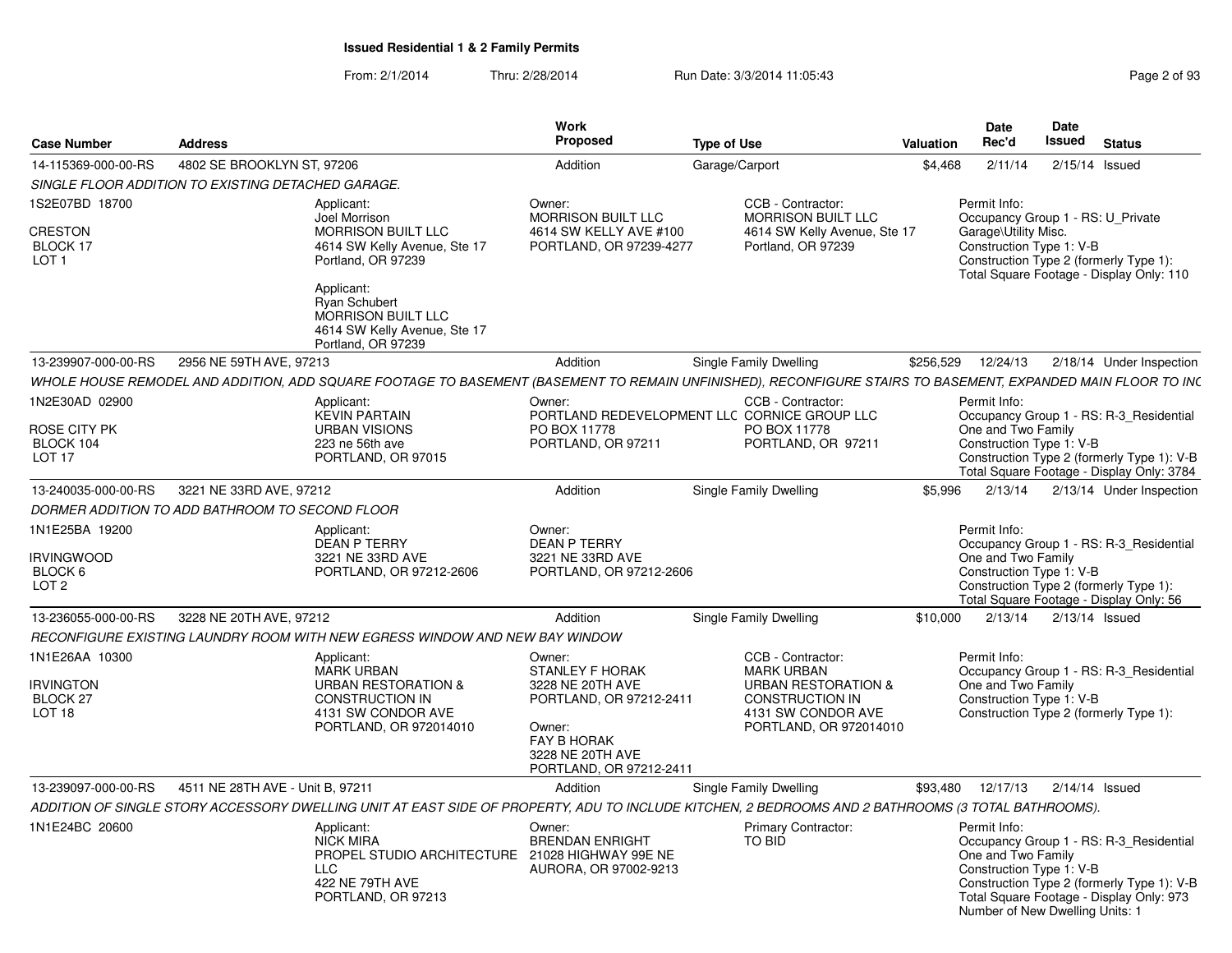| <b>Case Number</b>                            | <b>Address</b>                   |                                                                                                                                                              | Work<br>Proposed                                                        | <b>Type of Use</b>                                                                     | Valuation | Date<br>Rec'd                      | <b>Date</b><br><b>Issued</b>                                                                                   | <b>Status</b>                                                                         |
|-----------------------------------------------|----------------------------------|--------------------------------------------------------------------------------------------------------------------------------------------------------------|-------------------------------------------------------------------------|----------------------------------------------------------------------------------------|-----------|------------------------------------|----------------------------------------------------------------------------------------------------------------|---------------------------------------------------------------------------------------|
| 13-239073-000-00-RS                           | 4404 NE 37TH AVE, 97211          |                                                                                                                                                              | Addition                                                                | <b>Single Family Dwelling</b>                                                          | \$25,000  | 2/4/14                             |                                                                                                                | 2/4/14 Under Inspection                                                               |
|                                               |                                  | MAIN FLOOR - ENCLOSE PORCH TO CREATE MUDROOM, REMOVE INTERIOR WALL FOR KITCHEN REMODEL, REPLACE WINDOW WITH FRENCH DOORS, AND RECONFIGURE BATHROOM; BASEI    |                                                                         |                                                                                        |           |                                    |                                                                                                                |                                                                                       |
| 1N1E24DA 10700                                |                                  | Applicant:<br><b>TODD F GREENE</b>                                                                                                                           | Owner:<br><b>CYNTHIA F GREENE</b>                                       | CCB - Contractor:<br><b>COLUMBIA PLUMBING SERVICE</b>                                  |           | Permit Info:                       | Occupancy Group 1 - RS: R-3_Remodel                                                                            |                                                                                       |
| <b>WILSHIRE</b><br>BLOCK 24<br>N 60' OF LOT 5 |                                  | 4404 NE 37TH AVE<br>PORTLAND, OR 97211-8210                                                                                                                  | 4404 NE 37TH AVE<br>PORTLAND, OR 97211-8210<br>Owner:                   | <b>INC</b><br>6626 SE HARNEY ST<br>PORTLAND OR 97206                                   |           |                                    | Construction Type 1: V-B<br>Construction Type 2 (formerly Type 1):                                             |                                                                                       |
|                                               |                                  |                                                                                                                                                              | <b>TODD F GREENE</b><br>4404 NE 37TH AVE<br>PORTLAND, OR 97211-8210     | CCB - Contractor:<br>LUCA CONSTRUCTION, INC.<br>4814 NE 20TH AVE<br>PORTLAND, OR 97211 |           |                                    |                                                                                                                |                                                                                       |
| 13-236702-000-00-RS                           | 1405 SE 34TH AVE - Unit B, 97214 |                                                                                                                                                              | Addition                                                                | <b>Single Family Dwelling</b>                                                          | \$70,000  | 12/11/13                           | 2/19/14 Issued                                                                                                 |                                                                                       |
|                                               |                                  | ADDITION TO RAISE WEST ROOF: RELOCATE BATHROOM AND CREATE NEW BEDROOM ON 2ND FLOOR UNDER NEW ROOFLINE; CREATE COVERED PORCH ON MAIN FLOOR; RELOCATE STAIR!   |                                                                         |                                                                                        |           |                                    |                                                                                                                |                                                                                       |
| 1S1E01AC 22300                                |                                  | Applicant:<br>ANNE MULLAN<br>1405 SE 34TH AVE<br>PORTLAND, OR 97214                                                                                          | Owner:<br><b>JEFFREY KING</b><br>1405 SE 34TH AVE<br>PORTLAND, OR 97214 |                                                                                        |           | Permit Info:<br>One and Two Family | Construction Type 1: V-B                                                                                       | Occupancy Group 1 - RS: R-3_Residential<br>Construction Type 2 (formerly Type 1): V-B |
|                                               |                                  |                                                                                                                                                              | Owner:<br>ANNE MULLAN<br>1405 SE 34TH AVE<br>PORTLAND, OR 97214         |                                                                                        |           |                                    | Number of New Dwelling Units: 1                                                                                | Total Square Footage - Display Only: 1266                                             |
| 13-241270-000-00-RS                           | 5306 SE MITCHELL ST, 97206       |                                                                                                                                                              | Addition                                                                | <b>Single Family Dwelling</b>                                                          | \$41,975  | 2/11/14                            |                                                                                                                | 2/11/14 Under Inspection                                                              |
|                                               |                                  | ADD NEW 2 STORY ADDITION AT SOUTHWEST CORNER OF HOUSE, LIVING ROOM ON FIRST FLOOR AND BED ROOM WITH BATHROOM AT SECOND FLOOR, NEW DECK OFF BEDROOM (2 BATHR  |                                                                         |                                                                                        |           |                                    |                                                                                                                |                                                                                       |
| 1S2E18AC 13400                                |                                  | Applicant:<br>MICHAEL ZIEGLER                                                                                                                                | Owner:<br>MICHAEL ZIEGLER                                               |                                                                                        |           | Permit Info:                       |                                                                                                                | Occupancy Group 1 - RS: R-3_Residential                                               |
| TREMONT PK<br>BLOCK 12<br>LOT 11&12           |                                  | 5306 SE MITCHELL ST<br>PORTLAND, OR 97206-5684                                                                                                               | 5306 SE MITCHELL ST<br>PORTLAND, OR 97206-5684                          |                                                                                        |           | One and Two Family                 | Construction Type 1: V-B<br>Construction Type 2 (formerly Type 1):<br>Total Square Footage - Display Only: 392 |                                                                                       |
| 14-104401-000-00-RS                           | 3035 NE 55TH AVE, 97213          |                                                                                                                                                              | Addition                                                                | Single Family Dwelling                                                                 | \$53.968  |                                    | 1/14/14  2/11/14  Issued                                                                                       |                                                                                       |
|                                               |                                  | TWO STORY ADDITION TO THE REAR OF THE HOUSE: EXPAND THE KITCHEN. RECONFIGURE EXISTING BEDROOM AND RELOCATE STAIRS ON 1ST FL: ADD NEW BEDROOM AND BATHROOM ON |                                                                         |                                                                                        |           |                                    |                                                                                                                |                                                                                       |
| 1N2E30AB 20000                                |                                  | Applicant:                                                                                                                                                   | Owner:                                                                  | CCB - Contractor:                                                                      |           | Permit Info:                       |                                                                                                                |                                                                                       |
| ROSE CITY PK                                  |                                  | KATHY BASH<br><b>DMS ARCHITECTS</b>                                                                                                                          | <b>CAITLYN B HOWELL</b><br>3035 NE 55TH AVE                             | <b>MAXWELL RUSH</b><br><b>GREEN LIGHT CONSTRUCTION</b>                                 |           | One and Two Family                 |                                                                                                                | Occupancy Group 1 - RS: R-3 Residential                                               |
| BLOCK 99<br>LOT <sub>2</sub>                  |                                  | 3205 NE 18th AVE<br>PORTLAND, OR 97212                                                                                                                       | PORTLAND, OR 97213-3319                                                 | 4705 NE MALLORY AVE<br>PORTLAND OR 97211                                               |           |                                    | Construction Type 1: V-B<br>Construction Type 2 (formerly Type 1)<br>Total Square Footage - Display Only: 504  |                                                                                       |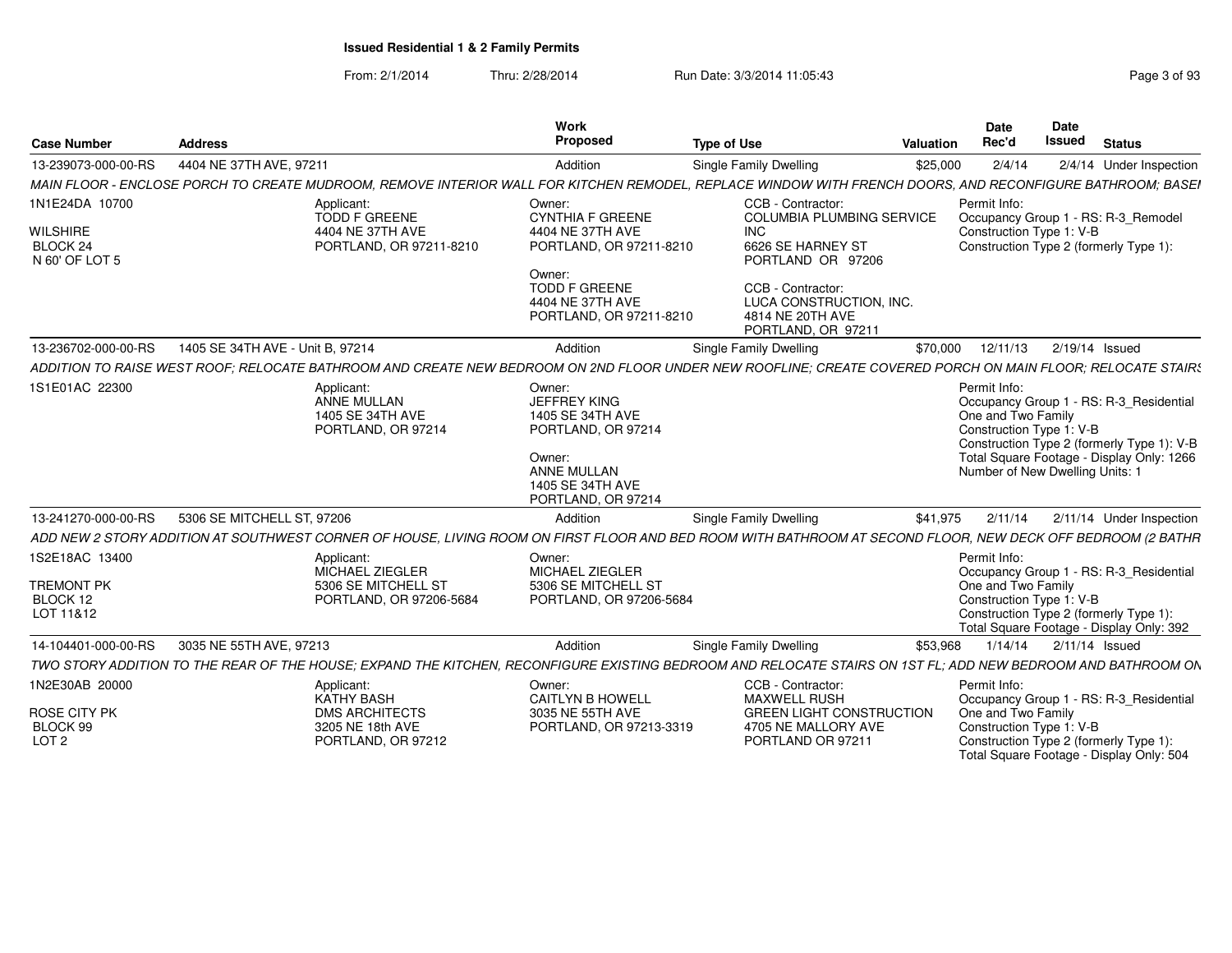|  | Page 4 of 93 |
|--|--------------|
|--|--------------|

| <b>Case Number</b>                                               | <b>Address</b>                                                                                                                                                 | Work<br>Proposed                                                          | <b>Type of Use</b>                                                                                                                                   | Valuation | <b>Date</b><br>Rec'd               | Date<br>Issued           | <b>Status</b>                                                                                                                      |
|------------------------------------------------------------------|----------------------------------------------------------------------------------------------------------------------------------------------------------------|---------------------------------------------------------------------------|------------------------------------------------------------------------------------------------------------------------------------------------------|-----------|------------------------------------|--------------------------|------------------------------------------------------------------------------------------------------------------------------------|
| 14-101950-000-00-RS                                              | 3626 NE 44TH AVE, 97213                                                                                                                                        | Addition                                                                  | Single Family Dwelling                                                                                                                               | \$262,265 | 1/7/14                             |                          | 2/3/14 Under Inspection                                                                                                            |
|                                                                  | TEAR DOWN HOUSE TO BASEMENT AND FIRST FLOOR SYSTEM AND REBUILD AS 2 STORY WITH NEW FRONT AND BACK PORCH AND CONVERT BASEMENT TO HABITABLE SPACE; EXISTING AT   |                                                                           |                                                                                                                                                      |           |                                    |                          |                                                                                                                                    |
| 1N2E19CC 17500<br><b>ROSLYN</b><br>BLOCK <sub>3</sub><br>LOT 7&8 | Applicant:<br><b>GEOFF WRIGHT</b><br>UTF CONSULTING<br>17740 SW FLORENCE ST<br>BEAVERTON, OR 97007                                                             | Owner:<br><b>WILLIAM PERRIN</b><br>2235 NE 46TH AVE<br>PORTLAND, OR 97213 | CCB - Contractor:<br><b>WINNER ELECTRIC</b><br>CONSTRUCTION INC<br>5950 SW PROSPERITY PARK RD<br><b>TUALATIN, OR 97062-6736</b><br>CCB - Contractor: |           | Permit Info:<br>One and Two Family | Construction Type 1: V-B | Occupancy Group 1 - RS: R-3_Residential<br>Construction Type 2 (formerly Type 1): V-B<br>Total Square Footage - Display Only: 3234 |
|                                                                  |                                                                                                                                                                |                                                                           | <b>FLORIN LACATUS</b><br>FRL CONSTRUCTION LLC<br>3409 SW 30TH ST<br>GRESHAM, OR 97080                                                                |           |                                    |                          |                                                                                                                                    |
| 14-109601-000-00-RS                                              | 5565 SW HEWETT BLVD, 97221                                                                                                                                     | Addition                                                                  | Single Family Dwelling                                                                                                                               | \$200,000 | 2/26/14                            | 2/26/14 Issued           |                                                                                                                                    |
|                                                                  | ADDITION TO FOOTPRINT TO ENLARGE KITCHEN AREA ON MAIN FLOOR, CREATES ADDITIONAL UNFINISHED SPACE IN GARAGE; 2ND FLOOR REMOVE WALL AND RECONFIGURE HALL BATH TO |                                                                           |                                                                                                                                                      |           |                                    |                          |                                                                                                                                    |
| 1S1E06CD 03300                                                   | Applicant:<br>RANDY CHANDLER                                                                                                                                   | Owner:<br><b>STANLEY G RENECKER</b>                                       | CCB - Contractor:<br><b>RANDY CHANDLER</b>                                                                                                           |           | Permit Info:                       |                          | Occupancy Group 1 - RS: R-3 Residential                                                                                            |
| SECTION 06 1S 1E<br>TL 3300 1.46 ACRES                           | <b>RANDALL RAY CHANDLER</b><br>3523 NE MULTNOMAH<br>PORTLAND OR 97232                                                                                          | 5565 SW HEWETT BLVD<br>PORTLAND, OR 97221-2253                            | RANDALL RAY CHANDLER<br>3523 NE MULTNOMAH<br>PORTLAND OR 97232                                                                                       |           | One and Two Family                 | Construction Type 1: V-B | Construction Type 2 (formerly Type 1):<br>Total Square Footage - Display Only: 190                                                 |
| 14-108249-000-00-RS                                              | 7505 SW 36TH AVE, 97219                                                                                                                                        | Addition                                                                  | Single Family Dwelling                                                                                                                               | \$101,619 | 1/22/14                            |                          | 2/13/14 Under Inspection                                                                                                           |
|                                                                  | 2 STORY ADDITION FOR NEW LIVING ROOM ON MAIN LEVEL AND MASTER SUITE ON SECOND STORY. CRAWLSPACE BELOW                                                          |                                                                           |                                                                                                                                                      |           |                                    |                          |                                                                                                                                    |
| 1S1E20BD 08400                                                   | Applicant:                                                                                                                                                     | Owner:                                                                    | CCB - Contractor:                                                                                                                                    |           | Permit Info:                       |                          |                                                                                                                                    |
|                                                                  | <b>Garrett Rupp</b>                                                                                                                                            | ARTHUR SCHNEIDER                                                          | <b>RUPP FAMILY BUILDERS</b>                                                                                                                          |           |                                    |                          | Occupancy Group 1 - RS: R-3_Residential                                                                                            |
| QUEENSLAND<br>BLOCK <sub>3</sub>                                 | <b>RUPP FAMILY BUILDERS</b><br>29030 SW TOWN CTR. LOOP E,                                                                                                      | 7505 SW 36TH AVE<br>PORTLAND, OR 97219                                    | <b>INCORPORATED</b><br>29030 SW TOWN CENTER LOOP E Construction Type 1: V-B                                                                          |           | One and Two Family                 |                          |                                                                                                                                    |
| LOT <sub>1</sub>                                                 | STE 202 #429<br>WILSONVILLE, OR 97070                                                                                                                          | Owner:                                                                    | <b>SUITE 202 BOX 429</b><br>WILSONVILLE, OR 97070                                                                                                    |           |                                    |                          | Construction Type 2 (formerly Type 1):<br>Total Square Footage - Display Only: 949                                                 |
|                                                                  | Applicant:<br><b>Matt Greiner</b><br><b>RUPP FAMILY BUILDERS</b><br>29030 SW TOWN CENTER LP E<br>STE 202 #429<br>WILSONVILLE OR 97070                          | <b>LIN WANG</b><br>7505 SW 36TH AVE<br>PORTLAND, OR 97219                 |                                                                                                                                                      |           |                                    |                          |                                                                                                                                    |
| 14-105933-000-00-RS                                              | 2826 NW FAIRFAX TER, 97210                                                                                                                                     | Addition                                                                  | Single Family Dwelling                                                                                                                               | \$58,000  | 2/27/14                            | 2/27/14 Issued           |                                                                                                                                    |
|                                                                  | EXPAND EXISTING DORMER AT SOUTHEAST ELEVATION TO ADD MORE SPACE TO EXISTING BATHROOMS, REMODEL BATHROOMS                                                       |                                                                           |                                                                                                                                                      |           |                                    |                          |                                                                                                                                    |
| 1N1E32AB 12100                                                   | Applicant:<br>Peter Frv                                                                                                                                        | Owner:<br><b>ELAINE R PAUL</b>                                            |                                                                                                                                                      |           | Permit Info:                       |                          | Occupancy Group 1 - RS: R-3_Residential                                                                                            |
| <b>WESTOVER TERR</b><br>BLOCK 11<br>LOT 21&22                    | 2153 SW MAIN #105<br>PORTLAND OR 97205                                                                                                                         | 2826 NW FAIRFAX TER<br>PORTLAND, OR 97210-2806                            |                                                                                                                                                      |           | One and Two Family                 | Construction Type 1: V-B | Construction Type 2 (formerly Type 1): V-B                                                                                         |
| NLY 1/2 OF LOT 23                                                |                                                                                                                                                                |                                                                           |                                                                                                                                                      |           |                                    |                          | Total Square Footage - Display Only: 197                                                                                           |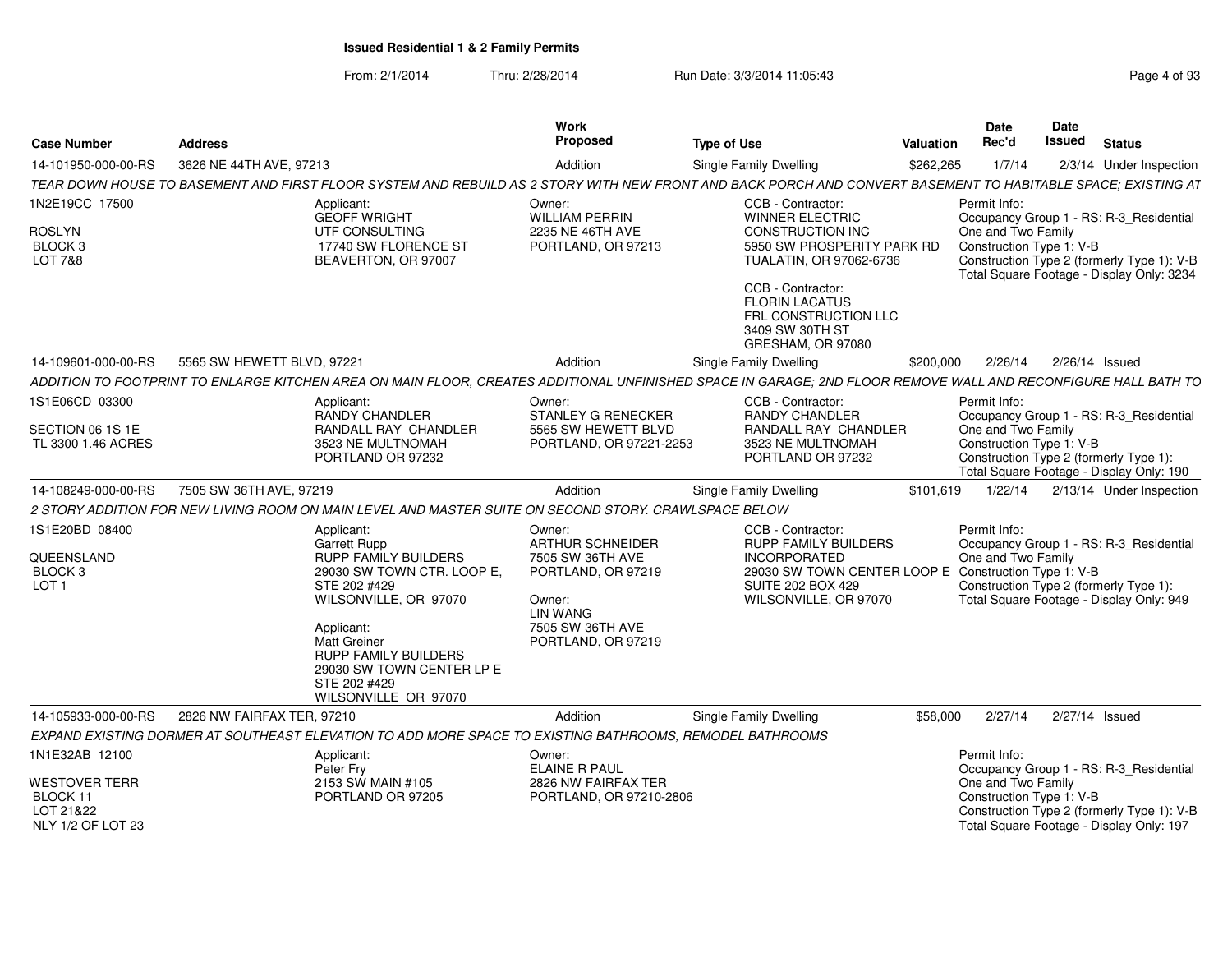| <b>Case Number</b>               | <b>Address</b>                                                                        | Work<br>Proposed                                                | <b>Type of Use</b>                              | Date<br>Date<br>Rec'd<br>Issued<br><b>Status</b><br>Valuation                                                                                                   |
|----------------------------------|---------------------------------------------------------------------------------------|-----------------------------------------------------------------|-------------------------------------------------|-----------------------------------------------------------------------------------------------------------------------------------------------------------------|
|                                  | 14-113017-000-00-RS 3336 NE PACIFIC ST, 97232                                         | Addition                                                        | Single Family Dwelling                          | \$7,710 2/3/14 2/19/14 Under Inspection                                                                                                                         |
|                                  | TWO SMALL REAR ADDITION TOTALING 72 SQUARE FEET FOR KITCHEN AND DINING ROOM EXPANSION |                                                                 |                                                 |                                                                                                                                                                 |
| 1N1E36AC 20600                   | Applicant:                                                                            | Owner:                                                          | CCB - Contractor:                               | Permit Info:                                                                                                                                                    |
|                                  | <b>HAMISH MURRAY</b>                                                                  | JESSE D LYON                                                    | <b>HAMISH MURRAY</b>                            | Occupancy Group 1 - RS: R-3 Residential                                                                                                                         |
| <b>AURELHURST</b><br>BLOCK 20    | <b>HAMISH MURRAY</b><br><b>CONSTRUCTION INC</b>                                       | 3336 NE PACIFIC ST<br>PORTLAND, OR 97232-2550                   | <b>HAMISH MURRAY</b><br><b>CONSTRUCTION INC</b> | One and Two Family<br>Construction Type 1: V-B                                                                                                                  |
| LOT <sub>4</sub>                 | 4627 SW CONDOR AVE                                                                    |                                                                 | 4627 SW CONDOR AVE                              | Construction Type 2 (formerly Type 1):                                                                                                                          |
|                                  | PORTLAND OR 97239                                                                     | Owner:<br><b>CARMELIA A LYON</b>                                | PORTLAND OR 97239                               | Total Square Footage - Display Only: 72                                                                                                                         |
|                                  |                                                                                       | 3336 NE PACIFIC ST                                              |                                                 |                                                                                                                                                                 |
|                                  |                                                                                       | PORTLAND, OR 97232-2550                                         |                                                 |                                                                                                                                                                 |
|                                  | 14-114007-000-00-RS 4510 SE HOLGATE BLVD, 97206                                       | Addition                                                        | Single Family Dwelling                          | \$41,758  2/5/14  2/25/14  Issued                                                                                                                               |
|                                  |                                                                                       |                                                                 |                                                 | ADDITION FOR NEW DINING AREA OFF LIVING ROOM, REMODEL THROUGHOUT, RECONFIGURE BEDROOM TO CREATE MASTER SUITE, NEW WALLS AT KITCHEN. EXTEND CHIMNEY TO 2' ABOV   |
| IS2E18BB 02400                   | Applicant:<br>JEFF DOOD                                                               | Owner:<br><b>REFORMA LLC</b>                                    |                                                 | Permit Info:<br>Occupancy Group 1 - RS: R-3_Residential                                                                                                         |
| <b>THAYFF</b>                    | <b>REFORMA LLC</b>                                                                    | PO BOX 14114                                                    |                                                 | One and Two Family                                                                                                                                              |
| BLOCK 2<br>N 1/2 OF LOT 3&4      | PO BOX 14114<br>PORTLAND, OR 97293                                                    | PORTLAND, OR 97293-0114                                         |                                                 | Construction Type 1: V-B<br>Construction Type 2 (formerly Type 1): V-B                                                                                          |
|                                  |                                                                                       |                                                                 |                                                 | Total Square Footage - Display Only: 1030                                                                                                                       |
| 14-116115-000-00-RS              | 6337 SW SWEETBRIAR CT, 97221                                                          | Addition                                                        | <b>Single Family Dwelling</b>                   | \$400,000 2/13/14 2/13/14 Under Inspection                                                                                                                      |
|                                  |                                                                                       |                                                                 |                                                 | ADDITION/REMODEL TO SINGLE FAMILY RESIDENCE; EXTEND CONCRETE FRONT PORCH, COVER EXISTING BACK DECK, NEW DORMER, MAIN FLOOR RECONFIGURE MASTER BEDROOM, BATH     |
| 1S1E07BC 03100                   | Applicant:                                                                            | Owner:                                                          | CCB - Contractor:                               | Permit Info:                                                                                                                                                    |
| <b>BRANDYWINE</b>                | <b>CLAIRE J LORANGER</b><br>PO BOX 326                                                | <b>SCOTT L WILLIAMS</b><br>6337 SW SWEETBRIAR CT                | LORANGER BUILDERS LLC<br>PO BOX 326             | Occupancy Group 1 - RS: R-3_Residential<br>One and Two Family                                                                                                   |
| LOT 9                            | HILSBORO, OR 97123                                                                    | PORTLAND, OR 97221                                              | HILLSBORO, OR 97123-0000                        | Construction Type 1: V-B                                                                                                                                        |
|                                  |                                                                                       | Owner:                                                          |                                                 | Construction Type 2 (formerly Type 1): V-B<br>Total Square Footage - Display Only: 2300                                                                         |
|                                  |                                                                                       | <b>TRACI A WILLIAMS</b>                                         |                                                 |                                                                                                                                                                 |
|                                  |                                                                                       | 6337 SW SWEETBRIAR CT<br>PORTLAND, OR 97221                     |                                                 |                                                                                                                                                                 |
|                                  | 14-115039-000-00-RS 415 NE 127TH AVE, 97230                                           | Addition                                                        | <b>Single Family Dwelling</b>                   | \$46.829 2/11/14<br>2/11/14 Under Inspection                                                                                                                    |
|                                  |                                                                                       |                                                                 |                                                 | SINGLE STORY ADDITION FOR NEW MASTER BEDROOM WITH NEW BATHROOM: EXISTING BATHROOM TO SWAP PLACES WITH LAUNDRY ROOM AND INFILL EXTERIOR DOOR. elec permits seper |
| 1N2E35CB 02100                   | Applicant:                                                                            | Owner:                                                          | CCB - Contractor:                               | Permit Info:                                                                                                                                                    |
|                                  | LES THATCHER                                                                          | THETA FALCONER                                                  | <b>LES THATCHER</b>                             | Occupancy Group 1 - RS: R-3_Residential                                                                                                                         |
| <b>MENLO PK SUB</b><br>BLOCK 1   |                                                                                       | THATCHER CONSTRUCTION CO. 2509 DEWBERRY CT<br>MELISSA, TX 75454 | THATCHER CONSTRUCTION CO,<br>INC.               | One and Two Family<br>Construction Type 1: V-B                                                                                                                  |
| LOT 8&9                          | 10613 NE SHAVER ST                                                                    |                                                                 | 10613 NE SHAVER ST                              | Construction Type 2 (formerly Type 1): V-B                                                                                                                      |
|                                  | PORTLAND, OR 97220                                                                    |                                                                 | PORTLAND, OR 97220                              | Total Square Footage - Display Only: 512                                                                                                                        |
|                                  | 13-170239-REV-01-RS  2758 SW SUMMIT DR, 97201                                         | Addition                                                        | Single Family Dwelling                          | 2/13/14   2/13/14   Issued                                                                                                                                      |
|                                  | REVISION - MODIFY ROOF FRAMING AND SHIFT FOOTING LOCATIONS                            | Owner:                                                          | CCB - Contractor:                               |                                                                                                                                                                 |
| 1S1E08AA 04100                   | Applicant:<br>DONALD B LIVINGSTONE                                                    | <b>DONALD B LIVINGSTONE</b>                                     | JEFF WHITLEY                                    | Permit Info:<br>Occupancy Group 1 - RS: R-3 Residential                                                                                                         |
| <b>GREENWAY</b>                  | 2697 SW VISTA AVE                                                                     | 2697 SW VISTA AVE                                               | WHITLEY BUILDING GROUP                          | One and Two Family                                                                                                                                              |
| <b>BLOCK G</b><br>S 1/2 OF LOT 2 | PORTLAND, OR 97201-1794                                                               | PORTLAND, OR 97201-1794                                         | 9633 SE TENINO CT<br>HAPPY VALLEY OR 97086      | Construction Type 1: V-B<br>Construction Type 2 (formerly Type 1): V-B                                                                                          |
|                                  |                                                                                       | Owner:                                                          |                                                 | Total Square Footage - Display Only: 3979                                                                                                                       |
|                                  |                                                                                       | <b>KAREN S LIVINGSTONE</b><br>2697 SW VISTA AVE                 |                                                 |                                                                                                                                                                 |
|                                  |                                                                                       | PORTLAND, OR 97201-1794                                         |                                                 |                                                                                                                                                                 |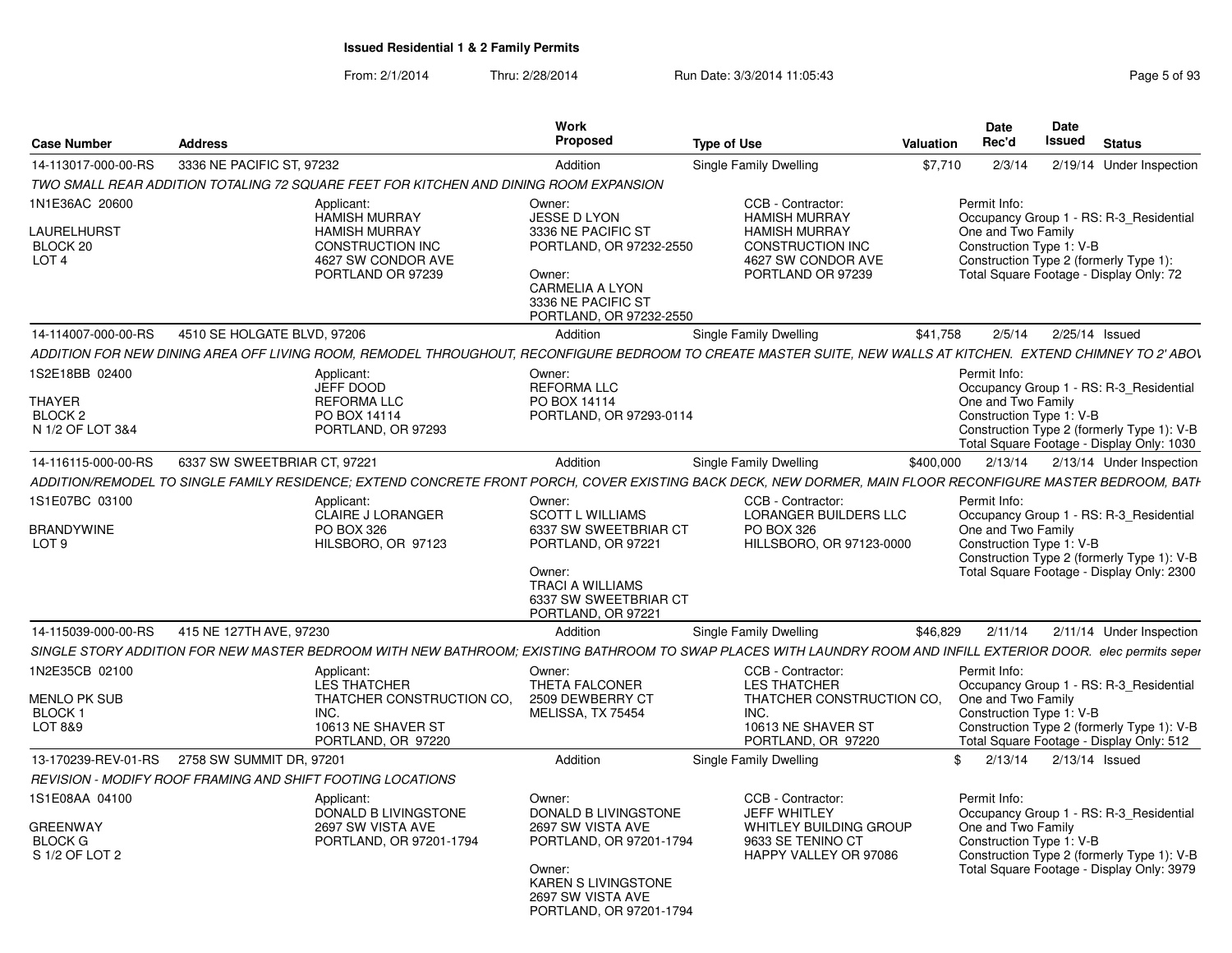| <b>Case Number</b>                                                | <b>Address</b>                                                                                                                                                      | <b>Work</b><br><b>Proposed</b>                                                                                                                                | <b>Type of Use</b>                                                                                                                                                                          | <b>Valuation</b> | <b>Date</b><br>Rec'd                                                                                      | Date<br><b>Issued</b> | <b>Status</b>                                                                                                                 |
|-------------------------------------------------------------------|---------------------------------------------------------------------------------------------------------------------------------------------------------------------|---------------------------------------------------------------------------------------------------------------------------------------------------------------|---------------------------------------------------------------------------------------------------------------------------------------------------------------------------------------------|------------------|-----------------------------------------------------------------------------------------------------------|-----------------------|-------------------------------------------------------------------------------------------------------------------------------|
| 14-114431-000-00-RS                                               | 1825 NE 51ST AVE, 97213                                                                                                                                             | Addition                                                                                                                                                      | <b>Single Family Dwelling</b>                                                                                                                                                               | \$23,558         | 2/6/14                                                                                                    |                       | $2/6/14$ Issued                                                                                                               |
|                                                                   | SHED DORMER ADDITION FOR NEW ROOM, BEDROOM AND BATH; MECHANICAL, ELECTRICAL AND PLUMBING PERMITS TO BE OBTAINED SEPARATELY                                          |                                                                                                                                                               |                                                                                                                                                                                             |                  |                                                                                                           |                       |                                                                                                                               |
| 1N2E30CD 13000<br><b>ELMHURST</b><br>BLOCK 19<br>LOT <sub>2</sub> | Applicant:<br><b>ERIC GAMER</b><br>ERIC R GAMER DESIGN<br>3305 NE 59TH AVE<br>PORTLAND OR 97213                                                                     | Owner:<br><b>LISA FLOOD</b><br>6171 NE OREGON ST<br>PORTLAND, OR 97213-4360<br>Owner:<br>RANDALL D WAKERLIN<br>6171 NE OREGON ST<br>PORTLAND, OR 97213-4360   | CCB - Contractor:<br><b>JAMES E FLYNN</b><br>2326 NE 48TH AVE<br>PORTLAND, OR 972131920                                                                                                     |                  | Permit Info:<br>One and Two Family<br>Construction Type 1: V-B                                            |                       | Occupancy Group 1 - RS: R-3_Residential<br>Construction Type 2 (formerly Type 1):<br>Total Square Footage - Display Only: 220 |
| 13-189006-REV-01-RS                                               | 4826 NE ALAMEDA ST, 97213                                                                                                                                           | Addition                                                                                                                                                      | <b>Single Family Dwelling</b>                                                                                                                                                               | \$               | 2/25/14                                                                                                   |                       | $2/25/14$ Issued                                                                                                              |
|                                                                   | REVISION TO REINFORCE GARAGE RETAINING WALL BY BUILIDNG A 2ND WALL BEHIND IT                                                                                        |                                                                                                                                                               |                                                                                                                                                                                             |                  |                                                                                                           |                       |                                                                                                                               |
| 1N2E30BD 18200<br>ROSE CITY PK<br>BLOCK 128<br>LOT 10 TL 18200    | Applicant:<br>Jacob Chavez<br>J CHAVEZ DESIGN BUILD<br>7873 SE 11th Avenue<br>Portland, OR 97202                                                                    | Owner:<br>ZARETH N IRWIN<br>4826 NE ALAMEDA ST<br>PORTLAND, OR 97213-1959<br>Owner:<br>SARA A K IRWIN<br>4826 NE ALAMEDA ST<br>PORTLAND, OR 97213-1959        | CCB - Contractor:<br><b>JACOB OWEN CHAVEZ</b><br>7873 SE 11TH AVE<br>PORTLAND, OR 97202                                                                                                     |                  | Permit Info:<br>Occupancy Group 1 - RS: U_Private<br>Garage\Utility Misc.<br>Construction Type 1: V-B     |                       | Construction Type 2 (formerly Type 1): V-B<br>Total Square Footage - Display Only: 824                                        |
| 14-115834-000-00-RS                                               | 2023 NE 61ST AVE, 97213                                                                                                                                             | Addition                                                                                                                                                      | <b>Single Family Dwelling</b>                                                                                                                                                               | \$15,000         | 2/12/14                                                                                                   |                       | $2/12/14$ Issued                                                                                                              |
|                                                                   | REPLACE EXISTING PATIO COVER WITH LARGER PATIO COVER                                                                                                                |                                                                                                                                                               |                                                                                                                                                                                             |                  |                                                                                                           |                       |                                                                                                                               |
| 1N2E30DA 18800<br>HARLEM ADD<br>BLOCK <sub>8</sub><br>LOT 3&4     | Applicant:<br>MARK VOGEL ASSOCIATES LLC<br>6227 NE BRAZEE<br>PORTLAND, OR 97213                                                                                     | Owner:<br><b>ANTHONY T BROWN</b><br>2023 NE 61ST AVE<br>PORTLAND, OR 97213-4143<br>Owner:<br>HOPE R BROWN<br>2023 NE 61ST AVE<br>PORTLAND, OR 97213-4143      | CCB - Contractor:<br>MARK VOGEL ASSOCIATES LLC<br>6227 NE BRAZEE<br>PORTLAND, OR 97213                                                                                                      |                  | Permit Info:<br>Occupancy Group 1 - RS: U_Decks,<br>Patios, Porches, Carports<br>Construction Type 1: V-B |                       | Construction Type 2 (formerly Type 1):<br>Total Square Footage - Display Only: 385                                            |
| 14-110962-000-00-RS                                               | 5534 NE MASON ST, 97213                                                                                                                                             | Addition                                                                                                                                                      | Single Family Dwelling                                                                                                                                                                      | \$9,500          | 2/5/14                                                                                                    |                       | $2/5/14$ Issued                                                                                                               |
|                                                                   | LEGALIZE ADDITION OF COVERED PATIO AT REAR OF HOUSE, CUT BACK THE ROOF LINE, LEAVE ONE WALL IN PLACE AT WEST ELEVATION; CREATE UTILITY ROOM IN COVERED PATIO SPACE; |                                                                                                                                                               |                                                                                                                                                                                             |                  |                                                                                                           |                       |                                                                                                                               |
| 1N2E19DB 14100<br>SECTION 19 1 N 2 E<br>TL 14100 0.23 ACRES       | Applicant:<br>1ST CALL CONSTRUCTION<br>7104 NE 70TH ST<br>VANCOUVER WA 98661                                                                                        | Owner:<br>STEPHEN ROWEN<br>5524 NE MASON ST<br>PORTLAND, OR 97218-2175<br>Owner:<br><b>HELEN M HIERSCHBIEL</b><br>5524 NE MASON ST<br>PORTLAND, OR 97218-2175 | CCB - Contractor:<br><b>1ST CALL CONSTRUCTION</b><br>7104 NE 70TH ST<br>VANCOUVER WA 98661<br>CCB - Contractor:<br>PARAMOUNT ELECTRIC CO<br>39085 PIONEER BL #203<br><b>SANDY, OR 97055</b> |                  | Permit Info:<br>One and Two Family<br>Construction Type 1: V-B                                            |                       | Occupancy Group 1 - RS: R-3_Residential<br>Construction Type 2 (formerly Type 1):<br>Total Square Footage - Display Only: 105 |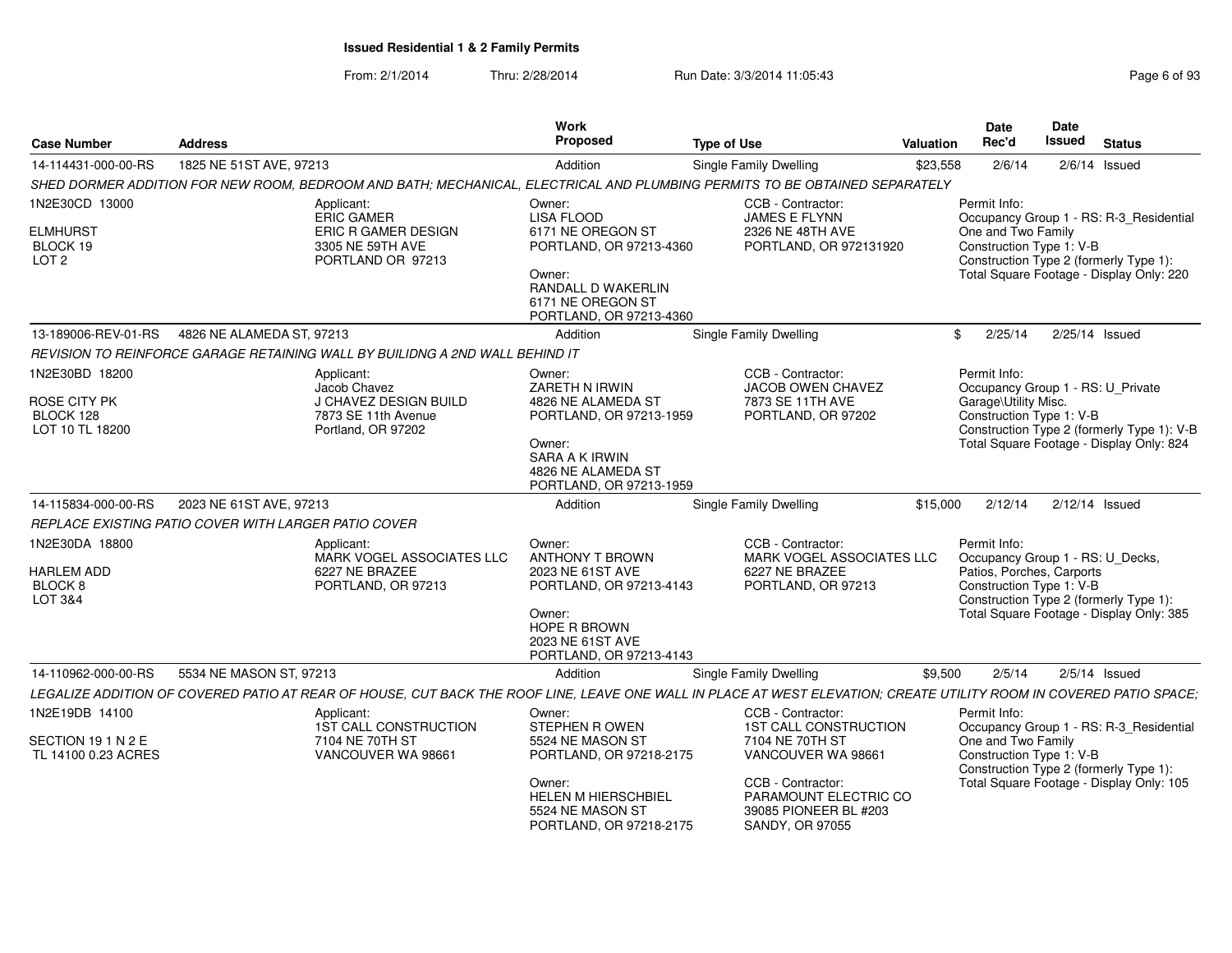| Page 7 of 93 |
|--------------|
|--------------|

| <b>Case Number</b>                                                  | <b>Address</b>                                 |                                                                                                                                                                                   | Work<br>Proposed                                                                                                                                        | <b>Type of Use</b>                                                                                                                            | Valuation | <b>Date</b><br>Rec'd                                           | Date<br><b>Issued</b><br><b>Status</b>                                                                                                                           |
|---------------------------------------------------------------------|------------------------------------------------|-----------------------------------------------------------------------------------------------------------------------------------------------------------------------------------|---------------------------------------------------------------------------------------------------------------------------------------------------------|-----------------------------------------------------------------------------------------------------------------------------------------------|-----------|----------------------------------------------------------------|------------------------------------------------------------------------------------------------------------------------------------------------------------------|
|                                                                     | 14-105964-REV-01-RS   2021 SW CUSTER ST, 97219 |                                                                                                                                                                                   | Addition                                                                                                                                                | Single Family Dwelling                                                                                                                        |           | 2/6/14                                                         | $2/6/14$ Issued                                                                                                                                                  |
|                                                                     | REVISION - MODIFICATION TO FOUNDATION          |                                                                                                                                                                                   |                                                                                                                                                         |                                                                                                                                               |           |                                                                |                                                                                                                                                                  |
| 1S1E21BC 03900<br><b>RAZ HILL</b><br><b>LOT 25</b>                  |                                                | Applicant:<br>JEREMY MILLER<br>5336 N MARYLAND AVE<br>PORTLAND, OR 97217                                                                                                          | Owner:<br>E GAY PULLEY<br>2021 SW CUSTER ST<br>PORTLAND, OR 97219-2645<br>Owner:<br><b>DAVID GREENE</b><br>2021 SW CUSTER ST<br>PORTLAND, OR 97219-2645 |                                                                                                                                               |           | Permit Info:<br>One and Two Family<br>Construction Type 1: V-B | Occupancy Group 1 - RS: R-3_Residential<br>Construction Type 2 (formerly Type 1): V-B<br>Total Square Footage - Display Only: 585                                |
| 14-114175-000-00-RS                                                 | 6520 SE MORRISON ST - Unit B, 97215            |                                                                                                                                                                                   | Addition                                                                                                                                                | Single Family Dwelling                                                                                                                        | \$15,000  | 2/12/14                                                        | 2/12/14 Under Inspection                                                                                                                                         |
|                                                                     | SINGLE STORY ADDITION WITH BASEMENT -          |                                                                                                                                                                                   |                                                                                                                                                         | - ADDITION TO MAIN FLOOR FOR OFFICE AND STAIRS TO BASMENT AND ADD ELEVATOR AND REMOVE INTERIOR STAIRS;PORTION BASEMENT TO E                   |           |                                                                |                                                                                                                                                                  |
| 1S2E05BB 05200                                                      |                                                | Applicant:<br>RAPHAEL GOODBLATT<br>AHHA ARCHITECTURE<br>615 SE ALDER SUITE 203<br>PORTLAND OR 97214                                                                               | Owner:<br>JUDITH A SLEAVIN<br>6520 SE MORRISON ST<br>PORTLAND, OR 97215-2015                                                                            |                                                                                                                                               |           | Permit Info:<br>One and Two Family<br>Construction Type 1: V-B | Occupancy Group 1 - RS: R-3_Residential<br>Construction Type 2 (formerly Type 1):<br>Total Square Footage - Display Only: 150<br>Number of New Dwelling Units: 1 |
| 14-112668-000-00-RS                                                 | 409 SE 33RD AVE, 97214                         |                                                                                                                                                                                   | Addition                                                                                                                                                | <b>Single Family Dwelling</b>                                                                                                                 | \$107     | 2/3/14                                                         | $2/5/14$ Issued                                                                                                                                                  |
|                                                                     | ADD DORMER FOR BEDROOM AT REAR OF HOUSE.       |                                                                                                                                                                                   |                                                                                                                                                         |                                                                                                                                               |           |                                                                |                                                                                                                                                                  |
| 1N1E36CD 02500<br>LAURELHURST<br>BLOCK 92<br>LOT <sub>5</sub>       |                                                | Applicant:<br>HAMMER AND HAND INC<br>1020 SE HARRISON<br>PORTLAND, OR 97214                                                                                                       | Owner:<br>SOLANGE M WYATT<br>409 SE 33RD AVE<br>PORTLAND, OR 97214-2040<br>Owner:<br><b>JOSE F RUEDA</b><br>409 SE 33RD AVE<br>PORTLAND, OR 97214-2040  | CCB - Contractor:<br>HAMMER AND HAND INC<br>1020 SE HARRISON<br>PORTLAND, OR 97214                                                            |           | Permit Info:<br>One and Two Family<br>Construction Type 1: V-B | Occupancy Group 1 - RS: R-3_Residential<br>Construction Type 2 (formerly Type 1):<br>Total Square Footage - Display Only: 1                                      |
|                                                                     | 14-111759-000-00-RS 251 NE 160TH AVE, 97230    |                                                                                                                                                                                   | Addition                                                                                                                                                | <b>Single Family Dwelling</b>                                                                                                                 | \$45,000  |                                                                | 2/11/14  2/11/14  Issued                                                                                                                                         |
|                                                                     |                                                |                                                                                                                                                                                   |                                                                                                                                                         | ADDITION - ADD DEN TO REAR OF HOUSE; CONVERT GARAGE TO LIVING SPACE TO INCLUDE 2 BEDROOMS AND BATH; MODIFY FAMILY ROOM TO ADD ANOTHER BEDROOM |           |                                                                |                                                                                                                                                                  |
| 1N2E36DA 05000<br>MEYERMEAD<br>BLOCK 1<br>E 140' OF S 107' OF LOT 7 |                                                | Applicant:<br>MARTHA K ZELEKE<br>251 NE 160TH AVE<br>PORTLAND, OR 97230-5405<br>Applicant:<br>MIKE MONTGOMERY<br>SIMPL HOME DESIGNS<br>5531 SW BUDDINGTON ST<br>PORTLAND OR 97219 | Owner:<br>MARTHA K ZELEKE<br>251 NE 160TH AVE<br>PORTLAND, OR 97230-5405<br>Owner:<br>ALAKA A WORANA<br>251 NE 160TH AVE<br>PORTLAND, OR 97230-5405     |                                                                                                                                               |           | Permit Info:<br>One and Two Family<br>Construction Type 1: V-B | Occupancy Group 1 - RS: R-3_Residential<br>Construction Type 2 (formerly Type 1): V-B<br>Total Square Footage - Display Only: 690                                |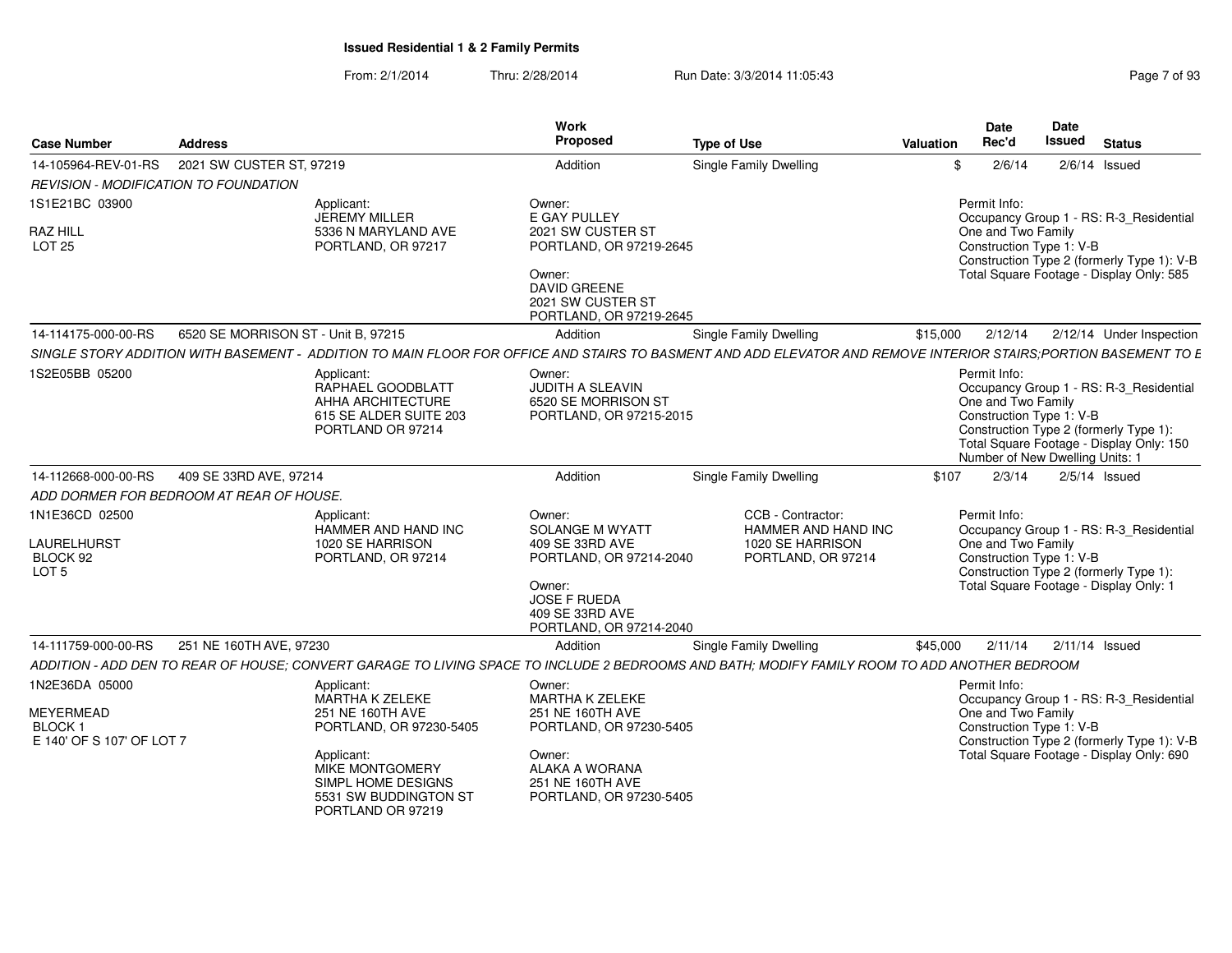#### From: 2/1/2014Thru: 2/28/2014 **Run Date: 3/3/2014 11:05:43** Page

| <b>Case Number</b>                                                                            | <b>Address</b>                 |                                                                                                                                                | Work<br>Proposed                                                                                                                                                          | <b>Type of Use</b>                                                                                                                             | <b>Valuation</b> | <b>Date</b><br>Rec'd                                                                                      | <b>Date</b><br><b>Issued</b> | <b>Status</b>                                                                                                             |
|-----------------------------------------------------------------------------------------------|--------------------------------|------------------------------------------------------------------------------------------------------------------------------------------------|---------------------------------------------------------------------------------------------------------------------------------------------------------------------------|------------------------------------------------------------------------------------------------------------------------------------------------|------------------|-----------------------------------------------------------------------------------------------------------|------------------------------|---------------------------------------------------------------------------------------------------------------------------|
| 14-116572-000-00-RS                                                                           | 3611 SE LINCOLN ST, 97214      |                                                                                                                                                | Addition                                                                                                                                                                  | Single Family Dwelling                                                                                                                         | \$10,000         | 2/13/14                                                                                                   | $2/13/14$ Issued             |                                                                                                                           |
| <b>REPLACE FRONT PORCH WITH LARGER</b>                                                        |                                |                                                                                                                                                |                                                                                                                                                                           |                                                                                                                                                |                  |                                                                                                           |                              |                                                                                                                           |
| 1S1E01DC 00300<br>PARK VIEW RPLT & EXTD<br><b>BLOCK 4</b><br>LOT 7 TL 300                     |                                | Applicant:<br>MSR RESTORATION &<br><b>CONSTRUCTION LLC</b><br>6400 SE 90TH AVE<br>PORTLAND, OR 97266                                           | Owner:<br><b>LESSIE STONE</b><br>3611 SE LINCOLN ST<br>PORTLAND, OR 97214-5848                                                                                            | CCB - Contractor:<br><b>MSR RESTORATION &amp;</b><br><b>CONSTRUCTION LLC</b><br>6400 SE 90TH AVE<br>PORTLAND, OR 97266                         |                  | Permit Info:<br>Occupancy Group 1 - RS: U Decks,<br>Patios, Porches, Carports<br>Construction Type 1: V-B |                              | Construction Type 2 (formerly Type 1):<br>Total Square Footage - Display Only: 266                                        |
| 14-115615-000-00-RS                                                                           | 7100 SE REED COLLEGE PL, 97202 |                                                                                                                                                | Addition                                                                                                                                                                  | Single Family Dwelling                                                                                                                         | \$56,752         | 2/12/14                                                                                                   | $2/12/14$ Issued             |                                                                                                                           |
|                                                                                               |                                | TWO STORY ADDITION TO REAR OF HOUSE FOR FAMILY ROOM ON GROUND LEVEL AND BEDROOM ON SECOND LEVEL                                                |                                                                                                                                                                           |                                                                                                                                                |                  |                                                                                                           |                              |                                                                                                                           |
| 1S1E24AB 14800<br>EASTMORELAND<br>BLOCK 74<br>S 65' OF LOT 2                                  |                                | Applicant:<br>TIM BEALS CONSTRUCTION INC<br>5188 MADRONA<br>LAKE OSWEGO, OR 97035                                                              | Owner:<br><b>ELIZABETH SUPER</b><br>7100 SE REED COLLEGE PL<br>PORTLAND, OR 97202-8355<br>Owner:<br>SHANE O ROGOSIN<br>7100 SE REED COLLEGE PL<br>PORTLAND, OR 97202-8355 | CCB - Contractor:<br>TIM BEALS CONSTRUCTION INC<br>5188 MADRONA<br>LAKE OSWEGO, OR 97035                                                       |                  | Permit Info:<br>One and Two Family<br>Construction Type 1: V-B<br>Construction Type 2 (formerly Type 1):  |                              | Occupancy Group 1 - RS: R-3_Residential<br>Total Square Footage - Display Only: 530                                       |
| 14-113223-000-00-RS                                                                           | 5815 NE 36TH AVE, 97211        |                                                                                                                                                | Addition                                                                                                                                                                  | Single Family Dwelling                                                                                                                         | \$6.418          | 2/4/14                                                                                                    | 2/4/14 Final                 |                                                                                                                           |
|                                                                                               |                                | LEGALIZE ADDITION OF UNHEATED SUNROOM. ***SEE 09-130872RS***                                                                                   |                                                                                                                                                                           |                                                                                                                                                |                  |                                                                                                           |                              |                                                                                                                           |
| 1N1E13DC 06900<br><b>KENNEDYS ADD</b><br><b>BLOCK 5</b><br>S 35' OF LOT 11<br>N 25' OF LOT 12 |                                | Applicant:<br>DANNY M NUNLEY<br>5815 NE 36TH AVE<br>PORTLAND, OR 97211-7344                                                                    | Owner:<br>DANNY M NUNLEY<br>5815 NE 36TH AVE<br>PORTLAND, OR 97211-7344<br>Owner:<br><b>DIANE M NUNLEY</b><br>5815 NE 36TH AVE<br>PORTLAND, OR 97211-7344                 |                                                                                                                                                |                  | Permit Info:<br>Occupancy Group 1 - RS: U_Private<br>Garage\Utility Misc.<br>Construction Type 1: V-B     |                              | Construction Type 2 (formerly Type 1):<br>Total Square Footage - Display Only: 158                                        |
| 14-113890-000-00-RS                                                                           | 3834 N LONGVIEW AVE, 97227     |                                                                                                                                                | Addition                                                                                                                                                                  | <b>Single Family Dwelling</b>                                                                                                                  | \$17,167         | 2/5/14                                                                                                    |                              | 2/5/14 Under Inspection                                                                                                   |
|                                                                                               |                                | SECOND STORY DORMER ADDITION FOR NEW BATH; REMODEL KITCHEN; NEW DECK AT REAR OF HOUSE; FINISH BASEMENT FOR NEW DEN; ELECTRICAL PERMIT SEPARATE |                                                                                                                                                                           |                                                                                                                                                |                  |                                                                                                           |                              |                                                                                                                           |
| 1N1E21DD 11600<br><b>OVERLOOK</b><br>BLOCK <sub>23</sub><br><b>LOT 16</b>                     |                                | Applicant:<br><b>MIKE MONTGOMERY</b><br>SIMPL HOME DESIGNS<br>5531 SW BUDDINGTON ST<br>PORTLAND OR 97219                                       | Owner:<br><b>SARAH K BENSON</b><br>3834 N LONGVIEW AVE<br>PORTLAND, OR 97227                                                                                              | CCB - Contractor:<br>CHARLES WILLIAM HILDEBRAND<br>4480 SW 96TH AVE<br>BEAVERTON, OR 97005<br>CCB - Contractor:<br><b>BRIAN SCOTT BACHELOR</b> |                  | Permit Info:<br>Construction Type 1: V-B                                                                  |                              | Occupancy Group 1 - RS: R-3_Remodel<br>Construction Type 2 (formerly Type 1):<br>Total Square Footage - Display Only: 481 |

3334 NE 45TH AVE PORTLAND, OR 97213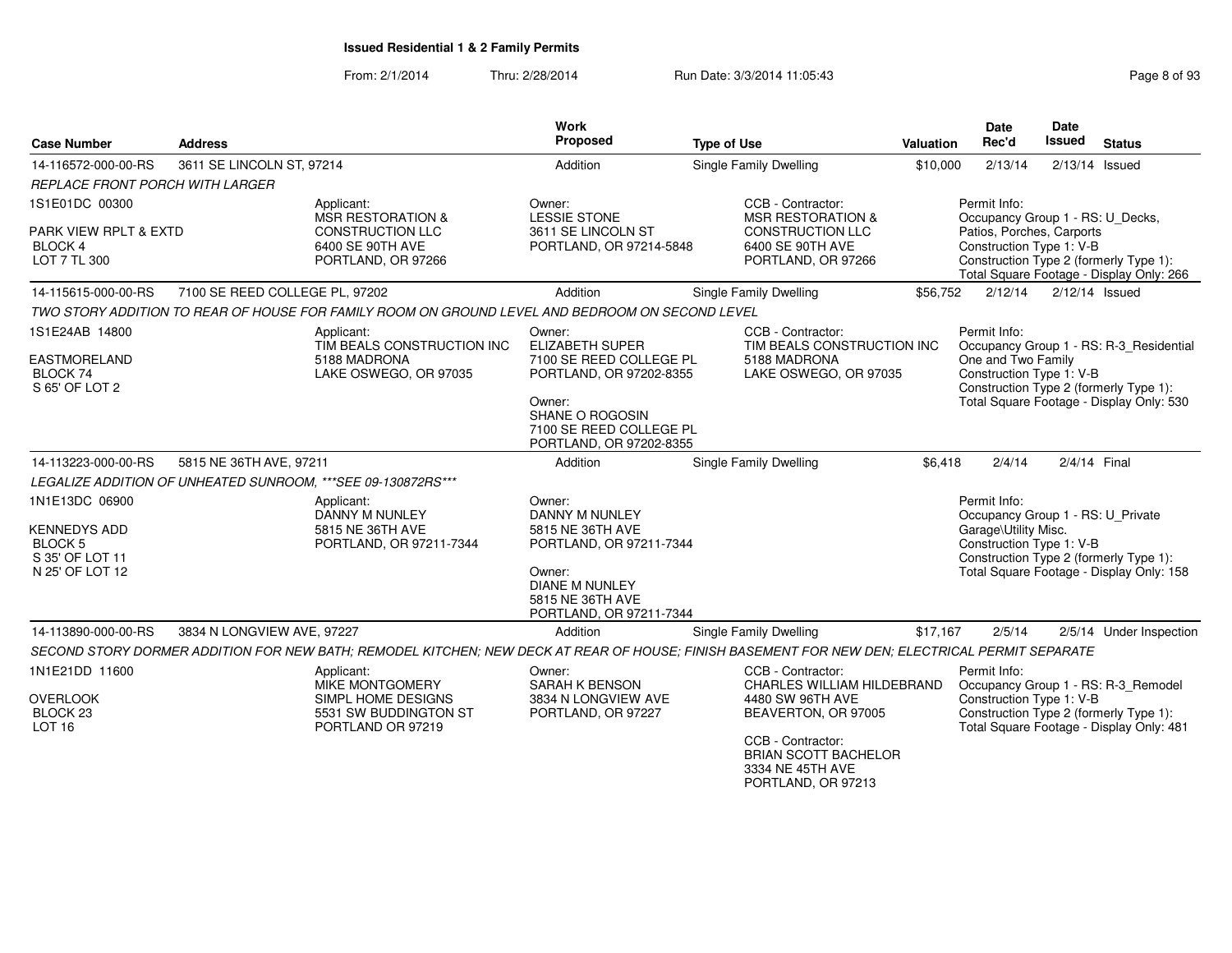| <b>Case Number</b>                                                        | <b>Address</b>                               |                                                                                                                                                                                                                                                                                   | Work<br>Proposed                                                                                                                             | <b>Type of Use</b> |                                                                                                                                      | Valuation | <b>Date</b><br>Rec'd                                           | <b>Date</b><br>Issued | <b>Status</b>                                                                                                                      |
|---------------------------------------------------------------------------|----------------------------------------------|-----------------------------------------------------------------------------------------------------------------------------------------------------------------------------------------------------------------------------------------------------------------------------------|----------------------------------------------------------------------------------------------------------------------------------------------|--------------------|--------------------------------------------------------------------------------------------------------------------------------------|-----------|----------------------------------------------------------------|-----------------------|------------------------------------------------------------------------------------------------------------------------------------|
| 14-121568-000-00-RS                                                       | 2225 SE 85TH AVE, 97216                      |                                                                                                                                                                                                                                                                                   | Addition                                                                                                                                     |                    | Single Family Dwelling                                                                                                               | \$28,269  | 2/27/14                                                        | 2/27/14 Issued        |                                                                                                                                    |
|                                                                           |                                              | SINGLE STORY ADDITION OF 264 SF TO REAR OF HOUSE FOR MASTER BEDROOM, BATHROOM; RELOCATE METER BASE AND PANEL                                                                                                                                                                      |                                                                                                                                              |                    |                                                                                                                                      |           |                                                                |                       |                                                                                                                                    |
| 1S2E04CC 03500<br>LARSON PL<br><b>BLOCK1</b>                              | E 100' OF N 1/2 OF LOT 17 & E 100' OF LOT 18 | Applicant:<br><b>KEN YU</b><br>2725 SE 85TH AVE<br>PORTLAND, OR 97266                                                                                                                                                                                                             | Owner:<br><b>KELLY V KYLE</b><br>2225 SE 85TH AVE<br>PORTLAND, OR 97216<br>Owner:<br><b>KEN YU</b><br>2725 SE 85TH AVE<br>PORTLAND, OR 97266 |                    |                                                                                                                                      |           | Permit Info:<br>One and Two Family<br>Construction Type 1: V-B |                       | Occupancy Group 1 - RS: R-3 Residential<br>Construction Type 2 (formerly Type 1):<br>Total Square Footage - Display Only: 264      |
| 14-118218-000-00-RS                                                       | 1245 SW ENGLEWOOD DR, 97034                  |                                                                                                                                                                                                                                                                                   | Addition                                                                                                                                     |                    | Single Family Dwelling                                                                                                               | \$21,000  | 2/19/14                                                        |                       | 2/19/14 Under Inspection                                                                                                           |
|                                                                           |                                              | ENCLOSE EXISTING PORCH TO EXPAND LIVING ROOM AND ADD NEW BAY WINDOW; ADD NEW FRONT PORCH                                                                                                                                                                                          |                                                                                                                                              |                    |                                                                                                                                      |           |                                                                |                       |                                                                                                                                    |
| 1S1E33DC 00900<br>ENGLEWOOD RPLT<br>LOT 16 TL 900                         |                                              | Applicant:<br>MICHAEL ARRINGTON<br><b>MSA DESIGN</b><br>611 NE 43RD<br>PORTLAND OR 97213                                                                                                                                                                                          | Owner:<br>LIANNE B RICHLAND<br>1245 ENGLEWOOD DR<br>LAKE OSWEGO, OR 97034-1113                                                               |                    | CCB - Contractor:<br><b>DARRELL W KETCH</b><br>34485 SE DUUS RD<br>ESTACADA OR 97023                                                 |           | Permit Info:<br>One and Two Family<br>Construction Type 1: V-B |                       | Occupancy Group 1 - RS: R-3 Residential<br>Construction Type 2 (formerly Type 1):<br>Total Square Footage - Display Only: 96       |
| 14-117557-000-00-RS                                                       | 7436 SE 20TH AVE, 97202                      |                                                                                                                                                                                                                                                                                   | Addition                                                                                                                                     |                    | Single Family Dwelling                                                                                                               | \$100,011 | 2/19/14                                                        |                       | 2/19/14 Under Inspection                                                                                                           |
| 1S1E23AD 04100<br>WESTMORELAND<br>BLOCK <sub>29</sub><br>LOT <sub>8</sub> |                                              | 2ND STORY ADDITION FOR 2 BEDROOMS, BATHROOM AND SITTING AREA; RECONFIGURE MAIN FLOOR AND ENTRY; BUILD NEW INTERIOR STAIRS TO THE BASEMENT. VOLUNTARY SEISMIC U<br>Applicant:<br><b>ED SPENCER</b><br><b>ENDPOINT DESIGN</b><br>4036 NE SANDY BLVD SUITE 203<br>PORTLAND, OR 97212 | Owner:<br>SHAWN L KOCH<br>7436 SE 20TH AVE<br>PORTLAND, OR 97202<br>Owner:<br>ANN E BURGER                                                   |                    | CCB - Contractor:<br>DOUGLAS W GAYLORD<br>DW GAYLORD CONSTRUCTION<br>3312 NE 48TH AVE<br>PORTLAND OR 97213-1839<br>CCB - Contractor: |           | Permit Info:<br>One and Two Family<br>Construction Type 1: V-B |                       | Occupancy Group 1 - RS: R-3_Residential<br>Construction Type 2 (formerly Type 1): V-B<br>Total Square Footage - Display Only: 1234 |
|                                                                           |                                              |                                                                                                                                                                                                                                                                                   | 7436 SE 20TH AVE<br>PORTLAND, OR 97202                                                                                                       |                    | ATI PLUMBING INC<br>15630 S BRADLEY RD<br>OREGON CITY OR 97045                                                                       |           |                                                                |                       |                                                                                                                                    |
| 14-118427-000-00-RS                                                       | 8030 SE FRANCIS ST, 97206                    |                                                                                                                                                                                                                                                                                   | Addition                                                                                                                                     |                    | Single Family Dwelling                                                                                                               | \$8,995   | 2/19/14                                                        | $2/19/14$ Issued      |                                                                                                                                    |
|                                                                           |                                              | 87 SF ADDITION TO REAR OF HOUSE FOR NEW BATHROOM*** DECOMMISSIONING REQUIRED*** Septic Decommissioning Required. Call for Inspection 842.                                                                                                                                         |                                                                                                                                              |                    |                                                                                                                                      |           |                                                                |                       |                                                                                                                                    |
| 1S2E08DA 13700                                                            |                                              | Applicant:<br><b>KEN YU</b>                                                                                                                                                                                                                                                       | Owner:<br>TAK SUM HO                                                                                                                         |                    |                                                                                                                                      |           | Permit Info:<br>One and Two Family                             |                       | Occupancy Group 1 - RS: R-3_Residential                                                                                            |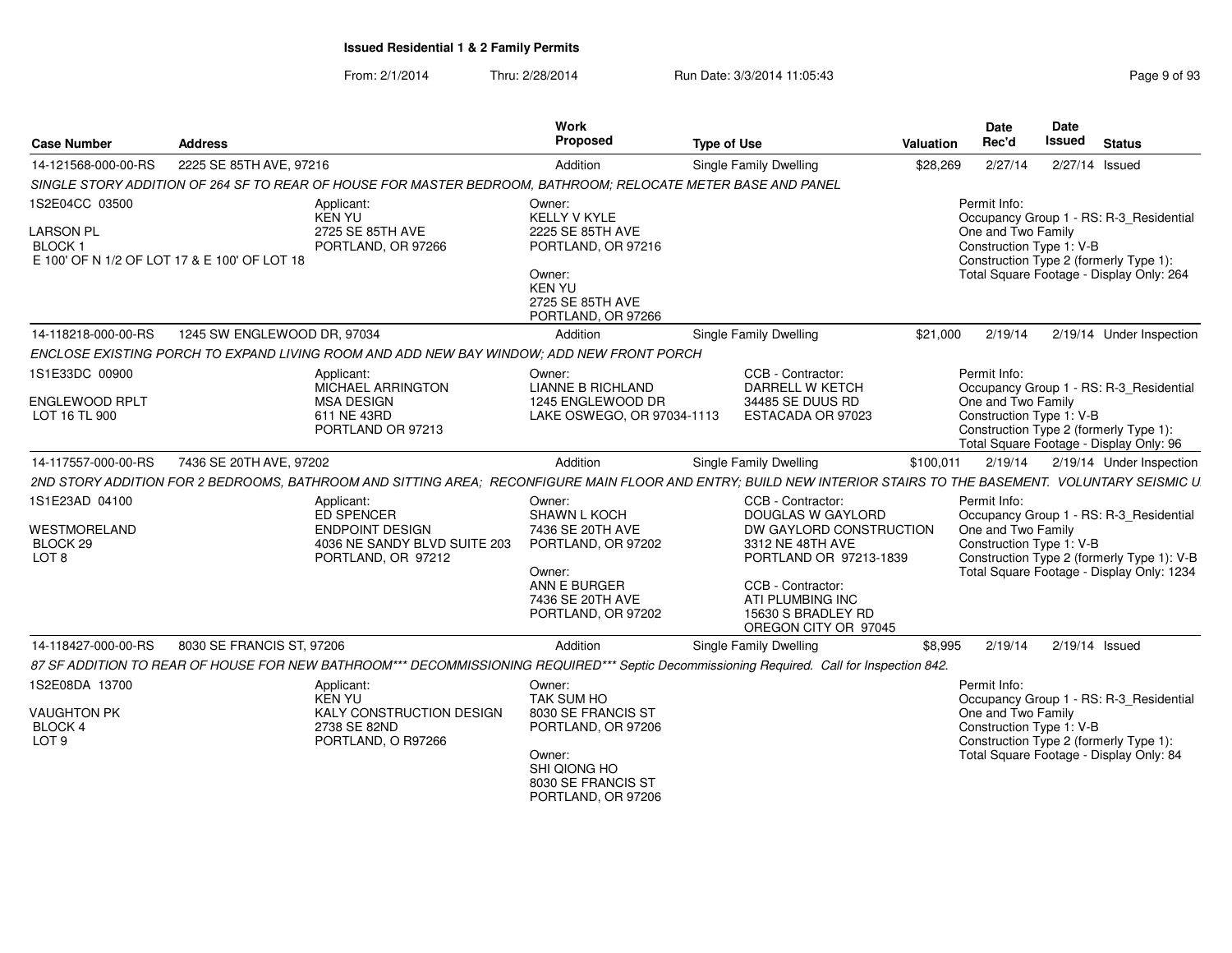| <b>Case Number</b>                                                                                   | <b>Address</b>           |                                                                                                                                            | Work<br><b>Proposed</b>                                                                                                                                  | <b>Type of Use</b>                                                                                                                                               | Valuation | <b>Date</b><br>Rec'd                                           | <b>Date</b><br><b>Issued</b> | <b>Status</b>                                                                                                                      |
|------------------------------------------------------------------------------------------------------|--------------------------|--------------------------------------------------------------------------------------------------------------------------------------------|----------------------------------------------------------------------------------------------------------------------------------------------------------|------------------------------------------------------------------------------------------------------------------------------------------------------------------|-----------|----------------------------------------------------------------|------------------------------|------------------------------------------------------------------------------------------------------------------------------------|
| 14-117248-000-00-RS                                                                                  | 3267 NE MASON ST. 97211  |                                                                                                                                            | Addition                                                                                                                                                 | Single Family Dwelling                                                                                                                                           | \$2.998   | 2/14/14                                                        |                              | 2/26/14 Under Inspection                                                                                                           |
|                                                                                                      |                          | NEW 28 SQUARE FOOT SINGLE FLOOR ADDITION TO REAR OF DWELLING. REMODEL KITCHEN.                                                             |                                                                                                                                                          |                                                                                                                                                                  |           |                                                                |                              |                                                                                                                                    |
| 1N1E24CA 14300<br><b>ALAMEDA PARK</b><br>BLOCK 28<br>LOT <sub>2</sub>                                |                          | Applicant:<br><b>WADE FREITAG</b><br><b>CRAFTSMAN DESIGN AND</b><br><b>RENOVATION</b><br>1100 SE GRAND AVE #202<br>PORTLAND, OR 97214-3414 | Owner:<br>DAVID J JOHNSTON<br>3267 NE MASON ST<br>PORTLAND, OR 97211-7746<br>Owner:<br>RONDA K WILLIAMSON<br>3267 NE MASON ST<br>PORTLAND, OR 97211-7746 | CCB - Contractor:<br><b>CRAFTSMAN DESIGN &amp;</b><br><b>RENOVATION LLC</b><br>1235 SE DIVISION ST #203 A<br>PORTLAND, OR 97202                                  |           | Permit Info:<br>One and Two Family<br>Construction Type 1: V-B |                              | Occupancy Group 1 - RS: R-3 Residential<br>Construction Type 2 (formerly Type 1):<br>Total Square Footage - Display Only: 28       |
| 13-212907-REV-01-RS                                                                                  | 1554 SE TACOMA ST, 97202 |                                                                                                                                            | Addition                                                                                                                                                 | Single Family Dwelling                                                                                                                                           |           | 2/18/14<br>\$                                                  | $2/18/14$ Issued             |                                                                                                                                    |
|                                                                                                      |                          |                                                                                                                                            |                                                                                                                                                          | REVISION TO ADD 2 WINDOWS IN DEN, STRUCTURAL BEARING LOADS RELOCATED, DOORS ADDED BETWEEN TWO OFFICES ON 2ND FLOOR AND LOADS RELOCATED, ELIMINATE CLOSET IN F.   |           |                                                                |                              |                                                                                                                                    |
| 1S1E23DC 13600<br>SELLWOOD<br>BLOCK 69<br>LOT <sub>17</sub>                                          |                          | Applicant:<br><b>LINDLEY BYNUM</b><br>1554 SE TACOMA<br>PORTLAND, OR 97202                                                                 | Owner:<br><b>JIMMY E JR WICKS</b><br>1554 SE TACOMA ST<br>PORTLAND, OR 97202<br>Owner:<br><b>GINA M WICKS</b><br>1554 SE TACOMA ST<br>PORTLAND, OR 97202 | CCB - Contractor:<br>SPRINGER CONSTRUCTION LLC<br>14845 SW MURRAY SCHOLLS DR<br>STE #110 PMB 105<br>BEAVERTON, OR 97007                                          |           | Permit Info:<br>One and Two Family<br>Construction Type 1: V-B |                              | Occupancy Group 1 - RS: R-3 Residential<br>Construction Type 2 (formerly Type 1): V-B<br>Total Square Footage - Display Only: 1064 |
| 14-118582-000-00-RS                                                                                  | 1724 SE 51ST AVE, 97215  |                                                                                                                                            | Addition                                                                                                                                                 | Single Family Dwelling                                                                                                                                           | \$167,901 | 2/20/14                                                        | 2/27/14 Issued               |                                                                                                                                    |
|                                                                                                      |                          |                                                                                                                                            |                                                                                                                                                          | ADD SECOND STORY AND EXPAND REAR OF HOUSE, NEW FRONT PORCH, NEW PLUMbING, ELECTRICAL AND HVAC. REMODEL BASEMENT AND ADD NEW CRAWL SPACE UNDER ADDITION see       |           |                                                                |                              |                                                                                                                                    |
| 1S2E06DB 22600<br><b>SECOND ELECTRIC ADD</b><br>BLOCK 1<br>LOT <sub>12</sub>                         |                          | Applicant:<br>MIKE HUBBELL<br>PORTLAND DEVELOPMENT<br><b>GROUP LLC</b><br>4224 NE HALSEY ST SUITE 300<br>PORTLAND OR 97213                 | Owner:<br><b>GERALD C DOBLIE</b><br>1015 SW YAMHILL ST<br>PORTLAND, OR 97205<br>Owner:<br>PATRICIA K DOBLIE<br>1015 SW YAMHILL ST<br>PORTLAND, OR 97205  | CCB - Contractor:<br><b>GENE</b><br>PORTLAND DEVELOPMENT<br><b>GROUP LLC</b><br>11124 NE HALSEY ST. PMB 643<br>PORTLAND, OR 97220                                |           | Permit Info:<br>One and Two Family<br>Construction Type 1: V-B |                              | Occupancy Group 1 - RS: R-3_Residential<br>Construction Type 2 (formerly Type 1):<br>Total Square Footage - Display Only: 1568     |
| 14-121949-000-00-RS                                                                                  | 3811 NW DEVOTO LN        |                                                                                                                                            | Addition                                                                                                                                                 | Single Family Dwelling                                                                                                                                           | \$79.000  | 2/28/14                                                        | 2/28/14 Issued               |                                                                                                                                    |
|                                                                                                      |                          |                                                                                                                                            |                                                                                                                                                          | ENCLOSE TWO DECKS (main and lower) AT REAR ELEVATION, ADD ONE NEW DECK 3RD FLOOR; MAIN FLOOR DECK - INSULATED, NEW THROUGH FIREPLACE, LOWER ENCLOSED DECK NOT IN |           |                                                                |                              |                                                                                                                                    |
| 1N1W23DC 05000<br>FOREST HEIGHTS ESTATES NO 6<br>LOT 319                                             |                          | Applicant:<br>MEYER CONSTRUCTION LLC<br>2241 B STREET<br>FOREST GROVE, OR 97116                                                            | Owner:<br>JEANETTE E HEINZ<br>3811 NW DEVOTO LN<br>PORTLAND, OR 97229                                                                                    | CCB - Contractor:<br>MEYER CONSTRUCTION LLC<br>2241 B STREET<br>FOREST GROVE, OR 97116                                                                           |           | Permit Info:<br>Construction Type 1: V-B                       |                              | Occupancy Group 1 - RS: R-3 Remodel<br>Construction Type 2 (formerly Type 1):<br>Total Square Footage - Display Only: 220          |
|                                                                                                      |                          |                                                                                                                                            | Addition                                                                                                                                                 | Single Family Dwelling                                                                                                                                           | \$5,000   | 2/25/14                                                        | 2/25/14 Issued               |                                                                                                                                    |
|                                                                                                      |                          | REVISION - REMOVE EXTERIOR RAMP AND REPLACE WITH FRONT PORCH                                                                               |                                                                                                                                                          |                                                                                                                                                                  |           |                                                                |                              |                                                                                                                                    |
| 1S1E32DA 01400<br><b>STEPHENSON TERR</b><br>BLOCK <sub>3</sub><br>LOT <sub>1</sub><br>W 10' OF LOT 2 |                          | Applicant:<br><b>MICHAEL RISCICA</b><br>2014 NW GLISAN 202<br>PORTLAND, OR 97209                                                           | Owner:<br><b>BETH A HOWELL</b><br>11924 SW 27TH PL<br>PORTLAND, OR 97219                                                                                 | CCB - Contractor:<br>MASTER ROOTER SERVICE INC<br><b>PO BOX 208</b><br>MERIDIAN, ID 83680                                                                        |           | Permit Info:<br>One and Two Family<br>Construction Type 1: V-B |                              | Occupancy Group 1 - RS: R-3 Residential<br>Construction Type 2 (formerly Type 1): V-B<br>Total Square Footage - Display Only: 2687 |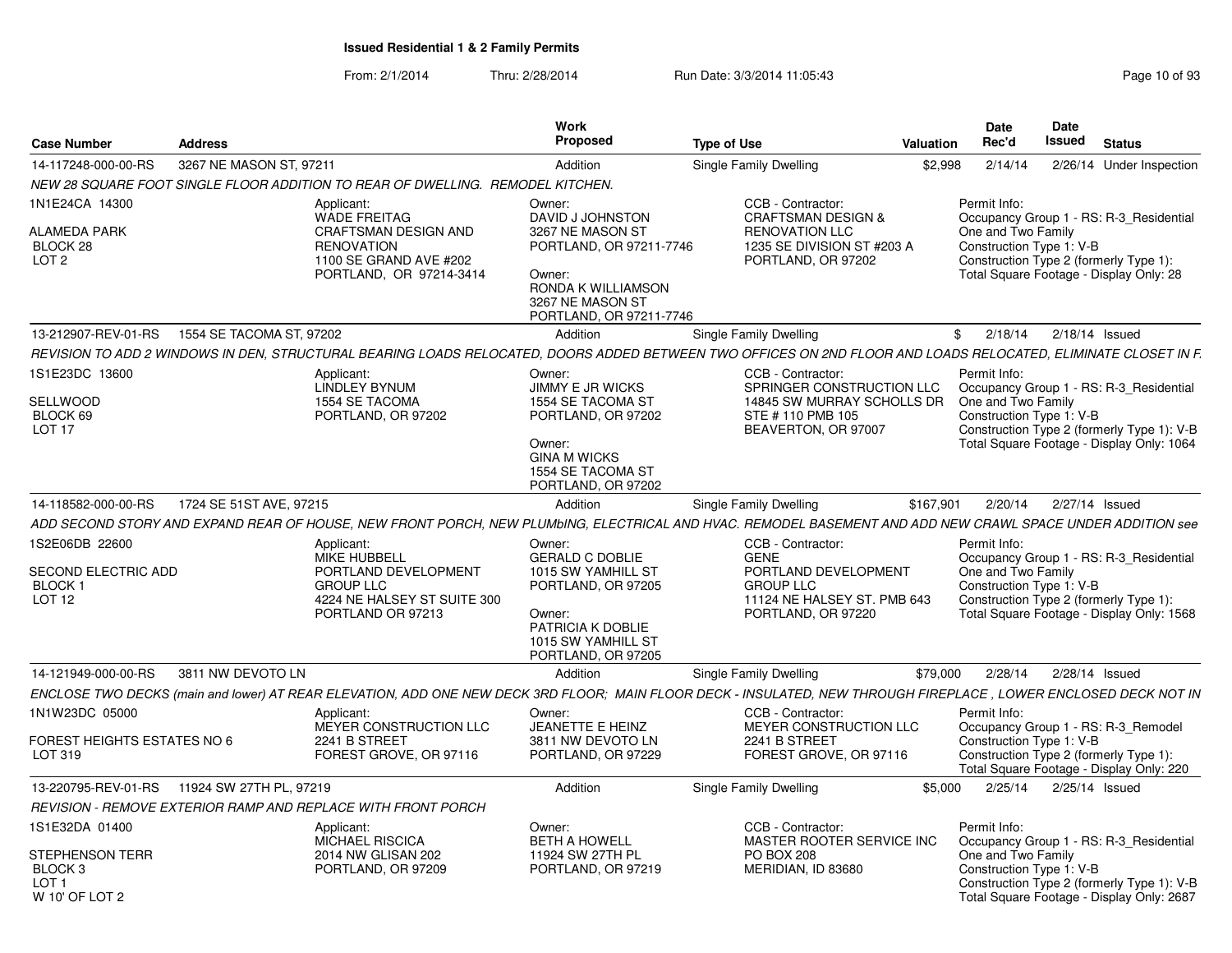| <b>Case Number</b>                                                | <b>Address</b>             |                                                                                                                                                                | Work<br>Proposed                                                                        | <b>Type of Use</b>                                  | Valuation | <b>Date</b><br>Rec'd                                                                                               | <b>Date</b><br><b>Issued</b> | <b>Status</b>  |  |
|-------------------------------------------------------------------|----------------------------|----------------------------------------------------------------------------------------------------------------------------------------------------------------|-----------------------------------------------------------------------------------------|-----------------------------------------------------|-----------|--------------------------------------------------------------------------------------------------------------------|------------------------------|----------------|--|
| 14-120324-000-00-RS                                               | 9909 SE CLATSOP ST, 97266  |                                                                                                                                                                | Addition                                                                                | <b>Single Family Dwelling</b>                       | \$25,000  | 2/25/14                                                                                                            |                              | 2/25/14 Issued |  |
|                                                                   |                            | ADDITION FOR NEW ATTACHED GARAGE WITH ROOFTOP DECK, BUMP OUT IN DINING ROOM AND ADD OUTDOOR CLOSET, ****2/27/14 ADDED 200 AMP + (3) CIRCUITS                   |                                                                                         |                                                     |           |                                                                                                                    |                              |                |  |
| 1S2E21DD 05100                                                    |                            | Applicant:<br>JOHN CLINE                                                                                                                                       | Owner:<br><b>DEBRA GARDINER</b>                                                         |                                                     |           | Permit Info:<br>Occupancy Group 1 - RS: U_Private                                                                  |                              |                |  |
| MILLENNIUM PARK ESTATES<br>BLOCK <sub>2</sub><br>LOT <sub>7</sub> |                            | 9909 SE CLATSOP ST<br>PORTLAND OR 97266                                                                                                                        | 15 TREASURE COVE LN PO BOX<br>815<br>MANZANITA, OR 97130                                |                                                     |           | Garage\Utility Misc.<br>Construction Type 1: V-B<br>Construction Type 2 (formerly Type 1):                         |                              |                |  |
|                                                                   |                            | Applicant:<br><b>DEBBIE GARDINER</b><br>9909 SE CLATSOP ST<br>PORTLAND OR 97266                                                                                | Owner:<br><b>JOHN CLINE</b><br>15 TREASURE COVE LN PO BOX<br>815<br>MANZANITA, OR 97130 |                                                     |           | Total Square Footage - Display Only: 645                                                                           |                              |                |  |
| 14-120485-000-00-RS                                               | 3903 SE 28TH PL, 97202     |                                                                                                                                                                | Addition                                                                                | Single Family Dwelling                              | \$27,000  | 2/25/14                                                                                                            |                              | 2/25/14 Issued |  |
|                                                                   |                            | ADD NEW DECK WITH STAIRS TO THE NORTH SIDE OF HOUSE: REPLACE DECK ON WEST SIDE AND ADD COVER: ENLARGE DOOR OPENING FROM HOUSE TO PORCH: ADD SCREEN FROM POR    |                                                                                         |                                                     |           |                                                                                                                    |                              |                |  |
| 1S1E12CB 02900                                                    |                            | Applicant:<br>KAREN K FLETCHER                                                                                                                                 | Owner:<br>STANLEY P HELD                                                                | CCB - Contractor:<br><b>DEREK PATTERSON GENERAL</b> |           | Permit Info:<br>Occupancy Group 1 - RS: R-3_Residential                                                            |                              |                |  |
| KENILWORTH                                                        |                            | 3903 SE 28TH PL                                                                                                                                                | 3903 SE 28TH PL                                                                         | <b>CONTRACTOR LLC</b>                               |           | One and Two Family                                                                                                 |                              |                |  |
| BLOCK <sub>3</sub><br>E 66' OF LOT 18                             |                            | PORTLAND, OR 97202-3511                                                                                                                                        | PORTLAND, OR 97202-3511                                                                 | 18790 NW IDAHNA ST<br>PORTLAND, OR 97229            |           | Construction Type 1: V-B<br>Construction Type 2 (formerly Type 1):                                                 |                              |                |  |
|                                                                   |                            |                                                                                                                                                                | Owner:<br><b>KAREN K FLETCHER</b><br>3903 SE 28TH PL<br>PORTLAND, OR 97202-3511         |                                                     |           |                                                                                                                    |                              |                |  |
| 14-115039-REV-01-RS                                               | 415 NE 127TH AVE, 97230    |                                                                                                                                                                | Addition                                                                                | <b>Single Family Dwelling</b>                       |           | 2/21/14<br>\$                                                                                                      |                              | 2/21/14 Issued |  |
|                                                                   |                            | REVISION TO CHANGE FOOTING AND FOUNDATION PLAN FROM POST AND BEAM TO FLOOR JOIST                                                                               |                                                                                         |                                                     |           |                                                                                                                    |                              |                |  |
| 1N2E35CB 02100                                                    |                            | Applicant:<br>LES THATCHER                                                                                                                                     | Owner:<br><b>THETA FALCONER</b>                                                         | CCB - Contractor:<br><b>LES THATCHER</b>            |           | Permit Info:<br>Occupancy Group 1 - RS: R-3 Residential                                                            |                              |                |  |
| <b>MENLO PK SUB</b>                                               |                            | THATCHER CONSTRUCTION CO.<br>INC.                                                                                                                              | 2509 DEWBERRY CT<br>MELISSA, TX 75454                                                   | THATCHER CONSTRUCTION CO.                           |           | One and Two Family                                                                                                 |                              |                |  |
| BLOCK <sub>1</sub><br>LOT 8&9                                     |                            | 10613 NE SHAVER ST<br>PORTLAND, OR 97220                                                                                                                       |                                                                                         | INC.<br>10613 NE SHAVER ST<br>PORTLAND, OR 97220    |           | Construction Type 1: V-B<br>Construction Type 2 (formerly Type 1): V-B<br>Total Square Footage - Display Only: 512 |                              |                |  |
| 14-121375-000-00-RS                                               | 3422 NE FLANDERS ST. 97232 |                                                                                                                                                                | Addition                                                                                | <b>Single Family Dwelling</b>                       | \$25,000  | 2/28/14                                                                                                            | 2/28/14 Issued               |                |  |
|                                                                   |                            | SECOND STORY ADDITION AT WEST ELEVATION, MAIN FLOOR TO REMAIN DEN AREA, 2ND FLOOR TO INCLUDE BATHROOM AND CLOSET SPACE (3 BATHROOMS TOTAL) ELECTRICAL * MECHAN |                                                                                         |                                                     |           |                                                                                                                    |                              |                |  |
| 1N1E36DB 07700                                                    |                            | Applicant:<br>CHRISTOPHER P LOAR                                                                                                                               | Owner:<br><b>KARIN S WANDTKE</b>                                                        | CCB - Contractor:<br>CHRISTOPHER P LOAR             |           | Permit Info:<br>Occupancy Group 1 - RS: R-3_Residential                                                            |                              |                |  |
| LAURELHURST<br>BLOCK 77<br>LOT 1&2                                |                            | 16299 S EADEN RD<br>OREGON CITY, OR 97045                                                                                                                      | 3422 NE FLANDERS ST<br>PORTLAND, OR 97232                                               | 16299 S EADEN RD<br>OREGON CITY, OR 97045           |           | One and Two Family<br>Construction Type 1: V-B<br>Construction Type 2 (formerly Type 1):                           |                              |                |  |
|                                                                   |                            |                                                                                                                                                                | Owner:<br><b>RICHARD C SMITH</b><br>3422 NE FLANDERS ST<br>PORTLAND, OR 97232           |                                                     |           | Total Square Footage - Display Only: 115                                                                           |                              |                |  |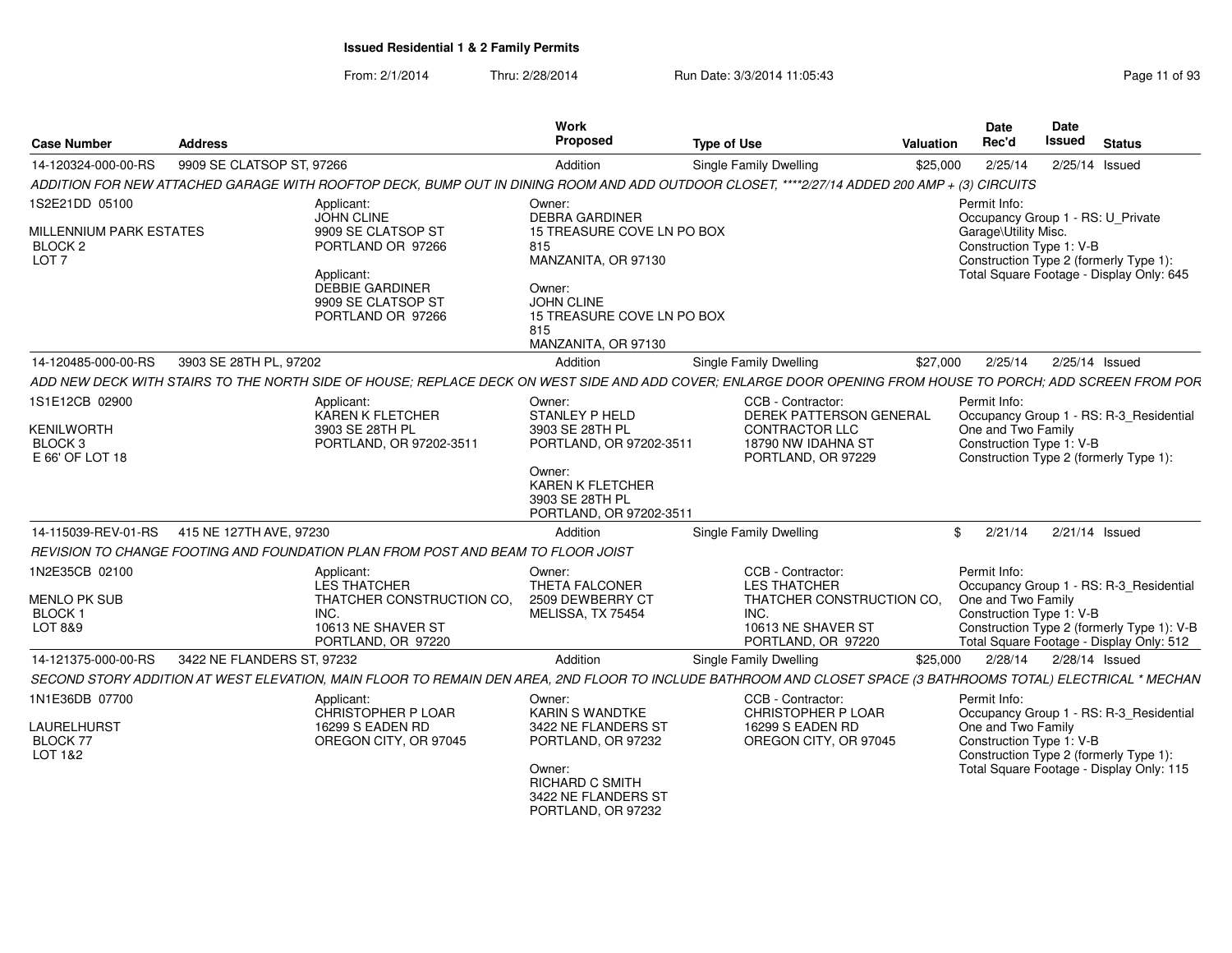| <b>Case Number</b>                                                      | <b>Address</b>                                                                                                                                               |                                                                                       | Work<br>Proposed                                                                                                                 | <b>Type of Use</b>            |                                                                                                                                                                | <b>Valuation</b> | Date<br>Rec'd                                                                                                                                                                                               | Date<br>Issued           | <b>Status</b> |                         |
|-------------------------------------------------------------------------|--------------------------------------------------------------------------------------------------------------------------------------------------------------|---------------------------------------------------------------------------------------|----------------------------------------------------------------------------------------------------------------------------------|-------------------------------|----------------------------------------------------------------------------------------------------------------------------------------------------------------|------------------|-------------------------------------------------------------------------------------------------------------------------------------------------------------------------------------------------------------|--------------------------|---------------|-------------------------|
| 14-120430-000-00-RS                                                     | 6704 SE 21ST AVE, 97202                                                                                                                                      |                                                                                       | Addition                                                                                                                         | Single Family Dwelling        |                                                                                                                                                                | \$13,000         | 2/25/14                                                                                                                                                                                                     | $2/25/14$ Issued         |               |                         |
| NEW FRONT PORCH AND ROOF                                                |                                                                                                                                                              |                                                                                       |                                                                                                                                  |                               |                                                                                                                                                                |                  |                                                                                                                                                                                                             |                          |               |                         |
| 1S1E23AA 06200                                                          | Applicant:                                                                                                                                                   | FINE FINISH REMODELING INC                                                            | Owner:<br><b>JAY B JAHANGIRI</b>                                                                                                 |                               | CCB - Contractor:<br>FINE FINISH REMODELING INC                                                                                                                |                  | Permit Info:<br>Occupancy Group 1 - RS: U_Decks,                                                                                                                                                            |                          |               |                         |
| WESTMORELAND<br>BLOCK 34<br>LOT <sub>4</sub>                            |                                                                                                                                                              | 15710 SW REDSTONE DR<br>BEAVERTON, OR 97007                                           | 6704 SE 21ST AVE<br>PORTLAND, OR 97202-5646                                                                                      |                               | 15710 SW REDSTONE DR<br>BEAVERTON, OR 97007                                                                                                                    |                  | Patios, Porches, Carports<br>Construction Type 1: V-B<br>Construction Type 2 (formerly Type 1):<br>Total Square Footage - Display Only: 120                                                                 |                          |               |                         |
| 13-231029-000-00-RS                                                     | 1115 NW 24TH AVE, 97210                                                                                                                                      |                                                                                       | Addition                                                                                                                         | <b>Single Family Dwelling</b> |                                                                                                                                                                | \$133.488        | 11/21/13                                                                                                                                                                                                    | 2/18/14 Under Inspection |               |                         |
|                                                                         | 3-STORY ADDITION-REMODEL (E)SFR TO ADD 1197SF TO WEST SIDE (BACK) OF HOUSE. TRADE PERMITS TO BE PURCHASED SEPARATE.                                          |                                                                                       |                                                                                                                                  |                               |                                                                                                                                                                |                  |                                                                                                                                                                                                             |                          |               |                         |
| 1N1E33BB 15000<br><b>GOLDSMITHS ADD</b><br>BLOCK 13<br>LOT <sub>2</sub> | Applicant:                                                                                                                                                   | MIKE COYLE<br><b>FASTER PERMITS</b><br>14334 NW EAGLERIDGE LANE<br>PORTLAND, OR 97229 | Owner:<br><b>MARK KOVALEV</b><br>4111 SW 52ND AVE<br>PORTLAND, OR 97221                                                          |                               | CCB - Contractor:<br>MARK V. KOVALEV<br><b>GLOBAL HOUSING INC</b><br>6663 SW BEAVERTON HILLSDALE Construction Type 1: V-B<br>HWY PMB 193<br>BEAVERTON OR 97225 |                  | Permit Info:<br>Occupancy Group 1 - RS: R-3_Residential<br>One and Two Family<br>Construction Type 2 (formerly Type 1): V-B<br>Total Square Footage - Display Only: 2278<br>Number of New Dwelling Units: 1 |                          |               |                         |
| 13-228540-000-00-RS                                                     | 8717 SE FOSTER RD. 97266                                                                                                                                     |                                                                                       | Addition                                                                                                                         | Single Family Dwelling        |                                                                                                                                                                | \$148.910        | 11/19/13                                                                                                                                                                                                    | 2/28/14 Issued           |               |                         |
|                                                                         | ADDITION AT THE REAR OF HOUSE  FOR NEW BEDROOM ON MAIN LEVEL AND UNFINISHED BASEMENT BELOW. COMPLETE REMODEL OF EXISTING HOUSE. REMOVE FRONT WALL AND CONVE  |                                                                                       |                                                                                                                                  |                               |                                                                                                                                                                |                  |                                                                                                                                                                                                             |                          |               |                         |
| 1S2E16CA 03900                                                          | Applicant:                                                                                                                                                   | <b>WILLIAM HAMBURG</b>                                                                | Owner:<br>RICHARD S WARREN                                                                                                       |                               |                                                                                                                                                                |                  | Permit Info:<br>Occupancy Group 1 - RS: R-3 Residential                                                                                                                                                     |                          |               |                         |
| ORPHA PK<br>BLOCK <sub>2</sub><br>LOT <sub>3</sub>                      |                                                                                                                                                              | 10413 E BURNSIDE ST<br>PORTLAND, OR 97216-2735                                        | 10413 E BURNSIDE ST<br>PORTLAND, OR 97216-2735                                                                                   |                               |                                                                                                                                                                |                  | One and Two Family<br>Construction Type 1: V-B<br>Construction Type 2 (formerly Type 1): V-B<br>Total Square Footage - Display Only: 1986                                                                   |                          |               |                         |
| 13-192155-000-00-RS                                                     | 2914 NE SISKIYOU ST, 97212                                                                                                                                   |                                                                                       | Addition                                                                                                                         | <b>Single Family Dwelling</b> |                                                                                                                                                                | \$8,995          | 2/20/14                                                                                                                                                                                                     | 2/20/14 Issued           |               |                         |
|                                                                         | ADDITION TO EXTEND EXISTING SHED DORMER AT REAR OF HOUSE FOR MASTER BEDROOM: ADD TWO GABLE DORMERS: REMOVE EXISTING PATIO COVER: NEW ELEVATED DECK: TRADE PL |                                                                                       |                                                                                                                                  |                               |                                                                                                                                                                |                  |                                                                                                                                                                                                             |                          |               |                         |
| 1N1E25BA 23200                                                          | Applicant:                                                                                                                                                   | MICHAEL HARDING                                                                       | Owner:<br>RANDALL B BATEMAN                                                                                                      |                               | CCB - Contractor:<br><b>MICHAEL HARDING</b>                                                                                                                    |                  | Permit Info:<br>Occupancy Group 1 - RS: R-3 Residential                                                                                                                                                     |                          |               |                         |
| WAYNEWOOD<br>BLOCK 5<br>LOT <sub>33</sub>                               |                                                                                                                                                              | 8219 SE 17TH AVE SUITE 1<br>PORTLAND, OR 97202                                        | 2914 NE SISKIYOU ST<br>PORTLAND, OR 97212-2561<br>Owner:<br>PATRICIA E BATEMAN<br>2914 NE SISKIYOU ST<br>PORTLAND, OR 97212-2561 |                               | 8219 SE 17TH AVE SUITE 1<br>PORTLAND, OR 97202                                                                                                                 |                  | One and Two Family<br>Construction Type 1: V-B<br>Construction Type 2 (formerly Type 1):<br>Total Square Footage - Display Only: 84                                                                         |                          |               |                         |
| 13-189006-000-00-RS                                                     | 4826 NE ALAMEDA ST, 97213                                                                                                                                    |                                                                                       | Addition                                                                                                                         | Single Family Dwelling        |                                                                                                                                                                | \$75,000         | 8/6/13                                                                                                                                                                                                      |                          |               | 2/5/14 Under Inspection |
|                                                                         | NEW GARAGE WITH DECK ABOVE WITH NEW DECK ATTACHED TO SFR.                                                                                                    |                                                                                       |                                                                                                                                  |                               |                                                                                                                                                                |                  |                                                                                                                                                                                                             |                          |               |                         |
| 1N2E30BD 18200<br>ROSE CITY PK<br>BLOCK 128                             | Applicant:                                                                                                                                                   | Jacob Chavez<br>J CHAVEZ DESIGN BUILD<br>7873 SE 11th Avenue                          | Owner:<br>ZARETH N IRWIN<br>4826 NE ALAMEDA ST<br>PORTLAND, OR 97213-1959                                                        |                               | CCB - Contractor:<br><b>JACOB OWEN CHAVEZ</b><br>7873 SE 11TH AVE<br>PORTLAND, OR 97202                                                                        |                  | Permit Info:<br>Occupancy Group 1 - RS: U Private<br>Garage\Utility Misc.<br>Construction Type 1: V-B                                                                                                       |                          |               |                         |
| LOT 10 TL 18200                                                         |                                                                                                                                                              | Portland, OR 97202                                                                    | Owner:<br>SARA A K IRWIN<br>4826 NE ALAMEDA ST<br>PORTLAND, OR 97213-1959                                                        |                               |                                                                                                                                                                |                  | Construction Type 2 (formerly Type 1): V-B<br>Total Square Footage - Display Only: 824                                                                                                                      |                          |               |                         |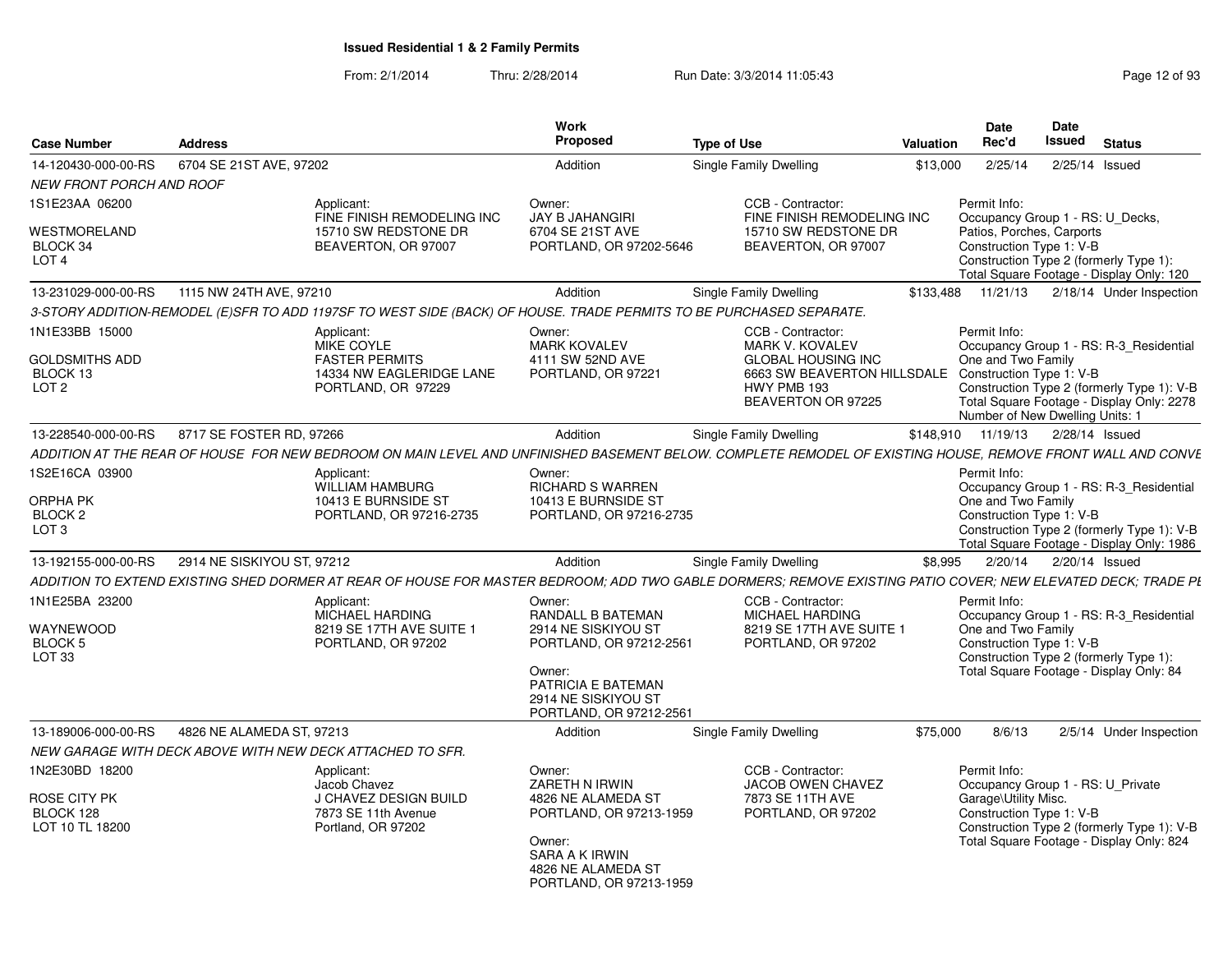| Page 13 of 93 |  |  |
|---------------|--|--|
|---------------|--|--|

|                                                             |                                                                                                                                                                | Work                                                                                                                   |                                                                                                                                | <b>Date</b>                                    | <b>Date</b>                                                                                                                                                         |
|-------------------------------------------------------------|----------------------------------------------------------------------------------------------------------------------------------------------------------------|------------------------------------------------------------------------------------------------------------------------|--------------------------------------------------------------------------------------------------------------------------------|------------------------------------------------|---------------------------------------------------------------------------------------------------------------------------------------------------------------------|
| <b>Case Number</b>                                          | <b>Address</b>                                                                                                                                                 | Proposed                                                                                                               | <b>Type of Use</b><br>Valuation                                                                                                | Rec'd                                          | Issued<br><b>Status</b>                                                                                                                                             |
| 06-178249-REV-02-RS                                         | 10552 SE REX ST, 97266                                                                                                                                         | Addition                                                                                                               | <b>Single Family Dwelling</b>                                                                                                  | 2/25/14                                        | 2/25/14 Issued                                                                                                                                                      |
|                                                             | REVISION TO REDUCE SCOPE OF WORK - MAIN FLR - NEW ENTRY PORCH AND STEPS: REMOVE INTERIOR WALL FOR KITCHEN REMODEL; ADD FRENCH DRS IN DINING; RELOCATE ENTRY D( |                                                                                                                        |                                                                                                                                |                                                |                                                                                                                                                                     |
| 1S2E22CB 01300<br>LOCKWOOD HTS<br><b>BLOCK A</b>            | Applicant:<br>ROBERT WARD<br>9343 SE DUNDEE DR<br>HAPPY VALLEY, OR 97086-7049                                                                                  | Owner:<br>JONATHAN M JOHANSEN<br>10552 SE REX ST<br>PORTLAND, OR 97266                                                 |                                                                                                                                | Permit Info:<br>Construction Type 1: V-N       | Occupancy Group 1 - RS: R3<br>Construction Type 2 (formerly Type 1):                                                                                                |
| LOT 3&4 TL 1300                                             |                                                                                                                                                                | Owner:<br><b>NIKA F GREEN</b><br>10552 SE REX ST<br>PORTLAND, OR 97266                                                 |                                                                                                                                |                                                |                                                                                                                                                                     |
| 13-138016-000-00-RS                                         | 4151 NE HOYT ST - Unit A, 97232                                                                                                                                | Addition                                                                                                               | \$160,633<br>Single Family Dwelling                                                                                            | 6/4/13                                         | 2/26/14 Issued                                                                                                                                                      |
|                                                             | THREE STORY ADDITION TO EAST SIDE OF HOME FOR NEW TUCK-UNDER GARAGE AND NEW ADU ON MAIN LEVEL. SECOND FLOOR ADDITION TO INCLUDE NEW TV ROOM. NEW BATHROOM A    |                                                                                                                        |                                                                                                                                |                                                |                                                                                                                                                                     |
| 1N2E31BC 13900                                              | Applicant:                                                                                                                                                     | Owner:                                                                                                                 |                                                                                                                                | Permit Info:                                   |                                                                                                                                                                     |
| LAURELHURST<br>BLOCK 64<br>W 1/2 OF LOT 14<br><b>LOT 15</b> | SHANTA L SCHRIEVER<br>4151 NE HOYT ST<br>PORTLAND, OR 97232-3333                                                                                               | SHANTA L SCHRIEVER<br>4151 NE HOYT ST<br>PORTLAND, OR 97232-3333<br>Owner:<br><b>BRIAN M STARNS</b><br>4151 NE HOYT ST |                                                                                                                                | One and Two Family<br>Construction Type 1: V-B | Occupancy Group 1 - RS: R-3_Residential<br>Construction Type 2 (formerly Type 1): V-B<br>Total Square Footage - Display Only: 1892<br>Number of New Dwelling Units: |
|                                                             |                                                                                                                                                                | PORTLAND, OR 97232-3333                                                                                                |                                                                                                                                |                                                |                                                                                                                                                                     |
| 14-114334-000-00-RS                                         | 2518 SE 13TH AVE, 97202                                                                                                                                        | Addition                                                                                                               | Single Family Dwelling<br>\$25,000                                                                                             |                                                | 2/19/14  2/19/14  Issued                                                                                                                                            |
|                                                             | KITCHEN REMODEL. REPLACE DOOR WITH WINDOW AND REPLACE WINDOW OVER EXISTING SINK WITH DOOR. REMOVE AND REPLACE BEAM IN KITCHEN. REMODEL BATHROOM. NEW EXTER     |                                                                                                                        |                                                                                                                                |                                                |                                                                                                                                                                     |
| 1S1E11BA 01400                                              | Applicant:<br><b>TODD L KIMBALL</b>                                                                                                                            | Owner:<br><b>TODD L KIMBALL</b>                                                                                        |                                                                                                                                | Permit Info:                                   | Occupancy Group 1 - RS: R-3_Residential                                                                                                                             |
| TIBBETTS ADD<br>BLOCK <sub>2</sub><br>S 27' OF LOT 3        | 2518 SE 13TH AVE<br>PORTLAND, OR 97202-1102                                                                                                                    | 2518 SE 13TH AVE<br>PORTLAND, OR 97202-1102<br>Owner:                                                                  |                                                                                                                                | One and Two Family<br>Construction Type 1: V-B | Construction Type 2 (formerly Type 1):                                                                                                                              |
|                                                             |                                                                                                                                                                | PAMELA A MARKS<br>2518 SE 13TH AVE<br>PORTLAND, OR 97202-1102                                                          |                                                                                                                                |                                                |                                                                                                                                                                     |
| Total # of RS Addition permits issued: 56                   |                                                                                                                                                                |                                                                                                                        |                                                                                                                                |                                                | Total valuation of RS Addition permits issued: \$3,070,949                                                                                                          |
| 14-116880-000-00-RS                                         | 3808 N COMMERCIAL AVE - Unit B, 97227                                                                                                                          | Alteration                                                                                                             | \$13,919<br><b>Accessory Dwelling Unit</b>                                                                                     |                                                | 2/25/14  2/25/14  Issued                                                                                                                                            |
|                                                             | CONVERT EXISTING DETACHED GARAGE TO ACCESSORY DWELLING UNIT, INFILL OVERHEAD DOOR AT BEDROOM AND LIVING ROOM, NEW WALLS TO SEPARATE LIVING ROOM AND BEDROOM    |                                                                                                                        |                                                                                                                                |                                                |                                                                                                                                                                     |
| 1N1E22DC 06900                                              | Applicant:<br><b>Trevor Halgren</b><br>Trevor J Halgren Construction LLC<br>23629 SW LADD HILL RD<br>SHERWOOD, OR 97140                                        | Owner:<br>ANGELA I GARCIA<br>5537 NE GARFIELD AVE<br>PORTLAND, OR 97211-3221                                           | CCB - Contractor:<br><b>Trevor Halgren</b><br>Trevor J Halgren Construction LLC<br>23629 SW LADD HILL RD<br>SHERWOOD, OR 97140 | Permit Info:<br>Construction Type 1: V-B       | Occupancy Group 1 - RS: R-3_Remodel<br>Construction Type 2 (formerly Type 1):<br>Total Square Footage - Display Only: 390<br>Number of New Dwelling Units:          |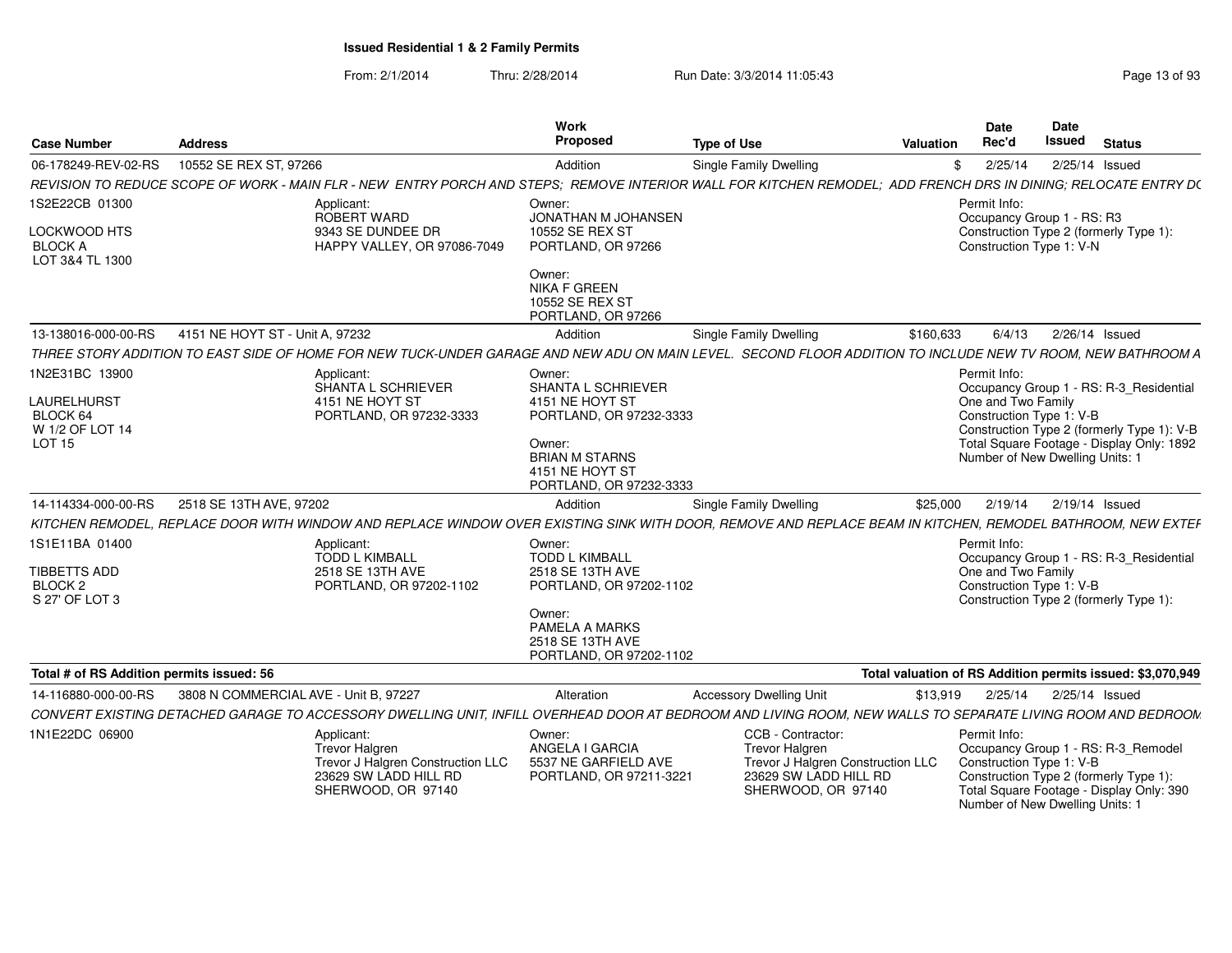| <b>Case Number</b>                                                      | <b>Address</b>                                        |                                                                                                                                                                    | <b>Work</b><br><b>Proposed</b>                                                                                       | <b>Type of Use</b> |                                                                                                                                       | Valuation | Date<br>Rec'd                                                                                                                                       | <b>Date</b><br>Issued | <b>Status</b>                                                                                                                 |
|-------------------------------------------------------------------------|-------------------------------------------------------|--------------------------------------------------------------------------------------------------------------------------------------------------------------------|----------------------------------------------------------------------------------------------------------------------|--------------------|---------------------------------------------------------------------------------------------------------------------------------------|-----------|-----------------------------------------------------------------------------------------------------------------------------------------------------|-----------------------|-------------------------------------------------------------------------------------------------------------------------------|
| 13-209248-000-00-RS                                                     | 6222 SE RHONE ST, 97206                               |                                                                                                                                                                    | Alteration                                                                                                           |                    | <b>Accessory Dwelling Unit</b>                                                                                                        | \$32,657  | 1/8/14                                                                                                                                              |                       | 2/24/14 Under Inspection                                                                                                      |
|                                                                         |                                                       | CONVERT EXISTING DETACHED GARAGE TO ADU; ADDING NEW INTERIOR SECOND FLOOR FOR BEDROOM SPACE; GARAGE DOORS TO REMAIN. *TRADE PERMITS TO BE OBTAINED SEPARATE        |                                                                                                                      |                    |                                                                                                                                       |           |                                                                                                                                                     |                       |                                                                                                                               |
| 1S2E08CB 14000                                                          |                                                       | Applicant:<br><b>ROMAN MCCLOSKEY</b><br>4207 SE WOODSTOCK BLVD #225<br>PORTLAND, OR 97206                                                                          | Owner:<br><b>ROMAN MCCLOSKEY</b><br>3705 SE 63RD AVE<br>PORTLAND, OR 97206-3669                                      |                    | CCB - Contractor:<br>LAKE FENCE COMPANY LLP<br>3 MONROE PKWY STE P325<br>LAKE OSWEGO, OR 97035                                        |           | Permit Info:<br>Construction Type 1: V-B<br>Number of New Dwelling Units: 1                                                                         |                       | Occupancy Group 1 - RS: R-3_Remodel<br>Construction Type 2 (formerly Type 1): V-B<br>Total Square Footage - Display Only: 610 |
| 14-114158-000-00-RS                                                     | 4105 SE 10TH AVE, 97202                               |                                                                                                                                                                    | Alteration                                                                                                           |                    | <b>Accessory Structure</b>                                                                                                            | \$33,000  | 2/5/14                                                                                                                                              |                       | $2/5/14$ Issued                                                                                                               |
|                                                                         |                                                       | LEGALIZE WORK DONE TO INSULATE AND ADD BATHROOM TO ACCESSORY STRUCTURE+++ET and PT trade permits already pulled separate+++MT permit included under this permit+++ |                                                                                                                      |                    |                                                                                                                                       |           |                                                                                                                                                     |                       |                                                                                                                               |
| 1S1E11CD 08500                                                          |                                                       | Applicant:<br>THOMAS L MELBY                                                                                                                                       | Owner:<br><b>CHRISTINE N MANEKER</b>                                                                                 |                    |                                                                                                                                       |           | Permit Info:<br>Occupancy Group 1 - RS: U_Private                                                                                                   |                       |                                                                                                                               |
| <b>BENEDICTINE HTS</b><br>BLOCK 15<br>LOT <sub>4</sub>                  |                                                       | DAKOTA REMODELING LLC<br>15000 SE CROSSCREEK CT<br>DAMASCUS OR 97089                                                                                               | 4105 SE 10TH AVE<br>PORTLAND, OR 97202-3721                                                                          |                    |                                                                                                                                       |           | Garage\Utility Misc.<br>Construction Type 1: V-B<br>Construction Type 2 (formerly Type 1):                                                          |                       |                                                                                                                               |
| 14-120356-000-00-RS                                                     | 6126 SW NEVADA CT, 97219                              |                                                                                                                                                                    | Alteration                                                                                                           |                    | Decks, Fences, Retaining Walls                                                                                                        | \$10,500  | 2/27/14                                                                                                                                             | 2/27/14 Issued        |                                                                                                                               |
|                                                                         | REPLACE OLD DECK WITH LARGER NEW DECK, ADD NEW STAIRS |                                                                                                                                                                    |                                                                                                                      |                    |                                                                                                                                       |           |                                                                                                                                                     |                       |                                                                                                                               |
| 1S1E19BC 00700<br><b>ROUNDTREE</b><br>LOT <sub>6</sub>                  |                                                       | Applicant:<br><b>MITICA LEONTESCU</b><br><b>CREATIVE FENCES &amp; DECKS INC</b><br><b>14782 SW FERN ST</b><br><b>TIGARD, OR 97225</b>                              | Owner:<br><b>BENNETT E GERTZ</b><br>6126 SW NEVADA CT<br>PORTLAND, OR 97219-1168<br>Owner:<br><b>KATHRYN L TONER</b> |                    | CCB - Contractor:<br><b>MITICA LEONTESCU</b><br><b>CREATIVE FENCES &amp; DECKS INC</b><br>14782 SW FERN ST<br><b>TIGARD, OR 97225</b> |           | Permit Info:<br>Occupancy Group 1 - RS: U_Decks,<br>Patios, Porches, Carports<br>Construction Type 1: V-B<br>Construction Type 2 (formerly Type 1): |                       |                                                                                                                               |
|                                                                         |                                                       |                                                                                                                                                                    | 6126 SW NEVADA CT<br>PORTLAND, OR 97219-1168                                                                         |                    |                                                                                                                                       |           |                                                                                                                                                     |                       |                                                                                                                               |
| 13-190384-REV-02-RS                                                     | 4207 SE DIVISION ST, 97215                            |                                                                                                                                                                    | Alteration                                                                                                           | Duplex             |                                                                                                                                       |           | \$<br>2/14/14                                                                                                                                       | $2/14/14$ Issued      |                                                                                                                               |
|                                                                         |                                                       | REVISION TO SHOW STRUCTURAL STABILIZATION AT CORNER OF BASEMENT                                                                                                    |                                                                                                                      |                    |                                                                                                                                       |           |                                                                                                                                                     |                       |                                                                                                                               |
| 1S2E06CC 18200<br><b>EDEN ADD</b><br><b>BLOCK1</b><br>W 3.86' OF LOT 17 |                                                       | Applicant:<br><b>MIKE MONTGOMERY</b><br>SIMPL HOME DESIGNS<br>5531 SW BUDDINGTON ST<br>PORTLAND OR 97219                                                           | Owner:<br>MICHAEL JONES<br>4717 SE 73RD AVE<br>PORTLAND, OR 97206                                                    |                    | CCB - Contractor:<br><b>MIKHAIL VELIKOKHATKO</b><br><b>MB PLUMBING</b><br>7112 NE 65TH PLACE<br>VANCOUVER WA 98661                    |           | Permit Info:<br>One and Two Family<br>Construction Type 1: V-B<br>Construction Type 2 (formerly Type 1):                                            |                       | Occupancy Group 1 - RS: R-3_Residential                                                                                       |
| LOT <sub>18</sub>                                                       |                                                       |                                                                                                                                                                    | Owner:<br>RAJESH JHUNJHUNWALA<br>4717 SE 73RD AVE<br>PORTLAND, OR 97206                                              |                    | CCB - Contractor:<br><b>WILLIAM DAVIS</b><br>TRUE BREAD PROPERTIES<br>13785 SE RUST WY<br>DAMASCUS, OR 97089                          |           |                                                                                                                                                     |                       |                                                                                                                               |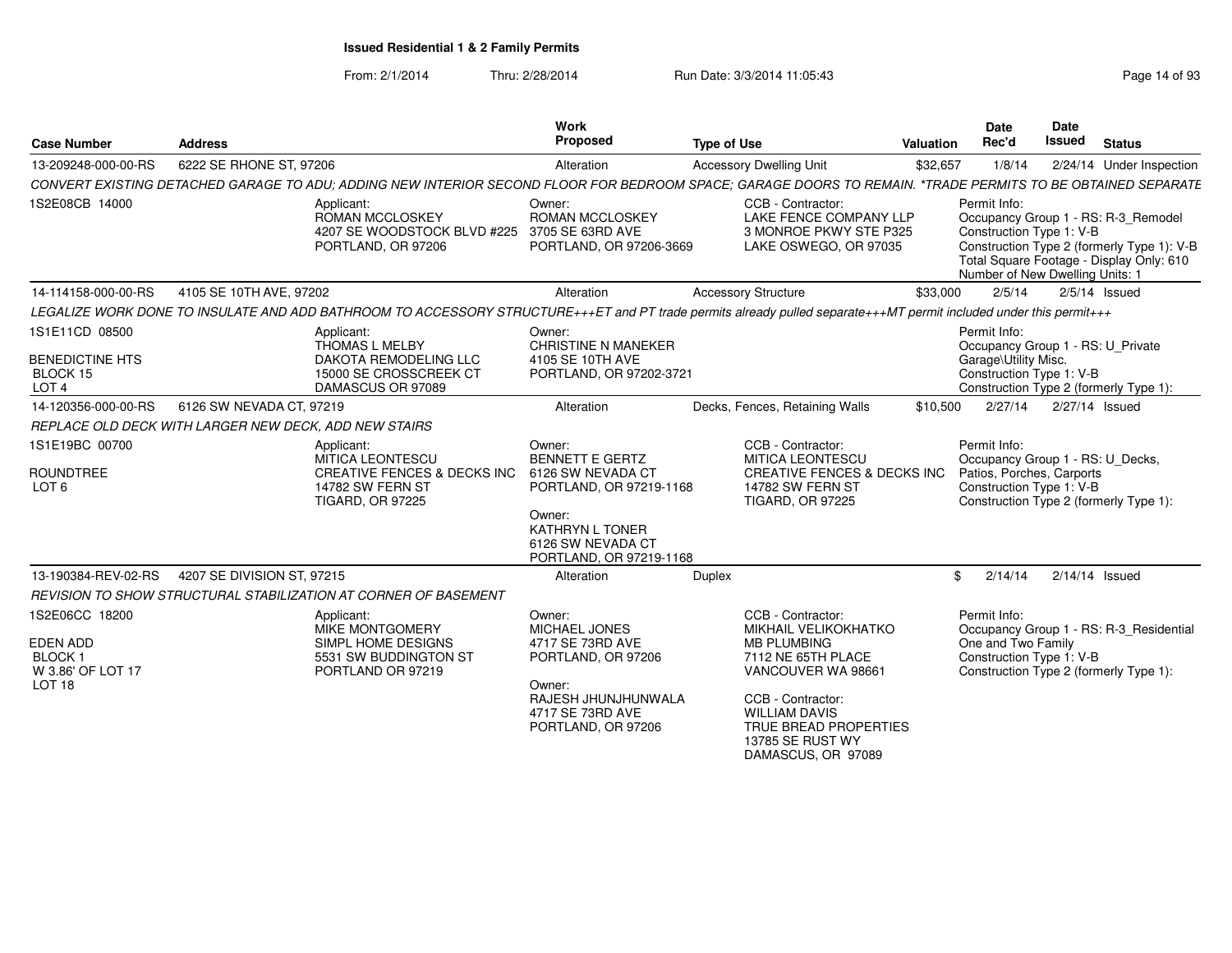| <b>Case Number</b>                                                                                  | <b>Address</b>                               |                                                                                                                                                                   | Work<br>Proposed                                                                                                                                                        | <b>Type of Use</b> |                                                                                                                                                                                                    | <b>Valuation</b> | Date<br>Rec'd                                                                                                             | Date<br>Issued | <b>Status</b> |                                            |
|-----------------------------------------------------------------------------------------------------|----------------------------------------------|-------------------------------------------------------------------------------------------------------------------------------------------------------------------|-------------------------------------------------------------------------------------------------------------------------------------------------------------------------|--------------------|----------------------------------------------------------------------------------------------------------------------------------------------------------------------------------------------------|------------------|---------------------------------------------------------------------------------------------------------------------------|----------------|---------------|--------------------------------------------|
| 14-120450-000-00-RS                                                                                 | 5729 NE KILLINGSWORTH ST, 97218              |                                                                                                                                                                   | Alteration                                                                                                                                                              | Duplex             |                                                                                                                                                                                                    | \$39,973         | 2/27/14                                                                                                                   | 2/27/14 Issued |               |                                            |
|                                                                                                     |                                              | BASEMENT CONVERSION IN BOTH UNITS - 5725 - NEW BEDROOM, CLOSET, FAMILY / MEDIA ROOM; 5729 - CONVERSION WITH BEDROOM AND CLOSET FAMILY ROOM / PLUMBING AND ELECTRI |                                                                                                                                                                         |                    |                                                                                                                                                                                                    |                  |                                                                                                                           |                |               |                                            |
| 1N2E18DD 11900                                                                                      |                                              | Applicant:<br><b>EDMOND L CASCIATO</b><br>751 SW 11TH ST<br>DUNDEE, OR 971159765                                                                                  | Owner:<br><b>NORMA-CI GRAY</b><br>5729 NE KILLINGSWORTH ST<br>PORTLAND, OR 97218-2419<br>Owner:<br>ROXANE RODELA<br>5729 NE KILLINGSWORTH ST<br>PORTLAND, OR 97218-2419 |                    | CCB - Contractor:<br><b>EDMOND L CASCIATO</b><br>751 SW 11TH ST<br>DUNDEE, OR 971159765                                                                                                            |                  | Permit Info:<br>Occupancy Group 1 - RS: R-3_Remodel<br>Construction Type 1: V-B<br>Construction Type 2 (formerly Type 1): |                |               | Total Square Footage - Display Only: 1120  |
| 13-201729-REV-01-RS                                                                                 | 4013 SE GLADSTONE ST. 97202                  |                                                                                                                                                                   | Alteration                                                                                                                                                              | Duplex             |                                                                                                                                                                                                    | \$1,000          | 2/28/14                                                                                                                   | 2/28/14 Issued |               |                                            |
|                                                                                                     |                                              | VALUE ADDED REVISION TO ADD DIRECT VENT GAS FIREPLACE TO LIVING AREA IN BASEMENT                                                                                  |                                                                                                                                                                         |                    |                                                                                                                                                                                                    |                  |                                                                                                                           |                |               |                                            |
| 1S1E12DD 00300                                                                                      |                                              | Applicant:<br>DAN PENCE LLC<br>7505 SE 36TH AVE<br>PORTLAND, OR 97202                                                                                             | Owner:<br>RASPBERRY QUARTER LLC<br>7505 SE 36TH AVE<br>PORTLAND, OR 97202-8335                                                                                          |                    | CCB - Contractor:<br><b>DAN PENCE LLC</b><br>7505 SE 36TH AVE<br>PORTLAND, OR 97202                                                                                                                |                  | Permit Info:<br>One and Two Family<br>Construction Type 1: V-B<br>Construction Type 2 (formerly Type 1):                  |                |               | Occupancy Group 1 - RS: R-3_Residential    |
| 14-117681-000-00-RS                                                                                 | 1929 NE 12TH AVE, 97212                      |                                                                                                                                                                   | Alteration                                                                                                                                                              | Duplex             |                                                                                                                                                                                                    | \$6,000          | 2/18/14                                                                                                                   |                |               | 2/18/14 Under Inspection                   |
|                                                                                                     | ADD BATHROOM TO 2ND FLOOR - NO EXTERIOR WORK |                                                                                                                                                                   |                                                                                                                                                                         |                    |                                                                                                                                                                                                    |                  |                                                                                                                           |                |               |                                            |
| 1N1E26CD 03000<br><b>HOLLADAYS ADD</b><br>BLOCK 267<br>LOT <sub>77</sub><br><b>FRACTIONAL LOT 8</b> |                                              | Applicant:<br>OCONNELL W DICKSON<br>28525 SE LUSTED RD<br>GRESHAM, OR 97080                                                                                       | Owner:<br>KATHLEEN E FRITTS<br>1921 NE 12TH AVE<br>PORTLAND, OR 97212                                                                                                   |                    | CCB - Contractor:<br>OCONNELL W DICKSON<br>28525 SE LUSTED RD<br>GRESHAM, OR 97080<br>CCB - Contractor:<br><b>RANDY ROGERS PLBG</b><br>44265 SE KLEINSMITH RD<br>P O BOX 358<br>SANDY OR 970558638 |                  | Permit Info:<br>Occupancy Group 1 - RS: R-3 Remodel<br>Construction Type 1: V-B<br>Construction Type 2 (formerly Type 1): |                |               |                                            |
| 14-113733-000-00-RS                                                                                 | 5807 SE BELMONT ST, 97215                    |                                                                                                                                                                   | Alteration                                                                                                                                                              | Duplex             |                                                                                                                                                                                                    | \$6,500          | 2/4/14                                                                                                                    |                |               | 2/4/14 Under Inspection                    |
|                                                                                                     |                                              | REMOVE PORTION OF WALL OF CARPORT AND ADD RETAINING WALLS TO CREATE ACCESS TO BASEMENT AND NEW EXTERIOR DOOR.                                                     |                                                                                                                                                                         |                    |                                                                                                                                                                                                    |                  |                                                                                                                           |                |               |                                            |
| 1S2E06AA 08500<br>MT TABOR CENTRAL PK<br><b>BLOCK 4</b><br>W 50' OF S 1/2 OF LOT 1 EXC PT IN ST     |                                              | Applicant:<br>AARON SCOTHORN<br>TRUE LINE REMODELING<br>18111 LOWER MIDHILL DRIVE<br>WEST LINN, OR 97068                                                          | Owner:<br><b>R TOM GARRETT</b><br>PO BOX 56<br>GLADSTONE, OR 97027-0056                                                                                                 |                    | CCB - Contractor:<br>AARON SCOTHERN<br>TRUE LINE REMODELING<br>7914 SE 103RD AVE<br>PORTLAND, OR 97266                                                                                             |                  | Permit Info:<br>One and Two Family<br>Construction Type 1: V-B<br>Construction Type 2 (formerly Type 1):                  |                |               | Occupancy Group 1 - RS: R-3_Residential    |
| 14-115245-000-00-RS                                                                                 | 1906 NE STANTON ST, 97212                    |                                                                                                                                                                   | Alteration                                                                                                                                                              | Duplex             |                                                                                                                                                                                                    | \$7,000          | 2/12/14                                                                                                                   |                |               | 2/12/14 Under Inspection                   |
|                                                                                                     |                                              | ENCLOSE EXISTING PORCH AT REAR OF DUPLEX TO CREATE TWO HALF BATHROOMS (ONE PER UNIT), INFILL DOORS AND ADD NEW WINDOWS (4 BATHROOMS TOTAL) TRADE PERMITS OBTAI    |                                                                                                                                                                         |                    |                                                                                                                                                                                                    |                  |                                                                                                                           |                |               |                                            |
| 1N1E26AD 06500                                                                                      |                                              | Applicant<br>NELSON BUILDING & DESIGN LLC MARILYN J SEWELL<br>9455 N ALLEGHENY<br>PORTLAND, OR 97203                                                              | Owner:<br>0841 SW GAINES ST #319<br>PORTLAND, OR 97239                                                                                                                  |                    | CCB - Contractor:<br>NELSON BUILDING & DESIGN LLC Occupancy Group 1 - RS: R-3_Residential<br>9455 N ALLEGHENY<br>PORTLAND, OR 97203                                                                |                  | Permit Info:<br>One and Two Family<br>Construction Type 1: V-B<br>Total Square Footage - Display Only: 88                 |                |               | Construction Type 2 (formerly Type 1): V-B |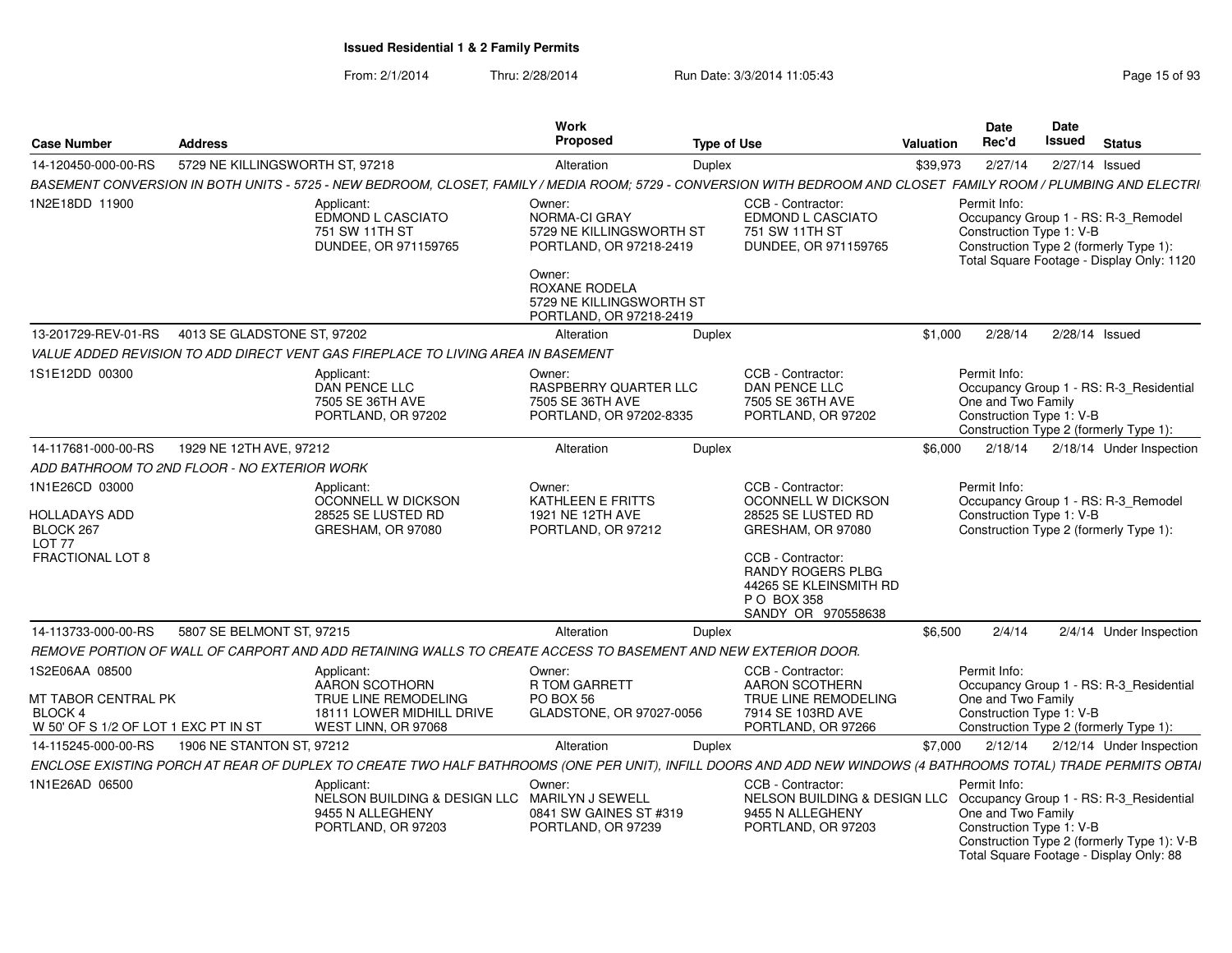| <b>Case Number</b>                                                                    | <b>Address</b>                |                                                                                      | <b>Work</b><br>Proposed                                                                         | <b>Type of Use</b>                                                                     | Valuation | <b>Date</b><br>Rec'd                                           | Date<br><b>Issued</b> | <b>Status</b>                                                                     |
|---------------------------------------------------------------------------------------|-------------------------------|--------------------------------------------------------------------------------------|-------------------------------------------------------------------------------------------------|----------------------------------------------------------------------------------------|-----------|----------------------------------------------------------------|-----------------------|-----------------------------------------------------------------------------------|
| 14-115113-000-00-RS                                                                   | 7720 SW MACADAM AVE - Unit 21 |                                                                                      | Alteration                                                                                      | <b>Floating Home</b>                                                                   | \$15,000  | 2/11/14                                                        |                       | $2/11/14$ Issued                                                                  |
|                                                                                       |                               | RECONFIGURE EXISTING BATHROOM, ADD NEW WINDOW AND RECONFIGURE EXISTING WINDOW LAYOUT |                                                                                                 |                                                                                        |           |                                                                |                       |                                                                                   |
| 1S1E22DB 00100                                                                        |                               | Applicant:<br>PAMELA E TURNER<br>7720 SW MACADAM AVE #21<br>PORTLAND, OR 97219       | Owner:<br><b>ROBERT</b><br>7720 SW MACADAM AVE #21<br>PORTLAND, OR 97219                        |                                                                                        |           | Permit Info:<br>Construction Type 1: V-B                       |                       | Occupancy Group 1 - RS: R-3_Remodel<br>Construction Type 2 (formerly Type 1):     |
|                                                                                       |                               |                                                                                      | Owner:<br>PAMELA TURNER LIVING TRUST<br>7720 SW MACADAM AVE #21<br>PORTLAND, OR 97219           |                                                                                        |           |                                                                |                       |                                                                                   |
|                                                                                       |                               |                                                                                      | Owner:<br>ROBERT S JR TURNER<br>7720 SW MACADAM AVE #21<br>PORTLAND, OR 97219                   |                                                                                        |           |                                                                |                       |                                                                                   |
|                                                                                       |                               |                                                                                      | Owner:<br>PAMELA E TURNER<br>7720 SW MACADAM AVE #21<br>PORTLAND, OR 97219                      |                                                                                        |           |                                                                |                       |                                                                                   |
|                                                                                       |                               |                                                                                      | Owner:<br><b>BANK OF THE WEST</b><br>PO BOX 5167<br>SAN RAMON, CA 94583                         |                                                                                        |           |                                                                |                       |                                                                                   |
| 14-120775-000-00-RS                                                                   | 376 N TOMAHAWK ISLAND DR      |                                                                                      | Alteration                                                                                      | <b>Floating Home</b>                                                                   | \$33,000  | 2/26/14                                                        |                       | 2/26/14 Issued                                                                    |
| ADD 256 SF OF DECK/REPLACE LOGS AND STRINGERS                                         |                               |                                                                                      |                                                                                                 |                                                                                        |           |                                                                |                       |                                                                                   |
| 1N1E03AB 00500<br>TOMAHAWK ISLAND FLOATING HOME<br>COMMUNITY, MB X # FH1950, FLOATING |                               | Applicant:<br>Dan Riedl<br>4080 SW 203rd Ave<br>Aloha, OR 97007                      | Owner:<br>ELIZABETH ANNE BOWNE<br><b>BACHMAN</b><br>376 N TOMAHAWK ISL DR<br>PORTLAND, OR 97217 | CCB - Contractor:<br><b>RIVERBANK LLC</b><br>4080 SW 203RD AVE<br>ALOHA, OR 97007-1182 |           | Permit Info:<br>One and Two Family<br>Construction Type 1: V-B |                       | Occupancy Group 1 - RS: R-3 Residential<br>Construction Type 2 (formerly Type 1): |
|                                                                                       |                               |                                                                                      | Owner:<br>ELIZABETH ANNE BOWNE<br><b>BACHMANN</b><br>376 N TOMAHAWK IS DR<br>PORTLAND, OR 97217 |                                                                                        |           |                                                                |                       |                                                                                   |
|                                                                                       |                               |                                                                                      | Owner:<br>ELIZABETH A B BACHMANN<br>376 N TOMAHAWK IS DR<br>PORTLAND, OR 97217                  |                                                                                        |           |                                                                |                       |                                                                                   |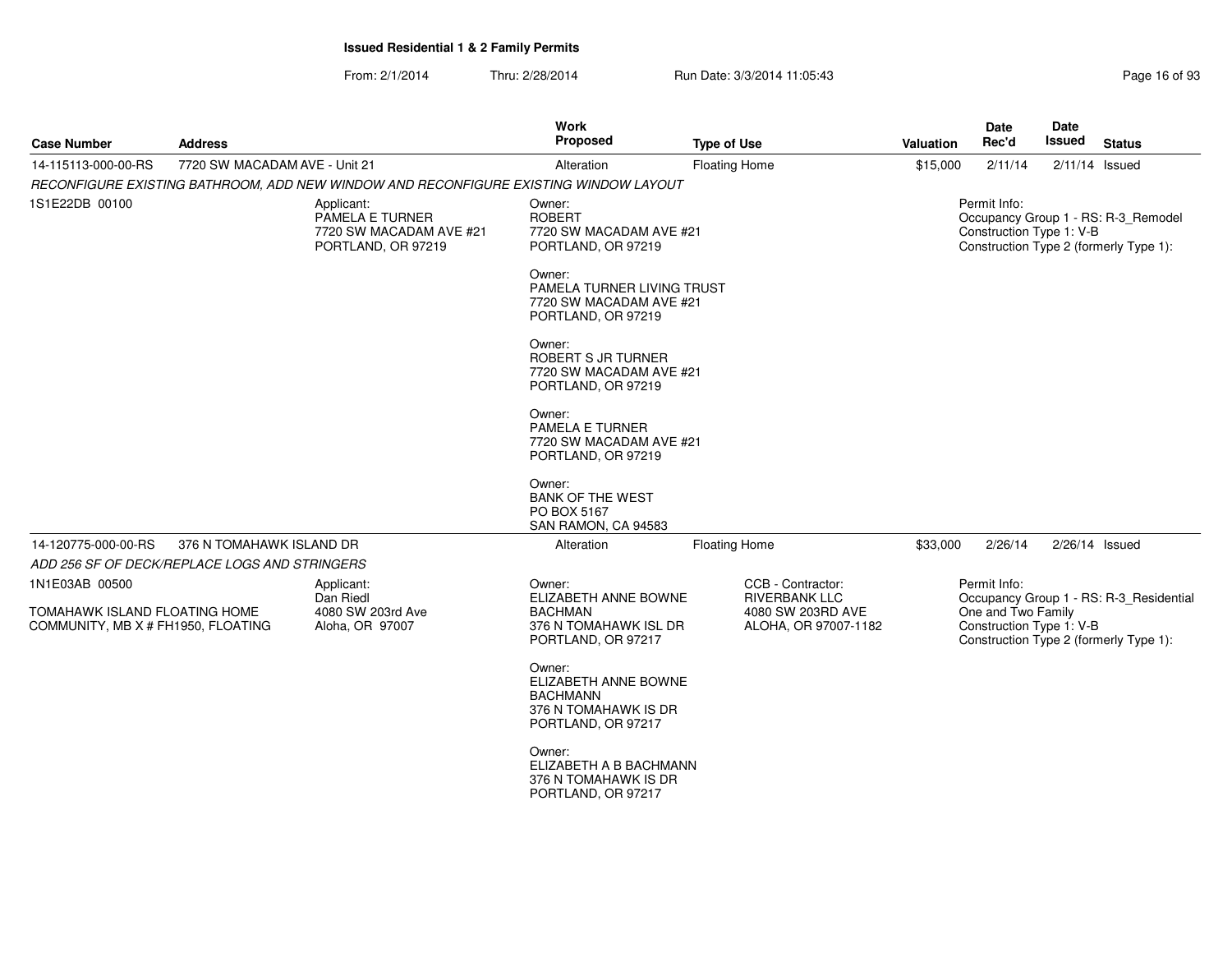| <b>Case Number</b>                                                    | <b>Address</b>                            |                                                                                                                                                   | <b>Work</b><br>Proposed                                                                   | <b>Type of Use</b> |                                                                                                             | Valuation | <b>Date</b><br>Rec'd                                                                                  | Date<br><b>Issued</b> | <b>Status</b>                            |
|-----------------------------------------------------------------------|-------------------------------------------|---------------------------------------------------------------------------------------------------------------------------------------------------|-------------------------------------------------------------------------------------------|--------------------|-------------------------------------------------------------------------------------------------------------|-----------|-------------------------------------------------------------------------------------------------------|-----------------------|------------------------------------------|
| 13-214005-000-00-RS                                                   | 1222 NE 58TH AVE, 97213                   |                                                                                                                                                   | Alteration                                                                                |                    | Garage/Carport                                                                                              | \$6,750   | 2/5/14                                                                                                |                       | $2/5/14$ Issued                          |
|                                                                       | SOLAR INSTALLATION OF HOT WATER COLLECTOR |                                                                                                                                                   |                                                                                           |                    |                                                                                                             |           |                                                                                                       |                       |                                          |
| 1N2E31AA 15500                                                        |                                           | Applicant:<br>ROSE WOOFENDEN                                                                                                                      | Owner:<br><b>VIRGINIA M STEELE</b>                                                        |                    |                                                                                                             |           | Permit Info:<br>Occupancy Group 1 - RS: U Private                                                     |                       |                                          |
| SPRAGUES ADD<br>BLOCK <sub>5</sub><br>LOT <sub>3</sub>                |                                           | <b>NEIL KELLY</b><br>804 N ALBERTA<br>PORTLAND, OR 97217                                                                                          | 3285 NW SUSBAUER RD<br>CORNELIUS, OR 97113                                                |                    |                                                                                                             |           | Garage\Utility Misc.<br>Construction Type 1: V-B                                                      |                       | Construction Type 2 (formerly Type 1):   |
|                                                                       |                                           |                                                                                                                                                   | Owner:<br><b>JOSEPH FUSION</b><br>1222 NE 58TH AVE<br>PORTLAND, OR 97213                  |                    |                                                                                                             |           |                                                                                                       |                       |                                          |
| 14-118206-000-00-RS                                                   | 4429 NE 80TH AVE, 97218                   |                                                                                                                                                   | Alteration                                                                                |                    | Garage/Carport                                                                                              | \$1,000   | 2/19/14                                                                                               | 2/19/14 Final         |                                          |
|                                                                       |                                           | CONSTRUCT ONE HOUR FIREWALL ALONG SOUTH SIDE OF DETACHED GARAGE PER BUILDING CODE APPEAL 10466                                                    |                                                                                           |                    |                                                                                                             |           |                                                                                                       |                       |                                          |
| 1N2E20DA 03900<br>MONTCLAIR<br><b>BLOCK7</b><br><b>LOT 5-7</b>        |                                           | Applicant:<br>PHOENIX REDEVELOPMENT INC<br>516 SE MORRISON ST #700<br>PORTLAND, OR 97214-2347                                                     | Owner:<br>PHOENIX REDEVELOPMENT INC<br>516 SE MORRISON ST #700<br>PORTLAND, OR 97214-2347 |                    | CCB - Contractor:<br><b>DOUG WILSON</b><br>DOUG WILSON CONSTRUCTION<br>3204 SE 8TH AVE<br>PORTLAND OR 97202 |           | Permit Info:<br>Construction Type 1: V-B                                                              |                       | Construction Type 2 (formerly Type 1):   |
| 14-111464-000-00-RS                                                   | 2826 NE 32ND AVE, 97212                   |                                                                                                                                                   | Alteration                                                                                |                    | Garage/Carport                                                                                              | \$6,750   | 2/18/14                                                                                               |                       | $2/18/14$ Issued                         |
|                                                                       |                                           | SOLAR INSTALLATION OF 2.55 KW SYSTEM ON ROOF TOP OF DETACHED GARAGE                                                                               |                                                                                           |                    |                                                                                                             |           |                                                                                                       |                       |                                          |
| 1N1E25BD 13700<br>WAYNEWOOD<br>BLOCK <sub>7</sub><br>LOT <sub>4</sub> |                                           | Applicant:<br><b>REC SOLAR INC</b><br>3380 SE 20TH AVE<br>PORTLAND, OR 97202                                                                      | Owner:<br><b>MARY S HICKS</b><br>2826 NE 32ND AVE<br>PORTLAND, OR 97212-3614              |                    | CCB - Contractor:<br>REC SOLAR INC<br>3380 SE 20TH AVE<br>PORTLAND, OR 97202                                |           | Permit Info:<br>Occupancy Group 1 - RS: U_Private<br>Garage\Utility Misc.<br>Construction Type 1: V-B |                       | Construction Type 2 (formerly Type 1):   |
| 14-110959-000-00-RS                                                   | 5534 NE MASON ST, 97213                   |                                                                                                                                                   | Alteration                                                                                |                    | Garage/Carport                                                                                              | \$37,533  | 2/5/14                                                                                                |                       | $2/5/14$ Issued                          |
|                                                                       |                                           | CONVERT EXISTING CARPORT TO GARAGE WITH OVERHEAD DOOR; LEGALIZE STORAGE SHOP AREA/, NOT TO BE USED AS LIVING SPACERESPONSE TO HS CASE 13-185286HS |                                                                                           |                    |                                                                                                             |           |                                                                                                       |                       |                                          |
| 1N2E19DB 14100<br>SECTION 19 1 N 2 E<br>TL 14100 0.23 ACRES           |                                           | Applicant:<br><b>1ST CALL CONSTRUCTION</b><br>7104 NE 70TH ST<br>VANCOUVER WA 98661                                                               | Owner:<br><b>STEPHEN R OWEN</b><br>5524 NE MASON ST<br>PORTLAND, OR 97218-2175            |                    | CCB - Contractor:<br><b>1ST CALL CONSTRUCTION</b><br>7104 NE 70TH ST<br>VANCOUVER WA 98661                  |           | Permit Info:<br>Occupancy Group 1 - RS: U_Private<br>Garage\Utility Misc.<br>Construction Type 1: V-B |                       | Construction Type 2 (formerly Type 1):   |
|                                                                       |                                           |                                                                                                                                                   | Owner:<br>HELEN M HIERSCHBIEL<br>5524 NE MASON ST<br>PORTLAND, OR 97218-2175              |                    | CCB - Contractor:<br>PARAMOUNT ELECTRIC CO<br>39085 PIONEER BL #203<br>SANDY, OR 97055                      |           |                                                                                                       |                       | Total Square Footage - Display Only: 924 |
| 14-115262-000-00-RS                                                   | 2315 SE 20TH AVE, 97214                   |                                                                                                                                                   | Alteration                                                                                |                    | Garage/Carport                                                                                              | \$1,890   | 2/11/14                                                                                               |                       | $2/11/14$ Issued                         |
|                                                                       |                                           | REMOVE GARAGE DOWN TO FOUNDATION; FOUNDATION TO REMAIN AS PARKING PAD                                                                             |                                                                                           |                    |                                                                                                             |           |                                                                                                       |                       |                                          |
| 1S1E02DD 19800                                                        |                                           | Applicant:<br><b>DOUGLAS LICHTER</b>                                                                                                              | Owner:<br>DONALD J BOYNTON                                                                |                    | CCB - Contractor:<br>OUR UNITED VILLAGES                                                                    |           | Permit Info:<br>Occupancy Group 1 - RS: U_Private                                                     |                       |                                          |
| LADDS ADD<br>BLOCK <sub>28</sub><br>SELY 40' OF NWLY 80' OF LOT 6     |                                           | DECONSTRUCTION SERVICES<br>3625 N MISSISSIPPI AVE<br>PORTLAND, OR 97227                                                                           | 17829 119TH PL NE<br>ARLINGTON, WA 98223                                                  |                    | 3625 N MISSISSIPPI AVE<br>PORTLAND, OR 97202                                                                |           | Garage\Utility Misc.<br>Construction Type 1: V-B                                                      |                       | Construction Type 2 (formerly Type 1):   |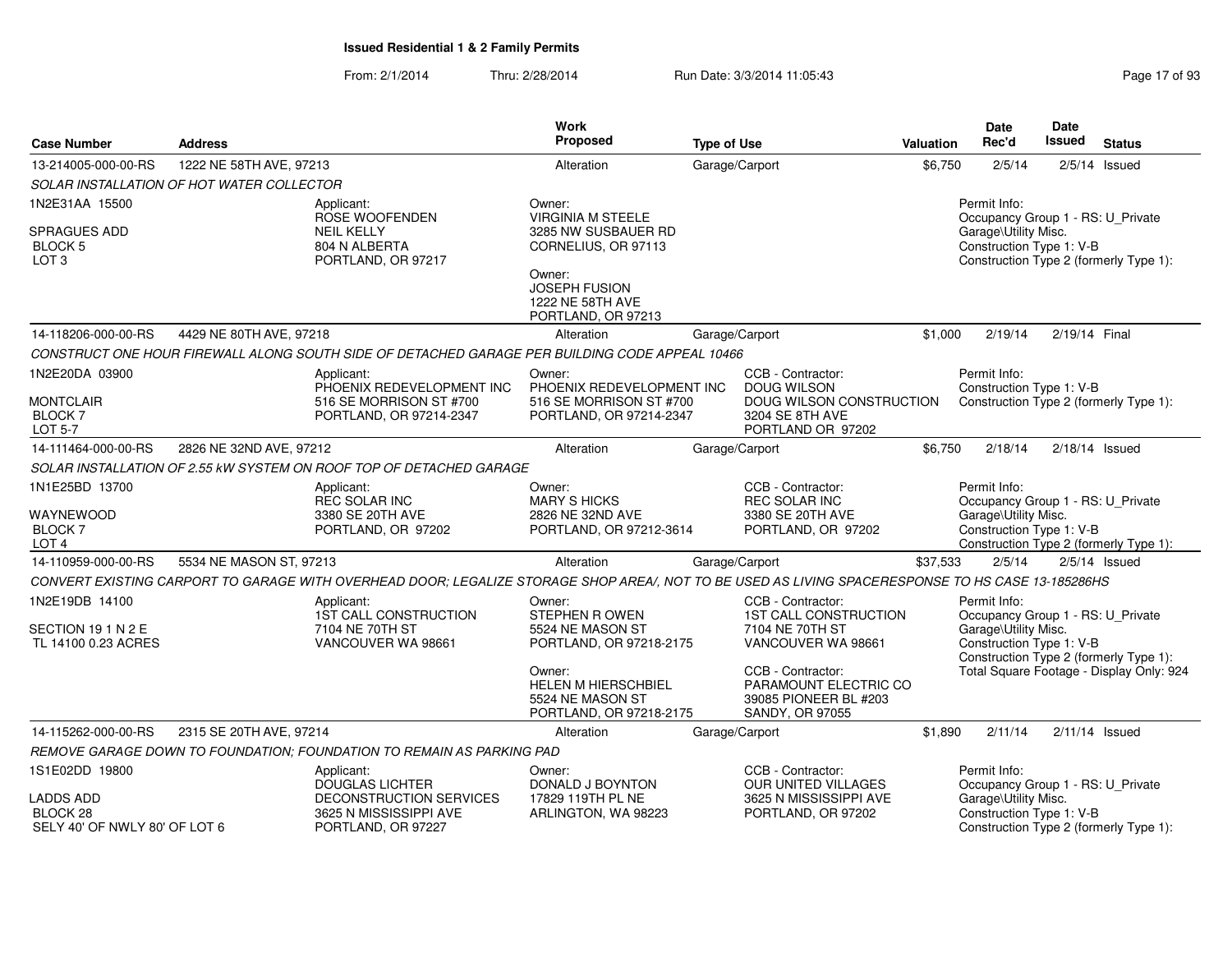| <b>Case Number</b>                                                                     | <b>Address</b>              |                                                                                                     | <b>Work</b><br>Proposed                                                                                                                                                  | <b>Type of Use</b>                                                                                                                              | <b>Valuation</b> | <b>Date</b><br>Rec'd                                                                                                                            | Date<br><b>Issued</b> | <b>Status</b>                                                                                                             |
|----------------------------------------------------------------------------------------|-----------------------------|-----------------------------------------------------------------------------------------------------|--------------------------------------------------------------------------------------------------------------------------------------------------------------------------|-------------------------------------------------------------------------------------------------------------------------------------------------|------------------|-------------------------------------------------------------------------------------------------------------------------------------------------|-----------------------|---------------------------------------------------------------------------------------------------------------------------|
| 14-115176-000-00-RS                                                                    | 2639 N WATTS ST, 97217      |                                                                                                     | Alteration                                                                                                                                                               | Garage/Carport                                                                                                                                  | \$1,000          | 2/11/14                                                                                                                                         |                       | 2/11/14 Under Inspection                                                                                                  |
| REMOVE PORTION OF EXISTING GARAGE                                                      |                             |                                                                                                     |                                                                                                                                                                          |                                                                                                                                                 |                  |                                                                                                                                                 |                       |                                                                                                                           |
| 1N1E09CA 16800<br>PENINSULAR ADD<br>BLOCK 4<br>LOT 3-5                                 |                             | Applicant:<br><b>KEVIN PARTAIN</b><br><b>URBAN VISIONS</b><br>223 NE 56TH AVE<br>PORTLAND, OR 97213 | Owner:<br>ETRUSCAN VENTURES LLC<br>2639 N WATTS ST<br>PORTLAND, OR 97217-6369                                                                                            | CCB - Contractor:<br><b>ESTRUSCAN VENTURES LLC</b><br>4017 SW DOWNS VIEW CT<br>PORTLAND OR 97221                                                |                  | Permit Info:<br>Construction Type 1: V-B<br>Construction Type 2 (formerly Type 1):                                                              |                       | Occupancy Group 1 - RS: R-3_Remodel                                                                                       |
| 14-112647-000-00-RS                                                                    | 3434 NE 22ND AVE, 97212     |                                                                                                     | Alteration                                                                                                                                                               | Garage/Carport                                                                                                                                  | \$10,000         | 2/3/14                                                                                                                                          |                       | 2/6/14 Under Inspection                                                                                                   |
|                                                                                        |                             |                                                                                                     |                                                                                                                                                                          | REPLACE CONCRETE FOUNDATION AND SLAB FLOOR BY LIFTING GARAGE. RESET STRUCTURE ON NEW FOUNDATION AND REPAIR DRYROT DAMAGED FRAMING AND SIDING    |                  |                                                                                                                                                 |                       |                                                                                                                           |
| 1N1E26AA 02600<br>irvington<br>BLOCK 14<br>LOT <sub>19</sub>                           |                             | Applicant:<br><b>INTERWORKS LLC</b><br>114 NE 7TH<br>PORTLAND, OR 97232                             | Owner:<br><b>CLAIRE L LEVINE</b><br>3434 NE 22ND AVE<br>PORTLAND, OR 97212-2431                                                                                          | CCB - Contractor:<br><b>INTERWORKS LLC</b><br>114 NE 7TH<br>PORTLAND, OR 97232                                                                  |                  | Permit Info:<br>Occupancy Group 1 - RS: U_Private<br>Garage\Utility Misc.<br>Construction Type 1: V-B                                           |                       | Construction Type 2 (formerly Type 1):                                                                                    |
| 14-107428-000-00-RS                                                                    | 7929 NW SKYLINE BLVD, 97229 |                                                                                                     | Alteration                                                                                                                                                               | Garage/Carport                                                                                                                                  | \$20,000         | 2/6/14                                                                                                                                          |                       | 2/6/14 Under Inspection                                                                                                   |
|                                                                                        |                             |                                                                                                     |                                                                                                                                                                          | ADD DRIVEWAY TO NORTHSIDE OF GARAGE ADD 2 GARAGE DOORS TO MATCH EXISTING SIDE EXTEND DRIVEWAY BACK TO SKYLINE RD***vp 2/25/14 add mechanical*** |                  |                                                                                                                                                 |                       |                                                                                                                           |
| 1N1W10C 05500<br><b>WILLALATIN PK</b><br>SE 1/2 OF BLOCK 3 EXC PT IN ST                |                             | Applicant:<br><b>KRISTIN J BROWN</b><br>7929 NW SKYLINE BLVD<br>PORTLAND, OR 97229                  | Owner:<br><b>KRISTIN J BROWN</b><br>7929 NW SKYLINE BLVD<br>PORTLAND, OR 97229<br>Owner:<br><b>FERGUS J MORRISSEY</b><br>7929 NW SKYLINE BLVD<br>PORTLAND, OR 97229      | CCB - Contractor:<br><b>RON HAYES</b><br>PRECISION HOMES AND<br><b>DEVELOPMENT LLC</b><br>9655 SW SUNSHINE CT #100<br>BEAVERTON, OR 97005       |                  | Permit Info:<br>Occupancy Group 1 - RS: U_Private<br>Garage\Utility Misc.<br>Construction Type 1: V-B<br>Construction Type 2 (formerly Type 1): |                       |                                                                                                                           |
| 14-101634-000-00-RS                                                                    | 7218 N MACRUM AVE, 97203    |                                                                                                     | Alteration                                                                                                                                                               | Garage/Carport                                                                                                                                  | \$2,500          | 2/26/14                                                                                                                                         | 2/26/14 Issued        |                                                                                                                           |
|                                                                                        |                             | REDUCE SIZE OF EXISTING DETACHED GARAGE BY REMOVING PORTION OF THE SOUTH ELEVATION                  |                                                                                                                                                                          |                                                                                                                                                 |                  |                                                                                                                                                 |                       |                                                                                                                           |
| 1N1E07CA 02600<br><b>NORTHERN HILL ADD</b><br>BLOCK 14<br>LOT 22&23<br>S 15' OF LOT 24 |                             | Applicant:<br><b>MIKE MONTGOMERY</b><br>5531 SW BUDDINGTON ST<br>PORTLAND, OR 97219                 | Owner:<br>KIMCO PROPERTIES LTD<br>PO BOX 1540<br>SANDY, OR 97055-1540                                                                                                    | CCB - Contractor:<br>RODNEY VAUGHN YOUNG<br>16719 S ARCHER DR<br>OREGON CITY, OR 97075                                                          |                  | Permit Info:<br>Occupancy Group 1 - RS: U_Private<br>Garage\Utility Misc.<br>Construction Type 1: V-B<br>Construction Type 2 (formerly Type 1): |                       |                                                                                                                           |
| 13-193552-000-00-RS                                                                    | 5330 SW NEBRASKA ST, 97221  |                                                                                                     | Alteration                                                                                                                                                               | Single Family Dwelling                                                                                                                          | \$20,000         | 2/13/14                                                                                                                                         | $2/13/14$ Issued      |                                                                                                                           |
|                                                                                        |                             | CONVERT BASEMENT TO HABITABLE SPACE WITH BEDROOM, BATHROOM AND FAMILY ROOM                          |                                                                                                                                                                          |                                                                                                                                                 |                  |                                                                                                                                                 |                       |                                                                                                                           |
| 1S1E18DC 07400<br>VERMONT HILLS<br>BLOCK 6<br>LOT <sub>33</sub>                        |                             | Applicant:<br>JEFFERY HOWARD<br>5330 SW NEBRASKA ST<br>PORTLAND, OR 97221-1660                      | Owner:<br><b>JEFFERY HOWARD</b><br>5330 SW NEBRASKA ST<br>PORTLAND, OR 97221-1660<br>Owner:<br><b>JILLIAN M HOWARD</b><br>5330 SW NEBRASKA ST<br>PORTLAND, OR 97221-1660 |                                                                                                                                                 |                  | Permit Info:<br>Construction Type 1: V-B                                                                                                        |                       | Occupancy Group 1 - RS: R-3_Remodel<br>Construction Type 2 (formerly Type 1):<br>Total Square Footage - Display Only: 800 |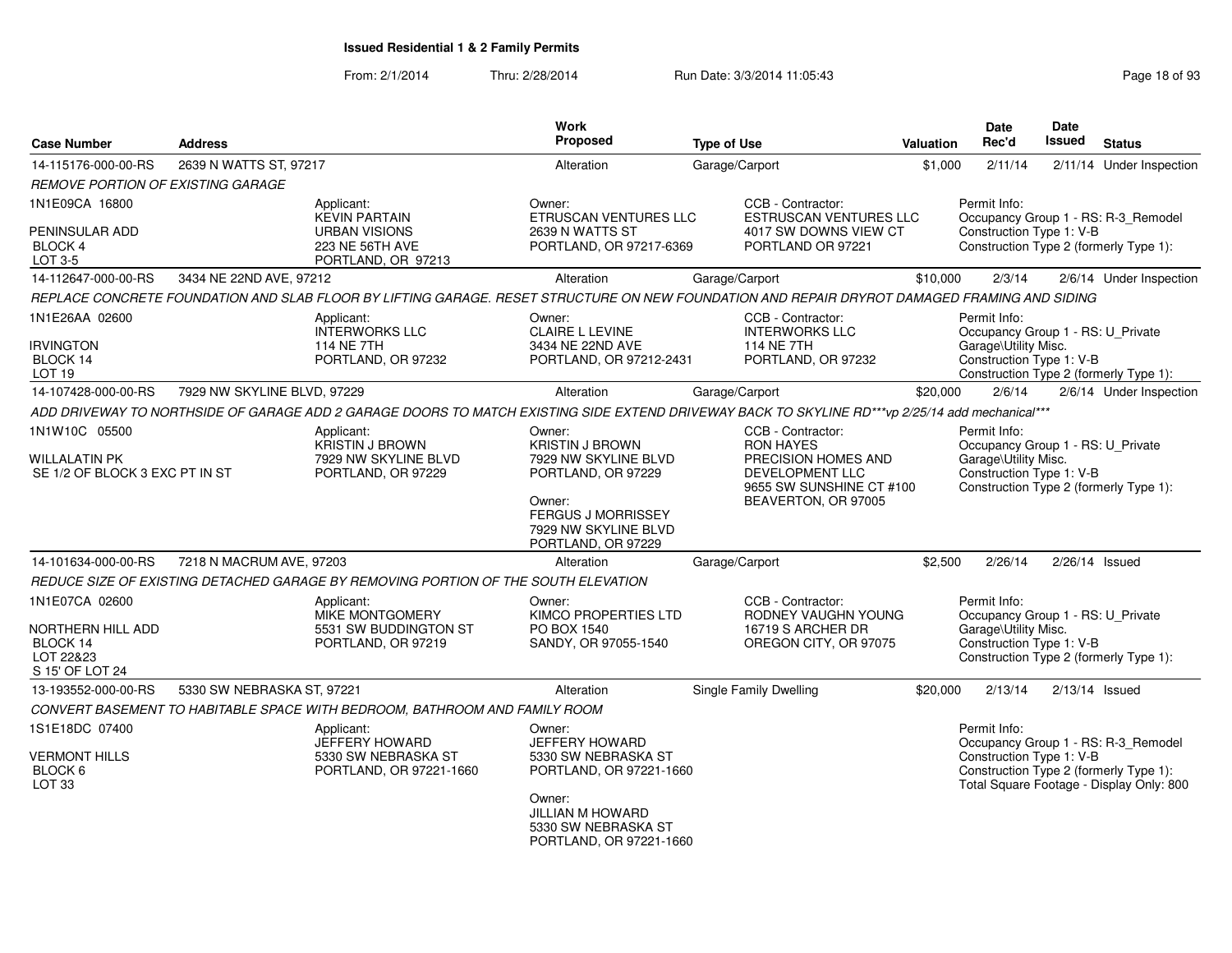| <b>Case Number</b>                                                | <b>Address</b>                                                                                                                                                  | <b>Work</b><br><b>Proposed</b>                                                                               | <b>Type of Use</b>                                                                           | <b>Valuation</b> | Date<br>Rec'd                                                  | Date<br>Issued   | <b>Status</b>                                                                     |
|-------------------------------------------------------------------|-----------------------------------------------------------------------------------------------------------------------------------------------------------------|--------------------------------------------------------------------------------------------------------------|----------------------------------------------------------------------------------------------|------------------|----------------------------------------------------------------|------------------|-----------------------------------------------------------------------------------|
| 13-198816-000-00-RS                                               | 2431 SW SHERWOOD DR, 97201                                                                                                                                      | Alteration                                                                                                   | <b>Single Family Dwelling</b>                                                                | \$5,000          | 8/29/13                                                        |                  | 2/26/14 Under Inspection                                                          |
|                                                                   | REMOVE CONCRETE STAIR, RETAINING WALL AND RAILINGS AT REAR, REPLACE WITH NEW STAIRS AND PLANTER; REPLACE FRONT CONCRETE STAIRS; NEW PLANTER AND TERRACE PAVINC  |                                                                                                              |                                                                                              |                  |                                                                |                  |                                                                                   |
| 1S1E09BB 06200                                                    | Applicant:<br><b>ALLAN NORRIS</b>                                                                                                                               | Owner:<br><b>THOMAS M SAVINAR</b>                                                                            | Primary Contractor:<br>TO BID                                                                |                  | Permit Info:                                                   |                  | Occupancy Group 1 - RS: R-3_Residential                                           |
| <b>GREENWAY</b><br><b>BLOCK E</b><br>LOT <sub>5</sub>             | TVA ARCHITECTS, INC.<br>920 SW 6TH AVE, SUITE 1500<br>PORTLAND, OR 97204                                                                                        | 2431 SW SHERWOOD DR<br>PORTLAND, OR 97201-1606                                                               |                                                                                              |                  | One and Two Family<br>Construction Type 1: V-B                 |                  | Construction Type 2 (formerly Type 1):                                            |
|                                                                   |                                                                                                                                                                 | Owner:<br>ANNA M SAVINAR<br>2431 SW SHERWOOD DR<br>PORTLAND, OR 97201-1606                                   |                                                                                              |                  |                                                                |                  |                                                                                   |
| 13-237333-000-00-RS                                               | 3633 NE 24TH AVE, 97212                                                                                                                                         | Alteration                                                                                                   | Single Family Dwelling                                                                       | \$65,000         | 1/7/14                                                         | $2/26/14$ Issued |                                                                                   |
|                                                                   | CONVERT ATTIC & BASEMENT TO LIVING SPACE. ADD ONE BATHROOM, 2 BEDROOMS AND FAMILY ROOM IN BASEMENT; ADD 2 BEDROOMS, BATHROOM IN ATTIC. (3 TOTAL BATHROOMS IN HC |                                                                                                              |                                                                                              |                  |                                                                |                  |                                                                                   |
| 1N1E23DD 20200<br>HOMEDALE<br><b>BLOCK1</b><br>LOT 5              | Applicant:<br>SHANNON L LANDRY<br>8885 SW HILLVIEW TER<br>PORTLAND, OR 97225-1345                                                                               | Owner:<br>PETER M LANDRY<br>8885 SW HILLVIEW TER<br>PORTLAND, OR 97225-1345                                  |                                                                                              |                  | Permit Info:<br>One and Two Family<br>Construction Type 1: V-B |                  | Occupancy Group 1 - RS: R-3_Residential<br>Construction Type 2 (formerly Type 1): |
|                                                                   |                                                                                                                                                                 | Owner:<br>SHANNON L LANDRY<br>8885 SW HILLVIEW TER<br>PORTLAND, OR 97225-1345                                |                                                                                              |                  |                                                                |                  |                                                                                   |
| 13-236665-000-00-RS                                               | 19 NE MONROE ST, 97212                                                                                                                                          | Alteration                                                                                                   | Single Family Dwelling                                                                       | \$13,800         | 2/4/14                                                         |                  | 2/4/14 Under Inspection                                                           |
|                                                                   | INTERIOR ONLY-ADD FOOTING AND SHEARWALL IN BASEMENT TO ANCHOR HOUSE FOR EARTHQUAKE INS.                                                                         |                                                                                                              |                                                                                              |                  |                                                                |                  |                                                                                   |
| 1N1E27AA 16900<br>WILLIAMS AVE ADD<br>BLOCK 9<br>LOT <sub>5</sub> | Applicant:<br>SUNDANCE OREGON INC<br>7705 SE FLAVEL<br>PORTLAND OR 97206                                                                                        | Owner:<br><b>CHRISTOPHER YEARGERS</b><br>19 NE MONROE ST<br>PORTLAND, OR 97212                               | CCB - Contractor:<br>SUNDANCE OREGON INC<br>7705 SE FLAVEL<br>PORTLAND OR 97206              |                  | Permit Info:<br>One and Two Family<br>Construction Type 1: V-B |                  | Occupancy Group 1 - RS: R-3_Residential<br>Construction Type 2 (formerly Type 1): |
|                                                                   |                                                                                                                                                                 | Owner:<br>MARIE-LOUISE D'HULST<br>19 NE MONROE ST<br>PORTLAND, OR 97212                                      |                                                                                              |                  |                                                                |                  |                                                                                   |
| 13-238456-000-00-RS                                               | 5245 NE CLEVELAND AVE, 97211                                                                                                                                    | Alteration                                                                                                   | <b>Single Family Dwelling</b>                                                                | \$36,000         | 12/16/13                                                       |                  | 2/15/14 Under Inspection                                                          |
|                                                                   | FINISH BASEMENT-ADD BEDROOM WITH EGRESS WINDOW. RENOVATE EXISTING BATHROOM. ADD RECREATION ROOM. FINISH WALLS, CEILINGS AND INSTALL FLOORING                    |                                                                                                              |                                                                                              |                  |                                                                |                  |                                                                                   |
| 1N1E22AA 05800<br>WALNUT PK<br>BLOCK 14<br><b>LOT 12</b>          | Applicant:<br><b>HANS NIELSEN</b><br><b>BAU HANS CONSTRUCTION LLC</b><br>5225 NE RODNEY<br>PORTLAND OR 97211                                                    | Owner:<br>PETER D MOHR<br>5245 NE CLEVELAND AVE<br>PORTLAND, OR 97211-2617<br>Owner:<br><b>SHAUNA L MOHR</b> | CCB - Contractor:<br><b>BAU HANS CONSTRUCTION LLC</b><br>5225 NE RODNEY<br>PORTLAND OR 97211 |                  | Permit Info:<br>One and Two Family<br>Construction Type 1: V-B |                  | Occupancy Group 1 - RS: R-3 Residential<br>Construction Type 2 (formerly Type 1): |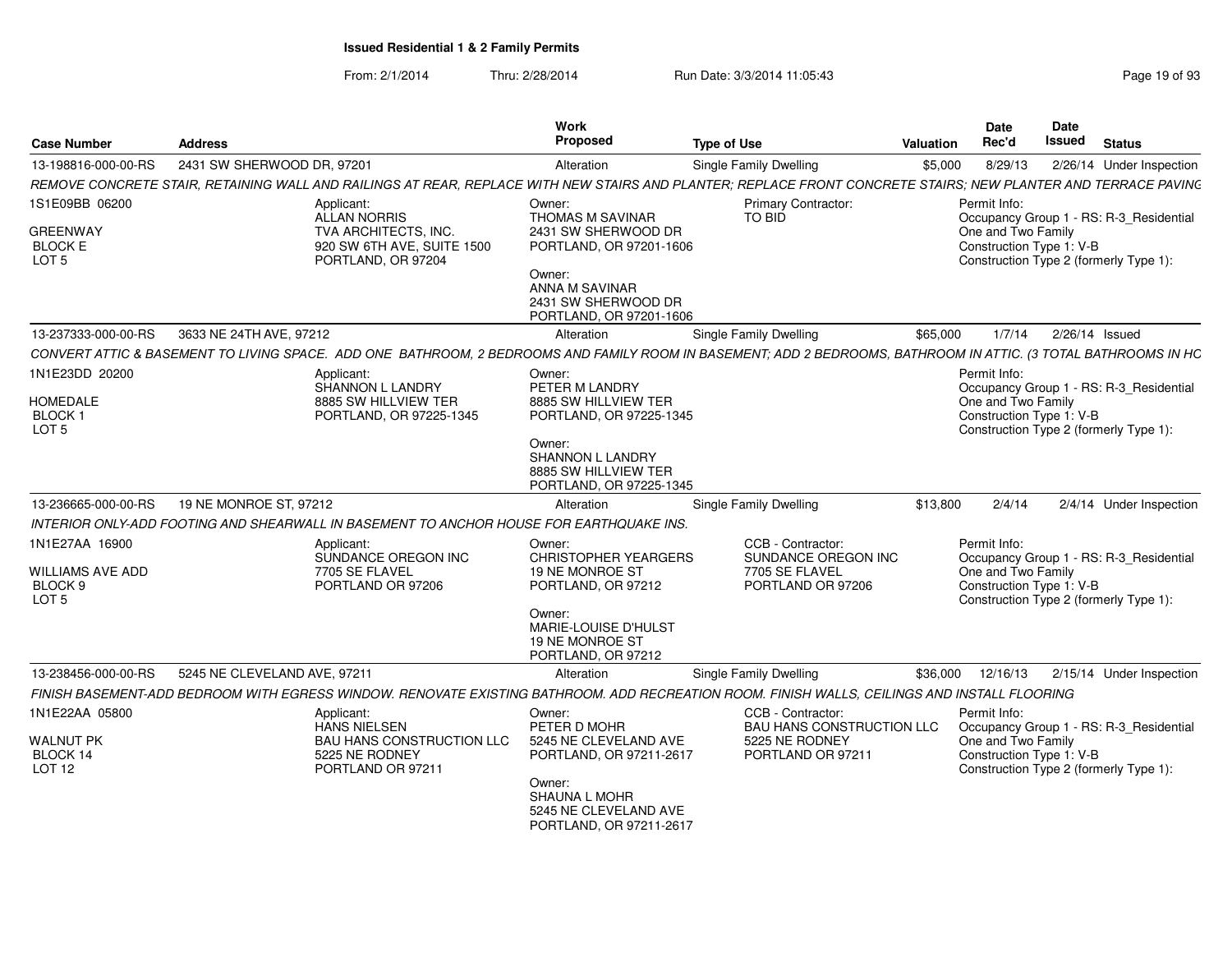| <b>Case Number</b>                                                                            | <b>Address</b>            |                                                                                                                                                            | <b>Work</b><br>Proposed                                                                                                                                 | <b>Type of Use</b> |                                                                                                                                                                                                                                                                                                                     | <b>Valuation</b> | Date<br>Rec'd                                                  | <b>Date</b><br><b>Issued</b> | <b>Status</b>                                                                                                             |
|-----------------------------------------------------------------------------------------------|---------------------------|------------------------------------------------------------------------------------------------------------------------------------------------------------|---------------------------------------------------------------------------------------------------------------------------------------------------------|--------------------|---------------------------------------------------------------------------------------------------------------------------------------------------------------------------------------------------------------------------------------------------------------------------------------------------------------------|------------------|----------------------------------------------------------------|------------------------------|---------------------------------------------------------------------------------------------------------------------------|
| 13-236080-000-00-RS                                                                           | 2061 NW KEARNEY ST, 97209 |                                                                                                                                                            | Alteration                                                                                                                                              |                    | Single Family Dwelling                                                                                                                                                                                                                                                                                              | \$370,000        | 12/10/13                                                       | $2/19/14$ Issued             |                                                                                                                           |
|                                                                                               |                           | FIRE REPAIR, REMOVE AND REINSTALL EXISTING THREE BATHROOMS.CODE REQUIRED UPGRADES.                                                                         |                                                                                                                                                         |                    |                                                                                                                                                                                                                                                                                                                     |                  |                                                                |                              |                                                                                                                           |
| 1N1E33BD 02300<br><b>COUCHS ADD</b><br>W 20' OF LOT 12 BLOCK 285<br>E 14' OF LOT 13 BLOCK 285 |                           | Applicant:<br>Garrett Rupp<br><b>RUPP FAMILY BUILDERS</b><br>29030 SW TOWN CTR. LOOP E,<br>STE 202 #429<br>WILSONVILLE, OR 97070                           | Owner:<br><b>READ PRICE</b><br>1706 NW 24TH AVE<br>PORTLAND, OR 97296-0808<br>Owner:<br>ZOE L PHILLIPS<br>1706 NW 24TH AVE<br>PORTLAND, OR 97296-0808   |                    | CCB - Contractor:<br>RUPP FAMILY CONSTRUCTION<br>29030 SW TOWN CTR. LOOP E,<br>STE 202 #443<br>WILSONVILLE, OR 97070                                                                                                                                                                                                |                  | Permit Info:<br>One and Two Family<br>Construction Type 1: V-B |                              | Occupancy Group 1 - RS: R-3 Residential<br>Construction Type 2 (formerly Type 1):                                         |
| 13-240712-000-00-RS                                                                           | 706 SE 174TH AVE          |                                                                                                                                                            | Alteration                                                                                                                                              |                    | Single Family Dwelling                                                                                                                                                                                                                                                                                              | \$15,418         | 2/25/14                                                        |                              | 2/25/14 Issued                                                                                                            |
|                                                                                               |                           | BASEMENT CONVERSION WITH BEDROOM, WINDOW WELL AND NEW EGRESS WINDOW IN ENLARGED OPENING                                                                    |                                                                                                                                                         |                    |                                                                                                                                                                                                                                                                                                                     |                  |                                                                |                              |                                                                                                                           |
| 1S3E06AB 07401<br>PARTITION PLAT 2000-149<br>LOT 1 EXC PT IN STS                              |                           | Applicant:<br>DAN EMERY<br><b>1717 SE 44TH AVE</b><br>PORTLAND, OR 97215                                                                                   | Owner:<br>DAN EMERY<br>1717 SE 44TH AVE<br>PORTLAND, OR 97215                                                                                           |                    |                                                                                                                                                                                                                                                                                                                     |                  | Permit Info:<br>Construction Type 1: V-B                       |                              | Occupancy Group 1 - RS: R-3_Remodel<br>Construction Type 2 (formerly Type 1):<br>Total Square Footage - Display Only: 432 |
| 14-100496-000-00-RS                                                                           | 1333 NW 24TH AVE, 97210   |                                                                                                                                                            | Alteration                                                                                                                                              |                    | Single Family Dwelling                                                                                                                                                                                                                                                                                              | \$35,000         | 1/2/14                                                         |                              | 2/14/14 Under Inspection                                                                                                  |
|                                                                                               |                           | NEW KITCHEN AND MASTER SUITE. NEW FURNACE AND HOT WATER HEATER. UPGRADE PLUBMING AND ELECTRICAL. NO ADDITIONAL SQUARE FOOTAGE, NO WINDOWS OR EXTERIOR DOOR |                                                                                                                                                         |                    |                                                                                                                                                                                                                                                                                                                     |                  |                                                                |                              |                                                                                                                           |
| 1N1E33BB 10600<br><b>GOLDSMITHS ADD</b><br>BLOCK 11<br>LOT 3-5 TL 10600                       |                           | Applicant:<br><b>JIM BRUCE</b><br>JB CONSTRUCTION SERVICES INC 5505 SW DELKER RD<br>PO BOX 10071<br>PORTLAND OR 97296                                      | Owner:<br><b>EDEN ENTERPRISES LLC</b><br>TUALATIN, OR 97062-9710                                                                                        |                    | CCB - Contractor:<br><b>JIM BRUCE</b><br>JB CONSTRUCTION SERVICES INC One and Two Family<br>PO BOX 10071<br>PORTLAND OR 97296<br>CCB - Contractor:<br>WHISKEY HILL ELECTRIC INC<br><b>HUBBARD OR</b><br>P O BOX 206<br>HUBBARD OR 97032                                                                             |                  | Permit Info:<br>Construction Type 1: V-B                       |                              | Occupancy Group 1 - RS: R-3_Residential<br>Construction Type 2 (formerly Type 1):                                         |
| 14-102793-000-00-RS                                                                           | 1516 SE SPOKANE ST, 97202 |                                                                                                                                                            | Alteration                                                                                                                                              |                    | Single Family Dwelling                                                                                                                                                                                                                                                                                              | \$55,000         | 1/9/14                                                         |                              | 2/5/14 Under Inspection                                                                                                   |
| REMODEL KITCHEN AND EXISTING MAIN FLOOR BATHROOM<br>1S1E23DC 12400                            |                           | Applicant:                                                                                                                                                 | Owner:                                                                                                                                                  |                    | CCB - Contractor:                                                                                                                                                                                                                                                                                                   |                  | Permit Info:                                                   |                              |                                                                                                                           |
| SELLWOOD<br>BLOCK 70<br>E 50' OF LOT 12&13                                                    |                           | <b>DAVID LIPKIND</b><br>SHELBYVILLE PROPERTIES LLC<br>1215 NE WEBSTER<br>PORTLAND OR 97211                                                                 | PATRICK SATTERFIELD<br>1516 SE SPOKANE ST<br>PORTLAND, OR 97202-6638<br>Owner:<br><b>KAREN MCCLISH</b><br>1516 SE SPOKANE ST<br>PORTLAND, OR 97202-6638 |                    | <b>GABE'S HEATING AND COOLING</b><br>14606 SE RACHAL LN.<br>PORTLAND, OR 97236<br>CCB - Contractor:<br><b>DAVID LIPKIND</b><br>SHELBYVILLE PROPERTIES LLC<br>1215 NE WEBSTER<br>PORTLAND OR 97211<br>CCB - Contractor:<br><b>MALLORY WALKER</b><br>DOUBLE DIAMOND ELECTRIC<br>9835 SW Serena Way<br>Tigard OR 97224 |                  | One and Two Family<br>Construction Type 1: V-B                 |                              | Occupancy Group 1 - RS: R-3_Residential<br>Construction Type 2 (formerly Type 1):                                         |
|                                                                                               |                           |                                                                                                                                                            |                                                                                                                                                         |                    |                                                                                                                                                                                                                                                                                                                     |                  |                                                                |                              |                                                                                                                           |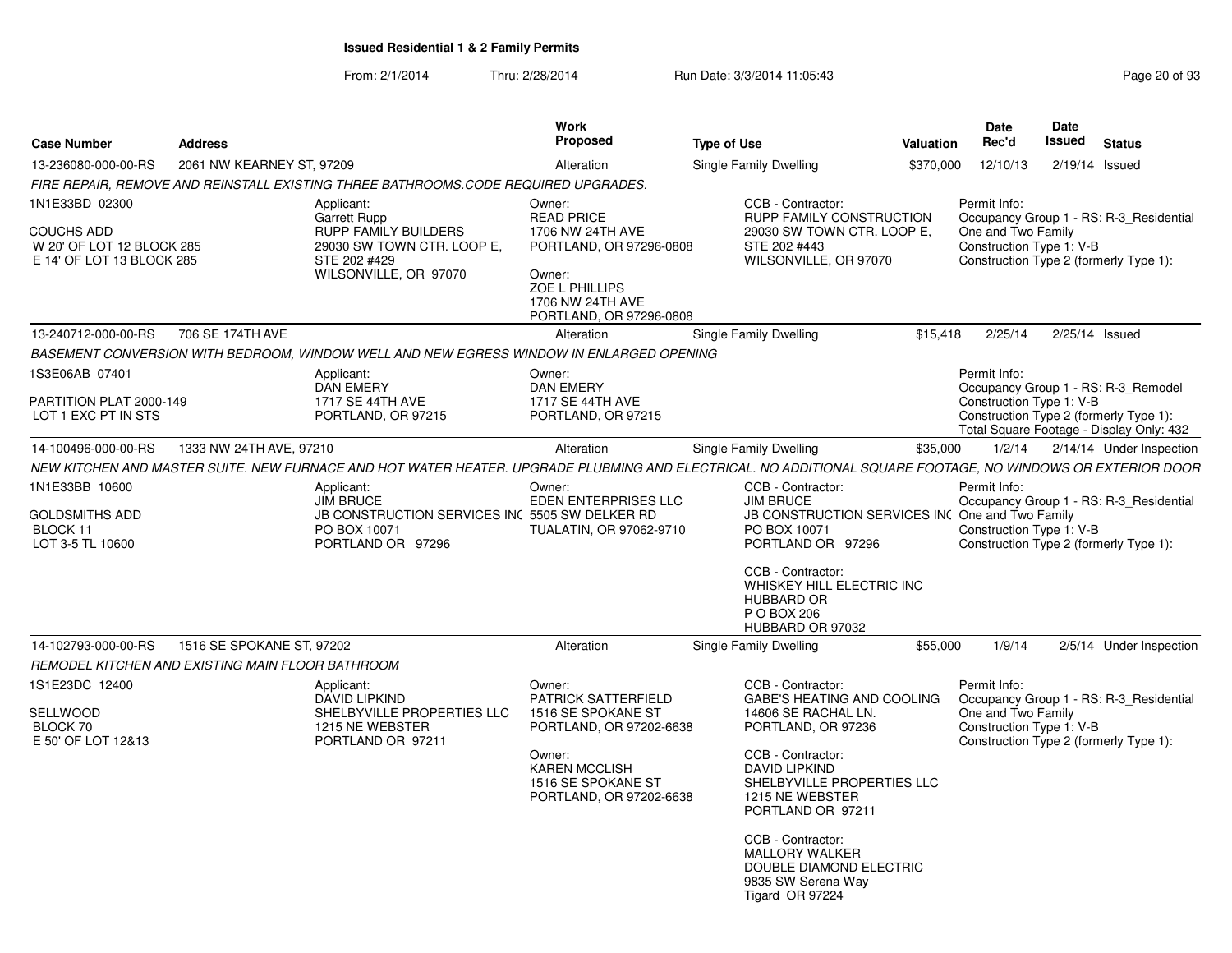| <b>Case Number</b>                                                | <b>Address</b>                                                                               | <b>Work</b><br>Proposed                                                                                                                                                  | <b>Type of Use</b>                                                                                                                                                                                                                                        | Valuation                                                                                                        | Date<br>Rec'd                                                                                            | Date<br>Issued | <b>Status</b>                           |
|-------------------------------------------------------------------|----------------------------------------------------------------------------------------------|--------------------------------------------------------------------------------------------------------------------------------------------------------------------------|-----------------------------------------------------------------------------------------------------------------------------------------------------------------------------------------------------------------------------------------------------------|------------------------------------------------------------------------------------------------------------------|----------------------------------------------------------------------------------------------------------|----------------|-----------------------------------------|
| 14-101073-000-00-RS                                               | 3922 N OVERLOOK BLVD, 97227                                                                  | Alteration                                                                                                                                                               | Single Family Dwelling                                                                                                                                                                                                                                    | \$30,000                                                                                                         | 1/6/14                                                                                                   | 2/26/14 Issued |                                         |
|                                                                   | REMODEL EXISTING POWDER ROOM IN BASEMEN TO FULL BATHROOM. RELOCATE LAUNDRY IN BASEMENT.      |                                                                                                                                                                          |                                                                                                                                                                                                                                                           |                                                                                                                  |                                                                                                          |                |                                         |
| 1N1E21DD 03900<br><b>OVERLOOK</b><br>BLOCK 19<br>LOT <sub>6</sub> | Applicant:<br><b>ADAM</b><br>ARCIFORM LLC<br>4231 N INTERSTATE AVE<br>PORTLAND, OR 97217     | Owner:<br><b>GORDON J PARKS</b><br>3922 N OVERLOOK BLVD<br>PORTLAND, OR 97227-1049<br>Owner:<br><b>MARSHA H PARKS</b><br>3922 N OVERLOOK BLVD<br>PORTLAND, OR 97227-1049 | CCB - Contractor:<br>POWER PLUMBING CO<br>PO BOX 19418<br><b>TIGARD, OR 97280</b><br>Web Page<br>CCB - Contractor:<br><b>PO BX 99</b><br>CCB - Contractor:<br><b>ADAM</b><br><b>ARCIFORM LLC</b><br>PORTLAND, OR 97217                                    | Address:www.powerplumbingco.com<br>MASTER TECH ELECTRIC INC<br>EAGLE CREEK OR 97022<br>4231 N INTERSTATE AVE     | Permit Info:<br>One and Two Family<br>Construction Type 1: V-B<br>Construction Type 2 (formerly Type 1): |                | Occupancy Group 1 - RS: R-3_Residential |
| 13-242919-000-00-RS                                               | 6825 N TYLER AVE, 97203                                                                      | Alteration                                                                                                                                                               | Single Family Dwelling                                                                                                                                                                                                                                    | \$80,000                                                                                                         | 12/30/13                                                                                                 |                | $2/3/14$ Issued                         |
|                                                                   | UPGRADE PLUMBING, ELECTRICAL AND HVAC. UPGRADE FINISHES                                      |                                                                                                                                                                          |                                                                                                                                                                                                                                                           |                                                                                                                  |                                                                                                          |                |                                         |
| 1N1W12AC 13800                                                    | Applicant:<br>MIKE HUBBELL                                                                   | Owner:<br>PHOENIX REDEVELOPMENT INC                                                                                                                                      | CCB - Contractor:<br>JTR PLUMBING INC                                                                                                                                                                                                                     |                                                                                                                  | Permit Info:                                                                                             |                | Occupancy Group 1 - RS: R-3_Residential |
| A L MINERS ADD<br>BLOCK <sub>25</sub><br>S 1/2 OF LOT 1-4         | PORTLAND DEVELOPMENT<br><b>GROUP LLC</b><br>4224 NE HALSEY ST SUITE 300<br>PORTLAND OR 97213 | 516 SE MORRISON ST #700<br>PORTLAND, OR 97214-2347                                                                                                                       | 4272 NE BEAUMEAD ST<br>HILLSBORO OR 97124<br>CCB - Contractor:<br><b>LLC</b><br>PO BOX 52<br>MT ANGEL, OR 97362<br>CCB - Contractor:<br>P O Box 6151<br>Beaverton, OR 97007<br>CCB - Contractor:<br><b>GENE</b><br><b>GROUP LLC</b><br>PORTLAND, OR 97220 | AC ELECTRICAL CONTRACTORS<br>pro heating and painting Ilc<br>PORTLAND DEVELOPMENT<br>11124 NE HALSEY ST. PMB 643 | One and Two Family<br>Construction Type 1: V-B<br>Construction Type 2 (formerly Type 1):                 |                |                                         |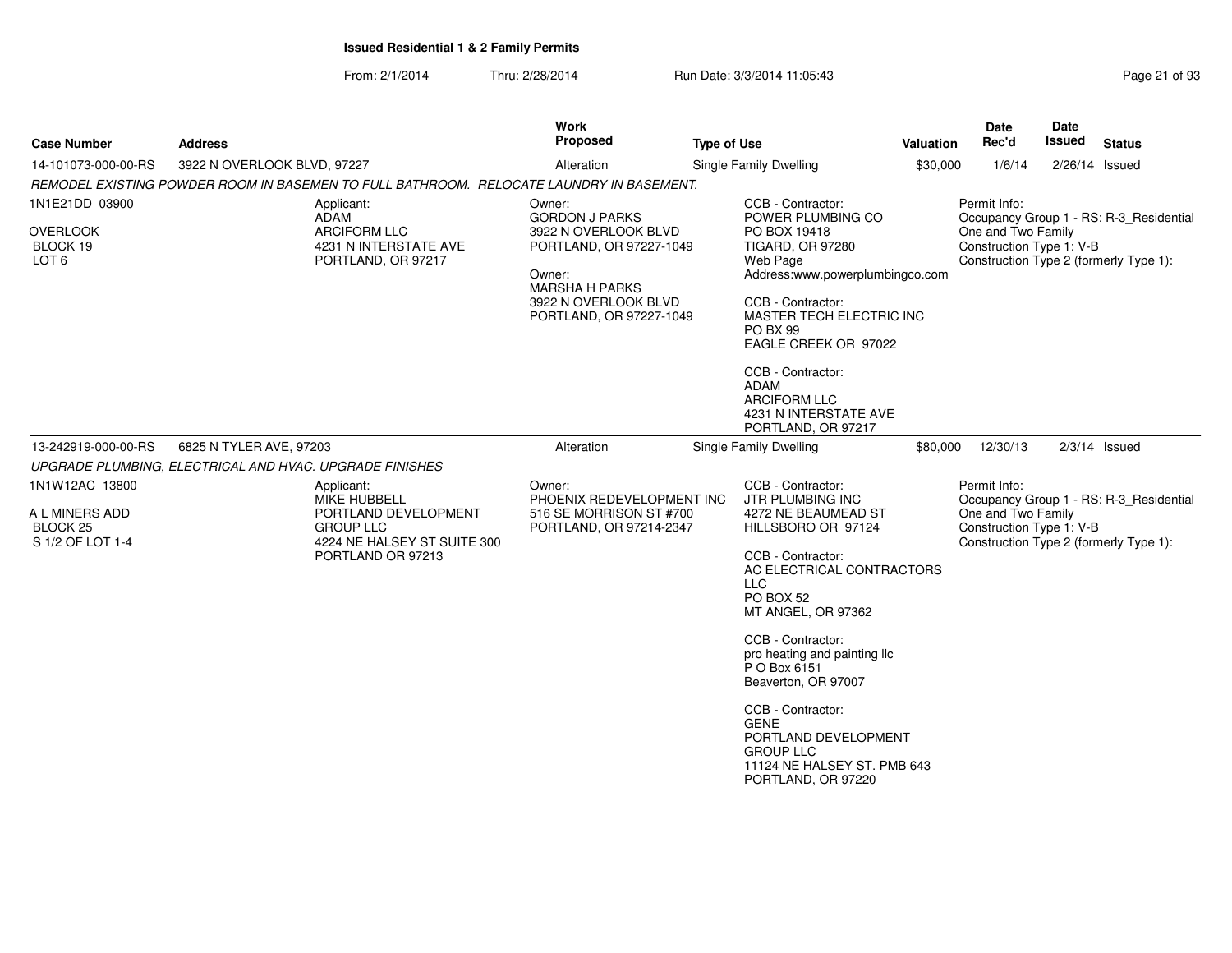| <b>Case Number</b>                                            | <b>Address</b>                                                                                                                                                | Work<br>Proposed                                                                  | <b>Type of Use</b>                                                                                               | <b>Valuation</b> | Date<br>Rec'd                                                  | <b>Date</b><br><b>Issued</b> | <b>Status</b>                                                                      |
|---------------------------------------------------------------|---------------------------------------------------------------------------------------------------------------------------------------------------------------|-----------------------------------------------------------------------------------|------------------------------------------------------------------------------------------------------------------|------------------|----------------------------------------------------------------|------------------------------|------------------------------------------------------------------------------------|
| 14-103650-000-00-RS                                           | 1002 SW TANGENT ST, 97201                                                                                                                                     | Alteration                                                                        | Single Family Dwelling                                                                                           | \$21.414         | 2/18/14                                                        |                              | 2/21/14 Issued                                                                     |
|                                                               | ADD FAMILY ROOM WITH BAR SINK, BEDROOM AND BATHROOM TO 3RD FLOOR - INTERNAL ACCESS (LEGALIZES 3RD FLOOR AS LIVING)                                            |                                                                                   |                                                                                                                  |                  |                                                                |                              |                                                                                    |
| 1S1E09AB 00700                                                | Applicant:<br><b>BRIAN BEDARD</b>                                                                                                                             | Owner:<br><b>BRIAN BEDARD</b>                                                     |                                                                                                                  |                  | Permit Info:                                                   |                              | Occupancy Group 1 - RS: R-3 Remodel                                                |
| SEVENTH ST TERR<br>BLOCK 12<br>LOT 5&6                        | 1002 SW TANGENT ST<br>PORTLAND, OR 97201                                                                                                                      | 1002 SW TANGENT ST<br>PORTLAND, OR 97201                                          |                                                                                                                  |                  | Construction Type 1: V-B                                       |                              | Construction Type 2 (formerly Type 1):<br>Total Square Footage - Display Only: 600 |
|                                                               |                                                                                                                                                               | Owner:<br>MICHELA BEDARD<br>1002 SW TANGENT ST<br>PORTLAND, OR 97201              |                                                                                                                  |                  |                                                                |                              |                                                                                    |
| 14-102269-000-00-RS                                           | 2206 NE 17TH AVE, 97212                                                                                                                                       | Alteration                                                                        | Single Family Dwelling                                                                                           | \$30,000         | 1/8/14                                                         |                              | 2/18/14 Issued                                                                     |
|                                                               | CONVERT ATTIC TO LIVING SPACE TO INLCUE BEDROOM WITH EGRESS WINDOWS, BATHROOM AND CLOSET; REMOVE FIREPLACE AND CHIMNEY FULL HEIGHT OF BUILDING (4 BATHROOMS T |                                                                                   |                                                                                                                  |                  |                                                                |                              |                                                                                    |
| 1N1E26DB 14100                                                | Applicant:<br><b>DAN GLENNON</b>                                                                                                                              | Owner:<br><b>SCOTT C PUTNAM</b>                                                   |                                                                                                                  |                  | Permit Info:                                                   |                              | Occupancy Group 1 - RS: R-3 Residential                                            |
| <b>IRVINGTON</b>                                              | <b>DAN GLENNON ARCHITECT</b>                                                                                                                                  | 2206 NE 17TH AVE                                                                  |                                                                                                                  |                  | One and Two Family                                             |                              |                                                                                    |
| BLOCK 49<br><b>LOT 16</b>                                     | 4106 NE 32ND PLACE<br>PORTLAND OR 97211                                                                                                                       | PORTLAND, OR 97212                                                                |                                                                                                                  |                  | Construction Type 1: V-B                                       |                              | Construction Type 2 (formerly Type 1):                                             |
| 13-241696-000-00-RS                                           | 3445 NE 19TH AVE, 97212                                                                                                                                       | Alteration                                                                        | Single Family Dwelling                                                                                           | \$30,000         | 2/14/14                                                        |                              | 2/14/14 Issued                                                                     |
|                                                               | CONVERT BASEMENT TO LIVING SPACE WITH NEW BEDROOM AND BATHROOM. NEW LIVING AREA, NEW OFFICE SPACE AND NEW UTILITY ROOM: NEW EGRESS WINDOW AT SOUTH SIDE: STU  |                                                                                   |                                                                                                                  |                  |                                                                |                              |                                                                                    |
| 1N1E26AB 00100                                                | Applicant:                                                                                                                                                    | Owner:                                                                            |                                                                                                                  |                  | Permit Info:                                                   |                              |                                                                                    |
|                                                               | KATHRYN R SMITH                                                                                                                                               | <b>KATHRYN R SMITH</b>                                                            |                                                                                                                  |                  |                                                                |                              | Occupancy Group 1 - RS: R-3_Residential                                            |
| <b>IRVINGTON</b><br>BLOCK 42                                  | 3445 NE 19TH AVE<br>PORTLAND, OR 97212                                                                                                                        | 3445 NE 19TH AVE<br>PORTLAND, OR 97212                                            |                                                                                                                  |                  | One and Two Family<br>Construction Type 1: V-B                 |                              |                                                                                    |
| LOT 1 EXC PT IN ST                                            |                                                                                                                                                               |                                                                                   |                                                                                                                  |                  |                                                                |                              | Construction Type 2 (formerly Type 1):                                             |
| 14-102289-000-00-RS                                           | 1037 SE 80TH AVE, 97215                                                                                                                                       | Alteration                                                                        | <b>Single Family Dwelling</b>                                                                                    | \$6.750          | 2/11/14                                                        | 2/11/14 Final                |                                                                                    |
| SOLAR - 3.250 KW ROOF MOUNT PV SYSTEM                         |                                                                                                                                                               |                                                                                   |                                                                                                                  |                  |                                                                |                              |                                                                                    |
| 1S2E05AA 08900<br>KINZEL PK<br>BLOCK 14<br>N 50' OF LOT 15&16 | Applicant:<br><b>JONATHAN COHEN</b><br><b>IMAGINE ENERGY LLC</b><br>2409 N KERBY AVE<br>PORTLAND, OR 97227                                                    | Owner:<br>MICHAEL W SONNLEITNER<br>1037 SE 80TH AVE<br>PORTLAND, OR 97215         | CCB - Contractor:<br><b>JONATHAN CONEN</b><br><b>IMAGINE ENERGY, LLC</b><br>439 N BROADWAY<br>PORTLAND, OR 97227 |                  | Permit Info:<br>One and Two Family<br>Construction Type 1: V-B |                              | Occupancy Group 1 - RS: R-3_Residential<br>Construction Type 2 (formerly Type 1):  |
|                                                               |                                                                                                                                                               | Owner:<br><b>KRISTINE A SONNLEITNER</b><br>1037 SE 80TH AVE<br>PORTLAND, OR 97215 |                                                                                                                  |                  |                                                                |                              |                                                                                    |
| 14-107160-000-00-RS                                           | 1856 SW EDGEWOOD RD, 97201                                                                                                                                    | Alteration                                                                        | Single Family Dwelling                                                                                           | \$87,000         | 1/18/14                                                        |                              | $2/3/14$ Issued                                                                    |
|                                                               | RECONFIGURE EXISTING FRONT PORCH COVER ADD 10 SQ FT COVER OVER SIDE ENTRY DOOR, REPLACE DRIVEWAY, CONVERT PORTION OF BASEMENT UNDER GARAGE TO WORKOUT RO      |                                                                                   |                                                                                                                  |                  |                                                                |                              |                                                                                    |
| 1S1E09BB 00500                                                | Applicant:<br>NEIL KELLY CO INC                                                                                                                               | Owner:<br><b>JEFF C PRICHARD</b>                                                  | CCB - Contractor:<br>NEIL KELLY CO INC                                                                           |                  | Permit Info:                                                   |                              | Occupancy Group 1 - RS: R-3 Residential                                            |
| SHEFFIELD CT<br>LOT <sub>9</sub>                              | 804 N ALBERTA ST<br>PORTLAND, OR 97217-2693                                                                                                                   | 1856 SW EDGEWOOD RD<br>PORTLAND, OR 97201-2236                                    | 804 N ALBERTA ST<br>PORTLAND, OR 97217-2693                                                                      |                  | One and Two Family<br>Construction Type 1: V-B                 |                              | Construction Type 2 (formerly Type 1):                                             |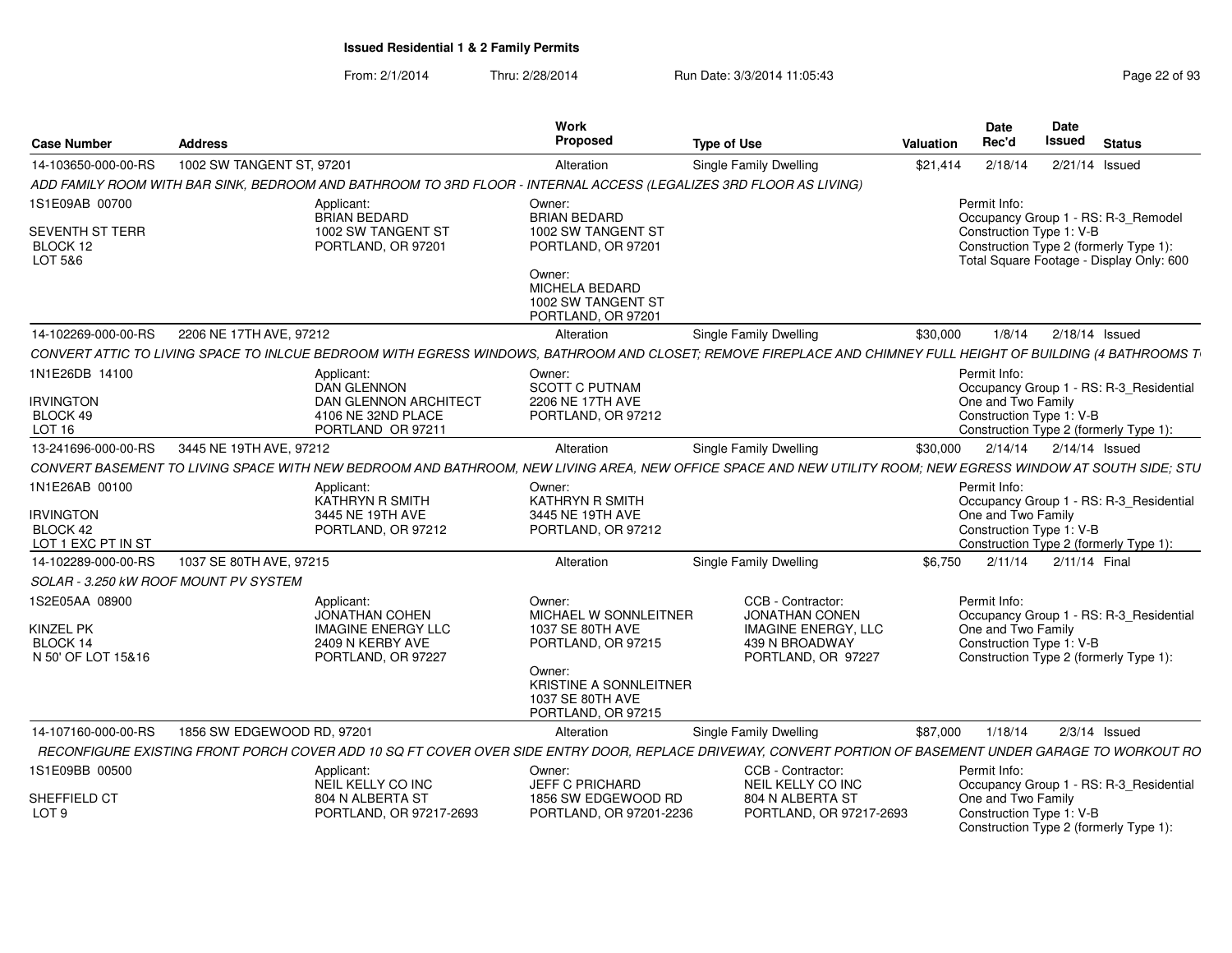| <b>Case Number</b>                                     | <b>Address</b>            |                                                                                                                                                           | <b>Work</b><br>Proposed                                                               | <b>Type of Use</b>                                                                     | <b>Valuation</b> | Date<br>Rec'd                                                                            | <b>Date</b><br>Issued | <b>Status</b>                             |
|--------------------------------------------------------|---------------------------|-----------------------------------------------------------------------------------------------------------------------------------------------------------|---------------------------------------------------------------------------------------|----------------------------------------------------------------------------------------|------------------|------------------------------------------------------------------------------------------|-----------------------|-------------------------------------------|
| 14-108061-000-00-RS                                    | 1926 SW CLIFTON ST, 97201 |                                                                                                                                                           | Alteration                                                                            | Single Family Dwelling                                                                 | \$130,000        | 1/21/14                                                                                  |                       | 2/5/14 Under Inspection                   |
|                                                        |                           | VOLUNTARY UPGRADE OF THE EXISTING BRICK FOUNDATION USING THE SR WALL APPLICATION (SEE ENGINEERING). LOWER SLAB TO INCREASE HEAD HEIGHT. NOT AN ADU        |                                                                                       |                                                                                        |                  |                                                                                          |                       |                                           |
| 1S1E04CA 03300                                         |                           | Applicant:<br><b>STEVE GEMMELL</b>                                                                                                                        | Owner:<br>EUGENE K III MACCOLL                                                        | CCB - Contractor:<br><b>STEVE GEMMELL</b>                                              |                  | Permit Info:                                                                             |                       | Occupancy Group 1 - RS: R-3_Residential   |
| <b>CARTERS ADD TO P</b><br>W 85' OF N 100' OF BLOCK 72 |                           | <b>GEMMELL CONSTRUCTION LLC</b><br>3817 N WILLIAMS<br>PORTLAND OR 97227                                                                                   | 1926 SW CLIFTON ST<br>PORTLAND, OR 97201-2415                                         | <b>GEMMELL CONSTRUCTION LLC</b><br>3817 N WILLIAMS<br>PORTLAND OR 97227                |                  | One and Two Family<br>Construction Type 1: V-B<br>Construction Type 2 (formerly Type 1): |                       |                                           |
|                                                        |                           |                                                                                                                                                           | Owner:<br><b>CHRISTINE L MACCOLL</b><br>1926 SW CLIFTON ST<br>PORTLAND, OR 97201-2415 |                                                                                        |                  |                                                                                          |                       |                                           |
| 14-104942-000-00-RS                                    | 4424 SE 30TH AVE, 97202   |                                                                                                                                                           | Alteration                                                                            | Single Family Dwelling                                                                 | \$50,000         | 1/14/14                                                                                  |                       | 2/25/14 Under Inspection                  |
|                                                        |                           | REMODEL HOUSE: CONVERT BASEMENT TO LIVING SPACE TO INCLUDE BATHROOM AND BEDROOM WITH NEW EGRESS WINDOW: RECONFIGURE MAIN FLOOR, RELOCATE KITCHEN, NEW BEA |                                                                                       |                                                                                        |                  |                                                                                          |                       |                                           |
| 1S1E12CD 12400                                         |                           | Applicant:<br>THOMAS W INGLESBY                                                                                                                           | Owner:<br><b>THOMAS W INGLESBY</b>                                                    | CCB - Contractor:<br>MAIN LINE PLUMBING INC                                            |                  | Permit Info:                                                                             |                       | Occupancy Group 1 - RS: R-3 Remodel       |
| CANONGATE<br><b>BLOCK 4</b><br><b>LOT 14</b>           |                           | 3618 SW 48TH PL<br>PORTLAND, OR 97221                                                                                                                     | 3618 SW 48TH PL<br>PORTLAND, OR 97221                                                 | PO BOX 381<br>EAGLE CREEK, OR 97022                                                    |                  | Construction Type 1: V-B<br>Construction Type 2 (formerly Type 1):                       |                       | Total Square Footage - Display Only: 1000 |
|                                                        |                           |                                                                                                                                                           | Owner:<br><b>BEVERLY F INGLESBY</b><br>3618 SW 48TH PL<br>PORTLAND, OR 97221          |                                                                                        |                  |                                                                                          |                       |                                           |
| 14-109420-000-00-RS                                    | 3426 NE 19TH AVE, 97212   |                                                                                                                                                           | Alteration                                                                            | <b>Single Family Dwelling</b>                                                          | \$80,000         | 1/24/14                                                                                  | 2/28/14 Issued        |                                           |
|                                                        |                           | KITCHEN REMODEL UPGRADE WINDOWS PER 13-212007 LU. SOME DRYROT REPAIR.                                                                                     |                                                                                       |                                                                                        |                  |                                                                                          |                       |                                           |
| 1N1E26AA 08200                                         |                           | Applicant:<br><b>JASON SIRI</b>                                                                                                                           | Owner:<br>RICHARD J ROSENBERG                                                         | CCB - Contractor:<br><b>TODD ECCLES</b>                                                |                  | Permit Info:                                                                             |                       | Occupancy Group 1 - RS: R-3_Residential   |
| <b>IRVINGTON</b><br>BLOCK 29<br>LOT <sub>18</sub>      |                           | SIRI CONSTRUCTION LLC<br>6816 SE BELMONT ST<br>PORTLAND OR 97215                                                                                          | 3426 NE 19TH AVE<br>PORTLAND, OR 97212-2407                                           | T A ECCLES ELECTRIC<br>24824 S NEW KIRCHNER RD<br>OREGON CITY OR 97045                 |                  | One and Two Family<br>Construction Type 1: V-B<br>Construction Type 2 (formerly Type 1): |                       |                                           |
|                                                        |                           |                                                                                                                                                           | Owner:<br>ROCHELLE A ROSENBERG<br>3426 NE 19TH AVE<br>PORTLAND, OR 97212-2407         | CCB - Contractor:<br>SIRI CONSTRUCTION LLC<br>6816 SE BELMONT ST<br>PORTLAND, OR 97215 |                  |                                                                                          |                       |                                           |
|                                                        |                           |                                                                                                                                                           | Owner:<br>RICHARD J ROSENBERG<br>3426 NE 19TH AVE<br>PORTLAND, OR 97212-2407          |                                                                                        |                  |                                                                                          |                       |                                           |
|                                                        |                           |                                                                                                                                                           | Owner:<br>ROCHELLE A ROSENBERG<br>3426 NE 19TH AVE<br>PORTLAND, OR 97212-2407         |                                                                                        |                  |                                                                                          |                       |                                           |
|                                                        |                           |                                                                                                                                                           |                                                                                       |                                                                                        |                  |                                                                                          |                       |                                           |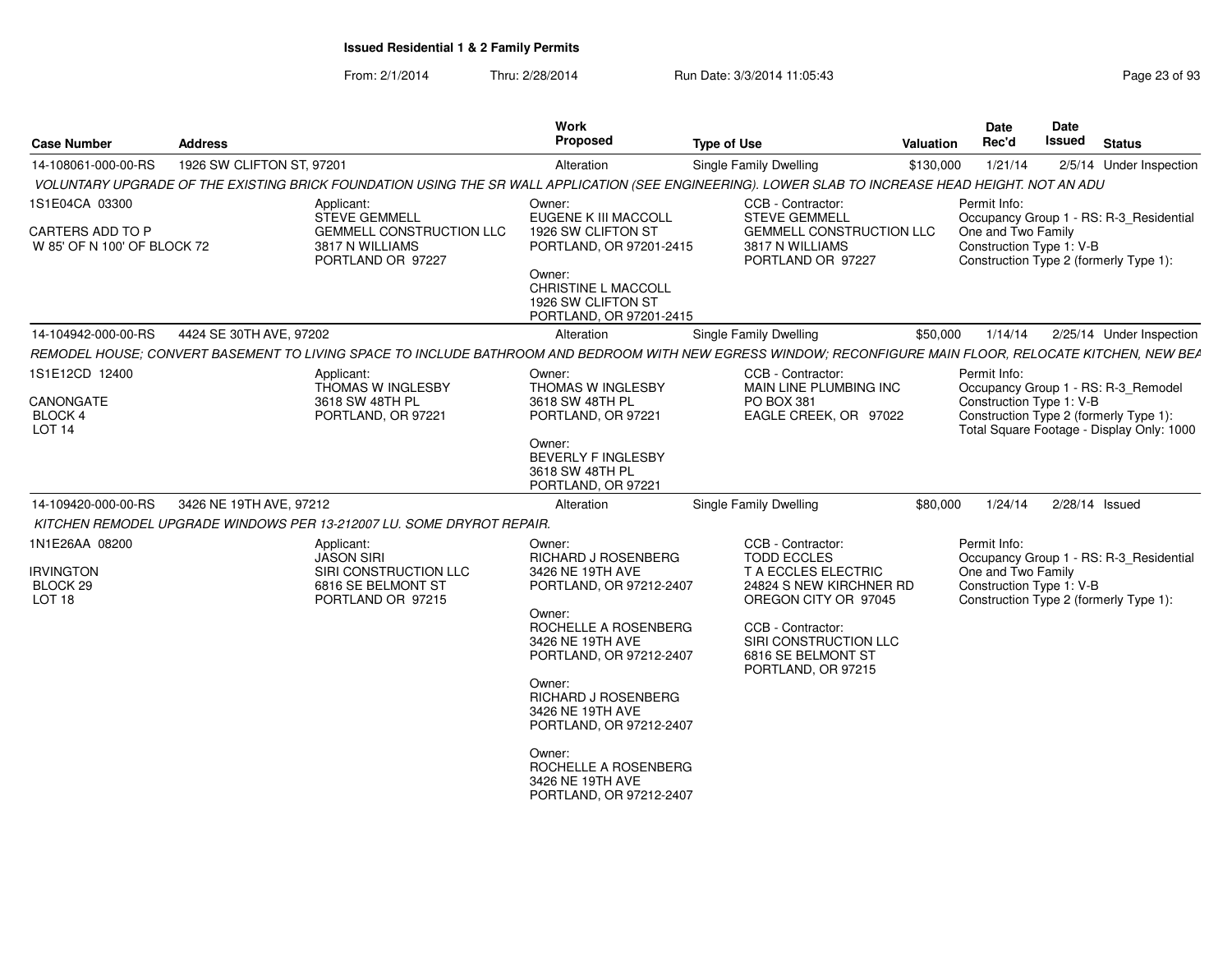| <b>Case Number</b>                                                     | <b>Address</b>                                                                                                                                               | <b>Work</b><br><b>Proposed</b>                                                    | <b>Type of Use</b>                                                                                                              | Valuation | <b>Date</b><br>Rec'd                                                                                     | <b>Date</b><br>Issued | <b>Status</b>                           |
|------------------------------------------------------------------------|--------------------------------------------------------------------------------------------------------------------------------------------------------------|-----------------------------------------------------------------------------------|---------------------------------------------------------------------------------------------------------------------------------|-----------|----------------------------------------------------------------------------------------------------------|-----------------------|-----------------------------------------|
| 14-107551-000-00-RS                                                    | 3349 NE TILLAMOOK ST, 97212                                                                                                                                  | Alteration                                                                        | <b>Single Family Dwelling</b>                                                                                                   | \$15,000  | 1/21/14                                                                                                  | 2/12/14 Final         |                                         |
|                                                                        | SECOND FLOOR BATH REMODEL. REPLACE PLUMBING FIXTURES AND ADD SECOND LAVATORY. UPDATE ELECTRIAL, RESWITCH EXISTING BATH FAN. TRADE WORK ONLY NO PLANS REQUIRE |                                                                                   |                                                                                                                                 |           |                                                                                                          |                       |                                         |
| 1N1E25DC 02200                                                         | Applicant:<br><b>BRYAN SCHMITZ</b>                                                                                                                           | Owner:<br><b>JOHN C RAKE</b>                                                      | CCB - Contractor:<br>RHINO PLUMBING INC                                                                                         |           | Permit Info:                                                                                             |                       | Occupancy Group 1 - RS: R-3_Residential |
| SECTION 25 1N 1E<br>TL 2200 0.10 ACRES                                 | BSC GENERAL CONTRACTORS IN 3349 NE TILLAMOOK ST<br>3836 NE SKIDMORE ST<br>PORTLAND, OR 972118252                                                             | PORTLAND, OR 97212-5154                                                           | 18761 SE EL CAMINO TER<br>DAMASCUS OR 97089                                                                                     |           | One and Two Family<br>Construction Type 1: V-B                                                           |                       | Construction Type 2 (formerly Type 1):  |
|                                                                        |                                                                                                                                                              | Owner:<br><b>EMILY C RAKE</b><br>3349 NE TILLAMOOK ST<br>PORTLAND, OR 97212-5154  | CCB - Contractor:<br><b>SAM HARDING INC</b><br>23833 NE GLISAN<br>WOOD VILLAGE, OR 97060-2942                                   |           |                                                                                                          |                       |                                         |
|                                                                        |                                                                                                                                                              |                                                                                   | CCB - Contractor:<br><b>BRIAN SCHMITZ</b><br><b>BSC GENERAL CONTRACTORS IN</b><br>3836 NE SKIDMORE ST<br>PORTLAND, OR 972118252 |           |                                                                                                          |                       |                                         |
| 14-109543-000-00-RS                                                    | 2531 NE 38TH AVE, 97212                                                                                                                                      | Alteration                                                                        | Single Family Dwelling                                                                                                          | \$6,200   | 2/12/14                                                                                                  |                       | 2/12/14 Under Inspection                |
|                                                                        | CONVERT EXISTING BEDROOM TO OFFICE, SHIFT WINDOW ON SAME WALL AND ADD IN NEW SLIDER DOOR, 2 WOODEN STEPS OUTSIDE DOOR                                        |                                                                                   |                                                                                                                                 |           |                                                                                                          |                       |                                         |
| 1N1E25DA 02500                                                         | Applicant:<br><b>CARL BERNTSEN</b>                                                                                                                           | Owner:<br><b>MARIE RITTEN</b>                                                     | CCB - Contractor:<br>RON BOYLES ELECTRIC                                                                                        |           | Permit Info:                                                                                             |                       | Occupancy Group 1 - RS: R-3 Residential |
| <b>ROSSMERE</b><br>BLOCK <sub>8</sub><br>N 1/2 OF LOT 8                | 6115 SE STEPHENS ST<br>PORTLAND, OR 97215                                                                                                                    | 2531 NE 38TH AVE<br>PORTLAND, OR 97212                                            | PO BOX 2272<br>GRESHAM, OR 970300635                                                                                            |           | One and Two Family<br>Construction Type 1: V-B<br>Construction Type 2 (formerly Type 1):                 |                       |                                         |
|                                                                        |                                                                                                                                                              |                                                                                   | CCB - Contractor:<br><b>CARL BERNTSEN</b><br>6115 SE STEPHENS ST<br>PORTLAND, OR 97215                                          |           |                                                                                                          |                       |                                         |
| 14-104819-000-00-RS                                                    | 1614 N CHURCH ST, 97217                                                                                                                                      | Alteration                                                                        | Single Family Dwelling                                                                                                          | \$6.750   | 2/25/14                                                                                                  |                       | $2/25/14$ Issued                        |
|                                                                        | SOLAR - 3.25 KW SOLAR PV ARRAY ROOF MOUNT SYSTEM                                                                                                             |                                                                                   |                                                                                                                                 |           |                                                                                                          |                       |                                         |
| 1N1E16DD 18200<br><b>HAVELOCK</b><br><b>BLOCK1</b><br>LOT <sub>8</sub> | Applicant:<br><b>JONATHAN COHEN</b><br><b>IMAGINE ENERGY</b><br>2409 N KERBY AVENUE<br>PORTLAND, OR 97227                                                    | Owner:<br><b>JERRY IRICK</b><br>1614 N CHURCH ST #1<br>PORTLAND, OR 97217-4578    | CCB - Contractor:<br><b>JONATHAN CONEN</b><br><b>IMAGINE ENERGY, LLC</b><br>439 N BROADWAY<br>PORTLAND, OR 97227                |           | Permit Info:<br>One and Two Family<br>Construction Type 1: V-B<br>Construction Type 2 (formerly Type 1): |                       | Occupancy Group 1 - RS: R-3_Residential |
|                                                                        |                                                                                                                                                              | Owner:<br><b>SANDRA L IRICK</b><br>1614 N CHURCH ST #1<br>PORTLAND, OR 97217-4578 |                                                                                                                                 |           |                                                                                                          |                       |                                         |
| 14-108900-000-00-RS                                                    | 1531 N COLFAX ST, 97217                                                                                                                                      | Alteration                                                                        | Single Family Dwelling                                                                                                          | \$10,000  | 1/23/14                                                                                                  |                       | 2/19/14 Under Inspection                |
|                                                                        | CONVERT BEDROOM TO BATHROOM WITH 2 SINKS, TOILET, SHOWER AND TUB                                                                                             |                                                                                   |                                                                                                                                 |           |                                                                                                          |                       |                                         |
| 1N1E16DA 12700                                                         | Applicant:<br><b>IGNACIO MORA</b>                                                                                                                            | Owner:<br>CREO PROPERTIES LLC                                                     | CCB - Contractor:<br><b>IGNACIO MORA</b>                                                                                        |           | Permit Info:                                                                                             |                       | Occupancy Group 1 - RS: R-3_Residential |
| <b>GRANVILLE</b><br>BLOCK 11<br>LOT <sub>5</sub>                       | <b>MAYUCHI CAPITAL LLC</b><br>PO BOX 20275<br>PORTLAND OR 97294                                                                                              | PO BOX 20926<br>PORTLAND, OR 97294-0926                                           | <b>MAYUCHI CAPITAL LLC</b><br>PO BOX 20275<br>PORTLAND OR 97294                                                                 |           | One and Two Family<br>Construction Type 1: V-B                                                           |                       | Construction Type 2 (formerly Type 1):  |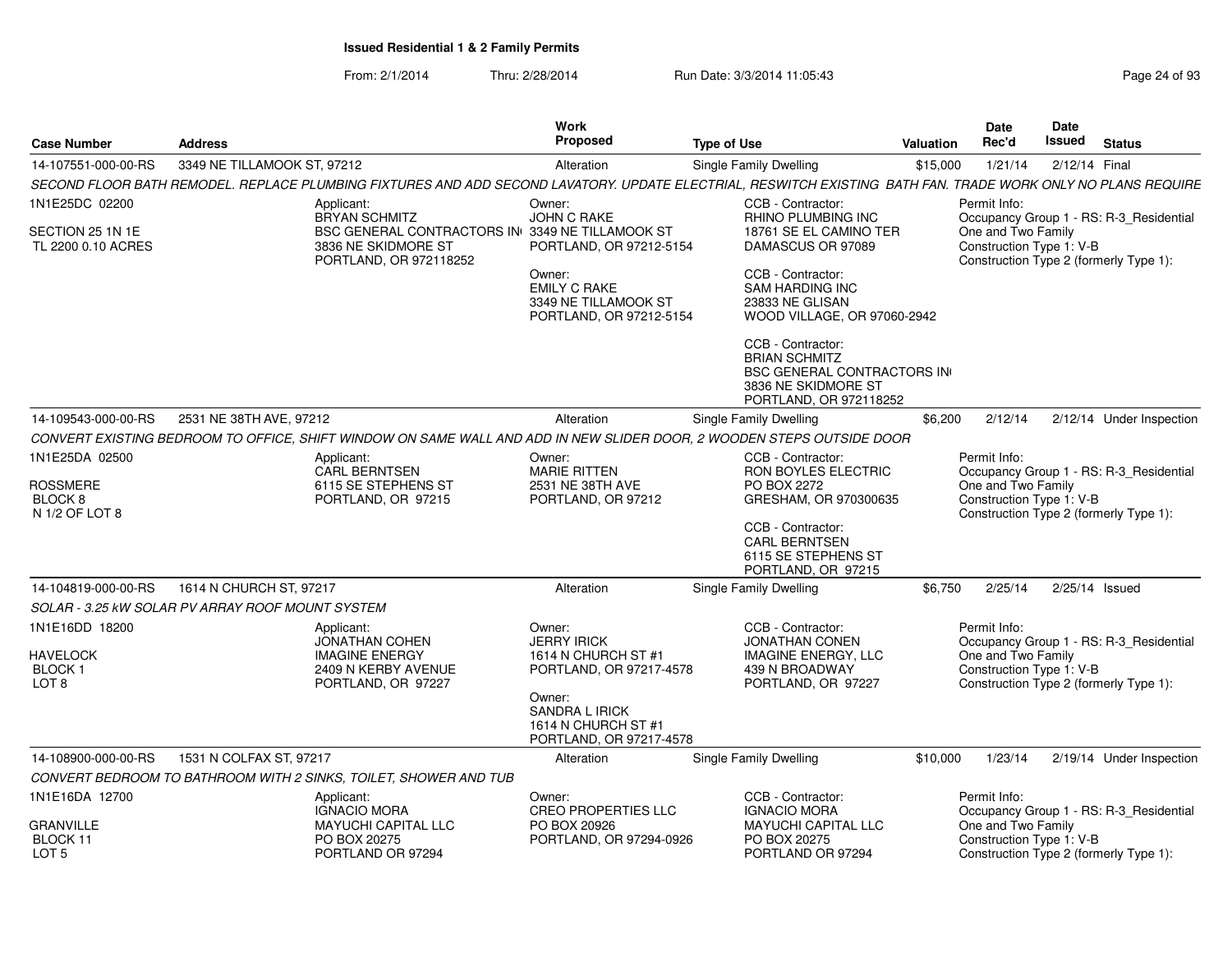| <b>Case Number</b>                                          | <b>Address</b>              |                                                                                                                                                             | Work<br>Proposed                                                                                                  | <b>Type of Use</b>                                                                                                                                                                                                                                                      | Valuation | <b>Date</b><br>Rec'd                                           | <b>Date</b><br><b>Issued</b> | <b>Status</b>                                                                                                             |
|-------------------------------------------------------------|-----------------------------|-------------------------------------------------------------------------------------------------------------------------------------------------------------|-------------------------------------------------------------------------------------------------------------------|-------------------------------------------------------------------------------------------------------------------------------------------------------------------------------------------------------------------------------------------------------------------------|-----------|----------------------------------------------------------------|------------------------------|---------------------------------------------------------------------------------------------------------------------------|
| 14-110856-000-00-RS                                         | 3401 SW HAMILTON ST, 97201  |                                                                                                                                                             | Alteration                                                                                                        | <b>Single Family Dwelling</b>                                                                                                                                                                                                                                           | \$28,552  | 2/19/14                                                        |                              | 2/19/14 Under Inspection                                                                                                  |
|                                                             |                             | RECONFIGURE WALLS TO CREATE NEW BEDROOM ON LOWER LEVEL, RECONFIGURE WALLS ON THE MAIN LEVEL TO REDUCE THE SIZE OF ONE BATHROOM AND CREATE AN ADDITIONAL BAT |                                                                                                                   |                                                                                                                                                                                                                                                                         |           |                                                                |                              |                                                                                                                           |
| 1S1E08DC 04200                                              |                             | Applicant:                                                                                                                                                  | Owner:                                                                                                            |                                                                                                                                                                                                                                                                         |           | Permit Info:                                                   |                              |                                                                                                                           |
| SOUTHSLOPE<br>LOT <sub>1</sub>                              |                             | JACOB M HIXSON<br>3401 SW HAMILTON ST<br>PORTLAND, OR 97239-1317                                                                                            | JACOB M HIXSON<br>3401 SW HAMILTON ST<br>PORTLAND, OR 97239-1317                                                  |                                                                                                                                                                                                                                                                         |           | Construction Type 1: V-B                                       |                              | Occupancy Group 1 - RS: R-3_Remodel<br>Construction Type 2 (formerly Type 1):<br>Total Square Footage - Display Only: 800 |
| 14-110887-000-00-RS                                         | 2957 SW CHAMPLAIN DR, 97201 |                                                                                                                                                             | Alteration                                                                                                        | Single Family Dwelling                                                                                                                                                                                                                                                  | \$40,000  | 1/28/14                                                        |                              | 2/1/14 Under Inspection                                                                                                   |
|                                                             |                             | CONVERT PART OF EXISTING BASEMENT TO HABITABLE SPACE, INCLUDING NEW EGRESS DOORS RELOCATE LAUNDRY. RELOCATE EXISTING FURNACE AND WATER HEATER.              |                                                                                                                   |                                                                                                                                                                                                                                                                         |           |                                                                |                              |                                                                                                                           |
| 1N1E32DC 08800                                              |                             | Applicant:<br>ADAM                                                                                                                                          | Owner:<br><b>JONATHAN G HOWE</b>                                                                                  | CCB - Contractor:<br>POWER PLUMBING CO                                                                                                                                                                                                                                  |           | Permit Info:                                                   |                              | Occupancy Group 1 - RS: R-3 Residential                                                                                   |
| <b>STONEWALL</b><br>BLOCK <sub>1</sub><br>LOT <sub>18</sub> |                             | <b>ARCIFORM LLC</b><br>4231 N INTERSTATE AVE<br>PORTLAND, OR 97217                                                                                          | 2957 SW CHAMPLAIN DR<br>PORTLAND, OR 97205<br>Owner:<br>LISA P HOWE<br>2957 SW CHAMPLAIN DR<br>PORTLAND, OR 97205 | PO BOX 19418<br>TIGARD, OR 97280<br>Web Page<br>Address:www.powerplumbingco.com<br>CCB - Contractor:<br>MASTER TECH ELECTRIC INC<br>PO BX 99<br>EAGLE CREEK OR 97022<br>CCB - Contractor:<br>ADAM<br><b>ARCIFORM LLC</b><br>4231 N INTERSTATE AVE<br>PORTLAND, OR 97217 |           | One and Two Family<br>Construction Type 1: V-B                 |                              | Construction Type 2 (formerly Type 1):                                                                                    |
| 14-108988-000-00-RS                                         | 4735 SW 26TH DR, 97201      |                                                                                                                                                             | Alteration                                                                                                        | Single Family Dwelling                                                                                                                                                                                                                                                  | \$2,000   | 2/6/14                                                         |                              | $2/6/14$ Issued                                                                                                           |
|                                                             |                             | VOULNTARY INSTALLATION OF BEAM AND NEW FOOTINGS AT CRAWLSPACE TO LEVEL FLOOR ABOVE.                                                                         |                                                                                                                   |                                                                                                                                                                                                                                                                         |           |                                                                |                              |                                                                                                                           |
| 1S1E17AA 10000<br><b>FERNCREST</b><br><b>BLOCK 5</b>        |                             | Applicant:<br><b>ADAM TUCKER</b><br>PO BOX 4545<br>PORTLAND, OR 97208                                                                                       | Owner:<br><b>ADAM TUCKER</b><br>PO BOX 4545<br>PORTLAND, OR 97208                                                 |                                                                                                                                                                                                                                                                         |           | Permit Info:<br>One and Two Family<br>Construction Type 1: V-B |                              | Occupancy Group 1 - RS: R-3_Residential                                                                                   |
| LOT <sub>2</sub>                                            |                             |                                                                                                                                                             |                                                                                                                   |                                                                                                                                                                                                                                                                         |           |                                                                |                              | Construction Type 2 (formerly Type 1):                                                                                    |
| 14-115487-000-00-RS                                         | 3215 NE 47TH AVE, 97213     |                                                                                                                                                             | Alteration                                                                                                        | <b>Single Family Dwelling</b>                                                                                                                                                                                                                                           | \$4,000   | 2/11/14                                                        | 2/15/14 Final                |                                                                                                                           |
| <b>VOLUNTARY SEISMIC UPGRADE</b>                            |                             |                                                                                                                                                             |                                                                                                                   |                                                                                                                                                                                                                                                                         |           |                                                                |                              |                                                                                                                           |
| 1N2E30BB 18700                                              |                             | Applicant:<br>STEVE GEMMELL                                                                                                                                 | Owner:<br>DOUGLAS G BECKMAN                                                                                       | CCB - Contractor:<br><b>STEVE GEMMELL</b>                                                                                                                                                                                                                               |           | Permit Info:                                                   |                              | Occupancy Group 1 - RS: R-3 Residential                                                                                   |
| ROSE CITY PK<br>BLOCK 146<br>LOT <sub>4</sub>               |                             | <b>GEMMELL CONSTRUCTION LLC</b><br>3817 N WILLIAMS<br>PORTLAND OR 97227                                                                                     | 3215 NE 47TH AVE<br>PORTLAND, OR 97213-1824                                                                       | <b>GEMMELL CONSTRUCTION LLC</b><br>3817 N WILLIAMS<br>PORTLAND OR 97227                                                                                                                                                                                                 |           | One and Two Family<br>Construction Type 1: V-B                 |                              | Construction Type 2 (formerly Type 1):                                                                                    |
|                                                             |                             |                                                                                                                                                             | Owner:<br><b>JOANNA CECILIANI</b><br>3215 NE 47TH AVE<br>PORTLAND, OR 97213-1824                                  |                                                                                                                                                                                                                                                                         |           |                                                                |                              |                                                                                                                           |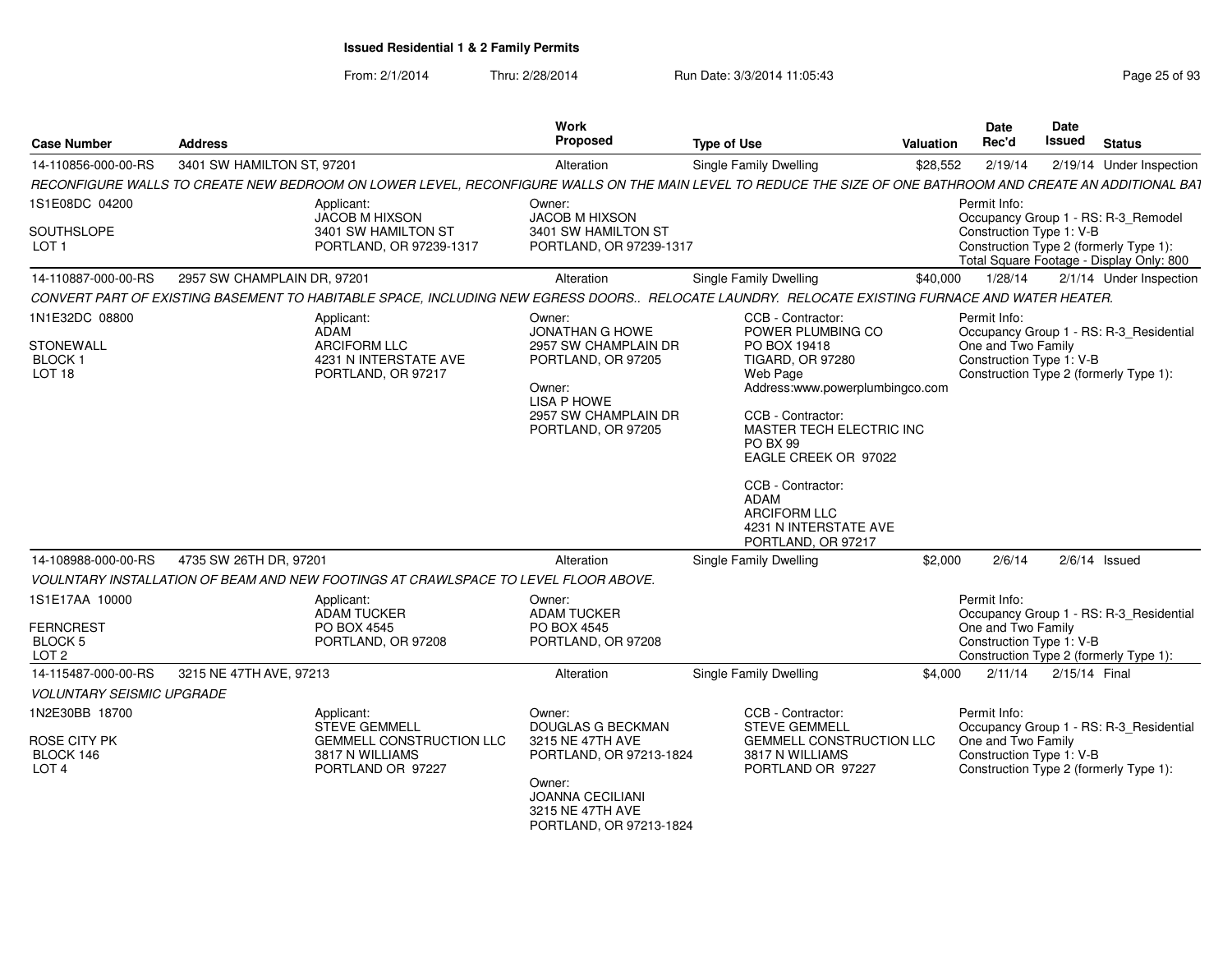| <b>Case Number</b>                                                                                   | <b>Address</b>                                   |                                                                                        | Work<br>Proposed                                                                                                     | <b>Type of Use</b>                                                                                                                                           | Valuation | Date<br>Rec'd                                                                                            | <b>Date</b><br>Issued | <b>Status</b>                                                                      |
|------------------------------------------------------------------------------------------------------|--------------------------------------------------|----------------------------------------------------------------------------------------|----------------------------------------------------------------------------------------------------------------------|--------------------------------------------------------------------------------------------------------------------------------------------------------------|-----------|----------------------------------------------------------------------------------------------------------|-----------------------|------------------------------------------------------------------------------------|
| 14-113359-000-00-RS                                                                                  | 6872 N HUDSON ST. 97203                          |                                                                                        | Alteration                                                                                                           | Single Family Dwelling                                                                                                                                       | \$50,000  | 2/4/14                                                                                                   |                       | 2/4/14 Under Inspection                                                            |
|                                                                                                      |                                                  |                                                                                        |                                                                                                                      | REPAIR FIRE DAMAGE AS STATED IN 14-111884-FD - TRUSSES TO BE DFS - no plans required except for trusses. Plumbing, elec, HVAC permits to be pulled seperate. |           |                                                                                                          |                       |                                                                                    |
| 1N1E07BA 08700<br>HIGH SCHOOL ADD<br>BLOCK <sub>1</sub><br>LOT <sub>8</sub>                          |                                                  | Applicant:<br><b>XIONG CHA</b><br>20857 NE KYLE CT<br>FAIRVIEW, OR 97024<br>Applicant: | Owner:<br><b>XIONG CHA</b><br>20857 NE KYLE CT<br>FAIRVIEW, OR 97024                                                 | CCB - Contractor:<br>NORTHWEST FIRE REPAIR INC<br>16816 NE 182ND AVE<br>BRUSH PRAIRIE, WA 98606                                                              |           | Permit Info:<br>One and Two Family<br>Construction Type 1: V-B<br>Construction Type 2 (formerly Type 1): |                       | Occupancy Group 1 - RS: R-3 Residential                                            |
|                                                                                                      |                                                  | <b>JASON MINOR</b><br>16816 NE 182ND AVE<br>BRUSH PRAIRIE, WA 98606                    |                                                                                                                      |                                                                                                                                                              |           |                                                                                                          |                       |                                                                                    |
| 14-115126-000-00-RS                                                                                  | 3375 SE CLINTON ST, 97202                        |                                                                                        | Alteration                                                                                                           | Single Family Dwelling                                                                                                                                       | \$20,000  | 2/11/14                                                                                                  | $2/11/14$ Issued      |                                                                                    |
|                                                                                                      |                                                  |                                                                                        |                                                                                                                      | CONVERT EXISTING BASEMENT SPACE INTO LIVING SPACE; ADD BEDROOM WITH EGRESS WINDOWS, NEW WINDOWS IN OPEN LIVING AREA AND BATHROOM, ADD NEW BATHROOM (2 BATHS  |           |                                                                                                          |                       |                                                                                    |
| 1S1E12AB 09300<br><b>EAST PORTLAND HTS</b><br>BLOCK 10<br>S 16' OF W 1/2 OF LOT 9<br>W 1/2 OF LOT 10 |                                                  | Applicant:<br><b>TALL FIRS BUILDING CO</b><br>2820 SE ASH ST<br>PORTLAND, OR 97214     | Owner:<br>LINDA L MYDLAND<br><b>PO BOX 858</b><br>SHELBY, MT 59474<br>Owner:<br>DAVID P MYDLAND<br><b>PO BOX 858</b> | CCB - Contractor:<br><b>TALL FIRS BUILDING CO</b><br>2820 SE ASH ST<br>PORTLAND, OR 97214                                                                    |           | Permit Info:<br>One and Two Family<br>Construction Type 1: V-B                                           |                       | Occupancy Group 1 - RS: R-3_Residential<br>Construction Type 2 (formerly Type 1):  |
|                                                                                                      |                                                  |                                                                                        | SHELBY, MT 59474                                                                                                     |                                                                                                                                                              |           |                                                                                                          |                       |                                                                                    |
| 14-111459-000-00-RS                                                                                  | 2364 SE 46TH AVE, 97215                          |                                                                                        | Alteration                                                                                                           | Single Family Dwelling                                                                                                                                       | \$6,750   | 2/18/14                                                                                                  | 2/18/14 Issued        |                                                                                    |
|                                                                                                      | SOLAR INSTALLATION OF 3.25 kW SYSTEM ON ROOF TOP |                                                                                        |                                                                                                                      |                                                                                                                                                              |           |                                                                                                          |                       |                                                                                    |
| 1S2E06CD 11000<br>DIVISION ST ADD<br>BLOCK 4<br>LOT 16                                               |                                                  | Applicant:<br><b>REC SOLAR INC</b><br>3380 SE 20TH AVE<br>PORTLAND, OR 97202           | Owner:<br>KIRK D MCEWEN<br>2364 SE 46TH AVE<br>PORTLAND, OR 97215-3738                                               | CCB - Contractor:<br>REC SOLAR INC<br>3380 SE 20TH AVE<br>PORTLAND, OR 97202                                                                                 |           | Permit Info:<br>Construction Type 1: V-B<br>Construction Type 2 (formerly Type 1):                       |                       | Occupancy Group 1 - RS: R-3_Remodel                                                |
|                                                                                                      |                                                  |                                                                                        | Owner:<br><b>SARA WRIGHT</b><br>2364 SE 46TH AVE<br>PORTLAND, OR 97215-3738                                          |                                                                                                                                                              |           |                                                                                                          |                       |                                                                                    |
| 14-110718-REV-01-RS                                                                                  | 14336 NE FREMONT CT. 97230                       |                                                                                        | Alteration                                                                                                           | Single Family Dwelling                                                                                                                                       |           | 2/12/14<br>$\mathbf{F}$                                                                                  | 2/12/14 Issued        |                                                                                    |
|                                                                                                      |                                                  | REVISION TO PROVIDE NEW CALCULATIONS FOR WINDOW MODIFICATION ON REAR OF HOUSE          |                                                                                                                      |                                                                                                                                                              |           |                                                                                                          |                       |                                                                                    |
| 1N2E25BB 04800                                                                                       |                                                  | Applicant:<br><b>HEATHER HECK</b>                                                      | Owner:<br><b>CHRISTOPHER HECK</b>                                                                                    | CCB - Contractor:<br><b>KEMPS WINDOWS INC</b>                                                                                                                |           | Permit Info:                                                                                             |                       | Occupancy Group 1 - RS: R-3_Remodel                                                |
| LANCASHIRE<br>BLOCK 6<br>LOT <sub>3</sub>                                                            |                                                  | 14336 NE FREMONT CT<br>PORTLAND, OR 97230                                              | 14336 NE FREMONT CT<br>PORTLAND, OR 97230                                                                            | 16107 SE MCLOUGHLIN BLVD<br>MILWAUKIE, OR 972674651                                                                                                          |           | Construction Type 1: V-B                                                                                 |                       | Construction Type 2 (formerly Type 1):<br>Total Square Footage - Display Only: 190 |
|                                                                                                      |                                                  |                                                                                        | Owner:<br><b>HEATHER HECK</b><br>14336 NE FREMONT CT<br>PORTLAND, OR 97230                                           |                                                                                                                                                              |           |                                                                                                          |                       |                                                                                    |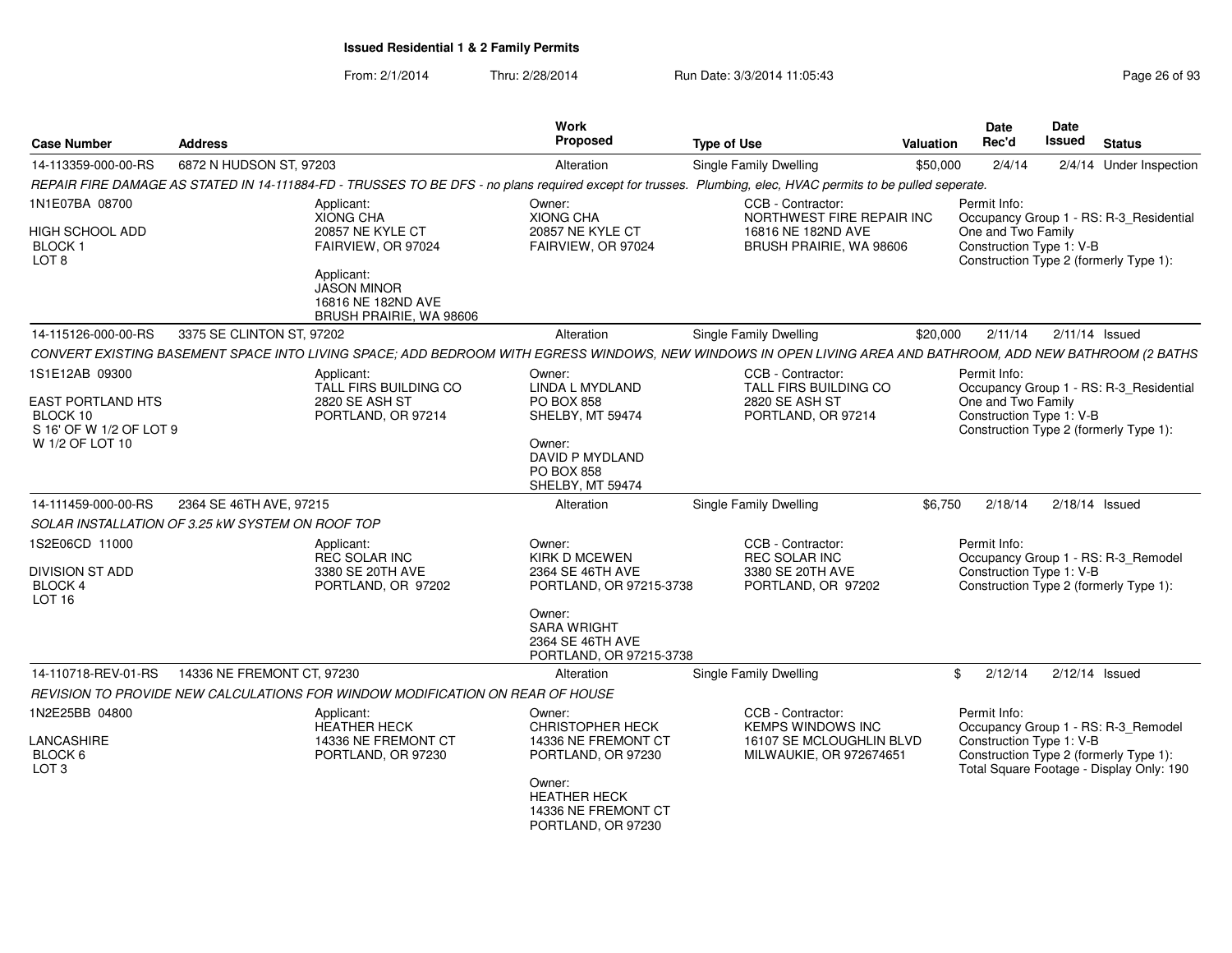| <b>Case Number</b>                                                                          | <b>Address</b>                  |                                                                                                                 | <b>Work</b><br>Proposed                                                                                                                                    | <b>Type of Use</b>                                                                                                                                                | <b>Valuation</b> | <b>Date</b><br>Rec'd                                                                                      | <b>Date</b><br><b>Issued</b> | <b>Status</b>                                                                                                             |
|---------------------------------------------------------------------------------------------|---------------------------------|-----------------------------------------------------------------------------------------------------------------|------------------------------------------------------------------------------------------------------------------------------------------------------------|-------------------------------------------------------------------------------------------------------------------------------------------------------------------|------------------|-----------------------------------------------------------------------------------------------------------|------------------------------|---------------------------------------------------------------------------------------------------------------------------|
| 14-115594-000-00-RS                                                                         | 226 NE 47TH AVE - Unit B, 97213 |                                                                                                                 | Alteration                                                                                                                                                 | <b>Single Family Dwelling</b>                                                                                                                                     | \$25,340         | 2/14/14                                                                                                   |                              | 2/14/14 Under Inspection                                                                                                  |
|                                                                                             |                                 | ADD TWO WALLS AND KITCHEN TO CREATE ADU IN ONE STORY HOUSE                                                      |                                                                                                                                                            |                                                                                                                                                                   |                  |                                                                                                           |                              |                                                                                                                           |
| 1N2E31CA 13300                                                                              |                                 | Applicant:<br><b>RYAN ANDERSON</b><br>226 NE 47TH AVE<br>PORTLAND OR 97213                                      | Owner:<br><b>RYAN ANDERSON</b><br>226 NE 47TH AVE<br>PORTLAND, OR 97213                                                                                    | CCB - Contractor:<br>MITCHELL RAYMOND KAHL<br>PO BOX 1053<br>GRESHAM, OR 97030<br>CCB - Contractor:<br>ALAMEDA ELECTRIC LLC<br>3415 NE 44TH<br>PORTLAND, OR 97213 |                  | Permit Info:<br>Construction Type 1: V-B<br>Number of New Dwelling Units: 1                               |                              | Occupancy Group 1 - RS: R-3_Remodel<br>Construction Type 2 (formerly Type 1):<br>Total Square Footage - Display Only: 710 |
| 14-112531-000-00-RS                                                                         | 3606 NE 19TH AVE, 97212         |                                                                                                                 | Alteration                                                                                                                                                 | Single Family Dwelling                                                                                                                                            | \$45,000         | 2/1/14                                                                                                    |                              | 2/21/14 Under Inspection                                                                                                  |
|                                                                                             |                                 |                                                                                                                 |                                                                                                                                                            | CONVERT BASEMENT TO HABITABLE SPACE. CREATE NEW BASEMENT BATHROOM. CREATE NEW BASEMENT BEDROOM WITH EGRESS WINDOW.                                                |                  |                                                                                                           |                              |                                                                                                                           |
| 1N1E23DD 07000<br><b>HOMEDALE</b><br><b>BLOCK 5</b><br><b>LOT 22</b>                        |                                 | Applicant:<br>NORTHWEST HERITAGE<br><b>RENOVATIONS, LLC</b><br>17404 Bergis Farm Drive<br>Lake Oswego, OR 97034 | Owner:<br>ANDREW J MILLER<br>3606 NE 19TH AVE<br>PORTLAND, OR 97212-1403<br>Owner:<br><b>GRETEL E HONIS</b><br>3606 NE 19TH AVE<br>PORTLAND, OR 97212-1403 | CCB - Contractor:<br><b>ERIC FOWLER</b><br>NORTHWEST HERITAGE<br><b>RENOVATIONS LLC</b><br>17404 BERGIS FARM DR<br>LAKE OSWEGO, OR 97034                          |                  | Permit Info:<br>One and Two Family<br>Construction Type 1: V-B                                            |                              | Occupancy Group 1 - RS: R-3_Residential<br>Construction Type 2 (formerly Type 1):                                         |
| 14-112536-000-00-RS                                                                         | 3515 N BORTHWICK AVE, 97227     |                                                                                                                 | Alteration                                                                                                                                                 | Single Family Dwelling                                                                                                                                            | \$45,000         | 2/1/14                                                                                                    | 2/15/14 Issued               |                                                                                                                           |
|                                                                                             |                                 |                                                                                                                 |                                                                                                                                                            | CONVERT BASEMENT TO HABITABLE SPACE. NEW BEDROOM WITH EGRESS WINDOW. CREATE NEW BASEMENT BATHROOM. CHANGE ELECTRICAL SERVICE PANEL. NEW ELECTRIC WATER            |                  |                                                                                                           |                              |                                                                                                                           |
| 1N1E22CD 15600<br><b>CENTRAL ALBINA</b><br>BLOCK 31<br>S 15' OF LOT 7<br>N 18 1/2' OF LOT 8 |                                 | Applicant:<br>NORTHWEST HERITAGE<br><b>RENOVATIONS, LLC</b><br>17404 Bergis Farm Drive<br>Lake Oswego, OR 97034 | Owner:<br><b>KRISTIN SHIROMA</b><br>3515 N BORTHWICK AVE<br>PORTLAND, OR 97227                                                                             | CCB - Contractor:<br><b>ERIC FOWLER</b><br>NORTHWEST HERITAGE<br><b>RENOVATIONS LLC</b><br>17404 BERGIS FARM DR<br>LAKE OSWEGO, OR 97034                          |                  | Permit Info:<br>One and Two Family<br>Construction Type 1: V-B                                            |                              | Occupancy Group 1 - RS: R-3_Residential<br>Construction Type 2 (formerly Type 1):                                         |
| 13-234515-REV-01-RS                                                                         | 7035 N BORTHWICK AVE, 97217     |                                                                                                                 | Alteration                                                                                                                                                 | Single Family Dwelling                                                                                                                                            | \$               | 2/11/14                                                                                                   | $2/11/14$ Issued             |                                                                                                                           |
|                                                                                             |                                 | REVISION TO INCREASE SQUARE FOOTAGE OF DECK see folder comment main regarding waived revision fee               |                                                                                                                                                            |                                                                                                                                                                   |                  |                                                                                                           |                              |                                                                                                                           |
| 1N1E15BA 06000<br><b>SWINTON</b><br>BLOCK 54<br>LOT <sub>7</sub>                            |                                 | Applicant:<br>LIFE & LIMB BUILT LLC<br>PO BOX 86093<br>PORTLAND, OR 97286                                       | Owner:<br><b>LISA KIENLE</b><br>7035 N BORTHWICK AVE<br>PORTLAND, OR 97217                                                                                 | CCB - Contractor:<br>LIFE & LIMB BUILT LLC<br>PO BOX 86093<br>PORTLAND, OR 97286                                                                                  |                  | Permit Info:<br>Occupancy Group 1 - RS: U Decks,<br>Patios, Porches, Carports<br>Construction Type 1: V-B |                              | Construction Type 2 (formerly Type 1):<br>Total Square Footage - Display Only: 87                                         |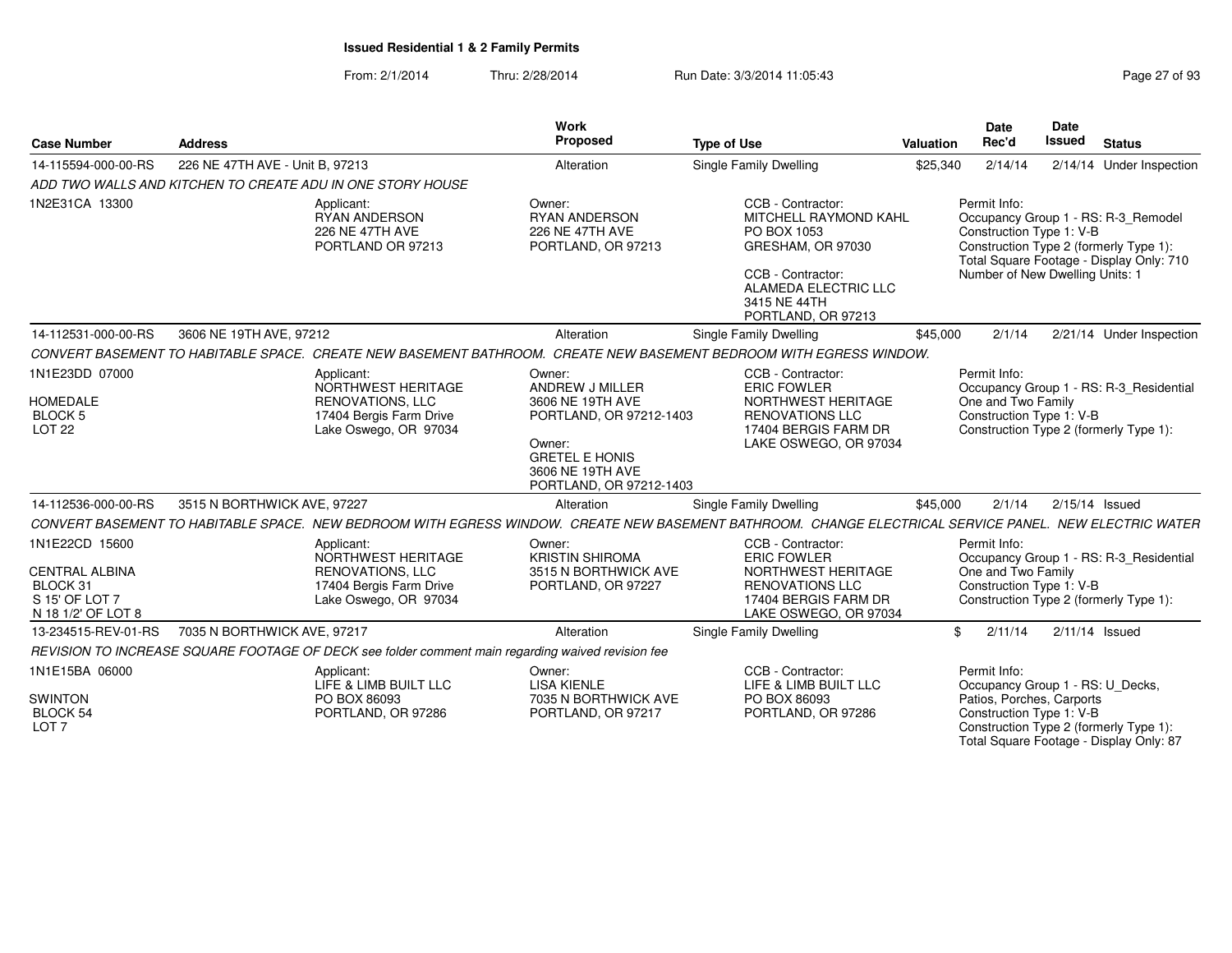| <b>Case Number</b>                                                              | <b>Address</b>             |                                                                                                                                                       | Work<br>Proposed                                                                        | <b>Type of Use</b>                                                                                                                                                                     | Valuation | <b>Date</b><br>Rec'd                                                                                     | <b>Date</b><br><b>Issued</b> | <b>Status</b>                                                                     |
|---------------------------------------------------------------------------------|----------------------------|-------------------------------------------------------------------------------------------------------------------------------------------------------|-----------------------------------------------------------------------------------------|----------------------------------------------------------------------------------------------------------------------------------------------------------------------------------------|-----------|----------------------------------------------------------------------------------------------------------|------------------------------|-----------------------------------------------------------------------------------|
| 14-113219-000-00-RS                                                             | 3642 SE WOODWARD ST, 97202 |                                                                                                                                                       | Alteration                                                                              | <b>Single Family Dwelling</b>                                                                                                                                                          | \$50,000  | 2/4/14                                                                                                   | $2/14/14$ Issued             |                                                                                   |
|                                                                                 |                            | BASEMENT REMODEL FOR NEW BATHROOM AND FURNACE. NOT AN ADU. 3 TOILETS TOTAL.                                                                           |                                                                                         |                                                                                                                                                                                        |           |                                                                                                          |                              |                                                                                   |
| 1S1E12AA 10500                                                                  |                            | Applicant:<br><b>CUTTY HYDE</b>                                                                                                                       | Owner:<br><b>TODD LEWIS</b>                                                             | CCB - Contractor:<br><b>CUTTY HYDE</b>                                                                                                                                                 |           | Permit Info:                                                                                             |                              | Occupancy Group 1 - RS: R-3_Residential                                           |
| <b>WAVERLEIGH HTS</b><br>BLOCK 47<br><b>LOT 21</b>                              |                            | CUTTY HYDE CONSTRUCTION INC 3642 SE WOODWARD ST<br>2725 NE 17TH AVE<br>PORTLAND, OR 97212                                                             | PORTLAND, OR 97202-1554                                                                 | CUTTY HYDE CONSTRUCTION INC One and Two Family<br>2725 NE 17TH AVE<br>PORTLAND, OR 97212                                                                                               |           | Construction Type 1: V-B                                                                                 |                              | Construction Type 2 (formerly Type 1):                                            |
|                                                                                 |                            |                                                                                                                                                       | Owner:<br><b>JANE LEWIS</b><br>3642 SE WOODWARD ST<br>PORTLAND, OR 97202-1554           | CCB - Contractor:<br>ABLE HEATING & COOLING LLC<br>PO BOX 230515<br>TIGARD, OR 97281-0515                                                                                              |           |                                                                                                          |                              |                                                                                   |
|                                                                                 |                            |                                                                                                                                                       |                                                                                         | CCB - Contractor:<br>Benjamin Neil Hayes<br><b>WEEKEND PLUMBER LLC</b><br>4811 NE 31st Ave<br>Portland OR 97211                                                                        |           |                                                                                                          |                              |                                                                                   |
| 14-112555-000-00-RS                                                             | 2005 SW CLIFTON ST, 97201  |                                                                                                                                                       | Alteration                                                                              | Single Family Dwelling                                                                                                                                                                 | \$85,000  | 2/1/14                                                                                                   |                              | 2/12/14 Under Inspection                                                          |
|                                                                                 |                            | REMODEL PORTION OF EXISTING FINISHED BASEMENT, ADD BATHROOM TOTAL (5) TOILETS                                                                         |                                                                                         |                                                                                                                                                                                        |           |                                                                                                          |                              |                                                                                   |
| 1S1E04BC 02000<br>CARTERS ADD TO P<br>BLOCK 48<br>ELY 70.5' OF SLY 1/2 OF LOT 2 |                            | Applicant:<br>HAMMER AND HAND INC<br>1020 SE HARRISON<br>PORTLAND, OR 97214                                                                           | Owner:<br><b>ERIC J PIESNER</b><br>2005 SW CLIFTON ST<br>PORTLAND, OR 97201             | CCB - Contractor:<br>HAMMER AND HAND INC<br>1020 SE HARRISON<br>PORTLAND, OR 97214                                                                                                     |           | Permit Info:<br>One and Two Family<br>Construction Type 1: V-B                                           |                              | Occupancy Group 1 - RS: R-3_Residential<br>Construction Type 2 (formerly Type 1): |
| ELY 70.5' OF LOT 3                                                              |                            |                                                                                                                                                       | Owner:<br><b>RAE F PIESNER</b><br>2005 SW CLIFTON ST<br>PORTLAND, OR 97201              |                                                                                                                                                                                        |           |                                                                                                          |                              |                                                                                   |
| 14-111413-000-00-RS                                                             | 3632 NE 36TH AVE, 97212    |                                                                                                                                                       | Alteration                                                                              | <b>Single Family Dwelling</b>                                                                                                                                                          | \$25,000  | 1/30/14                                                                                                  |                              | $2/14/14$ Issued                                                                  |
|                                                                                 |                            | EXPAND EXISTING SIDE CORNER FACING DORMER ON ONE SIDE OF EXISTING GABLE END WALL. REMODEL EXISTING KITCHEN AND BATHROOMS. CREATE NEW MASTER BATHROOM. |                                                                                         |                                                                                                                                                                                        |           |                                                                                                          |                              |                                                                                   |
| 1N1E24DC 15200<br><b>WILSHIRE</b><br>BLOCK <sub>3</sub><br>LOT <sub>1</sub>     |                            | Applicant:<br>Gerald W. Edwards<br>SHEILA REILLY DESIGN<br>P.O. Box 14601<br>PORTLAND, OR 97293                                                       | Owner:<br>LA JOLLA MJ MANAGEMENT II<br>7979 IVANHOE AVE #520<br>LA JOLLA, CA 92037-4513 | CCB - Contractor:<br>WHITE LIGHTNING ELECTRIC<br>7524 SE 52ND<br>PORTLAND, OR. 97206<br>CCB - Contractor:<br>SHEILA REILLY DESIGN<br>1204 SE WATER AVE. SUITE #23<br>PORTLAND, O 97214 |           | Permit Info:<br>One and Two Family<br>Construction Type 1: V-B<br>Construction Type 2 (formerly Type 1): |                              | Occupancy Group 1 - RS: R-3_Residential                                           |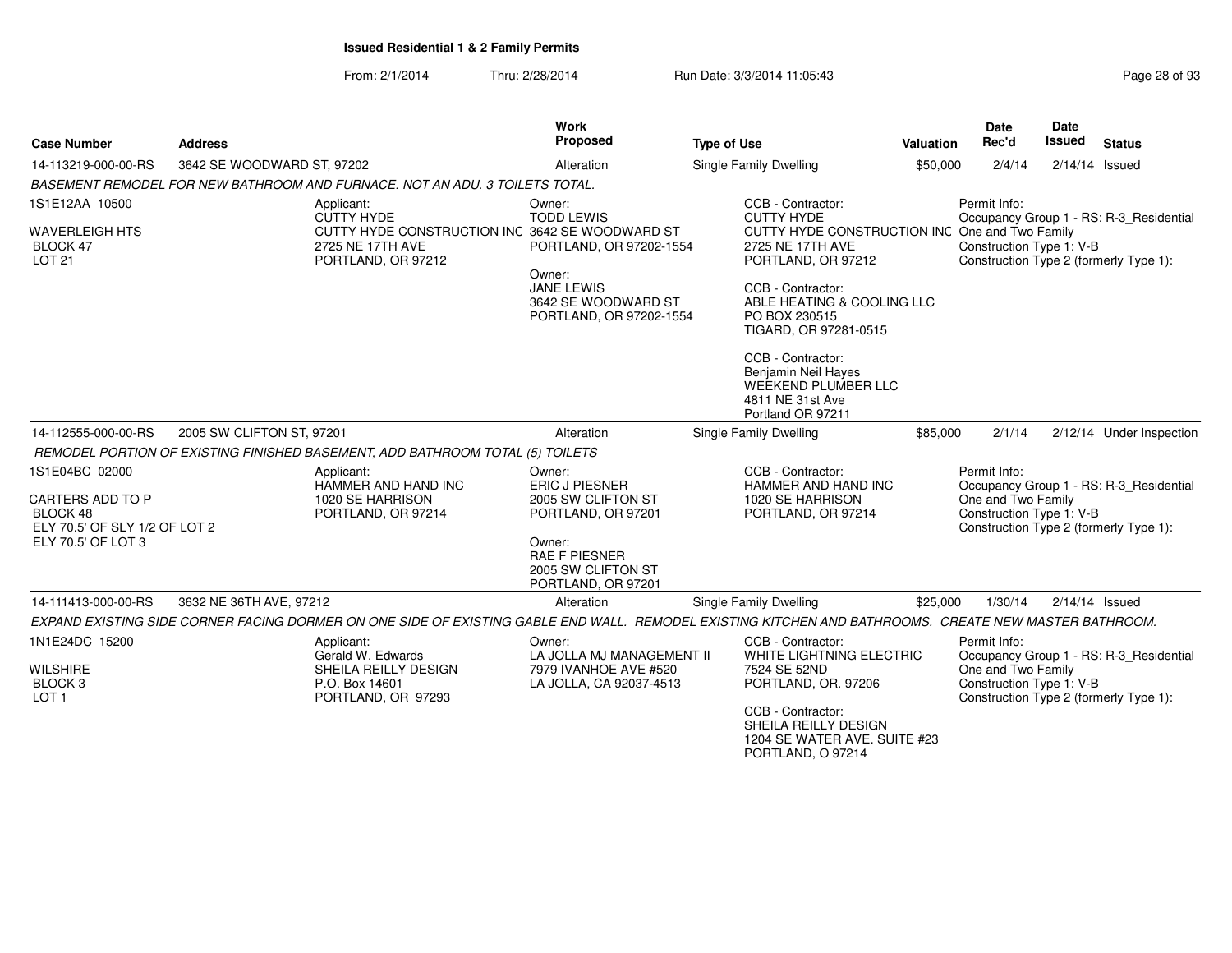| <b>Case Number</b>                                                                            | <b>Address</b>                                                                                                                                   |                                                                         | Work<br>Proposed                                                                                                                                                          | <b>Type of Use</b>                                                                         | Valuation | Date<br>Rec'd                                                                                            | Date<br>Issued   | <b>Status</b>                                                                   |
|-----------------------------------------------------------------------------------------------|--------------------------------------------------------------------------------------------------------------------------------------------------|-------------------------------------------------------------------------|---------------------------------------------------------------------------------------------------------------------------------------------------------------------------|--------------------------------------------------------------------------------------------|-----------|----------------------------------------------------------------------------------------------------------|------------------|---------------------------------------------------------------------------------|
| 14-115844-000-00-RS                                                                           | 2842 SW PATTON RD, 97201                                                                                                                         |                                                                         | Alteration                                                                                                                                                                | Single Family Dwelling                                                                     | \$80,000  | 2/12/14                                                                                                  | $2/12/14$ Issued |                                                                                 |
|                                                                                               | CONVERT EXISTING BASEMENT TO LIVING SPACE; ADD NEW BATHROOM (3 BATHS TOTAL), BEDROOM, FAMILY ROOM WITH BAR SINK, AND LAUNDRY, NEW EGRESS WINDOWS |                                                                         |                                                                                                                                                                           |                                                                                            |           |                                                                                                          |                  |                                                                                 |
| 1S1E08AA 12400<br><b>GREENWAY</b><br><b>BLOCK O</b><br>LOT 7&8 TL 12400                       | Applicant:                                                                                                                                       | <b>KELLY J MANTIONE</b><br>2842 SW PATTON RD<br>PORTLAND, OR 97201-1653 | Owner:<br><b>ANTHONY MANTIONE</b><br>2842 SW PATTON RD<br>PORTLAND, OR 97201-1653<br>Owner:<br><b>KELLY J MANTIONE</b><br>2842 SW PATTON RD<br>PORTLAND, OR 97201-1653    | CCB - Contractor:<br><b>VERNON V STROH</b><br>1727 N WINCHELL ST<br>PORTLAND, OR 972176558 |           | Permit Info:<br>Construction Type 1: V-B<br>Construction Type 2 (formerly Type 1):                       |                  | Occupancy Group 1 - RS: R-3_Remodel<br>Total Square Footage - Display Only: 850 |
| 14-113384-000-00-RS                                                                           | 3935 NE 70TH AVE, 97213                                                                                                                          |                                                                         | Alteration                                                                                                                                                                | Single Family Dwelling                                                                     | \$10,000  | 2/4/14                                                                                                   |                  | $2/4/14$ Issued                                                                 |
|                                                                                               | CONVERT BASEMENT TO LIVING SPACE: FURING OUT WALLS FOR NEW FAMILY ROOM: NEW EGRESS WINDOW ON WEST SIDE                                           |                                                                         |                                                                                                                                                                           |                                                                                            |           |                                                                                                          |                  |                                                                                 |
| 1N2E20CD 02100<br><b>HYDE PK</b><br>BLOCK 20<br>LOT 3&4                                       | Applicant:                                                                                                                                       | <b>DAVID POYNTER</b><br>5005 NE FREMONT ST<br>PORTLAND, OR 972130000    | Owner:<br>NICHOLAS M BOSLAR<br>3935 NE 70TH AVE<br>PORTLAND, OR 97213<br>Owner:<br><b>KATE BOSLAR</b><br>3935 NE 70TH AVE<br>PORTLAND, OR 97213                           |                                                                                            |           | Permit Info:<br>One and Two Family<br>Construction Type 1: V-B<br>Construction Type 2 (formerly Type 1): |                  | Occupancy Group 1 - RS: R-3 Residential                                         |
| 14-113443-000-00-RS                                                                           | 1523 SE ANKENY ST, 97214                                                                                                                         |                                                                         | Alteration                                                                                                                                                                | Single Family Dwelling                                                                     | \$4,100   | 2/4/14                                                                                                   | 2/4/14 Final     |                                                                                 |
|                                                                                               | INSTALL PUSH PILES TO STABILIZE CHIMNEY                                                                                                          |                                                                         |                                                                                                                                                                           |                                                                                            |           |                                                                                                          |                  |                                                                                 |
| 1N1E35DC 02600<br>AIKENS<br>BLOCK 317<br>LOT 5&6 TL 2600                                      | Applicant:                                                                                                                                       | RAMJACK OF OREGON<br>PO BOX 11701<br>EUGENE, OR 97440                   | Owner:<br>NICHOLAS B PEARSON-WOOD<br>2506 SW BOUNDARY ST<br>PORTLAND, OR 97239-2026<br>Owner:<br><b>JESSICA L AIONA</b><br>2506 SW BOUNDARY ST<br>PORTLAND, OR 97239-2026 | CCB - Contractor:<br>RAMJACK OF OREGON<br>PO BOX 11701<br>EUGENE, OR 97440                 |           | Permit Info:<br>One and Two Family<br>Construction Type 1: V-B<br>Construction Type 2 (formerly Type 1): |                  | Occupancy Group 1 - RS: R-3 Residential                                         |
| 14-113834-000-00-RS                                                                           | 9238 SW 18TH PL, 97219                                                                                                                           |                                                                         | Alteration                                                                                                                                                                | Single Family Dwelling                                                                     | \$17,500  | 2/5/14                                                                                                   |                  | 2/5/14 Under Inspection                                                         |
|                                                                                               | RECONFIGURE EXISTING MASTER BATHROOM TO ADD SOAKING TUBE - NO EXTERIOR WORK. PLUMBING PERMIT TO BE OBTAINED SEPARATELY.                          |                                                                         |                                                                                                                                                                           |                                                                                            |           |                                                                                                          |                  |                                                                                 |
| 1S1E28BA 13600<br>MAPLECREST ANX<br>LOT 2 TL 13600                                            | Applicant:                                                                                                                                       | <b>PAUL HEGARTY</b><br>4720 SE 33RD AVE<br>PORTLAND, OR 97202           | Owner:<br>ROBERT E BROWN<br>9238 SW 18TH PL<br>PORTLAND, OR 97219                                                                                                         | CCB - Contractor:<br><b>PAUL HEGARTY</b><br>4720 SE 33RD AVE<br>PORTLAND, OR 97202         |           | Permit Info:<br>One and Two Family<br>Construction Type 1: V-B<br>Construction Type 2 (formerly Type 1): |                  | Occupancy Group 1 - RS: R-3_Residential                                         |
| 14-114685-000-00-RS                                                                           | 4505 N COMMERCIAL AVE, 97217                                                                                                                     |                                                                         | Alteration                                                                                                                                                                | Single Family Dwelling                                                                     | \$24,912  | 2/6/14                                                                                                   |                  | $2/6/14$ Issued                                                                 |
|                                                                                               | CONVERT PORTION OF BASEMENT TO BEDROOM AND NEW BATHROOM                                                                                          |                                                                         |                                                                                                                                                                           |                                                                                            |           |                                                                                                          |                  |                                                                                 |
| 1N1E22AC 09700<br>CENTRAL ALBINA ADD<br>BLOCK 15<br>E 1/2 OF S 40' OF LOT 5<br>S 40' OF LOT 6 | Applicant:                                                                                                                                       | <b>WENDI R JOHNSON</b><br>4505 N COMMERCIAL AVE<br>PORTLAND, OR 97217   | Owner:<br><b>WENDI R JOHNSON</b><br>4505 N COMMERCIAL AVE<br>PORTLAND, OR 97217                                                                                           |                                                                                            |           | Permit Info:<br>Construction Type 1: V-B<br>Construction Type 2 (formerly Type 1):                       |                  | Occupancy Group 1 - RS: R-3 Remodel<br>Total Square Footage - Display Only: 698 |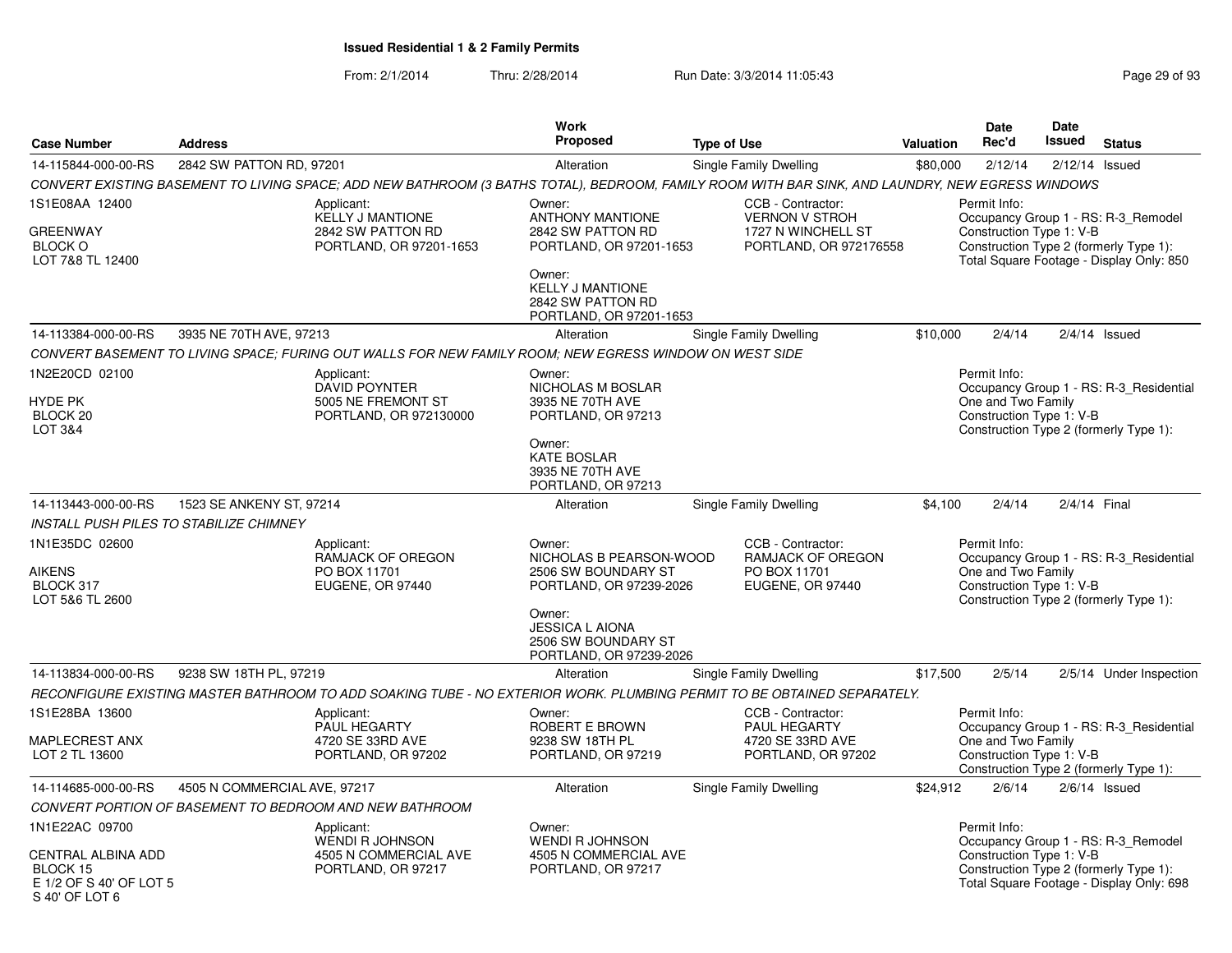| <b>Case Number</b>                                                                                               | <b>Address</b>                                      |                                                                                                              | <b>Work</b><br>Proposed                                                                                                                                          | <b>Type of Use</b>                                                                                                                                                                                                                                                                                                  | Valuation | Date<br>Rec'd                                                  | <b>Date</b><br><b>Issued</b> | <b>Status</b>                                                                     |
|------------------------------------------------------------------------------------------------------------------|-----------------------------------------------------|--------------------------------------------------------------------------------------------------------------|------------------------------------------------------------------------------------------------------------------------------------------------------------------|---------------------------------------------------------------------------------------------------------------------------------------------------------------------------------------------------------------------------------------------------------------------------------------------------------------------|-----------|----------------------------------------------------------------|------------------------------|-----------------------------------------------------------------------------------|
| 14-111746-000-00-RS                                                                                              | 1432 SE RAMONA ST, 97202                            |                                                                                                              | Alteration                                                                                                                                                       | Single Family Dwelling                                                                                                                                                                                                                                                                                              | \$60,000  | 1/30/14                                                        |                              | $2/1/14$ Issued                                                                   |
|                                                                                                                  |                                                     | REMODEL MAIN LEVEL BATH - NEW CURBED SHOWER/ SINK/ FINISHES. NO STRUCTURAL, WINDOW TO REMAIN                 |                                                                                                                                                                  |                                                                                                                                                                                                                                                                                                                     |           |                                                                |                              |                                                                                   |
| 1S1E14DB 19400<br><b>BROWN'S TRACT</b><br><b>BLOCK1</b><br>LOT 13&15 EXC S 58.68                                 |                                                     | Applicant:<br><b>STEPHEN S AIGUIER</b><br><b>GREEN HAMMER INC</b><br>1323 SE 6TH AVE<br>PORTLAND OR 97214    | Owner:<br><b>GREGG E SEILER</b><br>1432 SE RAMONA ST<br>PORTLAND, OR 97202-4922<br>Owner:<br><b>KAY C SEILER</b><br>1432 SE RAMONA ST<br>PORTLAND, OR 97202-4922 | CCB - Contractor:<br>VIKING ELECTRIC INC<br>4326 SE WOODSTOCK BLVD STE<br>518<br>PORTLAND, OR 972066270<br>CCB - Contractor:<br>NADEAN'S CUSTOM PLUMBING<br>19376 LELAND ROAD<br>OREGON CITY, OR 97045<br>CCB - Contractor:<br>STEPHEN S AIGUIER<br><b>GREEN HAMMER INC</b><br>1323 SE 6TH AVE<br>PORTLAND OR 97214 |           | Permit Info:<br>One and Two Family<br>Construction Type 1: V-B |                              | Occupancy Group 1 - RS: R-3_Residential<br>Construction Type 2 (formerly Type 1): |
| 14-115729-000-00-RS                                                                                              | 3610 SE 49TH AVE, 97206                             |                                                                                                              | Alteration                                                                                                                                                       | Single Family Dwelling                                                                                                                                                                                                                                                                                              | \$1,000   | 2/28/14                                                        | 2/28/14 Issued               |                                                                                   |
| <b>REMOVE 3 FEET OF SOUTH BEDROOM</b>                                                                            |                                                     |                                                                                                              |                                                                                                                                                                  |                                                                                                                                                                                                                                                                                                                     |           |                                                                |                              |                                                                                   |
| 1S2E07CA 14400<br>NORTH IVANHOE<br><b>BLOCK1</b><br><b>LOT 7&amp;8</b>                                           |                                                     | Applicant:<br><b>MIKE MONTGOMERY</b><br>5531 SW BUDDINGTON ST<br>PORTLAND, OR 97219                          | Owner:<br><b>KIMCO PROPERTIES LTD</b><br>PO BOX 1540<br>SANDY, OR 97055-1540                                                                                     | CCB - Contractor:<br>KIMCO PROPERTIES LTD<br>22060 SE 442ND<br><b>SANDY OR 97055</b>                                                                                                                                                                                                                                |           | Permit Info:<br>One and Two Family<br>Construction Type 1: V-B |                              | Occupancy Group 1 - RS: R-3_Residential<br>Construction Type 2 (formerly Type 1): |
| 14-115756-000-00-RS                                                                                              | 3562 SE LONG ST, 97202                              |                                                                                                              | Alteration                                                                                                                                                       | Single Family Dwelling                                                                                                                                                                                                                                                                                              | \$2,400   | 2/12/14                                                        | $2/12/14$ Issued             |                                                                                   |
|                                                                                                                  | <b>NEW EGRESS WINDOW ON EAST SIDE: SEE COMMENTS</b> |                                                                                                              |                                                                                                                                                                  |                                                                                                                                                                                                                                                                                                                     |           |                                                                |                              |                                                                                   |
| 1S1E13AB 09800<br><b>EASTREED CREST</b><br>BLOCK 4<br>LOT 1<br>E 7.25' OF LOT 2<br>E 57.25' OF N 20.22' OF LOT 3 |                                                     | Applicant:<br>ALL PHASE RESIDENTIAL<br><b>CONSTRUCTION LLC</b><br>2020 SE CENTURION WAY<br>GRESHAM, OR 97080 | Owner:<br>DEBORAH E KATZ<br>3562 SE LONG ST<br>PORTLAND, OR 97202-3355                                                                                           | CCB - Contractor:<br>ALL PHASE RESIDENTIAL<br><b>CONSTRUCTION LLC</b><br>2020 SE CENTURION WAY<br>GRESHAM, OR 97080                                                                                                                                                                                                 |           | Permit Info:<br>One and Two Family<br>Construction Type 1: V-B |                              | Occupancy Group 1 - RS: R-3_Residential<br>Construction Type 2 (formerly Type 1): |
| 14-102772-REV-01-RS                                                                                              | 1923 SE PINE ST, 97214                              |                                                                                                              | Alteration                                                                                                                                                       | Single Family Dwelling                                                                                                                                                                                                                                                                                              |           | \$<br>2/12/14                                                  | $2/12/14$ Issued             |                                                                                   |
|                                                                                                                  |                                                     | REVISION TO SOLAR ROOF MOUNT SYSTEM, ADD MORE PANELS TO CREATE 4.5 KW PV SYSTEM                              |                                                                                                                                                                  |                                                                                                                                                                                                                                                                                                                     |           |                                                                |                              |                                                                                   |
| 1N1E35DD 09500<br>ELIZA J MURPHYS ADD<br>BLOCK <sub>3</sub><br>LOT 3&4 TL 9500                                   |                                                     | Applicant:<br><b>MELISSA BENTLEY</b><br>SOLAR CITY CORPORATION<br>6132 NE 112TH AVE<br>PORTLAND, OR 97220    | Owner:<br>MELANIE M ST JOHN<br>1923 SE PINE ST<br>PORTLAND, OR 97214-1544                                                                                        | CCB - Contractor:<br>SOLARCITY CORPORATION<br>6132 NE 112th AVE<br>PORTLAND, OR 97220                                                                                                                                                                                                                               |           | Permit Info:<br>One and Two Family<br>Construction Type 1: V-B |                              | Occupancy Group 1 - RS: R-3_Residential<br>Construction Type 2 (formerly Type 1): |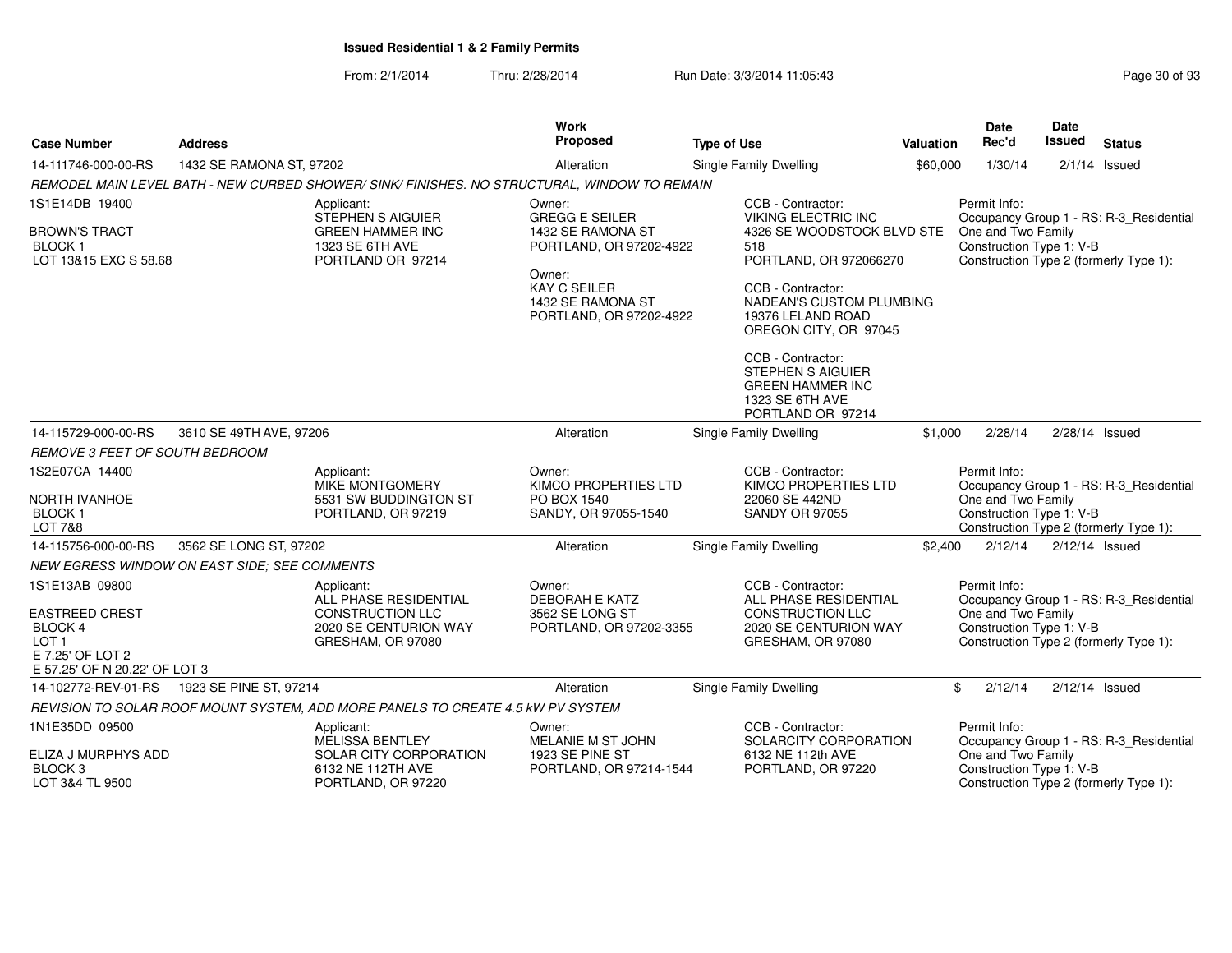| <b>Case Number</b>                                                                                       | <b>Address</b>               |                                                                                        | Work<br>Proposed                                                                                                                                                             | <b>Type of Use</b>                                                                                                                                                                                                             | <b>Valuation</b> | <b>Date</b><br>Rec'd                                           | Date<br>Issued   | <b>Status</b>                                                                                                             |
|----------------------------------------------------------------------------------------------------------|------------------------------|----------------------------------------------------------------------------------------|------------------------------------------------------------------------------------------------------------------------------------------------------------------------------|--------------------------------------------------------------------------------------------------------------------------------------------------------------------------------------------------------------------------------|------------------|----------------------------------------------------------------|------------------|---------------------------------------------------------------------------------------------------------------------------|
| 14-114160-000-00-RS                                                                                      | 4929 NE 6TH AVE, 97211       |                                                                                        | Alteration                                                                                                                                                                   | Single Family Dwelling                                                                                                                                                                                                         | \$44,000         | 2/26/14                                                        | $2/26/14$ Issued |                                                                                                                           |
|                                                                                                          |                              |                                                                                        |                                                                                                                                                                              | CONVERT BASEMENT TO LIVING SPACE; INCLUDE 2 BEDROOMS, 1 BATHROOM (3 BATHS TOTAL), FAMILY ROOM, AND STORAGE/LAUNDRY ROOM; 2 NEW WINDOW WELLS                                                                                    |                  |                                                                |                  |                                                                                                                           |
| 1N1E23BC 04600<br><b>LESHS ADD</b><br>BLOCK <sub>2</sub><br>LOT <sub>9</sub><br>POTENTIAL ADDITIONAL TAX |                              | Applicant:<br>MICHELLE E KUNEC<br>4929 NE 6TH AVE<br>PORTLAND, OR 97211-3911           | Owner:<br>MICHELLE E KUNEC<br>4929 NE 6TH AVE<br>PORTLAND, OR 97211-3911<br>Owner:<br>LAUREL L NORTH<br>4929 NE 6TH AVE<br>PORTLAND, OR 97211-3911                           | CCB - Contractor:<br>HAYES BROTHERS LLC<br>5423 NE 36TH AVE<br>PORTLAND OR 97211                                                                                                                                               |                  | Permit Info:<br>Construction Type 1: V-B                       |                  | Occupancy Group 1 - RS: R-3_Remodel<br>Construction Type 2 (formerly Type 1):<br>Total Square Footage - Display Only: 870 |
| 14-112318-000-00-RS                                                                                      | 4760 N GIRARD ST, 97203      |                                                                                        | Alteration                                                                                                                                                                   | <b>Single Family Dwelling</b>                                                                                                                                                                                                  | \$24,091         | 2/4/14                                                         |                  | 2/4/14 Under Inspection                                                                                                   |
|                                                                                                          |                              |                                                                                        |                                                                                                                                                                              | CONVERT EXISTING UNFINISHED BASEMENT TO LIVING SPACE TO INCLUDE, BATHROOM, , BEDROOM, WINDOW TO BE ALTERED FOR EGRESS WINDOW; FAMILY ROOM; NEW WALL TO CREATE                                                                  |                  |                                                                |                  |                                                                                                                           |
| 1N1E08CA 15800<br>Norwood<br>BLOCK 108<br>SLY 1/2 OF LOT 8<br>LOT <sub>9</sub>                           |                              | Applicant:<br><b>HEIDI J TIMM</b><br>4760 N GIRARD ST<br>PORTLAND, OR 97203-4634       | Owner:<br><b>HEIDI J TIMM</b><br>4760 N GIRARD ST<br>PORTLAND, OR 97203-4634<br>Owner:<br><b>SCOTT BELL</b><br>4760 N GIRARD ST<br>PORTLAND, OR 97203-4634                   | CCB - Contractor:<br>AMERICAN PLUMBING SERVICES Occupancy Group 1 - RS: R-3_Remodel<br>I P<br>5905 N INTERSTATE AVE<br>PORTLAND OR 97217                                                                                       |                  | Permit Info:<br>Construction Type 1: V-B                       |                  | Construction Type 2 (formerly Type 1):<br>Total Square Footage - Display Only: 675                                        |
| 12-217619-REV-01-RS                                                                                      | 4416 SW CHESAPEAK AVE, 97201 |                                                                                        | Alteration                                                                                                                                                                   | <b>Single Family Dwelling</b>                                                                                                                                                                                                  |                  | 2/13/14<br>\$                                                  | 2/13/14 Final    |                                                                                                                           |
|                                                                                                          |                              | REVISION - STRUCTURAL MODIFICATIONS TO POSTS ON THE DECK RAILING - NO EXTERIOR CHANGES |                                                                                                                                                                              |                                                                                                                                                                                                                                |                  |                                                                |                  |                                                                                                                           |
| 1S1E08DD 04400<br>COUNCIL CREST PK TR B<br>BLOCK 2<br>LOT 3&4                                            |                              | Applicant:<br><b>PAUL STEVENS</b><br>4416 SW CHESAPEAKE AVE<br>PORTLAND, OR 97239      | Owner:<br><b>PAUL C STEVENS</b><br>4416 SW CHESAPEAK AVE<br>PORTLAND, OR 97239-1349<br>Owner:<br><b>SHELLY R STEVENS</b><br>4416 SW CHESAPEAK AVE<br>PORTLAND, OR 97239-1349 | CCB - Contractor:<br>CHEROKEE ELECTRIC INC<br>PO BOX 230230<br>TIGARD, OR 97281-0230<br>CCB - Contractor:<br>G & B PLUMBING & SONS INC<br>PO BOX 92<br><b>ST PAUL, OR 97137</b><br><b>Primary Contractor:</b><br><b>TO BID</b> |                  | Permit Info:<br>One and Two Family<br>Construction Type 1: V-B |                  | Occupancy Group 1 - RS: R-3 Residential<br>Construction Type 2 (formerly Type 1):                                         |
| 14-114442-000-00-RS                                                                                      | 2734 NE 60TH AVE, 97213      |                                                                                        | Alteration                                                                                                                                                                   | <b>Single Family Dwelling</b>                                                                                                                                                                                                  | \$29,623         | 2/6/14                                                         |                  | 2/6/14 Under Inspection                                                                                                   |
|                                                                                                          |                              | CONVERT BASEMENT TO LIVING SPACE TO INCLUDE DEN AND BATH: ADD NEW FURNACE              |                                                                                                                                                                              |                                                                                                                                                                                                                                |                  |                                                                |                  |                                                                                                                           |
| 1N2E30AD 10800<br>ROSE CITY PK<br>BLOCK 85<br>LOT <sub>13</sub>                                          |                              | Applicant:<br>DAVID W OBERN<br>2734 NE 60TH AVE<br>PORTLAND, OR 97213-3906             | Owner:<br>DAVID W OBERN<br>2734 NE 60TH AVE<br>PORTLAND, OR 97213-3906<br>Owner:<br><b>BRENDA S OBERN</b><br>2734 NE 60TH AVE<br>PORTLAND, OR 97213-3906                     |                                                                                                                                                                                                                                |                  | Permit Info:<br>Construction Type 1: V-B                       |                  | Occupancy Group 1 - RS: R-3_Remodel<br>Construction Type 2 (formerly Type 1):<br>Total Square Footage - Display Only: 830 |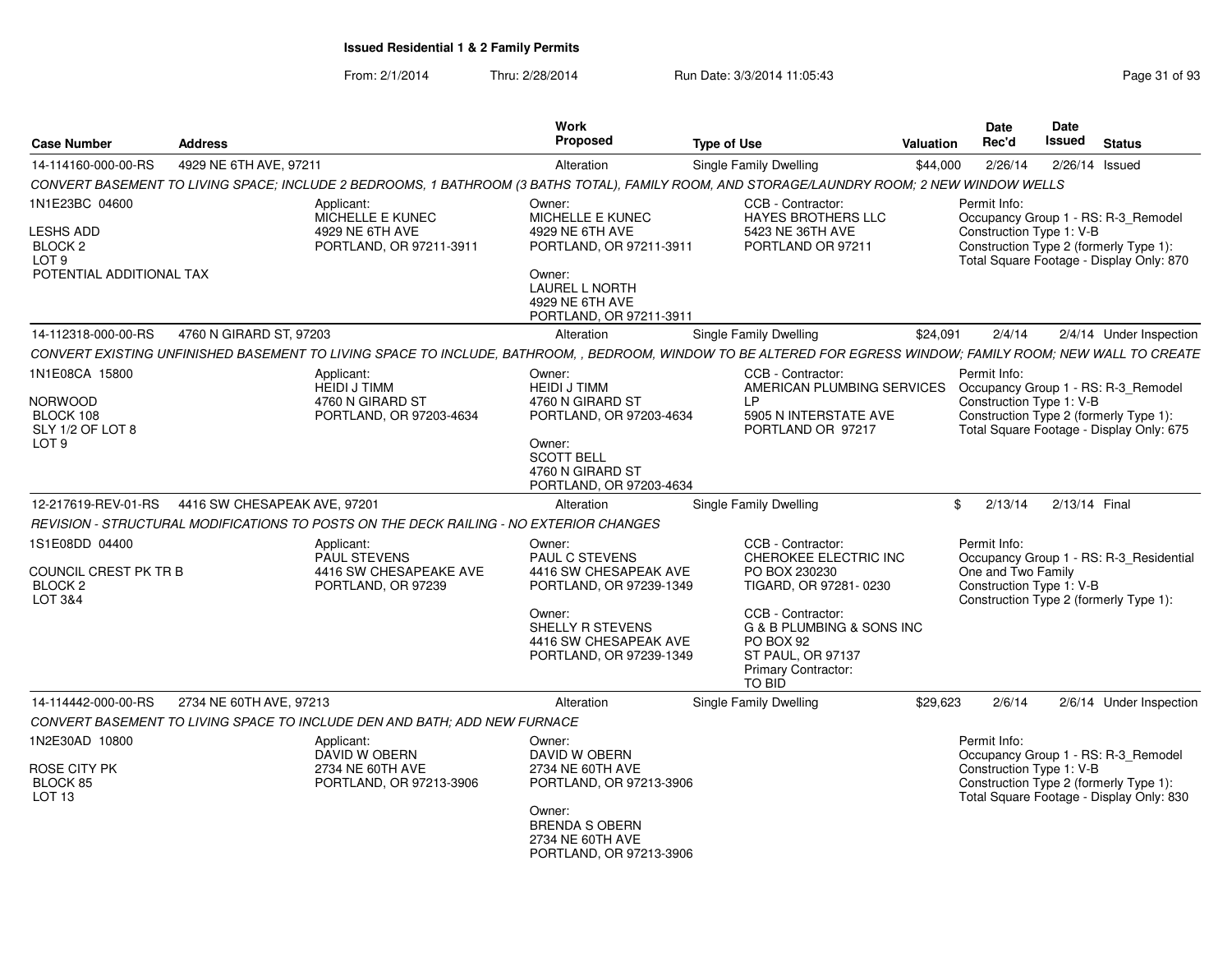| <b>Case Number</b>                                        | <b>Address</b>          |                                                                                                                                                                         | Work<br><b>Proposed</b>                                                  | <b>Type of Use</b>                                                                      | Valuation | Date<br>Rec'd                                  | Date<br><b>Issued</b> | <b>Status</b>                                                                       |
|-----------------------------------------------------------|-------------------------|-------------------------------------------------------------------------------------------------------------------------------------------------------------------------|--------------------------------------------------------------------------|-----------------------------------------------------------------------------------------|-----------|------------------------------------------------|-----------------------|-------------------------------------------------------------------------------------|
| 1826 SE 22ND AVE, 97214<br>14-114485-000-00-RS            |                         |                                                                                                                                                                         | Alteration                                                               | Single Family Dwelling                                                                  | \$29,266  | 2/6/14                                         |                       | 2/6/14 Under Inspection                                                             |
|                                                           |                         | CONVERT BASEMENT TO LIVING SPACE TO INCLUDE DEN, OFFICE, BEDROOM AND BATH; REMOVE STAIRS THAT LEAD TO BACK YARD. Plumbing, electrical, and mechanical permits included. |                                                                          |                                                                                         |           |                                                |                       |                                                                                     |
| 1S1E02DA 10200                                            |                         | Applicant:<br>HAYES BROTHERS LLC                                                                                                                                        | Owner:<br><b>JAY E AUSTIN</b>                                            | CCB - Contractor:<br>SANDY ELECTRIC INC                                                 |           | Permit Info:                                   |                       | Occupancy Group 1 - RS: R-3_Remodel                                                 |
| <b>COLONIAL HTS</b><br>BLOCK 6<br>LOT <sub>7</sub>        |                         | 5423 NE 36TH AVE<br>PORTLAND OR 97211                                                                                                                                   | 1826 SE 22ND AVE<br>PORTLAND, OR 97214-4850                              | 12130 SE VIRGINIA CT<br><b>SANDY OR 97055</b>                                           |           | Construction Type 1: V-B                       |                       | Construction Type 2 (formerly Type 1):<br>Total Square Footage - Display Only: 820  |
|                                                           |                         |                                                                                                                                                                         | Owner:<br>ANNE M DUJMOVIC<br>1826 SE 22ND AVE<br>PORTLAND, OR 97214-4850 | CCB - Contractor:<br><b>HAYES BROTHERS LLC</b><br>5423 NE 36TH AVE<br>PORTLAND OR 97211 |           |                                                |                       |                                                                                     |
|                                                           |                         |                                                                                                                                                                         |                                                                          | CCB - Contractor:<br><b>ANTON BESLIC</b><br>1431 SE 143RD AVE<br>PORTLAND, OR 97233     |           |                                                |                       |                                                                                     |
| 14-114177-000-00-RS                                       | 1749 NW 31ST AVE, 97210 |                                                                                                                                                                         | Alteration                                                               | Single Family Dwelling                                                                  | \$22,448  | 2/5/14                                         |                       | 2/15/14 Under Inspection                                                            |
|                                                           |                         | REPLACE FINISHES IN EXISTING BATHROOM, REPAIR DAMAGED FLOOR JOIST, RELOCATE BURIED JUNCTION BOXES, BRING BATHROOM PLUMBING TO CODE <<<<< TWO (2) TOILET TOTAL >>>       |                                                                          |                                                                                         |           |                                                |                       |                                                                                     |
| 1N1E29CD 17400                                            |                         |                                                                                                                                                                         | Owner:                                                                   | CCB - Contractor:                                                                       |           | Permit Info:                                   |                       |                                                                                     |
|                                                           |                         |                                                                                                                                                                         | ULYSSES D SHERMAN                                                        | <b>JOE LYONS</b>                                                                        |           | One and Two Family                             |                       | Occupancy Group 1 - RS: R-3_Residential                                             |
| <b>WILLAMETTE HTS ADD</b><br>BLOCK 20                     |                         |                                                                                                                                                                         | 1749 NW 31ST AVE<br>PORTLAND, OR 97210                                   | JDL DEVELOPMENT INC<br>2314 NW SAVIER ST                                                |           | Construction Type 1: V-B                       |                       |                                                                                     |
| LOT 6                                                     |                         |                                                                                                                                                                         |                                                                          | PORTLAND, OR 97210-2514                                                                 |           |                                                |                       | Construction Type 2 (formerly Type 1):                                              |
| N 20' OF LOT 9                                            |                         |                                                                                                                                                                         | Owner:<br>NARDA M SHERMAN<br>1749 NW 31ST AVE<br>PORTLAND, OR 97210      |                                                                                         |           |                                                |                       |                                                                                     |
| 14-114206-000-00-RS                                       | 9120 SW 43RD AVE, 97219 |                                                                                                                                                                         | Alteration                                                               | Single Family Dwelling                                                                  | \$3,300   | 2/5/14                                         |                       | $2/5/14$ Issued                                                                     |
| <i>VOLUNTARY SEISMIC UPGRADE.</i>                         |                         |                                                                                                                                                                         |                                                                          |                                                                                         |           |                                                |                       |                                                                                     |
| 1S1E29BB 10600                                            |                         | Applicant:<br><b>STEVE GEMMELL</b>                                                                                                                                      | Owner:<br><b>LAURA M PIGION</b>                                          | CCB - Contractor:<br><b>STEVE GEMMELL</b>                                               |           | Permit Info:                                   |                       | Occupancy Group 1 - RS: R-3 Residential                                             |
| WESTWOOD<br>BLOCK 6<br>S 55' OF LOT 2                     |                         | GEMMELL CONSTRUCTION LLC<br>3817 N WILLIAMS<br>PORTLAND OR 97227                                                                                                        | 9120 SW 43RD AVE<br>PORTLAND, OR 97219-5208                              | GEMMELL CONSTRUCTION LLC<br>3817 N WILLIAMS<br>PORTLAND OR 97227                        |           | One and Two Family<br>Construction Type 1: V-B |                       | Construction Type 2 (formerly Type 1):                                              |
| 14-115862-000-00-RS                                       | 6005 NE 27TH AVE, 97211 |                                                                                                                                                                         | Alteration                                                               | Single Family Dwelling                                                                  | \$54,213  | 2/13/14                                        |                       | $2/13/14$ Issued                                                                    |
|                                                           |                         | LEGALIZE BASEMENT CONVERSION WITH NEW BEDROOMS, BATHROOM AND LIVING AREA; REBUILD STAIRS; MAIN FLOOR - RECONFIGURE BEDROOM TO CREATE MASTER BEDROOM WITH B              |                                                                          |                                                                                         |           |                                                |                       |                                                                                     |
| 1N1E13CB 11300                                            |                         | Applicant:<br><b>KARL BROWN</b>                                                                                                                                         | Owner:<br>EWCP LTH FUND LLC                                              | Primary Contractor:<br>TO BID                                                           |           | Permit Info:                                   |                       | Occupancy Group 1 - RS: R-3_Remodel                                                 |
| Irvington PK<br>BLOCK <sub>25</sub><br>LOT 7&8            |                         | 15278 SE VIEW MEADOWS LN<br>PORTLAND, OR 97267                                                                                                                          | 3416 VIA OPORTO #301<br>NEWPORT BEACH, CA 92663-3945                     |                                                                                         |           | Construction Type 1: V-B                       |                       | Construction Type 2 (formerly Type 1):<br>Total Square Footage - Display Only: 1519 |
| 14-114363-000-00-RS                                       | 3034 SW IDAHO ST, 97201 |                                                                                                                                                                         | Alteration                                                               | Single Family Dwelling                                                                  | \$5,139   | 2/12/14                                        |                       | 2/12/14 Under Inspection                                                            |
|                                                           |                         | REMOVE EXISTING WALL BETWEEN KITCHEN AND GREAT ROOM. ADD EXPOSED BEAM ABOVE. NEW FOOTING AT CHIMNEY FOUNDATION.                                                         |                                                                          |                                                                                         |           |                                                |                       |                                                                                     |
| 1S1E17DC 05400                                            |                         | Applicant:<br>MICHAEL BUCHALTER                                                                                                                                         | Owner:<br>MICHAEL BUCHALTER                                              |                                                                                         |           | Permit Info:                                   |                       | Occupancy Group 1 - RS: R-3 Remodel                                                 |
| <b>GLENELYN</b><br>BLOCK <sub>9</sub><br>LOT <sub>4</sub> |                         | 3034 SW IDAHO ST<br>PORTLAND, OR 97239-1043                                                                                                                             | 3034 SW IDAHO ST<br>PORTLAND, OR 97239-1043                              |                                                                                         |           | Construction Type 1: V-B                       |                       | Construction Type 2 (formerly Type 1):<br>Total Square Footage - Display Only: 144  |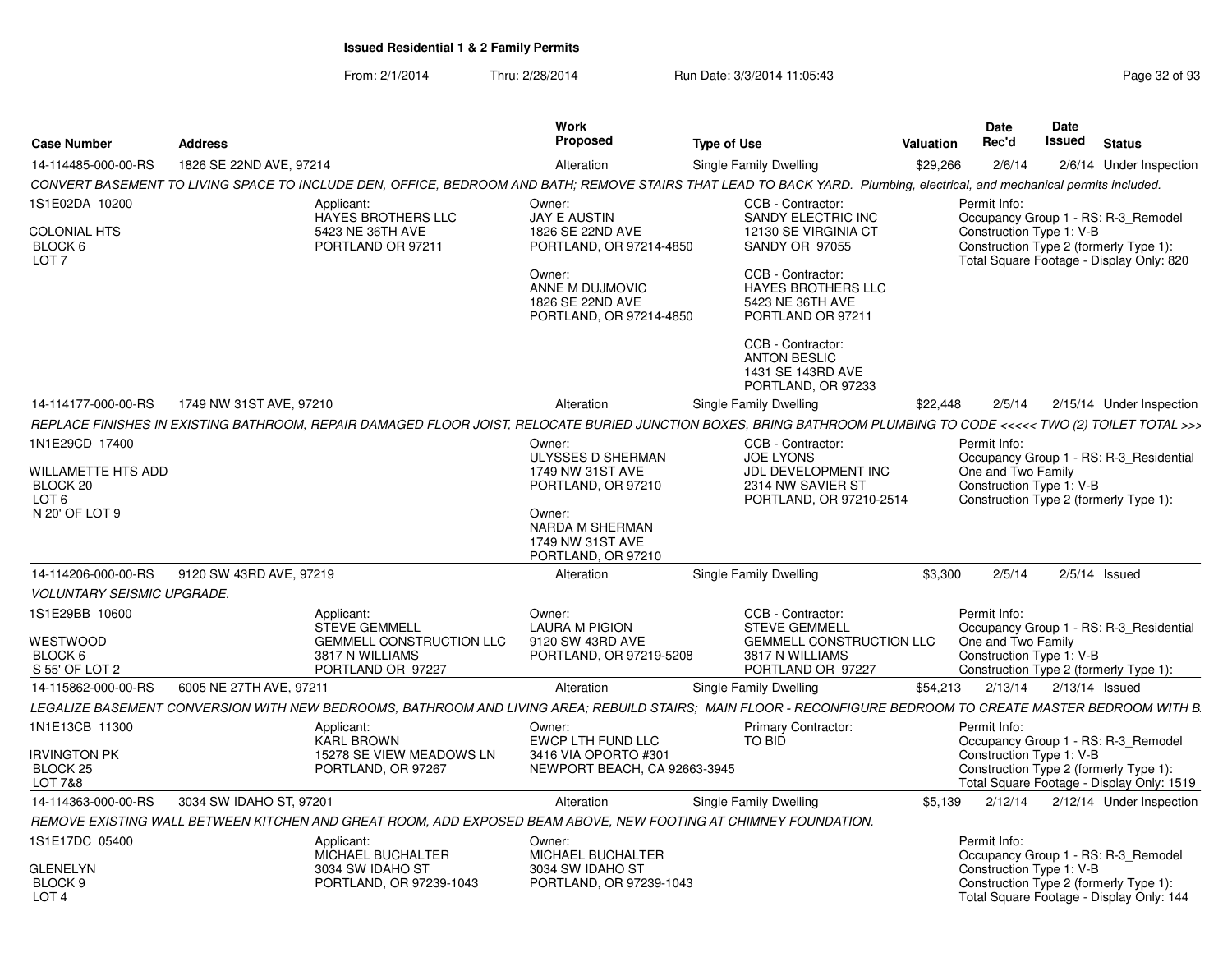| <b>Case Number</b>                                              | <b>Address</b>                   |                                                                                                                                                              | Work<br><b>Proposed</b>                                                                                                                                | <b>Type of Use</b> |                                                                                                           | <b>Valuation</b> | <b>Date</b><br>Rec'd                                                                              | Date<br><b>Issued</b> | <b>Status</b>                                                                                                             |
|-----------------------------------------------------------------|----------------------------------|--------------------------------------------------------------------------------------------------------------------------------------------------------------|--------------------------------------------------------------------------------------------------------------------------------------------------------|--------------------|-----------------------------------------------------------------------------------------------------------|------------------|---------------------------------------------------------------------------------------------------|-----------------------|---------------------------------------------------------------------------------------------------------------------------|
| 14-114451-000-00-RS                                             | 5245 N VANCOUVER AVE, 97217      |                                                                                                                                                              | Alteration                                                                                                                                             |                    | <b>Single Family Dwelling</b>                                                                             | \$40,000         | 2/6/14                                                                                            |                       | 2/6/14 Under Inspection                                                                                                   |
|                                                                 |                                  | CONVERT EXISTING UNFINISHED BASEMENT TO LIVING SPACE TO INCLUDE NEW BATHROOM, BEDROOM WITH EGRESS WINDOW AND AND CLOSET, UTILITY ROOM AND FAMILY ROOM, RECON |                                                                                                                                                        |                    |                                                                                                           |                  |                                                                                                   |                       |                                                                                                                           |
| 1N1E22AB 06600                                                  |                                  | Applicant:<br><b>BILL STANLEY</b>                                                                                                                            | Owner:<br><b>MATTHEW P HYMANSMITH</b>                                                                                                                  |                    | CCB - Contractor:<br><b>BILL STANLEY</b>                                                                  |                  | Permit Info:                                                                                      |                       | Occupancy Group 1 - RS: R-3_Remodel                                                                                       |
| WALNUT PK<br>BLOCK 17<br>LOT <sub>7</sub>                       |                                  | OLD SCHOOL RENOVATIONS, INC.<br>4030 NE 63RD AVE<br>PORTLAND, OR 97213-4473                                                                                  | 5245 N VANCOUVER AVE<br>PORTLAND, OR 97217<br>Owner:<br>AMANDA J HYMANSMITH<br>5245 N VANCOUVER AVE<br>PORTLAND, OR 97217                              |                    | OLD SCHOOL RENOVATIONS, INC. Construction Type 1: V-B<br>4030 NE 63RD AVE<br>PORTLAND, OR 97213-4473      |                  |                                                                                                   |                       | Construction Type 2 (formerly Type 1):<br>Total Square Footage - Display Only: 551                                        |
| 14-115417-000-00-RS                                             | 6642 NE 25TH AVE - Unit B, 97211 |                                                                                                                                                              | Alteration                                                                                                                                             |                    | Single Family Dwelling                                                                                    | \$25,000         | 2/18/14                                                                                           |                       | $2/18/14$ Issued                                                                                                          |
|                                                                 |                                  | CONVERT EXISTING BASMENT TO STUDIO ACCESSORY DWELLING UNIT TO INCLUDE KITCHEN. BATHROOM, LIVING AREA, ALTER 2 WINDOWS, FRAME IN WALL FOR ENTRY FROM STAIRS   |                                                                                                                                                        |                    |                                                                                                           |                  |                                                                                                   |                       |                                                                                                                           |
| 1N1E13BC 11400                                                  |                                  | Applicant:<br>KENNETH J FINCH<br>6642 NE 25TH AVE<br>PORTLAND, OR 97211                                                                                      | Owner:<br><b>KENNETH J FINCH</b><br>6642 NE 25TH AVE<br>PORTLAND, OR 97211<br>Owner:<br><b>MELISSA MORAN</b><br>6642 NE 25TH AVE<br>PORTLAND, OR 97211 |                    | CCB - Contractor:<br><b>JASON SMITH CONSTRUCTION.</b><br><b>INC</b><br>1080 N NOBLE CT<br>CANBY, OR 97013 |                  | Permit Info:<br>One and Two Family<br>Construction Type 1: V-B<br>Number of New Dwelling Units: 1 |                       | Occupancy Group 1 - RS: R-3_Residential<br>Construction Type 2 (formerly Type 1):                                         |
| 14-114094-000-00-RS                                             | 7306 N STANFORD AVE, 97203       |                                                                                                                                                              | Alteration                                                                                                                                             |                    | <b>Single Family Dwelling</b>                                                                             | \$25,911         | 2/5/14                                                                                            |                       | $2/5/14$ Issued                                                                                                           |
|                                                                 |                                  | CONVERT BASEMENT TO HABITABLE SPACE WITH BEDROOMS, BATHROOM AND LIVING ROOM - ***VP 2/5/14 ADD ELECTRICAL***MT AND PT TO BE OBTAIN SEPARATELY                |                                                                                                                                                        |                    |                                                                                                           |                  |                                                                                                   |                       |                                                                                                                           |
| 1N1E07DD 00400<br>UNIVERSITY PK<br><b>BLOCK 54</b><br>LOT 19&20 |                                  | Applicant:<br><b>DARRIN AMICO</b><br>3428 NE 21ST AVE<br>PORTLAND, OR 97212                                                                                  | Owner:<br>THE MISSISSIPPI DEVELOPMENT<br>& COMPANY LLC<br>6010 NE FLANDERS ST UNIT B-1<br>PORTLAND, OR 97213                                           |                    | CCB - Contractor:<br>GRAVITATE DESIGN + BUILD INC<br>3330 SO STATE ST STE V-423<br>LAKE OSWEGO, OR 97034  |                  | Permit Info:<br>Construction Type 1: V-B                                                          |                       | Occupancy Group 1 - RS: R-3 Remodel<br>Construction Type 2 (formerly Type 1):<br>Total Square Footage - Display Only: 726 |
| 14-114131-000-00-RS                                             | 4550 NW BARNES RD                |                                                                                                                                                              | Alteration                                                                                                                                             |                    | Single Family Dwelling                                                                                    | \$5,582          | 2/5/14                                                                                            |                       | $2/5/14$ Issued                                                                                                           |
| ADD 3 NEW WINDOWS                                               |                                  |                                                                                                                                                              |                                                                                                                                                        |                    |                                                                                                           |                  |                                                                                                   |                       |                                                                                                                           |
| 1N1E32CC 90017                                                  |                                  | Applicant:<br>ROSE WOOFENDEN                                                                                                                                 | Owner:<br><b>VIKI BIGLER</b>                                                                                                                           |                    | CCB - Contractor:<br>NEIL KELLY CO INC                                                                    |                  | Permit Info:                                                                                      |                       | Occupancy Group 1 - RS: R-3_Residential                                                                                   |
| DOWNTOWN VILLAGE CONDOMINIUM<br>LOT <sub>20</sub>               |                                  | <b>NEIL KELLY</b><br>804 N ALBERTA<br>PORTLAND, OR 97217                                                                                                     | 4550 NW BARNES RD<br>PORTLAND, OR 97210-1008                                                                                                           |                    | 804 N ALBERTA ST<br>PORTLAND, OR 97217-2693                                                               |                  | One and Two Family<br>Construction Type 1: V-B                                                    |                       | Construction Type 2 (formerly Type 1):                                                                                    |
| 14-114225-000-00-RS                                             | 6617 SE 84TH AVE, 97266          |                                                                                                                                                              | Alteration                                                                                                                                             |                    | <b>Single Family Dwelling</b>                                                                             | \$5,500          | 2/14/14                                                                                           |                       | $2/14/14$ Issued                                                                                                          |
|                                                                 |                                  | CONVERT EX. BASEMENT TO BEDROOM. No Mechanical, Electrical, or plumbing under this permit.                                                                   |                                                                                                                                                        |                    |                                                                                                           |                  |                                                                                                   |                       |                                                                                                                           |
| 1S2E21BB 07100                                                  |                                  | Applicant:<br>MATTI BUILDING CONCEPTS CORI MICHAEL J WALLEN                                                                                                  | Owner:                                                                                                                                                 |                    | CCB - Contractor:<br>MATTI BUILDING CONCEPTS CORI Occupancy Group 1 - RS: R-3_Remodel                     |                  | Permit Info:                                                                                      |                       |                                                                                                                           |
| <b>SHELTON</b><br>BLOCK <sub>2</sub><br><b>LOT 16</b>           |                                  | 8527 SE CLAYBOURNE ST<br>PORTLAND, OR 97266                                                                                                                  | 6617 SE 84TH AVE<br>PORTLAND, OR 97266                                                                                                                 |                    | 8527 SE CLAYBOURNE ST<br>PORTLAND, OR 97266                                                               |                  | Construction Type 1: V-B                                                                          |                       | Construction Type 2 (formerly Type 1):<br>Total Square Footage - Display Only: 290                                        |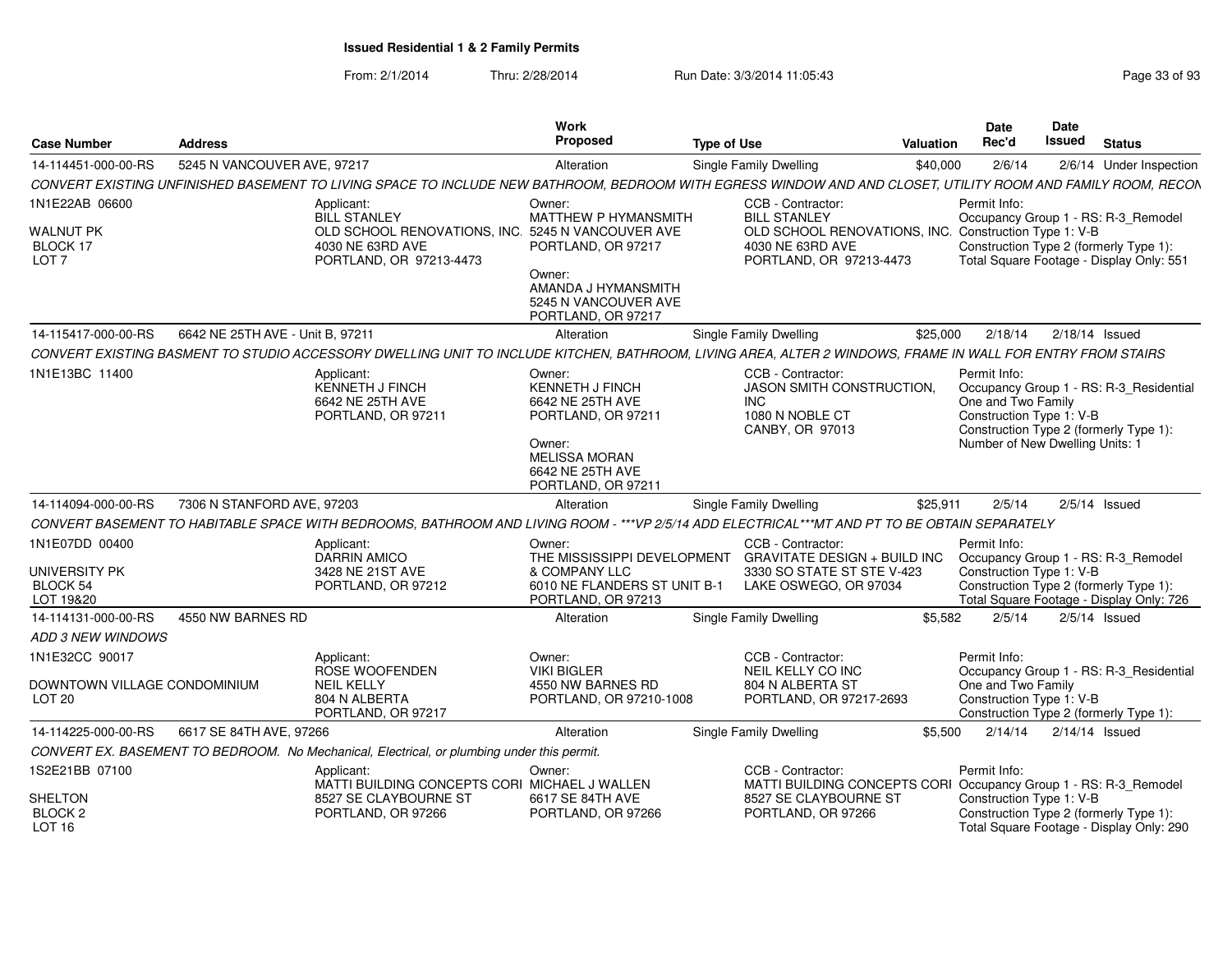| <b>Case Number</b>                                                | <b>Address</b>           |                                                                                                                                                             | <b>Work</b><br>Proposed                                                                    | <b>Type of Use</b>                                                                                                  | Valuation | <b>Date</b><br>Rec'd                                           | <b>Date</b><br>Issued | <b>Status</b>                                                                     |  |
|-------------------------------------------------------------------|--------------------------|-------------------------------------------------------------------------------------------------------------------------------------------------------------|--------------------------------------------------------------------------------------------|---------------------------------------------------------------------------------------------------------------------|-----------|----------------------------------------------------------------|-----------------------|-----------------------------------------------------------------------------------|--|
| 14-112243-000-00-RS                                               | 77 NE HANCOCK ST, 97212  |                                                                                                                                                             | Alteration                                                                                 | Single Family Dwelling                                                                                              | \$24,000  | 2/27/14                                                        |                       | 2/27/14 Issued                                                                    |  |
|                                                                   |                          | INTERIOR REMODEL TO THE SECOND FLOOR OF SINGLE FAMILY RESIDENCE RECONFIGURE WALLS TO CREATE NEW CLOSET, BATHROOM REMODEL, YOGA AREA AND MASTER SUITE, REMON |                                                                                            |                                                                                                                     |           |                                                                |                       |                                                                                   |  |
| 1N1E27DD 03200                                                    |                          | Applicant:<br>LEVEL CONSTRUCTION LLC                                                                                                                        | Owner:<br>KATHERINE A BAGWELL                                                              | CCB - Contractor:<br>LEVEL CONSTRUCTION LLC                                                                         |           | Permit Info:                                                   |                       | Occupancy Group 1 - RS: R-3_Remodel                                               |  |
| ALBINA<br>BLOCK 22<br>W 50' OF LOT 11<br>S 1/2 OF W 50' OF LOT 12 |                          | 10511 SE STANLEY AVE<br>MILWAUKIE, OR 97222                                                                                                                 | 77 NE HANCOCK ST<br>10511 SE STANLEY AVE<br>PORTLAND, OR 97212-3936<br>MILWAUKIE, OR 97222 |                                                                                                                     |           |                                                                |                       | Construction Type 1: V-B<br>Construction Type 2 (formerly Type 1):                |  |
| 13-227914-REV-01-RS                                               | 265 NW ROYAL BLVD, 97210 |                                                                                                                                                             | Alteration                                                                                 | Single Family Dwelling                                                                                              |           | 2/12/14<br>\$                                                  |                       | 2/12/14 Issued                                                                    |  |
|                                                                   |                          | REVISION TO REMOVE FOOTINGS FOR RIDGE BEAM POINT LOADS, NOT REQUIRED                                                                                        |                                                                                            |                                                                                                                     |           |                                                                |                       |                                                                                   |  |
| 1N1E31CC 01000<br><b>ROYAL</b>                                    |                          | Applicant:<br>MICHAEL ANTHONY CANCHOLA<br>PO BOX 217                                                                                                        | Owner:<br>PAUL D HANSEN<br>265 NW ROYAL BLVD                                               | CCB - Contractor:<br>MICHAEL ANTHONY CANCHOLA<br><b>PO BOX 217</b>                                                  |           | Permit Info:<br>Construction Type 1: V-B                       |                       | Occupancy Group 1 - RS: R-3_Remodel                                               |  |
| BLOCK <sub>1</sub><br>LOT 3&4                                     |                          | BEAVERCREEK, OR 97004                                                                                                                                       | PORTLAND, OR 97210-1047                                                                    | BEAVERCREEK, OR 97004                                                                                               |           |                                                                |                       | Construction Type 2 (formerly Type 1):                                            |  |
|                                                                   |                          |                                                                                                                                                             | Owner:<br>JULIANA E HANSEN<br>265 NW ROYAL BLVD<br>PORTLAND, OR 97210-1047                 |                                                                                                                     |           |                                                                |                       |                                                                                   |  |
| 14-115667-000-00-RS                                               | 724 NE 28TH AVE, 97232   |                                                                                                                                                             | Alteration                                                                                 | Single Family Dwelling                                                                                              | \$24,000  | 2/12/14                                                        |                       | 2/12/14 Under Inspection                                                          |  |
|                                                                   |                          | CONVERT EXISTING UNFINISHED BASEMENT TO LIVING SPACE, TO INCLUDE OFFICE/LAUNDRY, BATHROOM, BEDROOM WITH NEW EGRESS WINDOW AND STORAGE (2 BATHROOMS TOTAL)   |                                                                                            |                                                                                                                     |           |                                                                |                       |                                                                                   |  |
| 1N1E36BC 02800<br>YORK<br>BLOCK <sub>8</sub><br>LOT <sub>6</sub>  |                          | Applicant:<br>COHABIT CONSTRUCTION<br>7821 N MISSISSIPPI<br>PORTLAND, OR 97217                                                                              | Owner:<br><b>BRIAN RICE</b><br>724 NE 28TH AVE<br>PORTLAND, OR 97232                       | CCB - Contractor:<br><b>EDWARD REILLY</b><br>CRYSTAL CLEAR PLUMBING LLC<br>17014 SE NAEGELI #3<br>PORTLAND OR 97236 |           | Permit Info:<br>One and Two Family<br>Construction Type 1: V-B |                       | Occupancy Group 1 - RS: R-3_Residential<br>Construction Type 2 (formerly Type 1): |  |
|                                                                   |                          |                                                                                                                                                             | Owner:<br><b>KAREN RICE</b><br>724 NE 28TH AVE<br>PORTLAND, OR 97232                       | CCB - Contractor:<br><b>COHABIT CONSTRUCTION</b><br>7821 N MISSISSIPPI<br>PORTLAND, OR 97217                        |           |                                                                |                       |                                                                                   |  |
| 14-115672-000-00-RS                                               | 8529 SE TOLMAN ST, 97266 |                                                                                                                                                             | Alteration                                                                                 | <b>Single Family Dwelling</b>                                                                                       | \$6,750   | 2/28/14                                                        |                       | 2/28/14 Issued                                                                    |  |
| SOLAR INSTALLATION OF 4kW PV SYSTEM ON ROOF TOP                   |                          |                                                                                                                                                             |                                                                                            |                                                                                                                     |           |                                                                |                       |                                                                                   |  |
| 1S2E16CC 03900                                                    |                          | Applicant:<br><b>MELISSA BENTLEY</b>                                                                                                                        | Owner:<br>LUKE K BONHAM                                                                    | CCB - Contractor:<br>SOLARCITY CORPORATION                                                                          |           | Permit Info:                                                   |                       | Occupancy Group 1 - RS: R-3 Remodel                                               |  |
| <b>ARLETA PK 2</b><br>BLOCK <sub>8</sub><br>LOT <sub>1</sub>      |                          | SOLAR CITY CORPORATION<br>6132 NE 112TH AVE<br>PORTLAND, OR 97220                                                                                           | 8529 SE TOLMAN ST<br>PORTLAND, OR 97266                                                    | 6132 NE 112th AVE<br>PORTLAND, OR 97220                                                                             |           | Construction Type 1: V-B                                       |                       | Construction Type 2 (formerly Type 1):                                            |  |
|                                                                   |                          |                                                                                                                                                             | Owner:<br>KATHRYN M BONHAM<br>8529 SE TOLMAN ST<br>PORTLAND, OR 97266                      |                                                                                                                     |           |                                                                |                       |                                                                                   |  |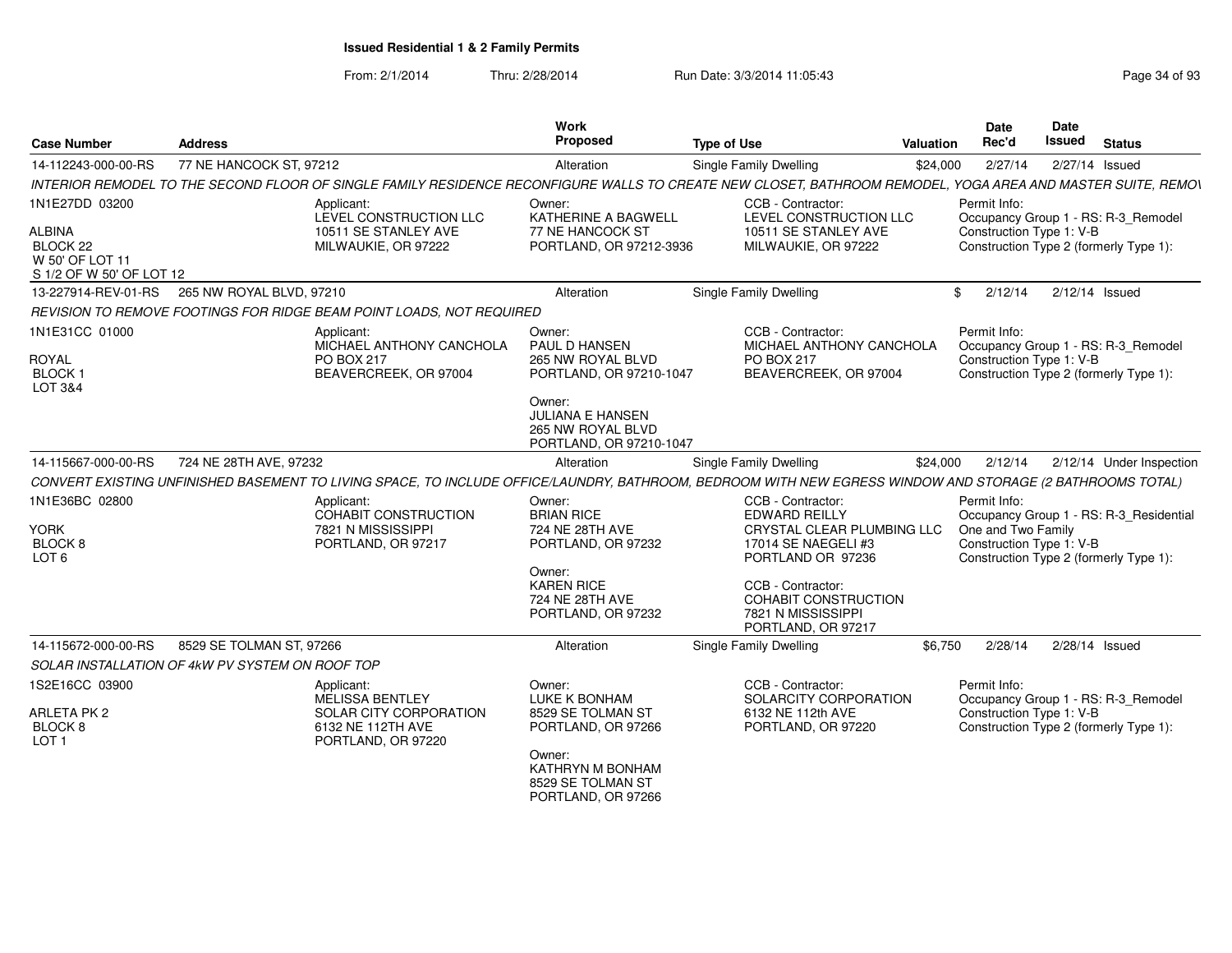| <b>Case Number</b>                                | <b>Address</b>                                      |                                                                                                                                                                   | Work<br><b>Proposed</b>                                                                                                                                      | <b>Type of Use</b>                                                                                                 | Valuation | Date<br>Rec'd                                  | <b>Date</b><br><b>Issued</b> | <b>Status</b>                                                                     |
|---------------------------------------------------|-----------------------------------------------------|-------------------------------------------------------------------------------------------------------------------------------------------------------------------|--------------------------------------------------------------------------------------------------------------------------------------------------------------|--------------------------------------------------------------------------------------------------------------------|-----------|------------------------------------------------|------------------------------|-----------------------------------------------------------------------------------|
| 14-115674-000-00-RS                               | 11001 SE MAIN ST, 97216                             |                                                                                                                                                                   | Alteration                                                                                                                                                   | <b>Single Family Dwelling</b>                                                                                      | \$6.750   | 2/12/14                                        |                              | $2/12/14$ Issued                                                                  |
|                                                   | SOLAR INSTALLATION OF 2.75 kW PV SYSTEM ON ROOF TOP |                                                                                                                                                                   |                                                                                                                                                              |                                                                                                                    |           |                                                |                              |                                                                                   |
| 1S2E03BD 10100                                    |                                                     | Applicant:                                                                                                                                                        | Owner:                                                                                                                                                       | CCB - Contractor:                                                                                                  |           | Permit Info:                                   |                              |                                                                                   |
| HOMESTAKE GARDENS<br>LOT 70&71 TL 10100           |                                                     | <b>MELISSA BENTLEY</b><br>SOLAR CITY CORPORATION<br>6132 NE 112TH AVE<br>PORTLAND, OR 97220                                                                       | <b>NEIL J JENSEN</b><br><b>11001 SE MAIN ST</b><br>PORTLAND, OR 97216-3547<br>Owner:<br>DEENA E JENSEN<br><b>11001 SE MAIN ST</b><br>PORTLAND, OR 97216-3547 | SOLARCITY CORPORATION<br>6132 NE 112th AVE<br>PORTLAND, OR 97220                                                   |           | One and Two Family<br>Construction Type 1: V-B |                              | Occupancy Group 1 - RS: R-3_Residential<br>Construction Type 2 (formerly Type 1): |
| 14-115689-000-00-RS                               | 2021 SE 161ST CT, 97233                             |                                                                                                                                                                   | Alteration                                                                                                                                                   | Single Family Dwelling                                                                                             | \$25,000  | 2/12/14                                        |                              | $2/12/14$ Issued                                                                  |
|                                                   |                                                     | REPLACE 3 GARAGE EXTERIOR WALLS DAMAGED BY FIRE; REPLACE 36' OF ROOF TRUSSES AT WEST SIDE OF HOUSE, RE-SHEATH ENTIRE ROOF. REPLACE SMOKE DAMAGE GYPSUM BOARL      |                                                                                                                                                              |                                                                                                                    |           |                                                |                              |                                                                                   |
| 1S2E01DD 00500                                    |                                                     | Applicant:                                                                                                                                                        | Owner:                                                                                                                                                       | CCB - Contractor:                                                                                                  |           | Permit Info:                                   |                              |                                                                                   |
| VON VIRDIE ESTATES<br>BLOCK 2<br>LOT <sub>9</sub> |                                                     | <b>ROBERT HAYDEN</b><br><b>DELTA STUDIOS ARCH &amp;</b><br><b>PLANNING</b><br>3344 NE 25TH AVE<br>PORTLAND, OR 97212                                              | <b>GLENN R HOWE</b><br>5137 SE OAKLAND AVE<br>MILWAUKIE, OR 97267<br>Owner:                                                                                  | RAPID INTERVENTION TEAM INC<br>PO BOX 51<br>GLADSTONE, OR 97027                                                    |           | One and Two Family<br>Construction Type 1: V-B |                              | Occupancy Group 1 - RS: R-3_Residential<br>Construction Type 2 (formerly Type 1): |
|                                                   |                                                     |                                                                                                                                                                   | <b>FLORENCE M HOWE</b><br>5137 SE OAKLAND AVE<br>MILWAUKIE, OR 97267                                                                                         |                                                                                                                    |           |                                                |                              |                                                                                   |
| 14-107543-REV-01-RS                               | 3705 N LONGVIEW AVE, 97227                          |                                                                                                                                                                   | Alteration                                                                                                                                                   | Single Family Dwelling                                                                                             |           | 2/12/14<br>\$                                  |                              | $2/12/14$ Issued                                                                  |
|                                                   | REVISION TO ELIMINATE WINDOW ON REAR OF HOUSE       |                                                                                                                                                                   |                                                                                                                                                              |                                                                                                                    |           |                                                |                              |                                                                                   |
| 1N1E21DD 10800                                    |                                                     | Applicant:<br>KATHLEEN KEPPINGER                                                                                                                                  | Owner:<br>KATHLEEN KEPPINGER                                                                                                                                 |                                                                                                                    |           | Permit Info:                                   |                              | Occupancy Group 1 - RS: R-3_Residential                                           |
| <b>OVERLOOK</b><br>BLOCK 22<br>LOT <sub>8</sub>   |                                                     | 1983 SW CARTER LN<br>PORTLAND, OR 97201                                                                                                                           | 1983 SW CARTER LN<br>PORTLAND, OR 97201                                                                                                                      |                                                                                                                    |           | One and Two Family<br>Construction Type 1: V-B |                              | Construction Type 2 (formerly Type 1):                                            |
| 14-115305-000-00-RS                               | 1609 SE 16TH AVE, 97214                             |                                                                                                                                                                   | Alteration                                                                                                                                                   | Single Family Dwelling                                                                                             | \$80,000  | 2/18/14                                        |                              | 2/18/14 Under Inspection                                                          |
|                                                   |                                                     | ALL INTERIOR WORK.  CONVERT EXISTING UNFINISHED BASEMENT TO LIVING SPACE TO INCLUDE EXERCISE ROOM., MUD ROOM, UTILITY ROOM, BATHROOM WITH SAUNA, LIVING ROOM, FUI |                                                                                                                                                              |                                                                                                                    |           |                                                |                              |                                                                                   |
| 1S1E02DB 13300                                    |                                                     | Applicant:                                                                                                                                                        | Owner:                                                                                                                                                       | CCB - Contractor:                                                                                                  |           | Permit Info:                                   |                              |                                                                                   |
| <b>LADDS ADD</b><br>BLOCK 15<br>LOT 7&8           |                                                     | <b>SEAN HARDING</b><br>HARDING CONSTRUCTION<br>5828 NE KILLINGSWORTH ST<br>PORTLAND, OR 97218                                                                     | <b>RYAN B BUCHANAN</b><br>1609 SE 16TH AVE<br>PORTLAND, OR 97214-2426                                                                                        | CRAIG ANDERSON PLUMBING INC Occupancy Group 1 - RS: R-3_Residential<br>2730 SE 15TH AVE<br>PORTLAND, OR 97202      |           | One and Two Family<br>Construction Type 1: V-B |                              | Construction Type 2 (formerly Type 1):                                            |
|                                                   |                                                     |                                                                                                                                                                   | Owner:<br><b>SHANNON M BUCHANAN</b><br>1609 SE 16TH AVE<br>PORTLAND, OR 97214-2426                                                                           | CCB - Contractor:<br>PRESTIGE ELECTRIC LLC<br>421 C STREET<br>WASHOUGAL, WA 98671                                  |           |                                                |                              |                                                                                   |
|                                                   |                                                     |                                                                                                                                                                   |                                                                                                                                                              | CCB - Contractor:<br><b>SEAN HARDING</b><br>HARDING CONSTRUCTION<br>5828 NE KILLINGSWORTH ST<br>PORTLAND, OR 97218 |           |                                                |                              |                                                                                   |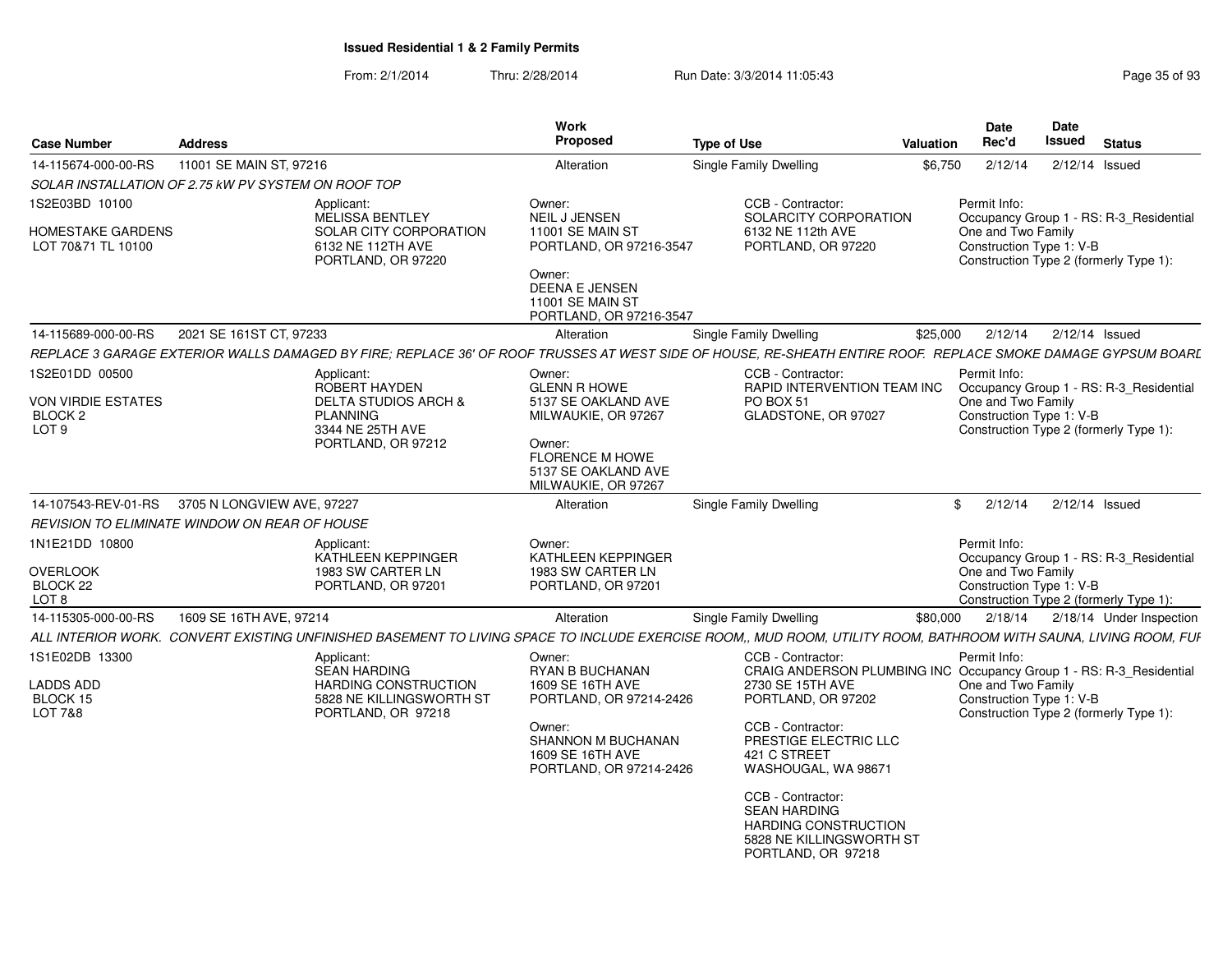| <b>Case Number</b><br><b>Address</b>                                                       |                                       |                                                                                                                                                                       | Work<br>Proposed                                                                                                                                                | <b>Type of Use</b>                                                                                                                                                         |          |                                                                | Date<br><b>Issued</b> | <b>Status</b>                                                                                                                 |
|--------------------------------------------------------------------------------------------|---------------------------------------|-----------------------------------------------------------------------------------------------------------------------------------------------------------------------|-----------------------------------------------------------------------------------------------------------------------------------------------------------------|----------------------------------------------------------------------------------------------------------------------------------------------------------------------------|----------|----------------------------------------------------------------|-----------------------|-------------------------------------------------------------------------------------------------------------------------------|
| 14-115349-000-00-RS                                                                        | 4117 NE COUCH ST, 97232               |                                                                                                                                                                       | Alteration                                                                                                                                                      | Single Family Dwelling                                                                                                                                                     | \$22,000 | 2/20/14                                                        |                       | 2/20/14 Under Inspection                                                                                                      |
|                                                                                            |                                       | LAGALIZE BASEMENT CONVERSION TO HABITABLE LIVING SPACE. INCLUDED IN TIS SCOPE IS TO REPLACE BEAM IN BASEMENT WITH LARGER BEAM -SEE 13-220887-ET, 13-222258-PT AND 13- |                                                                                                                                                                 |                                                                                                                                                                            |          |                                                                |                       |                                                                                                                               |
| 1N2E31CB 11200<br>LAURELHURST<br>BLOCK 110<br>LOT <sub>16</sub>                            |                                       | Applicant:<br>CHRIS MCDONALD<br>6307 NE 23RD<br>PORTLAND OR 97211                                                                                                     | Owner:<br><b>JOSHUA ZADOFF</b><br>4117 NE COUCH ST<br>PORTLAND, OR 97232-3431<br>Owner:<br><b>BRIDGET ZADOFF</b><br>4117 NE COUCH ST<br>PORTLAND, OR 97232-3431 | CCB - Contractor:<br>CHRIS MCDONALD<br>6307 NE 23RD<br>PORTLAND OR 97211                                                                                                   |          | Permit Info:<br>One and Two Family<br>Construction Type 1: V-B |                       | Occupancy Group 1 - RS: R-3_Residential<br>Construction Type 2 (formerly Type 1):<br>Total Square Footage - Display Only: 347 |
| 14-112643-000-00-RS                                                                        | 1833 N WEBSTER ST, 97217              |                                                                                                                                                                       | Alteration                                                                                                                                                      | Single Family Dwelling                                                                                                                                                     | \$6,750  | 2/25/14                                                        |                       | $2/25/14$ Issued                                                                                                              |
|                                                                                            | SOLAR - 3.250 KW ROOF MOUNT PV SYSTEM |                                                                                                                                                                       |                                                                                                                                                                 |                                                                                                                                                                            |          |                                                                |                       |                                                                                                                               |
| 1N1E21AA 15900<br>RIVERSIDE ADD<br><b>BLOCK 4</b><br>LOT <sub>20</sub>                     |                                       | Applicant:<br><b>JONATHAN COHEN</b><br><b>IMAGINE ENERGY</b><br>2409 N KERBY AVENUE<br>PORTLAND, OR 97227                                                             | Owner:<br><b>SUNNY N PETIT</b><br>1833 N WEBSTER ST<br>PORTLAND, OR 97217<br>Owner:<br>PETER A NOORDIJK<br>1833 N WEBSTER ST<br>PORTLAND, OR 97217              | CCB - Contractor:<br><b>JONATHAN CONEN</b><br><b>IMAGINE ENERGY, LLC</b><br>439 N BROADWAY<br>PORTLAND, OR 97227<br>CCB - Contractor:<br>DUTTON ELECTRIC LLC<br>PO BOX 842 |          | Permit Info:<br>One and Two Family<br>Construction Type 1: V-B |                       | Occupancy Group 1 - RS: R-3_Residential<br>Construction Type 2 (formerly Type 1):                                             |
|                                                                                            |                                       |                                                                                                                                                                       |                                                                                                                                                                 | OREGON CITY, OR 97045                                                                                                                                                      |          |                                                                |                       |                                                                                                                               |
| 13-214954-REV-01-RS                                                                        | 7620 NE SACRAMENTO ST, 97213          |                                                                                                                                                                       | Alteration                                                                                                                                                      | Single Family Dwelling                                                                                                                                                     | \$2,500  | 2/4/14                                                         |                       | $2/4/14$ Issued                                                                                                               |
|                                                                                            |                                       | ADDED VALUE REVISION - NEW STEMWALL ATTACHED TO EXISTING FOOTING AT THE BACK REAR OF THE HOUSE                                                                        |                                                                                                                                                                 |                                                                                                                                                                            |          |                                                                |                       |                                                                                                                               |
| 1N2E29AC 06300<br><b>MORGANS ADD</b><br>BLOCK 8<br>INC PT VAC ST LOT 15<br>E 1/2 OF LOT 16 |                                       | Applicant:<br>RICH BLOOM<br>4715N NE MALLORY AVE<br>PORTLAND, OR 97211                                                                                                | Owner:<br><b>RUNNING WATERS PROPERTIES</b><br>OF OREGON LLC<br>4300 NE ALAMEDA ST<br>PORTLAND, OR 97212                                                         |                                                                                                                                                                            |          | Permit Info:<br>One and Two Family<br>Construction Type 1: V-B |                       | Occupancy Group 1 - RS: R-3 Residential<br>Construction Type 2 (formerly Type 1):                                             |
| 14-113146-000-00-RS                                                                        | 442 SE 33RD AVE, 97214                |                                                                                                                                                                       | Alteration                                                                                                                                                      | Single Family Dwelling                                                                                                                                                     | \$3,000  | 2/4/14                                                         |                       | 2/4/14 Under Inspection                                                                                                       |
|                                                                                            |                                       | REMOVE EXISTING SECONDARY STAIRS TO BASEMNT AND UPPER FLOOR, INFILL FLOOR AREA ON MAIN LEVEL TO CREATE OFFICE/PANTRY; INFILL AT UPPER FLOOR AREA TO CREATE ATTIC      |                                                                                                                                                                 |                                                                                                                                                                            |          |                                                                |                       |                                                                                                                               |
| 1N1E36DC 07700<br>LAURELHURST<br>BLOCK 93<br>N 1/2 OF LOT 12                               |                                       | Applicant:<br><b>PAT SAUER</b><br>THE DESIGN DEPARTEMENT<br>PO BOX 80065<br>PORTLAND OR 97280                                                                         | Owner:<br><b>JO ANN MARKS</b><br>442 SE 33RD AVE<br>PORTLAND, OR 97214-2041                                                                                     | CCB - Contractor:<br>NEP CONSTRUCTION<br>DNS CONSULTING LLC<br>2007 NE 76th ave<br>PORTLAND, OR 97213                                                                      |          | Permit Info:<br>One and Two Family<br>Construction Type 1: V-B |                       | Occupancy Group 1 - RS: R-3_Residential<br>Construction Type 2 (formerly Type 1):                                             |
| 14-115631-000-00-RS                                                                        | 4408 SW HAMILTON TER, 97201           |                                                                                                                                                                       | Alteration                                                                                                                                                      | Single Family Dwelling                                                                                                                                                     | \$40,000 | 2/12/14                                                        |                       | 2/27/14 Under Inspection                                                                                                      |
|                                                                                            |                                       | FINISH BASEMENT - BEDROOM, PLAY ROOM, BATHROOM AND STORAGE, NEW EGRESS WINDOW, FURR OUT WALLS FOR INSULATION >>>>>>>>>>>> 3 TOILETS TOTAL <<<<<<<<<<<<<<              |                                                                                                                                                                 |                                                                                                                                                                            |          |                                                                |                       |                                                                                                                               |
| 1S1E10CC 08200<br>PARTITION PLAT 1993-81<br>LOT <sub>1</sub>                               |                                       | Applicant:<br>AL STONE REMODELING &<br><b>DESIGN LLC</b><br>1793 MAPLELEAF RD<br>LAKE OSWEGO, OR 97034                                                                | Owner:<br><b>ERIC SCHNELL</b><br>4408 SW HAMILTON TER<br>PORTLAND, OR 97239<br>Owner:<br><b>JENNY R STARR</b><br>4408 SW HAMILTON TER<br>PORTLAND, OR 97239     | CCB - Contractor:<br>AL STONE REMODELING &<br><b>DESIGN LLC</b><br>1793 MAPLELEAF RD<br>LAKE OSWEGO, OR 97034                                                              |          | Permit Info:<br>One and Two Family<br>Construction Type 1: V-B |                       | Occupancy Group 1 - RS: R-3 Residential<br>Construction Type 2 (formerly Type 1):                                             |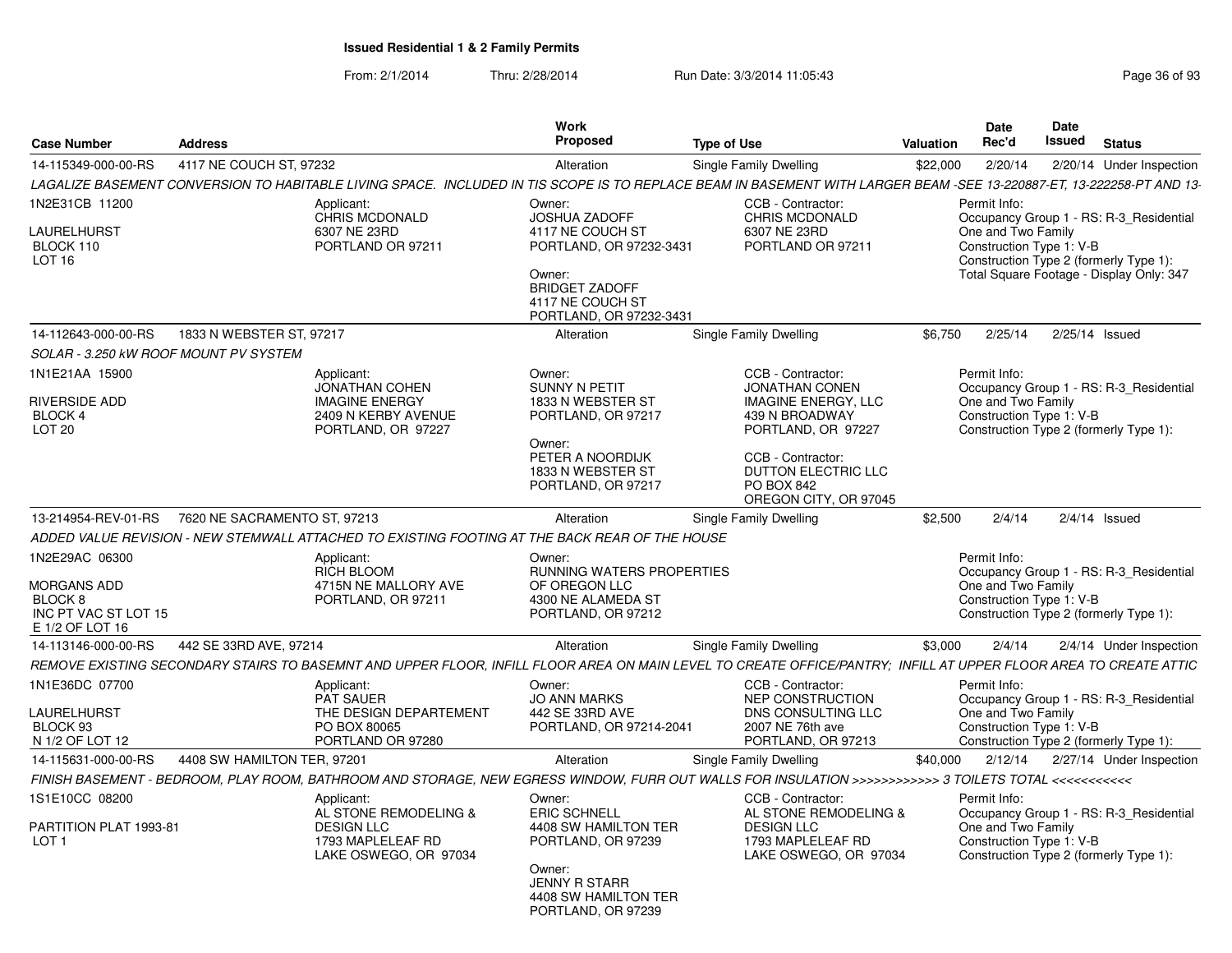| <b>Case Number</b>                                          | <b>Address</b>                      |                                                                                                                                                            | <b>Work</b><br><b>Proposed</b>                                                      | <b>Type of Use</b>                                                                                                 | <b>Valuation</b> | Date<br>Rec'd                                                                            | Date<br>Issued | <b>Status</b>                            |
|-------------------------------------------------------------|-------------------------------------|------------------------------------------------------------------------------------------------------------------------------------------------------------|-------------------------------------------------------------------------------------|--------------------------------------------------------------------------------------------------------------------|------------------|------------------------------------------------------------------------------------------|----------------|------------------------------------------|
| 14-115652-000-00-RS                                         | 10244 NE BRAZEE ST, 97220           |                                                                                                                                                            | Alteration                                                                          | Single Family Dwelling                                                                                             | \$8,566          | 2/13/14                                                                                  |                | 2/13/14 Under Inspection                 |
|                                                             |                                     | CONVERT ATTACHED GARAGE TO BEDROOM***2/28/14 ADD (1) BRANCH CIRCUIT***                                                                                     |                                                                                     |                                                                                                                    |                  |                                                                                          |                |                                          |
| 1N2E27CB 02500                                              |                                     | Applicant:<br>MIKE MONTGOMERY                                                                                                                              | Owner:<br><b>SOLOMON D BEYENE</b>                                                   | CCB - Contractor:<br>SOLEDAD ELECTRIC INC/AMPERE Occupancy Group 1 - RS: R-3_Remodel                               |                  | Permit Info:                                                                             |                |                                          |
| SECTION 27 1N 2E<br>TL 2500 0.19 ACRES                      |                                     | SIMPL HOME DESIGNS<br>5531 SW BUDDINGTON ST<br>PORTLAND OR 97219                                                                                           | 10244 NE BRAZEE ST<br>PORTLAND, OR 97220-3721                                       | ELECTRIC.<br>1518 ne buffalo<br>PORTLAND, OR 97211                                                                 |                  | Construction Type 1: V-B<br>Construction Type 2 (formerly Type 1):                       |                | Total Square Footage - Display Only: 240 |
|                                                             |                                     |                                                                                                                                                            | Owner:<br>EYERUSALEM N GEDAMU<br>10244 NE BRAZEE ST<br>PORTLAND, OR 97220-3721      | CCB - Contractor:<br>ALTAMIRANO CONSTRUCTION LL(<br>75 NE TELIMA LN<br>BEND, OR 97701                              |                  |                                                                                          |                |                                          |
| 14-115104-000-00-RS                                         | 530 SW HUME ST, 97219               |                                                                                                                                                            | Alteration                                                                          | Single Family Dwelling                                                                                             | \$13,000         | 2/11/14                                                                                  |                | 2/11/14 Under Inspection                 |
|                                                             |                                     | ADD BATHROOM IN THE BASEMENT (3BATHS TOTAL) - TRADES TO BE OBTAINED SEPARATELY                                                                             |                                                                                     |                                                                                                                    |                  |                                                                                          |                |                                          |
| 1S1E21DA 11200                                              |                                     | Applicant:<br><b>KELLY HARRISON INC</b>                                                                                                                    | Owner:<br>WILLIAM A MANNING                                                         | CCB - Contractor:<br><b>KELLY HARRISON INC</b>                                                                     |                  | Permit Info:                                                                             |                | Occupancy Group 1 - RS: R-3_Residential  |
| <b>CARSON HTS</b><br>BLOCK <sub>29</sub><br>LOT 15&16       |                                     | 3201 NE Wynooski Rd, Suite A1<br>Newberg, OR 97132                                                                                                         | 530 SW HUME ST<br>PORTLAND, OR 97219-4457                                           | 3201 NE Wynooski Rd, Suite A1<br>Newberg, OR 97132                                                                 |                  | One and Two Family<br>Construction Type 1: V-B<br>Construction Type 2 (formerly Type 1): |                |                                          |
|                                                             |                                     |                                                                                                                                                            | Owner:<br>NORMA J MANNING<br>530 SW HUME ST<br>PORTLAND, OR 97219-4457              |                                                                                                                    |                  |                                                                                          |                |                                          |
| 14-114537-000-00-RS                                         | 10262 SE INSLEY ST, 97266           |                                                                                                                                                            | Alteration                                                                          | <b>Single Family Dwelling</b>                                                                                      | \$300            | 2/6/14                                                                                   | 2/6/14 Final   |                                          |
|                                                             | ADD WALL AND CLOSET FOR NEW BEDROOM |                                                                                                                                                            |                                                                                     |                                                                                                                    |                  |                                                                                          |                |                                          |
| 1S2E15BC 17000                                              |                                     | Applicant:<br>CHARLES B HODGE                                                                                                                              | Owner:<br><b>CHARLES B HODGE</b>                                                    |                                                                                                                    |                  | Permit Info:                                                                             |                | Occupancy Group 1 - RS: R-3_Residential  |
| <b>DORRIS HTS</b><br>BLOCK <sub>3</sub><br>LOT <sub>1</sub> |                                     | 10262 SE INSLEY ST<br>PORTLAND, OR 97266                                                                                                                   | 10262 SE INSLEY ST<br>PORTLAND, OR 97266                                            |                                                                                                                    |                  | One and Two Family<br>Construction Type 1: V-B<br>Construction Type 2 (formerly Type 1): |                |                                          |
|                                                             |                                     |                                                                                                                                                            | Owner:<br><b>CORCORAN J HODGE</b><br>10262 SE INSLEY ST<br>PORTLAND, OR 97266       |                                                                                                                    |                  |                                                                                          |                |                                          |
| 14-113214-000-00-RS                                         | 3908 SE WOODSTOCK BLVD              |                                                                                                                                                            | Alteration                                                                          | Single Family Dwelling                                                                                             | \$120,000        | 2/4/14                                                                                   |                | $2/4/14$ Issued                          |
|                                                             |                                     | REMODEL OF EXISTING HOUSE -INFILL EXTERIOR DOOR AND ADD NEW BATHROOM ON MAIN; 2ND FLOOR EXPAND EXISTING BATHROOM - TRADE PERMITS TO BE OBTAINED SEPARATELY |                                                                                     |                                                                                                                    |                  |                                                                                          |                |                                          |
| 1S1E13DD 00802                                              |                                     | Applicant:<br>RUSSEL RAY BARTELS<br>RMH BARTELS CONSTRUCTION<br>INC<br>41173 SE VISTA LOOP DR                                                              | Owner:<br><b>STEVE M NIEMI</b><br>3908 SE WOODSTOCK BLVD<br>PORTLAND, OR 97202-7660 | CCB - Contractor:<br><b>RUSSEL RAY BARTELS</b><br>RMH BARTELS CONSTRUCTION<br><b>INC</b><br>41173 SE VISTA LOOP DR |                  | Permit Info:<br>Construction Type 1: V-B<br>Construction Type 2 (formerly Type 1):       |                | Occupancy Group 1 - RS: R-3_Remodel      |
|                                                             |                                     | SANDY, OREGON 97055                                                                                                                                        | Owner:<br>AMY CHARBONNEAU<br>3908 SE WOODSTOCK BLVD<br>PORTLAND, OR 97202-7660      | SANDY, OREGON 97055                                                                                                |                  |                                                                                          |                |                                          |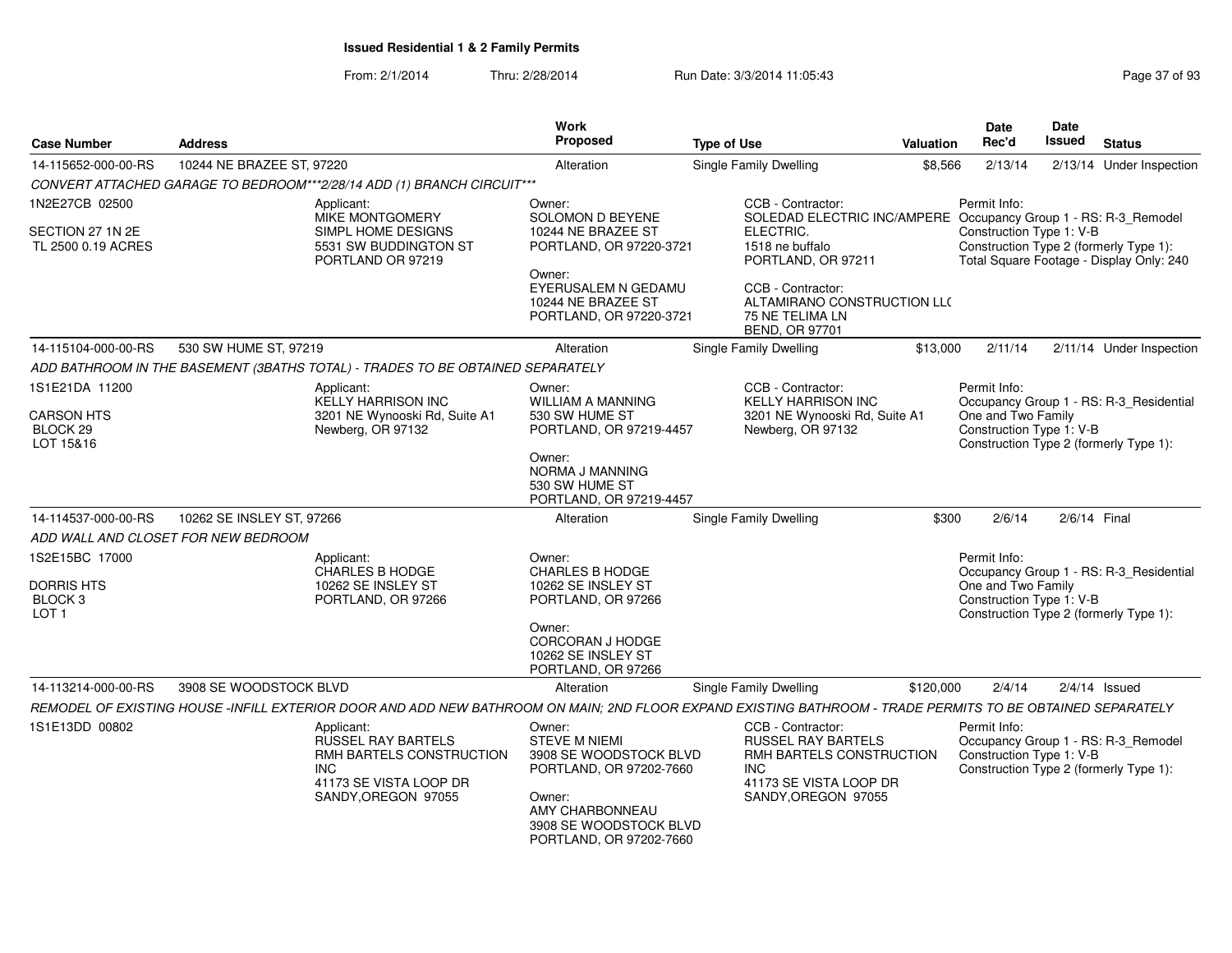| <b>Case Number</b>                                                           | <b>Address</b>                                                                                                                                                  | Work<br>Proposed                                                                                                                                                      | <b>Type of Use</b>                                                                                                                        | Valuation | <b>Date</b><br>Rec'd               | Date<br>Issued                                                     | <b>Status</b>                            |
|------------------------------------------------------------------------------|-----------------------------------------------------------------------------------------------------------------------------------------------------------------|-----------------------------------------------------------------------------------------------------------------------------------------------------------------------|-------------------------------------------------------------------------------------------------------------------------------------------|-----------|------------------------------------|--------------------------------------------------------------------|------------------------------------------|
| 14-113315-000-00-RS                                                          | 7430 N HAVEN AVE, 97203                                                                                                                                         | Alteration                                                                                                                                                            | <b>Single Family Dwelling</b>                                                                                                             | \$35,000  | 2/4/14                             | $2/4/14$ Issued                                                    |                                          |
|                                                                              | REMODE BASEMENT TO CREATE BEDROOM, ENLARGE FAMILY ROOM; REMODEL KITCHEN AND INSULATE SOUTH WALL. ADD INTERIOR WALL IN GARAGE TO ENCLOSE STAIRS AND CREATE H.    |                                                                                                                                                                       |                                                                                                                                           |           |                                    |                                                                    |                                          |
| 1N1E08CC 04600<br>UNIVERSITY PK<br>BLOCK 71<br>LOT 23<br>S 1/2 OF LOT 24     | Applicant:<br>LAWRENCE J GREGG<br>5830 N ATLANTIC AVE<br>PORTLAND, OR 97217                                                                                     | Owner:<br><b>LAWRENCE J GREGG</b><br>5830 N ATLANTIC AVE<br>PORTLAND, OR 97217<br>Owner:                                                                              | CCB - Contractor:<br><b>MADRONA HILL MODERN LLC</b><br>5830 N ATLANTIC AVE<br>PORTLAND, OR 97217                                          |           | Permit Info:<br>One and Two Family | Construction Type 1: V-B<br>Construction Type 2 (formerly Type 1): | Occupancy Group 1 - RS: R-3 Residential  |
|                                                                              |                                                                                                                                                                 | <b>MELISSA E GEORGE</b><br>5830 N ATLANTIC AVE<br>PORTLAND, OR 97217                                                                                                  |                                                                                                                                           |           |                                    |                                                                    |                                          |
| 14-113863-000-00-RS                                                          | 4302 SW BERTHA AVE, 97201                                                                                                                                       | Alteration                                                                                                                                                            | <b>Single Family Dwelling</b>                                                                                                             | \$22,000  | 2/5/14                             | $2/5/14$ Issued                                                    |                                          |
|                                                                              | REPAIR WATER DAMAGE - REPLACE GLULAM. TRIM AND RAILINGS: REMOVE PORTION OF EXISTING DECK: NEW COLUMN. FOOTING: REPLACE SLIDER DOOR WITH WINDOW                  |                                                                                                                                                                       |                                                                                                                                           |           |                                    |                                                                    |                                          |
| 1S1E09CC 04000<br><b>HEALY HTS &amp; RPLT</b><br>BLOCK 4<br>LOT <sub>3</sub> | Applicant:<br><b>BOB EVENSON</b><br>ROBERT EVENSON ASSOCIATES,<br>AIA<br>6249 SW CANYON COURT<br>PORTLAND, OR 97221                                             | Owner:<br><b>HANS J VATHEUER</b><br>26829 SE 170TH ST<br>ISSAQUAH, WA 98027                                                                                           | CCB - Contractor:<br>LAURUS CONTRACTING, INC<br>2110 NE 335TH AV<br>WASHOUGAL, WA 98671                                                   |           | Permit Info:<br>One and Two Family | Construction Type 1: V-B<br>Construction Type 2 (formerly Type 1): | Occupancy Group 1 - RS: R-3_Residential  |
| 14-113214-REV-01-RS                                                          | 3908 SE WOODSTOCK BLVD                                                                                                                                          | Alteration                                                                                                                                                            | Single Family Dwelling                                                                                                                    | \$2,000   | 2/6/14                             |                                                                    | $2/6/14$ Issued                          |
|                                                                              | ADDED VALUE REVISION TO ADD POWDER BATH ON SECOND FLOOR IN PLACE OF CLOSET                                                                                      |                                                                                                                                                                       |                                                                                                                                           |           |                                    |                                                                    |                                          |
| 1S1E13DD 00802                                                               | Applicant:<br><b>RUSSEL RAY BARTELS</b><br>RMH BARTELS CONSTRUCTION<br><b>INC</b><br>41173 SE VISTA LOOP DR<br>SANDY, OREGON 97055                              | Owner:<br><b>STEVE M NIEMI</b><br>3908 SE WOODSTOCK BLVD<br>PORTLAND, OR 97202-7660<br>Owner:<br>AMY CHARBONNEAU<br>3908 SE WOODSTOCK BLVD<br>PORTLAND, OR 97202-7660 | CCB - Contractor:<br><b>RUSSEL RAY BARTELS</b><br>RMH BARTELS CONSTRUCTION<br><b>INC</b><br>41173 SE VISTA LOOP DR<br>SANDY, OREGON 97055 |           | Permit Info:                       | Construction Type 1: V-B<br>Construction Type 2 (formerly Type 1): | Occupancy Group 1 - RS: R-3_Remodel      |
| 14-114044-000-00-RS                                                          | 4515 SE 36TH PL, 97202                                                                                                                                          | Alteration                                                                                                                                                            | <b>Single Family Dwelling</b>                                                                                                             | \$5,603   | 2/5/14                             |                                                                    | 2/5/14 Under Inspection                  |
|                                                                              | CONVERT BASEMENT TO LIVING SPACE TO INCLUDE BEDROOM. STORAGE AND POWDER BATH: ENLARGE WINDOW AND ADD WINDOW WELL: REMOVE CLOSET OFF KITCHEN AND ENLARGE M       |                                                                                                                                                                       |                                                                                                                                           |           |                                    |                                                                    |                                          |
| 1S1E13AB 00200                                                               | Applicant:<br>WALTER POZARYCKI                                                                                                                                  | Owner:<br><b>WALTER POZARYCKI</b>                                                                                                                                     | CCB - Contractor:<br><b>ADF PLUMBING</b>                                                                                                  |           | Permit Info:                       |                                                                    | Occupancy Group 1 - RS: R-3_Remodel      |
| <b>LEONE PK</b><br><b>BLOCK1</b><br>S 1/2 OF LOT 1&2                         | 419 NE HAZELFERN PL<br>PORTLAND, OR 97232-3327                                                                                                                  | 419 NE HAZELFERN PL<br>PORTLAND, OR 97232-3327                                                                                                                        | 21434 SE OAK<br>GRESHAM, OR 97030                                                                                                         |           |                                    | Construction Type 1: V-B<br>Construction Type 2 (formerly Type 1): | Total Square Footage - Display Only: 157 |
| 14-114061-000-00-RS                                                          | 3933 NE 26TH AVE, 97212                                                                                                                                         | Alteration                                                                                                                                                            | Single Family Dwelling                                                                                                                    | \$80,000  |                                    | 2/20/14  2/20/14  Issued                                           |                                          |
|                                                                              | CONVERT BASEMENT TO LIVING SPACE TO INCLUDE FAMILY ROOM AND BATH; ADD NEW EXTERIOR DOOR AND STAIRS ON MAIN; REMODEL KITCHEN AND REBUILD INTERIOR STAIRS; CREATE |                                                                                                                                                                       |                                                                                                                                           |           |                                    |                                                                    |                                          |
| 1N1E24CB 17600<br>ALAMEDA PARK<br>BLOCK 15                                   | Applicant:<br><b>ELLIOTT MOORE</b><br><b>LAFERRIERE FAMILY REAL</b><br><b>ESTATE LLC</b>                                                                        | Owner:<br><b>BRANDON JOHNSON</b><br>3933 NE 26TH AVE<br>PORTLAND, OR 97212                                                                                            | CCB - Contractor:<br><b>LAFERRIERE FAMILY REAL</b><br><b>ESTATE LLC</b><br>4515 NE ROYAL CT                                               |           | Permit Info:<br>One and Two Family | Construction Type 1: V-B                                           | Occupancy Group 1 - RS: R-3 Residential  |
| LOT <sub>6</sub>                                                             | 4515 NE ROYAL CT<br>PORTLAND OR 97213                                                                                                                           |                                                                                                                                                                       | PORTLAND, OR 97213                                                                                                                        |           |                                    | Construction Type 2 (formerly Type 1):                             |                                          |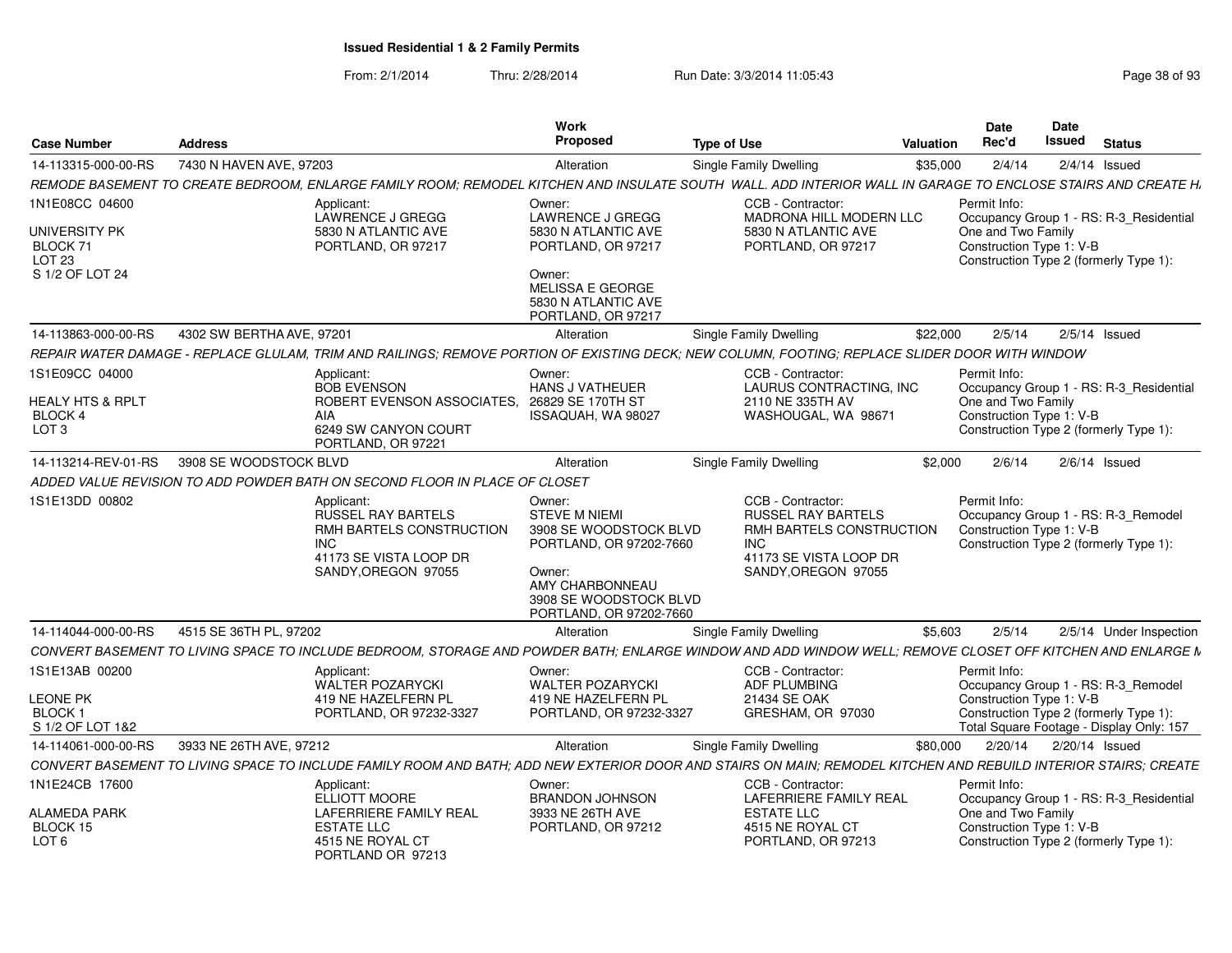| <b>Case Number</b>                                                   | <b>Address</b>                                                                                                                     | Work<br><b>Proposed</b>                                                                                                                                                                                           | <b>Type of Use</b>                                                                                                                                                                                   | Valuation | <b>Date</b><br>Rec'd                                           | Date<br>Issued | <b>Status</b>                                                                      |
|----------------------------------------------------------------------|------------------------------------------------------------------------------------------------------------------------------------|-------------------------------------------------------------------------------------------------------------------------------------------------------------------------------------------------------------------|------------------------------------------------------------------------------------------------------------------------------------------------------------------------------------------------------|-----------|----------------------------------------------------------------|----------------|------------------------------------------------------------------------------------|
| 14-114067-000-00-RS                                                  | 25 NE 74TH AVE, 97213                                                                                                              | Alteration                                                                                                                                                                                                        | Single Family Dwelling                                                                                                                                                                               | \$30,000  | 2/5/14                                                         |                | $2/5/14$ Issued                                                                    |
|                                                                      |                                                                                                                                    | REMOVE TUB TO CONVERT MAIN FLOOR BATH TO HALF BATH; CONVERT 2ND FLOOR BEDROOM TO BATHROOM, PARTIAL REMODEL OF KITCHEN.***ADD (1) BRANCH CIRCUIT FOR (2) ADDITION                                                  |                                                                                                                                                                                                      |           |                                                                |                |                                                                                    |
| 1N2E32DB 15100                                                       | Applicant:<br>CHRISTINE A MACKENZIE                                                                                                | Owner:<br><b>CHRISTINE A MACKENZIE</b>                                                                                                                                                                            |                                                                                                                                                                                                      |           | Permit Info:                                                   |                | Occupancy Group 1 - RS: R-3 Remodel                                                |
| <b>MT TABOR VILLA</b><br>BLOCK 16<br>LOT 19&20 TL 15100              | 25 NE 74TH AVE<br>PORTLAND, OR 97213-5647                                                                                          | <b>25 NE 74TH AVE</b><br>PORTLAND, OR 97213-5647                                                                                                                                                                  |                                                                                                                                                                                                      |           | Construction Type 1: V-B                                       |                | Construction Type 2 (formerly Type 1):<br>Total Square Footage - Display Only: 150 |
| 14-115111-000-00-RS                                                  | 1503 NE 47TH AVE, 97213                                                                                                            | Alteration                                                                                                                                                                                                        | <b>Single Family Dwelling</b>                                                                                                                                                                        | \$5.000   | 2/11/14                                                        |                | 2/11/14 Under Inspection                                                           |
|                                                                      |                                                                                                                                    | REMOVE BEARING WALL AND INSTALL 2 NEW HEADERS, ADD CONCRETE SLAB AT SOUTH PORTION OF EXISTING NON-HABITABLE BASEMENT.                                                                                             |                                                                                                                                                                                                      |           |                                                                |                |                                                                                    |
| 1N2E30CC 09100<br><b>STROUD</b><br><b>BLOCK1</b><br>LOT <sub>1</sub> | Applicant:<br><b>RUSSEL RAY BARTELS</b><br>RMH BARTELS CONSTRUCTION<br><b>INC</b><br>41173 SE VISTA LOOP DR<br>SANDY, OREGON 97055 | Owner:<br><b>MAX VALDEZ</b><br>1503 NE 47TH AVE<br>PORTLAND, OR 97213-2133<br>Owner:<br><b>STACEY ANDERSON</b><br>1503 NE 47TH AVE<br>PORTLAND, OR 97213-2133                                                     | CCB - Contractor:<br><b>RUSSEL RAY BARTELS</b><br>RMH BARTELS CONSTRUCTION<br>INC.<br>41173 SE VISTA LOOP DR<br>SANDY, OREGON 97055                                                                  |           | Permit Info:<br>One and Two Family<br>Construction Type 1: V-B |                | Occupancy Group 1 - RS: R-3 Residential<br>Construction Type 2 (formerly Type 1):  |
| 13-227996-REV-01-RS                                                  | 4015 SE EVERGREEN ST - Unit B, 97202                                                                                               | Alteration                                                                                                                                                                                                        | <b>Single Family Dwelling</b>                                                                                                                                                                        | \$        | 2/4/14                                                         |                | $2/4/14$ Issued                                                                    |
|                                                                      |                                                                                                                                    | REVISION TO CREATE RAMP OFF EXISTING WALKWAY DOWN TO NEW PERVIOUS PATIO AT ADU ENTRANCE. REMOVE ADDITIONAL SEGMENTS OF EXISTING RETAINING WALL ALONG FRONT FAIR AND THE RAMP ON THE RAMP OF THE RAMP ON THE RAMP. |                                                                                                                                                                                                      |           |                                                                |                |                                                                                    |
| 1S1E24AA 04500                                                       | Applicant:<br><b>CINDYLYNN SWATLAND</b><br>4015 SE EVERGREEN ST<br>PORTLAND, OR 97202-7759                                         | Owner:<br><b>WILLIAM B AUBRECHT</b><br>4015 SE EVERGREEN ST<br>PORTLAND, OR 97202-7759<br>Owner:<br><b>CINDYLYNN SWATLAND</b><br>4015 SE EVERGREEN ST<br>PORTLAND, OR 97202-7759                                  | CCB - Contractor:<br>ALL PRO ELECTRIC INC<br>6327 SW CAPITOL HWY SUITE C<br>#280<br>PORTLAND OR 97239                                                                                                |           | Permit Info:<br>One and Two Family<br>Construction Type 1: V-B |                | Occupancy Group 1 - RS: R-3_Residential<br>Construction Type 2 (formerly Type 1):  |
| 14-113456-000-00-RS                                                  | 8026 N WOOLSEY AVE, 97203                                                                                                          | Alteration                                                                                                                                                                                                        | <b>Single Family Dwelling</b>                                                                                                                                                                        | \$12,000  | 2/4/14                                                         |                | 2/4/14 Under Inspection                                                            |
|                                                                      |                                                                                                                                    | CONVERT EXISTING OFFICE IN FINISHED BASEMENT TO BATHROOM WITH CLOSET AREA (3 BATHROOMS TOTAL) BASEMENT CONVERSION COMPLETED AS PART OF PERMIT 07-124024-RS ++E                                                    |                                                                                                                                                                                                      |           |                                                                |                |                                                                                    |
| 1N1E08DB 11100                                                       | Applicant:<br><b>DAVID MCALLISTER</b>                                                                                              | Owner:<br><b>MARTHA WEST</b>                                                                                                                                                                                      | CCB - Contractor:<br><b>DAVID MCALLISTER</b>                                                                                                                                                         |           | Permit Info:                                                   |                | Occupancy Group 1 - RS: R-3 Residential                                            |
| <b>UNIVERSITY PK</b><br>BLOCK 126<br>LOT 34&35<br>S 20' OF LOT 36    | <b>DAVID W MCALLISTER</b><br>CONSTRUCTION<br>8438 SW 7TH AVE<br>PORTLAND OR 97219                                                  | 8026 N WOOLSEY AVE<br>PORTLAND, OR 97203                                                                                                                                                                          | <b>DAVID W MCALLISTER</b><br>CONSTRUCTION<br>8438 SW 7TH AVE<br>PORTLAND OR 97219<br>CCB - Contractor:<br>Benjamin Neil Hayes<br><b>WEEKEND PLUMBER LLC</b><br>4811 NE 31st Ave<br>Portland OR 97211 |           | One and Two Family<br>Construction Type 1: V-B                 |                | Construction Type 2 (formerly Type 1):<br>Total Square Footage - Display Only: 99  |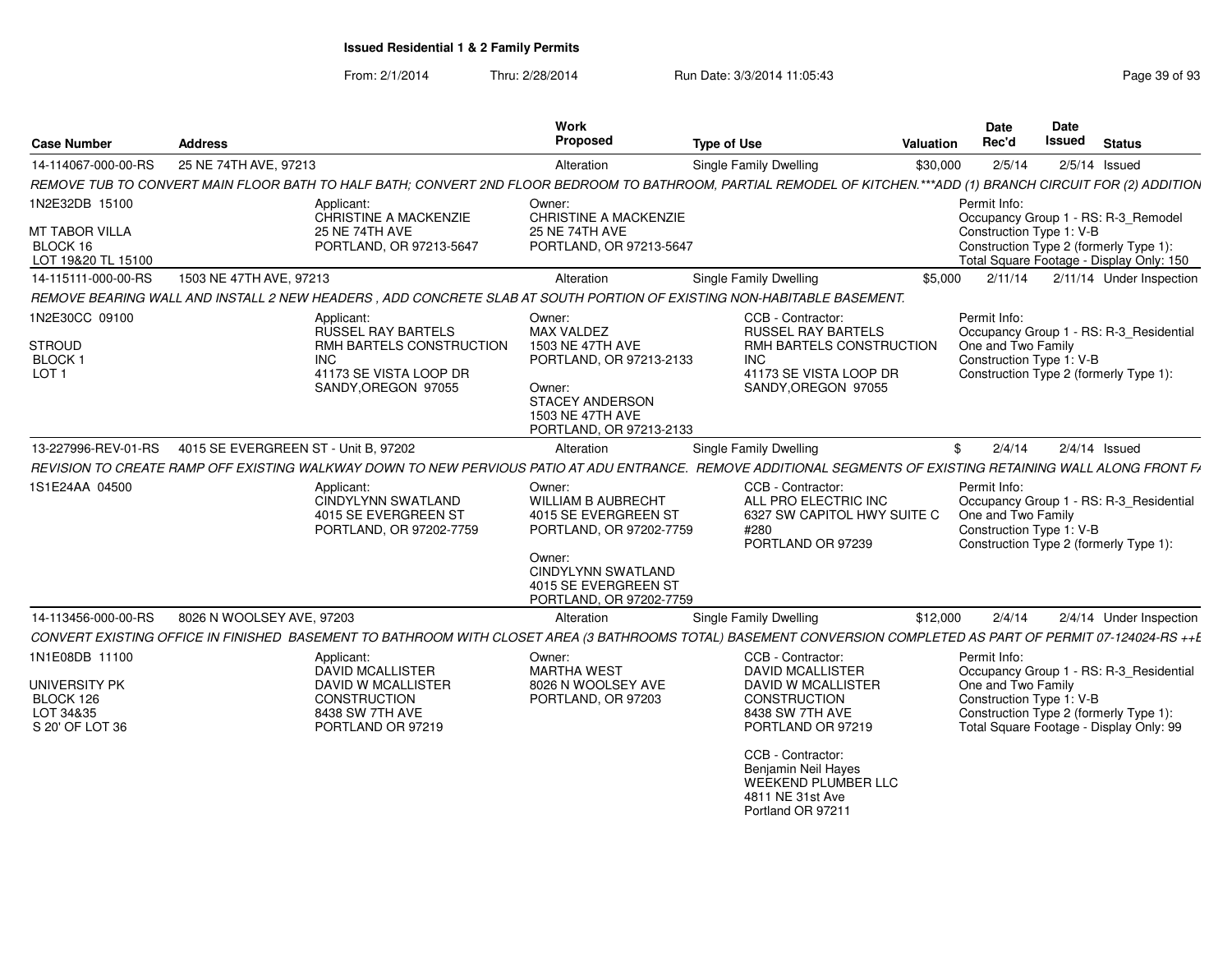| <b>Case Number</b>                                                        | <b>Address</b>             |                                                                                                                                                                   | <b>Work</b><br>Proposed                                                                                                                                  | <b>Type of Use</b>                                                                                          | Valuation | <b>Date</b><br>Rec'd                                           | Date<br>Issued | <b>Status</b>                                                                     |
|---------------------------------------------------------------------------|----------------------------|-------------------------------------------------------------------------------------------------------------------------------------------------------------------|----------------------------------------------------------------------------------------------------------------------------------------------------------|-------------------------------------------------------------------------------------------------------------|-----------|----------------------------------------------------------------|----------------|-----------------------------------------------------------------------------------|
| 14-113493-000-00-RS                                                       | 1005 SE 28TH AVE, 97214    |                                                                                                                                                                   | Alteration                                                                                                                                               | Single Family Dwelling                                                                                      | \$2,500   | 2/4/14                                                         |                | 2/4/14 Under Inspection                                                           |
|                                                                           |                            | KITCHEN REMODEL - REMOVE INTERIOR WALL, RELOCATE WALL TO REDUCE SIZE OF BATHROOM AND REPLACE SINGLE DOOR WITH PATIO DOORS - TRADES PERMITS TO BE OBTAINED SEPA    |                                                                                                                                                          |                                                                                                             |           |                                                                |                |                                                                                   |
| 1S1E01BC 06500                                                            |                            | Applicant:<br>PORTLANDS CHOICE                                                                                                                                    | Owner:<br>JULIE A STRAWITZ                                                                                                                               | CCB - Contractor:<br>PORTLANDS CHOICE                                                                       |           | Permit Info:                                                   |                | Occupancy Group 1 - RS: R-3 Residential                                           |
| HANSONS ADD & 2ND<br>BLOCK 12<br>LOT 8                                    |                            | REMODELING INC<br>6540 SE FOSTER RD<br>PORTLAND, OR 97206                                                                                                         | 1005 SE 28TH AVE<br>PORTLAND, OR 97214-2914                                                                                                              | REMODELING INC<br>6540 SE FOSTER RD<br>PORTLAND, OR 97206                                                   |           | One and Two Family<br>Construction Type 1: V-B                 |                | Construction Type 2 (formerly Type 1):                                            |
| 14-113472-000-00-RS                                                       | 9317 N TRUMBULL AVE, 97203 |                                                                                                                                                                   | Alteration                                                                                                                                               | Single Family Dwelling                                                                                      | \$35.000  | 2/4/14                                                         |                | $2/4/14$ Issued                                                                   |
|                                                                           |                            | CHANGE ROOF LINE TO E FRONT PORCH; REMOVE INTERIOR STAIRS; REMODEL MAIN FLOOR TO REMOVE LOAD BEARING WALL; NEW EXTERIOR WINDOWS/***ADD (1) 200 AMP SERVICE 2/26/1 |                                                                                                                                                          |                                                                                                             |           |                                                                |                |                                                                                   |
| 1N1W01DB 04800<br>OAK PARK ADD<br><b>BLOCK 5</b>                          |                            | Applicant:<br><b>JASON REILLY</b><br>9317 N TRUMBULL AVE<br>PORTLAND, OR 97203-2183                                                                               | Owner:<br><b>JASON REILLY</b><br>9317 N TRUMBULL AVE<br>PORTLAND, OR 97203-2183                                                                          |                                                                                                             |           | Permit Info:<br>One and Two Family<br>Construction Type 1: V-B |                | Occupancy Group 1 - RS: R-3 Residential                                           |
| SWLY 50' OF SELY 109.5' OF LOT 6                                          |                            |                                                                                                                                                                   |                                                                                                                                                          |                                                                                                             |           |                                                                |                | Construction Type 2 (formerly Type 1):                                            |
| 14-121926-000-00-RS                                                       | 2620 NW 83RD PL, 97229     |                                                                                                                                                                   | Alteration                                                                                                                                               | Single Family Dwelling                                                                                      | \$5.000   | 2/28/14                                                        |                | 2/28/14 Issued                                                                    |
| <b>VOLUNTARY SEISMIC UPGRADE (engineering provided)</b>                   |                            |                                                                                                                                                                   |                                                                                                                                                          |                                                                                                             |           |                                                                |                |                                                                                   |
| 1N1W25BC 05000<br><b>WEST VISTA CIRCLE</b><br>BLOCK 1<br>LOT <sub>1</sub> |                            | Applicant:<br>MICHAEL WIEBER<br>ELYSIUM CONSTRUCTION LLC<br>PO BOX 12010<br>PORTLAND OR 97212                                                                     | Owner:<br>ATULYA A DEODHAR<br>2620 NW 83RD PL<br>PORTLAND, OR 97229-4151<br>Owner:<br><b>HEM A DEODHAR</b><br>2620 NW 83RD PL<br>PORTLAND, OR 97229-4151 | CCB - Contractor:<br><b>MICHAEL WIEBER</b><br>ELYSIUM CONSTRUCTION LLC<br>PO BOX 12010<br>PORTLAND OR 97212 |           | Permit Info:<br>One and Two Family<br>Construction Type 1: V-B |                | Occupancy Group 1 - RS: R-3 Residential<br>Construction Type 2 (formerly Type 1): |
| 14-120727-000-00-RS                                                       | 4800 SE 60TH AVE, 97206    |                                                                                                                                                                   | Alteration                                                                                                                                               | <b>Single Family Dwelling</b>                                                                               | \$2,855   | 2/26/14                                                        |                | 2/26/14 Issued                                                                    |
|                                                                           |                            | CONVERT EXISTING BEDROOM TO CLOSET FOR MASTER BEDROOM, ADD NEW BATHROOM ON MAIN FLOOR, (2) NEW MAIN FLOOR BEAMS, NEW STAIRS DOWN TO EXISTING FINISHED BASEMI      |                                                                                                                                                          |                                                                                                             |           |                                                                |                |                                                                                   |
| 1S2E18AA 07100                                                            |                            | Applicant:<br>DAVE AUSTIN                                                                                                                                         | Owner:<br><b>DAVE AUSTIN</b>                                                                                                                             |                                                                                                             |           | Permit Info:                                                   |                | Occupancy Group 1 - RS: R-3_Remodel                                               |
| SECTION 18 1S 2E<br>TL 7100 0.17 ACRES                                    |                            | 6050 SW TAYLORS FERRY RD<br>PORTLAND, OR 97219-5628                                                                                                               | 6050 SW TAYLORS FERRY RD<br>PORTLAND, OR 97219-5628                                                                                                      |                                                                                                             |           | Construction Type 1: V-B                                       |                | Construction Type 2 (formerly Type 1):<br>Total Square Footage - Display Only: 80 |
| 14-121035-000-00-RS                                                       | 1741 NE 38TH AVE, 97212    |                                                                                                                                                                   | Alteration                                                                                                                                               | Single Family Dwelling                                                                                      | \$6,750   | 2/28/14                                                        |                | 2/28/14 Issued                                                                    |
| SOLAR INSTALLATION, 2.5kW PV SYSTEM ON ROOF TOP                           |                            |                                                                                                                                                                   |                                                                                                                                                          |                                                                                                             |           |                                                                |                |                                                                                   |
| 1N1E25DD 06900<br><b>ROSSMERE</b><br>BLOCK 41<br>LOT <sub>5</sub>         |                            | Applicant:<br><b>MELISSA BENTLEY</b><br>SOLAR CITY CORPORATION<br>6132 NE 112TH AVE<br>PORTLAND, OR 97220                                                         | Owner:<br><b>F LESLIE LASHER</b><br>1741 NE 38TH AVE<br>PORTLAND, OR 97212-5217<br>Owner:<br><b>KRISTIN H LASHER</b><br>1741 NE 38TH AVE                 | CCB - Contractor:<br>SOLARCITY CORPORATION<br>6132 NE 112th AVE<br>PORTLAND, OR 97220                       |           | Permit Info:<br>Construction Type 1: V-B                       |                | Occupancy Group 1 - RS: R-3_Remodel<br>Construction Type 2 (formerly Type 1):     |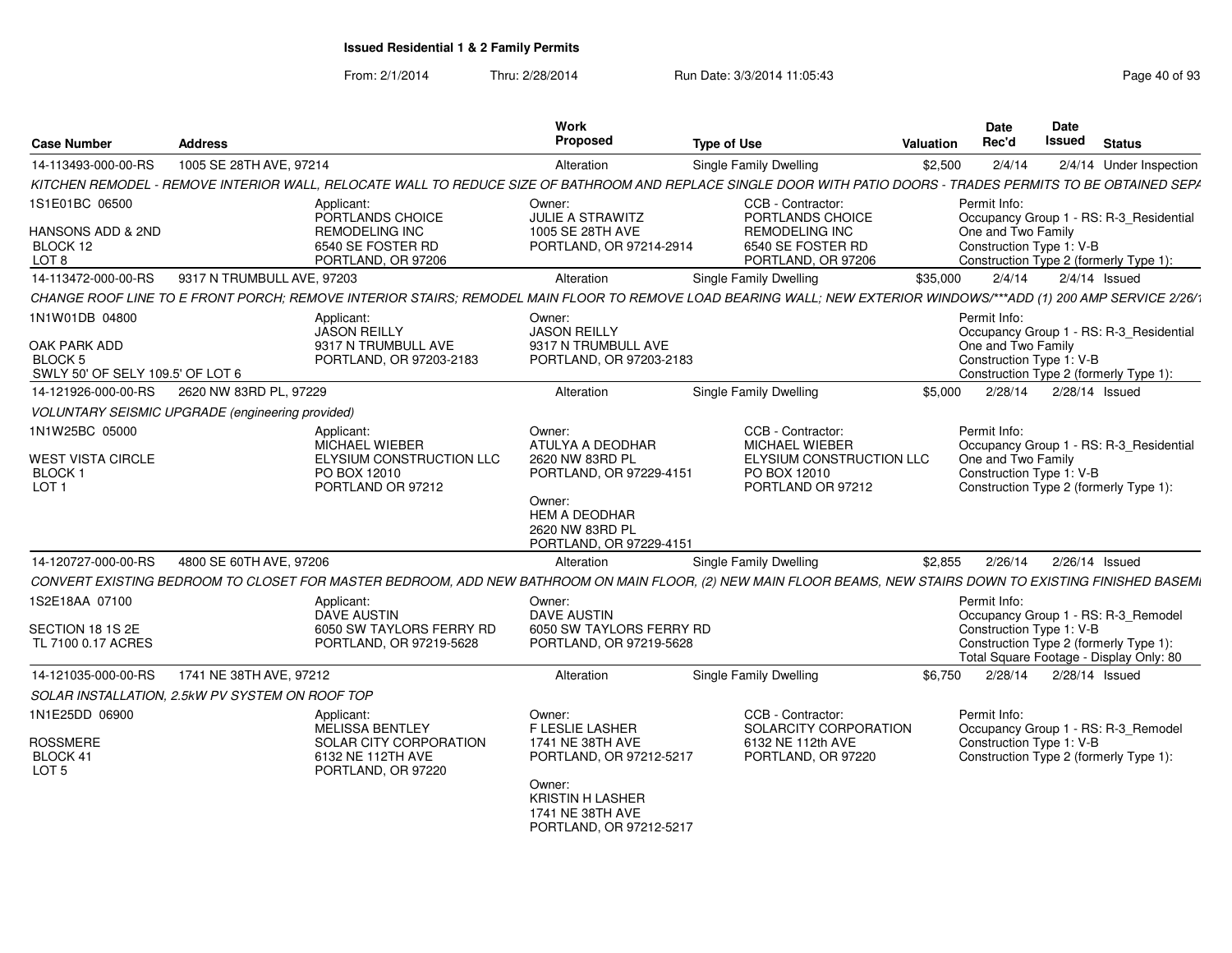| <b>Case Number</b>                                                | <b>Address</b>             |                                                                                                                              | Work<br>Proposed                                                                                                                  | <b>Type of Use</b>                                                                 | Valuation                                                      | <b>Date</b><br>Rec'd                           | <b>Date</b><br><b>Issued</b> | <b>Status</b>                                                                      |
|-------------------------------------------------------------------|----------------------------|------------------------------------------------------------------------------------------------------------------------------|-----------------------------------------------------------------------------------------------------------------------------------|------------------------------------------------------------------------------------|----------------------------------------------------------------|------------------------------------------------|------------------------------|------------------------------------------------------------------------------------|
| 14-121063-000-00-RS                                               | 3414 SE LINCOLN ST, 97214  |                                                                                                                              | Alteration                                                                                                                        | Single Family Dwelling                                                             | \$1,500                                                        | 2/26/14                                        | 2/26/14 Final                |                                                                                    |
| <b>VOLUNTARY SEISMIC STRENGTHENING</b>                            |                            |                                                                                                                              |                                                                                                                                   |                                                                                    |                                                                |                                                |                              |                                                                                    |
| 1S1E01DC 18800                                                    |                            | Applicant:                                                                                                                   | Owner:                                                                                                                            | CCB - Contractor:                                                                  |                                                                | Permit Info:                                   |                              |                                                                                    |
| PARK VIEW RPLT & EXTD<br>BLOCK 10<br>E 1/2 OF LOT 13              |                            | MIKE ROSE CONTRACTING LLC<br>3543 SE FRANKLIN ST<br>PORTLAND, OR 97202                                                       | <b>MARK OSHIN</b><br>3837 SE SALMON ST<br>PORTLAND, OR 97214                                                                      | MIKE ROSE CONTRACTING LLC<br>3543 SE FRANKLIN ST<br>PORTLAND, OR 97202             |                                                                | One and Two Family<br>Construction Type 1: V-B |                              | Occupancy Group 1 - RS: R-3_Residential<br>Construction Type 2 (formerly Type 1):  |
| 14-116997-000-00-RS                                               | 4114 NE 19TH AVE, 97211    |                                                                                                                              | Alteration                                                                                                                        | Single Family Dwelling                                                             | \$50,000                                                       | 2/14/14                                        |                              | 2/14/14 Under Inspection                                                           |
|                                                                   |                            | REMODEL SECOND FLOOR TO ADD A NEW BATHROOM (4 TOTAL) AND REMODEL MASTER BEDROOM: REMOVE WINDOW AND REPLACE WITH FRENCH DOORS |                                                                                                                                   |                                                                                    |                                                                |                                                |                              |                                                                                    |
| 1N1E23DA 19900                                                    |                            |                                                                                                                              | Owner:<br><b>LAURA L WENTE</b>                                                                                                    | CCB - Contractor:                                                                  | FERMAN HOME REMODELING LLC Occupancy Group 1 - RS: R-3_Remodel | Permit Info:                                   |                              |                                                                                    |
| HILLSIDE<br><b>BLOCK1</b><br><b>LOT 1-4</b><br>S 11.43' OF LOT 5  |                            |                                                                                                                              | 4114 NE 19TH AVE<br>PORTLAND, OR 97211-5163<br>Owner:<br>JEFFREY S RICHTER<br>4114 NE 19TH AVE<br>PORTLAND, OR 97211-5163         | 21360 SW 92ND AVE<br>TUALATIN OR 97062<br>Primary Contractor:<br><b>TO BID</b>     |                                                                | Construction Type 1: V-B                       |                              | Construction Type 2 (formerly Type 1):<br>Total Square Footage - Display Only: 264 |
| 14-116932-000-00-RS                                               | 1807 NE 50TH AVE, 97213    |                                                                                                                              | Alteration                                                                                                                        | <b>Single Family Dwelling</b>                                                      | \$2,000                                                        | 2/18/14                                        |                              | 2/18/14 Under Inspection                                                           |
|                                                                   |                            | REMOVE EXTERIOR WINDOW AND DOOR AND REPLACE WITH NEW WINDOWS: KITCHEN REMODEL TO RELOCATE SINK                               |                                                                                                                                   |                                                                                    |                                                                |                                                |                              |                                                                                    |
| 1N2E30CD 11000<br>WIBERG HTS<br><b>BLOCK1</b><br>LOT <sub>4</sub> |                            | Applicant:<br><b>KELLY FLANIGAN</b><br>1807 NE 50TH AVE<br>PORTLAND, OR 97213-2035                                           | Owner:<br><b>JOHN A NUTTBROCK</b><br>1807 NE 50TH AVE<br>PORTLAND, OR 97213-2035                                                  | CCB - Contractor:<br><b>INC</b><br>7493 SE OVERLAND ST STE A<br>PORTLAND, OR 97222 | ACKERMAN PLUMBING SERVICES Occupancy Group 1 - RS: R-3_Remodel | Permit Info:<br>Construction Type 1: V-B       |                              | Construction Type 2 (formerly Type 1):<br>Total Square Footage - Display Only: 60  |
|                                                                   |                            |                                                                                                                              | Owner:<br><b>KELLY FLANIGAN</b><br>1807 NE 50TH AVE<br>PORTLAND, OR 97213-2035                                                    | CCB - Contractor:<br>COHO ELECTRIC<br>PO BOX 40<br>WILSONVILLE OR 97070            |                                                                |                                                |                              |                                                                                    |
|                                                                   |                            |                                                                                                                              |                                                                                                                                   | CCB - Contractor:<br>$\sqcup$ C<br>4238 SE HONSER TERRACE<br>GRESHAM, OR 97080     | <b>QUALITY CRAFT CONSTRUCTION</b>                              |                                                |                              |                                                                                    |
| 14-116963-000-00-RS                                               | 3621 SE MORRISON ST, 97214 |                                                                                                                              | Alteration                                                                                                                        | Single Family Dwelling                                                             | \$750                                                          | 2/14/14                                        |                              | 2/14/14 Under Inspection                                                           |
|                                                                   |                            | REMOVE INTERIOR WALL IN THE KITCHEN; ADD NEW BEAM AND COLUMNS, NEW FOOTING IN THE BASEMENT                                   |                                                                                                                                   |                                                                                    |                                                                |                                                |                              |                                                                                    |
| 1S1E01AB 04200                                                    |                            | Applicant:<br>WILLAMETTE VALLEY                                                                                              | Owner:<br>WILLAMETTE VALLEY PROPERTY                                                                                              | CCB - Contractor:<br><b>WILLAMETTE VALLEY</b>                                      |                                                                | Permit Info:                                   |                              | Occupancy Group 1 - RS: R-3_Remodel                                                |
| SUNNYSIDE & PLAT 2 & 3<br>BLOCK 65<br>W 50.17' OF LOT 13          |                            | <b>REDEVELOPMENT</b><br>6040 SE BREWSTER PL<br>MILWAULIE, OR 97267                                                           | 15559 VILLAGE DR<br>LAKE OSWEGO, OR 97034-3759<br>Owner:<br><b>HOLDINGS LLC</b><br>15559 VILLAGE DR<br>LAKE OSWEGO, OR 97034-3759 | <b>REDEVELOPMENT</b><br>6040 SE BREWSTER PL<br>MILWAULIE, OR 97267                 |                                                                | Construction Type 1: V-B                       |                              | Construction Type 2 (formerly Type 1):                                             |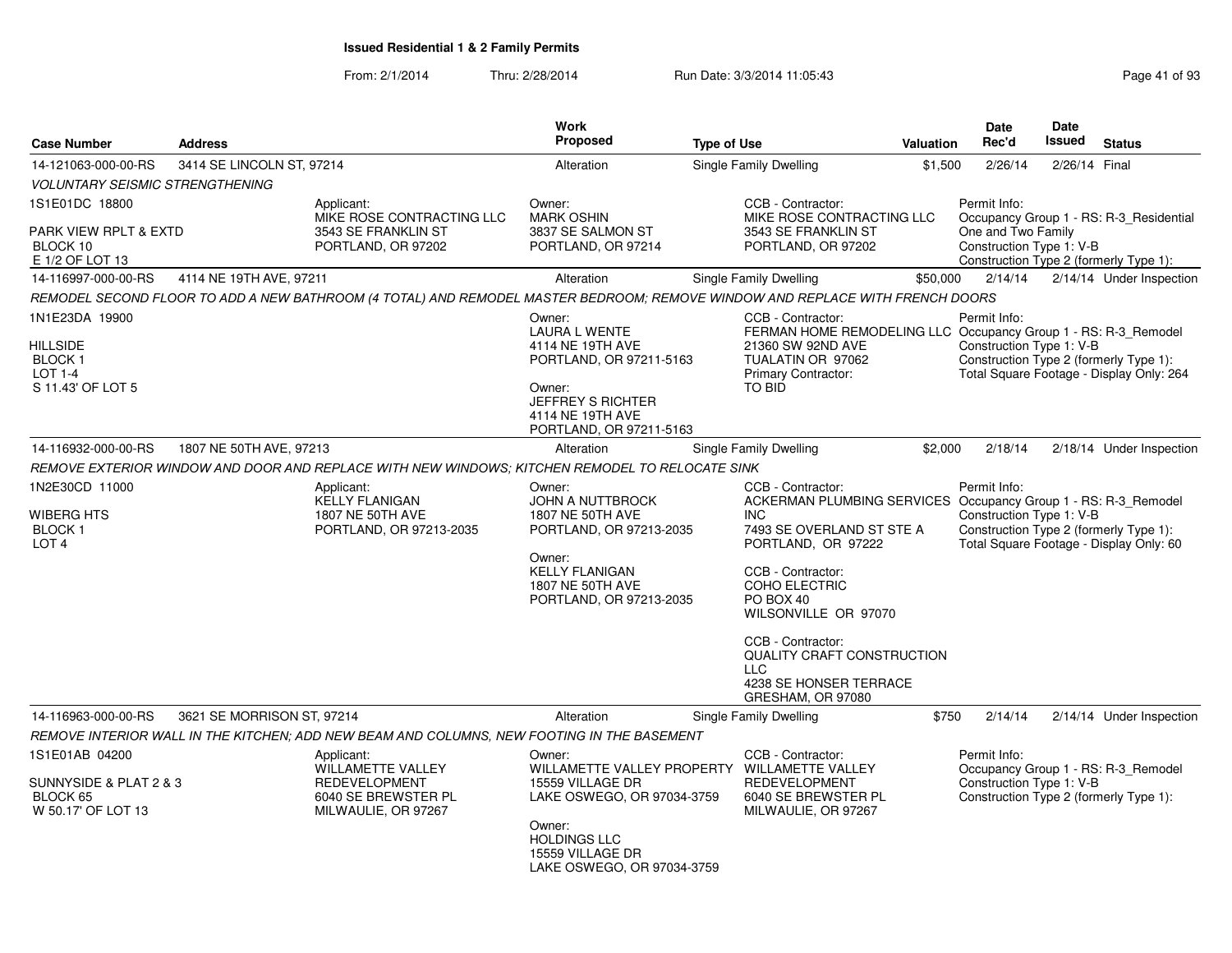| <b>Case Number</b><br><b>Address</b>                          |                                                                                                                      | <b>Work</b><br>Proposed                                                                                                   | <b>Type of Use</b>                                                                                                                                                                                                                                                                                                                                                                                              | <b>Valuation</b> | Date<br>Rec'd                                  | Date<br>Issued   | <b>Status</b>                                                                      |
|---------------------------------------------------------------|----------------------------------------------------------------------------------------------------------------------|---------------------------------------------------------------------------------------------------------------------------|-----------------------------------------------------------------------------------------------------------------------------------------------------------------------------------------------------------------------------------------------------------------------------------------------------------------------------------------------------------------------------------------------------------------|------------------|------------------------------------------------|------------------|------------------------------------------------------------------------------------|
| 14-116976-000-00-RS                                           | 6205 NE 11TH AVE, 97211                                                                                              | Alteration                                                                                                                | <b>Single Family Dwelling</b>                                                                                                                                                                                                                                                                                                                                                                                   | \$5,639          | 2/14/14                                        | $2/14/14$ Issued |                                                                                    |
|                                                               | KITCHEN REMODEL: CHANGE SIZE OF THE WINDOWS, NEW BEAM                                                                |                                                                                                                           |                                                                                                                                                                                                                                                                                                                                                                                                                 |                  |                                                |                  |                                                                                    |
| 1N1E14CA 14400                                                | Applicant:<br><b>DAVID BRECHA</b>                                                                                    | Owner:<br><b>DAVID BRECHA</b>                                                                                             |                                                                                                                                                                                                                                                                                                                                                                                                                 |                  | Permit Info:                                   |                  | Occupancy Group 1 - RS: R-3 Remodel                                                |
| <b>HIGHLAND PK</b><br>BLOCK <sub>2</sub><br>LOT <sub>10</sub> | 6205 NE 11TH AVE<br>PORTLAND, OR 97211-4213                                                                          | 6205 NE 11TH AVE<br>PORTLAND, OR 97211-4213                                                                               |                                                                                                                                                                                                                                                                                                                                                                                                                 |                  | Construction Type 1: V-B                       |                  | Construction Type 2 (formerly Type 1):<br>Total Square Footage - Display Only: 158 |
| 14-117311-000-00-RS                                           | 2628 NE DUNCKLEY ST, 97212                                                                                           | Alteration                                                                                                                | Single Family Dwelling                                                                                                                                                                                                                                                                                                                                                                                          | \$24,000         | 2/15/14                                        | $2/21/14$ Issued |                                                                                    |
|                                                               | SEPERATE GARAGE FROM REMAINDER OF BASEMENT. CREATE LAUNDRY ROOM AND FURNACE ROOM. ADD EGRESS WINDOW AND WINDOW WELL. |                                                                                                                           |                                                                                                                                                                                                                                                                                                                                                                                                                 |                  |                                                |                  |                                                                                    |
| 1N1E24CB 18900                                                | Applicant:<br>ADAM                                                                                                   | Owner:<br><b>DIANA L LIVINGSTON</b>                                                                                       | CCB - Contractor:<br>POWER PLUMBING CO                                                                                                                                                                                                                                                                                                                                                                          |                  | Permit Info:                                   |                  | Occupancy Group 1 - RS: R-3_Residential                                            |
| <b>ALAMEDA PARK</b><br>BLOCK 16<br><b>LOT 18&amp;D</b>        | <b>ARCIFORM LLC</b><br>4231 N INTERSTATE AVE<br>PORTLAND, OR 97217                                                   | 2628 NE DUNCKLEY ST<br>PORTLAND, OR 97212<br>Owner:<br><b>ALYSON M BRANT</b><br>2628 NE DUNCKLEY ST<br>PORTLAND, OR 97212 | PO BOX 19418<br><b>TIGARD, OR 97280</b><br>Web Page<br>Address:www.powerplumbingco.com<br>CCB - Contractor:<br>ADVANCED HEATING & AIR<br><b>CONDITIONING</b><br>5825 SE FOSTER ROAD<br>PORTLAND, OR 97206<br>CCB - Contractor:<br>MASTER TECH ELECTRIC INC<br><b>PO BX 99</b><br>EAGLE CREEK OR 97022<br>CCB - Contractor:<br><b>ADAM</b><br><b>ARCIFORM LLC</b><br>4231 N INTERSTATE AVE<br>PORTLAND, OR 97217 |                  | One and Two Family<br>Construction Type 1: V-B |                  | Construction Type 2 (formerly Type 1):                                             |
| 14-117312-000-00-RS                                           | 2831 SE TAYLOR ST, 97214                                                                                             | Alteration                                                                                                                | Single Family Dwelling                                                                                                                                                                                                                                                                                                                                                                                          | \$25,000         | 2/15/14                                        | 2/19/14 Issued   |                                                                                    |
|                                                               | REMODEL EXISTING SECOND FLOOR HALL BATHROOM. CONVERT ADJACENT CLOSET TO SECOND FLOOR LAUNDRY ROOM.                   |                                                                                                                           |                                                                                                                                                                                                                                                                                                                                                                                                                 |                  |                                                |                  |                                                                                    |
| 1S1E01BC 00800                                                | Applicant:<br>NWC NICK WEITZER COMPANY                                                                               | Owner:<br><b>WILL T III NEILL</b>                                                                                         | CCB - Contractor:<br>NWC NICK WEITZER COMPANY                                                                                                                                                                                                                                                                                                                                                                   |                  | Permit Info:                                   |                  | Occupancy Group 1 - RS: R-3_Residential                                            |
| HANSONS ADD & 2ND<br>BLOCK 24<br>E 1/2 OF LOT 5&6             | <b>LLC</b><br>111 SE 71ST AVE<br>PORTLAND, OR 97215                                                                  | 2831 SE TAYLOR ST<br>PORTLAND, OR 97214-4030                                                                              | <b>LLC</b><br>111 SE 71ST AVE<br>PORTLAND, OR 97215                                                                                                                                                                                                                                                                                                                                                             |                  | One and Two Family<br>Construction Type 1: V-B |                  | Construction Type 2 (formerly Type 1):                                             |
|                                                               |                                                                                                                      | Owner:<br><b>SARA M NEILL</b><br>2831 SE TAYLOR ST<br>PORTLAND, OR 97214-4030                                             |                                                                                                                                                                                                                                                                                                                                                                                                                 |                  |                                                |                  |                                                                                    |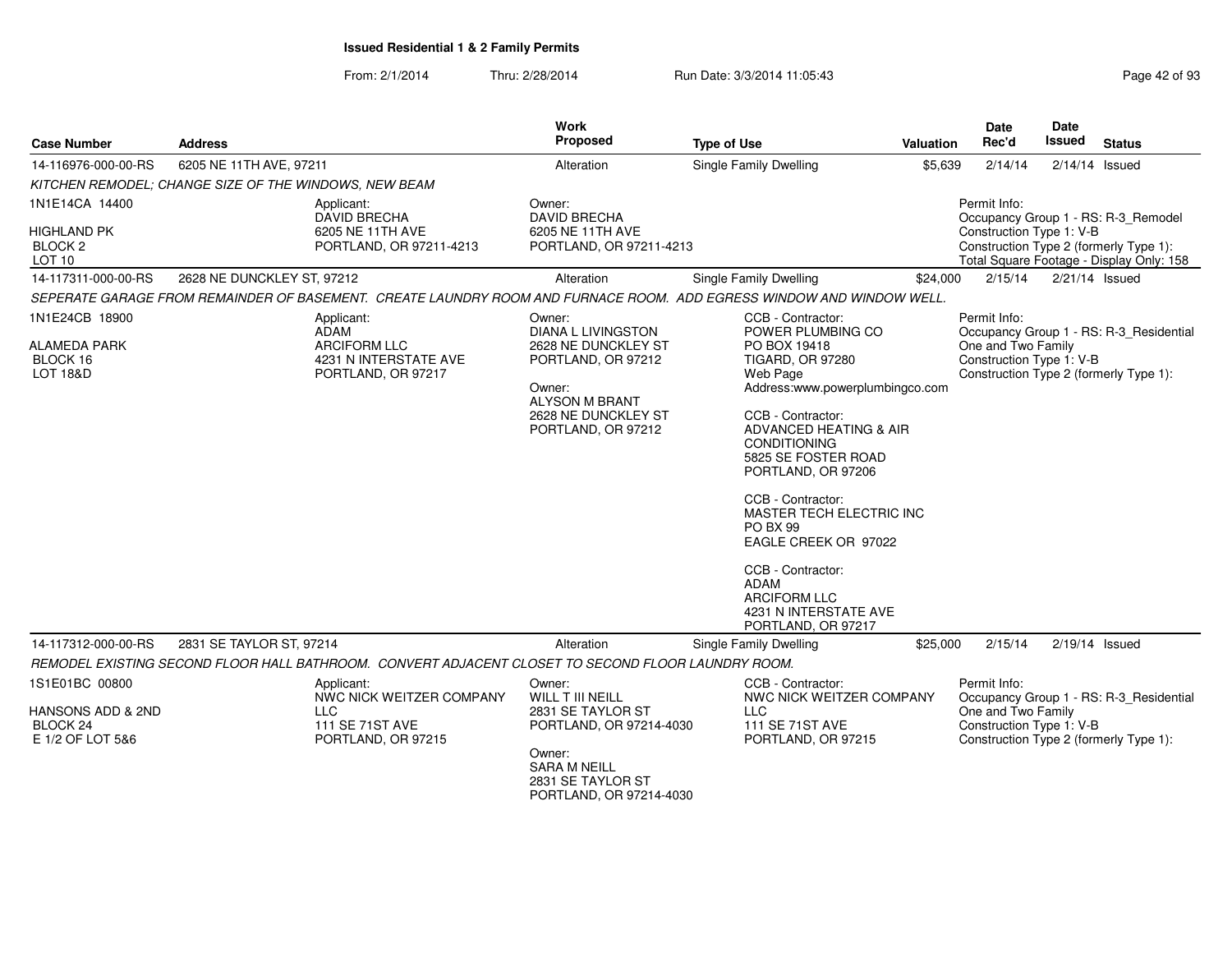| <b>Case Number</b>                                                                        | <b>Address</b>                |                                                                                                                         | <b>Work</b><br><b>Proposed</b>                                                                                | <b>Type of Use</b> |                                                                                                                       | <b>Valuation</b> | <b>Date</b><br>Rec'd                                                                                     | <b>Date</b><br>Issued | <b>Status</b>                           |
|-------------------------------------------------------------------------------------------|-------------------------------|-------------------------------------------------------------------------------------------------------------------------|---------------------------------------------------------------------------------------------------------------|--------------------|-----------------------------------------------------------------------------------------------------------------------|------------------|----------------------------------------------------------------------------------------------------------|-----------------------|-----------------------------------------|
| 14-117291-000-00-RS                                                                       | 2302 SW CHELMSFORD AVE, 97201 |                                                                                                                         | Alteration                                                                                                    |                    | Single Family Dwelling                                                                                                | \$30,000         | 2/15/14                                                                                                  |                       | 2/15/14 Under Inspection                |
| REPLACE DRYROTTED DECK POST AND BEAMS                                                     |                               |                                                                                                                         |                                                                                                               |                    |                                                                                                                       |                  |                                                                                                          |                       |                                         |
| 1S1E04DC 04800                                                                            |                               | Applicant:<br><b>JEFF JONES</b>                                                                                         | Owner:<br>RONALD A VAREKAMP                                                                                   |                    | CCB - Contractor:<br><b>JEFF JONES</b>                                                                                |                  | Permit Info:                                                                                             |                       | Occupancy Group 1 - RS: R-3_Residential |
| <b>CARDINELL HTS</b><br>LOT 9 TL 4800                                                     |                               | OLSON & JONES CONSTRUCTION 2302 SW CHELMSFORD AVE<br><b>INC</b><br>PO BOX 19563<br>PORTLAND OR 97280-0563               | PORTLAND, OR 97201-2265<br>Owner:<br>KATHLEEN D VAREKAMP<br>2302 SW CHELMSFORD AVE<br>PORTLAND, OR 97201-2265 |                    | OLSON & JONES CONSTRUCTION<br><b>INC</b><br>PO BOX 19563<br>PORTLAND OR 97280-0563                                    |                  | One and Two Family<br>Construction Type 1: V-B<br>Construction Type 2 (formerly Type 1):                 |                       |                                         |
| 14-117309-000-00-RS                                                                       | 8307 SW 64TH AVE, 97219       |                                                                                                                         | Alteration                                                                                                    |                    | Single Family Dwelling                                                                                                | \$35,000         | 2/15/14                                                                                                  | $2/15/14$ Issued      |                                         |
|                                                                                           |                               | EXISTING KITCHEN AND MASTER BATH REMODELTRADE WORK ONLYNO PLANS REQUIRED                                                |                                                                                                               |                    |                                                                                                                       |                  |                                                                                                          |                       |                                         |
| 1S1E19CC 05100<br>ASH CREEK MEADOWS<br>BLOCK <sub>2</sub><br>LOT <sub>16</sub>            |                               | Applicant:<br>DOUGLASS CARPENTRY AND<br><b>CONSTRUCTION LLC</b><br>10311 SE 14TH CIRCLE<br>VANCOUVER, WA 98664          | Owner:<br><b>JOSHUA D WNUK</b><br>8307 SW 64TH AVE<br>PORTLAND, OR 97219-3179                                 |                    | CCB - Contractor:<br>DOUGLASS CARPENTRY AND<br><b>CONSTRUCTION LLC</b><br>10311 SE 14TH CIRCLE<br>VANCOUVER, WA 98664 |                  | Permit Info:<br>One and Two Family<br>Construction Type 1: V-B<br>Construction Type 2 (formerly Type 1): |                       | Occupancy Group 1 - RS: R-3_Residential |
|                                                                                           |                               |                                                                                                                         | Owner:<br>DANICA P HORRELL WNUK<br>8307 SW 64TH AVE<br>PORTLAND, OR 97219-3179                                |                    |                                                                                                                       |                  |                                                                                                          |                       |                                         |
| 14-117310-000-00-RS                                                                       | 2493 SW ARDEN RD, 97201       |                                                                                                                         | Alteration                                                                                                    |                    | Single Family Dwelling                                                                                                | \$22,000         | 2/15/14                                                                                                  |                       | 2/22/14 Under Inspection                |
|                                                                                           |                               | RECONFIGURE REAR OF KITCHEN TO CREATE MUD ROOM, RECONFIGURE BEDROOM TO CREATE MEDIA ROOM                                |                                                                                                               |                    |                                                                                                                       |                  |                                                                                                          |                       |                                         |
| 1S1E09BB 09000<br><b>GREENWAY</b><br><b>BLOCK F</b><br>INC 1/2 VAC ALLEY N OF & ADJ LOT 7 |                               | Applicant:<br><b>DAVID LIPKIND</b><br>SHELBYVILLE PROPERTIES LLC<br>1215 NE WEBSTER<br>PORTLAND OR 97211                | Owner:<br><b>STUART A YOUNG</b><br>PO BOX 4017<br>BEAVERTON, OR 97076<br>Owner:<br><b>RACHEL YOUNG</b>        |                    | CCB - Contractor:<br>DAVID LIPKIND<br>SHELBYVILLE PROPERTIES LLC<br>1215 NE WEBSTER<br>PORTLAND OR 97211              |                  | Permit Info:<br>One and Two Family<br>Construction Type 1: V-B<br>Construction Type 2 (formerly Type 1): |                       | Occupancy Group 1 - RS: R-3_Residential |
|                                                                                           |                               |                                                                                                                         | PO BOX 4017<br>BEAVERTON, OR 97076                                                                            |                    |                                                                                                                       |                  |                                                                                                          |                       |                                         |
| 14-120270-000-00-RS                                                                       | 3116 NE PACIFIC ST, 97232     |                                                                                                                         | Alteration                                                                                                    |                    | Single Family Dwelling                                                                                                | \$2,500          | 2/25/14                                                                                                  | 2/25/14 Issued        |                                         |
|                                                                                           |                               | CONVERT BASEMENT TO LIVING SPACE TO INCLUDE TWO NEW BEDROOMS, ONE BATHROOM (2) BATHROOMS TOTAL, LAUNDRY ROOM, MECH ROOM |                                                                                                               |                    |                                                                                                                       |                  |                                                                                                          |                       |                                         |
| 1N1E36BD 00800                                                                            |                               | Applicant:<br><b>RAND RAYNOR</b>                                                                                        | Owner:<br><b>RAND RAYNOR</b>                                                                                  |                    |                                                                                                                       |                  | Permit Info:                                                                                             |                       | Occupancy Group 1 - RS: R-3_Residential |
| GOODSELLS ADD<br><b>BLOCK1</b><br>N 67' OF LOT 2                                          |                               | 3116 NE PACIFIC ST<br>PORTLAND, OR 97232-2512                                                                           | 3116 NE PACIFIC ST<br>PORTLAND, OR 97232-2512<br>Owner:<br><b>BEVERLY SCHWARTZ</b>                            |                    |                                                                                                                       |                  | One and Two Family<br>Construction Type 1: V-B<br>Construction Type 2 (formerly Type 1):                 |                       |                                         |
|                                                                                           |                               |                                                                                                                         | 3116 NE PACIFIC ST<br>PORTLAND, OR 97232-2512                                                                 |                    |                                                                                                                       |                  |                                                                                                          |                       |                                         |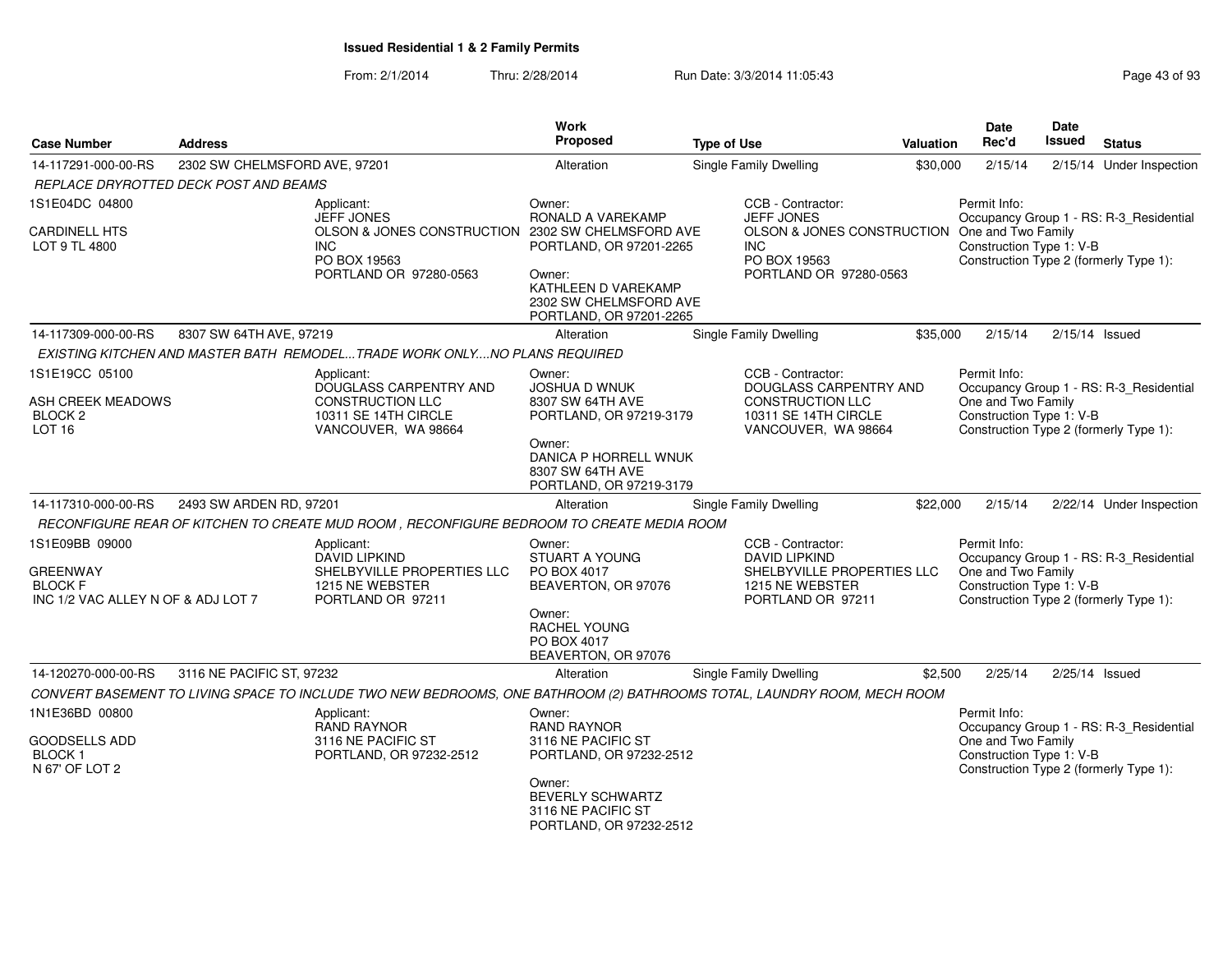| <b>Case Number</b>                            | <b>Address</b>                                     |                                                                           | Work<br>Proposed                                                                | <b>Type of Use</b>                                                      | Valuation | <b>Date</b><br>Rec'd                                                      | <b>Date</b><br><b>Issued</b> | <b>Status</b>                                                                      |
|-----------------------------------------------|----------------------------------------------------|---------------------------------------------------------------------------|---------------------------------------------------------------------------------|-------------------------------------------------------------------------|-----------|---------------------------------------------------------------------------|------------------------------|------------------------------------------------------------------------------------|
| 13-179977-REV-01-RS                           | 2015 SE SALMON ST, 97214                           |                                                                           | Alteration                                                                      | Single Family Dwelling                                                  |           | \$<br>2/18/14                                                             |                              | $2/18/14$ Issued                                                                   |
|                                               | REVISION TO REMOVE FLANGE ATTACHMENT ON FOUNDATION |                                                                           |                                                                                 |                                                                         |           |                                                                           |                              |                                                                                    |
| 1S1E02AD 06600<br><b>WOODWORTHS ADD</b>       |                                                    | Applicant:<br><b>LINDA OSTER</b><br><b>QUATREFOIL INC</b>                 | Owner:<br><b>F STEVEN KNUDSEN</b><br>2015 SE SALMON ST                          | CCB - Contractor:<br><b>MIRANDA INDUSTRIES INC</b><br>17223 SE ROYER RD |           | Permit Info:<br>Occupancy Group 1 - RS: U Private<br>Garage\Utility Misc. |                              |                                                                                    |
| BLOCK <sub>2</sub><br>LOT 2&3 TL 6600         |                                                    | 404 SE 80TH<br>PORTLAND, OR 97215                                         | PORTLAND, OR 97214-3841<br>Owner:                                               | DAMASCUS, OR 97015                                                      |           | Construction Type 1: V-B                                                  |                              | Construction Type 2 (formerly Type 1):                                             |
|                                               |                                                    |                                                                           | LORONE G MC<br>CORMICK-GOODHART<br>2015 SE SALMON ST<br>PORTLAND, OR 97214-3841 |                                                                         |           |                                                                           |                              |                                                                                    |
| 14-119188-000-00-RS                           | 509 NE FARGO ST, 97212                             |                                                                           | Alteration                                                                      | <b>Single Family Dwelling</b>                                           | \$6,234   | 2/20/14                                                                   | 2/22/14 Final                |                                                                                    |
| <b>VOLUNTARY SEISMIC UPGRADE</b>              |                                                    |                                                                           |                                                                                 |                                                                         |           |                                                                           |                              |                                                                                    |
| 1N1E26BB 06200                                |                                                    | Applicant:<br><b>STEVE GEMMELL</b>                                        | Owner:<br>DANIEL P LEFCO                                                        | CCB - Contractor:<br><b>STEVE GEMMELL</b>                               |           | Permit Info:                                                              |                              | Occupancy Group 1 - RS: R-3_Residential                                            |
| <b>ALBINA</b><br>BLOCK 12<br>LOT <sub>8</sub> |                                                    | <b>GEMMELL CONSTRUCTION LLC</b><br>3817 N WILLIAMS<br>PORTLAND OR 97227   | 509 NE FARGO ST<br>PORTLAND, OR 97212-2144                                      | <b>GEMMELL CONSTRUCTION LLC</b><br>3817 N WILLIAMS<br>PORTLAND OR 97227 |           | One and Two Family<br>Construction Type 1: V-B                            |                              | Construction Type 2 (formerly Type 1):                                             |
|                                               |                                                    |                                                                           | Owner:<br>KATHERINE E KOEHLER<br>509 NE FARGO ST<br>PORTLAND, OR 97212-2144     |                                                                         |           |                                                                           |                              |                                                                                    |
| 14-117891-000-00-RS                           | 4827 SE KELLY ST, 97206                            |                                                                           | Alteration                                                                      | <b>Single Family Dwelling</b>                                           | \$30,000  | 2/20/14                                                                   |                              | 2/20/14 Issued                                                                     |
|                                               |                                                    | CONVERT BASEMENT TO HABITABLE SPACE FOR LIVING ROOM, BEDROOM AND BATHROOM |                                                                                 |                                                                         |           |                                                                           |                              |                                                                                    |
| 1S2E07BD 15900                                |                                                    | Applicant:<br><b>NOE</b>                                                  | Owner:<br><b>SUZANN CHAN</b>                                                    | CCB - Contractor:<br><b>NOE</b>                                         |           | Permit Info:                                                              |                              | Occupancy Group 1 - RS: R-3_Remodel                                                |
| <b>CRESTON</b><br>BLOCK 14                    |                                                    | ALL WEST COAST CONTRACTOR<br><b>LLC</b>                                   | 7327 SW BARNES RD PMB 801<br>PORTLAND, OR 97225-6119                            | ALL WEST COAST CONTRACTOR<br><b>LLC</b>                                 |           | Construction Type 1: V-B                                                  |                              | Construction Type 2 (formerly Type 1):                                             |
| LOT <sub>7</sub>                              |                                                    | PO BOX 5248<br>BEAVERTON, OR 97006                                        |                                                                                 | PO BOX 5248<br>BEAVERTON, OR 97006                                      |           |                                                                           |                              | Total Square Footage - Display Only: 650                                           |
| 14-117937-000-00-RS                           | 8234 N FOWLER AVE, 97217                           |                                                                           | Alteration                                                                      | <b>Single Family Dwelling</b>                                           | \$8,000   | 2/18/14                                                                   |                              | $2/18/14$ Issued                                                                   |
|                                               |                                                    | CONVERT NON-PERMITTED HABITABLE SPACE IN GARAGE BACK TO GARAGE USE        |                                                                                 |                                                                         |           |                                                                           |                              |                                                                                    |
| 1N1E08DA 05800                                |                                                    | Applicant:<br>DAVID BONN                                                  | Owner:<br><b>HABITAT FOR HUMANITY</b>                                           | CCB - Contractor:<br><b>HABITAT FOR HUMANITY</b>                        |           | Permit Info:                                                              |                              | Occupancy Group 1 - RS: R-3_Remodel                                                |
| UNIVERSITY PK<br>BLOCK 155<br>LOT 33&34       |                                                    | <b>HABITAT FOR HUMANITY</b><br>PORTLAND METRO EAST<br>PO BOX 11527        | 8234 N FOWLER AVE<br>PORTLAND, OR 97217-7230                                    | PO BOX 11527<br>PORTLAND OR 97211                                       |           | Construction Type 1: V-B                                                  |                              | Construction Type 2 (formerly Type 1):<br>Total Square Footage - Display Only: 251 |
| S 8 1/3' OF LOT 35                            |                                                    | PORTLAND OR 97211                                                         | Owner:<br>PORTLAND/EAST METRO<br>8234 N FOWLER AVE<br>PORTLAND, OR 97217-7230   |                                                                         |           |                                                                           |                              |                                                                                    |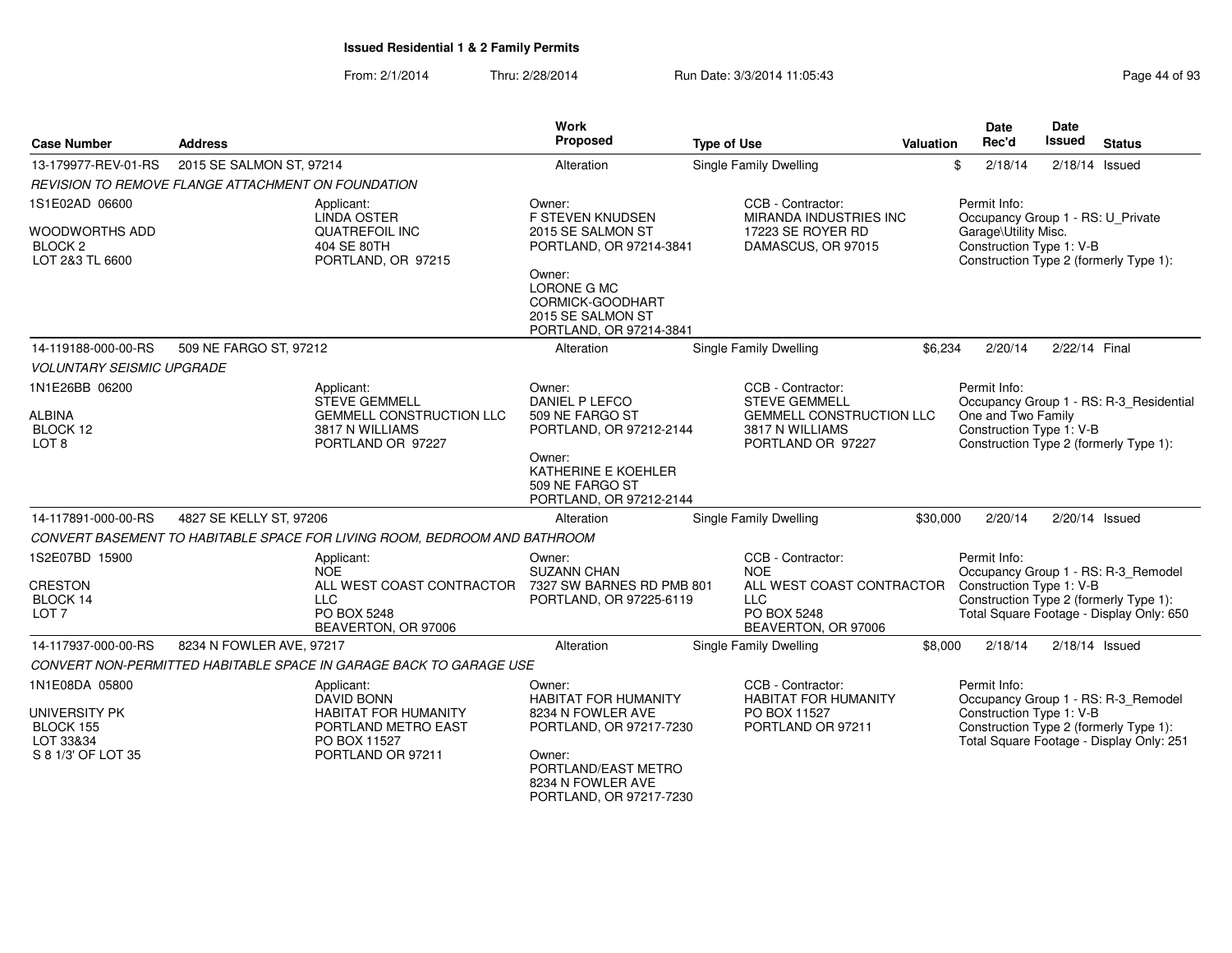|                                                                          |                                                        |                                                                                                                                         | <b>Work</b>                                                                                                                                                               |                    |                                                                                                             |                  | Date                                                                                                     | <b>Date</b>      |                                                                                   |
|--------------------------------------------------------------------------|--------------------------------------------------------|-----------------------------------------------------------------------------------------------------------------------------------------|---------------------------------------------------------------------------------------------------------------------------------------------------------------------------|--------------------|-------------------------------------------------------------------------------------------------------------|------------------|----------------------------------------------------------------------------------------------------------|------------------|-----------------------------------------------------------------------------------|
| <b>Case Number</b>                                                       | <b>Address</b>                                         |                                                                                                                                         | <b>Proposed</b>                                                                                                                                                           | <b>Type of Use</b> |                                                                                                             | <b>Valuation</b> | Rec'd                                                                                                    | <b>Issued</b>    | <b>Status</b>                                                                     |
| 14-118464-000-00-RS                                                      | 7326 SE 17TH AVE, 97202                                |                                                                                                                                         | Alteration                                                                                                                                                                |                    | Single Family Dwelling                                                                                      | \$3,000          | 2/19/14                                                                                                  | 2/19/14 Final    |                                                                                   |
|                                                                          |                                                        | VOLUNTARY FOUNDATION ANCHORING: POURING SECOND STEMWALL ON OUTSIDE OF EXISTING STEMWALL AT SW CORNER                                    |                                                                                                                                                                           |                    |                                                                                                             |                  |                                                                                                          |                  |                                                                                   |
| 1S1E23AC 02700<br>WESTMORELAND<br>BLOCK <sub>8</sub><br>LOT <sub>3</sub> |                                                        | Applicant:<br><b>MICHAEL WIEBER</b><br>ELYSIUM CONSTRUCTION LLC<br>PO BOX 12010<br>PORTLAND OR 97212                                    | Owner:<br><b>JOHN G FRANKO</b><br>7326 SE 17TH AVE<br>PORTLAND, OR 97202                                                                                                  |                    | CCB - Contractor:<br><b>MICHAEL WIEBER</b><br>ELYSIUM CONSTRUCTION LLC<br>PO BOX 12010<br>PORTLAND OR 97212 |                  | Permit Info:<br>One and Two Family<br>Construction Type 1: V-B<br>Construction Type 2 (formerly Type 1): |                  | Occupancy Group 1 - RS: R-3_Residential                                           |
|                                                                          |                                                        |                                                                                                                                         | Owner:<br>PATRICIA L FRANKO<br>7326 SE 17TH AVE<br>PORTLAND, OR 97202                                                                                                     |                    |                                                                                                             |                  |                                                                                                          |                  |                                                                                   |
| 14-118468-000-00-RS                                                      | 8828 NE SCHUYLER ST, 97220                             |                                                                                                                                         | Alteration                                                                                                                                                                |                    | Single Family Dwelling                                                                                      | \$2,000          | 2/19/14                                                                                                  | 2/19/14 Final    |                                                                                   |
| <b>VOLUNTARY SEISMIC RETROFIT</b>                                        |                                                        |                                                                                                                                         |                                                                                                                                                                           |                    |                                                                                                             |                  |                                                                                                          |                  |                                                                                   |
| 1N2E28CD 07800                                                           |                                                        | Applicant:<br>MICHAEL WIEBER                                                                                                            | Owner:<br><b>RICK SHORY</b>                                                                                                                                               |                    | CCB - Contractor:<br>MICHAEL WIEBER                                                                         |                  | Permit Info:                                                                                             |                  | Occupancy Group 1 - RS: R-3 Residential                                           |
| <b>EASTGATE VILLAGE</b><br><b>BLOCK7</b><br>LOT 6&7 TL 7800              |                                                        | ELYSIUM CONSTRUCTION LLC<br>PO BOX 12010<br>PORTLAND OR 97212                                                                           | 8828 NE SCHUYLER ST<br>PORTLAND, OR 97220-5549                                                                                                                            |                    | ELYSIUM CONSTRUCTION LLC<br>PO BOX 12010<br>PORTLAND OR 97212                                               |                  | One and Two Family<br>Construction Type 1: V-B                                                           |                  | Construction Type 2 (formerly Type 1):                                            |
| 14-118321-000-00-RS                                                      | 10736 SE STEPHENS ST, 97216                            |                                                                                                                                         | Alteration                                                                                                                                                                |                    | Single Family Dwelling                                                                                      | \$6.750          | 2/19/14                                                                                                  | $2/19/14$ Issued |                                                                                   |
|                                                                          | SOLAR INSTALLATION OF 3 KW ROOF MOUNTED ELECTRIC ARRAY |                                                                                                                                         |                                                                                                                                                                           |                    |                                                                                                             |                  |                                                                                                          |                  |                                                                                   |
| 1S2E03CA 10700<br>VERMADA PK<br>BLOCK <sub>3</sub><br>LOT 12             |                                                        | Applicant:<br>KATIE MARTIN<br><b>NEIL KELLY COMPANY</b><br>804 N ALBERTA ST<br>PORTLAND, OR 97217                                       | Owner:<br>THE SUE T YOUNT REVOCABLE<br>10736 SE STEPHENS ST<br>PORTLAND, OR 97216-3240<br>Owner:<br>LIVING TRUST U D T<br>10736 SE STEPHENS ST<br>PORTLAND, OR 97216-3240 |                    | CCB - Contractor:<br>NEIL KELLY CO INC<br>804 N ALBERTA ST<br>PORTLAND, OR 97217-2693                       |                  | Permit Info:<br>One and Two Family<br>Construction Type 1: V-B                                           |                  | Occupancy Group 1 - RS: R-3_Residential<br>Construction Type 2 (formerly Type 1): |
| 14-115104-REV-01-RS                                                      | 530 SW HUME ST, 97219                                  |                                                                                                                                         | Alteration                                                                                                                                                                |                    | <b>Single Family Dwelling</b>                                                                               | \$7,500          | 2/19/14                                                                                                  | $2/19/14$ Issued |                                                                                   |
|                                                                          |                                                        | REVISION - LEGALIZE BEDROOM IN BASEMENT - NO EXTERIOR CHANGES                                                                           |                                                                                                                                                                           |                    |                                                                                                             |                  |                                                                                                          |                  |                                                                                   |
| 1S1E21DA 11200<br><b>CARSON HTS</b><br>BLOCK <sub>29</sub><br>LOT 15&16  |                                                        | Applicant:<br><b>KELLY HARRISON INC</b><br>3201 NE Wynooski Rd, Suite A1<br>Newberg, OR 97132<br>Applicant:<br><b>BRYAN FITZPATRICK</b> | Owner:<br><b>WILLIAM A MANNING</b><br>530 SW HUME ST<br>PORTLAND, OR 97219-4457<br>Owner:<br>NORMA J MANNING                                                              |                    | CCB - Contractor:<br><b>KELLY HARRISON INC</b><br>3201 NE Wynooski Rd, Suite A1<br>Newberg, OR 97132        |                  | Permit Info:<br>One and Two Family<br>Construction Type 1: V-B                                           |                  | Occupancy Group 1 - RS: R-3_Residential<br>Construction Type 2 (formerly Type 1): |
|                                                                          |                                                        | 3201 NE WYNOOSKI RD<br>NEWBERG, OR 97132                                                                                                | 530 SW HUME ST<br>PORTLAND, OR 97219-4457                                                                                                                                 |                    |                                                                                                             |                  |                                                                                                          |                  |                                                                                   |
| 14-116866-000-00-RS                                                      | 2911 NW CORNELL RD, 97210                              |                                                                                                                                         | Alteration                                                                                                                                                                |                    | <b>Single Family Dwelling</b>                                                                               | \$10,000         | 2/14/14                                                                                                  | 2/15/14 Final    |                                                                                   |
| <i>VOLUNTARY SEISMIC UPGRADE.</i>                                        |                                                        |                                                                                                                                         |                                                                                                                                                                           |                    |                                                                                                             |                  |                                                                                                          |                  |                                                                                   |
| 1N1E32AB 05600                                                           |                                                        | Applicant:<br><b>STEVE GEMMELL</b>                                                                                                      | Owner:<br>JONATHAN D RUSSELL                                                                                                                                              |                    | CCB - Contractor:<br><b>STEVE GEMMELL</b>                                                                   |                  | Permit Info:                                                                                             |                  | Occupancy Group 1 - RS: R-3 Residential                                           |
| WESTOVER TERR<br><b>BLOCK 1 TL 5600</b>                                  |                                                        | GEMMELL CONSTRUCTION LLC<br>3817 N WILLIAMS<br>PORTLAND OR 97227                                                                        | 2911 NW CORNELL RD<br>PORTLAND, OR 97210-2742                                                                                                                             |                    | <b>GEMMELL CONSTRUCTION LLC</b><br>3817 N WILLIAMS<br>PORTLAND OR 97227                                     |                  | One and Two Family<br>Construction Type 1: V-B                                                           |                  | Construction Type 2 (formerly Type 1):                                            |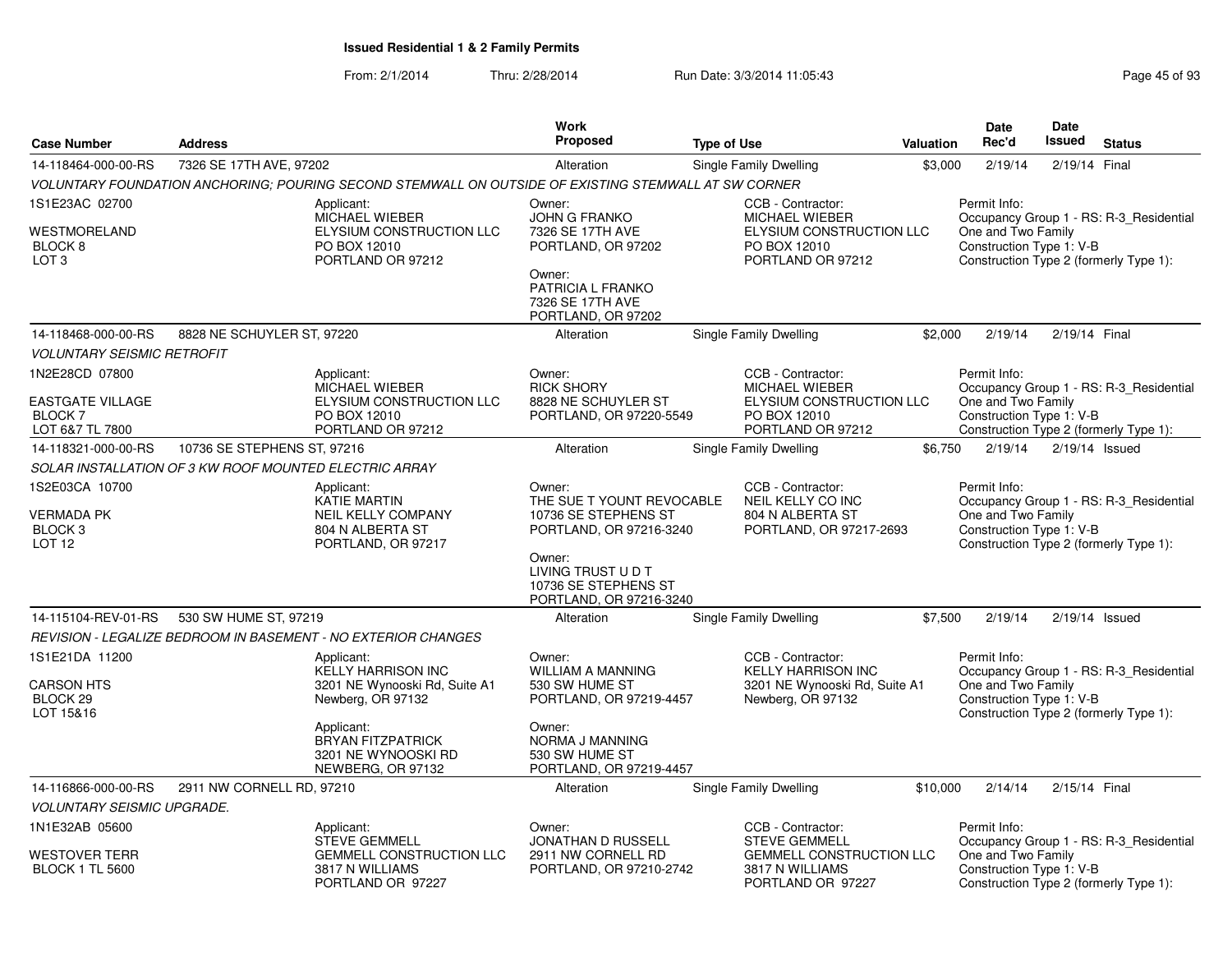| <b>Case Number</b>                                              | <b>Address</b>                     |                                                                                                                                                            | <b>Work</b><br>Proposed                                                                                                                                                                           | <b>Type of Use</b> |                                                                                                                                          | Valuation | <b>Date</b><br>Rec'd               |                          | <b>Date</b><br>Issued | <b>Status</b>                                                                      |
|-----------------------------------------------------------------|------------------------------------|------------------------------------------------------------------------------------------------------------------------------------------------------------|---------------------------------------------------------------------------------------------------------------------------------------------------------------------------------------------------|--------------------|------------------------------------------------------------------------------------------------------------------------------------------|-----------|------------------------------------|--------------------------|-----------------------|------------------------------------------------------------------------------------|
| 14-118610-REV-01-RS                                             | 3514 N FARRAGUT ST - Unit B, 97217 |                                                                                                                                                            | Alteration                                                                                                                                                                                        |                    | Single Family Dwelling                                                                                                                   |           | 2/28/14<br>\$                      |                          | 2/28/14 Issued        |                                                                                    |
|                                                                 |                                    | REVISION TO POUR FOOTING IN BASEMENT, WIDEN CLOSET TO FIT WATER HEATER, NEW BEAM DUE TO TERMITE DAMAGE                                                     |                                                                                                                                                                                                   |                    |                                                                                                                                          |           |                                    |                          |                       |                                                                                    |
| 1N1E08DD 04900                                                  |                                    | Applicant:<br>TODD MICHAEL SANDERS<br>3439 NE SANDY BLVD SUITE 421<br>PORTLAND, OR 97232                                                                   | Owner:<br><b>SCOTT P MONTEGNA</b><br>3514 N FARRAGUT ST<br>PORTLAND, OR 97217<br>Owner:<br><b>JESSICA S</b><br>RODRIGUEZ-MONTEGNA                                                                 |                    | CCB - Contractor:<br><b>TODD MICHAEL SANDERS</b><br>3439 NE SANDY BLVD SUITE 421<br>PORTLAND, OR 97232                                   |           | Permit Info:<br>One and Two Family | Construction Type 1: V-B |                       | Occupancy Group 1 - RS: R-3 Residential<br>Construction Type 2 (formerly Type 1):  |
|                                                                 |                                    |                                                                                                                                                            | 3514 N FARRAGUT ST<br>PORTLAND, OR 97217                                                                                                                                                          |                    |                                                                                                                                          |           |                                    |                          |                       |                                                                                    |
| 14-121854-000-00-RS                                             | 2276 SE SPRUCE AVE, 97214          |                                                                                                                                                            | Alteration                                                                                                                                                                                        |                    | Single Family Dwelling                                                                                                                   | \$7,852   | 2/28/14                            |                          | 2/28/14 Issued        |                                                                                    |
|                                                                 |                                    | KITCHEN RENOVATION, RECONFIGURE KITCHEN AREA, RELOCATE BATHROOM ON MAIN FLOOR, NEW WINDOWS OFF KITCHEN AT SW ELEVATION                                     |                                                                                                                                                                                                   |                    |                                                                                                                                          |           |                                    |                          |                       |                                                                                    |
| 1S1E02CD 03900                                                  |                                    | Applicant:<br><b>BRIAN SYMES</b>                                                                                                                           | Owner:<br>SIMON J HARDING                                                                                                                                                                         |                    |                                                                                                                                          |           | Permit Info:                       |                          |                       | Occupancy Group 1 - RS: R-3 Remodel                                                |
| <b>LADDS ADD</b><br>BLOCK 5<br>LOT <sub>11</sub>                |                                    | 4905 NE 38TH<br>PORTLAND, OR 97211                                                                                                                         | 2276 SE SPRUCE AVE<br>PORTLAND, OR 97214                                                                                                                                                          |                    |                                                                                                                                          |           |                                    | Construction Type 1: V-B |                       | Construction Type 2 (formerly Type 1):<br>Total Square Footage - Display Only: 220 |
| 14-120326-000-00-RS                                             | 1525 NE AINSWORTH ST, 97211        |                                                                                                                                                            | Alteration                                                                                                                                                                                        |                    | <b>Single Family Dwelling</b>                                                                                                            | \$100,000 | 2/25/14                            |                          | 2/25/14 Issued        |                                                                                    |
|                                                                 |                                    | REMODEL, MAIN FLOOR, ELIMINATE BEDROOM TO CREATE ONE LARGER MASTER SUITE, ADD MUD ROOM WITH NEW EXTERIOR DOOR, REMODEL KITCHEN AND POWDER BATH, REMOVE SHC |                                                                                                                                                                                                   |                    |                                                                                                                                          |           |                                    |                          |                       |                                                                                    |
| 1N1E14DB 17800<br><b>HIGHLAND PK</b><br><b>BLOCK7</b><br>LOT 25 |                                    | Applicant:<br>ATTERBURY BROTHERS<br>CONSTRUCTION, LLC<br>9317 N MACRUM AVE<br>PORTLAND, OR 97203                                                           | Owner:<br><b>PAULINE P MINARY</b><br>8305 SE MONTEREY AVE #100<br><b>HAPPY VALLEY, OR 97086-7728</b><br>Owner:<br><b>RICHARD GEIS</b><br>8305 SE MONTEREY AVE #100<br>HAPPY VALLEY, OR 97086-7728 |                    | CCB - Contractor:<br><b>ATTERBURY BROTHERS</b><br>CONSTRUCTION, LLC<br>9317 N MACRUM AVE<br>PORTLAND, OR 97203                           |           | Permit Info:<br>One and Two Family | Construction Type 1: V-B |                       | Occupancy Group 1 - RS: R-3_Residential<br>Construction Type 2 (formerly Type 1):  |
| 14-118371-000-00-RS                                             | 2983 SE 134TH AVE, 97236           |                                                                                                                                                            | Alteration                                                                                                                                                                                        |                    | Single Family Dwelling                                                                                                                   | \$20,000  | 2/19/14                            |                          | 2/19/14 Issued        |                                                                                    |
|                                                                 |                                    | CONVERT GARAGE TO HABITABLE SPACE WITH 2 BEDROOMS AND BATHROOM                                                                                             |                                                                                                                                                                                                   |                    |                                                                                                                                          |           |                                    |                          |                       |                                                                                    |
| 1S2E11AB 03000                                                  |                                    | Applicant:<br><b>TADELE A GELAGAY</b>                                                                                                                      | Owner:<br><b>TADELE A GELAGAY</b>                                                                                                                                                                 |                    |                                                                                                                                          |           | Permit Info:                       |                          |                       | Occupancy Group 1 - RS: R-3_Residential                                            |
| SECTION 11 1S 2E<br>TL 3000 0.16 ACRES                          |                                    | 3008 SE 134TH AVE<br>PORTLAND, OR 97236                                                                                                                    | 3008 SE 134TH AVE<br>PORTLAND, OR 97236                                                                                                                                                           |                    |                                                                                                                                          |           | One and Two Family                 | Construction Type 1: V-B |                       | Construction Type 2 (formerly Type 1):                                             |
| 13-212392-REV-02-RS                                             | 2223 SE 54TH AVE - Unit B, 97215   |                                                                                                                                                            | Alteration                                                                                                                                                                                        |                    | Single Family Dwelling                                                                                                                   |           | 2/18/14<br>\$                      |                          | $2/18/14$ Issued      |                                                                                    |
|                                                                 |                                    | REVISION TO CHANGE 60-MINUTE DOORS TO MINIMUM 1 3/8 SOLID WOOD OR STEEL HONEYCOMB DOORS IN BASEMENT COMMON AREA                                            |                                                                                                                                                                                                   |                    |                                                                                                                                          |           |                                    |                          |                       |                                                                                    |
| 1S2E06DC 06800                                                  |                                    | Applicant:<br>RUSSEL RAY BARTELS<br>RMH BARTELS CONSTRUCTION<br><b>INC</b><br>41173 SE VISTA LOOP DR<br>SANDY.OREGON 97055                                 | Owner:<br><b>LAUREN MACNEILL</b><br>2223 SE 54TH AVE<br>PORTLAND, OR 97215-3921                                                                                                                   |                    | CCB - Contractor:<br><b>RUSSEL RAY BARTELS</b><br>RMH BARTELS CONSTRUCTION<br><b>INC</b><br>41173 SE VISTA LOOP DR<br>SANDY.OREGON 97055 |           | Permit Info:<br>One and Two Family | Construction Type 1: V-B |                       | Occupancy Group 1 - RS: R-3 Residential<br>Construction Type 2 (formerly Type 1):  |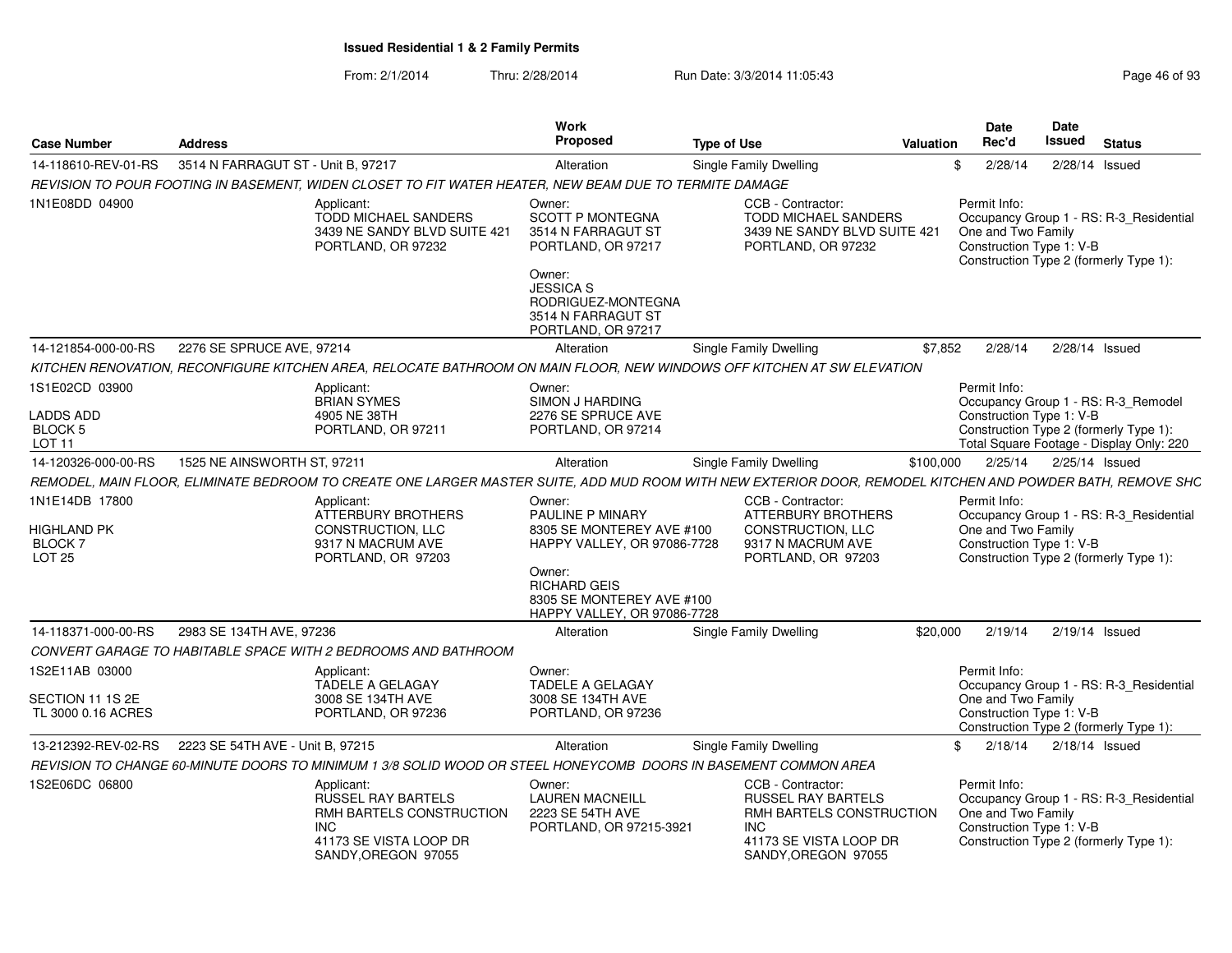|                                                                                      |                                                       |                                                                                                           | <b>Work</b>                                                                                                                                                    |                                                                                                             |           | <b>Date</b>                                                    | Date             |                                                                                                                               |
|--------------------------------------------------------------------------------------|-------------------------------------------------------|-----------------------------------------------------------------------------------------------------------|----------------------------------------------------------------------------------------------------------------------------------------------------------------|-------------------------------------------------------------------------------------------------------------|-----------|----------------------------------------------------------------|------------------|-------------------------------------------------------------------------------------------------------------------------------|
| <b>Case Number</b>                                                                   | <b>Address</b>                                        |                                                                                                           | <b>Proposed</b>                                                                                                                                                | <b>Type of Use</b>                                                                                          | Valuation | Rec'd                                                          | Issued           | <b>Status</b>                                                                                                                 |
| 14-118824-000-00-RS                                                                  | 2945 NE 17TH AVE, 97212                               |                                                                                                           | Alteration                                                                                                                                                     | Single Family Dwelling                                                                                      | \$2,000   | 2/20/14                                                        | 2/20/14 Issued   |                                                                                                                               |
|                                                                                      | <b>VOLUNTARY STRUCTURAL UPGRADE, SEISMIC RETROFIT</b> |                                                                                                           |                                                                                                                                                                |                                                                                                             |           |                                                                |                  |                                                                                                                               |
| 1N1E26AC 02700<br><b>IRVINGTON</b><br>BLOCK 54<br>S 1/2 OF LOT 5<br>LOT <sub>6</sub> |                                                       | Applicant:<br>MICHAEL WIEBER<br>ELYSIUM CONSTRUCTION LLC<br>PO BOX 12010<br>PORTLAND OR 97212             | Owner:<br><b>LINDA C ERNST</b><br>2945 NE 17TH AVE<br>PORTLAND, OR 97212-3351<br>Owner:<br><b>GREG E DERMER</b><br>2945 NE 17TH AVE<br>PORTLAND, OR 97212-3351 | CCB - Contractor:<br>MICHAEL WIEBER<br>ELYSIUM CONSTRUCTION LLC<br>PO BOX 12010<br>PORTLAND OR 97212        |           | Permit Info:<br>Construction Type 1: V-B                       |                  | Occupancy Group 1 - RS: R-3_Remodel<br>Construction Type 2 (formerly Type 1):                                                 |
| 14-118920-000-00-RS                                                                  | 1807 NE 52ND AVE, 97213                               |                                                                                                           | Alteration                                                                                                                                                     | <b>Single Family Dwelling</b>                                                                               | \$12,850  | 2/20/14                                                        |                  | 2/20/14 Under Inspection                                                                                                      |
|                                                                                      |                                                       | REPLACE EXISTING PORCH WITH NEW 120SF PORCH 41" ABOVE GRADE                                               |                                                                                                                                                                |                                                                                                             |           |                                                                |                  |                                                                                                                               |
| 1N2E30CD 14300<br><b>ELMHURST</b><br>BLOCK 18<br>LOT <sub>4</sub>                    |                                                       | Applicant:<br>TIM AUSTIN LLC<br>637 SE PAROPA PL<br>GRESHAM OR 97080                                      | Owner:<br><b>JONATHAN S LINDGREN</b><br>1807 NE 52ND AVE<br>PORTLAND, OR 97213-2729<br>Owner:<br><b>MARGARET E RUBY</b>                                        | CCB - Contractor:<br>TIM AUSTIN LLC<br>637 SE PAROPA PL<br>GRESHAM OR 97080                                 |           | Permit Info:<br>One and Two Family<br>Construction Type 1: V-B |                  | Occupancy Group 1 - RS: R-3 Residential<br>Construction Type 2 (formerly Type 1):<br>Total Square Footage - Display Only: 120 |
| 14-118819-000-00-RS                                                                  | 343 SE 32ND AVE, 97214                                |                                                                                                           | 1807 NE 52ND AVE<br>PORTLAND, OR 97213-2729<br>Alteration                                                                                                      | <b>Single Family Dwelling</b>                                                                               | \$2,000   | 2/20/14                                                        | 2/20/14 Final    |                                                                                                                               |
|                                                                                      | STRUCTURAL UPGRADE; SEISMIC RETROFIT                  |                                                                                                           |                                                                                                                                                                |                                                                                                             |           |                                                                |                  |                                                                                                                               |
| 1N1E36CD 04300<br>SCHMEERS ADD<br><b>BLOCK 5</b><br>LOT <sub>14</sub>                |                                                       | Applicant:<br>MICHAEL WIEBER<br>ELYSIUM CONSTRUCTION LLC<br>PO BOX 12010<br>PORTLAND OR 97212             | Owner:<br><b>LANCE M POEHLER</b><br>343 SE 32ND AVE<br>PORTLAND, OR 97214-1935<br>Owner:<br>REBECCA L POEHLER<br>343 SE 32ND AVE<br>PORTLAND, OR 97214-1935    | CCB - Contractor:<br><b>MICHAEL WIEBER</b><br>ELYSIUM CONSTRUCTION LLC<br>PO BOX 12010<br>PORTLAND OR 97212 |           | Permit Info:<br>Construction Type 1: V-B                       |                  | Occupancy Group 1 - RS: R-3_Remodel<br>Construction Type 2 (formerly Type 1):                                                 |
| 14-119253-000-00-RS                                                                  | 2931 NE CESAR E CHAVEZ BLVD, 97212                    |                                                                                                           | Alteration                                                                                                                                                     | Single Family Dwelling                                                                                      | \$14,500  | 2/21/14                                                        | $2/21/14$ Issued |                                                                                                                               |
|                                                                                      |                                                       | ADD SHOWER TO BATHROOM IN BASMENT AND CONVERT DARKROOM TO BEDROOM                                         |                                                                                                                                                                |                                                                                                             |           |                                                                |                  |                                                                                                                               |
| 1N1E25AD 04300<br><b>BEAUMONT</b><br>BLOCK 24<br>LOT 1&4 TL 4300                     |                                                       | Applicant:<br><b>MARY HOGUE</b><br>MKM ARCHITECTURE<br>3304 SE 52ND AVE<br>PORTLAND OR 97206              | Owner:<br><b>DAVID J WILLIAMS</b><br>2931 NE CESAR E CHAVEZ BLVD<br>PORTLAND, OR 97212-2932                                                                    |                                                                                                             |           | Permit Info:<br>One and Two Family<br>Construction Type 1: V-B |                  | Occupancy Group 1 - RS: R-3_Residential<br>Construction Type 2 (formerly Type 1):                                             |
| 14-121137-000-00-RS                                                                  | 16010 SE MILL ST, 97233                               |                                                                                                           | Alteration                                                                                                                                                     | Single Family Dwelling                                                                                      | \$6,750   | 2/28/14                                                        | $2/28/14$ Issued |                                                                                                                               |
|                                                                                      |                                                       | Solar/PV panel SOLAR - 6.25 kW SOLAR PV ARRAY ROOF MOUNT SYSTEM                                           |                                                                                                                                                                |                                                                                                             |           |                                                                |                  |                                                                                                                               |
| 1S2E01DA 10300<br>QUINTO PK<br>BLOCK <sub>2</sub><br>LOT <sub>1</sub>                |                                                       | Applicant:<br><b>MELISSA BENTLEY</b><br>SOLAR CITY CORPORATION<br>6132 NE 112TH AVE<br>PORTLAND, OR 97220 | Owner:<br><b>NGAIH LAM</b><br>16010 SE MILL ST<br>PORTLAND, OR 97233                                                                                           | CCB - Contractor:<br>SOLARCITY CORPORATION<br>6132 NE 112th AVE<br>PORTLAND, OR 97220                       |           | Permit Info:<br>One and Two Family<br>Construction Type 1: V-B |                  | Occupancy Group 1 - RS: R-3_Residential<br>Construction Type 2 (formerly Type 1):                                             |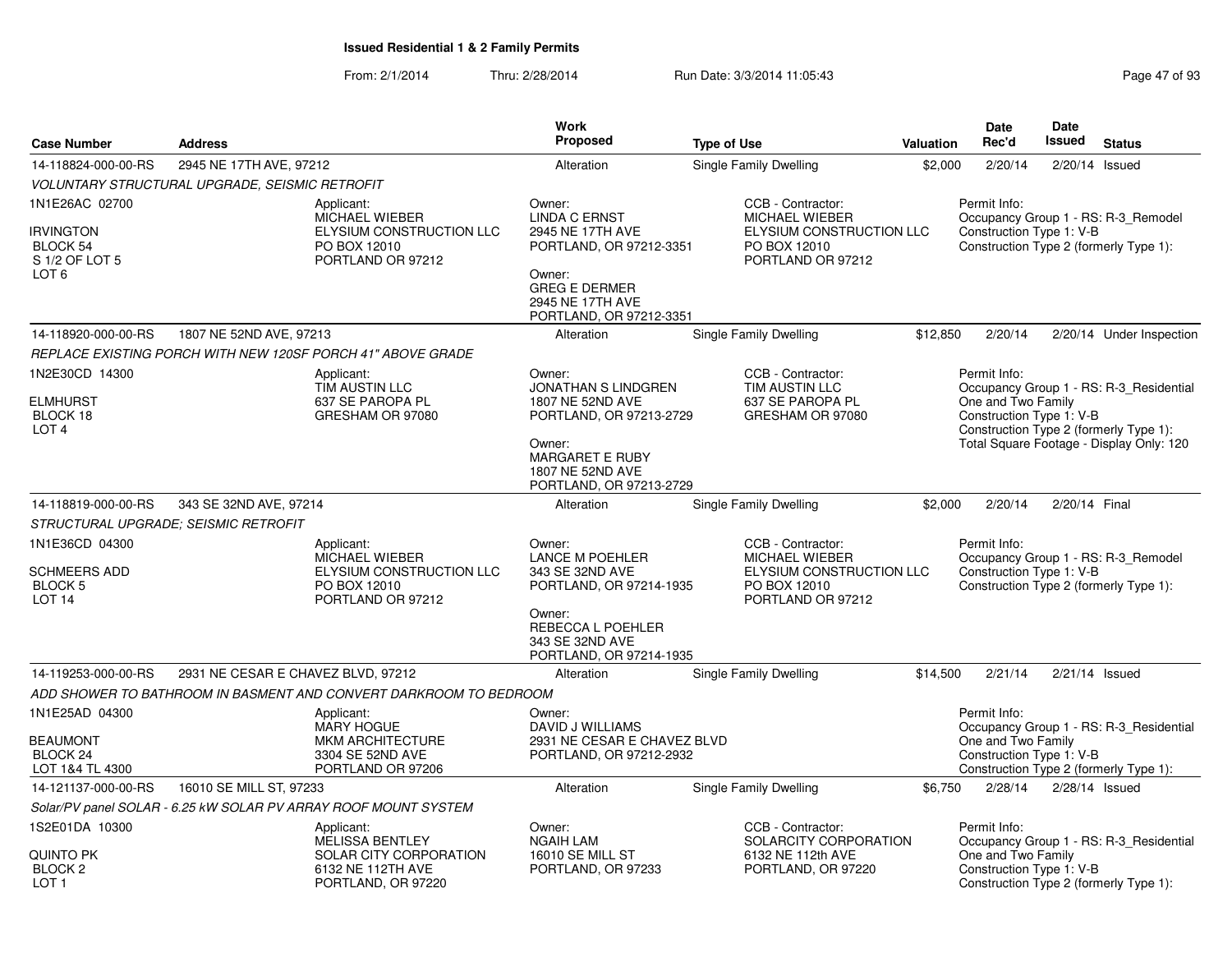| <b>Case Number</b>                                                  | <b>Address</b>            |                                                                                                                                               | <b>Work</b><br><b>Proposed</b>                                                                                                                             | <b>Type of Use</b> |                                                                                                                                 | <b>Valuation</b> | Date<br>Rec'd                                                  | Date<br>Issued | <b>Status</b>                                                                     |
|---------------------------------------------------------------------|---------------------------|-----------------------------------------------------------------------------------------------------------------------------------------------|------------------------------------------------------------------------------------------------------------------------------------------------------------|--------------------|---------------------------------------------------------------------------------------------------------------------------------|------------------|----------------------------------------------------------------|----------------|-----------------------------------------------------------------------------------|
| 14-121162-000-00-RS                                                 | 1006 NE EMERSON ST, 97211 |                                                                                                                                               | Alteration                                                                                                                                                 |                    | <b>Single Family Dwelling</b>                                                                                                   | \$6,750          | 2/28/14                                                        |                | 2/28/14 Issued                                                                    |
|                                                                     |                           | Solar/PV panel SOLAR - 5kW PV ROOF MOUNTED SOLAR PANEL ARRAY                                                                                  |                                                                                                                                                            |                    |                                                                                                                                 |                  |                                                                |                |                                                                                   |
| 1N1E23BA 05700<br>ROSELAWN ANX<br>BLOCK <sub>1</sub>                |                           | Applicant:<br>MELISSA BENTLEY<br>SOLAR CITY CORPORATION<br>6132 NE 112TH AVE                                                                  | Owner:<br><b>DIANE M FREANEY</b><br>949 NW OVERTON ST #609<br>PORTLAND, OR 97209                                                                           |                    | CCB - Contractor:<br>SOLARCITY CORPORATION<br>6132 NE 112th AVE<br>PORTLAND, OR 97220                                           |                  | Permit Info:<br>One and Two Family<br>Construction Type 1: V-B |                | Occupancy Group 1 - RS: R-3 Residential                                           |
| LOT 12&13                                                           |                           | PORTLAND, OR 97220                                                                                                                            |                                                                                                                                                            |                    |                                                                                                                                 |                  |                                                                |                | Construction Type 2 (formerly Type 1):                                            |
| 14-121189-000-00-RS                                                 | 3035 SW VESTA ST, 97219   |                                                                                                                                               | Alteration                                                                                                                                                 |                    | Single Family Dwelling                                                                                                          | \$6.750          | 2/28/14                                                        |                | $2/28/14$ Issued                                                                  |
|                                                                     |                           | Solar/PV panel SOLAR - 4kW SOLAR ARRAY ROOF MOUNT PV SYSTEM                                                                                   |                                                                                                                                                            |                    |                                                                                                                                 |                  |                                                                |                |                                                                                   |
| 1S1E32AC 08700<br>OAK CREEK P U D<br><b>BLOCK 2 TL 8700</b>         |                           | Applicant:<br><b>MELISSA BENTLEY</b><br><b>SOLAR CITY CORPORATION</b><br>6132 NE 112TH AVE<br>PORTLAND, OR 97220                              | Owner:<br><b>SCOTT E FULLER</b><br>3035 SW VESTA ST<br>PORTLAND, OR 97219<br>Owner:<br><b>MARCIA R FULLER</b><br>3035 SW VESTA ST<br>PORTLAND, OR 97219    |                    | CCB - Contractor:<br>SOLARCITY CORPORATION<br>6132 NE 112th AVE<br>PORTLAND, OR 97220                                           |                  | Permit Info:<br>One and Two Family<br>Construction Type 1: V-B |                | Occupancy Group 1 - RS: R-3_Residential<br>Construction Type 2 (formerly Type 1): |
| 14-118801-000-00-RS                                                 | 0525 SW VERMONT ST, 97201 |                                                                                                                                               | Alteration                                                                                                                                                 |                    | Single Family Dwelling                                                                                                          | \$15,000         | 2/20/14                                                        |                | 2/21/14 Issued                                                                    |
|                                                                     |                           | RELOCATE LAUNDRY IN BASEMENT. CHANGE BASEMENT BATH SHOWER TO TUB. NO EXTERIOR ALTERATIONS, NO STRUCTURAL WORK. TRADE WORK. NO PLANS REQUIRED. |                                                                                                                                                            |                    |                                                                                                                                 |                  |                                                                |                |                                                                                   |
| 1S1E15CD 14400<br>SOUTHERN PORTLAND<br>BLOCK 12<br>LOT <sub>6</sub> |                           | Applicant:<br><b>BRYAN SCHMITZ</b><br>BSC GENERAL CONTRACTORS IN 0525 SW VERMONT ST<br>3836 NE SKIDMORE ST<br>PORTLAND, OR 972118252          | Owner:<br><b>LORRI E BARONE</b><br>PORTLAND, OR 97219-2351                                                                                                 |                    | CCB - Contractor:<br>RHINO PLUMBING INC<br>18761 SE EL CAMINO TER<br>DAMASCUS OR 97089                                          |                  | Permit Info:<br>One and Two Family<br>Construction Type 1: V-B |                | Occupancy Group 1 - RS: R-3_Residential<br>Construction Type 2 (formerly Type 1): |
|                                                                     |                           |                                                                                                                                               | Owner:<br><b>CARMEN BARONE</b><br>0525 SW VERMONT ST<br>PORTLAND, OR 97219-2351                                                                            |                    | CCB - Contractor:<br><b>SAM HARDING INC</b><br>23833 NE GLISAN<br>WOOD VILLAGE, OR 97060-2942                                   |                  |                                                                |                |                                                                                   |
|                                                                     |                           |                                                                                                                                               | Owner:<br><b>WENDY E BENSON</b><br>0525 SW VERMONT ST<br>PORTLAND, OR 97219-2351                                                                           |                    | CCB - Contractor:<br><b>BRIAN SCHMITZ</b><br><b>BSC GENERAL CONTRACTORS IN</b><br>3836 NE SKIDMORE ST<br>PORTLAND, OR 972118252 |                  |                                                                |                |                                                                                   |
| 14-120781-000-00-RS                                                 | 6343 SE 87TH AVE          |                                                                                                                                               | Alteration                                                                                                                                                 |                    | <b>Single Family Dwelling</b>                                                                                                   | \$6,750          | 2/28/14                                                        |                | 2/28/14 Issued                                                                    |
| <b>SOLAR - 3 KW ROOF MOUNT PV SYSTEM</b>                            |                           |                                                                                                                                               |                                                                                                                                                            |                    |                                                                                                                                 |                  |                                                                |                |                                                                                   |
| 1S2E16CC 23601<br>ARLETA PK 2<br>BLOCK 4<br>LOT <sub>9</sub>        |                           | Applicant:<br>MELISSA BENTLEY<br>SOLAR CITY CORPORATION<br>6132 NE 112TH AVE<br>PORTLAND, OR 97220                                            | Owner:<br>PAUL D HERRERA<br>6343 SE 87TH AVE<br>PORTLAND, OR 97266-5329<br>Owner:<br><b>LAURA E HERRERA</b><br>6343 SE 87TH AVE<br>PORTLAND, OR 97266-5329 |                    | CCB - Contractor:<br>SOLARCITY CORPORATION<br>6132 NE 112th AVE<br>PORTLAND, OR 97220                                           |                  | Permit Info:<br>One and Two Family<br>Construction Type 1: V-B |                | Occupancy Group 1 - RS: R-3_Residential<br>Construction Type 2 (formerly Type 1): |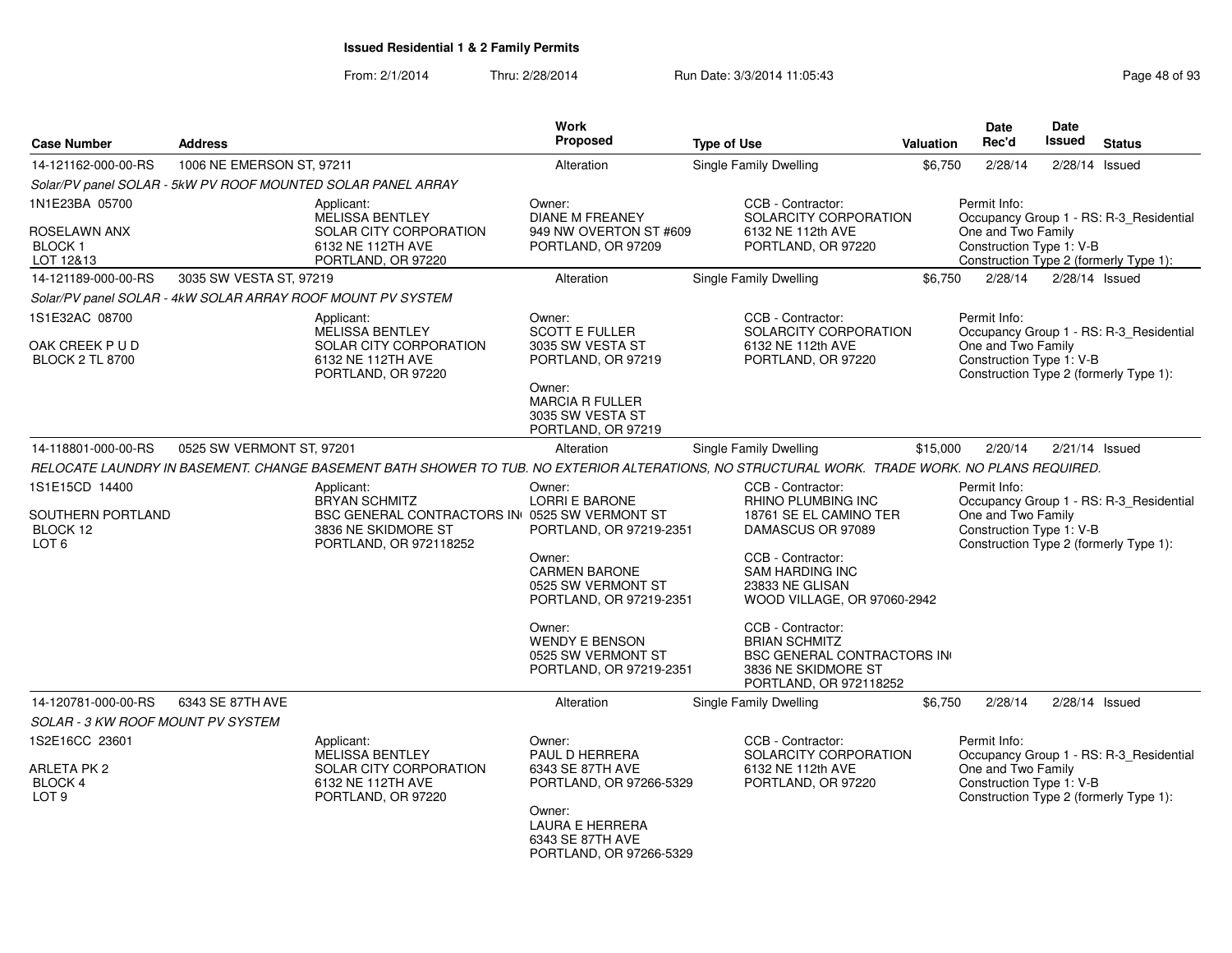| <b>Case Number</b>                                                        | <b>Address</b>           |                                                                                                                                                              | Work<br>Proposed                                                                           | <b>Type of Use</b>                                                                                                            | Valuation | <b>Date</b><br>Rec'd                                                                     | Date<br>Issued | <b>Status</b>                                                                   |
|---------------------------------------------------------------------------|--------------------------|--------------------------------------------------------------------------------------------------------------------------------------------------------------|--------------------------------------------------------------------------------------------|-------------------------------------------------------------------------------------------------------------------------------|-----------|------------------------------------------------------------------------------------------|----------------|---------------------------------------------------------------------------------|
| 14-120843-000-00-RS                                                       | 5631 NE 23RD AVE, 97211  |                                                                                                                                                              | Alteration                                                                                 | <b>Single Family Dwelling</b>                                                                                                 | \$20,522  | 2/26/14                                                                                  | 2/26/14 Issued |                                                                                 |
|                                                                           |                          | DEMO WALLS ON MAIN FLOOR TO CREATE LARGER LIVING AREA AND KITCHEN: LEGALIZE BASEMENT AS LIVING SPACE TO INCLUDE BATHROOM. BEDROOM AND DEN WITH NEW WINDOW WE |                                                                                            |                                                                                                                               |           |                                                                                          |                |                                                                                 |
| 1N1E14DD 07300                                                            |                          | Applicant:                                                                                                                                                   | Owner:                                                                                     | CCB - Contractor:                                                                                                             |           | Permit Info:                                                                             |                |                                                                                 |
| <b>IRVINGTON PK</b><br><b>BLOCK7</b><br>LOT 18&20                         |                          | CHIC DESIGN INVESTMENTS LLC DEREK E BURTON<br>618 NE LAURELHURST PL<br>PORTLAND, OR 97232                                                                    | 4606 N HAIGHT AVE<br>PORTLAND, OR 97217-2930                                               | CHIC DESIGN INVESTMENTS LLC<br>618 NE LAURELHURST PL<br>PORTLAND, OR 97232                                                    |           | Construction Type 1: V-B<br>Construction Type 2 (formerly Type 1):                       |                | Occupancy Group 1 - RS: R-3_Remodel<br>Total Square Footage - Display Only: 575 |
| 14-117501-000-00-RS                                                       | 5722 SE 46TH AVE         |                                                                                                                                                              | Alteration                                                                                 | Single Family Dwelling                                                                                                        | \$750     | 2/18/14                                                                                  | 2/18/14 Issued |                                                                                 |
| ADDING NEW WINDOW IN LIVING ROOM ON SOUTH WALL                            |                          |                                                                                                                                                              |                                                                                            |                                                                                                                               |           |                                                                                          |                |                                                                                 |
| 1S2E18CB 12602<br>PARTITION PLAT 2002-26                                  |                          | Applicant:<br><b>MIKE MONTGOMERY</b><br>SIMPL HOME DESIGNS                                                                                                   | Owner:<br><b>BRENNA SILKEY</b><br>5722 SE 46TH AVE                                         | CCB - Contractor:<br><b>WESTERN AMERICAN GLASS</b><br><b>ENTERPRISES INC</b>                                                  |           | Permit Info:<br>Construction Type 1: V-B                                                 |                | Occupancy Group 1 - RS: R-3_Remodel                                             |
| LOT <sub>2</sub>                                                          |                          | 5531 SW BUDDINGTON ST<br>PORTLAND OR 97219                                                                                                                   | PORTLAND, OR 97206<br>Owner:                                                               | 14710 SE LEE AVE<br>PORTLAND, OR 97267                                                                                        |           | Construction Type 2 (formerly Type 1):                                                   |                |                                                                                 |
|                                                                           |                          |                                                                                                                                                              | <b>AMI SILKEY</b><br>5722 SE 46TH AVE<br>PORTLAND, OR 97206                                |                                                                                                                               |           |                                                                                          |                |                                                                                 |
| 14-120519-000-00-RS                                                       | 1426 NE 58TH AVE, 97213  |                                                                                                                                                              | Alteration                                                                                 | <b>Single Family Dwelling</b>                                                                                                 | \$16,000  | 2/28/14                                                                                  | 2/28/14 Issued |                                                                                 |
| <b>ADD BATHROOM TO BASEMENT</b>                                           |                          |                                                                                                                                                              |                                                                                            |                                                                                                                               |           |                                                                                          |                |                                                                                 |
| 1N2E31AA 21600<br>SPRAGUES ADD<br>BLOCK <sub>2</sub><br>LOT <sub>18</sub> |                          | Applicant:<br>STEVEN EDGREN CARPENTRY LLI STEPHEN D EFFROS<br>407 NE 52ND AVE<br>PORTLAND, OR 97213                                                          | Owner:<br>1426 NE 58TH AVE<br>PORTLAND, OR 97213-3630<br>Owner:<br><b>SUZANNE P EFFROS</b> | CCB - Contractor:<br>STEVEN EDGREN CARPENTRY LLI Occupancy Group 1 - RS: R-3_Remodel<br>407 NE 52ND AVE<br>PORTLAND, OR 97213 |           | Permit Info:<br>Construction Type 1: V-B<br>Construction Type 2 (formerly Type 1):       |                | Total Square Footage - Display Only: 98                                         |
|                                                                           |                          |                                                                                                                                                              | 1426 NE 58TH AVE<br>PORTLAND, OR 97213-3630                                                |                                                                                                                               |           |                                                                                          |                |                                                                                 |
| 14-121222-000-00-RS                                                       | 15849 SE OGDEN DR, 97236 |                                                                                                                                                              | Alteration                                                                                 | Single Family Dwelling                                                                                                        | \$6.750   | 2/28/14                                                                                  | 2/28/14 Issued |                                                                                 |
| Solar/PV panel SOLAR - 2kW ROOF MOUNTED SOLAR PV ARRAY                    |                          |                                                                                                                                                              |                                                                                            |                                                                                                                               |           |                                                                                          |                |                                                                                 |
| 1S2E24AD 04700                                                            |                          | Applicant:                                                                                                                                                   | Owner:                                                                                     | CCB - Contractor:                                                                                                             |           | Permit Info:                                                                             |                |                                                                                 |
|                                                                           |                          | MELISSA BENTLEY                                                                                                                                              | <b>MATTHEW JOHNSON</b>                                                                     | SOLARCITY CORPORATION                                                                                                         |           |                                                                                          |                | Occupancy Group 1 - RS: R-3_Residential                                         |
| <b>HAWTHORNE RIDGE</b><br><b>LOT 54</b>                                   |                          | SOLAR CITY CORPORATION<br>6132 NE 112TH AVE<br>PORTLAND, OR 97220                                                                                            | 15849 SE OGDEN DR<br>PORTLAND, OR 97236-7807<br>Owner:                                     | 6132 NE 112th AVE<br>PORTLAND, OR 97220                                                                                       |           | One and Two Family<br>Construction Type 1: V-B<br>Construction Type 2 (formerly Type 1): |                |                                                                                 |
|                                                                           |                          |                                                                                                                                                              | <b>AMELIA JOHNSON</b><br>15849 SE OGDEN DR<br>PORTLAND, OR 97236-7807                      |                                                                                                                               |           |                                                                                          |                |                                                                                 |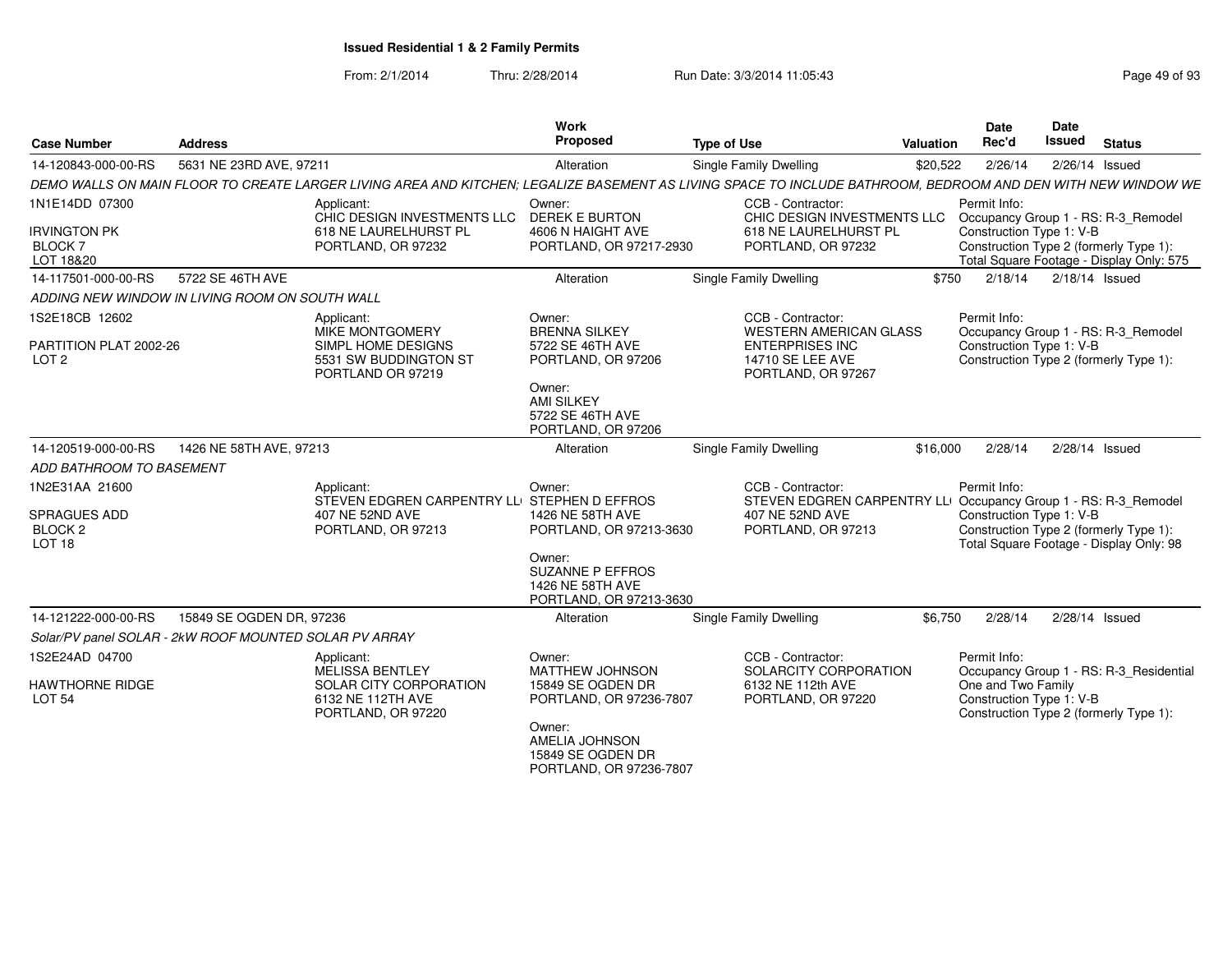|                                                                      |                            |                                                                                            | Work<br>Proposed                                                                                                                                                |                                                                                                                                                                                               |           | <b>Date</b>                        | Date<br><b>Issued</b>                          |                                                                                   |
|----------------------------------------------------------------------|----------------------------|--------------------------------------------------------------------------------------------|-----------------------------------------------------------------------------------------------------------------------------------------------------------------|-----------------------------------------------------------------------------------------------------------------------------------------------------------------------------------------------|-----------|------------------------------------|------------------------------------------------|-----------------------------------------------------------------------------------|
| <b>Case Number</b>                                                   | Address                    |                                                                                            |                                                                                                                                                                 | <b>Type of Use</b>                                                                                                                                                                            | Valuation | Rec'd                              |                                                | <b>Status</b>                                                                     |
| 14-121237-000-00-RS                                                  | 5452 NE 64TH AVE           |                                                                                            | Alteration                                                                                                                                                      | Single Family Dwelling                                                                                                                                                                        | \$6,750   | 2/28/14                            |                                                | $2/28/14$ Issued                                                                  |
| Solar/PV panel SOLAR - 3kW SOLAR ROOF MOUNT PV ARRAY                 |                            |                                                                                            |                                                                                                                                                                 |                                                                                                                                                                                               |           |                                    |                                                |                                                                                   |
| 1N2E20BB 01029                                                       |                            | Applicant:<br><b>MELISSA BENTLEY</b>                                                       | Owner:<br>PRISCILLA MADORE                                                                                                                                      | CCB - Contractor:<br>SOLARCITY CORPORATION                                                                                                                                                    |           | Permit Info:                       |                                                | Occupancy Group 1 - RS: R-3 Residential                                           |
| HELENSVIEW HEIGHTS<br>LOT <sub>29</sub>                              |                            | SOLAR CITY CORPORATION<br>6132 NE 112TH AVE<br>PORTLAND, OR 97220                          | 5452 NE 64TH AVE<br>PORTLAND, OR 97218-3242<br>Owner:<br>STEPHEN MADORE<br>5452 NE 64TH AVE<br>PORTLAND, OR 97218-3242                                          | 6132 NE 112th AVE<br>PORTLAND, OR 97220                                                                                                                                                       |           |                                    | One and Two Family<br>Construction Type 1: V-B | Construction Type 2 (formerly Type 1):                                            |
| 14-117750-000-00-RS                                                  | 9507 NW ROSEWAY AVE, 97231 |                                                                                            | Alteration                                                                                                                                                      | <b>Single Family Dwelling</b>                                                                                                                                                                 | \$25,000  | 2/18/14                            |                                                | 2/18/14 Issued                                                                    |
| REPAIR PORTION OF FOUNDATION                                         |                            |                                                                                            |                                                                                                                                                                 |                                                                                                                                                                                               |           |                                    |                                                |                                                                                   |
| 1N1W11BA 04300<br><b>GLEN HARBOR</b><br>BLOCK 5<br>LOT 4-6           |                            | Applicant:<br><b>KEN MARQUARDT</b><br>PO BOX 11701<br>EUGENE OR 97440                      | Owner:<br><b>ERICA LURIE</b><br>9507 NW ROSEWAY AVE<br>PORTLAND, OR 97231<br>Owner:<br><b>MICHAEL LURIE</b><br>9507 NW ROSEWAY AVE<br>PORTLAND, OR 97231        | CCB - Contractor:<br><b>RAMJACK OF OREGON</b><br>PO BOX 11701<br>EUGENE, OR 97440                                                                                                             |           | Permit Info:                       | One and Two Family<br>Construction Type 1: V-B | Occupancy Group 1 - RS: R-3 Residential<br>Construction Type 2 (formerly Type 1): |
| 14-117596-000-00-RS                                                  | 3405 NE 21ST AVE, 97212    |                                                                                            | Alteration                                                                                                                                                      | <b>Single Family Dwelling</b>                                                                                                                                                                 | \$45,000  | 2/18/14                            |                                                | 2/18/14 Issued                                                                    |
|                                                                      |                            | KITCHEN REMODEL TO REPLACE A BEAM AND RECONFIGURE SECOND FLOOR: ADD NEW BATHROOM (3 TOTAL) |                                                                                                                                                                 |                                                                                                                                                                                               |           |                                    |                                                |                                                                                   |
| 1N1E26AA 05100<br><b>IRVINGTON</b><br>BLOCK 28<br>LOT <sub>5</sub>   |                            | Applicant:<br>LYNN M THOMPSON<br>5924 NE MALLORY AVE<br>PORTLAND, OR 97211                 | Owner:<br><b>GREGORY L MARTIN</b><br>5924 NE MALLORY AVE<br>PORTLAND, OR 97211<br>Owner:<br><b>LYNN M THOMPSON</b><br>5924 NE MALLORY AVE<br>PORTLAND, OR 97211 | CCB - Contractor:<br>MITCHELL ELECTRIC INC<br>1775 NW 3RD<br>GRESHAM OR 97030<br>CCB - Contractor:<br><b>DARREN BARLOW</b><br><b>RAVEN BUILDERS</b><br>4120 NE 54TH AVE<br>PORTLAND, OR 97218 |           | Permit Info:                       | Construction Type 1: V-B                       | Occupancy Group 1 - RS: R-3_Remodel<br>Construction Type 2 (formerly Type 1):     |
| 14-120926-000-00-RS                                                  | 3137 NE DAVIS ST, 97232    |                                                                                            | Alteration                                                                                                                                                      | Single Family Dwelling                                                                                                                                                                        | \$15,000  | 2/26/14                            |                                                | 2/26/14 Issued                                                                    |
|                                                                      |                            |                                                                                            |                                                                                                                                                                 | REMOVE INTERIOR WALLS FOR KITCHEN REMODEL; REPLACE AND ENLARGE KITCHEN WINDOW AND INCREASE SIZE OF BATHROOM ON FIRST FLOOR. NO BASEMENT WORK EXCEPT TWO NE                                    |           |                                    |                                                |                                                                                   |
| 1N1E36CA 13100<br>HAWTHORNES 1ST ADD<br>BLOCK 13<br>LOT <sub>9</sub> |                            | Applicant:<br>DONNA WAX<br>3045 NE 9TH AVE<br>PORLTAND, OR 97212                           | Owner:<br>ROBERT G FOJTASEK<br>3137 NE DAVIS ST<br>PORTLAND, OR 97232<br>Owner:<br><b>HEATHER N BROWN</b><br>3137 NE DAVIS ST<br>PORTLAND, OR 97232             | CCB - Contractor:<br>JAMES DAVID LOVESTRAND<br>3015 NE 20TH AVE<br>PORTLAND, OR 97212                                                                                                         |           | Permit Info:<br>One and Two Family | Construction Type 1: V-B                       | Occupancy Group 1 - RS: R-3_Residential<br>Construction Type 2 (formerly Type 1): |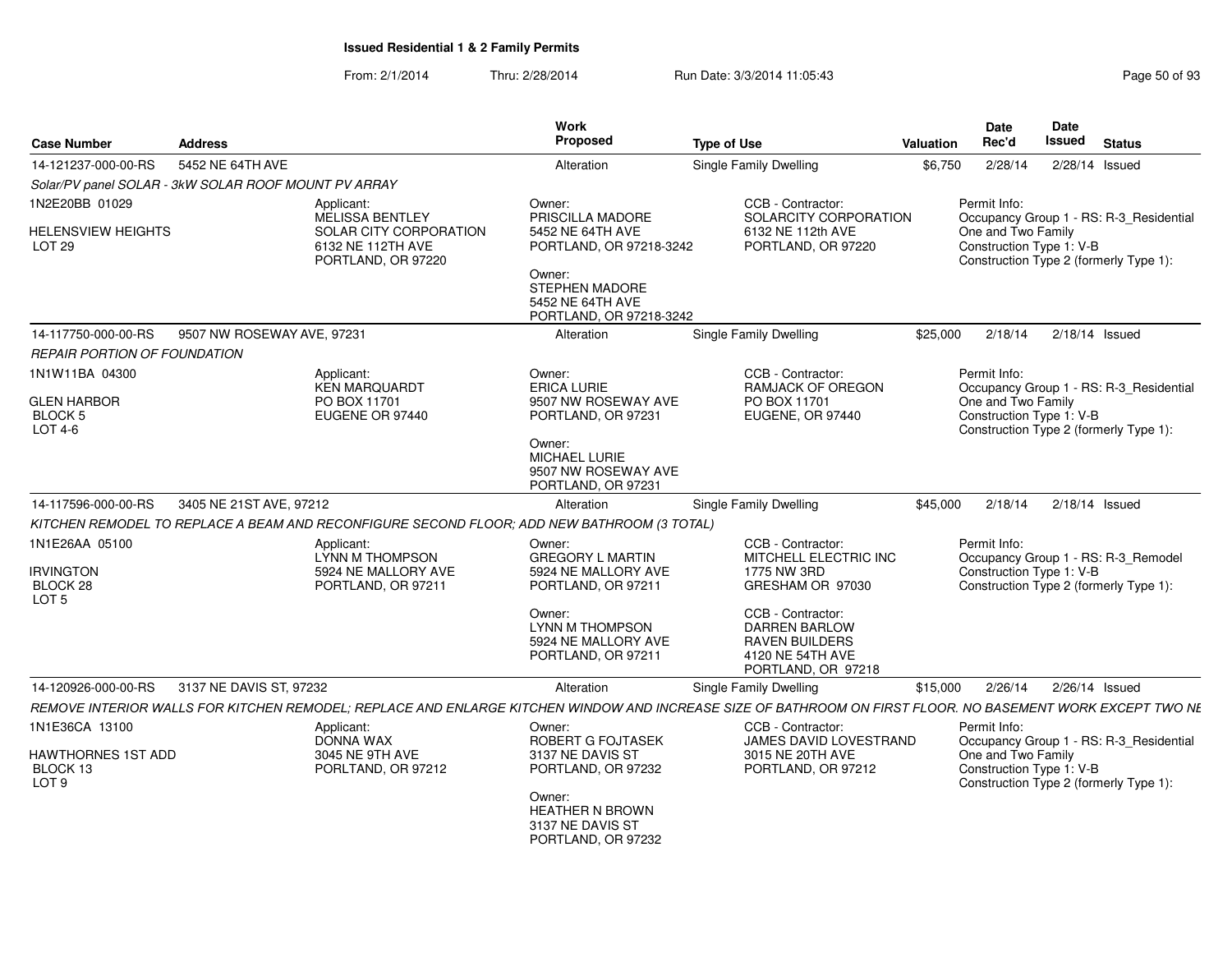| <b>Case Number</b>                                                                | <b>Address</b>                                 |                                                                                                                        | Work<br>Proposed                                                                                                                                                       | <b>Type of Use</b>                                                                                                                                          | Valuation | <b>Date</b><br>Rec'd                                                                                                                                                   | Date<br><b>Issued</b> | <b>Status</b> |
|-----------------------------------------------------------------------------------|------------------------------------------------|------------------------------------------------------------------------------------------------------------------------|------------------------------------------------------------------------------------------------------------------------------------------------------------------------|-------------------------------------------------------------------------------------------------------------------------------------------------------------|-----------|------------------------------------------------------------------------------------------------------------------------------------------------------------------------|-----------------------|---------------|
| 14-120251-000-00-RS                                                               | 50 NE IVY ST, 97212                            |                                                                                                                        | Alteration                                                                                                                                                             | <b>Single Family Dwelling</b>                                                                                                                               | \$50,000  | 2/26/14                                                                                                                                                                | 2/26/14 Issued        |               |
|                                                                                   |                                                |                                                                                                                        |                                                                                                                                                                        | CONVERT BASEMENT TO HABITABLE SPACE FOR FAMILY ROOM, BATHROOM, BEDROOM, WINDOW WELL, EXISTING LAUNDRY AND MECHANICAL ROOM, NEW BEAM, POSTS AND FOOTINGS; MA |           |                                                                                                                                                                        |                       |               |
| 1N1E27AA 06300<br><b>WILLIAMS AVE ADD</b><br><b>BLOCK7</b><br>E 33 1/3' OF LOT 23 |                                                | Applicant:<br><b>BOB STEELE</b><br><b>DESIGN INTELLIGENCE LLC</b><br>3013 SE WASHOUGAL RIVER RD<br>WASHOUGAL, WA 98671 | Owner:<br>MARGO WOODS<br>219 NE SHAVER ST #1<br>PORTLAND, OR 97212-1066                                                                                                | CCB - Contractor:<br>WILDE PROPERTIES INC<br>3735 SE CLAY STE 204<br>PORTLAND, OR 97214                                                                     |           | Permit Info:<br>Occupancy Group 1 - RS: R-3 Remodel<br>Construction Type 1: V-B<br>Construction Type 2 (formerly Type 1):<br>Total Square Footage - Display Only: 1152 |                       |               |
| 14-120254-000-00-RS                                                               | 2521 NE 19TH AVE, 97212                        |                                                                                                                        | Alteration                                                                                                                                                             | Single Family Dwelling                                                                                                                                      | \$76,000  | 2/25/14                                                                                                                                                                | 2/25/14 Issued        |               |
|                                                                                   |                                                | REPLACE WALLS IN BATHROOM ON MAIN FLOOR; ADD OFFICE TO BASEMENT - TRADE PERMITS OBTAINED SEPARATELY                    |                                                                                                                                                                        |                                                                                                                                                             |           |                                                                                                                                                                        |                       |               |
| 1N1E26DB 00100<br><b>IRVINGTON</b><br>BLOCK 38<br>LOT 8<br>N 1/2 OF LOT 9         |                                                | Applicant:<br><b>TIM KASAL</b><br>TIM KASAL CONSTRUCTION LLC<br>PO BOX 19975<br>PORTLAND, OR 97280-0975                | Owner:<br>KATHLEEN MACNAUGHTON<br>2521 NE 19TH AVE<br>PORTLAND, OR 97212<br>Owner:<br><b>MARTHA L MCCLURE</b><br>2521 NE 19TH AVE<br>PORTLAND, OR 97212                | CCB - Contractor:<br><b>TIM KASAL</b><br>TIM KASAL CONSTRUCTION LLC<br>PO BOX 19975<br>PORTLAND, OR 97280-0975                                              |           | Permit Info:<br>Occupancy Group 1 - RS: R-3 Residential<br>One and Two Family<br>Construction Type 1: V-B<br>Construction Type 2 (formerly Type 1):                    |                       |               |
| 14-118258-000-00-RS                                                               | 14045 SE BUSH ST, 97236                        |                                                                                                                        | Alteration                                                                                                                                                             | Single Family Dwelling                                                                                                                                      | \$30,000  | 2/19/14                                                                                                                                                                | 2/19/14 Issued        |               |
|                                                                                   |                                                | DRYROT REPAIR ON NORTH SIDE OF HOUSE: REMOVE NON-BEARING CLOSET WALLS AND ADD NEW HEADER BETWEEN LIVING AND KITCHEN    |                                                                                                                                                                        |                                                                                                                                                             |           |                                                                                                                                                                        |                       |               |
| 1S2E11DA 05500<br>SECTION 11 1S 2E<br>TL 5500 0.18 ACRES                          |                                                | Applicant:<br><b>T RIVERS GENERAL</b><br>CONTRACTOR LLC<br>33090 SE BLUFF RD<br><b>BORING, OR 97009</b>                | Owner:<br><b>JAMES L CHANDLER</b><br>3042 RIVERSIDE DR<br>CLARKSTON, WA 99403-9714<br>Owner:<br>ETHEL C CHANDLER<br>3042 RIVERSIDE DR<br>CLARKSTON, WA 99403-9714      | CCB - Contractor:<br><b>T RIVERS GENERAL</b><br>CONTRACTOR LLC<br>33090 SE BLUFF RD<br><b>BORING, OR 97009</b>                                              |           | Permit Info:<br>Occupancy Group 1 - RS: R-3 Residential<br>One and Two Family<br>Construction Type 1: V-B<br>Construction Type 2 (formerly Type 1):                    |                       |               |
| 14-121923-000-00-RS                                                               | 6105 N ATLANTIC AVE, 97217                     |                                                                                                                        | Alteration                                                                                                                                                             | Single Family Dwelling                                                                                                                                      | \$6,750   | 2/28/14                                                                                                                                                                | 2/28/14 Issued        |               |
|                                                                                   | SOLAR INSTALLATION, 2.5kW PV SYSTEM ON ROOFTOP |                                                                                                                        |                                                                                                                                                                        |                                                                                                                                                             |           |                                                                                                                                                                        |                       |               |
| 1N1E16CA 11900<br><b>WILLAMETTE</b><br>BLOCK 18<br>LOT 8                          |                                                | Applicant:<br>MELISSA BENTLEY<br>SOLAR CITY CORPORATION<br>6132 NE 112TH AVE<br>PORTLAND, OR 97220                     | Owner:<br><b>TAYLOR R HALVIK</b><br>6105 N ATLANTIC AVE<br>PORTLAND, OR 97217-4021<br>Owner:<br><b>SARA E HALVIK</b><br>6105 N ATLANTIC AVE<br>PORTLAND, OR 97217-4021 | CCB - Contractor:<br>SOLARCITY CORPORATION<br>6132 NE 112th AVE<br>PORTLAND, OR 97220                                                                       |           | Permit Info:<br>Occupancy Group 1 - RS: R-3_Remodel<br>Construction Type 1: V-B<br>Construction Type 2 (formerly Type 1):                                              |                       |               |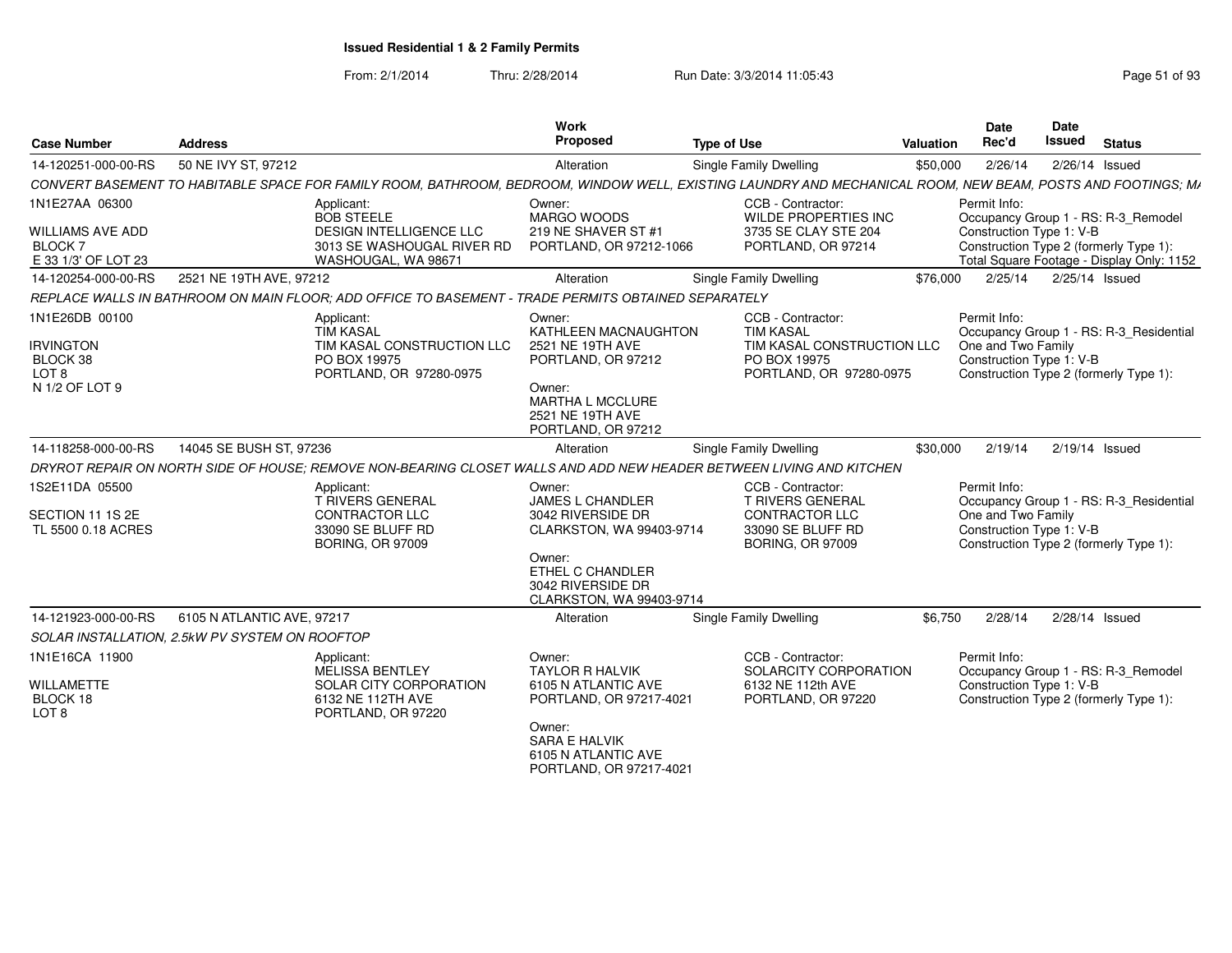| <b>Case Number</b>                                                          | <b>Address</b>                                                                                                                                                   | Work<br>Proposed                                                                                                                                                    | <b>Type of Use</b>                                                                                                  | <b>Valuation</b> | Date<br>Rec'd                                                                                                                                                                                   | Date<br><b>Issued</b> | <b>Status</b>            |  |
|-----------------------------------------------------------------------------|------------------------------------------------------------------------------------------------------------------------------------------------------------------|---------------------------------------------------------------------------------------------------------------------------------------------------------------------|---------------------------------------------------------------------------------------------------------------------|------------------|-------------------------------------------------------------------------------------------------------------------------------------------------------------------------------------------------|-----------------------|--------------------------|--|
| 14-121956-000-00-RS                                                         | 3915 NE 17TH AVE, 97212                                                                                                                                          | Alteration                                                                                                                                                          | Single Family Dwelling                                                                                              | \$1,500          | 2/28/14                                                                                                                                                                                         |                       | 2/28/14 Issued           |  |
|                                                                             | VOLUNTARY SEISMIC UPGRADE/STRENGHTENING AT INTERIOR PERMETER OF FOUNDATION                                                                                       |                                                                                                                                                                     |                                                                                                                     |                  |                                                                                                                                                                                                 |                       |                          |  |
| 1N1E23DC 02100<br><b>DIXON PL</b><br>BLOCK <sub>3</sub><br>LOT <sub>6</sub> | Applicant:<br>MIKE ROSE CONTRACTING LLC<br>3543 SE FRANKLIN ST<br>PORTLAND, OR 97202                                                                             | Owner:<br>DAVID M VAUGHAN<br>3915 NE 17TH AVE<br>PORTLAND, OR 97212-1337<br>Owner:<br>ALLISON R ALDOUS<br>3915 NE 17TH AVE                                          | CCB - Contractor:<br>MIKE ROSE CONTRACTING LLC<br>3543 SE FRANKLIN ST<br>PORTLAND, OR 97202                         |                  | Permit Info:<br>Occupancy Group 1 - RS: R-3_Residential<br>One and Two Family<br>Construction Type 1: V-B<br>Construction Type 2 (formerly Type 1):                                             |                       |                          |  |
|                                                                             |                                                                                                                                                                  | PORTLAND, OR 97212-1337                                                                                                                                             |                                                                                                                     |                  |                                                                                                                                                                                                 |                       |                          |  |
| 13-175809-REV-01-RS                                                         | 7665 N KERBY AVE, 97217                                                                                                                                          | Alteration                                                                                                                                                          | Single Family Dwelling                                                                                              |                  | \$2/14/14                                                                                                                                                                                       | 2/14/14 Final         |                          |  |
|                                                                             | REVISION - RECONFIGURE/REMOVE WALLS TO OMIT BASEMENT BATHROOM                                                                                                    |                                                                                                                                                                     |                                                                                                                     |                  |                                                                                                                                                                                                 |                       |                          |  |
| 1N1E10CD 11600<br><b>SWINTON</b><br>BLOCK 36<br>LOT 5&6                     | Applicant:<br>CLAIRE M MAULHARDT<br>7665 N KERBY AVE<br>PORTLAND, OR 97217                                                                                       | Owner:<br>PAMELA S CULLEN<br>7665 N KERBY AVE<br>PORTLAND, OR 97217<br>Owner:<br><b>CLAIRE M MAULHARDT</b>                                                          |                                                                                                                     |                  | Permit Info:<br>Occupancy Group 1 - RS: R-3_Remodel<br>Construction Type 1: V-B<br>Construction Type 2 (formerly Type 1):<br>Total Square Footage - Display Only: 613                           |                       |                          |  |
| 14-116912-000-00-RS                                                         | 1906 NE LIBERTY ST, 97211                                                                                                                                        | 7665 N KERBY AVE<br>PORTLAND, OR 97217<br>Alteration                                                                                                                | <b>Single Family Dwelling</b>                                                                                       | \$60,000         | 2/19/14                                                                                                                                                                                         |                       | 2/19/14 Issued           |  |
|                                                                             |                                                                                                                                                                  |                                                                                                                                                                     |                                                                                                                     |                  |                                                                                                                                                                                                 |                       |                          |  |
|                                                                             | CONVERT EXISTING BASEMENT AND GARAGE TO FINISHED LIVING SPACE; TO INCLUDE BATHROOM, LIVING ROOM, KITCHENETTE WITH SECOND SINK UTILITY ROOM, FINISHED STORAGE ROO |                                                                                                                                                                     |                                                                                                                     |                  |                                                                                                                                                                                                 |                       |                          |  |
| 1N1E14AD 04700<br><b>COLUMBIA HTS</b><br>BLOCK 5<br><b>LOT 10</b>           | Applicant:<br>CATALYST CONSTRUCTION &<br><b>REMODELING LLC</b><br>1031 NE 76TH AVE<br>PORTLAND, OR 97213                                                         |                                                                                                                                                                     | CCB - Contractor:<br><b>CATALYST CONSTRUCTION &amp;</b><br>REMODELING LLC<br>1031 NE 76TH AVE<br>PORTLAND, OR 97213 |                  | Permit Info:<br>Occupancy Group 1 - RS: R-3_Residential<br>One and Two Family<br>Construction Type 1: V-B<br>Construction Type 2 (formerly Type 1):<br>Total Square Footage - Display Only: 988 |                       |                          |  |
| 14-118610-000-00-RS                                                         | 3514 N FARRAGUT ST - Unit B. 97217                                                                                                                               | Alteration                                                                                                                                                          | Single Family Dwelling                                                                                              | \$30,000         | 2/25/14                                                                                                                                                                                         |                       | 2/25/14 Under Inspection |  |
|                                                                             | CONVERT BASEMENT TO ACCESSORY DWELLING UNIT/***ADD PLUMBING FIXTURES 2/25/14***                                                                                  |                                                                                                                                                                     |                                                                                                                     |                  |                                                                                                                                                                                                 |                       |                          |  |
| 1N1E08DD 04900                                                              | Applicant:                                                                                                                                                       | Owner:                                                                                                                                                              | CCB - Contractor:                                                                                                   |                  | Permit Info:                                                                                                                                                                                    |                       |                          |  |
|                                                                             | <b>TODD MICHAEL SANDERS</b><br>3439 NE SANDY BLVD SUITE 421<br>PORTLAND, OR 97232                                                                                | <b>SCOTT P MONTEGNA</b><br>3514 N FARRAGUT ST<br>PORTLAND, OR 97217<br>Owner:<br><b>JESSICA S</b><br>RODRIGUEZ-MONTEGNA<br>3514 N FARRAGUT ST<br>PORTLAND, OR 97217 | <b>TODD MICHAEL SANDERS</b><br>3439 NE SANDY BLVD SUITE 421<br>PORTLAND, OR 97232                                   |                  | Occupancy Group 1 - RS: R-3_Residential<br>One and Two Family<br>Construction Type 1: V-B<br>Construction Type 2 (formerly Type 1):<br>Number of New Dwelling Units: 1                          |                       |                          |  |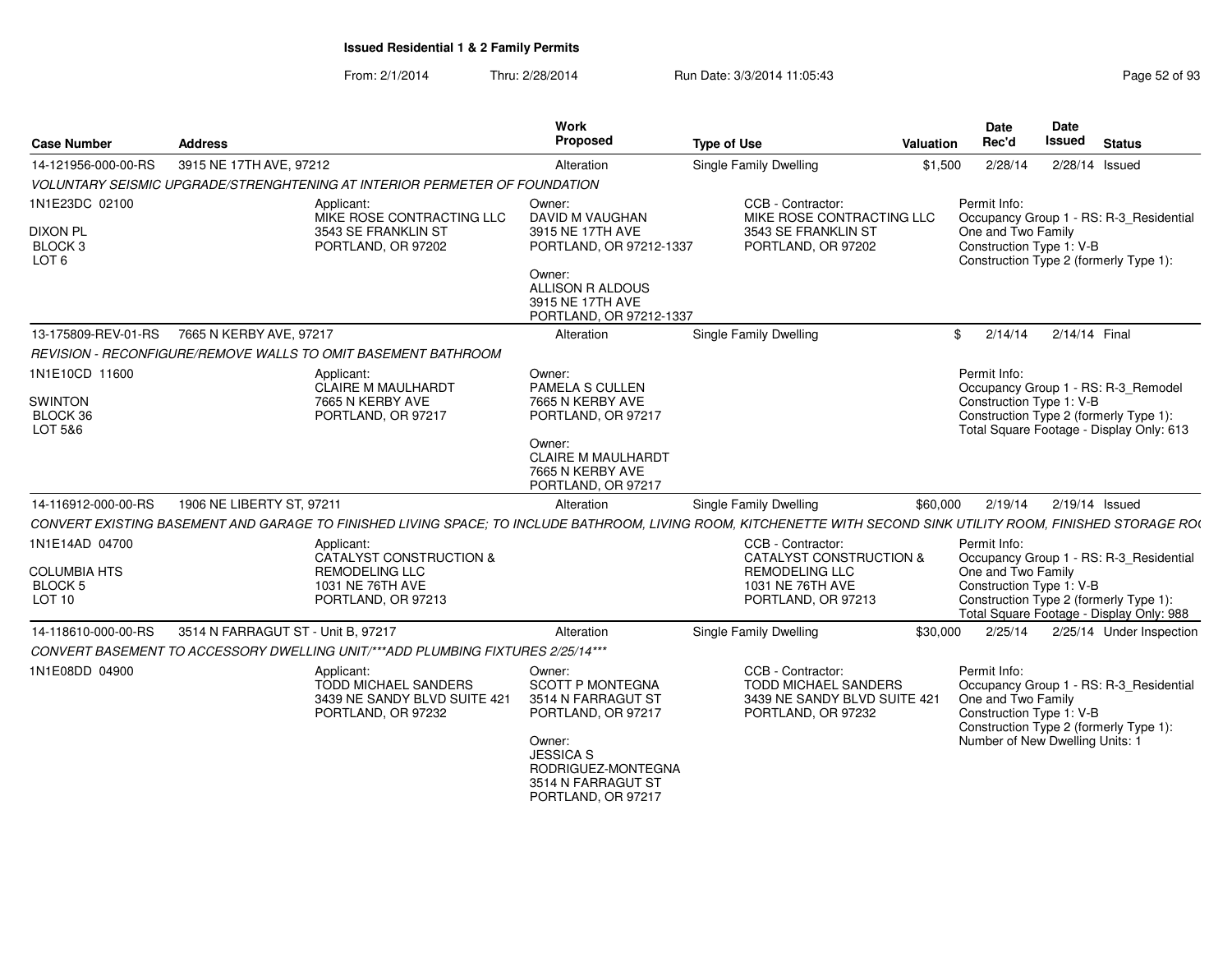| <b>Case Number</b>                                                   | <b>Address</b>                                                                                                                                               | Work<br>Proposed                                                                    | <b>Type of Use</b>                                                                                             | <b>Valuation</b> | Date<br>Rec'd                                                  | Date<br>Issued | <b>Status</b>                                                                     |
|----------------------------------------------------------------------|--------------------------------------------------------------------------------------------------------------------------------------------------------------|-------------------------------------------------------------------------------------|----------------------------------------------------------------------------------------------------------------|------------------|----------------------------------------------------------------|----------------|-----------------------------------------------------------------------------------|
| 14-120258-000-00-RS                                                  | 7225 SW 13TH AVE, 97219                                                                                                                                      | Alteration                                                                          | Single Family Dwelling                                                                                         | \$100,000        | 2/25/14                                                        |                | $2/25/14$ Issued                                                                  |
|                                                                      | EXPAND HABITABLE SPACE IN BASEMENT AND ADD BEDROOM AND BATHROOM, REPLACE ALL FURRED OUT WALLS; MAIN FLOOR - REMOVE INTERIOR WALLS FOR KITCHEN REMODEL, REPLA |                                                                                     |                                                                                                                |                  |                                                                |                |                                                                                   |
| 1S1E21BD 00500                                                       | Applicant:<br><b>GREGORY MONAHAN</b>                                                                                                                         | Owner:<br><b>TODD S GUREN</b>                                                       | CCB - Contractor:<br><b>DAVID MIKKELSON</b>                                                                    |                  | Permit Info:                                                   |                | Occupancy Group 1 - RS: R-3_Remodel                                               |
| <b>BARBUR HTS</b><br>BLOCK 1<br>LOT 6&7 TL 500                       | 2425 GLEN HAVE RD<br>LAKE OSWEGON, OR 97034                                                                                                                  | 2425 GLEN HAVEN RD<br>LAKE OSWEGO, OR 97034-5714                                    | <b>WATSON PLUMBING CO</b><br>7935 E BURNSIDE ST<br>PORTLAND, OR 972160000                                      |                  | Construction Type 1: V-B                                       |                | Construction Type 2 (formerly Type 1):                                            |
|                                                                      |                                                                                                                                                              | Owner:<br><b>CORA B GUREN</b><br>2425 GLEN HAVEN RD<br>LAKE OSWEGO, OR 97034-5714   |                                                                                                                |                  |                                                                |                |                                                                                   |
| 14-120375-000-00-RS                                                  | 3930 SW GREENLEAF DR, 97221                                                                                                                                  | Alteration                                                                          | Single Family Dwelling                                                                                         | \$20.920         | 2/25/14                                                        |                | 2/25/14 Issued                                                                    |
|                                                                      | CONVERT SPACE ABOVE THE GARAGE INTO BONUS ROOM***TRADE PERMITS TO BE OBTAINED SEPARATELY***                                                                  |                                                                                     |                                                                                                                |                  |                                                                |                |                                                                                   |
| 1S1E08BD 07600<br><b>GREEN HILLS</b>                                 | Applicant:<br>JEFF HEINZE CONSTRUCTION LLC ERIC JETTON<br>13724 SW JENNA CT                                                                                  | Owner:<br>3930 SW GREENLEAF DR                                                      | CCB - Contractor:<br>JEFF HEINZE CONSTRUCTION LLC Occupancy Group 1 - RS: R-3_Residential<br>13724 SW JENNA CT |                  | Permit Info:<br>One and Two Family                             |                |                                                                                   |
| BLOCK 4<br>LOT 9-11 TL 7600                                          | <b>TIGARD, OR 97223</b>                                                                                                                                      | PORTLAND, OR 97221-3221                                                             | <b>TIGARD, OR 97223</b>                                                                                        |                  | Construction Type 1: V-B                                       |                | Construction Type 2 (formerly Type 1):                                            |
|                                                                      |                                                                                                                                                              | Owner:<br><b>ADRIANE JETTON</b><br>3930 SW GREENLEAF DR<br>PORTLAND, OR 97221-3221  |                                                                                                                |                  |                                                                |                |                                                                                   |
| 14-120433-000-00-RS                                                  | 3004 NE DAVIS ST, 97232                                                                                                                                      | Alteration                                                                          | Single Family Dwelling                                                                                         | \$1,250          | 2/25/14                                                        |                | 2/25/14 Under Inspection                                                          |
|                                                                      | LEGALIZE OPENING BETWEEN KITCHEN AND LIVING ROOM                                                                                                             |                                                                                     |                                                                                                                |                  |                                                                |                |                                                                                   |
| 1N1E36CA 15400<br>HAWTHORNES 1ST ADD<br>BLOCK 19<br>LOT <sub>1</sub> | Applicant:<br>MICHAEL DUSTIN SHIVELY<br>9136 N HODGE AVE<br>PORTLAND, OR 97203                                                                               | Owner:<br><b>JOEL E BRADACH</b><br>3004 NE DAVIS ST<br>PORTLAND, OR 97232<br>Owner: | CCB - Contractor:<br>MICHAEL DUSTIN SHIVELY<br>9136 N HODGE AVE<br>PORTLAND, OR 97203                          |                  | Permit Info:<br>One and Two Family<br>Construction Type 1: V-B |                | Occupancy Group 1 - RS: R-3_Residential<br>Construction Type 2 (formerly Type 1): |
|                                                                      |                                                                                                                                                              | KATHLEEN M BRADACH<br>3004 NE DAVIS ST<br>PORTLAND, OR 97232                        |                                                                                                                |                  |                                                                |                |                                                                                   |
| 14-120460-000-00-RS                                                  | 8620 N PORTSMOUTH AVE, 97203<br>ADD EGRESS WINDOW TO BASEMENT TO CREATE A BEDROOM                                                                            | Alteration                                                                          | <b>Single Family Dwelling</b>                                                                                  | \$3,000          | 2/25/14                                                        |                | $2/25/14$ Issued                                                                  |
| 1N1E08BC 10200                                                       |                                                                                                                                                              | Owner:                                                                              |                                                                                                                |                  | Permit Info:                                                   |                |                                                                                   |
| PORTSMOUTH VILLA EXTD<br><b>BLOCK N</b><br><b>LOT 10</b>             |                                                                                                                                                              | <b>TIMOTHY F CHAPMAN</b><br>8620 N PORTSMOUTH AVE<br>PORTLAND, OR 97203             |                                                                                                                |                  | One and Two Family<br>Construction Type 1: V-B                 |                | Occupancy Group 1 - RS: R-3_Residential<br>Construction Type 2 (formerly Type 1): |
|                                                                      |                                                                                                                                                              | Owner:<br>RAYMOND L WILSON<br>8620 N PORTSMOUTH AVE<br>PORTLAND, OR 97203           |                                                                                                                |                  |                                                                |                |                                                                                   |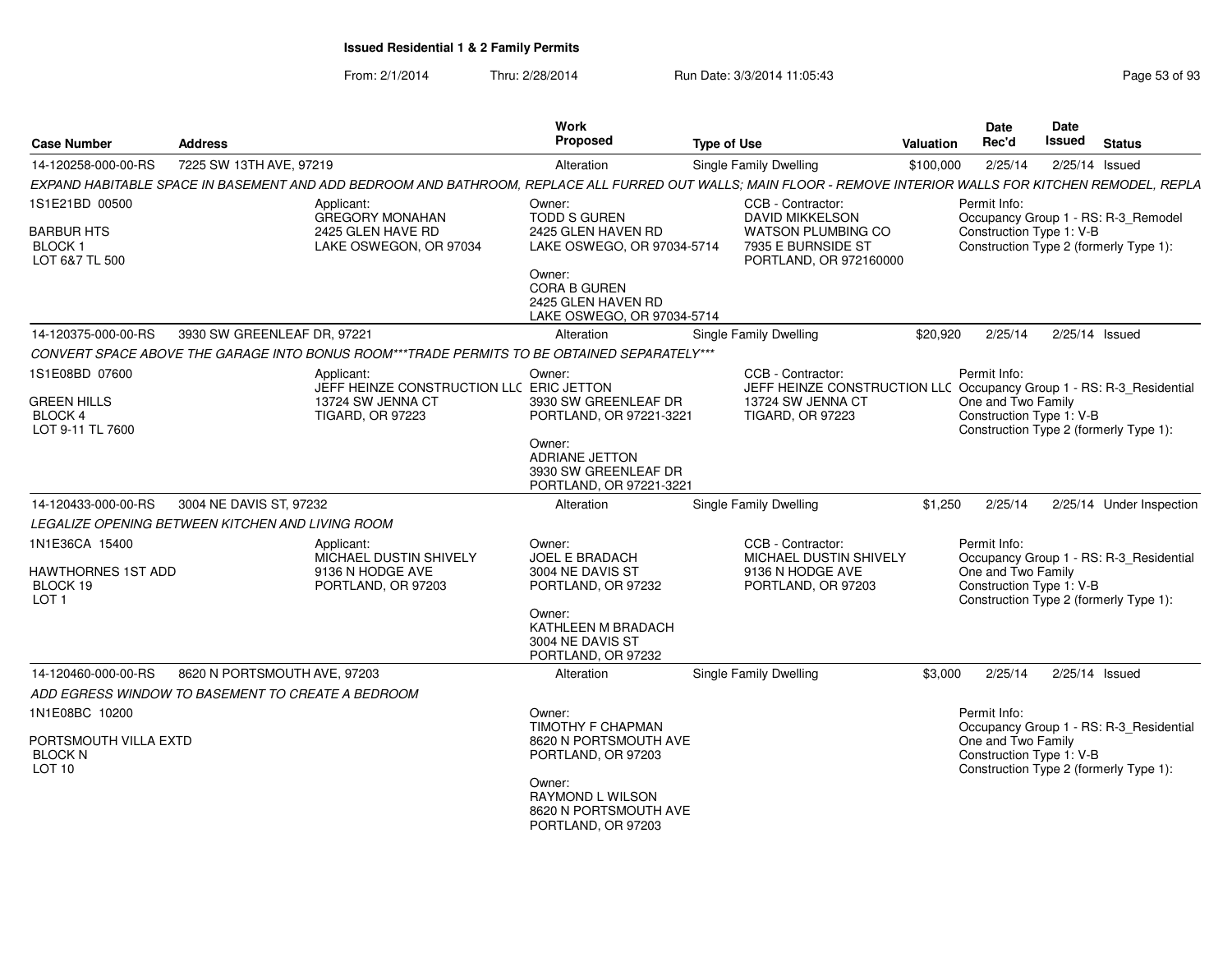|                                                                         |                          |                                                                                                   | Work<br><b>Proposed</b>                                                                        |                                                               |                                                                    |          | <b>Date</b><br>Rec'd                                           | <b>Date</b><br><b>Issued</b> |                                                                                   |
|-------------------------------------------------------------------------|--------------------------|---------------------------------------------------------------------------------------------------|------------------------------------------------------------------------------------------------|---------------------------------------------------------------|--------------------------------------------------------------------|----------|----------------------------------------------------------------|------------------------------|-----------------------------------------------------------------------------------|
| <b>Case Number</b>                                                      | <b>Address</b>           |                                                                                                   |                                                                                                | <b>Type of Use</b>                                            | Valuation                                                          |          |                                                                |                              | <b>Status</b>                                                                     |
| 14-118243-000-00-RS                                                     | 1335 SE YUKON ST, 97202  |                                                                                                   | Alteration                                                                                     | Single Family Dwelling                                        |                                                                    | \$17,000 | 2/19/14                                                        |                              | 2/19/14 Under Inspection                                                          |
|                                                                         |                          | REMOVE INTERIOR WALLs AT MUD ROOM FOR COMPLETE KITCHEN REMODEL; REDUCE SIZE OF 2 EXISTING WINDOWS |                                                                                                |                                                               |                                                                    |          |                                                                |                              |                                                                                   |
| 1S1E14CA 02400<br>P J MARTINS TR<br>BLOCK 11<br>LOT <sub>5</sub>        |                          | Applicant:<br>DAVID MCGEE CONTRACT<br>SERVICES LLC<br>6624 N CAMPBELL AVE<br>PORTLAND OR 97217    | Owner:<br>ANN B HILL<br>1335 SE YUKON ST<br>PORTLAND, OR 97202-5313                            | CCB - Contractor:<br><b>SERVICES LLC</b><br>PORTLAND OR 97217 | DAVID MCGEE CONTRACT<br>6624 N CAMPBELL AVE                        |          | Permit Info:<br>One and Two Family<br>Construction Type 1: V-B |                              | Occupancy Group 1 - RS: R-3_Residential<br>Construction Type 2 (formerly Type 1): |
|                                                                         |                          |                                                                                                   |                                                                                                | CCB - Contractor:                                             | LOTUS PLUMBING COMPANY<br>8100 SW ELMWOOD ST<br>PORTLAND, OR 97223 |          |                                                                |                              |                                                                                   |
|                                                                         |                          |                                                                                                   |                                                                                                | CCB - Contractor:<br>PORTLAND, OR 97225                       | <b>FALCON ELECTRIC INC</b><br>2375 SW CEDAR HILLS BLVD             |          |                                                                |                              |                                                                                   |
| 14-118697-000-00-RS                                                     | 4137 NE 49TH AVE, 97218  |                                                                                                   | Alteration                                                                                     | Single Family Dwelling                                        |                                                                    | \$6,750  | 2/20/14                                                        | $2/20/14$ Issued             |                                                                                   |
| ROOF MOUNT SOLAR ARRAY 4.2kW                                            |                          |                                                                                                   |                                                                                                |                                                               |                                                                    |          |                                                                |                              |                                                                                   |
| 1N2E19CA 13300                                                          |                          | Applicant:                                                                                        | Owner:                                                                                         | CCB - Contractor:                                             |                                                                    |          | Permit Info:                                                   |                              |                                                                                   |
| IRVINGTON ACREAGE TR<br><b>BLOCK 2 TL 13300</b>                         |                          | <b>JORDAN WEISMAN</b><br>FUTURE CITY SOLAR LLC<br>1631 NE BROADWAY ST, #320<br>PORTLAND, OR 97232 | PETER EDLING<br>4137 NE 49TH AVE<br>PORTLAND, OR 97218-1713<br>Owner:<br><b>LAURA MATTISON</b> | <b>JORDAN WEISMAN</b><br>PORTLAND, OR 97232                   | FUTURE CITY SOLAR LLC<br>1631 NE BROADWAY ST, #320                 |          | Garage\Utility Misc.<br>Construction Type 1: V-B               |                              | Occupancy Group 1 - RS: U_Private<br>Construction Type 2 (formerly Type 1):       |
|                                                                         |                          |                                                                                                   | 4137 NE 49TH AVE<br>PORTLAND, OR 97218-1713                                                    |                                                               |                                                                    |          |                                                                |                              |                                                                                   |
| 13-143057-REV-02-RS                                                     | 126 NW MAYWOOD DR, 97210 |                                                                                                   | Alteration                                                                                     | Single Family Dwelling                                        |                                                                    | \$1,000  | 2/20/14                                                        | $2/20/14$ Issued             |                                                                                   |
|                                                                         |                          | REVISION TO CHANGE PATIO TO A 96 SF PRESCRIPTIVE RAISED DECK <30" in height                       |                                                                                                |                                                               |                                                                    |          |                                                                |                              |                                                                                   |
| 1N1E32DA 10600                                                          |                          | Applicant:<br><b>CHRISTOFF KNORR</b>                                                              | Owner:<br><b>BAU DESIGN LLC</b>                                                                |                                                               |                                                                    |          | Permit Info:<br>Occupancy Group 1 - RS: U Decks,               |                              |                                                                                   |
| <b>ST FRANCES HILL</b><br>BLOCK <sub>3</sub><br>LOT 3&4 TL 10600        |                          | 1812 SE 46TH AVE<br>PORTLAND, OR 97215                                                            | 1812 SE 46TH AVE<br>PORTLAND, OR 97215-3146                                                    |                                                               |                                                                    |          | Patios, Porches, Carports<br>Construction Type 1: V-B          |                              | Construction Type 2 (formerly Type 1):<br>Total Square Footage - Display Only: 96 |
| 14-113359-DFS-01-RS                                                     | 6872 N HUDSON ST, 97203  |                                                                                                   | Alteration                                                                                     | Single Family Dwelling                                        |                                                                    | \$2,700  | 2/20/14                                                        | $2/20/14$ Issued             |                                                                                   |
| <b>DFS FOR TRUSSES</b>                                                  |                          |                                                                                                   |                                                                                                |                                                               |                                                                    |          |                                                                |                              |                                                                                   |
| 1N1E07BA 08700<br><b>HIGH SCHOOL ADD</b><br>BLOCK 1<br>LOT <sub>8</sub> |                          | Applicant:<br><b>XIONG CHA</b><br><b>20857 NE KYLE CT</b><br>FAIRVIEW, OR 97024                   | Owner:<br><b>XIONG CHA</b><br><b>20857 NE KYLE CT</b><br>FAIRVIEW, OR 97024                    | CCB - Contractor:<br>16816 NE 182ND AVE                       | NORTHWEST FIRE REPAIR INC<br>BRUSH PRAIRIE, WA 98606               |          | Permit Info:<br>One and Two Family<br>Construction Type 1: V-B |                              | Occupancy Group 1 - RS: R-3_Residential<br>Construction Type 2 (formerly Type 1): |
|                                                                         |                          | Applicant:<br><b>JASON MINOR</b><br>16816 NE 182ND AVE<br>BRUSH PRAIRIE, WA 98606                 |                                                                                                |                                                               |                                                                    |          |                                                                |                              |                                                                                   |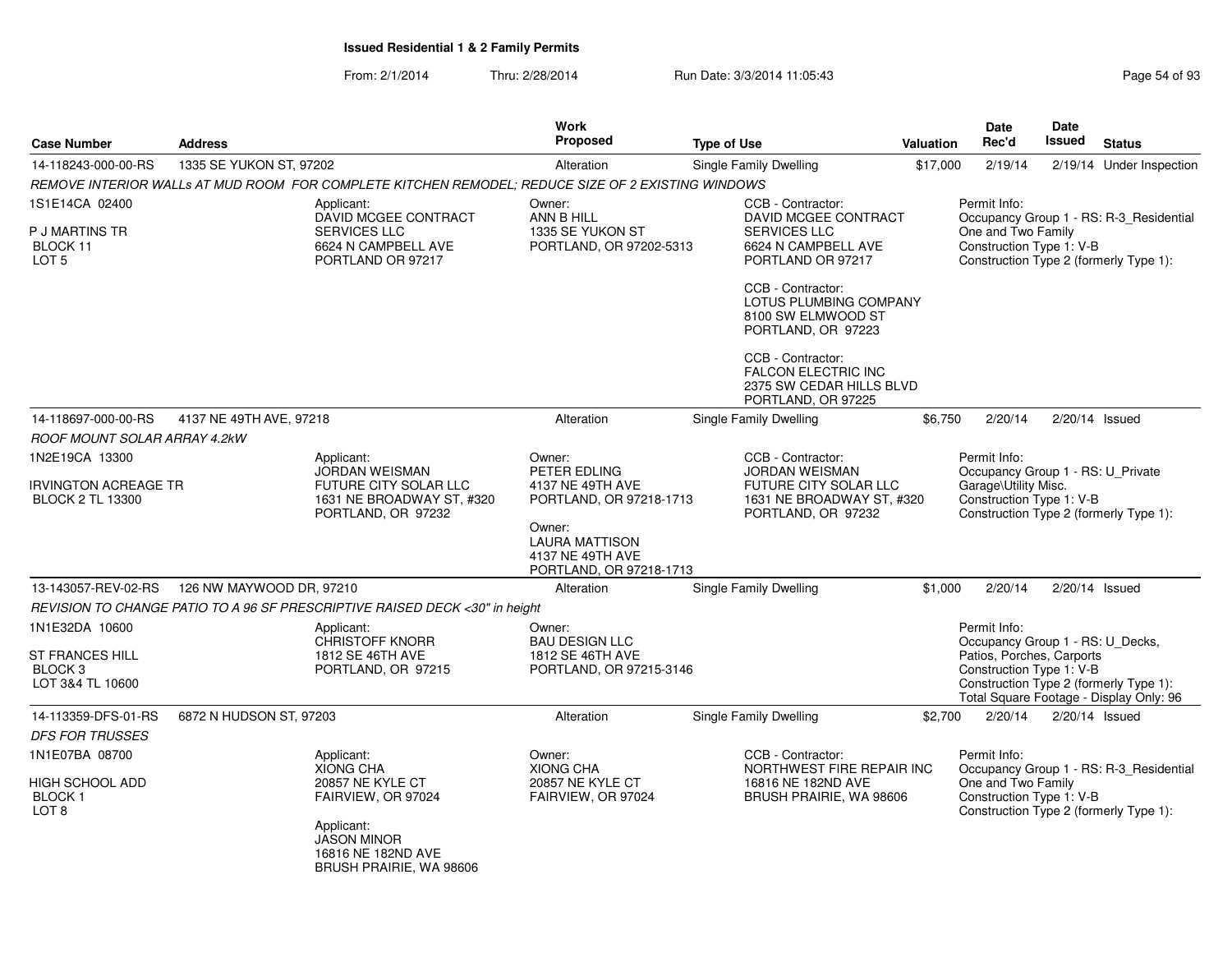From: 2/1/2014Thru: 2/28/2014 **Run Date: 3/3/2014 11:05:43** Page 55 of 93

|                                    |                                |                                                                                                                | Work<br>Proposed                            |                                                |                  | Date<br>Rec'd            | <b>Date</b><br><b>Issued</b> |                                         |
|------------------------------------|--------------------------------|----------------------------------------------------------------------------------------------------------------|---------------------------------------------|------------------------------------------------|------------------|--------------------------|------------------------------|-----------------------------------------|
| <b>Case Number</b>                 | <b>Address</b>                 |                                                                                                                |                                             | <b>Type of Use</b>                             | <b>Valuation</b> |                          |                              | <b>Status</b>                           |
| 14-119479-000-00-RS                | 450 SW 48TH DR. 97221          |                                                                                                                | Alteration                                  | Single Family Dwelling                         | \$10,000         | 2/21/14                  |                              | 2/21/14 Under Inspection                |
|                                    |                                | REPLACE HEADER OVER EXTERIOR WINDOW TO REPAIR WATER DAMAGE                                                     |                                             |                                                |                  |                          |                              |                                         |
| 1S1E06AA 01300                     |                                | Applicant:<br>MM DISIGN BUILD LLC                                                                              | Owner:<br><b>JACK GOUGOUTAS</b>             | CCB - Contractor:<br>MM DISIGN BUILD LLC       |                  | Permit Info:             |                              | Occupancy Group 1 - RS: R-3_Residential |
| WOODSIDE TERR & PLAT 2             |                                | 6431 NE 37TH AVE                                                                                               | 450 SW 48TH DR                              | 6431 NE 37TH AVE                               |                  | One and Two Family       |                              |                                         |
| LOT 16&17 TL 1300                  |                                | PORTLAND, OR 97211                                                                                             | PORTLAND, OR 97221-2742                     | PORTLAND, OR 97211                             |                  | Construction Type 1: V-B |                              |                                         |
|                                    |                                |                                                                                                                | Owner:                                      |                                                |                  |                          |                              | Construction Type 2 (formerly Type 1):  |
|                                    |                                |                                                                                                                | LINDA GOUGOUTAS                             |                                                |                  |                          |                              |                                         |
|                                    |                                |                                                                                                                | 450 SW 48TH DR                              |                                                |                  |                          |                              |                                         |
|                                    | 1636 SE TENINO ST, 97202       |                                                                                                                | PORTLAND, OR 97221-2742                     | Single Family Dwelling                         | \$6,750          | 2/28/14                  |                              |                                         |
| 14-121600-000-00-RS                |                                |                                                                                                                | Alteration                                  |                                                |                  |                          |                              | $2/28/14$ Issued                        |
| SOLAR - 2.7KW ROOF MOUNT PV SYSTEM |                                |                                                                                                                |                                             |                                                |                  |                          |                              |                                         |
| 1S1E23DC 08300                     |                                | Applicant:<br>WILLAMETTE CREST                                                                                 | Owner:<br>JONATHAN B PLENN                  | CCB - Contractor:<br><b>EAGLE ELECTRIC LLC</b> |                  | Permit Info:             |                              | Occupancy Group 1 - RS: R-3_Residential |
| SELLWOOD                           |                                | PROPERTIES LLC                                                                                                 | 1636 SE TENINO ST                           | PO BOX 931                                     |                  | One and Two Family       |                              |                                         |
| BLOCK 77                           |                                | 3981 CALAROGA DR                                                                                               | PORTLAND, OR 97202-6713                     | ST HELENS, OR 97051                            |                  | Construction Type 1: V-B |                              | Construction Type 2 (formerly Type 1):  |
| <b>LOT 15</b>                      |                                | WEST LINN, OR 97068                                                                                            | Owner:                                      | CCB - Contractor:                              |                  |                          |                              |                                         |
|                                    |                                |                                                                                                                | MICHELLE A COOK                             | <b>WILLAMETTE CREST</b>                        |                  |                          |                              |                                         |
|                                    |                                |                                                                                                                | 1636 SE TENINO ST                           | PROPERTIES LLC                                 |                  |                          |                              |                                         |
|                                    |                                |                                                                                                                | PORTLAND, OR 97202-6713                     | 3981 CALAROGA DR<br>WEST LINN, OR 97068        |                  |                          |                              |                                         |
| 14-120464-000-00-RS                | 2244 NE 8TH AVE, 97212         |                                                                                                                | Alteration                                  | Single Family Dwelling                         | \$25,000         | 2/26/14                  |                              | $2/26/14$ Issued                        |
|                                    |                                | CONVERT BASEMENT TO LIVING SPACE; ADD BATHROOM (3RD IN HOUSE).                                                 |                                             |                                                |                  |                          |                              |                                         |
| 1N1E26CB 14900                     |                                | Applicant:                                                                                                     | Owner:                                      | CCB - Contractor:                              |                  | Permit Info:             |                              |                                         |
| <b>WEST IRVINGTON</b>              |                                | Mildred White<br><b>BAMA Design</b>                                                                            | RONALD K PERNICK<br><b>2244 NE 8TH AVE</b>  | JAY ORESTE CONTEMPORARY<br><b>HOMES INC</b>    |                  | One and Two Family       |                              | Occupancy Group 1 - RS: R-3_Residential |
| BLOCK 106                          |                                | 1631 NE BROADWAY #754                                                                                          | PORTLAND, OR 97212                          | 13599 SE 139TH AVE                             |                  | Construction Type 1: V-B |                              |                                         |
| N 33 1/3' OF LOT 20                |                                | PORTLAND OR 97232                                                                                              |                                             | CLACKAMAS OR 97015                             |                  |                          |                              | Construction Type 2 (formerly Type 1):  |
|                                    |                                |                                                                                                                | Owner:<br><b>DENA L SHEHAB</b>              |                                                |                  |                          |                              |                                         |
|                                    |                                |                                                                                                                | 2244 NE 8TH AVE                             |                                                |                  |                          |                              |                                         |
|                                    |                                |                                                                                                                | PORTLAND, OR 97212                          |                                                |                  |                          |                              |                                         |
| 14-120403-000-00-RS                | 10216 NW ALDER GROVE LN, 97229 |                                                                                                                | Alteration                                  | Townhouse (3 or more units)                    | \$3,000          | 2/25/14                  |                              | 2/25/14 Issued                          |
|                                    |                                | ADD INTERIOR WALLS TO ADD OFFICE SPACE TO GARAGE IN TOWHOUSE ON INDIVIDUAL LOT (Trade permits at a later date) |                                             |                                                |                  |                          |                              |                                         |
| 1N1W26CB 05800                     |                                | Applicant:                                                                                                     | Owner:                                      | CCB - Contractor:                              |                  | Permit Info:             |                              |                                         |
| VILLAGE AT FOREST HTS NO 3         |                                | <b>JESSE OSBORNE</b><br>LIFE AND LIMB BUILT                                                                    | DOUGLAS L POWELL<br>10216 NW ALDER GROVE LN | LIFE & LIMB BUILT LLC<br>PO BOX 86093          |                  | One and Two Family       |                              | Occupancy Group 1 - RS: R-3_Residential |
| <b>LOT 57</b>                      |                                | PO BOX 86093                                                                                                   | PORTLAND, OR 97229-7584                     | PORTLAND, OR 97286                             |                  | Construction Type 1: V-B |                              |                                         |
|                                    |                                | PORTLAND, OR 97286                                                                                             |                                             |                                                |                  |                          |                              | Construction Type 2 (formerly Type 1):  |
|                                    |                                |                                                                                                                | Owner:<br>NICOLE M RHOADES                  |                                                |                  |                          |                              |                                         |
|                                    |                                |                                                                                                                | 10216 NW ALDER GROVE LN                     |                                                |                  |                          |                              |                                         |
|                                    |                                |                                                                                                                | PORTLAND, OR 97229-7584                     |                                                |                  |                          |                              |                                         |

**Total valuation of RS Alteration permits issued: \$4,111,722**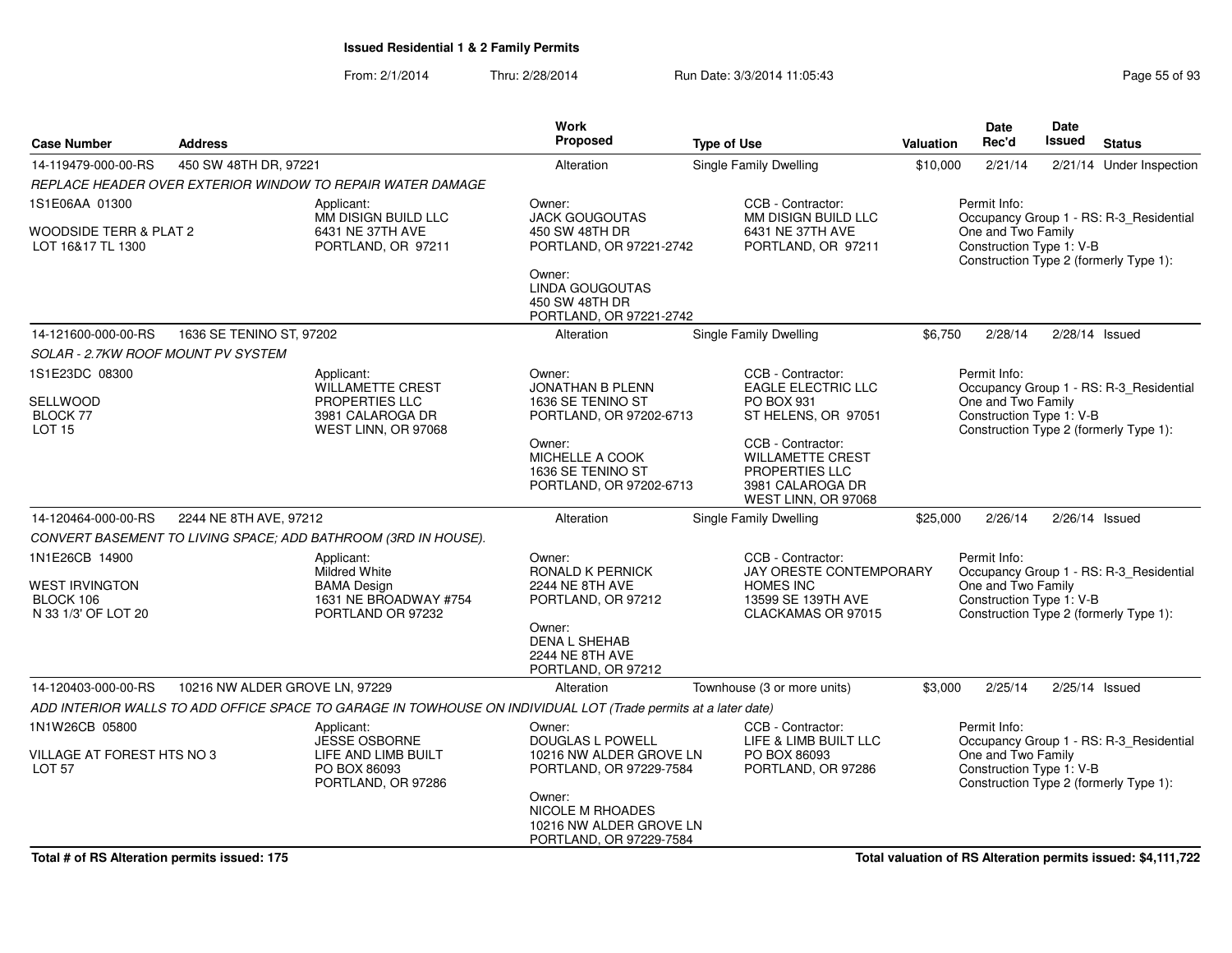| <b>Case Number</b>                                                       | <b>Address</b>             |                                                                                                                                                                                  | Work<br>Proposed                                                                        | <b>Type of Use</b> |                                                                                                                       | Valuation | <b>Date</b><br>Rec'd                                             | <b>Date</b><br><b>Issued</b> | <b>Status</b>                                                               |
|--------------------------------------------------------------------------|----------------------------|----------------------------------------------------------------------------------------------------------------------------------------------------------------------------------|-----------------------------------------------------------------------------------------|--------------------|-----------------------------------------------------------------------------------------------------------------------|-----------|------------------------------------------------------------------|------------------------------|-----------------------------------------------------------------------------|
| 14-112250-REV-01-RS                                                      | 6331 SE 15TH AVE, 97202    |                                                                                                                                                                                  | Demolition                                                                              |                    | <b>Accessory Structure</b>                                                                                            |           | 2/25/14<br>\$                                                    |                              | 2/25/14 Issued                                                              |
|                                                                          |                            | REVISION TO REMOVE REQUIREMENT TO FILL POOL; TO BE USED FOR BASEMENT OF FUTURE NSFR; FILL AND COMPACTION FORM ATTACHED ("Includes Future Compaction Agreement. Site to ha        |                                                                                         |                    |                                                                                                                       |           |                                                                  |                              |                                                                             |
| 1S1E14DC 19800                                                           |                            | Applicant:<br><b>ROB HUMPHREY</b>                                                                                                                                                | Owner:<br><b>BYRON M TWYMAN</b>                                                         |                    | CCB - Contractor:<br><b>VIC REMMERS</b>                                                                               |           | Permit Info:                                                     |                              | Occupancy Group 1 - RS: U_Private                                           |
| <b>TOLMAN TR</b><br>LOT 5&8 BLOCK 20                                     |                            | <b>FASTER PERMITS</b><br>14334 NW EAGLERIDGE LANE<br>PORTLAND, OR 97229                                                                                                          | 6331 SE 15TH AVE<br>PORTLAND, OR 97202                                                  |                    | EVERETT CUSTOM HOMES INC<br>735 SW 158TH AVE STE 180<br>BEAVERTON OR 97008                                            |           | Garage\Utility Misc.<br>Construction Type 1: V-B                 |                              | Construction Type 2 (formerly Type 1):                                      |
|                                                                          |                            |                                                                                                                                                                                  | Owner:<br>KERI K TWYMAN<br>6331 SE 15TH AVE<br>PORTLAND, OR 97202                       |                    |                                                                                                                       |           |                                                                  |                              |                                                                             |
| 14-117930-000-00-RS                                                      | 4535 SW 60TH PL, 97221     |                                                                                                                                                                                  | Demolition                                                                              |                    | <b>Accessory Structure</b>                                                                                            | \$500     | 2/18/14                                                          |                              | $2/18/14$ Issued                                                            |
|                                                                          |                            | DEMOLITION OF ACCESSORY STRUCTUREReplacement house under permit 14-117748-RS. Remove all foundations and debris. Cap utilities. Scope of work does not include removal of trees. |                                                                                         |                    |                                                                                                                       |           |                                                                  |                              |                                                                             |
| 1S1E18BB 01400<br>RALEIGH HILLS<br>BLOCK 1<br>LOT 19                     |                            | Applicant:<br>MIKE COYLE<br><b>FASTER PERMITS</b><br>14334 NW EAGLERIDGE LANE<br>PORTLAND, OR 97229                                                                              | Owner:<br>EVERETT CUSTOM HOMES INC<br>735 SW 158TH AVE #180<br>BEAVERTON, OR 97006-4952 |                    | CCB - Contractor:<br><b>VIC REMMERS</b><br>EVERETT CUSTOM HOMES INC<br>735 SW 158TH AVE STE 180<br>BEAVERTON OR 97008 |           | Permit Info:<br>Garage\Utility Misc.<br>Construction Type 1: V-B |                              | Occupancy Group 1 - RS: U_Private<br>Construction Type 2 (formerly Type 1): |
| 14-113930-000-00-RS                                                      | 7539 SW 35TH AVE, 97219    |                                                                                                                                                                                  | Demolition                                                                              |                    | <b>Accessory Structure</b>                                                                                            | \$500     | 2/6/14                                                           |                              | 2/6/14 Final                                                                |
|                                                                          |                            | DEMO 400 SQ FT PLAYHOUSE LOCATED ON VACANT LOT TO NORTH OF 7539 SW 35TH                                                                                                          |                                                                                         |                    |                                                                                                                       |           |                                                                  |                              |                                                                             |
| 1S1E20BD 10600                                                           |                            | Applicant:<br>DAN WILLIAMS                                                                                                                                                       |                                                                                         |                    | CCB - Contractor:<br>WEST COAST DEVELOPMENT                                                                           |           | Permit Info:                                                     |                              | Occupancy Group 1 - RS: U_Private                                           |
| QUEENSLAND<br><b>BLOCK 4</b><br>LOT 11&12 EXC NLY 1/2                    |                            | <b>FASTER PERMITS</b><br>14334 NW EAGLERIDGE LANE<br>PORTLAND, OR 97229                                                                                                          |                                                                                         |                    | <b>GROUP INC</b><br>1697 19TH ST<br>WEST LINN, OR 97068                                                               |           | Garage\Utility Misc.<br>Construction Type 1: V-B                 |                              | Construction Type 2 (formerly Type 1):                                      |
| 13-198812-000-00-RS                                                      | 2431 SW SHERWOOD DR, 97201 |                                                                                                                                                                                  | Demolition                                                                              | Garage/Carport     |                                                                                                                       | \$500     | 8/29/13                                                          |                              | 2/26/14 Final                                                               |
| DEMO 760 SQ FT CARPORT                                                   |                            |                                                                                                                                                                                  |                                                                                         |                    |                                                                                                                       |           |                                                                  |                              |                                                                             |
| 1S1E09BB 06200                                                           |                            | Applicant:<br>ALLAN NORRIS                                                                                                                                                       | Owner:<br><b>THOMAS M SAVINAR</b>                                                       |                    | Primary Contractor:<br><b>TO BID</b>                                                                                  |           | Permit Info:<br>Occupancy Group 1 - RS: U_Private                |                              |                                                                             |
| <b>GREENWAY</b><br><b>BLOCK E</b><br>LOT <sub>5</sub>                    |                            | TVA ARCHITECTS, INC.<br>920 SW 6TH AVE, SUITE 1500<br>PORTLAND, OR 97204                                                                                                         | 2431 SW SHERWOOD DR<br>PORTLAND, OR 97201-1606                                          |                    |                                                                                                                       |           | Garage\Utility Misc.<br>Construction Type 1: V-B                 |                              | Construction Type 2 (formerly Type 1):                                      |
|                                                                          |                            |                                                                                                                                                                                  | Owner:<br>ANNA M SAVINAR<br>2431 SW SHERWOOD DR<br>PORTLAND, OR 97201-1606              |                    |                                                                                                                       |           |                                                                  |                              |                                                                             |
| 14-120490-000-00-RS                                                      | 7945 SE RHINE ST, 97206    |                                                                                                                                                                                  | Demolition                                                                              | Garage/Carport     |                                                                                                                       | \$500     | 2/25/14                                                          |                              | $2/25/14$ Issued                                                            |
| <b>DEMO GARAGE</b>                                                       |                            |                                                                                                                                                                                  |                                                                                         |                    |                                                                                                                       |           |                                                                  |                              |                                                                             |
| 1S2E08DA 01500                                                           |                            | Applicant:<br>NIZAR SLIM                                                                                                                                                         | Owner:<br>DK HOMES LLC                                                                  |                    | CCB - Contractor:<br><b>DAMIR KARIN</b>                                                                               |           | Permit Info:                                                     |                              | Occupancy Group 1 - RS: R-3 Residential                                     |
| WAPELLO PK<br>BLOCK <sub>3</sub><br>LOT <sub>15</sub><br>W 1/2 OF LOT 16 |                            | PO BOX 6602<br>PORTLAND, OR 97228                                                                                                                                                | PO BOX 90277<br>PORTLAND, OR 97290-0277                                                 |                    | DK HOMES LLC<br>PO BOX 90277<br>PORTLAND, OR 97290                                                                    |           | One and Two Family<br>Construction Type 1: V-B                   |                              | Construction Type 2 (formerly Type 1):                                      |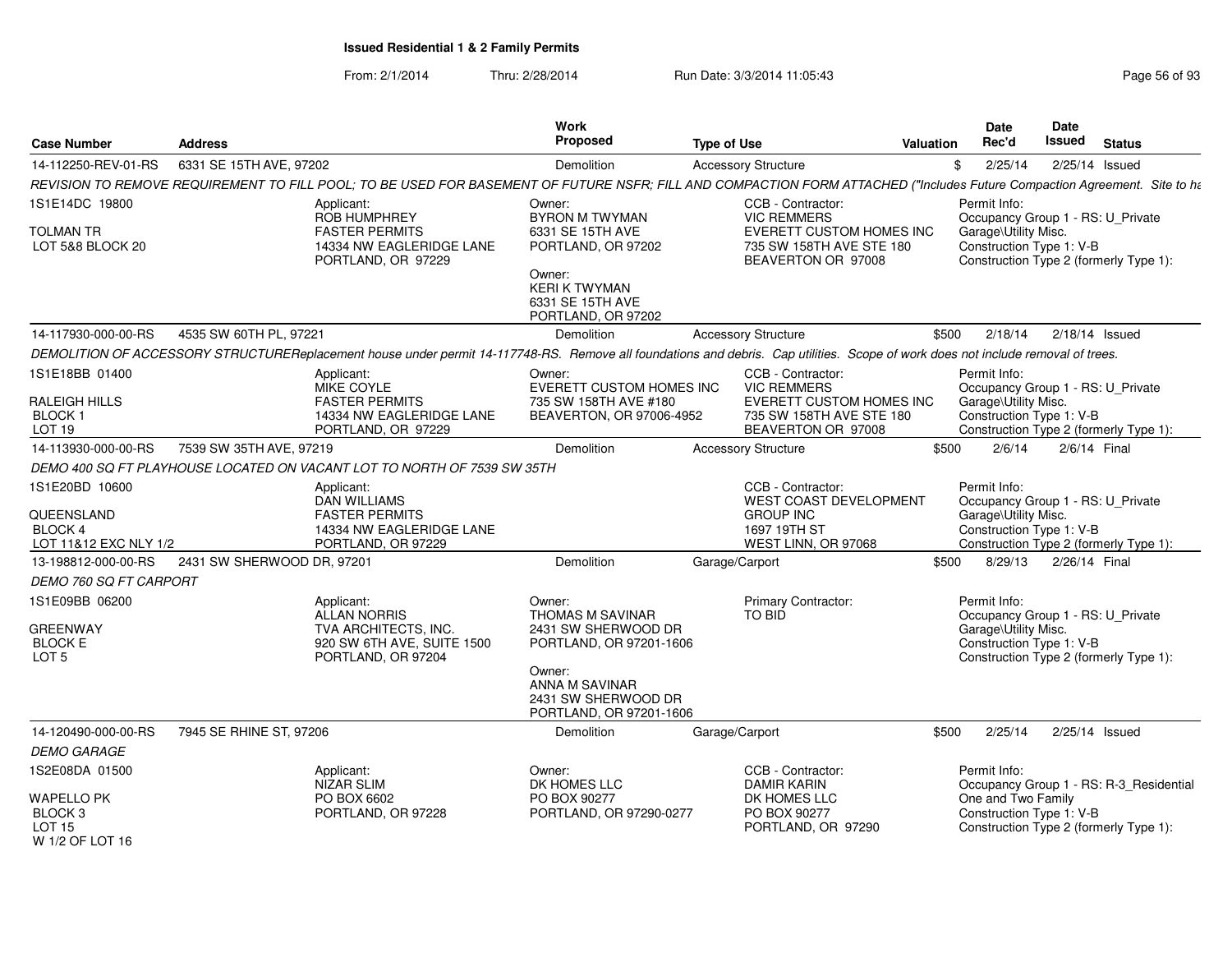| <b>Case Number</b>                                                                       | <b>Address</b>                                  | <b>Work</b><br>Proposed<br><b>Type of Use</b>                                                                      |                                                                                                                                                        |                                                                                                                       | Valuation | <b>Date</b><br>Rec'd                                                                                  | <b>Date</b><br>Issued | <b>Status</b>                          |
|------------------------------------------------------------------------------------------|-------------------------------------------------|--------------------------------------------------------------------------------------------------------------------|--------------------------------------------------------------------------------------------------------------------------------------------------------|-----------------------------------------------------------------------------------------------------------------------|-----------|-------------------------------------------------------------------------------------------------------|-----------------------|----------------------------------------|
| 14-118745-000-00-RS                                                                      | 6150 SE DUKE ST, 97206                          |                                                                                                                    | Demolition                                                                                                                                             | Garage/Carport                                                                                                        | \$2,000   | 2/25/14                                                                                               | $2/25/14$ Issued      |                                        |
|                                                                                          |                                                 | DEMO DETACHED GARAGE, No fill greater than 24", Remove all foundations and debris.                                 |                                                                                                                                                        |                                                                                                                       |           |                                                                                                       |                       |                                        |
| 1S2E19AA 00100<br>SECTION 19 1S 2E<br>TL 100 0.19 ACRES                                  |                                                 | Applicant:<br>KYM NGUYEN<br>CONCEPT DESIGN & ASSOCIATES 1724 SE 40TH AVE<br>PO BOX 8464<br>PORTLAND OR 97207       | Owner:<br>DANNY J JONES<br>PORTLAND, OR 97214-5224                                                                                                     |                                                                                                                       |           | Permit Info:<br>Occupancy Group 1 - RS: U Private<br>Garage\Utility Misc.<br>Construction Type 1: V-B |                       | Construction Type 2 (formerly Type 1): |
| 14-117603-000-00-RS                                                                      | 10830 SW 61ST AVE, 97219                        |                                                                                                                    | Demolition                                                                                                                                             | Garage/Carport                                                                                                        | \$500     | 2/18/14                                                                                               | $2/18/14$ Issued      |                                        |
| DEMO DETACHED GARAGE                                                                     |                                                 |                                                                                                                    |                                                                                                                                                        |                                                                                                                       |           |                                                                                                       |                       |                                        |
| 1S1E31BB 02500                                                                           |                                                 | Applicant:                                                                                                         | Owner:                                                                                                                                                 | CCB - Contractor:                                                                                                     |           | Permit Info:                                                                                          |                       |                                        |
| PASADENA<br>BLOCK <sub>1</sub><br>LOT 3&4 EXC E 90'<br>LOT 33&34                         |                                                 | ROB HUMPHREY<br><b>FASTER PERMITS</b><br>14334 NW EAGLERIDGE LANE<br>PORTLAND, OR 97229                            | <b>STEPHEN R PLUMMER</b><br>10830 SW 61ST AVE<br>PORTLAND, OR 97219<br>Owner:<br><b>TERESA I PLUMMER</b><br>10830 SW 61ST AVE<br>PORTLAND, OR 97219    | <b>BRIAN MCMILLEN LLC</b><br>15151 SE FRYE<br>HAPPY VALLEY, OR 97086                                                  |           | Occupancy Group 1 - RS: U Private<br>Garage\Utility Misc.<br>Construction Type 1: V-B                 |                       | Construction Type 2 (formerly Type 1): |
| 14-116905-000-00-RS                                                                      | 7701 SE MADISON ST, 97215                       |                                                                                                                    | Demolition                                                                                                                                             | Garage/Carport                                                                                                        | \$1,000   | 2/14/14                                                                                               |                       | $2/14/14$ Issued                       |
|                                                                                          | DEMOLISH GARAGE AND DRIVEWAY, REMOVE ALL DEBRIS |                                                                                                                    |                                                                                                                                                        |                                                                                                                       |           |                                                                                                       |                       |                                        |
| 1S2E05AC 02200<br>KINZEL PK<br>BLOCK <sub>8</sub><br>LOT 14&15                           |                                                 | Applicant:<br><b>BOB STEELE</b><br><b>DESIGN INTELLIGENCE</b><br>3013 SE WASHOUGAL RIVER RD<br>WASHOUGAL, WA 98671 | Owner:<br><b>JEFFREY ARMSTRONG</b><br>7701 SE MADISON ST<br>PORTLAND, OR 97215<br>Owner:<br>DAWN M MOWER                                               | CCB - Contractor:<br><b>WILDE PROPERTIES INC</b><br>3735 SE CLAY STE 204<br>PORTLAND, OR 97214                        |           | Permit Info:<br>Occupancy Group 1 - RS: U_Private<br>Garage\Utility Misc.<br>Construction Type 1: V-B |                       | Construction Type 2 (formerly Type 1): |
|                                                                                          |                                                 |                                                                                                                    | 7701 SE MADISON ST<br>PORTLAND, OR 97215                                                                                                               |                                                                                                                       |           |                                                                                                       |                       |                                        |
| 14-118394-000-00-RS                                                                      | 7409 N OLIN AVE, 97203                          |                                                                                                                    | Demolition                                                                                                                                             | Garage/Carport                                                                                                        | \$500     | 2/19/14                                                                                               | $2/19/14$ Issued      |                                        |
|                                                                                          |                                                 | DEMO DETACHED GARAGE / REMOVE ALL DEBRIS / CAP UTILITIES / DOES NOT INCLUDE TREE REMOVAL                           |                                                                                                                                                        |                                                                                                                       |           |                                                                                                       |                       |                                        |
| 1N1E08CD 08100<br>SMITHSON LAND COS ADD<br>BLOCK <sub>3</sub><br>NE 52 1/2' OF LOT 45-48 |                                                 | Applicant:<br><b>DAN WILLIAMS</b><br><b>FASTER PERMITS</b><br>14334 NW EAGLERIDGE LANE<br>PORTLAND, OR 97229       | Owner:<br><b>RED GAP HOLDINGS LLC</b><br>1111 MAIN ST #107<br>VANCOUVER, WA 98660-2958                                                                 | CCB - Contractor:<br>K & C CUSTOM HOMES LLC<br>3720 SW BOND AVE #308<br>PORTLAND, OR 97239                            |           | Permit Info:<br>Occupancy Group 1 - RS: U Private<br>Garage\Utility Misc.<br>Construction Type 1: V-B |                       | Construction Type 2 (formerly Type 1): |
| 14-121045-000-00-RS                                                                      | 7028 N MOBILE AVE, 97217                        |                                                                                                                    | Demolition                                                                                                                                             | Garage/Carport                                                                                                        | \$1,000   | 2/26/14                                                                                               | $2/26/14$ Issued      |                                        |
| <b>DEMOLISH 1-STORY GARAGE</b>                                                           |                                                 |                                                                                                                    |                                                                                                                                                        |                                                                                                                       |           |                                                                                                       |                       |                                        |
| 1N1E16AB 18300<br>FIRST ELECTRIC ADD<br><b>BLOCK 4</b><br>LOT 5-7                        |                                                 | Applicant:<br><b>KEVIN PARTAIN</b><br><b>URBAN VISIONS</b><br>223 NE 56TH AVE<br>PORTLAND OR 97213                 | Owner:<br><b>NICK E NICHOLS</b><br>7028 N MOBILE AVE<br>PORTLAND, OR 97217<br>Owner:<br><b>LISA NICHOLS</b><br>7028 N MOBILE AVE<br>PORTLAND, OR 97217 | CCB - Contractor:<br><b>VIC REMMERS</b><br>EVERETT CUSTOM HOMES INC<br>735 SW 158TH AVE STE 180<br>BEAVERTON OR 97008 |           | Permit Info:<br>Occupancy Group 1 - RS: U Private<br>Garage\Utility Misc.<br>Construction Type 1: V-B |                       | Construction Type 2 (formerly Type 1): |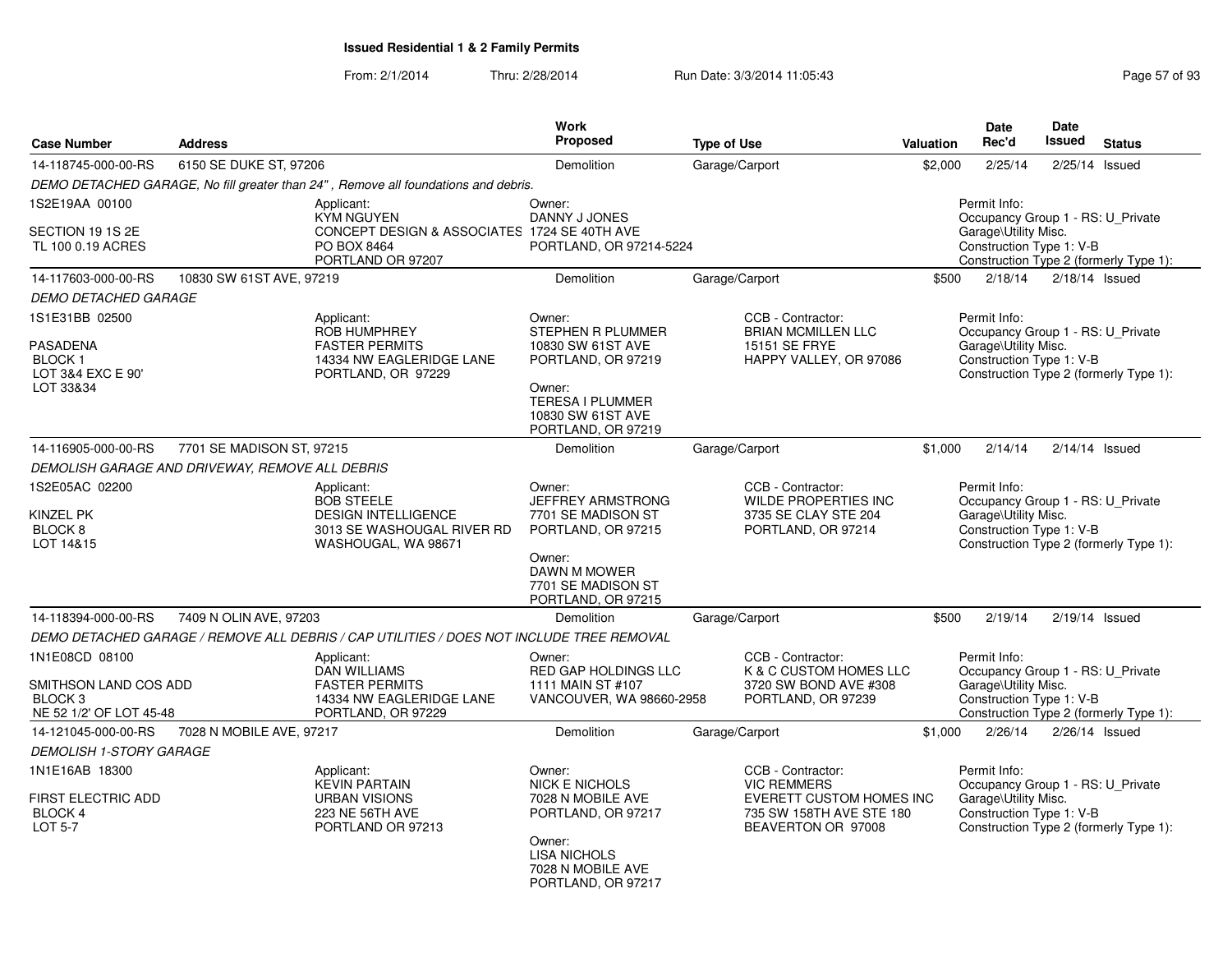From: 2/1/2014

Thru: 2/28/2014 Run Date: 3/3/2014 11:05:43

| <b>Case Number</b>                                                                | <b>Address</b>                   |                                                                                                                                                                                                      | <b>Work</b><br>Proposed                                                                                                                  | <b>Type of Use</b> |                                                                                                                    | <b>Valuation</b> | Date<br>Rec'd                                                                                         | <b>Date</b><br>Issued | <b>Status</b>                          |
|-----------------------------------------------------------------------------------|----------------------------------|------------------------------------------------------------------------------------------------------------------------------------------------------------------------------------------------------|------------------------------------------------------------------------------------------------------------------------------------------|--------------------|--------------------------------------------------------------------------------------------------------------------|------------------|-------------------------------------------------------------------------------------------------------|-----------------------|----------------------------------------|
| 14-117902-000-00-RS                                                               | 6228 SW KELLY AVE, 97201         |                                                                                                                                                                                                      | Demolition                                                                                                                               | Garage/Carport     |                                                                                                                    | \$2,000          | 2/19/14                                                                                               |                       | 2/19/14 Issued                         |
|                                                                                   |                                  | DEMO DETACHED GARAGENo fill greater than 24" (where there is no basement or compaction required). Remove all foundations and debris. Cap utilities. Scope of work does not include removal of trees. |                                                                                                                                          |                    |                                                                                                                    |                  |                                                                                                       |                       |                                        |
| 1S1E15CD 04800                                                                    |                                  | Applicant:<br><b>STEVE EDELMAN</b>                                                                                                                                                                   | Owner:<br><b>DARRELL T RASCHIO</b>                                                                                                       |                    | CCB - Contractor:<br>CRN EXCAVATION INC                                                                            |                  | Permit Info:<br>Occupancy Group 1 - RS: U_Private                                                     |                       |                                        |
| <b>SOUTHPORT</b><br>BLOCK <sub>9</sub><br>LOT <sub>10</sub><br>LOT 11 EXC NLY 23' |                                  | 4224 NE HALSEY ST SUITE 310<br>PORTLAND, OR 97213                                                                                                                                                    | 6228 SW KELLY AVE<br>PORTLAND, OR 97239-3614                                                                                             |                    | PO BOX 301517<br>PORTLAND, OR 97294                                                                                |                  | Garage\Utility Misc.<br>Construction Type 1: V-B                                                      |                       | Construction Type 2 (formerly Type 1): |
| 14-120292-000-00-RS                                                               | 3314 NE OREGON ST, 97232         |                                                                                                                                                                                                      | Demolition                                                                                                                               | Garage/Carport     |                                                                                                                    | \$300            | 2/25/14                                                                                               |                       | 2/25/14 Issued                         |
| DEMO 12 X 18 DETACHED CARPORT                                                     |                                  |                                                                                                                                                                                                      |                                                                                                                                          |                    |                                                                                                                    |                  |                                                                                                       |                       |                                        |
| 1N1E36AC 18200<br>LAURELHURST<br>BLOCK 19<br>LOT <sub>2</sub>                     |                                  | Applicant:<br><b>DAVID HEREFORD</b><br>HEREFORD CONSTRUCTION CO<br>INC.<br>12605 NW CRESTON RD<br>PORTLAND OR 97231                                                                                  | Owner:<br>TONY H LE<br>3314 NE OREGON ST<br>PORTLAND, OR 97232                                                                           | INC                | CCB - Contractor:<br><b>DAVID HEREFORD</b><br>HEREFORD CONSTRUCTION CO<br>12605 NW CRESTON RD<br>PORTLAND OR 97231 |                  | Permit Info:<br>Occupancy Group 1 - RS: U_Private<br>Garage\Utility Misc.<br>Construction Type 1: V-B |                       | Construction Type 2 (formerly Type 1): |
| 14-121550-000-00-RS                                                               | 3234 SE 87TH AVE - Unit A, 97266 |                                                                                                                                                                                                      | Demolition                                                                                                                               | Garage/Carport     |                                                                                                                    | \$1,000          | 2/27/14                                                                                               |                       | 2/27/14 Issued                         |
|                                                                                   |                                  | DEMOLISH DETACHED GARAGE AT NORTH SIDE OF PROPERTYNo fill greater than 24". Remove all foundations and debris. Cap utilities. Scope of work does not include removal of trees.                       |                                                                                                                                          |                    |                                                                                                                    |                  |                                                                                                       |                       |                                        |
| 1S2E09BD 07800<br>JOHNSTON AC<br>BLOCK 6<br>LOT 20&21 TL 7800                     |                                  | Applicant:<br><b>KEVIN PARTAIN</b><br><b>URBAN VISIONS</b><br>223 NE 56TH AVE<br>PORTLAND, OR 97213                                                                                                  | Owner:<br><b>KN ONE LLC</b><br>8651 SW CANYON DR<br>PORTLAND, OR 97225-3436                                                              |                    | CCB - Contractor:<br><b>CHALET HOMES LLC</b><br>8733 SE DIVISION ST #201<br>PORTLAND, OR 97266                     |                  | Permit Info:<br>Occupancy Group 1 - RS: U_Private<br>Garage\Utility Misc.<br>Construction Type 1: V-B |                       | Construction Type 2 (formerly Type 1): |
| 14-115882-000-00-RS                                                               | 2707 NE FLANDERS ST, 97232       |                                                                                                                                                                                                      | Demolition                                                                                                                               | Garage/Carport     |                                                                                                                    | \$500            | 2/12/14                                                                                               |                       | $2/12/14$ Issued                       |
|                                                                                   |                                  | DEMO DETACHED GARAGE, No fill greater than 24", Remove all foundations and debris                                                                                                                    |                                                                                                                                          |                    |                                                                                                                    |                  |                                                                                                       |                       |                                        |
| 1N1E36CB 12700<br><b>WYNKOOP VILLA</b><br><b>BLOCK1</b><br>LOT <sub>10</sub>      |                                  | Applicant:<br><b>JINGZI ZHAO</b><br>2707 NE FLANDERS<br>PORTLAND, OR 97232                                                                                                                           | Owner:<br><b>CHRISTOPHER PERKINS</b><br>2707 NE FLANDERS ST<br>PORTLAND, OR 97232<br>Owner:<br><b>JINGZI ZHAO</b><br>2707 NE FLANDERS ST |                    |                                                                                                                    |                  | Permit Info:<br>Occupancy Group 1 - RS: U_Private<br>Garage\Utility Misc.<br>Construction Type 1: V-B |                       | Construction Type 2 (formerly Type 1): |
|                                                                                   |                                  |                                                                                                                                                                                                      | PORTLAND, OR 97232                                                                                                                       |                    |                                                                                                                    |                  |                                                                                                       |                       |                                        |
| 14-115153-000-00-RS                                                               | 1115 NW 24TH AVE, 97210          |                                                                                                                                                                                                      | Demolition                                                                                                                               | Garage/Carport     |                                                                                                                    | \$1,000          | 2/18/14                                                                                               |                       | 2/18/14 Under Inspection               |
| DEMO DETACHED GARAGE.                                                             |                                  |                                                                                                                                                                                                      |                                                                                                                                          |                    |                                                                                                                    |                  |                                                                                                       |                       |                                        |
| 1N1E33BB 15000                                                                    |                                  | Applicant:<br><b>DAN WILLIAMS</b>                                                                                                                                                                    | Owner:<br><b>MARK KOVALEV</b>                                                                                                            |                    | CCB - Contractor:<br><b>MARK V. KOVALEV</b>                                                                        |                  | Permit Info:<br>Occupancy Group 1 - RS: U Private                                                     |                       |                                        |
| <b>GOLDSMITHS ADD</b><br>BLOCK 13<br>LOT <sub>2</sub>                             |                                  | <b>FASTER PERMITS</b><br>14334 NW EAGLERIDGE LANE<br>PORTLAND, OR 97229                                                                                                                              | 4111 SW 52ND AVE<br>PORTLAND, OR 97221                                                                                                   |                    | <b>GLOBAL HOUSING INC</b><br>6663 SW BEAVERTON HILLSDALE<br>HWY PMB 193<br>BEAVERTON OR 97225                      |                  | Garage\Utility Misc.<br>Construction Type 1: V-B                                                      |                       | Construction Type 2 (formerly Type 1): |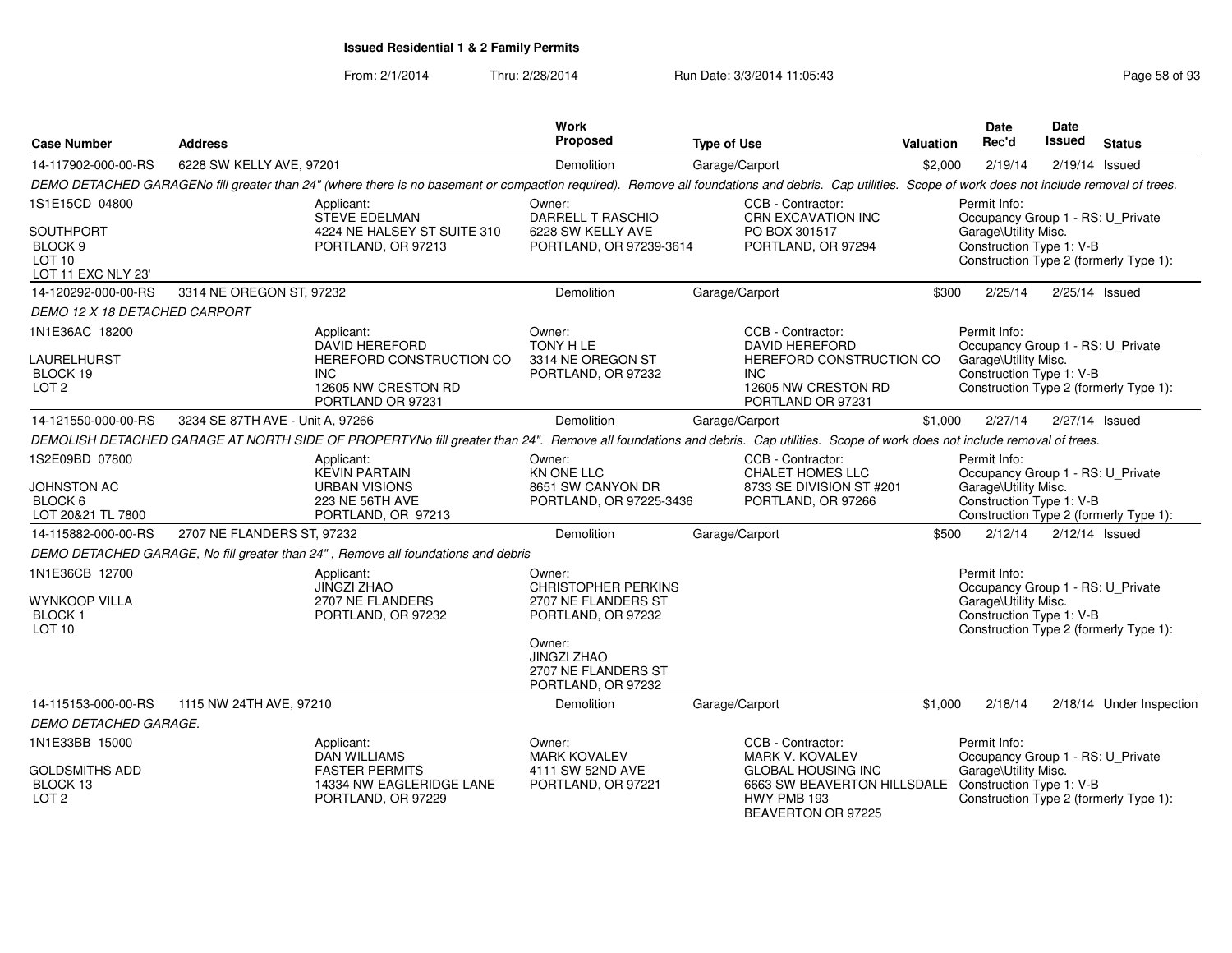| <b>Case Number</b>                                                         | <b>Address</b>                              |                                                                                                                                                                                         | <b>Work</b><br><b>Proposed</b>                                                                                                                                    | <b>Type of Use</b> |                                                                                                                            | Valuation | Date<br>Rec'd                                                                                         | <b>Date</b><br>Issued | <b>Status</b>                          |
|----------------------------------------------------------------------------|---------------------------------------------|-----------------------------------------------------------------------------------------------------------------------------------------------------------------------------------------|-------------------------------------------------------------------------------------------------------------------------------------------------------------------|--------------------|----------------------------------------------------------------------------------------------------------------------------|-----------|-------------------------------------------------------------------------------------------------------|-----------------------|----------------------------------------|
| 14-113715-000-00-RS                                                        | 3245 NE 56TH AVE, 97213                     |                                                                                                                                                                                         | Demolition                                                                                                                                                        | Garage/Carport     |                                                                                                                            | \$500     | 2/13/14                                                                                               |                       | $2/13/14$ Issued                       |
| <b>DEMO DETACHED GARAGE</b>                                                |                                             |                                                                                                                                                                                         |                                                                                                                                                                   |                    |                                                                                                                            |           |                                                                                                       |                       |                                        |
| 1N2E30AB 15800                                                             |                                             | Applicant:<br>ROB HUMPHREY                                                                                                                                                              | Owner:<br><b>DILUSSO HOMES LLC</b>                                                                                                                                |                    | CCB - Contractor:<br><b>DILUSSO RENOVATIONS LLC</b>                                                                        |           | Permit Info:<br>Occupancy Group 1 - RS: U_Private                                                     |                       |                                        |
| ROSE CITY PK<br>BLOCK 114<br>LOT 1                                         |                                             | <b>FASTER PERMITS</b><br>14334 NW EAGLERIDGE LANE<br>PORTLAND, OR 97229                                                                                                                 | PO BOX 1251<br>CLACKAMAS, OR 97015-1251                                                                                                                           |                    | 4415 NE SANDY BLVD #201<br>PORTLAND, OR 97213                                                                              |           | Garage\Utility Misc.<br>Construction Type 1: V-B                                                      |                       | Construction Type 2 (formerly Type 1): |
| 14-113681-000-00-RS                                                        | 2904 SE HOLGATE BLVD, 97202                 |                                                                                                                                                                                         | Demolition                                                                                                                                                        | Garage/Carport     |                                                                                                                            | \$500     | 2/6/14                                                                                                | 2/6/14 Final          |                                        |
|                                                                            |                                             | DEMO EXISTING GARAGE++No fill greater than 24". Remove all foundations and debris. Cap utilities. Decommissioning Inspection Required. Scope of work does not include removal of trees. |                                                                                                                                                                   |                    |                                                                                                                            |           |                                                                                                       |                       |                                        |
| 1S1E13BA 02500<br><b>EXCELSIOR</b><br><b>BLOCK 2</b><br>W 51' OF LOT 17&18 |                                             | Applicant:<br><b>EDUARD SHTOGRIN</b><br>13543 SE WILLINGHAM CT<br>CLACKAMAS, OR 97015                                                                                                   | Owner:<br><b>JACK B MAJORS</b><br>11409 SE NORWOOD LOOP<br>HAPPY VALLEY, OR 97086-8040                                                                            |                    | CCB - Contractor:<br><b>EDUARD SHTOGRIN</b><br>ROYAL CUSTOM HOMES INC.<br>13543 SE WILLINGHAM COURT<br>CLACKAMAS, OR 97015 |           | Permit Info:<br>Occupancy Group 1 - RS: U Private<br>Garage\Utility Misc.<br>Construction Type 1: V-B |                       | Construction Type 2 (formerly Type 1): |
| 14-114490-000-00-RS                                                        | 1516 SE GLENWOOD ST, 97202                  |                                                                                                                                                                                         | Demolition                                                                                                                                                        | Garage/Carport     |                                                                                                                            | \$2,000   | 2/6/14                                                                                                |                       | $2/6/14$ Issued                        |
| DEMOLISH 1-STORY 240 SF GARAGE                                             |                                             |                                                                                                                                                                                         |                                                                                                                                                                   |                    |                                                                                                                            |           |                                                                                                       |                       |                                        |
| 1S1E23AB 19500                                                             |                                             | Applicant:<br><b>MATT ROZZELL</b>                                                                                                                                                       | Owner:<br><b>MATTHEW ROZZELL</b>                                                                                                                                  |                    |                                                                                                                            |           | Permit Info:<br>Occupancy Group 1 - RS: U Private                                                     |                       |                                        |
| CITY VIEW PK ADD & NO 2<br><b>BLOCK 5</b><br>LOT 16                        |                                             | 14025 SE OVERLOOK LN<br>PORTLAND, OR 97267                                                                                                                                              | 14025 SE OVERLOOK LN<br>MILWAUKIE, OR 97267                                                                                                                       |                    |                                                                                                                            |           | Garage\Utility Misc.<br>Construction Type 1: V-B                                                      |                       | Construction Type 2 (formerly Type 1): |
| 14-114500-000-00-RS                                                        | 4205 SE 16TH AVE, 97202                     |                                                                                                                                                                                         | Demolition                                                                                                                                                        | Garage/Carport     |                                                                                                                            | \$500     | 2/6/14                                                                                                |                       | $2/6/14$ Issued                        |
|                                                                            | DEMOLISH DETACHED GARAGE, REMOVE ALL DEBRIS |                                                                                                                                                                                         |                                                                                                                                                                   |                    |                                                                                                                            |           |                                                                                                       |                       |                                        |
| 1S1E11DC 06800<br><b>BOISES ADD</b><br>BLOCK <sub>9</sub><br>LOT 35&36     |                                             | Applicant:<br><b>MIKE COYLE</b><br><b>FASTER PERMITS</b><br>14334 NW EAGLERIDGE LANE<br>PORTLAND, OR 97229                                                                              | Owner:<br><b>CURTIS R BOGLE</b><br>4205 SE 16TH AVE<br>PORTLAND, OR 97202-3935<br>Owner:<br><b>GERALDINE BOGLE</b><br>4205 SE 16TH AVE<br>PORTLAND, OR 97202-3935 |                    | CCB - Contractor:<br><b>WILDE PROPERTIES INC</b><br>3735 SE CLAY STE 204<br>PORTLAND, OR 97214                             |           | Permit Info:<br>Occupancy Group 1 - RS: U_Private<br>Garage\Utility Misc.<br>Construction Type 1: V-B |                       | Construction Type 2 (formerly Type 1): |
| 13-235417-000-00-RS                                                        | 1302 SE MARION ST                           |                                                                                                                                                                                         | Demolition                                                                                                                                                        | Garage/Carport     |                                                                                                                            | \$500     | 2/20/14                                                                                               |                       | 2/20/14 Issued                         |
| <b>DEMO DETACHED GARAGE</b>                                                |                                             |                                                                                                                                                                                         |                                                                                                                                                                   |                    |                                                                                                                            |           |                                                                                                       |                       |                                        |
| 1S1E26BA 04700<br>SELLWOOD                                                 |                                             | Applicant:<br>ROB HUMPHREY<br><b>FASTER PERMITS</b>                                                                                                                                     | Owner:<br>PETER LANDRY<br>8885 SW HILLVIEW TER                                                                                                                    |                    | <b>Primary Contractor:</b><br>TO BID                                                                                       |           | Permit Info:<br>Occupancy Group 1 - RS: U_Private<br>Garage\Utility Misc.                             |                       |                                        |
| BLOCK 62<br>LOT <sub>13</sub>                                              |                                             | 14334 NW EAGLERIDGE LANE<br>PORTLAND, OR 97229                                                                                                                                          | PORTLAND, OR 97225-1345                                                                                                                                           |                    |                                                                                                                            |           | Construction Type 1: V-B                                                                              |                       | Construction Type 2 (formerly Type 1): |
| 13-229382-000-00-RS                                                        | 10654 SW BOONES FERRY RD, 97219             |                                                                                                                                                                                         | Demolition                                                                                                                                                        | Garage/Carport     |                                                                                                                            | \$1,000   | 11/19/13                                                                                              |                       | $2/14/14$ Issued                       |
| <b>DEMO GARAGE</b>                                                         |                                             |                                                                                                                                                                                         |                                                                                                                                                                   |                    |                                                                                                                            |           |                                                                                                       |                       |                                        |
| 1S1E28DD 05200                                                             |                                             | Applicant:<br><b>KEVIN PARTAIN</b>                                                                                                                                                      | Owner:<br>DONNA M BYRD                                                                                                                                            |                    | CCB - Contractor:<br><b>WESTWOOD HOMES LLC</b>                                                                             |           | Permit Info:<br>Occupancy Group 1 - RS: U_Private                                                     |                       |                                        |
| <b>HUDDLESON HMS</b><br>ELY OF BOONES FERRY RD LOT 10                      |                                             | <b>URBAN VISIONS</b><br>223 NE 56TH AVE<br>PORTLAND OR 97213                                                                                                                            | 50 BOWMAN RD<br>POMEROY, WA 99347-8727                                                                                                                            |                    | 12118 NW BLACKHAWK DRIVE<br>PORTLAND, OR 97229                                                                             |           | Garage\Utility Misc.<br>Construction Type 1: V-B                                                      |                       | Construction Type 2 (formerly Type 1): |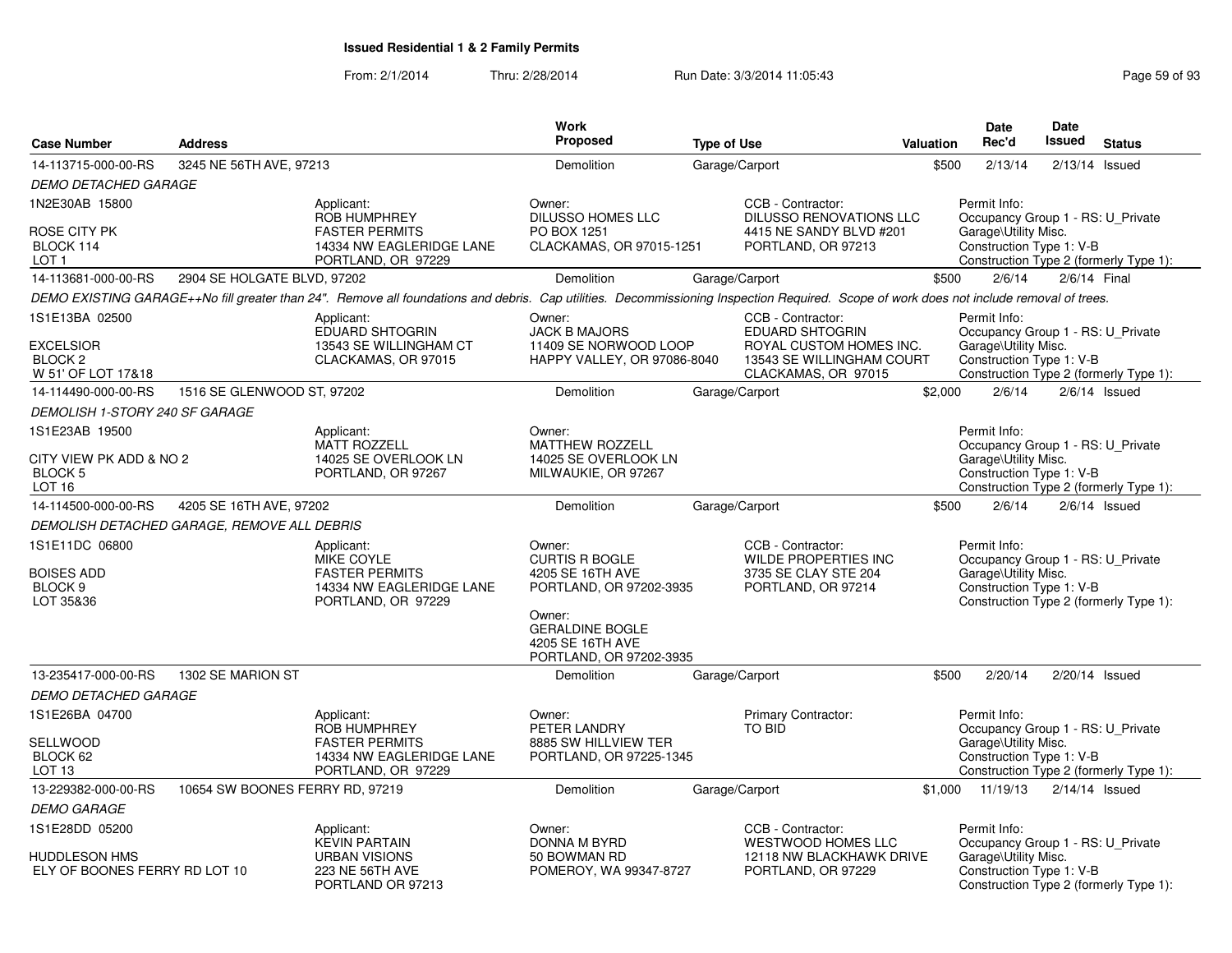| <b>Case Number</b>                                    | <b>Address</b>                  |                                                                                                                                                                      | Work<br>Proposed                                                             | <b>Type of Use</b> |                                                                                                 | Valuation | Date<br>Rec'd                                                                                                                       | Date<br>Issued  | <b>Status</b> |  |
|-------------------------------------------------------|---------------------------------|----------------------------------------------------------------------------------------------------------------------------------------------------------------------|------------------------------------------------------------------------------|--------------------|-------------------------------------------------------------------------------------------------|-----------|-------------------------------------------------------------------------------------------------------------------------------------|-----------------|---------------|--|
| 14-113979-000-00-RS                                   | 7100 SE CORA ST, 97206          |                                                                                                                                                                      | Demolition                                                                   |                    | Single Family Dwelling                                                                          | \$3,000   | 2/5/14                                                                                                                              | 2/5/14 Final    |               |  |
|                                                       |                                 | DEMOLISH ONE SINGLE FAMILY RESIDENCE - CAP SEWER - REMOVE ALL DEBRIS***ASSOCIATED WITH NSFR 14-113933-RS***                                                          |                                                                              |                    |                                                                                                 |           |                                                                                                                                     |                 |               |  |
| 1S2E08CD 06700<br><b>KERN PK</b><br>BLOCK 2           |                                 | Applicant<br><b>KEVIN PARTAIN</b><br><b>URBAN VISIONS</b><br>223 NE 56TH AVENUE                                                                                      | Owner:<br>MARLA T OLDHAM<br>7646 SE 119TH DR<br>PORTLAND, OR 97266-5900      |                    | CCB - Contractor:<br><b>IONEL HIJ &amp; AUREL HIJ &amp; DANIEL</b><br>HIJ<br>16933 SE FOSTER RD |           | Permit Info:<br>Occupancy Group 1 - RS: R-3 Residential<br>One and Two Family<br>Construction Type 1: V-B                           |                 |               |  |
| LOT 17&18                                             |                                 | PORTLAND, OR 97213                                                                                                                                                   | Owner:<br>TANNA K LAHUE<br>7646 SE 119TH DR<br>PORTLAND, OR 97266-5900       |                    | GRESHAM, OR 97080                                                                               |           | Construction Type 2 (formerly Type 1):                                                                                              |                 |               |  |
| 13-229372-000-00-RS                                   | 10654 SW BOONES FERRY RD, 97219 |                                                                                                                                                                      | Demolition                                                                   |                    | Single Family Dwelling                                                                          | \$4,000   | 11/19/13                                                                                                                            | 2/14/14 Issued  |               |  |
|                                                       |                                 | DEMO SINGLE FAMILY RESIDENCE WITH BASEMENT; 35 DAY DEMO DELAY35 DAY WAIT, DO NOT ISSUE UNTIL DEC 24TH 2013 Septic Decommissioning Required. Call for Inspection 842. |                                                                              |                    |                                                                                                 |           |                                                                                                                                     |                 |               |  |
| 1S1E28DD 05200                                        |                                 | Applicant:<br><b>KEVIN PARTAIN</b>                                                                                                                                   | Owner:<br>DONNA M BYRD                                                       |                    | CCB - Contractor:<br><b>WESTWOOD HOMES LLC</b>                                                  |           | Permit Info:<br>Occupancy Group 1 - RS: R-3 Residential                                                                             |                 |               |  |
| <b>HUDDLESON HMS</b><br>ELY OF BOONES FERRY RD LOT 10 |                                 | <b>URBAN VISIONS</b><br>223 NE 56TH AVE<br>PORTLAND OR 97213                                                                                                         | 50 BOWMAN RD<br>POMEROY, WA 99347-8727                                       |                    | 12118 NW BLACKHAWK DRIVE<br>PORTLAND, OR 97229                                                  |           | One and Two Family<br>Construction Type 1: V-B<br>Construction Type 2 (formerly Type 1):                                            |                 |               |  |
| 14-114665-000-00-RS                                   | 9041 N OSWEGO AVE, 97203        |                                                                                                                                                                      | Demolition                                                                   |                    | Single Family Dwelling                                                                          | \$10,000  | 2/6/14                                                                                                                              | $2/6/14$ Issued |               |  |
|                                                       |                                 | DEMOLISH SINGLE FAMILY 1-STORY RESIDENCE/NO BASEMENT, CAP SEWER, REMOVE ALL DEBRIS / DOES NOT INCLUDE TREE REMOVAL / DEMO DELAY DOES NOT APPLY                       |                                                                              |                    |                                                                                                 |           |                                                                                                                                     |                 |               |  |
| 1N1W01DD 17300                                        |                                 | Applicant:<br>JEFF OVINGTON                                                                                                                                          | Owner:<br>METRO HOMES NORTHWEST LLC AFFORDABLE NEW HOMES LLC                 |                    | CCB - Contractor:                                                                               |           | Permit Info:<br>Occupancy Group 1 - RS: R-3_Residential                                                                             |                 |               |  |
| POINT VIEW<br>BLOCK 6<br>LOT 26-28                    |                                 | METRO HOMES NW, LLC<br>211 NE WEIDLER ST<br>PORTLAND, OR 97232                                                                                                       | 211 NE WEIDLER ST<br>PORTLAND, OR 97232-1155                                 |                    | 211 NE WEIDER<br>PORTLAND, OR 97232                                                             |           | One and Two Family<br>Construction Type 1: V-B<br>Construction Type 2 (formerly Type 1):                                            |                 |               |  |
| 14-108439-REV-01-RS                                   | 7539 SW 35TH AVE, 97219         |                                                                                                                                                                      | Demolition                                                                   |                    | <b>Single Family Dwelling</b>                                                                   | \$        | 2/6/14                                                                                                                              | 2/6/14 Final    |               |  |
|                                                       |                                 | REVISION TO REMOVE BASEMENT FILL AND COMPACTION - BASEMENT EXCAVATION TO BE RE-USED FOR NEW HOUSE TO BE BUILT ON LOT; SEE DANGEROUS BUILDING FOLDER FOR MONIT(       |                                                                              |                    |                                                                                                 |           |                                                                                                                                     |                 |               |  |
| 1S1E20BD 10600                                        |                                 | Applicant:                                                                                                                                                           | Owner:                                                                       |                    | CCB - Contractor:                                                                               |           | Permit Info:                                                                                                                        |                 |               |  |
| QUEENSLAND<br>BLOCK 4<br>LOT 11&12 EXC NLY 1/2        |                                 | MIKE COYLE<br><b>FASTER PERMITS</b><br>14334 NW EAGLERIDGE LANE<br>PORTLAND, OR 97229                                                                                | WEST COAST DEVELOPMENT<br>1697 19TH ST<br>WEST LINN, OR 97068-4453<br>Owner: |                    | WEST COAST DEVELOPMENT<br><b>GROUP INC</b><br>1697 19TH ST<br>WEST LINN, OR 97068               |           | Occupancy Group 1 - RS: R-3 Residential<br>One and Two Family<br>Construction Type 1: V-B<br>Construction Type 2 (formerly Type 1): |                 |               |  |
|                                                       |                                 |                                                                                                                                                                      | <b>GROUP INC</b><br>1697 19TH ST<br>WEST LINN, OR 97068-4453                 |                    |                                                                                                 |           |                                                                                                                                     |                 |               |  |
| 13-227871-000-00-RS                                   | 2808 SE BELMONT ST, 97214       |                                                                                                                                                                      | Demolition                                                                   |                    | Single Family Dwelling                                                                          | \$4.000   | 11/14/13                                                                                                                            | 2/4/14 Final    |               |  |
|                                                       |                                 | DEMOLISH SINGLE FAMILY RESIDENCE WITH BASEMENT, CAP SEWER, REMOVE ALL DEBRIS, BASEMENT TO REMAIN.                                                                    |                                                                              |                    |                                                                                                 |           |                                                                                                                                     |                 |               |  |
| 1S1E01BB 13200                                        |                                 | Applicant:<br><b>KEVIN PARTAIN</b>                                                                                                                                   | Owner:<br>EDEN ENTERPRISES LLC                                               |                    | CCB - Contractor:<br>Jeff Shrope                                                                |           | Permit Info:<br>Occupancy Group 1 - RS: R-3_Residential                                                                             |                 |               |  |
| HANSONS ADD & 2ND<br>BLOCK 21<br>LOT 1&2              |                                 | <b>URBAN VISIONS</b><br>223 NE 56TH AVE<br>PORTLAND, OR 97213                                                                                                        | 5505 SW DELKER RD<br>TUALATIN, OR 97062-9710                                 |                    | RENAISSANCE CUSTOM HOMES<br>LLC<br>16771 Boones Ferry Rd<br>Lake Oswego, OR 97035               |           | One and Two Family<br>Construction Type 1: V-B<br>Construction Type 2 (formerly Type 1):                                            |                 |               |  |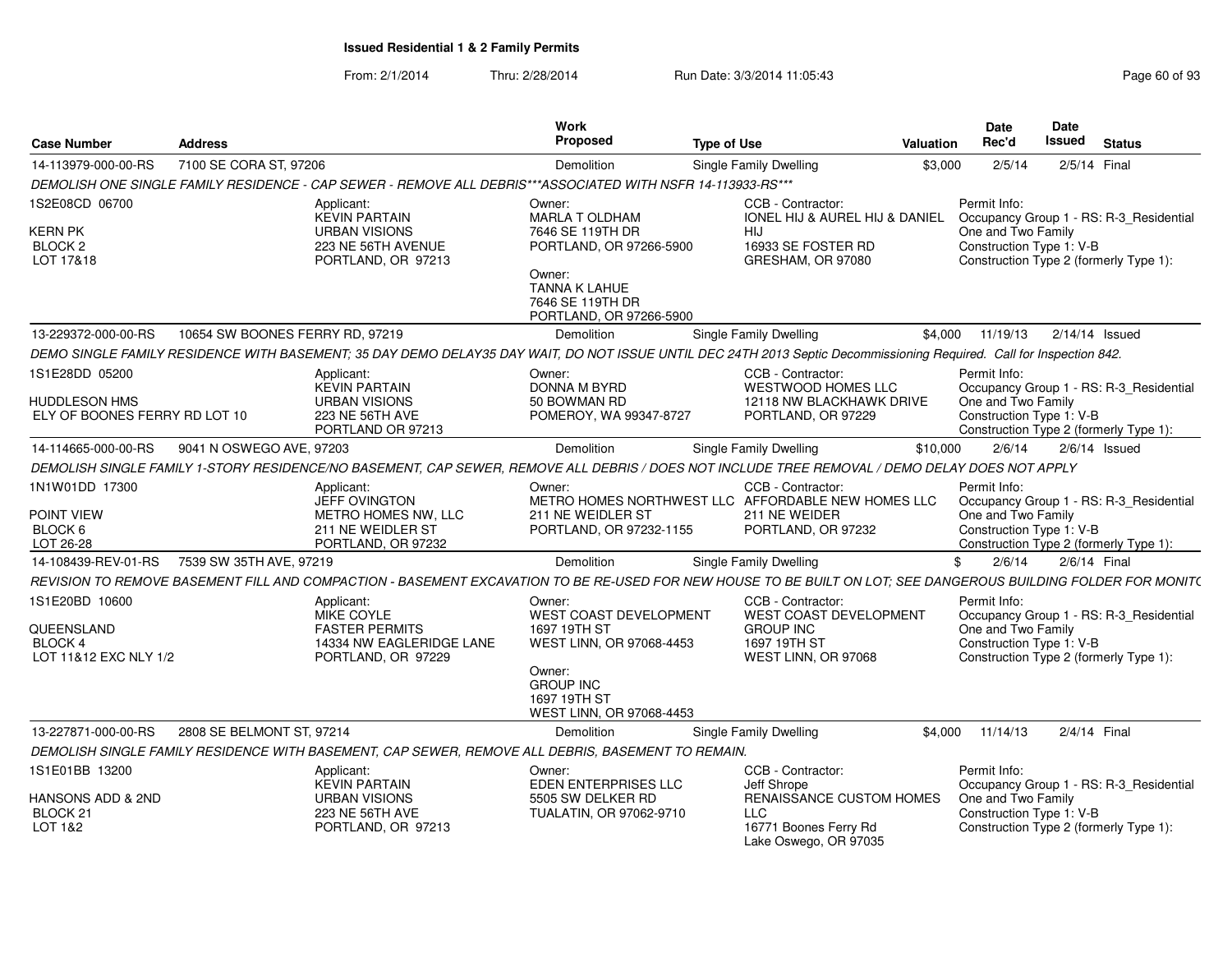| <b>Case Number</b>                                                                                          | <b>Address</b>             |                                                                                                                                                                                            | Work<br>Proposed                                                                                    | <b>Type of Use</b>                                                                                                                   | Valuation | <b>Date</b><br>Rec'd                                           | Date<br>Issued | <b>Status</b>                                                                     |
|-------------------------------------------------------------------------------------------------------------|----------------------------|--------------------------------------------------------------------------------------------------------------------------------------------------------------------------------------------|-----------------------------------------------------------------------------------------------------|--------------------------------------------------------------------------------------------------------------------------------------|-----------|----------------------------------------------------------------|----------------|-----------------------------------------------------------------------------------|
| 14-117916-000-00-RS                                                                                         | 4535 SW 60TH PL, 97221     |                                                                                                                                                                                            | Demolition                                                                                          | <b>Single Family Dwelling</b>                                                                                                        | \$1,000   | 2/18/14                                                        | 2/18/14 Issued |                                                                                   |
|                                                                                                             |                            | DEMO SINGLE FAMILY WITH BASEMENT. SEPTIC DECOMMISSIONING REQUIRED.Replacement house under permit 14-117748-RS. Compacted fill per Title 24 standards, Soils special inspection required.   |                                                                                                     |                                                                                                                                      |           |                                                                |                |                                                                                   |
| 1S1E18BB 01400<br>RALEIGH HILLS<br>BLOCK <sub>1</sub><br><b>LOT 19</b>                                      |                            | Applicant:<br>MIKE COYLE<br><b>FASTER PERMITS</b><br>14334 NW EAGLERIDGE LANE<br>PORTLAND, OR 97229                                                                                        | Owner:<br>EVERETT CUSTOM HOMES INC<br>735 SW 158TH AVE #180<br>BEAVERTON, OR 97006-4952             | CCB - Contractor:<br><b>VIC REMMERS</b><br><b>EVERETT CUSTOM HOMES INC</b><br>735 SW 158TH AVE STE 180<br>BEAVERTON OR 97008         |           | Permit Info:<br>One and Two Family<br>Construction Type 1: V-B |                | Occupancy Group 1 - RS: R-3 Residential<br>Construction Type 2 (formerly Type 1): |
| 14-112267-000-00-RS                                                                                         | 1714 NE HIGHLAND ST, 97211 |                                                                                                                                                                                            | Demolition                                                                                          | Single Family Dwelling                                                                                                               | \$4.000   | 1/31/14                                                        | 2/20/14 Issued |                                                                                   |
|                                                                                                             |                            | DEMOLISH ONE SINGLE FAMILY RESIDENCE - CAP SEWER - REMOVE ALL DEBRIS****DECOMMISSIONING REQUIRED*******ASSOCIATED WITH NSFR 14-112245-RS*** Septic Decommissioning Requir                  |                                                                                                     |                                                                                                                                      |           |                                                                |                |                                                                                   |
| 1N1E14DB 05400<br><b>COLUMBIA HTS</b><br>BLOCK <sub>8</sub><br>LOT <sub>7</sub><br>POTENTIAL ADDITIONAL TAX |                            | Applicant:<br><b>KEYAN MIZANI</b><br>3302 SE SALMON ST<br>PORTLAND, OR 97214                                                                                                               | Owner:<br>PORTLAND COMMUNITY<br><b>REINVEST</b><br>6329 NE M L KING BLVD<br>PORTLAND, OR 97211-3029 | CCB - Contractor:<br>ALBINA CONSTRUCTION LLC<br>PO BOX 12129<br>PORTLAND, OR 97212                                                   |           | Permit Info:<br>One and Two Family<br>Construction Type 1: V-B |                | Occupancy Group 1 - RS: R-3 Residential<br>Construction Type 2 (formerly Type 1): |
|                                                                                                             |                            |                                                                                                                                                                                            | Owner:<br><b>INITIATIVES INC</b><br>6329 NE M L KING BLVD<br>PORTLAND, OR 97211-3029                |                                                                                                                                      |           |                                                                |                |                                                                                   |
| 14-114170-000-00-RS                                                                                         | 5625 N DEPAUW ST, 97203    |                                                                                                                                                                                            | Demolition                                                                                          | Single Family Dwelling                                                                                                               | \$5,000   | 2/6/14                                                         |                | $2/6/14$ Issued                                                                   |
|                                                                                                             |                            | DEMOLISH SINGLE FAMILY RESIDENCE, CAP SEWER, REMOVE ALL DEBRIS. Replacement house under permit 14-114103-RS, No fill greater than 24" Septic Decommissioning Required. Call for Inspection |                                                                                                     |                                                                                                                                      |           |                                                                |                |                                                                                   |
| 1N1E07DA 15900<br><b>PORTSMOUTH</b><br>BLOCK <sub>8</sub><br>LOT 19&20                                      |                            | Applicant:<br>COREY LARNER<br><b>CG LARNER GENERAL</b><br><b>CONTRACTING INC</b><br><b>1527 SW 57TH AVE</b><br>PORTLAND OR 97221                                                           | Owner:<br><b>CG LARNER GENERAL</b><br><b>CONTRACTING</b><br>2625 SW PATTON RD<br>PORTLAND, OR 97201 | CCB - Contractor:<br>JEFF JORGENSON<br>C G LARNER GENERAL<br><b>CONTRACTING INC</b><br><b>1527 SW 57TH AVE</b><br>PORTLAND, OR 97221 |           | Permit Info:<br>One and Two Family<br>Construction Type 1: V-B |                | Occupancy Group 1 - RS: R-3_Residential<br>Construction Type 2 (formerly Type 1): |
| 14-113722-000-00-RS                                                                                         | 3419 NE 35TH PL, 97212     |                                                                                                                                                                                            | Demolition                                                                                          | <b>Single Family Dwelling</b>                                                                                                        | \$8,000   | 2/5/14                                                         |                | $2/5/14$ Issued                                                                   |
|                                                                                                             |                            | DEMOLISH ONE SINGLE FAMILY RESIDENCE WITH ATTACHED GARAGE - CAP SEWER - REMOVE ALL DEBRIS***ASSOCIATED WITH NSFR 14-113652-RS***                                                           |                                                                                                     |                                                                                                                                      |           |                                                                |                |                                                                                   |
| 1N1E25AB 02300<br><b>IRENE HTS</b><br><b>BLOCK1</b><br>S 40' OF E 97' OF LOT 7<br>E 97' OF LOT 8            |                            | Applicant:<br><b>RICK BLUHM</b><br><b>COMPLETE CONSTRUCTION</b><br>7078 NE 8TH AVE<br>PORTLAND, OR 97211                                                                                   | Owner:<br><b>BURNETT WOODS LLC</b><br>1631 NE BROADWAY PMB 322<br>PORTLAND, OR 97232-1425           | CCB - Contractor:<br><b>RICK BLUHM</b><br>COMPLETE CONSTRUCTION LLC<br>7078 NE 8TH AVE<br>PORTLAND, OR 97211                         |           | Permit Info:<br>One and Two Family<br>Construction Type 1: V-B |                | Occupancy Group 1 - RS: R-3_Residential<br>Construction Type 2 (formerly Type 1): |
| 14-113590-000-00-RS                                                                                         | 3620 SW HILLSIDE DR. 97221 |                                                                                                                                                                                            | Demolition                                                                                          | <b>Single Family Dwelling</b>                                                                                                        | \$1,000   | 2/14/14                                                        |                | 2/14/14 Under Inspection                                                          |
|                                                                                                             |                            | DEMOLISH ONE SINGLE FAMILY RESIDENCE WITH NO BASEMENT - CAP SEWER - REMOVE ALL DEBRIS. Replacement house under permit 14-110828-RS and 14-110877-RS. No fill greater than 24". Re          |                                                                                                     |                                                                                                                                      |           |                                                                |                |                                                                                   |
| 1S1E08BD 01900<br>TUALATIN VIEW PK                                                                          |                            | Applicant:<br>MIKE COYLE<br><b>FASTER PERMITS</b>                                                                                                                                          | Owner:<br>TREECE & LAMBERT LLC<br>2905 SW 1ST AVE                                                   | CCB - Contractor:<br><b>MORRISON BUILT LLC</b><br>4614 SW Kelly Avenue, Ste 17                                                       |           | Permit Info:<br>One and Two Family                             |                | Occupancy Group 1 - RS: R-3 Residential                                           |
| <b>BLOCK 5</b><br>LOT 25&26                                                                                 |                            | 14334 NW EAGLERIDGE LANE<br>PORTLAND, OR 97229                                                                                                                                             | PORTLAND, OR 97201                                                                                  | Portland, OR 97239                                                                                                                   |           | Construction Type 1: V-B                                       |                | Construction Type 2 (formerly Type 1):                                            |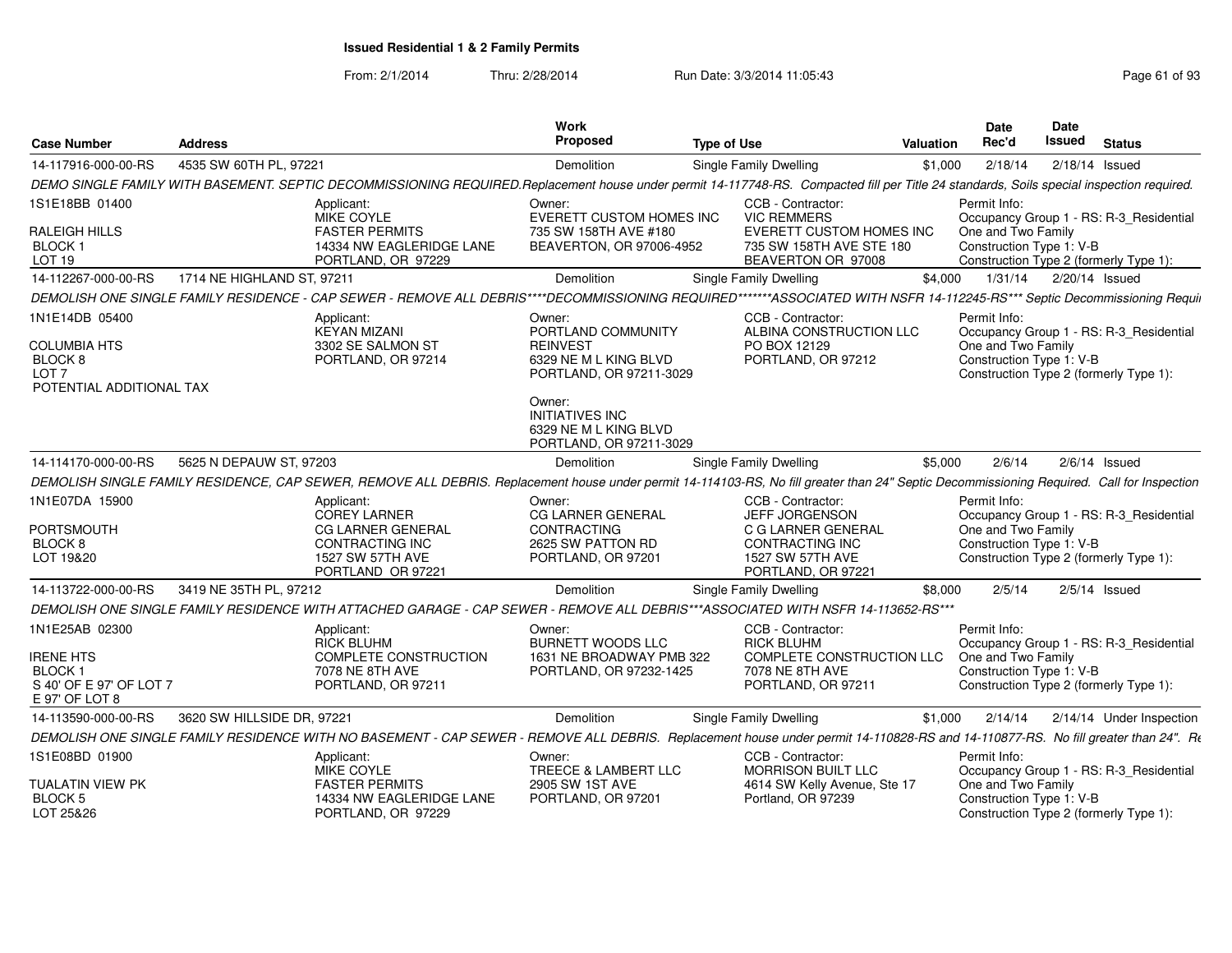| <b>Case Number</b>                                                         | <b>Address</b>           |                                                                                                                                                                                             | <b>Work</b><br><b>Proposed</b>                                                                                                                              | <b>Type of Use</b>                                                                               | <b>Valuation</b> | Date<br>Rec'd                                                                            | <b>Date</b><br>Issued | <b>Status</b>                                                                     |
|----------------------------------------------------------------------------|--------------------------|---------------------------------------------------------------------------------------------------------------------------------------------------------------------------------------------|-------------------------------------------------------------------------------------------------------------------------------------------------------------|--------------------------------------------------------------------------------------------------|------------------|------------------------------------------------------------------------------------------|-----------------------|-----------------------------------------------------------------------------------|
| 13-187589-000-00-RS                                                        | 18100 NW GILLIHAN RD     |                                                                                                                                                                                             | Demolition                                                                                                                                                  | Single Family Dwelling                                                                           | \$2,500          | 2/5/14                                                                                   |                       | $2/5/14$ Issued                                                                   |
| <b>DEMO SFR - NO BASMENT</b>                                               |                          |                                                                                                                                                                                             |                                                                                                                                                             |                                                                                                  |                  |                                                                                          |                       |                                                                                   |
| 2N1W14D 00400                                                              |                          | Applicant:                                                                                                                                                                                  | Owner:                                                                                                                                                      | CCB - Contractor:                                                                                |                  | Permit Info:                                                                             |                       |                                                                                   |
| SECTION 14 2N 1W<br>TL 400 7.41 ACRES<br>DEFERRAL-POTENTIAL ADDITIONAL TAX |                          | <b>LARRY SHIRTS</b><br><b>SYMONS ENGINEERING</b><br><b>CONSULTANTS</b><br>12805 SE FOSTER RD<br>PORTLAND, OR 97206                                                                          | <b>T &amp; S FARM EQUIPMENT</b><br>17820 NW GILLIHAN RD<br>PORTLAND, OR 97231<br>Owner:<br><b>LEASING LLC</b><br>17820 NW GILLIHAN RD<br>PORTLAND, OR 97231 | DON YOUNG & ASSOCIATES INC<br>PO BOX 10857<br>PORTLAND, OR 97296-0857                            |                  | One and Two Family<br>Construction Type 1: V-B<br>Construction Type 2 (formerly Type 1): |                       | Occupancy Group 1 - RS: R-3_Residential                                           |
| 14-121039-000-00-RS                                                        | 7028 N MOBILE AVE, 97217 |                                                                                                                                                                                             | Demolition                                                                                                                                                  | Single Family Dwelling                                                                           | \$3.000          | 2/26/14                                                                                  | 2/26/14 Issued        |                                                                                   |
|                                                                            |                          | DEMOLISH SINGLE FAMILY RESIDENCE/1-STORY WITH BASEMENT/CAP SEWER REMOVE ALL DEBRIS, Replacement house under permit 14-121002-RS, Compacted fill per Title 24 standards, Soils speci.        |                                                                                                                                                             |                                                                                                  |                  |                                                                                          |                       |                                                                                   |
| 1N1E16AB 18300                                                             |                          | Applicant:                                                                                                                                                                                  | Owner:                                                                                                                                                      | CCB - Contractor:                                                                                |                  | Permit Info:                                                                             |                       |                                                                                   |
| <b>FIRST ELECTRIC ADD</b><br>BLOCK 4<br>LOT 5-7                            |                          | <b>KEVIN PARTAIN</b><br><b>URBAN VISIONS</b><br>223 NE 56TH AVE<br>PORTLAND OR 97213                                                                                                        | <b>NICK E NICHOLS</b><br>7028 N MOBILE AVE<br>PORTLAND, OR 97217<br>Owner:<br><b>LISA NICHOLS</b><br>7028 N MOBILE AVE                                      | <b>VIC REMMERS</b><br>EVERETT CUSTOM HOMES INC<br>735 SW 158TH AVE STE 180<br>BEAVERTON OR 97008 |                  | One and Two Family<br>Construction Type 1: V-B                                           |                       | Occupancy Group 1 - RS: R-3 Residential<br>Construction Type 2 (formerly Type 1): |
|                                                                            |                          |                                                                                                                                                                                             | PORTLAND, OR 97217                                                                                                                                          |                                                                                                  |                  |                                                                                          |                       |                                                                                   |
| 14-119144-000-00-RS                                                        | 715 N BLANDENA ST. 97217 |                                                                                                                                                                                             | Demolition                                                                                                                                                  | Single Family Dwelling                                                                           | \$1,000          | 2/20/14                                                                                  | 2/20/14 Issued        |                                                                                   |
|                                                                            |                          | DEMOLISH MANUFACTURED HOME NO BASEMENTReplacement house under permit 14-108358-RS. No fill greater than 24" (where there is no basement or compaction required). Remove all foundations and |                                                                                                                                                             |                                                                                                  |                  |                                                                                          |                       |                                                                                   |
| 1N1E22BD 08100                                                             |                          | Applicant:<br>MIKE COYLE                                                                                                                                                                    | Owner:<br>DEZ DEVELOPMENT LLC                                                                                                                               | CCB - Contractor:<br>UKA CONSTRUCTION LLC                                                        |                  | Permit Info:                                                                             |                       | Occupancy Group 1 - RS: R-3_Residential                                           |
| <b>CLIFFORD ADD</b>                                                        |                          | <b>FASTER PERMITS</b>                                                                                                                                                                       | 10117 SE SUNNYSIDE RD #F1123                                                                                                                                | 11016 SE HAPPY VALLEY DR                                                                         |                  | One and Two Family                                                                       |                       |                                                                                   |
| BLOCK 11                                                                   |                          | 14334 NW EAGLERIDGE LANE                                                                                                                                                                    | CLACKAMAS, OR 97015                                                                                                                                         | PORTLAND, OR 97086                                                                               |                  | Construction Type 1: V-B                                                                 |                       |                                                                                   |
| W 1/2 OF LOT 7&8                                                           |                          | PORTLAND, OR 97229                                                                                                                                                                          |                                                                                                                                                             |                                                                                                  |                  |                                                                                          |                       | Construction Type 2 (formerly Type 1):                                            |
| 14-114024-000-00-RS                                                        | 6129 SW 46TH AVE, 97221  |                                                                                                                                                                                             | Demolition                                                                                                                                                  | Single Family Dwelling                                                                           | \$1,500          | 2/14/14                                                                                  | 2/14/14 Issued        |                                                                                   |
|                                                                            |                          | DEMO SFR - NO BASEMENT / CAP SEWER AND REMOVE ALL DEBRIS                                                                                                                                    |                                                                                                                                                             |                                                                                                  |                  |                                                                                          |                       |                                                                                   |
| 1S1E18DD 01400                                                             |                          | Applicant:<br><b>MIKE COYLE</b>                                                                                                                                                             | Owner:<br>PERFORMANCE HOMES LLC                                                                                                                             | CCB - Contractor:<br><b>DAVE CADY</b>                                                            |                  | Permit Info:                                                                             |                       |                                                                                   |
| <b>VERMONT HILLS</b>                                                       |                          | <b>FASTER PERMITS</b>                                                                                                                                                                       | 10400 SW COTTONWOOD ST                                                                                                                                      | PERFORMANCE HOMES LLC                                                                            |                  | One and Two Family                                                                       |                       | Occupancy Group 1 - RS: R-3_Residential                                           |
| BLOCK 14                                                                   |                          | 14334 NW EAGLERIDGE LANE                                                                                                                                                                    | TUALATIN, OR 97062-8393                                                                                                                                     | 10400 SW COTTONWOOD STREET Construction Type 1: V-B                                              |                  |                                                                                          |                       |                                                                                   |
| LOT 10                                                                     |                          | PORTLAND, OR 97229                                                                                                                                                                          |                                                                                                                                                             | TUALATIN, OR 97062                                                                               |                  |                                                                                          |                       | Construction Type 2 (formerly Type 1):                                            |
| 14-113337-000-00-RS                                                        | 7966 SE 7TH AVE, 97202   |                                                                                                                                                                                             | Demolition                                                                                                                                                  | Single Family Dwelling                                                                           | \$5,000          | 2/19/14                                                                                  | 2/19/14 Issued        |                                                                                   |
|                                                                            |                          | DEMOLISH MOST OF SFR. ALL BASEMENT WALLS, PORTION OF FLOOR FRAMING AND TWO FIRST-STORY WALLS TO REMAIN. ALL OTHER DEBRIS TO BE REMOVED, CAP SEWER. Agreement to                             |                                                                                                                                                             |                                                                                                  |                  |                                                                                          |                       |                                                                                   |
| 1S1E23CB 08700                                                             |                          | Applicant:<br><b>TODD MOON</b>                                                                                                                                                              | Owner:<br><b>RONALD P SHAW</b>                                                                                                                              |                                                                                                  |                  | Permit Info:                                                                             |                       | Occupancy Group 1 - RS: R-3 Residential                                           |
| <b>CITY VIEW PK</b><br>BLOCK 17<br>LOT <sub>9</sub>                        |                          | WALTER T MOON, ARCHITECT<br>24 JUAREZ ST<br>LAKE OSWEGO, OR 97035                                                                                                                           | 705 SE NEHALEM ST<br>PORTLAND, OR 97202-6512                                                                                                                |                                                                                                  |                  | One and Two Family<br>Construction Type 1: V-B                                           |                       | Construction Type 2 (formerly Type 1):                                            |
|                                                                            |                          |                                                                                                                                                                                             | Owner:<br><b>FRANCES M SHAW</b><br>705 SE NEHALEM ST<br>PORTLAND, OR 97202-6512                                                                             |                                                                                                  |                  |                                                                                          |                       |                                                                                   |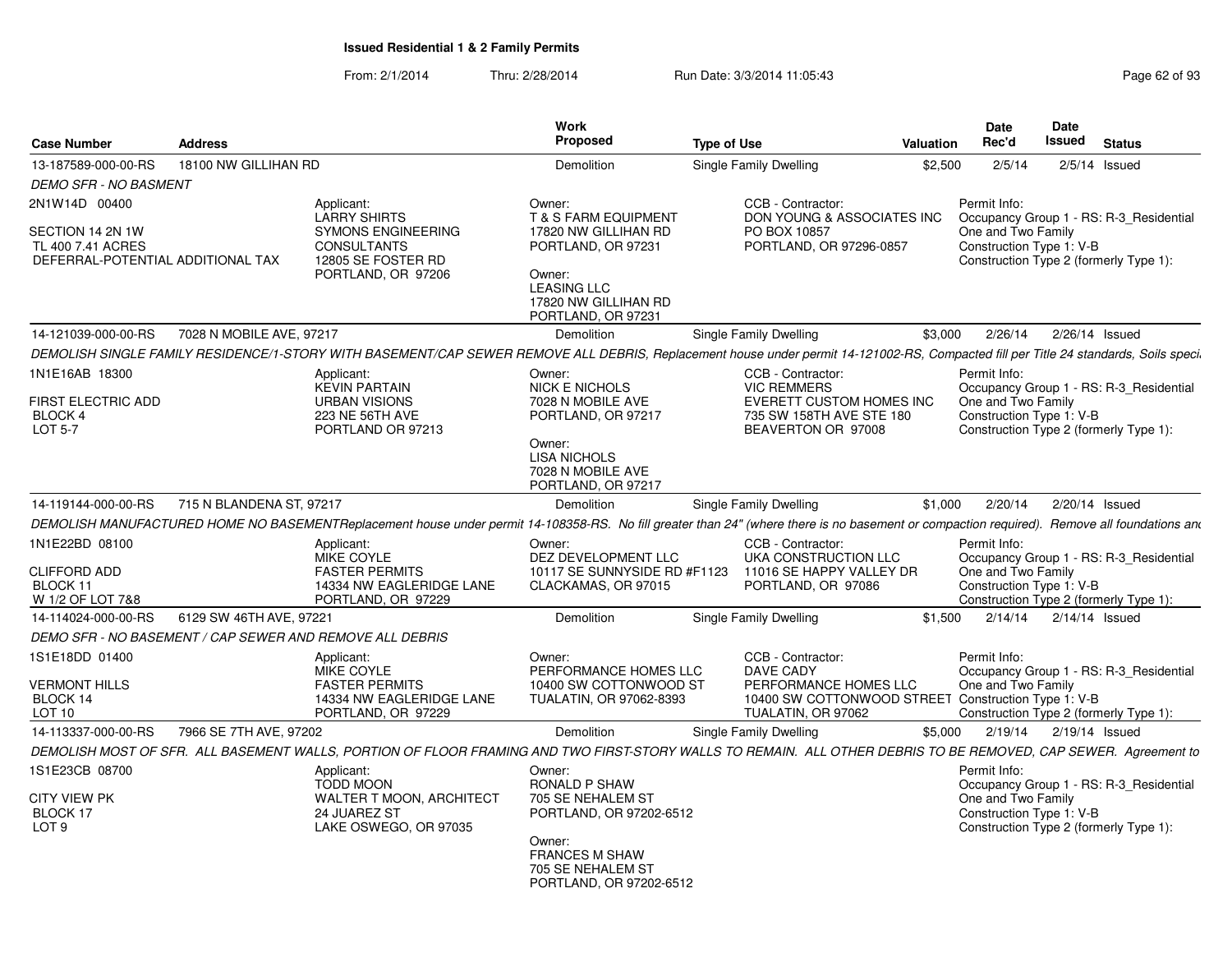| <b>Case Number</b>                                                                   | <b>Address</b>             |                                                                                                                                                                                         | Work<br>Proposed                                                                                                                                                  | <b>Type of Use</b>                                                                                                           | <b>Valuation</b> | <b>Date</b><br>Rec'd                                           | <b>Date</b><br>Issued | <b>Status</b>                                                                     |
|--------------------------------------------------------------------------------------|----------------------------|-----------------------------------------------------------------------------------------------------------------------------------------------------------------------------------------|-------------------------------------------------------------------------------------------------------------------------------------------------------------------|------------------------------------------------------------------------------------------------------------------------------|------------------|----------------------------------------------------------------|-----------------------|-----------------------------------------------------------------------------------|
| 14-110729-000-00-RS                                                                  | 3552 NE 45TH AVE, 97213    |                                                                                                                                                                                         | Demolition                                                                                                                                                        | <b>Single Family Dwelling</b>                                                                                                | \$1,000          | 2/25/14                                                        |                       | 2/25/14 Issued                                                                    |
|                                                                                      |                            | DEMOLISH SINGLE FAMILY RESIDENCE, CAP SEWER, REMOVE ALL DEBRIS                                                                                                                          |                                                                                                                                                                   |                                                                                                                              |                  |                                                                |                       |                                                                                   |
| 1N2E19CC 14400<br>SECTION 19 1N 2E<br>TL 14400 0.11 ACRES                            |                            | Applicant:<br>MIKE COYLE<br><b>FASTER PERMITS</b><br>14334 NW EAGLERIDGE LANE<br>PORTLAND, OR 97229                                                                                     | Owner:<br><b>VILLA HOME DESIGN LLC</b><br>8934 N PORTSMOUTH AVE<br>PORTLAND, OR 97203-5976                                                                        | CCB - Contractor:<br><b>CHARLES VILLARREAL</b><br><b>VILLA HOME DESIGN LLC</b><br>3124 NE 67TH AVE<br>PORTLAND OR 97213      |                  | Permit Info:<br>One and Two Family<br>Construction Type 1: V-B |                       | Occupancy Group 1 - RS: R-3_Residential<br>Construction Type 2 (formerly Type 1): |
| 14-101869-000-00-RS                                                                  | 4616 NE SKIDMORE ST, 97218 |                                                                                                                                                                                         | Demolition                                                                                                                                                        | Single Family Dwelling                                                                                                       | \$1,000          | 1/7/14                                                         |                       | 2/12/14 Issued                                                                    |
|                                                                                      |                            | DEMOLISH SINGLE FAMILY RESIDENCE WITH BASEMENT, CAP SEWER, REMOVE ALL DEBRIS - basment remain, future compaction agreement included, 8' fence required around site while excavation rem |                                                                                                                                                                   |                                                                                                                              |                  |                                                                |                       |                                                                                   |
| 1N2E19CB 09700<br><b>FOREST GLEN</b><br>LOT <sub>18</sub>                            |                            | Applicant:<br><b>ROB HUMPHREY</b><br><b>FASTER PERMITS</b><br>14334 NW EAGLERIDGE LANE<br>PORTLAND, OR 97229<br>Applicant:                                                              | Owner:<br>ETHEL M BALDWIN<br>1259 INSEL RD<br>WOODLAND, WA 98674                                                                                                  | CCB - Contractor:<br><b>VIC REMMERS</b><br><b>EVERETT CUSTOM HOMES INC</b><br>735 SW 158TH AVE STE 180<br>BEAVERTON OR 97008 |                  | Permit Info:<br>One and Two Family<br>Construction Type 1: V-B |                       | Occupancy Group 1 - RS: R-3_Residential<br>Construction Type 2 (formerly Type 1): |
| 14-117601-000-00-RS                                                                  | 10830 SW 61ST AVE, 97219   | MIKE COYLE<br><b>FASTER PERMITS</b><br>14334 NW EAGLERIDGE LANE<br>PORTLAND, OR 97229                                                                                                   | Demolition                                                                                                                                                        | <b>Single Family Dwelling</b>                                                                                                | \$1,000          | 2/18/14                                                        |                       | $2/18/14$ Issued                                                                  |
|                                                                                      |                            |                                                                                                                                                                                         |                                                                                                                                                                   |                                                                                                                              |                  |                                                                |                       |                                                                                   |
| 1S1E31BB 02500<br><b>PASADENA</b><br><b>BLOCK1</b><br>LOT 3&4 EXC E 90'<br>LOT 33&34 |                            | DEMO SFR WITHOUT BASEMENT. SEPTIC DECOMMISSIONING REQUIRED.<br>Applicant:<br><b>ROB HUMPHREY</b><br><b>FASTER PERMITS</b><br>14334 NW EAGLERIDGE LANE<br>PORTLAND, OR 97229             | Owner:<br><b>STEPHEN R PLUMMER</b><br>10830 SW 61ST AVE<br>PORTLAND, OR 97219<br>Owner:<br><b>TERESA I PLUMMER</b><br>10830 SW 61ST AVE<br>PORTLAND, OR 97219     | CCB - Contractor:<br><b>BRIAN MCMILLEN LLC</b><br><b>15151 SE FRYE</b><br>HAPPY VALLEY, OR 97086                             |                  | Permit Info:<br>One and Two Family<br>Construction Type 1: V-B |                       | Occupancy Group 1 - RS: R-3_Residential<br>Construction Type 2 (formerly Type 1): |
| 14-114498-000-00-RS                                                                  | 4205 SE 16TH AVE, 97202    |                                                                                                                                                                                         | Demolition                                                                                                                                                        | <b>Single Family Dwelling</b>                                                                                                | \$1,000          | 2/6/14                                                         |                       | $2/6/14$ Issued                                                                   |
|                                                                                      |                            | DEMOLISH SINGLE FAMILY RESIDENCE WITH BASEMENT, CAP SEWER, REMOVE ALL DEBRIS                                                                                                            |                                                                                                                                                                   |                                                                                                                              |                  |                                                                |                       |                                                                                   |
| 1S1E11DC 06800<br><b>BOISES ADD</b><br>BLOCK 9<br>LOT 35&36                          |                            | Applicant:<br>MIKE COYLE<br><b>FASTER PERMITS</b><br>14334 NW EAGLERIDGE LANE<br>PORTLAND, OR 97229                                                                                     | Owner:<br><b>CURTIS R BOGLE</b><br>4205 SE 16TH AVE<br>PORTLAND, OR 97202-3935<br>Owner:<br><b>GERALDINE BOGLE</b><br>4205 SE 16TH AVE<br>PORTLAND, OR 97202-3935 | CCB - Contractor:<br>WILDE PROPERTIES INC<br>3735 SE CLAY STE 204<br>PORTLAND, OR 97214                                      |                  | Permit Info:<br>One and Two Family<br>Construction Type 1: V-B |                       | Occupancy Group 1 - RS: R-3_Residential<br>Construction Type 2 (formerly Type 1): |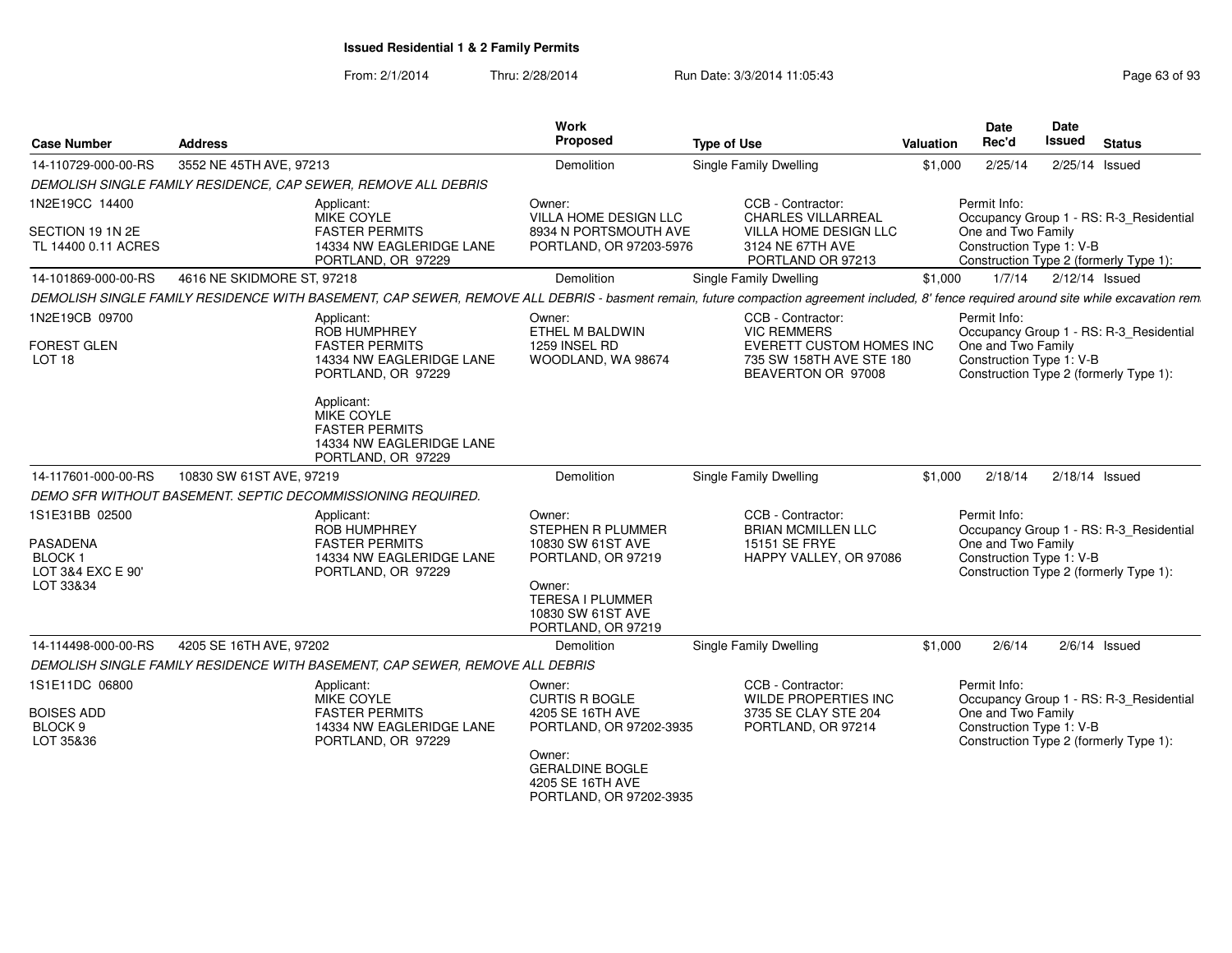| <b>Case Number</b>                                                                       | <b>Address</b>             |                                                                                                                                                                        | Work<br>Proposed                                                                                                         | <b>Type of Use</b> |                                                                                                                                            | <b>Valuation</b> | <b>Date</b><br>Rec'd                                                                                     | Date<br><b>Issued</b> | <b>Status</b>                                                                     |
|------------------------------------------------------------------------------------------|----------------------------|------------------------------------------------------------------------------------------------------------------------------------------------------------------------|--------------------------------------------------------------------------------------------------------------------------|--------------------|--------------------------------------------------------------------------------------------------------------------------------------------|------------------|----------------------------------------------------------------------------------------------------------|-----------------------|-----------------------------------------------------------------------------------|
| 13-241272-000-00-RS                                                                      | 8811 SE BROOKLYN ST, 97266 |                                                                                                                                                                        | Demolition                                                                                                               |                    | Single Family Dwelling                                                                                                                     | \$3.000          | 12/24/13                                                                                                 |                       | 2/21/14 Issued                                                                    |
|                                                                                          |                            | DEMOLISH SINGLE FAMILY RESIDENCE, NO BASEMENT, CAP SEWER, REMOVE ALL DEBRIS Septic Decommissioning Required. Call for Inspection 842.                                  |                                                                                                                          |                    |                                                                                                                                            |                  |                                                                                                          |                       |                                                                                   |
| 1S2E09BD 05600<br>JOHNSTON AC<br><b>BLOCK3</b><br>W 75' OF LOT 8                         |                            | Applicant:<br><b>KEVIN PARTAIN</b><br><b>URBAN VISIONS</b><br>223 NE 56TH AVE<br>PORTLAND, OR 97213                                                                    | Owner:<br><b>CLINT WEILER</b><br><b>GROUND BREAKERS CONST &amp;</b><br>DEV INC<br>6045 SE STARK ST<br>PORTLAND, OR 97215 |                    | CCB - Contractor:<br><b>CLINT WEILER</b><br><b>GROUND BREAKERS CONST &amp;</b><br>DEV INC<br>6045 SE STARK ST<br>PORTLAND, OR 97215        |                  | Permit Info:<br>One and Two Family<br>Construction Type 1: V-B<br>Construction Type 2 (formerly Type 1): |                       | Occupancy Group 1 - RS: R-3 Residential                                           |
| 14-117017-000-00-RS                                                                      | 7124 N RICHMOND AVE, 97203 |                                                                                                                                                                        | Demolition                                                                                                               |                    | Single Family Dwelling                                                                                                                     | \$5.000          | 2/14/14                                                                                                  |                       | $2/14/14$ Issued                                                                  |
|                                                                                          |                            | DEMO SINGLE FAMILY RESIDENCEWAIVE 35 DAY DEMO DELAY NEW PERMIT FOR 6 PLEX #14-117007-CO                                                                                |                                                                                                                          |                    |                                                                                                                                            |                  |                                                                                                          |                       |                                                                                   |
| 1N1W12AC 01400<br><b>SEVERANCE ADD</b><br>BLOCK 6<br>LOT <sub>9</sub>                    |                            | Applicant:<br><b>ADRIAN VASILE</b><br>AV PACIFIC, LLC<br>14475 SE MICAH ST<br>HAPPY VALLEY, OR 97086                                                                   | Owner:<br><b>ADRIAN VASILE</b><br>14475 SE MICAH ST<br>HAPPY VALLEY, OR 97086-6585                                       |                    | CCB - Contractor:<br><b>ADRIAN VASILE</b><br>14475 SE MICAH ST<br>HAPPY VALLEY, OR 97086-6585                                              |                  | Permit Info:<br>One and Two Family<br>Construction Type 1: V-B                                           |                       | Occupancy Group 1 - RS: R-3 Residential<br>Construction Type 2 (formerly Type 1): |
| 14-118391-000-00-RS                                                                      | 7409 N OLIN AVE, 97203     |                                                                                                                                                                        | Demolition                                                                                                               |                    | <b>Single Family Dwelling</b>                                                                                                              | \$1,500          | 2/19/14                                                                                                  | 2/19/14 Issued        |                                                                                   |
|                                                                                          |                            | DEMO SFR WITH BASEMENT / DEMO DELAY NOT REQUIRED / SPECIAL INSPECTION FOR BSMT. FILL REQUIRED / REMOVE ALL DEBRIS / CAP UTILITIES / DOES NOT INCLUDE TREE REMOVAL / ** |                                                                                                                          |                    |                                                                                                                                            |                  |                                                                                                          |                       |                                                                                   |
| 1N1E08CD 08100<br>SMITHSON LAND COS ADD<br>BLOCK <sub>3</sub><br>NE 52 1/2' OF LOT 45-48 |                            | Applicant:<br><b>DAN WILLIAMS</b><br><b>FASTER PERMITS</b><br>14334 NW EAGLERIDGE LANE<br>PORTLAND, OR 97229                                                           | Owner:<br>RED GAP HOLDINGS LLC<br>1111 MAIN ST #107<br>VANCOUVER, WA 98660-2958                                          |                    | CCB - Contractor:<br>K & C CUSTOM HOMES LLC<br>3720 SW BOND AVE #308<br>PORTLAND, OR 97239                                                 |                  | Permit Info:<br>One and Two Family<br>Construction Type 1: V-B                                           |                       | Occupancy Group 1 - RS: R-3_Residential<br>Construction Type 2 (formerly Type 1): |
| 14-120603-000-00-RS                                                                      | 8101 SE LUTHER RD, 97206   |                                                                                                                                                                        | Demolition                                                                                                               |                    | Single Family Dwelling                                                                                                                     | \$7,500          | 2/25/14                                                                                                  |                       | 2/25/14 Issued                                                                    |
|                                                                                          |                            | DEMOLISH SINGLE FAMILY RESIDENCE AND ATTACHED GARAGE. CAP SEWER. REMOVE ALL DEBRIS                                                                                     |                                                                                                                          |                    |                                                                                                                                            |                  |                                                                                                          |                       |                                                                                   |
| 1S2E20DD 05500<br>SECTION 20 1S 2E<br>TL 5500 6.82 ACRES                                 |                            | Applicant:<br><b>STEVE DUKART</b><br><b>DUKE CONSTRUCTION &amp;</b><br><b>EXCAVATION</b><br>17860 SE FOSTER RD<br>DAMASCUS OR 97089                                    | Owner:<br><b>ROY JR LEIGH</b><br>PO BOX 1158<br>CLACKAMAS, OR 97015                                                      |                    | CCB - Contractor:<br><b>STEVE DUKART</b><br><b>DUKE CONSTRUCTION &amp;</b><br><b>EXCAVATION</b><br>17860 SE FOSTER RD<br>DAMASCUS OR 97089 |                  | Permit Info:<br>One and Two Family<br>Construction Type 1: V-B<br>Construction Type 2 (formerly Type 1): |                       | Occupancy Group 1 - RS: R-3_Residential                                           |
| Total # of RS Demolition permits issued: 44                                              |                            |                                                                                                                                                                        |                                                                                                                          |                    |                                                                                                                                            |                  |                                                                                                          |                       | Total valuation of RS Demolition permits issued: \$90,800                         |
| 14-113564-000-00-RS                                                                      | 2515 SE DIVISION ST, 97214 |                                                                                                                                                                        | <b>Interior Alteration Only</b>                                                                                          |                    | <b>Single Family Dwelling</b>                                                                                                              | \$3.000          | 2/20/14                                                                                                  |                       | 2/20/14 Issued                                                                    |
|                                                                                          |                            | REPAIR FIRE DAMAGE AND ADD HALF BATHROOM TO MAIN FLOOR - SEE 99-124972                                                                                                 |                                                                                                                          |                    |                                                                                                                                            |                  |                                                                                                          |                       |                                                                                   |
| 1S1E01CC 18700<br>MURRAYMEAD<br>BLOCK <sub>9</sub>                                       |                            | Applicant:<br>LAURA BILYEU<br>8133 SE 15TH AVE<br>PORTLAND OR 97202                                                                                                    | Owner:<br><b>BLEECKER &amp; PERRY LLC</b><br>8133 SE 15TH AVE<br>PORTLAND, OR 97202-6613                                 |                    | CCB - Contractor:<br>DOT ELECTRIC INC<br>1437 SE HENKLEND<br>CORBETT OR 97019                                                              |                  | Permit Info:<br>One and Two Family<br>Construction Type 1: V-B                                           |                       | Occupancy Group 1 - RS: R-3_Residential                                           |
| <b>LOT 14</b>                                                                            |                            |                                                                                                                                                                        |                                                                                                                          |                    |                                                                                                                                            |                  | Construction Type 2 (formerly Type 1):                                                                   |                       |                                                                                   |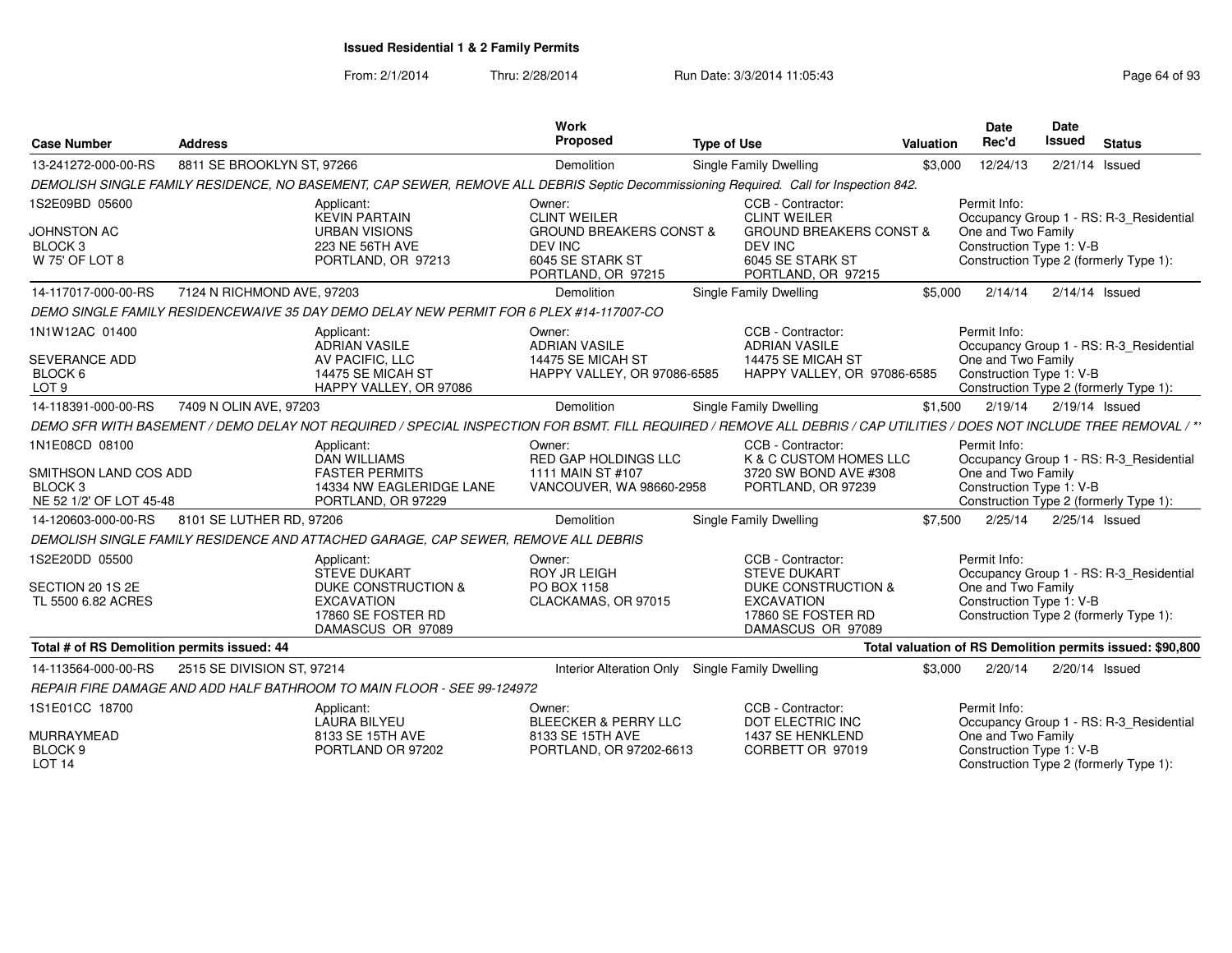#### From: 2/1/2014Thru: 2/28/2014 Run Date: 3/3/2014 11:05:43

| <b>Case Number</b>                                      | <b>Address</b>                                      |                                                                                                             | <b>Work</b><br>Proposed                                                     | <b>Type of Use</b>                                                                                                   | <b>Valuation</b> | <b>Date</b><br>Rec'd                                           | <b>Date</b><br><b>Issued</b> | <b>Status</b>                                                                     |
|---------------------------------------------------------|-----------------------------------------------------|-------------------------------------------------------------------------------------------------------------|-----------------------------------------------------------------------------|----------------------------------------------------------------------------------------------------------------------|------------------|----------------------------------------------------------------|------------------------------|-----------------------------------------------------------------------------------|
| 14-112550-000-00-RS                                     | 1124 SE HARNEY ST - Unit A, 97202                   |                                                                                                             | <b>Interior Alteration Only</b>                                             | <b>Single Family Dwelling</b>                                                                                        | \$25,000         | 2/1/14                                                         |                              | 2/1/14 Under Inspection                                                           |
|                                                         |                                                     | REMODEL EXISTING POWDER ROOM. REMODEL EXISTING HABITABLE SPACE IN BASEMENT.                                 |                                                                             |                                                                                                                      |                  |                                                                |                              |                                                                                   |
| 1S1E23CD 08500<br>SELLWOOD<br>BLOCK 46<br><b>LOT 14</b> |                                                     | Applicant:<br><b>BRAD LACKEY</b><br>LACKEY CONSTRUCTION<br>PO BOX 2404<br>PORTLAND OR, 97208                | Owner:<br><b>JUDD EUSTICE</b><br>1124 SE HARNEY ST<br>PORTLAND, OR 97202    | CCB - Contractor:<br>ABC ELECTRIC dba DUNIGANS<br>ELECTRIC LLC<br>135 NE 9TH AVE<br>PORTLAND, OREGON 97232           |                  | Permit Info:<br>One and Two Family<br>Construction Type 1: V-B |                              | Occupancy Group 1 - RS: R-3 Residential<br>Construction Type 2 (formerly Type 1): |
|                                                         |                                                     |                                                                                                             | Owner:<br><b>MONICA LITT</b><br>1124 SE HARNEY ST<br>PORTLAND, OR 97202     | CCB - Contractor:<br>JOCELYN CONSTRUCTION INC<br>PO BOX 2404<br>PORTLAND OR 98208                                    |                  |                                                                |                              |                                                                                   |
| 14-113778-000-00-RS                                     | 1653 SE HARNEY ST, 97202                            |                                                                                                             | <b>Interior Alteration Only</b>                                             | Single Family Dwelling                                                                                               | \$25,000         | 2/4/14                                                         |                              | 2/4/14 Under Inspection                                                           |
| <b>REMODEL KITCHEN.</b>                                 |                                                     |                                                                                                             |                                                                             |                                                                                                                      |                  |                                                                |                              |                                                                                   |
| 1S1E23DC 05900                                          |                                                     | Applicant:<br><b>BRAD BOWSHER</b>                                                                           | Owner:<br><b>BRUCE BURKHARTSMEIER</b>                                       | CCB - Contractor:<br>A B ELECTRIC INC                                                                                |                  | Permit Info:                                                   |                              | Occupancy Group 1 - RS: R-3_Residential                                           |
| <b>SELLWOOD</b><br>BLOCK 78<br>LOT <sub>6</sub>         |                                                     | <b>SITKA PROJECTS</b><br>11820 SW Tiedeman Ave<br>TIGARD OR 97223                                           | 1653 SE HARNEY ST<br>PORTLAND, OR 97202-7205                                | <b>PO BOX 805</b><br><b>BANKS, OR 97106</b>                                                                          |                  | One and Two Family<br>Construction Type 1: V-B                 |                              | Construction Type 2 (formerly Type 1):                                            |
|                                                         |                                                     |                                                                                                             | Owner:<br><b>SUSAN MACH</b><br>1653 SE HARNEY ST<br>PORTLAND, OR 97202-7205 | CCB - Contractor:<br><b>BRAD BOWSHER</b><br><b>SITKA PROJECTS</b><br>11820 SW Tiedeman Ave<br><b>TIGARD OR 97223</b> |                  |                                                                |                              |                                                                                   |
| 14-115048-000-00-RS                                     | 6701 NW CORNELL RD, 97229                           |                                                                                                             | Interior Alteration Only Single Family Dwelling                             |                                                                                                                      | \$35,000         | 2/11/14                                                        |                              | $2/11/14$ Issued                                                                  |
|                                                         |                                                     | MASTER BATHROOM REMODEL. NEW TUB, SINK AND TOILET LOCATIONS. NEW LIGHTING AND CABINETS IN MUD/ STORAGE ROOM |                                                                             |                                                                                                                      |                  |                                                                |                              |                                                                                   |
| 1N1W25D 01000                                           |                                                     | Applicant:<br>NATHALIE PILLSBURY                                                                            | Owner:<br>DARLENE Q HALPERIN                                                | CCB - Contractor:<br><b>RICK L CHARRIERE</b>                                                                         |                  | Permit Info:                                                   |                              | Occupancy Group 1 - RS: R-3_Residential                                           |
| SECTION 25 1N 1W<br><b>ADDITIONAL TAX</b>               | TL 1000 15.34 ACRES DEFERRAL-POTENTIAL PO BOX 12142 | ROLOFF CONSTRUCTION INC<br>PORTLAND, OR 97212                                                               | 6701 NW CORNELL RD<br>PORTLAND, OR 97229-6918                               | MILWAUKIE PLUMBING CO dba<br>MP PLUMBING CO<br>PO BOX 393<br>CLACKAMAS, OR 97015                                     |                  | One and Two Family<br>Construction Type 1: V-B                 |                              | Construction Type 2 (formerly Type 1):                                            |
|                                                         |                                                     |                                                                                                             |                                                                             | CCB - Contractor:<br><b>NATHALIE PILLSBURY</b><br>ROLOFF CONSTRUCTION INC<br>PO BOX 12142                            |                  |                                                                |                              |                                                                                   |

PORTLAND, OR 97212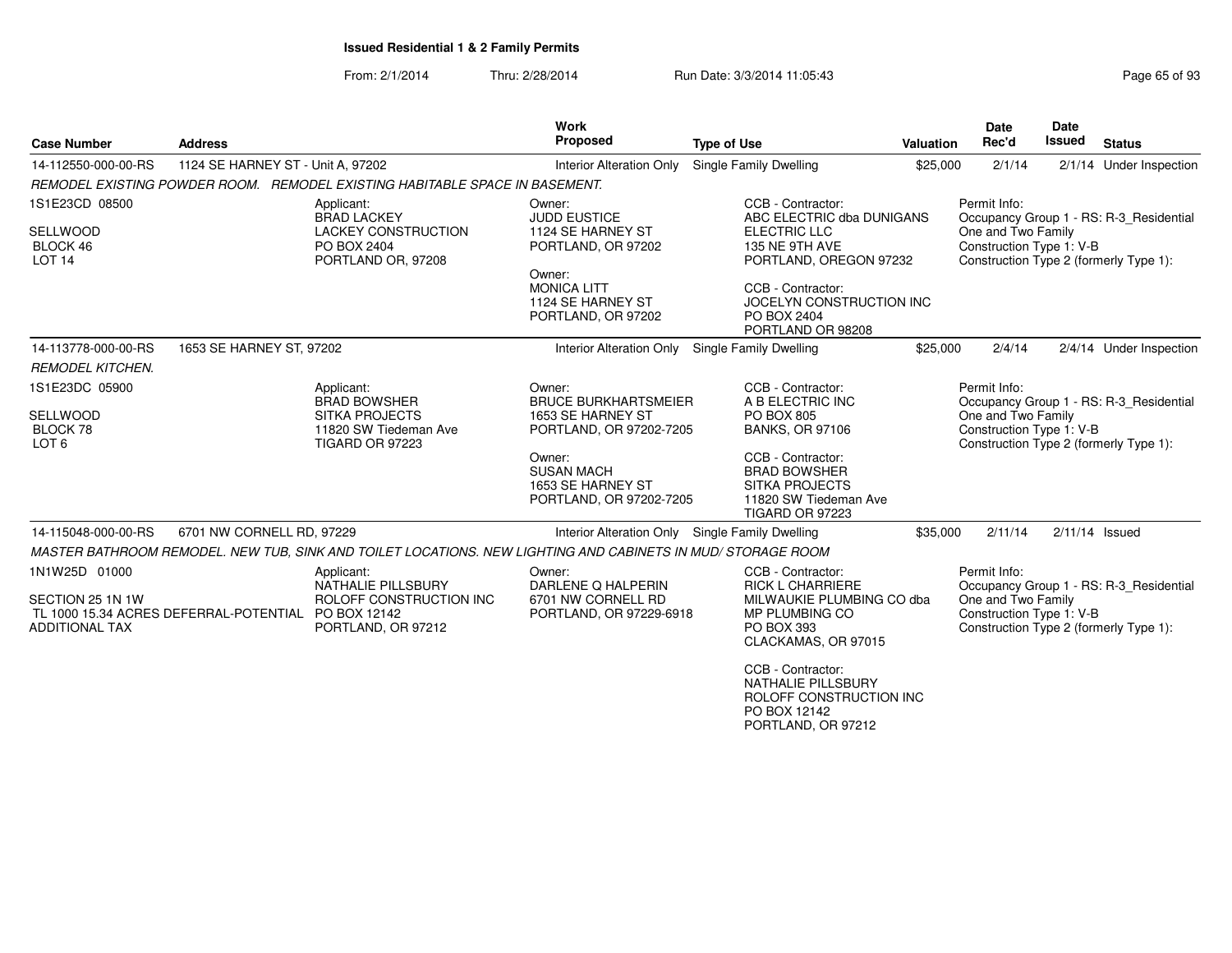| <b>Case Number</b>                                                      | <b>Address</b>                                                                                                                                              | <b>Work</b><br><b>Proposed</b>                                                                                                                             | <b>Type of Use</b>                                                                                                                                      | <b>Valuation</b> | Date<br>Rec'd                                                  | Date<br><b>Issued</b> | <b>Status</b>                                                                     |
|-------------------------------------------------------------------------|-------------------------------------------------------------------------------------------------------------------------------------------------------------|------------------------------------------------------------------------------------------------------------------------------------------------------------|---------------------------------------------------------------------------------------------------------------------------------------------------------|------------------|----------------------------------------------------------------|-----------------------|-----------------------------------------------------------------------------------|
| 14-114475-000-00-RS                                                     | 2866 NE ALAMEDA ST, 97212                                                                                                                                   | Interior Alteration Only Single Family Dwelling                                                                                                            |                                                                                                                                                         | \$7,000          | 2/6/14                                                         |                       | 2/6/14 Under Inspection                                                           |
|                                                                         | INTERIOR ALTERATION ONLY - REMOVE POST UNDER BEAM BETWEEN KITCHEN AND FAMILY ROOM; REPLACE WITH NEW BEAM WITH NO CENTER POST***2/26/14 VP ADD 5 CIRCUITS*** |                                                                                                                                                            |                                                                                                                                                         |                  |                                                                |                       |                                                                                   |
| 1N1E24CC 07500<br>ALAMEDA PARK<br>BLOCK 11<br>LOT <sub>16</sub>         | Applicant:<br><b>ROD LOEWER</b><br>NORTHLAND CONSTRUCTION &<br><b>DESIGN INC</b><br>20000 SW CAPPOEN RD<br>SHERWOOD OR 97140                                | Owner:<br><b>AMIR TADJEDIN</b><br>2866 NE ALAMEDA ST<br>PORTLAND, OR 97212<br>Owner:<br><b>JENNIFER TADJEDIN</b>                                           | CCB - Contractor:<br><b>CARTON ELECTRIC</b><br>PO BOX 860<br>AMITY OR 97101<br>CCB - Contractor:<br><b>ROD LOEWER</b>                                   |                  | Permit Info:<br>Construction Type 1: V-B                       |                       | Occupancy Group 1 - RS: R-3_Remodel<br>Construction Type 2 (formerly Type 1):     |
|                                                                         |                                                                                                                                                             | 2866 NE ALAMEDA ST<br>PORTLAND, OR 97212                                                                                                                   | NORTHLAND CONSTRUCTION &<br><b>DESIGN INC</b><br>20000 SW CAPPOEN RD<br>SHERWOOD OR 97140                                                               |                  |                                                                |                       |                                                                                   |
| 14-117672-000-00-RS                                                     | 6505 NE 24TH AVE, 97211                                                                                                                                     | Interior Alteration Only Single Family Dwelling                                                                                                            |                                                                                                                                                         | \$3,200          | 2/18/14                                                        | $2/18/14$ Issued      |                                                                                   |
|                                                                         | REMOVE 2 INTERIOR WALLS FOR KITCHEN REMODEL - NO EXTERIOR WORK - TRADE PERMITS TO BE OBTAINED SEPARATELY                                                    |                                                                                                                                                            |                                                                                                                                                         |                  |                                                                |                       |                                                                                   |
| 1N1E14AD 02100<br><b>IRVINGTON PK</b>                                   | Applicant:<br><b>B</b> & H HOME REPAIR LLC<br>10614 SE CENTER                                                                                               | Owner:<br>JAMES E THOMAS<br>6505 NE 24TH AVE                                                                                                               | CCB - Contractor:<br><b>B &amp; H HOME REPAIR LLC</b><br>10614 SE CENTER                                                                                |                  | Permit Info:<br>Construction Type 1: V-B                       |                       | Occupancy Group 1 - RS: R-3_Remodel                                               |
| BLOCK 65<br><b>LOT 15</b>                                               | PORTLAND, OR 97266                                                                                                                                          | PORTLAND, OR 97211<br>Owner:<br><b>JACQUELINE THOMAS</b><br>6505 NE 24TH AVE                                                                               | PORTLAND, OR 97266                                                                                                                                      |                  |                                                                |                       | Construction Type 2 (formerly Type 1):                                            |
|                                                                         | 3214 NE 76TH AVE, 97213                                                                                                                                     | PORTLAND, OR 97211                                                                                                                                         |                                                                                                                                                         |                  |                                                                |                       |                                                                                   |
| 14-115242-000-00-RS                                                     |                                                                                                                                                             | Interior Alteration Only Single Family Dwelling                                                                                                            |                                                                                                                                                         | \$2,000          | 2/11/14                                                        | 2/11/14 Final         |                                                                                   |
|                                                                         | VOLUNTARY ADDITION OF CONNECTORS TO ATTACH EXTERIOR WALLS TO FOUNDATION.                                                                                    |                                                                                                                                                            |                                                                                                                                                         |                  |                                                                |                       |                                                                                   |
| 1N2E29AB 21700<br><b>GREGORY HTS</b><br>BLOCK 16<br>LOT 39&40           | Applicant:<br>ANDREW OSBORN<br><b>NW SEISMIC</b><br>2649 SE STEPHENS<br>PORTLAND OR 97214                                                                   | Owner:<br>RICHARD L SINEX<br>3214 NE 76TH AVE<br>PORTLAND, OR 97213-6504                                                                                   | CCB - Contractor:<br><b>MICHAEL WIEBER</b><br>ELYSIUM CONSTRUCTION LLC<br>PO BOX 12010<br>PORTLAND OR 97212                                             |                  | Permit Info:<br>One and Two Family<br>Construction Type 1: V-B |                       | Occupancy Group 1 - RS: R-3_Residential<br>Construction Type 2 (formerly Type 1): |
|                                                                         |                                                                                                                                                             | Owner:<br>NANCY L SINEX<br>3214 NE 76TH AVE<br>PORTLAND, OR 97213-6504                                                                                     |                                                                                                                                                         |                  |                                                                |                       |                                                                                   |
| 14-121811-000-00-RS                                                     | 2440 NE 25TH AVE, 97212                                                                                                                                     | Interior Alteration Only Single Family Dwelling                                                                                                            |                                                                                                                                                         | \$1,500          | 2/28/14                                                        | 2/6/14 Final          |                                                                                   |
|                                                                         | REPLACE UPPER FLOOR BATHTUB TRADE WORK ONLY NO PLANS                                                                                                        |                                                                                                                                                            |                                                                                                                                                         |                  |                                                                |                       |                                                                                   |
| 1N1E25CB 06000<br><b>BRAZEE ST ADD</b><br>BLOCK <sub>3</sub><br>LOT 1-3 | Applicant:<br>GREGOR MITCHELL<br><b>MITCHELL INC</b><br>PO BOX 1121<br>PORTLAND OR 97207                                                                    | Owner:<br>CHERYL STRAYED<br>2440 NE 25TH AVE<br>PORTLAND, OR 97212-4836<br>Owner:<br><b>BRIAN LINDSTROM</b><br>2440 NE 25TH AVE<br>PORTLAND, OR 97212-4836 | CCB - Contractor:<br><b>GREGOR MITCHELL</b><br><b>MITCHELL INC</b><br>PO BOX 1121<br>PORTLAND OR 97207<br>Primary Contractor:<br>THE WORKS CONSTRUCTION |                  | Permit Info:<br>One and Two Family<br>Construction Type 1: V-B |                       | Occupancy Group 1 - RS: R-3_Residential<br>Construction Type 2 (formerly Type 1): |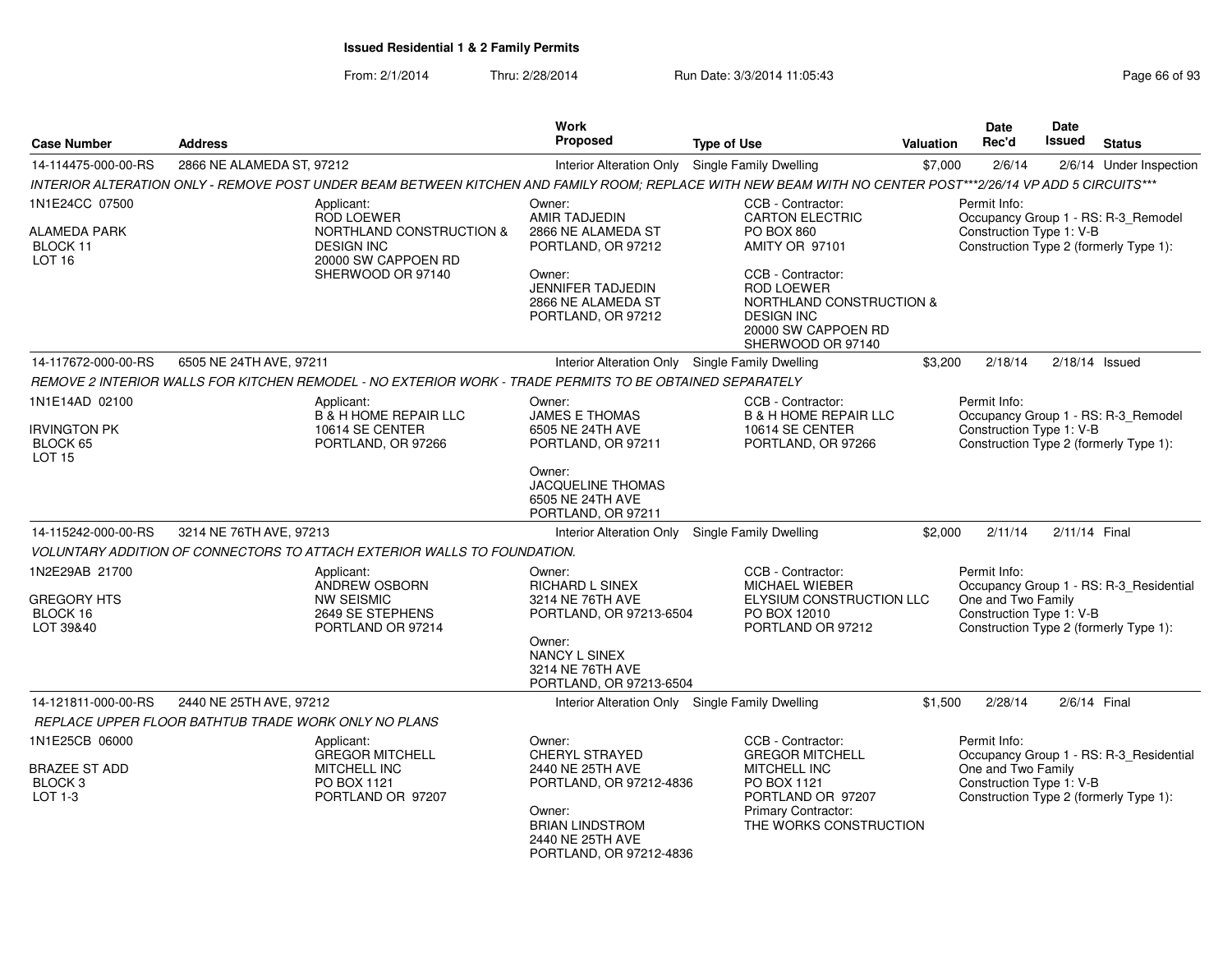From: 2/1/2014Thru: 2/28/2014 Run Date: 3/3/2014 11:05:43 Research 2010 Rage 67 of 93

| <b>Case Number</b>                                                          | <b>Address</b>                                                                                                                                             | <b>Work</b><br><b>Proposed</b>                                                                                                                                   | <b>Type of Use</b>                                                                                                 | Date<br>Rec'd<br><b>Valuation</b>  | <b>Date</b><br><b>Issued</b>                   | <b>Status</b>                                                                                          |
|-----------------------------------------------------------------------------|------------------------------------------------------------------------------------------------------------------------------------------------------------|------------------------------------------------------------------------------------------------------------------------------------------------------------------|--------------------------------------------------------------------------------------------------------------------|------------------------------------|------------------------------------------------|--------------------------------------------------------------------------------------------------------|
| 14-116966-000-00-RS                                                         | 2317 SE 43RD AVE, 97215                                                                                                                                    | Interior Alteration Only Single Family Dwelling                                                                                                                  |                                                                                                                    | 2/14/14<br>\$12,000                |                                                | $2/15/14$ Issued                                                                                       |
|                                                                             | CREATE NEW BASEMENT BATHROOM. BUILD NON=STRCTURAL WALL TO ENCLOSE LAUNDRY AND FURNACE ROOM. ALTER HVAC AND BATH EXHAUST FAN. TWO TOILETS AFTER REMODEL. NC |                                                                                                                                                                  |                                                                                                                    |                                    |                                                |                                                                                                        |
| 1S2E06CC 17300<br>EDEN ADD<br>BLOCK 1<br>LOT <sub>8</sub>                   | Applicant:<br>NWC NICK WEITZER COMPANY<br><b>LLC</b><br>111 SE 71ST AVE<br>PORTLAND, OR 97215                                                              | Owner:<br>ELIZABETH T SLOVIC<br>2317 SE 43RD AVE<br>PORTLAND, OR 97215                                                                                           | CCB - Contractor:<br>NWC NICK WEITZER COMPANY<br><b>LLC</b><br>111 SE 71ST AVE<br>PORTLAND, OR 97215               | Permit Info:                       | One and Two Family<br>Construction Type 1: V-B | Occupancy Group 1 - RS: R-3_Residential<br>Construction Type 2 (formerly Type 1):                      |
| 14-117686-000-00-RS                                                         | 1534 SE 59TH AVE, 97215                                                                                                                                    | Interior Alteration Only Single Family Dwelling                                                                                                                  |                                                                                                                    | \$6.000<br>2/18/14                 |                                                | $2/18/14$ Issued                                                                                       |
|                                                                             | EXPAND EXISITING SECOND FLOOR BATHROOM TO INCLUDE NEW SHOWER: CONVERT BEDROOM ON SECOND LEVEL TO STUDY                                                     |                                                                                                                                                                  |                                                                                                                    |                                    |                                                |                                                                                                        |
| 1S2E06DA 09400<br><b>JACKSON PL</b><br>BLOCK 1<br><b>LOT 51</b>             | Applicant:<br>DARREN SCHROEDER<br>DARREN SCHROEDER DESIGN<br>AND CONSULTING<br>716 SE 45TH AVE<br>PORTLAND OR 97215                                        | Owner:<br>SHANNON COFFEY<br>1534 SE 59TH AVE<br>PORTLAND, OR 97215-3425<br>Owner:<br>ELLEN COFFEY<br>1534 SE 59TH AVE<br>PORTLAND, OR 97215-3425                 |                                                                                                                    | Permit Info:<br>One and Two Family | Construction Type 1: V-B                       | Occupancy Group 1 - RS: R-3_Residential<br>Construction Type 2 (formerly Type 1):                      |
| 14-117259-000-00-RS                                                         | 3675 SE CLAYBOURNE ST, 97202                                                                                                                               | Interior Alteration Only Single Family Dwelling                                                                                                                  |                                                                                                                    | \$60,000<br>2/14/14                |                                                | $2/14/14$ Issued                                                                                       |
|                                                                             | REMODEL KITCHEN. REMOVE LOAD BEARING WALL.                                                                                                                 |                                                                                                                                                                  |                                                                                                                    |                                    |                                                |                                                                                                        |
| 1S1E24AA 11200<br><b>FEDOR ADD</b><br>LOT 9 TL 11200                        | Applicant:<br><b>JOHN MACNEELA</b><br>CORRIB CONSTRUCTION, LLC<br>5211 SE 33rd Ave<br>Portland, OR 97202                                                   | Owner:<br>MATT A COLE<br>3675 SE CLAYBOURNE ST<br>PORTLAND, OR 97202-8248<br>Owner:<br><b>KRISTIN M COLE</b><br>3675 SE CLAYBOURNE ST<br>PORTLAND, OR 97202-8248 | CCB - Contractor:<br>JOHN MICHAEL MACNEELA<br><b>CORRIB CONSTRUCTION</b><br>5211 SE 33RD AVE<br>PORTLAND, OR 97202 | Permit Info:<br>One and Two Family | Construction Type 1: V-B                       | Occupancy Group 1 - RS: R-3_Residential<br>Construction Type 2 (formerly Type 1):                      |
| 14-115238-000-00-RS                                                         | 3739 NE 16TH AVE, 97212                                                                                                                                    | Interior Alteration Only Single Family Dwelling                                                                                                                  |                                                                                                                    | \$2,000<br>2/11/14                 | 2/11/14 Final                                  |                                                                                                        |
|                                                                             | VOLUNTARY ADDITION OF CONNECTORS TO ATTACH EXTERIOR WALLS TO FOUNDATION.                                                                                   |                                                                                                                                                                  |                                                                                                                    |                                    |                                                |                                                                                                        |
| 1N1E23DC 08100<br><b>DIXON PL</b><br>BLOCK <sub>7</sub><br>LOT <sub>5</sub> | Applicant:<br>ANDREW OSBORN<br><b>NW SEISMIC</b><br>2649 SE STEPHENS<br>PORTLAND OR 97214                                                                  | Owner:<br><b>ENDRE C VEKA</b><br>3739 NE 16TH AVE<br>PORTLAND, OR 97212<br>Owner:<br><b>CLAY H VEKA</b><br>3739 NE 16TH AVE<br>PORTLAND, OR 97212                | CCB - Contractor:<br><b>MICHAEL WIEBER</b><br>ELYSIUM CONSTRUCTION LLC<br>PO BOX 12010<br>PORTLAND OR 97212        | Permit Info:<br>One and Two Family | Construction Type 1: V-B                       | Occupancy Group 1 - RS: R-3_Residential<br>Construction Type 2 (formerly Type 1):                      |
|                                                                             |                                                                                                                                                            |                                                                                                                                                                  |                                                                                                                    |                                    |                                                | $\mathbf{a}$ , $\mathbf{b}$ , $\mathbf{a}$ , $\mathbf{a}$ , $\mathbf{a}$ , $\mathbf{a}$ , $\mathbf{a}$ |

**Total # of RS Interior Alteration Only permits issued: 12**

**Total valuation of RS Interior Alteration Only permits issued: \$181,700**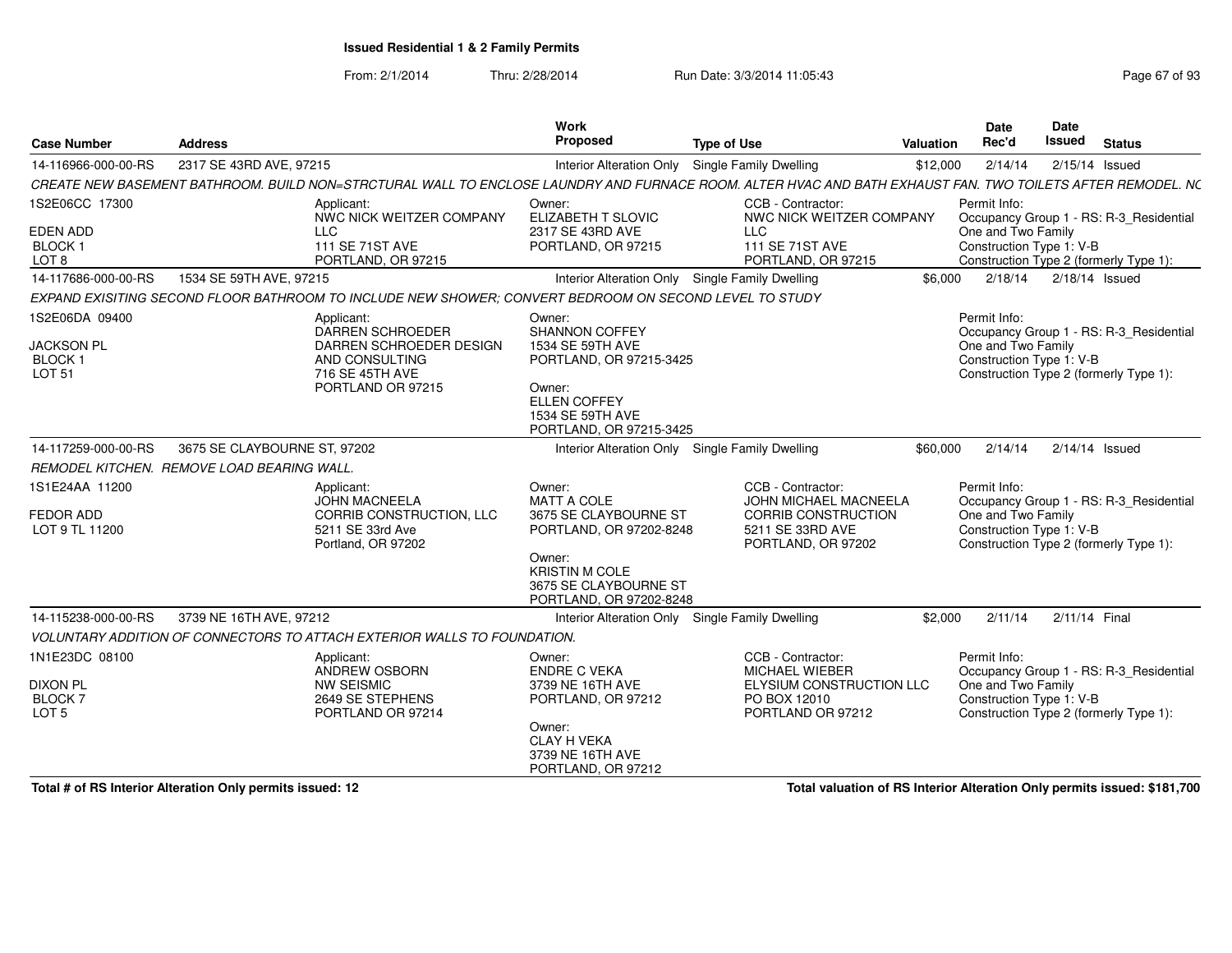|  | Page 68 of 93 |  |  |  |
|--|---------------|--|--|--|
|--|---------------|--|--|--|

|                                                                                |                                                    |                                                                                                                           | <b>Work</b>                                                                                                                                                       |                                                                                                                                                                                       |           | Date                                                                                                  | <b>Date</b>   |                                                                                                                                |
|--------------------------------------------------------------------------------|----------------------------------------------------|---------------------------------------------------------------------------------------------------------------------------|-------------------------------------------------------------------------------------------------------------------------------------------------------------------|---------------------------------------------------------------------------------------------------------------------------------------------------------------------------------------|-----------|-------------------------------------------------------------------------------------------------------|---------------|--------------------------------------------------------------------------------------------------------------------------------|
| <b>Case Number</b>                                                             | <b>Address</b>                                     |                                                                                                                           | <b>Proposed</b>                                                                                                                                                   | <b>Type of Use</b>                                                                                                                                                                    | Valuation | Rec'd                                                                                                 | <b>Issued</b> | <b>Status</b>                                                                                                                  |
| 13-240659-000-00-RS                                                            | 2405 SE CLINTON ST - Unit B, 97202                 |                                                                                                                           | New Construction                                                                                                                                                  | <b>Accessory Dwelling Unit</b>                                                                                                                                                        | \$85,022  | 12/24/13                                                                                              |               | 2/28/14 Issued                                                                                                                 |
|                                                                                |                                                    | NEW ACCESSORY DWELLING UNIT / 2 STORY / FLAT LOT / COMPLEX / HENRYS ADD, BLOCK 5, LOT 11                                  |                                                                                                                                                                   |                                                                                                                                                                                       |           |                                                                                                       |               |                                                                                                                                |
| 1S1E11AA 07400                                                                 |                                                    | Applicant:<br><b>BEN WAECHTER</b><br>3741 NE Mallory Ave<br>Portland, OR 97212                                            | Owner:<br><b>ANN WILSON</b><br>6140 SE 32ND AVE<br>PORTLAND, OR 97202-8503                                                                                        |                                                                                                                                                                                       |           | Permit Info:<br>One and Two Family<br>Construction Type 1: V-B<br>Number of New Dwelling Units: 1     |               | Occupancy Group 1 - RS: R-3_Residential<br>Construction Type 2 (formerly Type 1):<br>Total Square Footage - Display Only: 794  |
| 14-105477-000-00-RS                                                            | 5620 NE ALBERTA ST - Unit B, 97218                 |                                                                                                                           | <b>New Construction</b>                                                                                                                                           | <b>Accessory Dwelling Unit</b>                                                                                                                                                        | \$73,350  | 1/15/14                                                                                               |               | 2/25/14 Issued                                                                                                                 |
|                                                                                |                                                    | NEW ACCESSORY DWELLING UNIT/2 STORY / FLAT LOT/ COMPLEX/ NO GARAGE                                                        |                                                                                                                                                                   |                                                                                                                                                                                       |           |                                                                                                       |               |                                                                                                                                |
| 1N2E19AC 00700                                                                 |                                                    | Applicant:<br><b>SCHUYLER SMITH</b><br>POLYPHON ARCHITECTURE &<br>DESIGN, LLC<br>6106 NE 9TH AVE<br>PORTLAND, OR 97211    | Owner:<br><b>KATHRYN D KOLKER</b><br>5620 NE ALBERTA ST<br>PORTLAND, OR 97218-2558<br>Owner:<br>MATTHEW J GORDON<br>5620 NE ALBERTA ST<br>PORTLAND, OR 97218-2558 | CCB - Contractor:<br>STEPHEN RANDALL SMITH<br>1333 NE 47TH<br>PORTLAND OR 97213                                                                                                       |           | Permit Info:<br>One and Two Family<br>Construction Type 1: V-B<br>Number of New Dwelling Units: 1     |               | Occupancy Group 1 - RS: R-3_Residential<br>Construction Type 2 (formerly Type 1):<br>Total Square Footage - Display Only: 685  |
| 13-218112-REV-01-RS                                                            | 1524 SE SALMON ST - Unit B, 97214                  |                                                                                                                           | <b>New Construction</b>                                                                                                                                           | <b>Accessory Dwelling Unit</b>                                                                                                                                                        | \$        | 2/21/14                                                                                               |               | $2/21/14$ Issued                                                                                                               |
|                                                                                | <b>REVISION NEW ENGINEER FOR TRUSS INFORMATION</b> |                                                                                                                           |                                                                                                                                                                   |                                                                                                                                                                                       |           |                                                                                                       |               |                                                                                                                                |
| 1S1E02AC 10200                                                                 |                                                    | Applicant:<br><b>ROB HUMPHREY</b><br><b>FASTER PERMITS</b><br>14334 NW EAGLERIDGE LANE<br>PORTLAND, OR 97229              | Owner:<br><b>STEVEN K THOMPSON</b><br>1320 SW ORINDA WAY<br>PORTLAND, OR 97225<br>Owner:<br><b>LORI G HANKENSON</b><br>1320 SW ORINDA WAY<br>PORTLAND, OR 97225   | CCB - Contractor:<br><b>H &amp; H MECHANICAL LLC</b><br>5757 SE WILLOW LN<br>MILWAUKIE OR 97267<br>CCB - Contractor:<br>THE POWELL GROUP LLC<br>2442 SW 5TH AVE<br>PORTLAND, OR 97201 |           | Permit Info:<br>One and Two Family<br>Construction Type 1: V-B                                        |               | Occupancy Group 1 - RS: R-3 Residential<br>Construction Type 2 (formerly Type 1):<br>Total Square Footage - Display Only: 1070 |
| 14-116907-000-00-RS                                                            | 7315 SW 27TH AVE - Unit A, 97219                   |                                                                                                                           | New Construction                                                                                                                                                  | <b>Accessory Structure</b>                                                                                                                                                            | \$30,000  | 2/14/14                                                                                               |               | 2/14/14 Under Inspection                                                                                                       |
|                                                                                | NEW INGROUND SWIMMING POOL W/LIFE SAFETY COVER     |                                                                                                                           |                                                                                                                                                                   |                                                                                                                                                                                       |           |                                                                                                       |               |                                                                                                                                |
| 1S1E20AD 03900<br><b>TOWNSENDS ADD</b><br>BLOCK <sub>3</sub><br><b>LOT 5-7</b> |                                                    | Applicant:<br>BLUE MOUNTAIN POOLS INC<br>13121 S WARNOCK RD<br>OREGON CITY, OR 97045                                      | Owner:<br><b>SUSAN R PETRUSHKIN</b><br>7315 SW 27TH AVE<br>PORTLAND, OR 97219                                                                                     | CCB - Contractor:<br><b>BLUE MOUNTAIN POOLS INC.</b><br>13121 S WARNOCK RD<br>OREGON CITY, OR 97045                                                                                   |           | Permit Info:<br>Occupancy Group 1 - RS: U_Private<br>Garage\Utility Misc.<br>Construction Type 1: V-B |               | Construction Type 2 (formerly Type 1):                                                                                         |
| 14-103549-DFS-01-RS                                                            | 1524 SE 38TH AVE, 97214                            |                                                                                                                           | <b>New Construction</b>                                                                                                                                           | <b>Accessory Structure</b>                                                                                                                                                            | \$1,200   | 2/27/14                                                                                               |               | 2/27/14 Issued                                                                                                                 |
| DFS FOR WOOD JOISTS AND TRUSSES                                                |                                                    |                                                                                                                           |                                                                                                                                                                   |                                                                                                                                                                                       |           |                                                                                                       |               |                                                                                                                                |
| 1S1E01DA 11700<br><b>OBERST</b><br>BLOCK <sub>2</sub><br>LOT <sub>17</sub>     |                                                    | Applicant:<br><b>PREM NATH</b><br>PREMIER CONSTRUCTION &<br><b>RENOVATIONS LLC</b><br>8240 N MONTANA<br>PORTLAND OR 97217 | Owner:<br><b>SASSON OSHER</b><br>8725 SE 29TH AVE<br>PORTLAND, OR 97222                                                                                           |                                                                                                                                                                                       |           | Permit Info:<br>Occupancy Group 1 - RS: U_Private<br>Garage\Utility Misc.<br>Construction Type 1: V-B |               | Construction Type 2 (formerly Type 1):<br>Total Square Footage - Display Only: 1152                                            |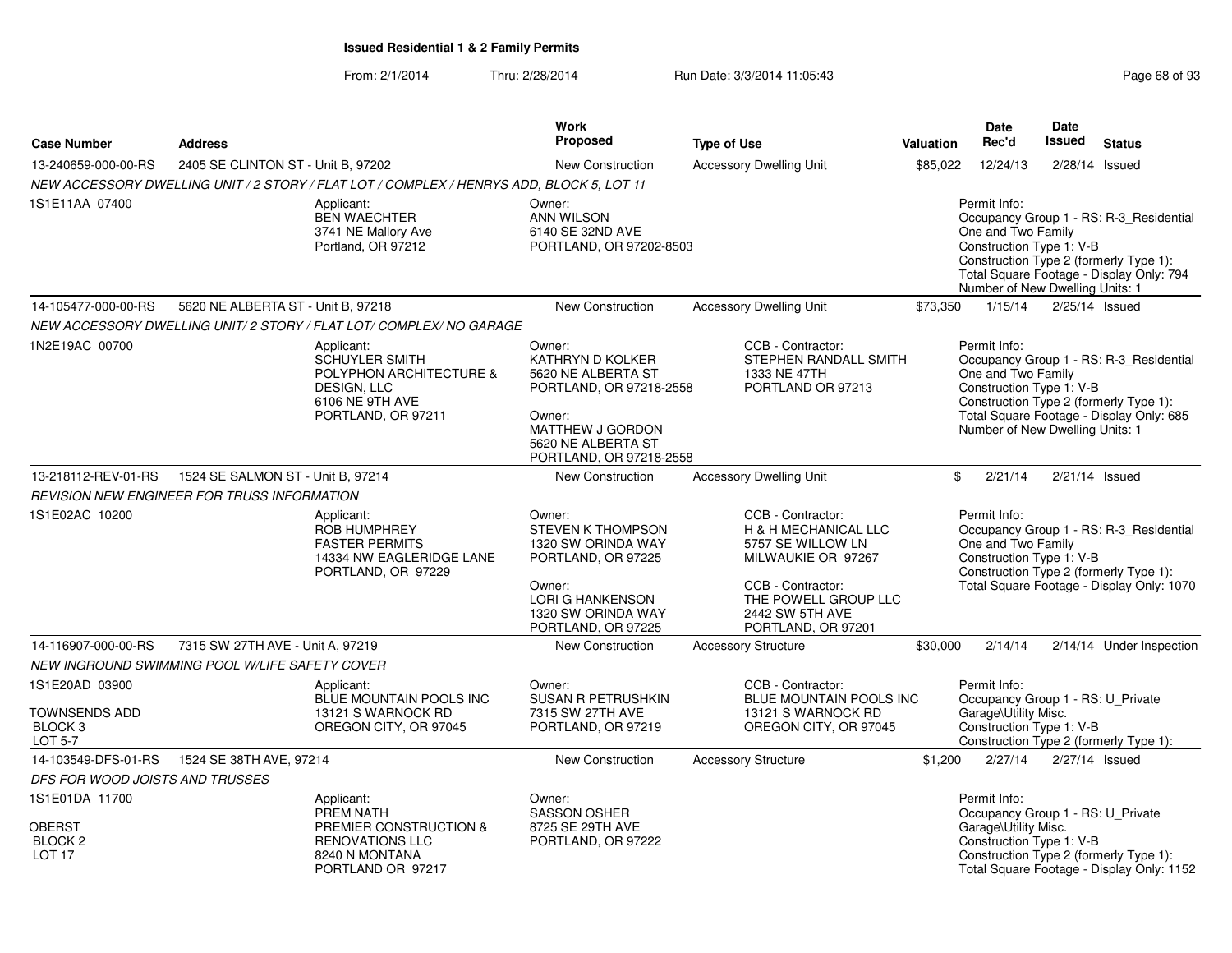|                                                                                                                                                                        |                             |                                                                                                                                                           | Work                                                                                                                                                                             |                                                                                                         |           | <b>Date</b>                                                                                                                                           | <b>Date</b>   |                                                                                                                               |
|------------------------------------------------------------------------------------------------------------------------------------------------------------------------|-----------------------------|-----------------------------------------------------------------------------------------------------------------------------------------------------------|----------------------------------------------------------------------------------------------------------------------------------------------------------------------------------|---------------------------------------------------------------------------------------------------------|-----------|-------------------------------------------------------------------------------------------------------------------------------------------------------|---------------|-------------------------------------------------------------------------------------------------------------------------------|
| <b>Case Number</b>                                                                                                                                                     | <b>Address</b>              |                                                                                                                                                           | <b>Proposed</b>                                                                                                                                                                  | <b>Type of Use</b>                                                                                      | Valuation | Rec'd                                                                                                                                                 | <b>Issued</b> | <b>Status</b>                                                                                                                 |
| 14-121336-000-00-RS                                                                                                                                                    | 2817 NE HAMBLET ST          |                                                                                                                                                           | New Construction                                                                                                                                                                 | <b>Accessory Structure</b>                                                                              | \$7,000   | 2/27/14                                                                                                                                               |               | 2/27/14 Issued                                                                                                                |
|                                                                                                                                                                        |                             | INSTALL NEW INGROUND HOT TUB WITH SAFETY COVER, PLACEMENT OF EQUPMENT NEXT TO HOUSEELECTRICAL, MECHANICAL, & PLUMBING PERMITS TO BE TAKEN OUT SEPARATELY. |                                                                                                                                                                                  |                                                                                                         |           |                                                                                                                                                       |               |                                                                                                                               |
| 1N1E24CC 02801<br><b>ALAMEDA PARK</b><br>BLOCK 17<br>LOT 2 TL 2801                                                                                                     |                             | Applicant:<br><b>RUSS SLOTHOWER</b><br>13121S WARNOCK RD<br>OREGON CITY, OR 97045                                                                         | Owner:<br>CRAIG H ERICSON<br>3515 NE ALAMEDA ST<br>PORTLAND, OR 97212-1807                                                                                                       | CCB - Contractor:<br>BLUE MOUNTAIN POOLS INC<br>13121 S WARNOCK RD<br>OREGON CITY, OR 97045             |           | Permit Info:<br>Occupancy Group 1 - RS: U_Decks,<br>Patios, Porches, Carports<br>Construction Type 1: V-B                                             |               | Construction Type 2 (formerly Type 1):<br>Total Square Footage - Display Only: 110                                            |
| 13-118958-REV-01-RS                                                                                                                                                    | 14765 NW GILLIHAN RD        |                                                                                                                                                           | <b>New Construction</b>                                                                                                                                                          | <b>Accessory Structure</b>                                                                              | \$10,815  | 2/21/14                                                                                                                                               |               | $2/21/14$ Issued                                                                                                              |
|                                                                                                                                                                        |                             | VALUE ADDED-REVISION TO INCREASE THE SIZE OF ACCESSORY STRUCTURE                                                                                          |                                                                                                                                                                                  |                                                                                                         |           |                                                                                                                                                       |               |                                                                                                                               |
| 2N1W28 00300<br>SECTION 28 2N 1W<br>TL 300 5.04 ACRES<br><b>FARM DISQUAL</b><br>2009-2013<br>0.91 ACRES; \$612.43 ADDITIONAL TAX;<br>DEFERRAL-POTENTIAL ADDITIONAL TAX |                             | Applicant:<br><b>VAIL FLETCHER</b><br>2046 SE 12TH AVE<br>PORTLAND, OR 97214                                                                              | Owner:<br><b>COURTNEY V FLETCHER</b><br>2046 SE 12TH AVE #2046<br>PORTLAND, OR 97214-5318<br>Owner:<br><b>GREGORY STAMP</b><br>2046 SE 12TH AVE #2046<br>PORTLAND, OR 97214-5318 | CCB - Contractor:<br>MICRO STRUCTURES LLC<br>2953 SE 64TH AV<br>PORTLAND, OR 97206                      |           | Permit Info:<br>One and Two Family<br>Construction Type 1: V-B                                                                                        |               | Occupancy Group 1 - RS: R-3_Residential<br>Construction Type 2 (formerly Type 1):<br>Total Square Footage - Display Only: 101 |
| 14-103549-000-00-RS                                                                                                                                                    | 1524 SE 38TH AVE, 97214     |                                                                                                                                                           | New Construction                                                                                                                                                                 | <b>Accessory Structure</b>                                                                              | \$46,794  | 2/27/14                                                                                                                                               |               | 2/27/14 Issued                                                                                                                |
|                                                                                                                                                                        |                             | NEW 950 SF ACCESSORY STORAGE STRUCTURE AT REAR OF PROPERTY, 2 STORY WITH NEW CONCRETE DRIVEWAY AREA                                                       |                                                                                                                                                                                  |                                                                                                         |           |                                                                                                                                                       |               |                                                                                                                               |
| 1S1E01DA 11700<br>OBERST<br><b>BLOCK 2</b><br><b>LOT 17</b>                                                                                                            |                             |                                                                                                                                                           | Owner:<br><b>SASSON OSHER</b><br>8725 SE 29TH AVE<br>PORTLAND, OR 97222                                                                                                          |                                                                                                         |           | Permit Info:<br>Occupancy Group 1 - RS: U_Private<br>Garage\Utility Misc.<br>Construction Type 1: V-B                                                 |               | Construction Type 2 (formerly Type 1):<br>Total Square Footage - Display Only: 1152                                           |
| 13-219402-REV-01-RS                                                                                                                                                    | 646 NW CULPEPPER TER, 97210 |                                                                                                                                                           | New Construction                                                                                                                                                                 | Decks, Fences, Retaining Walls                                                                          |           | \$<br>2/4/14                                                                                                                                          |               | $2/19/14$ Issued                                                                                                              |
|                                                                                                                                                                        |                             | REVISION TO SUBMIT UPDATED CALCULATIONS AND NEW GEOTECH REPORT                                                                                            |                                                                                                                                                                                  |                                                                                                         |           |                                                                                                                                                       |               |                                                                                                                               |
| 1N1E32AC 01300<br><b>WESTOVER TERR</b><br>BLOCK 8<br>LOT <sub>24</sub><br><b>NWLY 1/2 OF LOT 25</b>                                                                    |                             | Applicant:<br>ELIZABETH J S BUTTON<br>646 NW CULPEPPER TER<br>PORTLAND, OR 97210-3121                                                                     | Owner:<br><b>MORRIS BUTTON</b><br>646 NW CULPEPPER TER<br>PORTLAND, OR 97210-3121<br>Owner:<br>ELIZABETH J S BUTTON<br>646 NW CULPEPPER TER<br>PORTLAND, OR 97210-3121           | CCB - Contractor:<br><b>LEWI ACQUISTION CORP</b><br>8850 SE 76TH DR.<br>PORTLAND, OR 97206              |           | Permit Info:<br>Occupancy Group 1 - RS: U_Private<br>Garage\Utility Misc.<br>Construction Type 1: V-B                                                 |               | Construction Type 2 (formerly Type 1):                                                                                        |
| 14-111344-000-00-RS                                                                                                                                                    | 9519 N SYRACUSE ST, 97203   |                                                                                                                                                           | New Construction                                                                                                                                                                 | Decks, Fences, Retaining Walls                                                                          | \$6,093   | 1/29/14                                                                                                                                               |               | $2/28/14$ Issued                                                                                                              |
| <b>NEW DECK ATTACHED TO HOUSE</b>                                                                                                                                      |                             |                                                                                                                                                           |                                                                                                                                                                                  |                                                                                                         |           |                                                                                                                                                       |               |                                                                                                                               |
| 1N1W01CC 04200<br>ST JOHNS PK ADD<br>BLOCK 5<br>LOT <sub>24</sub>                                                                                                      |                             | Applicant:<br><b>MICHAEL BRUNO</b><br><b>CONSTRUCTION INC</b><br>2547 NE 50TH AVE<br>PORTLAND, OR 97213                                                   | Owner:<br><b>NEYSA LARSON</b><br>9519 N SYRACUSE ST<br>PORTLAND, OR 97203                                                                                                        | CCB - Contractor:<br><b>MICHAEL BRUNO</b><br>CONSTRUCTION INC<br>2547 NE 50TH AVE<br>PORTLAND, OR 97213 |           | Permit Info:<br>Occupancy Group 1 - RS: U_Decks,<br>Patios, Porches, Carports<br>Construction Type 1: V-B<br>Total Square Footage - Display Only: 300 |               | Construction Type 2 (formerly Type 1):                                                                                        |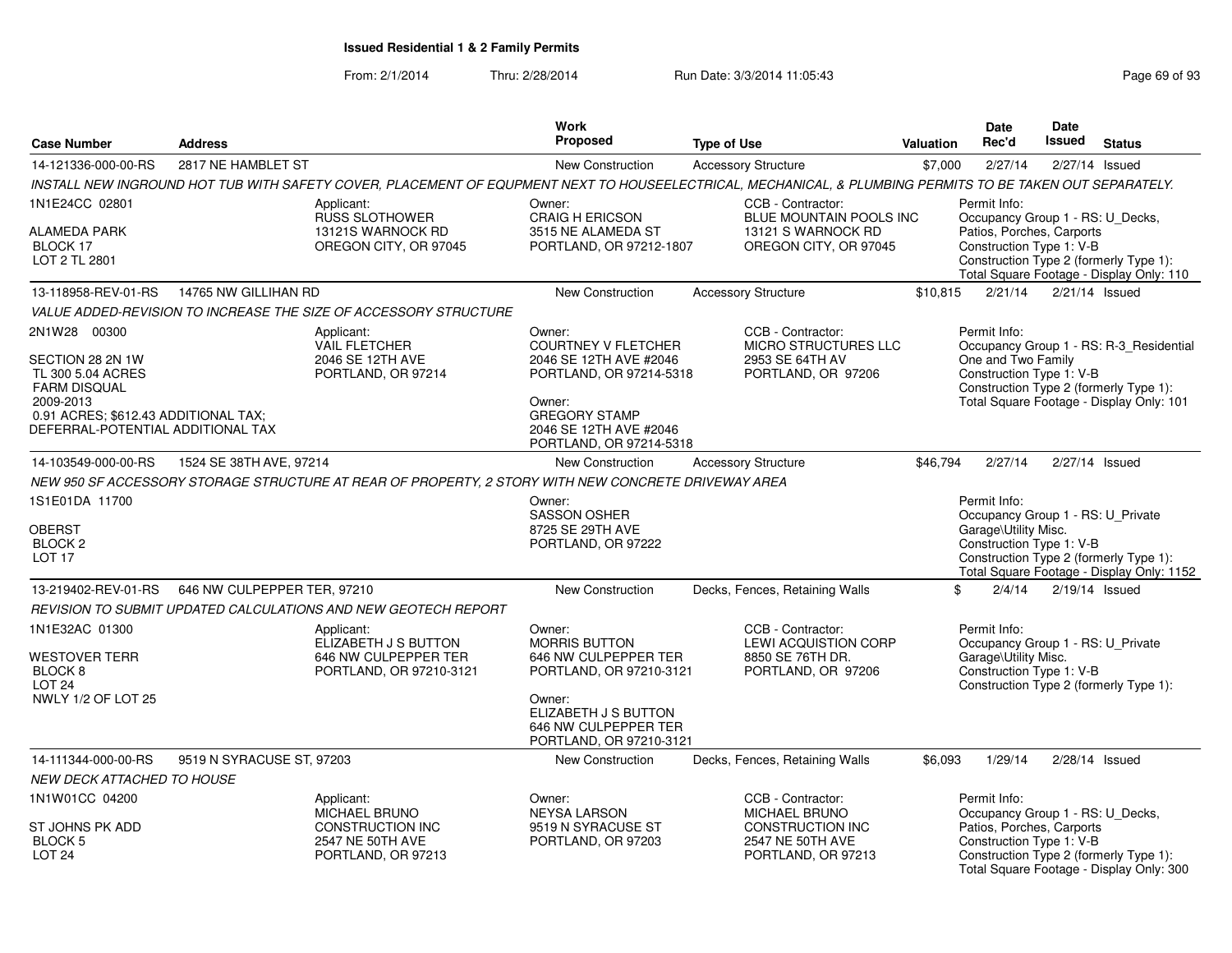| <b>Case Number</b>                                                                | <b>Address</b>                |                                                                                                                    | Work<br>Proposed                                                                             | <b>Type of Use</b>                                                                                | Valuation | Date<br>Rec'd                                                                                                                                                                               | Date<br><b>Issued</b> | <b>Status</b>                                                                      |
|-----------------------------------------------------------------------------------|-------------------------------|--------------------------------------------------------------------------------------------------------------------|----------------------------------------------------------------------------------------------|---------------------------------------------------------------------------------------------------|-----------|---------------------------------------------------------------------------------------------------------------------------------------------------------------------------------------------|-----------------------|------------------------------------------------------------------------------------|
| 14-120298-000-00-RS                                                               | 3314 NE OREGON ST, 97232      |                                                                                                                    | New Construction                                                                             | Garage/Carport                                                                                    | \$11,699  | 2/25/14                                                                                                                                                                                     |                       | $2/25/14$ Issued                                                                   |
|                                                                                   |                               | NEW CONSTRUCTION OF DETACHED 24 X 12 SINGLE CAR GARAGENO WORK IN THE RIGHT OF WAY                                  |                                                                                              |                                                                                                   |           |                                                                                                                                                                                             |                       |                                                                                    |
| 1N1E36AC 18200                                                                    |                               | Applicant:<br><b>DAVID HEREFORD</b>                                                                                | Owner:<br>TONY H LE                                                                          | CCB - Contractor:<br><b>DAVID HEREFORD</b>                                                        |           | Permit Info:<br>Occupancy Group 1 - RS: U_Private                                                                                                                                           |                       |                                                                                    |
| LAURELHURST<br>BLOCK 19<br>LOT <sub>2</sub>                                       |                               | HEREFORD CONSTRUCTION CO<br>INC.<br>12605 NW CRESTON RD<br>PORTLAND OR 97231                                       | 3314 NE OREGON ST<br>PORTLAND, OR 97232                                                      | HEREFORD CONSTRUCTION CO<br><b>INC</b><br>12605 NW CRESTON RD<br>PORTLAND OR 97231                |           | Garage\Utility Misc.<br>Construction Type 1: V-B                                                                                                                                            |                       | Construction Type 2 (formerly Type 1):<br>Total Square Footage - Display Only: 288 |
| 14-116878-000-00-RS                                                               | 7701 SE MADISON ST, 97215     |                                                                                                                    | <b>New Construction</b>                                                                      | Garage/Carport                                                                                    | \$9,749   | 2/14/14                                                                                                                                                                                     |                       | $2/14/14$ Issued                                                                   |
|                                                                                   |                               | NEW 240 SF DETACHED GARAGE WITH NEW DRIVEWAY AND CURB CUT - GARAGE / SHED OPTION                                   |                                                                                              |                                                                                                   |           |                                                                                                                                                                                             |                       |                                                                                    |
| 1S2E05AC 02200<br><b>KINZEL PK</b><br>BLOCK 8<br>LOT 14&15                        |                               | Applicant:<br><b>BOB STEELE</b><br><b>DESIGN INTELLIGENCE</b><br>3013 SE WASHOUGAL RIVER RD<br>WASHOUGAL, WA 98671 |                                                                                              | CCB - Contractor:<br><b>WILDE PROPERTIES INC</b><br>3735 SE CLAY STE 204<br>PORTLAND, OR 97214    |           | Permit Info:<br>Occupancy Group 1 - RS: U_Private<br>Garage\Utility Misc.<br>Construction Type 1: V-B<br>Construction Type 2 (formerly Type 1):<br>Total Square Footage - Display Only: 240 |                       |                                                                                    |
|                                                                                   |                               |                                                                                                                    | Owner:<br><b>DAWN M MOWER</b><br>7701 SE MADISON ST<br>PORTLAND, OR 97215                    |                                                                                                   |           |                                                                                                                                                                                             |                       |                                                                                    |
| 12-143802-DFS-01-RS                                                               | 3141 N WILLAMETTE BLVD, 97217 |                                                                                                                    | <b>New Construction</b>                                                                      | Garage/Carport                                                                                    | \$1,000   | 2/14/14                                                                                                                                                                                     |                       | $2/14/14$ Issued                                                                   |
| <b>DFS - TRUSSES</b>                                                              |                               |                                                                                                                    |                                                                                              |                                                                                                   |           |                                                                                                                                                                                             |                       |                                                                                    |
| 1N1E16CB 05100                                                                    |                               | Applicant:<br>CASEY FAGAN                                                                                          | Owner:<br><b>CASEY FAGAN</b>                                                                 | CCB - Contractor:<br><b>CASEY FAGAN</b>                                                           |           | Permit Info:<br>Occupancy Group 1 - RS: U Private                                                                                                                                           |                       |                                                                                    |
| WILLAMETTE<br>BLOCK <sub>25</sub><br>LOT <sub>5</sub>                             |                               | FAGAN CONSTRUCTION INC<br>1924 NW 28TH PL<br>PORTLAND, OR 97210                                                    | PO BOX 96004<br>PORTLAND, OR 97210                                                           | FAGAN CONSTRUCTION INC<br>1924 NW 28TH PL<br>PORTLAND, OR 97210                                   |           | Garage\Utility Misc.<br>Construction Type 1: V-B<br>Construction Type 2 (formerly Type 1): V-B<br>Total Square Footage - Display Only: 1239                                                 |                       |                                                                                    |
| 14-105233-REV-01-RS                                                               | 2235 NE 32ND AVE, 97212       |                                                                                                                    | New Construction                                                                             | Garage/Carport                                                                                    |           | 2/18/14<br>\$                                                                                                                                                                               |                       | $2/18/14$ Issued                                                                   |
|                                                                                   |                               | REVISION TO CHANGE ROOF DRAIN OUTFALL FROM SPLASH PADS TO DRYWELL                                                  |                                                                                              |                                                                                                   |           |                                                                                                                                                                                             |                       |                                                                                    |
| 1N1E25CA 19200<br><b>DOLPH PK</b><br>BLOCK 9<br>S 2' OF LOT 6<br>LOT <sub>7</sub> |                               | Applicant:<br><b>JIM BAUMAN</b><br>2235 NE 32ND AVE<br>PORTLAND OR 97212                                           | Owner:<br>KIMBERLY A SCHRAGE<br>2235 NE 32ND AVE<br>PORTLAND, OR 97212-5109                  |                                                                                                   |           | Permit Info:<br>Occupancy Group 1 - RS: U_Private<br>Garage\Utility Misc.<br>Construction Type 1: V-B                                                                                       |                       | Construction Type 2 (formerly Type 1):<br>Total Square Footage - Display Only: 576 |
| 14-117739-000-00-RS                                                               | 4017 NE 8TH AVE, 97212        |                                                                                                                    | New Construction                                                                             | Garage/Carport                                                                                    | \$10,724  | 2/18/14                                                                                                                                                                                     |                       | $2/18/14$ Issued                                                                   |
|                                                                                   |                               | NEW DETACHED GARAGE WITH NEW DRIVEWAY+++trade permits to be purchased separate+++                                  |                                                                                              |                                                                                                   |           |                                                                                                                                                                                             |                       |                                                                                    |
| 1N1E23CB 16700<br>LINCOLN PK ANX<br>BLOCK 18                                      |                               | Applicant:<br><b>GEOFFREY WRIGHT</b><br>UTF CONSULTING<br>17740 SW FLORENCE STREET                                 | Owner:<br><b>LIBERTY HOMES NW LLC</b><br>16542 SE ORCHARD VIEW LN<br>DAMASCUS, OR 97089-5810 | CCB - Contractor:<br><b>ALICIA LIBERTY</b><br><b>LIBERTY NW HOMES</b><br>16542 SE ORCHARD VIEW LN |           | Permit Info:<br>Occupancy Group 1 - RS: U_Private<br>Garage\Utility Misc.<br>Construction Type 1: V-B                                                                                       |                       |                                                                                    |
| LOT <sub>10</sub>                                                                 |                               | BEAVERTON, OR 97007                                                                                                |                                                                                              | DAMASCUS, OR 97089                                                                                |           |                                                                                                                                                                                             |                       | Construction Type 2 (formerly Type 1):<br>Total Square Footage - Display Only: 264 |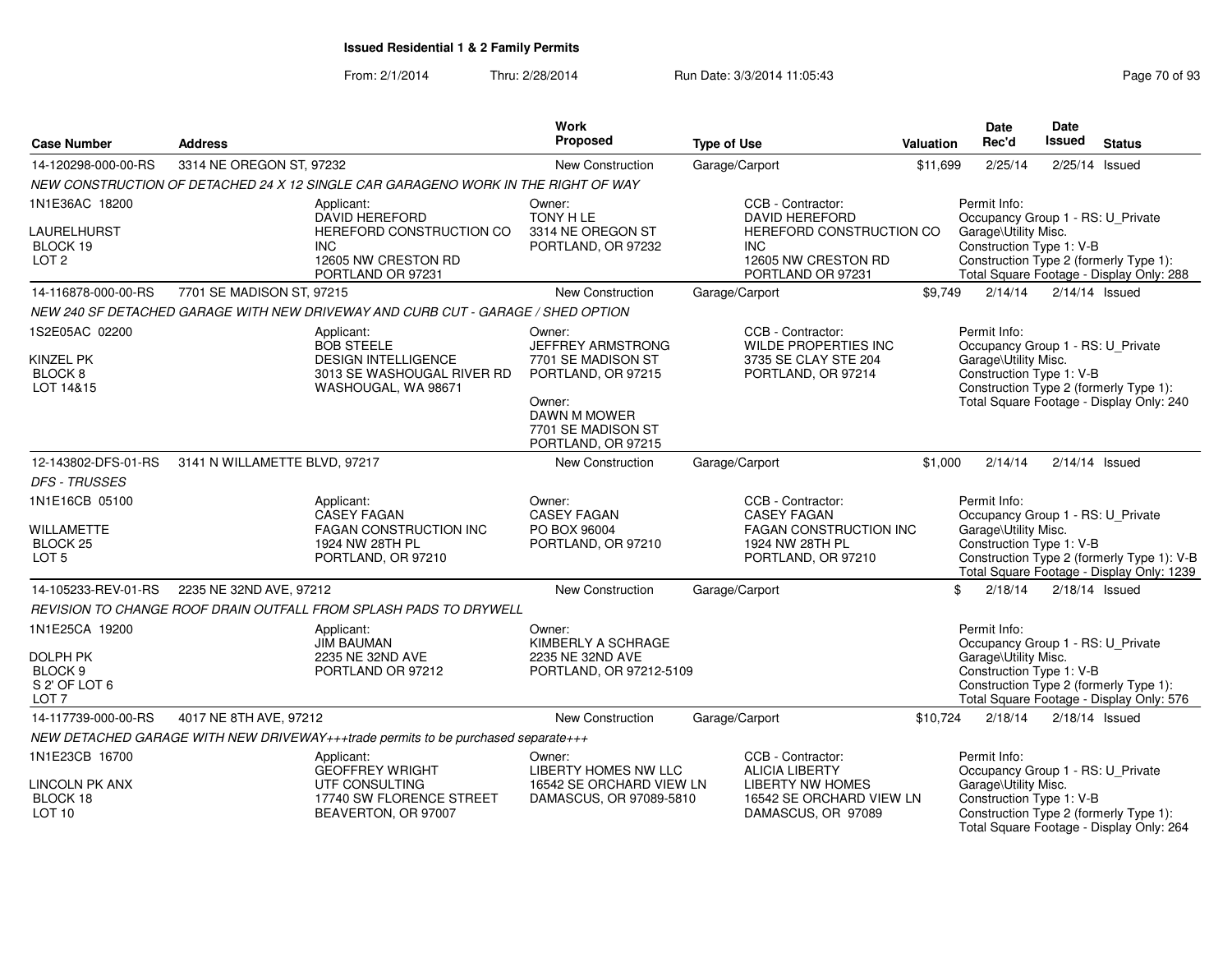|                                                                         |                                                        |                                                                                                               | <b>Work</b>                                                                                              |                    |                                                                                                                                   |           | Date                                                                                                  | <b>Date</b> |                                                                                    |
|-------------------------------------------------------------------------|--------------------------------------------------------|---------------------------------------------------------------------------------------------------------------|----------------------------------------------------------------------------------------------------------|--------------------|-----------------------------------------------------------------------------------------------------------------------------------|-----------|-------------------------------------------------------------------------------------------------------|-------------|------------------------------------------------------------------------------------|
| <b>Case Number</b>                                                      | <b>Address</b>                                         |                                                                                                               | Proposed                                                                                                 | <b>Type of Use</b> |                                                                                                                                   | Valuation | Rec'd                                                                                                 | Issued      | <b>Status</b>                                                                      |
| 13-198801-000-00-RS                                                     | 2431 SW SHERWOOD DR, 97201                             |                                                                                                               | <b>New Construction</b>                                                                                  | Garage/Carport     |                                                                                                                                   | \$125,000 | 8/29/13                                                                                               |             | 2/26/14 Under Inspection                                                           |
|                                                                         | NEW 861 SQ FT THREE CAR GARAGE; Separate trade permits |                                                                                                               |                                                                                                          |                    |                                                                                                                                   |           |                                                                                                       |             |                                                                                    |
| 1S1E09BB 06200<br><b>GREENWAY</b><br><b>BLOCK E</b><br>LOT <sub>5</sub> |                                                        | Applicant:<br><b>ALLAN NORRIS</b><br>TVA ARCHITECTS, INC.<br>920 SW 6TH AVE, SUITE 1500<br>PORTLAND, OR 97204 | Owner:<br>THOMAS M SAVINAR<br>2431 SW SHERWOOD DR<br>PORTLAND, OR 97201-1606<br>Owner:<br>ANNA M SAVINAR |                    | CCB - Contractor:<br>METCALF CONTRACTING LLC<br>3409 NW RALEIGH<br>PORTLAND OR 97210                                              |           | Permit Info:<br>Occupancy Group 1 - RS: U_Private<br>Garage\Utility Misc.<br>Construction Type 1: V-B |             | Construction Type 2 (formerly Type 1):<br>Total Square Footage - Display Only: 861 |
|                                                                         |                                                        |                                                                                                               | 2431 SW SHERWOOD DR<br>PORTLAND, OR 97201-1606                                                           |                    |                                                                                                                                   |           |                                                                                                       |             |                                                                                    |
| 13-204232-000-00-RS                                                     | 1520 NE HIGHLAND ST, 97211                             |                                                                                                               | New Construction                                                                                         | Garage/Carport     |                                                                                                                                   | \$12,998  | 9/12/13                                                                                               |             | 2/20/14 Issued                                                                     |
|                                                                         |                                                        | NEW DETACHED GARAGE / 1-STORY / 1-CAR / FLAT LOT / COMPLEX+++SEE 13-201464-RS FOR HOUSE+++                    |                                                                                                          |                    |                                                                                                                                   |           |                                                                                                       |             |                                                                                    |
| 1N1E14DB 06000                                                          |                                                        | Applicant:<br>MIKE COYLE<br><b>FASTER PERMITS</b><br>14334 NW EAGLERIDGE LANE<br>PORTLAND, OR 97229           |                                                                                                          |                    | CCB - Contractor:<br><b>WESTWOOD HOMES LLC</b><br>12118 NW BLACKHAWK DRIVE<br>PORTLAND, OR 97229                                  |           | Permit Info:<br>Occupancy Group 1 - RS: U Private<br>Garage\Utility Misc.<br>Construction Type 1: V-B |             | Construction Type 2 (formerly Type 1):<br>Total Square Footage - Display Only: 320 |
| 13-204257-000-00-RS                                                     | 1534 NE HIGHLAND ST, 97211                             |                                                                                                               | <b>New Construction</b>                                                                                  | Garage/Carport     |                                                                                                                                   | \$12,998  | 9/12/13                                                                                               |             | 2/20/14 Issued                                                                     |
|                                                                         |                                                        | NEW DETACHED GARAGE / 1-STORY / 1-CAR / FLAT LOT / COMPLEX+++SEE 13-204223-RS FOR HOUSE+++                    |                                                                                                          |                    |                                                                                                                                   |           |                                                                                                       |             |                                                                                    |
| 1N1E14DB 06000                                                          |                                                        | Applicant:<br><b>MIKE COYLE</b><br><b>FASTER PERMITS</b><br>14334 NW EAGLERIDGE LANE<br>PORTLAND, OR 97229    |                                                                                                          |                    | CCB - Contractor:<br><b>WESTWOOD HOMES LLC</b><br>12118 NW BLACKHAWK DRIVE<br>PORTLAND, OR 97229                                  |           | Permit Info:<br>Occupancy Group 1 - RS: U_Private<br>Garage\Utility Misc.<br>Construction Type 1: V-B |             | Construction Type 2 (formerly Type 1):<br>Total Square Footage - Display Only: 320 |
| 13-222294-000-00-RS                                                     | 5711 N OMAHA AVE, 97217                                |                                                                                                               | <b>New Construction</b>                                                                                  | Garage/Carport     |                                                                                                                                   | \$10,724  | 10/29/13                                                                                              |             | $2/12/14$ Issued                                                                   |
|                                                                         | NEW DETACHED SINGLE CAR GARAGESEE PERMT 13-222285RS    |                                                                                                               |                                                                                                          |                    |                                                                                                                                   |           |                                                                                                       |             |                                                                                    |
| 1N1E16DC 05900                                                          |                                                        | Applicant:<br>MIKE COYLE<br><b>FASTER PERMITS</b><br>14334 NW EAGLERIDGE LANE<br>PORTLAND, OR 97229           | Owner:<br><b>EVERETT CUSTOM HOMES</b><br>735 SW 158TH AVE<br>BEAVERTON, OR 97006-4952                    |                    | CCB - Contractor:<br>DBA WRIGHT 1 ELECTRIC and<br>THREE PHASE ELECTRIC<br>5618 SE 135TH<br>PORTLAND OR 97236<br>CCB - Contractor: |           | Permit Info:<br>Occupancy Group 1 - RS: U_Private<br>Garage\Utility Misc.<br>Construction Type 1: V-B |             | Construction Type 2 (formerly Type 1):<br>Total Square Footage - Display Only: 264 |
|                                                                         |                                                        |                                                                                                               |                                                                                                          |                    | <b>VIC REMMERS</b><br>EVERETT CUSTOM HOMES INC<br>735 SW 158TH AVE STE 180<br>BEAVERTON OR 97008                                  |           |                                                                                                       |             |                                                                                    |
| 13-219336-000-00-RS                                                     | 6336 SE 70TH AVE, 97206                                |                                                                                                               | <b>New Construction</b>                                                                                  | Garage/Carport     |                                                                                                                                   | \$9.749   | 10/24/13                                                                                              |             | 2/12/14 Under Inspection                                                           |
|                                                                         |                                                        | NEW SINGLE STORY DETACHED GARAGE/FLAT LOT/COMPLEX*SEE MAIN PERMIT 13-219335 FOR NEW SINGLE FAMILY RESIDENCE*  |                                                                                                          |                    |                                                                                                                                   |           |                                                                                                       |             |                                                                                    |
| 1S2E17CD 11701                                                          |                                                        | Applicant:<br><b>KEVIN PARTAIN</b><br><b>URBAN VISIONS</b><br>223 NE 56TH AVE<br>PORTLAND OR 97213            | Owner:<br>JANA HELLEBRAND<br>6281 SE DEERING CT<br>MILWAUKIE, OR 97222-2325                              |                    | CCB - Contractor:<br>ANLON CONSTRUCTION LLC<br>16981 SE SPRAY AVE<br>MILWAUKIE, OR 97267                                          |           | Permit Info:<br>Occupancy Group 1 - RS: U_Private<br>Garage\Utility Misc.<br>Construction Type 1: V-B |             | Construction Type 2 (formerly Type 1):<br>Total Square Footage - Display Only: 240 |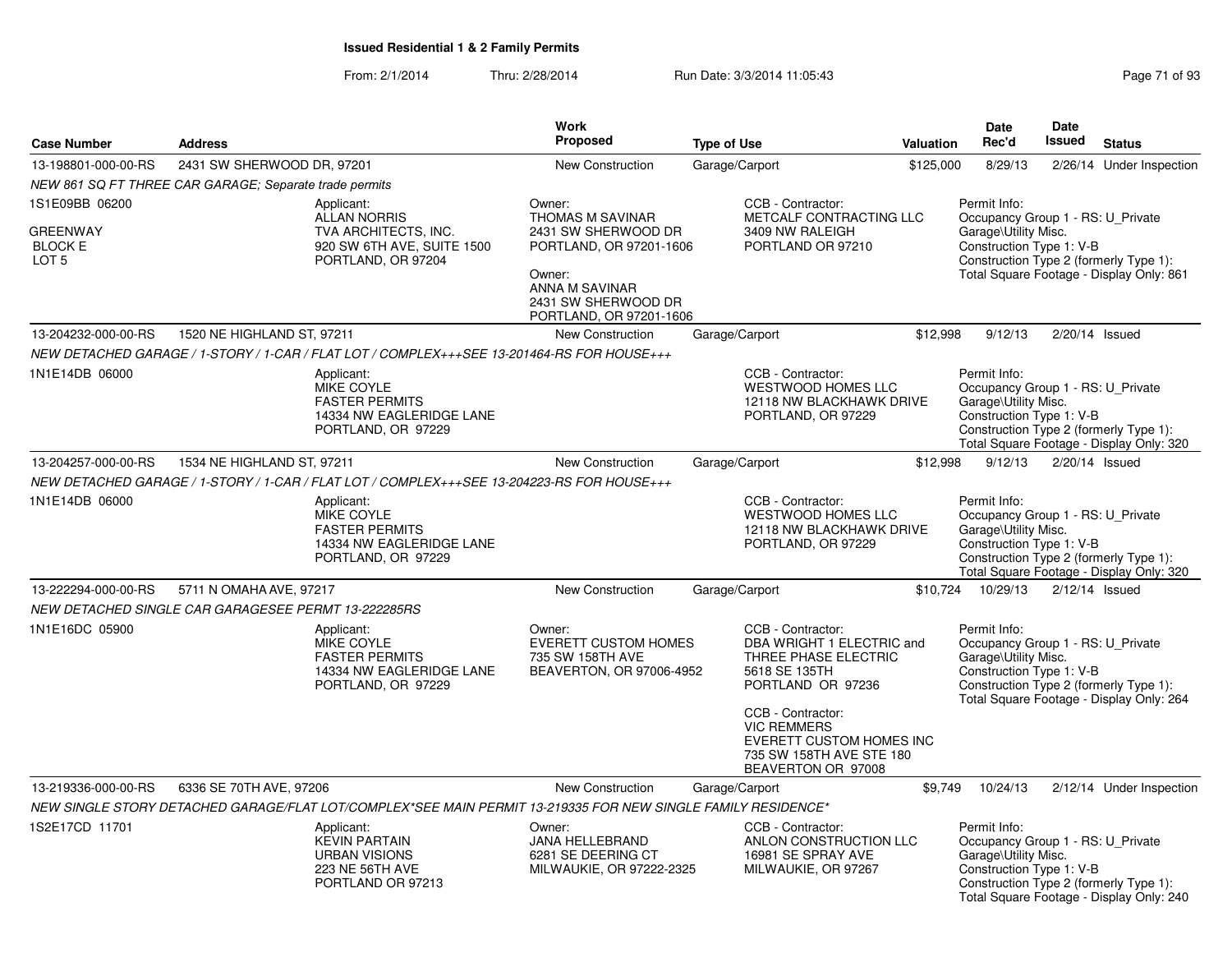|                                                                       |                          |                                                                                                                  | Work                                                                                                                                                            |                    |                                                                                                                                                                       |                  | Date                                                                                                  | <b>Date</b>   |                                                                                    |
|-----------------------------------------------------------------------|--------------------------|------------------------------------------------------------------------------------------------------------------|-----------------------------------------------------------------------------------------------------------------------------------------------------------------|--------------------|-----------------------------------------------------------------------------------------------------------------------------------------------------------------------|------------------|-------------------------------------------------------------------------------------------------------|---------------|------------------------------------------------------------------------------------|
| <b>Case Number</b>                                                    | <b>Address</b>           |                                                                                                                  | <b>Proposed</b>                                                                                                                                                 | <b>Type of Use</b> |                                                                                                                                                                       | <b>Valuation</b> | Rec'd                                                                                                 | <b>Issued</b> | <b>Status</b>                                                                      |
| 13-235467-000-00-RS                                                   | 5048 SE KNAPP ST, 97206  |                                                                                                                  | New Construction                                                                                                                                                |                    | Garage/Carport                                                                                                                                                        | \$12,511         | 12/6/13                                                                                               | 2/19/14       | Under Inspection                                                                   |
|                                                                       |                          | NEW DETACHED 1 CAR GARAGE ***W NSFR 13-235460-RS*** Septic Decommissioning Required. Call for Inspection 842.    |                                                                                                                                                                 |                    |                                                                                                                                                                       |                  |                                                                                                       |               |                                                                                    |
| 1S2E19BD 04600<br><b>ERROL HTS</b><br>BLOCK 13<br>LOT 9&10            |                          | Applicant:<br>MICHAEL B MORTON<br>5020 SE 44TH AVE<br>PORTLAND, OR 97206                                         | Owner:<br>MAXIMILLIAN RODMAN<br>4844 LOWER DR<br>LAKE OSWEGO, OR 97035                                                                                          |                    | CCB - Contractor:<br><b>DAVID RODMAN</b><br><b>MDR CONSTRUCTION</b><br>PO BOX 1246<br>LAKE OSWEGO, OR 97035                                                           |                  | Permit Info:<br>Occupancy Group 1 - RS: U_Private<br>Garage\Utility Misc.<br>Construction Type 1: V-B |               | Construction Type 2 (formerly Type 1):<br>Total Square Footage - Display Only: 308 |
| 13-222750-REV-01-RS  12900 NW GERMANTOWN RD, 97231                    |                          |                                                                                                                  | New Construction                                                                                                                                                |                    | Garage/Carport                                                                                                                                                        |                  | \$<br>2/6/14                                                                                          |               | $2/6/14$ Issued                                                                    |
| REVISION TO CLARIFY STRUCTURAL DETAILS AT GARAGE DOOR                 |                          |                                                                                                                  |                                                                                                                                                                 |                    |                                                                                                                                                                       |                  |                                                                                                       |               |                                                                                    |
| 1N1W09D 00900<br>SECTION 09 1N 1W<br>TL 900 5.98 ACRES                |                          | Applicant:<br>ASHER TRADITIONAL HOMES INC DEVIN M GATTEY<br>15795 SW SERENA COURT<br><b>TIGARD, OR 97224</b>     | Owner:<br>12900 NW GERMANTOWN RD<br>PORTLAND, OR 97231-2710<br>Owner:<br>REBECCA B GATTEY<br>12900 NW GERMANTOWN RD<br>PORTLAND, OR 97231-2710                  |                    | CCB - Contractor:<br>ASHER TRADITIONAL HOMES INC Occupancy Group 1 - RS: U_Private<br>15795 SW SERENA COURT<br><b>TIGARD, OR 97224</b>                                |                  | Permit Info:<br>Garage\Utility Misc.<br>Construction Type 1: V-B                                      |               | Construction Type 2 (formerly Type 1):<br>Total Square Footage - Display Only: 660 |
| 14-115384-000-00-RS                                                   | 1115 NW 24TH AVE, 97210  |                                                                                                                  | New Construction                                                                                                                                                |                    | Garage/Carport                                                                                                                                                        | \$10,805         | 2/18/14                                                                                               |               | 2/18/14 Under Inspection                                                           |
|                                                                       |                          | NEW 266 SF DETACHED GARAGE, SINGLE STORY, FLAT LOT, COMPLEX                                                      |                                                                                                                                                                 |                    |                                                                                                                                                                       |                  |                                                                                                       |               |                                                                                    |
| 1N1E33BB 15000<br>GOLDSMITHS ADD<br>BLOCK 13<br>LOT <sub>2</sub>      |                          | Applicant:<br><b>DAN WILLIAMS</b><br><b>FASTER PERMITS</b><br>14334 NW EAGLERIDGE LANE<br>PORTLAND, OR 97229     | Owner:<br><b>MARK KOVALEV</b><br>4111 SW 52ND AVE<br>PORTLAND, OR 97221                                                                                         |                    | CCB - Contractor:<br><b>MARK V. KOVALEV</b><br><b>GLOBAL HOUSING INC</b><br>6663 SW BEAVERTON HILLSDALE Construction Type 1: V-B<br>HWY PMB 193<br>BEAVERTON OR 97225 |                  | Permit Info:<br>Occupancy Group 1 - RS: U_Private<br>Garage\Utility Misc.                             |               | Construction Type 2 (formerly Type 1):<br>Total Square Footage - Display Only: 266 |
| 13-145185-REV-02-RS                                                   | 2758 SW SUMMIT DR, 97201 |                                                                                                                  | New Construction                                                                                                                                                |                    | Garage/Carport                                                                                                                                                        |                  | \$<br>2/13/14                                                                                         |               | $2/13/14$ Issued                                                                   |
| <b>REVISION - MODIFICATION TO ROOF LINE</b>                           |                          |                                                                                                                  |                                                                                                                                                                 |                    |                                                                                                                                                                       |                  |                                                                                                       |               |                                                                                    |
| 1S1E08AA 04100<br><b>GREENWAY</b><br><b>BLOCK G</b><br>S 1/2 OF LOT 2 |                          | Applicant:<br><b>JEFF WHITLEY</b><br><b>WHITLEY BUILDING GROUP</b><br>9633 SE TENINO CT<br>HAPPY VALLEY OR 97086 | Owner:<br>DONALD B LIVINGSTONE<br>2697 SW VISTA AVE<br>PORTLAND, OR 97201-1794<br>Owner:<br>KAREN S LIVINGSTONE<br>2697 SW VISTA AVE<br>PORTLAND, OR 97201-1794 |                    | CCB - Contractor:<br><b>JEFF WHITLEY</b><br><b>WHITLEY BUILDING GROUP</b><br>9633 SE TENINO CT<br>HAPPY VALLEY OR 97086                                               |                  | Permit Info:<br>Occupancy Group 1 - RS: U_Private<br>Garage\Utility Misc.<br>Construction Type 1: V-B |               | Construction Type 2 (formerly Type 1):<br>Total Square Footage - Display Only: 693 |
| 14-113718-000-00-RS                                                   | 3245 NE 56TH AVE, 97213  |                                                                                                                  | New Construction                                                                                                                                                |                    | Garage/Carport                                                                                                                                                        | \$18,685         | 2/13/14                                                                                               |               | $2/13/14$ Issued                                                                   |
| NEW DETACHED GARAGE                                                   |                          |                                                                                                                  |                                                                                                                                                                 |                    |                                                                                                                                                                       |                  |                                                                                                       |               |                                                                                    |
| 1N2E30AB 15800<br>ROSE CITY PK<br>BLOCK 114<br>LOT <sub>1</sub>       |                          | Applicant:<br><b>ROB HUMPHREY</b><br><b>FASTER PERMITS</b><br>14334 NW EAGLERIDGE LANE<br>PORTLAND, OR 97229     | Owner:<br><b>DILUSSO HOMES LLC</b><br>PO BOX 1251<br>CLACKAMAS, OR 97015-1251                                                                                   |                    | CCB - Contractor:<br>DILUSSO RENOVATIONS LLC<br>4415 NE SANDY BLVD #201<br>PORTLAND, OR 97213                                                                         |                  | Permit Info:<br>Occupancy Group 1 - RS: U_Private<br>Garage\Utility Misc.<br>Construction Type 1: V-B |               | Construction Type 2 (formerly Type 1):<br>Total Square Footage - Display Only: 460 |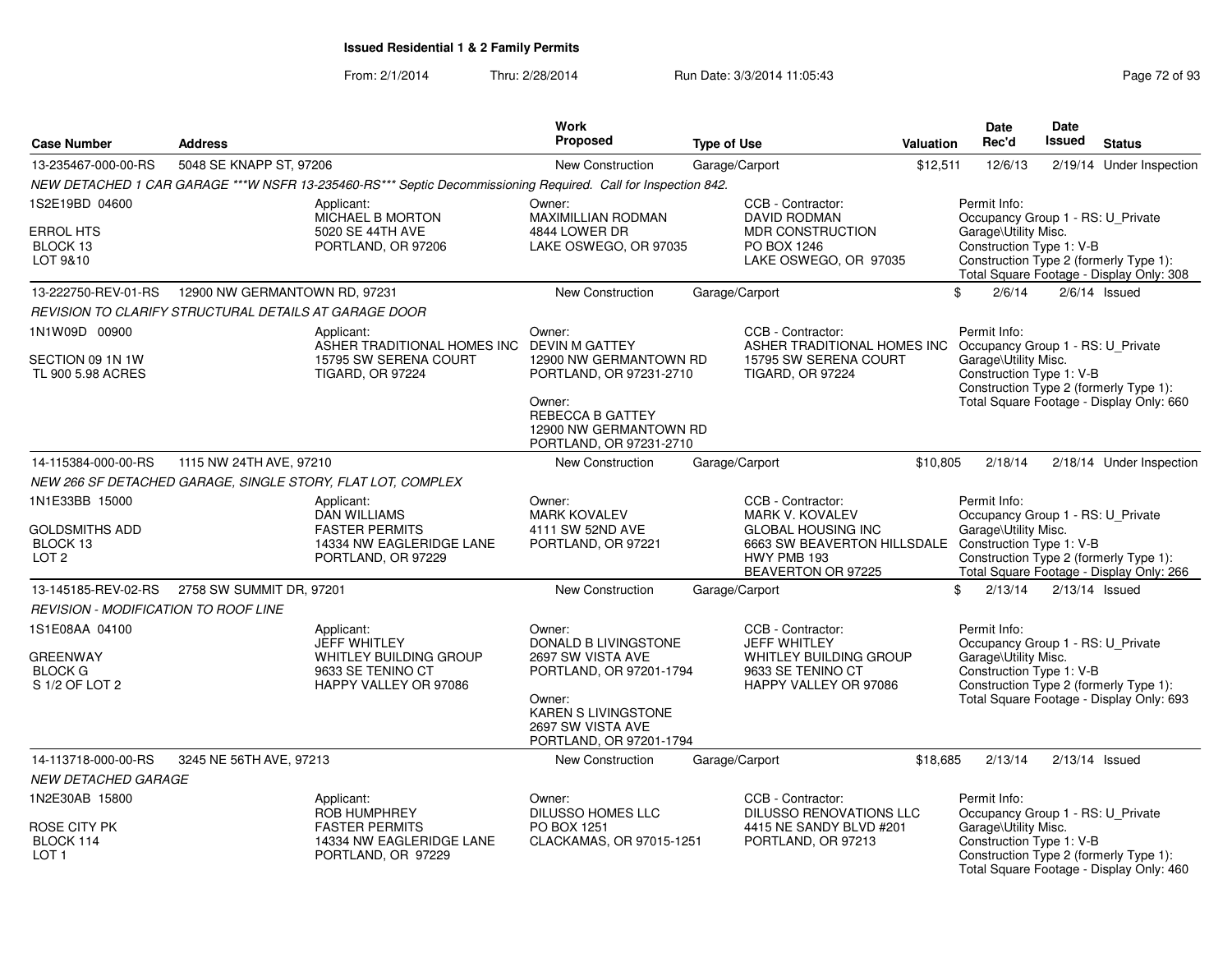|                                                                               |                         |                                                                                                       | Work                                                                                |                    |                                                                                                                                                                                                            |                  | <b>Date</b>                                                                                           | <b>Date</b>  |                                                                                    |
|-------------------------------------------------------------------------------|-------------------------|-------------------------------------------------------------------------------------------------------|-------------------------------------------------------------------------------------|--------------------|------------------------------------------------------------------------------------------------------------------------------------------------------------------------------------------------------------|------------------|-------------------------------------------------------------------------------------------------------|--------------|------------------------------------------------------------------------------------|
| <b>Case Number</b>                                                            | <b>Address</b>          |                                                                                                       | <b>Proposed</b>                                                                     | <b>Type of Use</b> |                                                                                                                                                                                                            | <b>Valuation</b> | Rec'd                                                                                                 | Issued       | <b>Status</b>                                                                      |
| 14-111442-000-00-RS                                                           | 8502 SE 16TH AVE        |                                                                                                       | New Construction                                                                    | Garage/Carport     |                                                                                                                                                                                                            | \$18,766         | 1/30/14                                                                                               |              | $2/13/14$ Issued                                                                   |
| CONSTRUCT 21 X 22 REPLACEMENT GARAGE IN SAME LOCATION                         |                         |                                                                                                       |                                                                                     |                    |                                                                                                                                                                                                            |                  |                                                                                                       |              |                                                                                    |
| 1S1E26AB 09600<br>SELLWOOD<br>BLOCK 80<br>LOT 13                              |                         | Applicant:<br>RMJ CONSTRUCTION AND<br><b>DEVELOPMENT INC</b><br>9619 SW 3RD AVE<br>PORTLAND, OR 97219 | Owner:<br>JENNIFER J BENNETT<br>8502 SE 16TH AVE<br>PORTLAND, OR 97202              |                    | CCB - Contractor:<br>RMJ CONSTRUCTION AND<br>DEVELOPMENT INC<br>9619 SW 3RD AVE<br>PORTLAND, OR 97219                                                                                                      |                  | Permit Info:<br>Occupancy Group 1 - RS: U Private<br>Garage\Utility Misc.<br>Construction Type 1: V-B |              | Construction Type 2 (formerly Type 1):<br>Total Square Footage - Display Only: 462 |
| 13-224386-REV-01-RS                                                           | 1656 NE BELL DR, 97220  |                                                                                                       | <b>New Construction</b>                                                             | Garage/Carport     |                                                                                                                                                                                                            | \$               | 2/4/14                                                                                                | 2/5/14 Final |                                                                                    |
|                                                                               |                         | REVISION TO CHANGE GARAGE FOUNDATION FROM MONOLITHIC POUR TO PERIMETER FOUNDATION AND SLAB            |                                                                                     |                    |                                                                                                                                                                                                            |                  |                                                                                                       |              |                                                                                    |
| 1N2E28DD 03100<br>WOODLAND PK<br>BLOCK <sub>2</sub><br>LOT <sub>29</sub>      |                         | Applicant:<br>KRISTIN IRENE PULLEY<br>1656 NE BELL DR<br>PORTLAND, OR 97220-3852                      | Owner:<br><b>KRISTIN IRENE PULLEY</b><br>1656 NE BELL DR<br>PORTLAND, OR 97220-3852 |                    |                                                                                                                                                                                                            |                  | Permit Info:<br>Occupancy Group 1 - RS: U_Private<br>Garage\Utility Misc.<br>Construction Type 1: V-B |              | Construction Type 2 (formerly Type 1):<br>Total Square Footage - Display Only: 300 |
| 14-106145-000-00-RS                                                           | 7127 SE MALL ST, 97206  |                                                                                                       | <b>New Construction</b>                                                             | Garage/Carport     |                                                                                                                                                                                                            | \$9,708          | 1/17/14                                                                                               |              | 2/25/14 Under Inspection                                                           |
| ONE STORY DETACHED GARAGE ****WITH NSFR 14-106130-RS****                      |                         |                                                                                                       |                                                                                     |                    |                                                                                                                                                                                                            |                  |                                                                                                       |              |                                                                                    |
| 1S2E08CD 07800                                                                |                         | Applicant:<br><b>NIZAR SLIM</b><br>PO BOX 6602<br>PORTLAND, OR 97228                                  | Owner:<br><b>MATE SKORO</b><br>PO BOX 3219<br>CLACKAMAS, OR 97015-3219              |                    | CCB - Contractor:<br>WHITE LIGHTNING ELECTRIC<br>7524 SE 52ND<br>PORTLAND, OR. 97206<br>CCB - Contractor:<br><b>MATE SKORO</b><br><b>SKORO CONSTRUCTION LLC</b><br>11390 SE 222ND DR<br>DAMASCUS, OR 97089 |                  | Permit Info:<br>Occupancy Group 1 - RS: U_Private<br>Garage\Utility Misc.<br>Construction Type 1: V-B |              | Construction Type 2 (formerly Type 1):<br>Total Square Footage - Display Only: 239 |
| 13-218142-REV-01-RS                                                           | 3736 SE 32ND AVE, 97202 |                                                                                                       | New Construction                                                                    |                    | Garage/Carport                                                                                                                                                                                             | \$               | 1/16/14                                                                                               |              | $2/12/14$ Issued                                                                   |
|                                                                               |                         | REVISION TO CHANGE FOOTING FOUNDATION OF THE DETACHED GARAGE                                          |                                                                                     |                    |                                                                                                                                                                                                            |                  |                                                                                                       |              |                                                                                    |
| 1S1E12CA 04800<br><b>COOPERS ADD</b><br>BLOCK <sub>2</sub><br>S 49' OF LOT 15 |                         | Applicant:<br>MIKE COYLE<br><b>FASTER PERMITS</b><br>14334 NW EAGLERIDGE LANE<br>PORTLAND, OR 97229   | Owner:<br>DEZ DEVELOPMENT LLC<br>14552 SE 155TH DR<br>CLACKAMAS, OR 97015-5491      |                    | CCB - Contractor:<br>UKA CONSTRUCTION LLC<br>11016 SE HAPPY VALLEY DR<br>PORTLAND, OR 97086                                                                                                                |                  | Permit Info:<br>Occupancy Group 1 - RS: U_Private<br>Garage\Utility Misc.<br>Construction Type 1: V-B |              | Construction Type 2 (formerly Type 1):<br>Total Square Footage - Display Only: 216 |
| 14-106062-000-00-RS                                                           | 7131 SE MALL ST, 97206  |                                                                                                       | <b>New Construction</b>                                                             | Garage/Carport     |                                                                                                                                                                                                            | \$9,708          | 1/17/14                                                                                               |              | 2/25/14 Under Inspection                                                           |
| ONE STORY DETACHED GARAGE ****WITH NSFR 14-106030-RS****                      |                         |                                                                                                       |                                                                                     |                    |                                                                                                                                                                                                            |                  |                                                                                                       |              |                                                                                    |
| 1S2E08CD 07800                                                                |                         | Applicant:<br><b>NIZAR SLIM</b><br>PO BOX 6602<br>PORTLAND, OR 97228                                  | Owner:<br><b>MATE SKORO</b><br>PO BOX 3219<br>CLACKAMAS, OR 97015-3219              |                    | CCB - Contractor:<br>WHITE LIGHTNING ELECTRIC<br>7524 SE 52ND<br>PORTLAND, OR. 97206<br>CCB - Contractor:<br><b>MATE SKORO</b><br><b>SKORO CONSTRUCTION LLC</b><br>11390 SE 222ND DR<br>DAMASCUS, OR 97089 |                  | Permit Info:<br>Occupancy Group 1 - RS: U_Private<br>Garage\Utility Misc.<br>Construction Type 1: V-B |              | Construction Type 2 (formerly Type 1):<br>Total Square Footage - Display Only: 239 |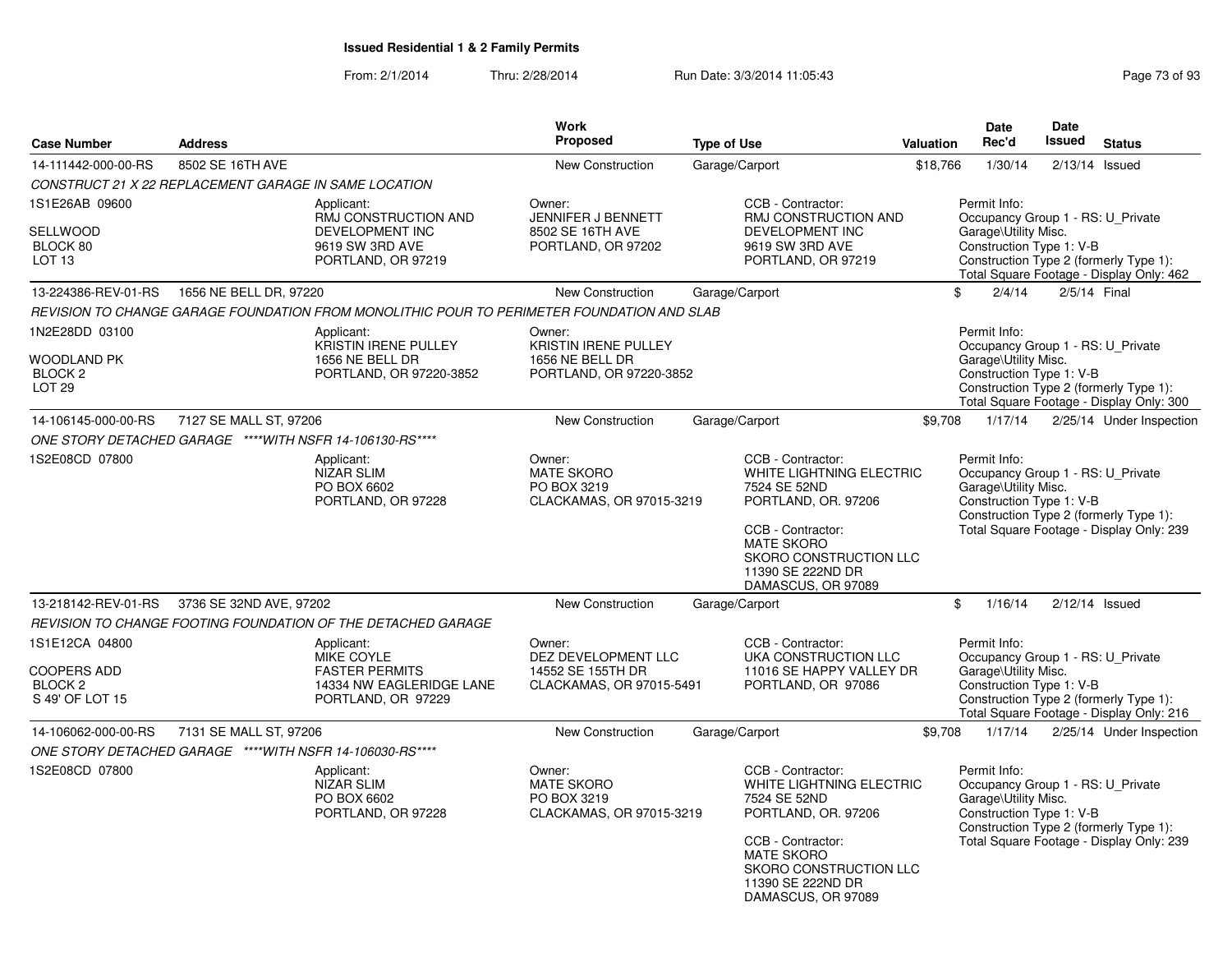| <b>Case Number</b>                                              | <b>Address</b>                                                                                      |                                                                                                                                                                                        | <b>Work</b><br>Proposed                                                                                                                            | <b>Type of Use</b>                                                         |                                                                                                                 | <b>Valuation</b>                                 | <b>Date</b><br>Rec'd                                                                                                                                                                             | <b>Date</b><br>Issued                                                              | <b>Status</b>                                                                                                                      |
|-----------------------------------------------------------------|-----------------------------------------------------------------------------------------------------|----------------------------------------------------------------------------------------------------------------------------------------------------------------------------------------|----------------------------------------------------------------------------------------------------------------------------------------------------|----------------------------------------------------------------------------|-----------------------------------------------------------------------------------------------------------------|--------------------------------------------------|--------------------------------------------------------------------------------------------------------------------------------------------------------------------------------------------------|------------------------------------------------------------------------------------|------------------------------------------------------------------------------------------------------------------------------------|
| 14-106814-000-00-RS                                             | 4305 NE 22ND AVE, 97211                                                                             |                                                                                                                                                                                        | New Construction                                                                                                                                   |                                                                            | Garage/Carport                                                                                                  | \$19,376                                         | 1/17/14                                                                                                                                                                                          |                                                                                    | 2/6/14 Under Inspection                                                                                                            |
|                                                                 |                                                                                                     | CONSTRUCT NEW DETATCHED GARAGE WITH GARDEN/POTTING ROOM                                                                                                                                |                                                                                                                                                    |                                                                            |                                                                                                                 |                                                  |                                                                                                                                                                                                  |                                                                                    |                                                                                                                                    |
| 1N1E23DA 03500<br><b>VERNON</b><br>BLOCK 69<br>LOT <sub>8</sub> |                                                                                                     | Applicant:<br><b>ANDREW CURTIS</b><br>FULL CIRCA INC<br>4404 NE 16TH AVE<br>PORTLAND, OR 97211-5126                                                                                    | Owner:<br><b>JAMES A MORRIS</b><br>4305 NE 22ND AVE<br>PORTLAND, OR 97211<br>Owner:<br>RICHARD T COLOMBO<br>4305 NE 22ND AVE<br>PORTLAND, OR 97211 |                                                                            | CCB - Contractor:<br><b>ANDREW CURTIS</b><br>FULL CIRCA INC<br>4404 NE 16TH AVE<br>PORTLAND, OR 97211-5126      |                                                  | Permit Info:<br>Occupancy Group 1 - RS: U_Private<br>Garage\Utility Misc.<br>Construction Type 1: V-B                                                                                            |                                                                                    | Construction Type 2 (formerly Type 1): V-B<br>Total Square Footage - Display Only: 499                                             |
| 14-109632-000-00-RS                                             | 5732 SE OGDEN ST, 97206                                                                             |                                                                                                                                                                                        | New Construction                                                                                                                                   |                                                                            | Garage/Carport                                                                                                  | \$10,561                                         | 1/24/14                                                                                                                                                                                          |                                                                                    | 2/25/14 Issued                                                                                                                     |
|                                                                 |                                                                                                     | NEW DETACHED 1-CAR GARAGE/FLAT LOT/COMPLEX***NSFR 14-109611-RS***                                                                                                                      |                                                                                                                                                    |                                                                            |                                                                                                                 |                                                  |                                                                                                                                                                                                  |                                                                                    |                                                                                                                                    |
| 1S2E19AD 09700                                                  |                                                                                                     | Applicant:<br>MIKE COYLE                                                                                                                                                               | Owner:<br>ROSE STREET PROPERTIES LLC                                                                                                               |                                                                            | CCB - Contractor:<br>ADVANCED ELECTRIC INC                                                                      |                                                  | Permit Info:<br>Occupancy Group 1 - RS: U_Private                                                                                                                                                |                                                                                    |                                                                                                                                    |
| ORAVILLE, LOT 13&14 TL 9700<br>LOT 13&14 TL 9700                |                                                                                                     | <b>FASTER PERMITS</b><br>7175 SW BEVELAND RD #210<br>21811 NE 58TH ST<br>14334 NW EAGLERIDGE LANE<br>TIGARD, OR 97223-8665<br>PORTLAND, OR 97229<br>CCB - Contractor:<br>15151 SE FRYE |                                                                                                                                                    | VANCOUVER, WA 98682<br><b>BRIAN MCMILLEN LLC</b><br>HAPPY VALLEY, OR 97086 |                                                                                                                 | Garage\Utility Misc.<br>Construction Type 1: V-B |                                                                                                                                                                                                  | Construction Type 2 (formerly Type 1):<br>Total Square Footage - Display Only: 260 |                                                                                                                                    |
| 13-241845-000-00-RS                                             | 4406 SE 25TH AVE, 97202                                                                             |                                                                                                                                                                                        | New Construction                                                                                                                                   |                                                                            | Single Family Dwelling                                                                                          | \$223,156                                        | 12/27/13                                                                                                                                                                                         |                                                                                    | 2/26/14 Under Inspection                                                                                                           |
|                                                                 |                                                                                                     | NEW SINGLE FAMILY RESIDENCE/ 2 STORY/ ATTACHED GARAGE/ FLAT LOT/ COMPLEX                                                                                                               |                                                                                                                                                    |                                                                            |                                                                                                                 |                                                  |                                                                                                                                                                                                  |                                                                                    |                                                                                                                                    |
| 1S1E12CC 19400                                                  |                                                                                                     | Applicant:<br>ANTE SKORO<br><b>SKORO BROS HOMES LLC</b><br>17852 SE TROGE ROAD<br>BORING OR 97009                                                                                      | Owner:<br>SKORO BROS HOMES LLC<br>PO BOX 2885<br>CLACKAMAS, OR 97015-2885                                                                          |                                                                            | CCB - Contractor:<br><b>ANTE SKORO</b><br><b>SKORO BROS HOMES LLC</b><br>17852 SE TROGE ROAD<br>BORING OR 97009 |                                                  | Permit Info:<br>One and Two Family<br>Construction Type 1: V-B<br>Number of New Dwelling Units: 1                                                                                                |                                                                                    | Occupancy Group 1 - RS: R-3_Residential<br>Construction Type 2 (formerly Type 1): V-B<br>Total Square Footage - Display Only: 2246 |
| 14-109611-000-00-RS                                             | 5738 SE OGDEN ST                                                                                    |                                                                                                                                                                                        | New Construction                                                                                                                                   |                                                                            | <b>Single Family Dwelling</b>                                                                                   | \$230,757                                        | 1/24/14                                                                                                                                                                                          |                                                                                    | 2/25/14 Under Inspection                                                                                                           |
|                                                                 |                                                                                                     | NEW SINGLE FAMILY RESIDENCE/2-STORY/FLAT LOT/COMPLEX****DETACHED GARAGE 14-109632-RS*****                                                                                              |                                                                                                                                                    |                                                                            |                                                                                                                 |                                                  |                                                                                                                                                                                                  |                                                                                    |                                                                                                                                    |
| 1S2E19AD 09702                                                  | Applicant:<br>MIKE COYLE<br><b>FASTER PERMITS</b><br>14334 NW EAGLERIDGE LANE<br>PORTLAND, OR 97229 |                                                                                                                                                                                        | Owner:<br><b>BRIAN MCMILLEN LLC</b><br><b>15151 SE FRYE ST</b><br>HAPPY VALLEY, OR 97086-2841                                                      |                                                                            | CCB - Contractor:<br>ADVANCED ELECTRIC INC<br>21811 NE 58TH ST<br>VANCOUVER, WA 98682<br>CCB - Contractor:      |                                                  | Permit Info:<br>Occupancy Group 1 - RS: R-3 Residential<br>One and Two Family<br>Construction Type 1: V-B<br>Construction Type 2 (formerly Type 1):<br>Total Square Footage - Display Only: 2155 |                                                                                    |                                                                                                                                    |
|                                                                 |                                                                                                     |                                                                                                                                                                                        |                                                                                                                                                    |                                                                            | <b>BRIAN MCMILLEN LLC</b><br>15151 SE FRYE<br>HAPPY VALLEY, OR 97086                                            |                                                  | Number of New Dwelling Units: 1                                                                                                                                                                  |                                                                                    |                                                                                                                                    |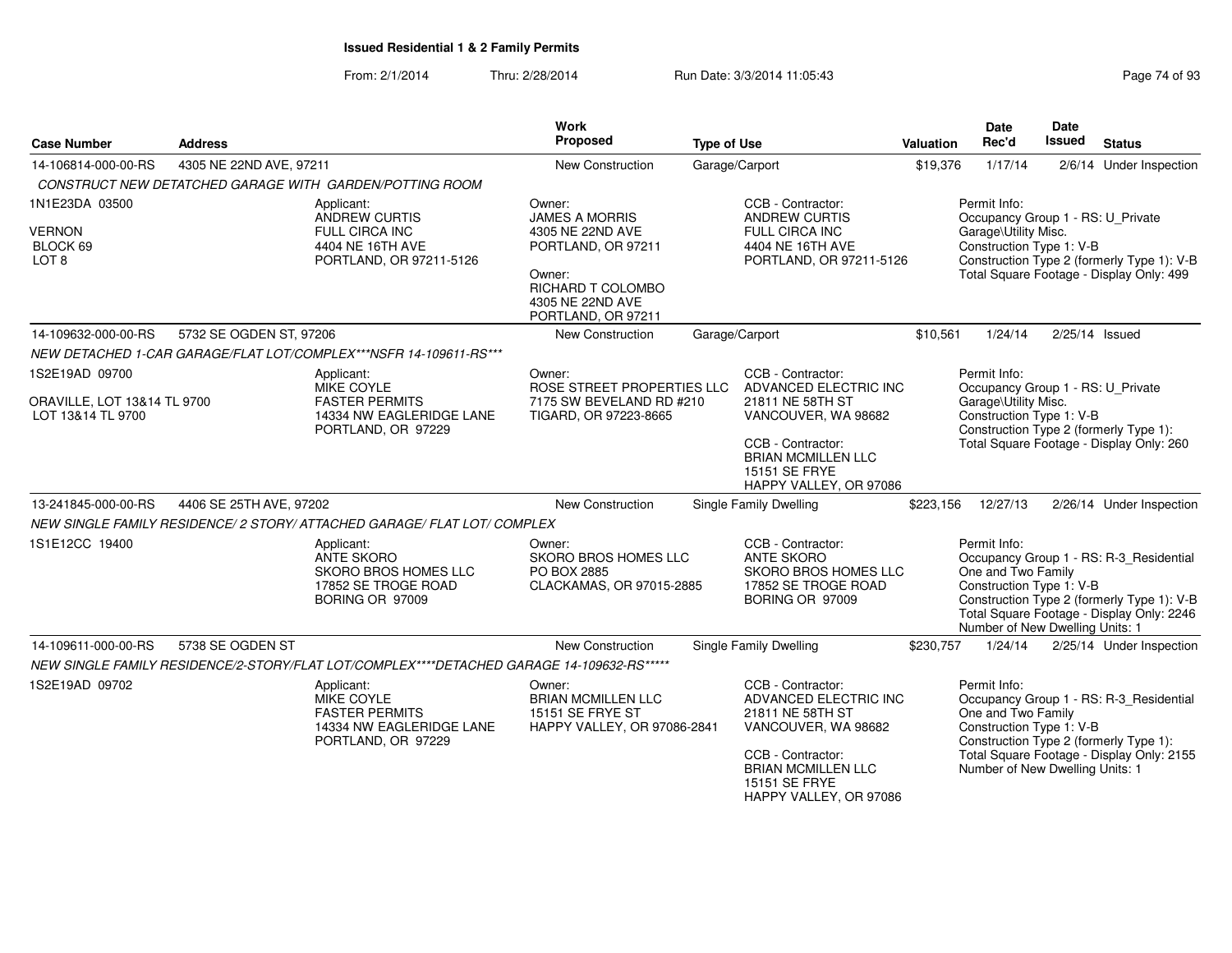| <b>Case Number</b>                                         | <b>Address</b>                           |                                                                                                                                                                  | <b>Work</b><br><b>Proposed</b>                                                                                                                                              | <b>Type of Use</b>                                                                                                                                                                                  | Valuation | <b>Date</b><br>Rec'd                                                                                                                        | <b>Date</b><br><b>Issued</b> | <b>Status</b>                                                                                                                  |
|------------------------------------------------------------|------------------------------------------|------------------------------------------------------------------------------------------------------------------------------------------------------------------|-----------------------------------------------------------------------------------------------------------------------------------------------------------------------------|-----------------------------------------------------------------------------------------------------------------------------------------------------------------------------------------------------|-----------|---------------------------------------------------------------------------------------------------------------------------------------------|------------------------------|--------------------------------------------------------------------------------------------------------------------------------|
| 13-181851-REV-01-RS                                        | 9223 SW TERWILLIGER BLVD - Unit A, 97219 |                                                                                                                                                                  | <b>New Construction</b>                                                                                                                                                     | <b>Single Family Dwelling</b>                                                                                                                                                                       | \$        | 1/22/14                                                                                                                                     | 2/28/14 Issued               |                                                                                                                                |
|                                                            |                                          | REVISION FOR NEW TRUSSES AND RAISED HEEL STRUCTURAL DETAIL and MOVE SOUTH WALL IN 1'. CHANGE LIVING ROOM FRENCH DOORS FROM TWO TO ONE WITH A WINDOW: RECONFIGI   |                                                                                                                                                                             |                                                                                                                                                                                                     |           |                                                                                                                                             |                              |                                                                                                                                |
| 1S1E28AA 12200                                             |                                          | Applicant:<br>STEVAN JOVANOVIC                                                                                                                                   | Owner:<br>STEVAN V JOVANOVIC                                                                                                                                                |                                                                                                                                                                                                     |           | Permit Info:                                                                                                                                |                              | Occupancy Group 1 - RS: R-3_Residential                                                                                        |
| KILPATRICK COLLINS TRACT<br>BLOCK 12<br>LOT 2 EXC PT IN ST |                                          | 6301 SW Terwilliger Blvd<br>Portland, OR 97239                                                                                                                   | 6301 SW TERWILLIGER BLVD<br>PORTLAND, OR 97239-2663                                                                                                                         |                                                                                                                                                                                                     |           | One and Two Family<br>Construction Type 1: V-B                                                                                              |                              | Construction Type 2 (formerly Type 1):<br>Total Square Footage - Display Only: 1615                                            |
| 14-106030-000-00-RS                                        | 7131 SE MALL ST, 97206                   |                                                                                                                                                                  | New Construction                                                                                                                                                            | <b>Single Family Dwelling</b>                                                                                                                                                                       | \$214,695 | 1/17/14                                                                                                                                     |                              | 2/25/14 Under Inspection                                                                                                       |
|                                                            |                                          | NEW SINGLE FAMILY RESIDENCE/TWO STORY/ DETACHED GARAGE/FLAT LOT/COMPLEX                                                                                          |                                                                                                                                                                             |                                                                                                                                                                                                     |           |                                                                                                                                             |                              |                                                                                                                                |
| 1S2E08CD 07800                                             |                                          | Applicant:<br><b>NIZAR SLIM</b><br>PO BOX 6602<br>PORTLAND, OR 97228                                                                                             | Owner:<br><b>MATE SKORO</b><br>PO BOX 3219<br>CLACKAMAS, OR 97015-3219                                                                                                      | CCB - Contractor:<br>WHITE LIGHTNING ELECTRIC<br>7524 SE 52ND<br>PORTLAND, OR. 97206<br>CCB - Contractor:<br><b>MATE SKORO</b><br>SKORO CONSTRUCTION LLC<br>11390 SE 222ND DR<br>DAMASCUS, OR 97089 |           | Permit Info:<br>One and Two Family<br>Construction Type 1: V-B<br>Construction Type 2 (formerly Type 1):<br>Number of New Dwelling Units: 1 |                              | Occupancy Group 1 - RS: R-3_Residential<br>Total Square Footage - Display Only: 2005                                           |
| 14-106130-000-00-RS                                        | 7127 SE MALL ST, 97206                   |                                                                                                                                                                  | New Construction                                                                                                                                                            | Single Family Dwelling                                                                                                                                                                              | \$214,695 | 1/17/14                                                                                                                                     |                              | 2/25/14 Under Inspection                                                                                                       |
|                                                            |                                          | NEW SINGLE FAMILY RESIDENCE/TWO STORY/DETACHED GARAGE/FLAT LOT/ COMPLEX                                                                                          |                                                                                                                                                                             |                                                                                                                                                                                                     |           |                                                                                                                                             |                              |                                                                                                                                |
| 1S2E08CD 07800                                             |                                          | Applicant:<br>NIZAR SLIM<br>PO BOX 6602<br>PORTLAND, OR 97228                                                                                                    | Owner:<br><b>MATE SKORO</b><br>PO BOX 3219<br>CLACKAMAS, OR 97015-3219                                                                                                      | CCB - Contractor:<br>WHITE LIGHTNING ELECTRIC<br>7524 SE 52ND<br>PORTLAND, OR. 97206<br>CCB - Contractor:<br><b>MATE SKORO</b><br>SKORO CONSTRUCTION LLC<br>11390 SE 222ND DR<br>DAMASCUS, OR 97089 |           | Permit Info:<br>One and Two Family<br>Construction Type 1: V-B<br>Number of New Dwelling Units: 1                                           |                              | Occupancy Group 1 - RS: R-3_Residential<br>Construction Type 2 (formerly Type 1):<br>Total Square Footage - Display Only: 2005 |
| 12-156600-REV-03-RS                                        | 14823 NW ASH ST, 97231                   |                                                                                                                                                                  | <b>New Construction</b>                                                                                                                                                     | Single Family Dwelling                                                                                                                                                                              | \$12,389  | 1/23/14                                                                                                                                     | 2/25/14 Issued               |                                                                                                                                |
|                                                            |                                          | VALUE ADDED REVISION - ADD NEW EXTERIOR DECK, REVISE ROOF TO TRUSSES, REVISE ROOFLINE AND REMOVE SKYLIGHTS, REVISE CONFIGURATION OF POSTS AT ENTRY. REMOVE 2ND I |                                                                                                                                                                             |                                                                                                                                                                                                     |           |                                                                                                                                             |                              |                                                                                                                                |
| 1N1W05DA 00400                                             |                                          | Applicant:<br>MIKE COYLE<br><b>FASTER PERMITS</b><br>14334 NW EAGLERIDGE LANE<br>PORTLAND, OR 97229                                                              | Owner:<br><b>FJ MALONEY</b><br>12545 NW MILLFORD ST<br>PORTLAND, OR 97229-9303<br>Owner:<br><b>FRANCIS J III MALONEY</b><br>12545 NW MILLFORD ST<br>PORTLAND, OR 97229-9303 | CCB - Contractor:<br><b>MARK BEIRWAGEN</b><br>STONE CREEK BUILDING &<br><b>DEVELOPMENT</b><br>10117 SE SUNNYSIDE RD NO. F<br>502<br>CLACKAMAS, OR 97015                                             |           | Permit Info:<br>Occupancy Group 1 - RS: U_Decks,<br>Patios, Porches, Carports<br>Construction Type 1: V-B                                   |                              | Total Square Footage - Display Only: 610                                                                                       |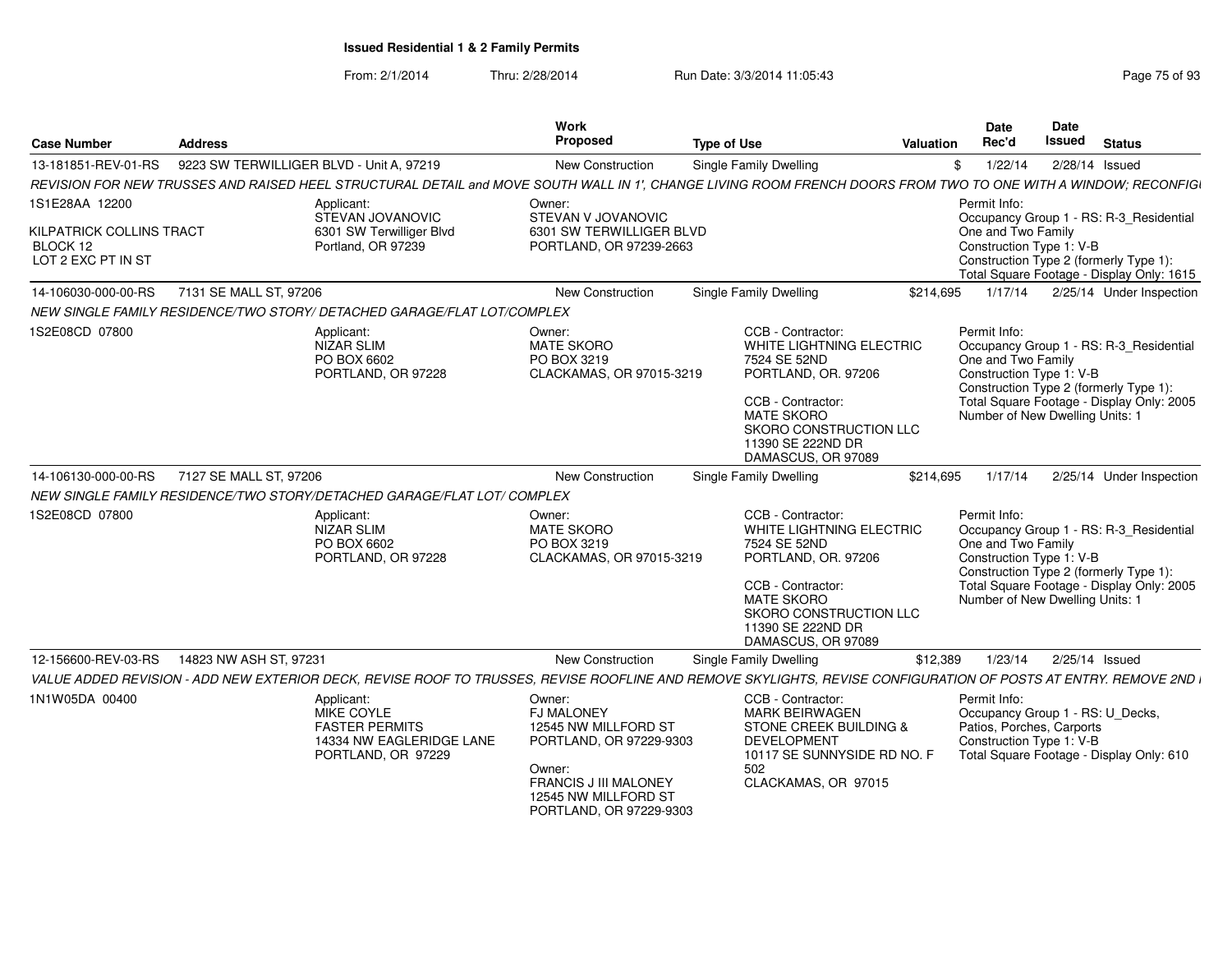|                                                                                                           |                           |                                                                                                                                                                        | <b>Work</b>                                                                                                                                                                 |                                                                                                                                                                                                                                                                                          |           | Date                                                           | Date             |                                                                                                                                    |
|-----------------------------------------------------------------------------------------------------------|---------------------------|------------------------------------------------------------------------------------------------------------------------------------------------------------------------|-----------------------------------------------------------------------------------------------------------------------------------------------------------------------------|------------------------------------------------------------------------------------------------------------------------------------------------------------------------------------------------------------------------------------------------------------------------------------------|-----------|----------------------------------------------------------------|------------------|------------------------------------------------------------------------------------------------------------------------------------|
| <b>Case Number</b>                                                                                        | <b>Address</b>            |                                                                                                                                                                        | Proposed                                                                                                                                                                    | <b>Type of Use</b>                                                                                                                                                                                                                                                                       | Valuation | Rec'd                                                          | Issued           | <b>Status</b>                                                                                                                      |
| 12-156600-DFS-01-RS                                                                                       | 14823 NW ASH ST, 97231    |                                                                                                                                                                        | New Construction                                                                                                                                                            | Single Family Dwelling                                                                                                                                                                                                                                                                   | \$5,000   | 1/23/14                                                        | 2/25/14 Issued   |                                                                                                                                    |
| <b>DFS - FIRE SPRINKLERS</b>                                                                              |                           |                                                                                                                                                                        |                                                                                                                                                                             |                                                                                                                                                                                                                                                                                          |           |                                                                |                  |                                                                                                                                    |
| 1N1W05DA 00400                                                                                            |                           | Applicant:<br>MIKE COYLE<br><b>FASTER PERMITS</b><br>14334 NW EAGLERIDGE LANE<br>PORTLAND, OR 97229                                                                    | Owner:<br><b>FJ MALONEY</b><br>12545 NW MILLFORD ST<br>PORTLAND, OR 97229-9303<br>Owner:<br><b>FRANCIS J III MALONEY</b><br>12545 NW MILLFORD ST<br>PORTLAND, OR 97229-9303 | CCB - Contractor:<br><b>MARK BEIRWAGEN</b><br><b>STONE CREEK BUILDING &amp;</b><br><b>DEVELOPMENT</b><br>10117 SE SUNNYSIDE RD NO. F<br>502<br>CLACKAMAS, OR 97015                                                                                                                       |           | Permit Info:<br>One and Two Family<br>Construction Type 1: V-B |                  | Occupancy Group 1 - RS: R-3_Residential<br>Construction Type 2 (formerly Type 1): V-B<br>Total Square Footage - Display Only: 5323 |
| 13-159149-DFS-01-RS                                                                                       | 264 NW SKYLINE LN         |                                                                                                                                                                        | New Construction                                                                                                                                                            | Single Family Dwelling                                                                                                                                                                                                                                                                   | \$1,500   | 2/4/14                                                         | $2/24/14$ Issued |                                                                                                                                    |
| <b>DFS - FIRE SPRINKLERS</b>                                                                              |                           |                                                                                                                                                                        |                                                                                                                                                                             |                                                                                                                                                                                                                                                                                          |           |                                                                |                  |                                                                                                                                    |
| 1N1W36DD 00206<br><b>MERIDIAN RIDGE</b><br>LOT 2 TL 206<br>SPLIT MAP & SPLIT LEVY R588056<br>(R561600260) |                           | Applicant:<br><b>CRISTAIN GOMEZ</b><br>VANPORT FIRE SPRINKLERS, INC<br>6101 NE 127TH AVE SUITE 200<br>VANCOUVER, WA 98682                                              | Owner:<br><b>JON GREENEY</b><br>14441 NW EVERGREEN ST<br>PORTLAND, OR 97229-8218<br>Owner:<br>YOKO GREENEY<br>14441 NW EVERGREEN ST<br>PORTLAND, OR 97229-8218              | CCB - Contractor:<br>VANPORT FIRE SPRINKLERS INC<br>6101 NE 127TH AVE<br>VANCOUVER, WA 98682                                                                                                                                                                                             |           | Permit Info:<br>One and Two Family<br>Construction Type 1: V-B |                  | Occupancy Group 1 - RS: R-3 Residential<br>Construction Type 2 (formerly Type 1): V-B<br>Total Square Footage - Display Only: 6173 |
| 13-190791-REV-01-RS                                                                                       | 10004 SE HAROLD ST, 97266 |                                                                                                                                                                        | New Construction                                                                                                                                                            | <b>Single Family Dwelling</b>                                                                                                                                                                                                                                                            |           | 2/6/14<br>\$                                                   |                  | $2/6/14$ Issued                                                                                                                    |
|                                                                                                           |                           | <b>REVISION TO CHANGE ENERGY EFFICIENCY MEASURES FROM #2 TO #5</b>                                                                                                     |                                                                                                                                                                             |                                                                                                                                                                                                                                                                                          |           |                                                                |                  |                                                                                                                                    |
| 1S2E16DA 12300<br><b>MENTONE</b><br><b>BLOCK 7</b><br>LOT <sub>5</sub>                                    |                           | Applicant:<br><b>MIKE COYLE</b><br><b>FASTER PERMITS</b><br>14334 NW EAGLERIDGE LANE<br>PORTLAND, OR 97229                                                             | Owner:<br><b>BRIAN MCMILLEN LLC</b><br><b>15151 SE FRYE ST</b><br><b>HAPPY VALLEY, OR 97086-2841</b>                                                                        | CCB - Contractor:<br>ADVANCED ELECTRIC INC<br>21811 NE 58TH ST<br>VANCOUVER, WA 98682<br>CCB - Contractor:<br><b>PETER</b><br>MHC HEATING & COOLING<br>4 NE 202ND AVE<br>PORTLAND, OR 97230<br>CCB - Contractor:<br><b>BRIAN MCMILLEN LLC</b><br>15151 SE FRYE<br>HAPPY VALLEY, OR 97086 |           | Permit Info:<br>One and Two Family<br>Construction Type 1: V-B |                  | Occupancy Group 1 - RS: R-3 Residential<br>Construction Type 2 (formerly Type 1): V-B<br>Total Square Footage - Display Only: 1837 |
| 11-190019-REV-03-RS                                                                                       | 0426 SW NEVADA ST, 97219  |                                                                                                                                                                        | New Construction                                                                                                                                                            | Single Family Dwelling                                                                                                                                                                                                                                                                   |           | 2/14/14<br>\$                                                  | $2/14/14$ Issued |                                                                                                                                    |
|                                                                                                           |                           | 2.14.14, STEIN: I WENT BACK TO THE ORIGINAL PERMIT AND ADDED FIXTURES (ONE FIREPLACE TO THE ORIGINAL PERMIT AND GAVE THE APPLICANT THE BLUE SLIP FOR THESE FEES PER II |                                                                                                                                                                             |                                                                                                                                                                                                                                                                                          |           |                                                                |                  |                                                                                                                                    |
| 1S1E22BA 10200<br>SECTION 22 1S 1E                                                                        |                           | Applicant:<br>MIKE COYLE<br><b>FASTER PERMITS</b>                                                                                                                      | Owner:<br><b>GRETCHEN S BARNES</b><br>123 NW 12TH AVE #1437                                                                                                                 | CCB - Contractor:<br>Jeremy Osterholm<br>OSTERCRAFT HOMES INC                                                                                                                                                                                                                            |           | Permit Info:<br>One and Two Family                             |                  | Occupancy Group 1 - RS: R-3_Residential                                                                                            |
| TL 10200 0.10 ACRES                                                                                       |                           | 14334 NW EAGLERIDGE LANE<br>PORTLAND, OR 97229                                                                                                                         | PORTLAND, OR 97209-4152                                                                                                                                                     | PO BOX 66259<br>PORTLAND, OR 97290                                                                                                                                                                                                                                                       |           | Construction Type 1: V-B                                       |                  | Construction Type 2 (formerly Type 1): V-B<br>Total Square Footage - Display Only: 3513                                            |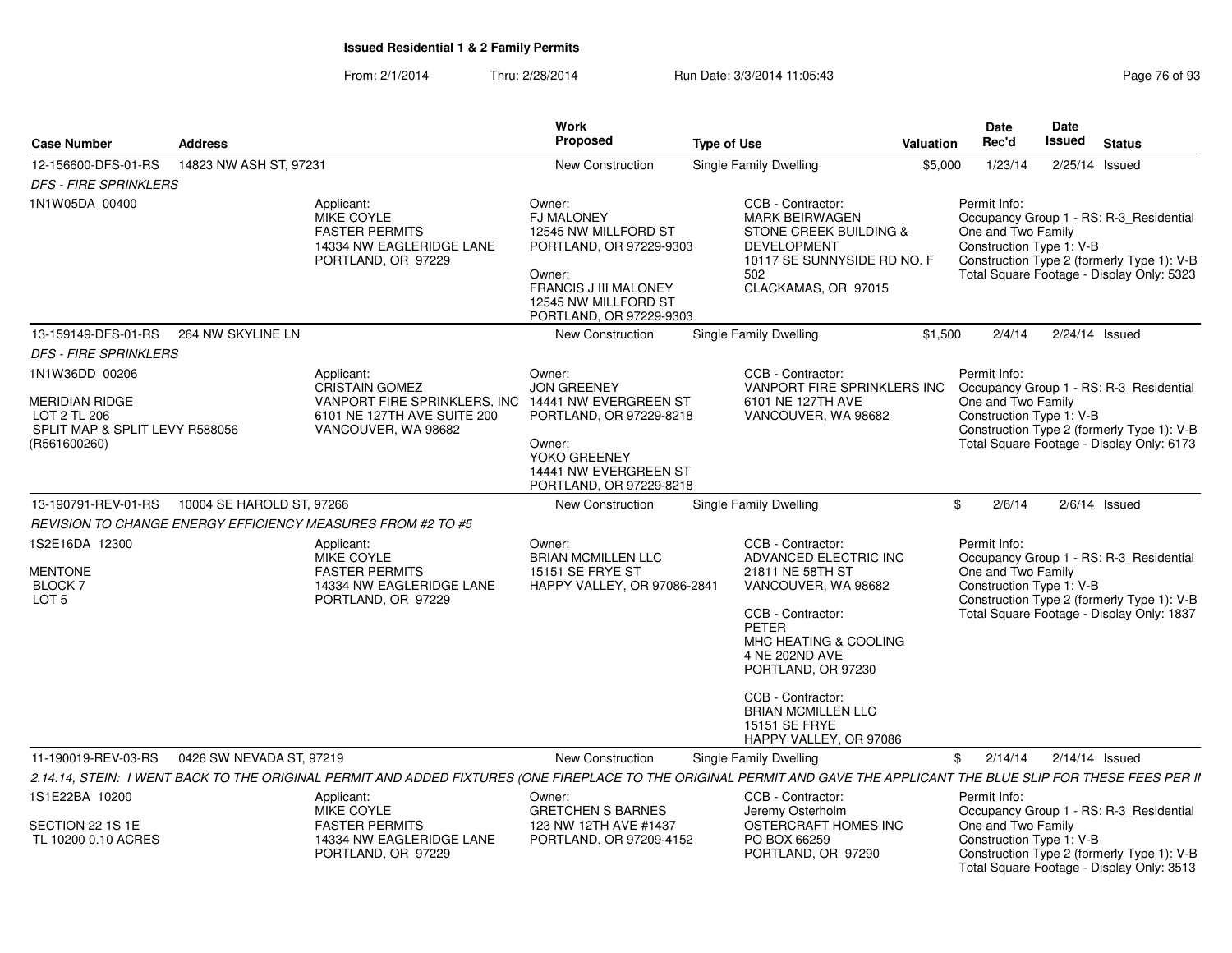### From: 2/1/2014Thru: 2/28/2014 **Run Date: 3/3/2014 11:05:43** Page 77 of 93/3/2014 11:05:43

| Page 77 of 93 |
|---------------|
|---------------|

| <b>Case Number</b>                                                                          | <b>Address</b>          |                                                                                                                                  | Work<br>Proposed                                                                                                                                                      | <b>Type of Use</b>                                                                                                                                                                                | <b>Valuation</b> | <b>Date</b><br>Rec'd                                           | Date<br>Issued | <b>Status</b>                                                                                                                      |
|---------------------------------------------------------------------------------------------|-------------------------|----------------------------------------------------------------------------------------------------------------------------------|-----------------------------------------------------------------------------------------------------------------------------------------------------------------------|---------------------------------------------------------------------------------------------------------------------------------------------------------------------------------------------------|------------------|----------------------------------------------------------------|----------------|------------------------------------------------------------------------------------------------------------------------------------|
| 13-197917-REV-01-RS                                                                         | 2305 N BRYANT ST, 97217 |                                                                                                                                  | New Construction                                                                                                                                                      | Single Family Dwelling                                                                                                                                                                            | \$4,000          | 2/18/14                                                        |                | $2/18/14$ Issued                                                                                                                   |
|                                                                                             |                         | REVISION TO CHANGE FROM SLAB ON GRADE TO POST AND BEAM FOUNDATION                                                                |                                                                                                                                                                       |                                                                                                                                                                                                   |                  |                                                                |                |                                                                                                                                    |
| 1N1E16AB 14100                                                                              |                         | Applicant:<br><b>KEVIN PARTAIN</b><br>223 NE 56TH AVE<br>PORTLAND, OR 97213-3705                                                 | Owner:<br>NSI INVESTMENTS LLC<br>210 NW 17TH AVE #200<br>PORTLAND, OR 97209-2151                                                                                      | CCB - Contractor:<br><b>RICHARD WHITEMAN</b><br>NSI INVESTMENTS LLC<br>PO BOX 68179<br>MILWAUKIE, OR 97268                                                                                        |                  | Permit Info:<br>One and Two Family<br>Construction Type 1: V-B |                | Occupancy Group 1 - RS: R-3_Residential<br>Construction Type 2 (formerly Type 1):<br>Total Square Footage - Display Only: 2150     |
| 13-212027-REV-01-RS                                                                         | 1934 SE 38TH AVE, 97214 |                                                                                                                                  | <b>New Construction</b>                                                                                                                                               | Single Family Dwelling                                                                                                                                                                            | \$               | 2/18/14                                                        |                | $2/18/14$ Issued                                                                                                                   |
|                                                                                             |                         |                                                                                                                                  |                                                                                                                                                                       | REVISION TO CHANGE FROM 2 X 12 JOISTS TO TRUSS JOISTS FOR UPPER FLOOR AND ROOF FRAMING (EXCEPT A PORTION OVER GARAGE)                                                                             |                  |                                                                |                |                                                                                                                                    |
| 1S1E01DA 20200<br>STRUBES ADD<br>BLOCK 4<br>LOT 1 & W 2' OF LOT 2                           |                         | Applicant:<br><b>KEVIN PARTAIN</b><br><b>URBAN VISIONS</b><br>223 NE 56TH AVE<br>PORTLAND OR 97213                               | Owner:<br>NSI INVESTMENTS LLC<br>210 NW 17TH AVE #200<br>PORTLAND, OR 97209-2151                                                                                      | CCB - Contractor:<br>ROME PLUMBING INC<br>17295 SW EDY RD<br>SHERWOOD, OR 971408709<br>CCB - Contractor:<br><b>RICHARD WHITEMAN</b><br>NSI INVESTMENTS LLC<br>PO BOX 68179<br>MILWAUKIE, OR 97268 |                  | Permit Info:<br>One and Two Family<br>Construction Type 1: V-B |                | Occupancy Group 1 - RS: R-3_Residential<br>Construction Type 2 (formerly Type 1): V-B<br>Total Square Footage - Display Only: 2652 |
| 13-220304-REV-01-RS                                                                         | 1407 SE 16TH AVE, 97214 |                                                                                                                                  | New Construction                                                                                                                                                      | Single Family Dwelling                                                                                                                                                                            |                  | \$<br>2/18/14                                                  |                | $2/18/14$ Issued                                                                                                                   |
| REVISION TO CHANGE FROM 2 X 12 JOISTS TO TRUSS JOISTS                                       |                         |                                                                                                                                  |                                                                                                                                                                       |                                                                                                                                                                                                   |                  |                                                                |                |                                                                                                                                    |
| 1S1E02AC 16900<br><b>HAWTHORNE PK</b><br>BLOCK 330<br>LOT 7&8 TL 16900                      |                         | Applicant:<br><b>KEVIN PARTAIN</b><br>223 NE 56TH AVE<br>PORTLAND, OR 97213-3705                                                 | Owner:<br>NSI INVESTMENTS LLC<br>210 NW 17TH AVE #200<br>PORTLAND, OR 97209-2151                                                                                      | CCB - Contractor:<br>ROME PLUMBING INC<br>17295 SW EDY RD<br>SHERWOOD, OR 971408709<br>CCB - Contractor:<br><b>RICHARD WHITEMAN</b><br>NSI INVESTMENTS LLC<br>PO BOX 68179<br>MILWAUKIE, OR 97268 |                  | Permit Info:<br>One and Two Family<br>Construction Type 1: V-B |                | Occupancy Group 1 - RS: R-3_Residential<br>Construction Type 2 (formerly Type 1):<br>Total Square Footage - Display Only: 2153     |
| 13-187569-REV-01-RS                                                                         | 18100 NW GILLIHAN RD    |                                                                                                                                  | New Construction                                                                                                                                                      | Single Family Dwelling                                                                                                                                                                            | \$               | 2/27/14                                                        |                | 2/27/14 Issued                                                                                                                     |
| <b>REVISION FOR FOOTING SUPPORT</b>                                                         |                         |                                                                                                                                  |                                                                                                                                                                       |                                                                                                                                                                                                   |                  |                                                                |                |                                                                                                                                    |
| 2N1W14D 00400<br>SECTION 14 2N 1W<br>TL 400 7.41 ACRES<br>DEFERRAL-POTENTIAL ADDITIONAL TAX |                         | Applicant:<br><b>LARRY SHIRTS</b><br><b>SYMONS ENGINEERING</b><br><b>CONSULTANTS</b><br>12805 SE FOSTER RD<br>PORTLAND, OR 97206 | Owner:<br><b>T &amp; S FARM EQUIPMENT</b><br>17820 NW GILLIHAN RD<br>PORTLAND, OR 97231<br>Owner:<br><b>LEASING LLC</b><br>17820 NW GILLIHAN RD<br>PORTLAND, OR 97231 | Primary Contractor:<br>TO BID                                                                                                                                                                     |                  | Permit Info:<br>One and Two Family<br>Construction Type 1: V-B |                | Occupancy Group 1 - RS: R-3_Residential<br>Construction Type 2 (formerly Type 1): V-B<br>Total Square Footage - Display Only: 3357 |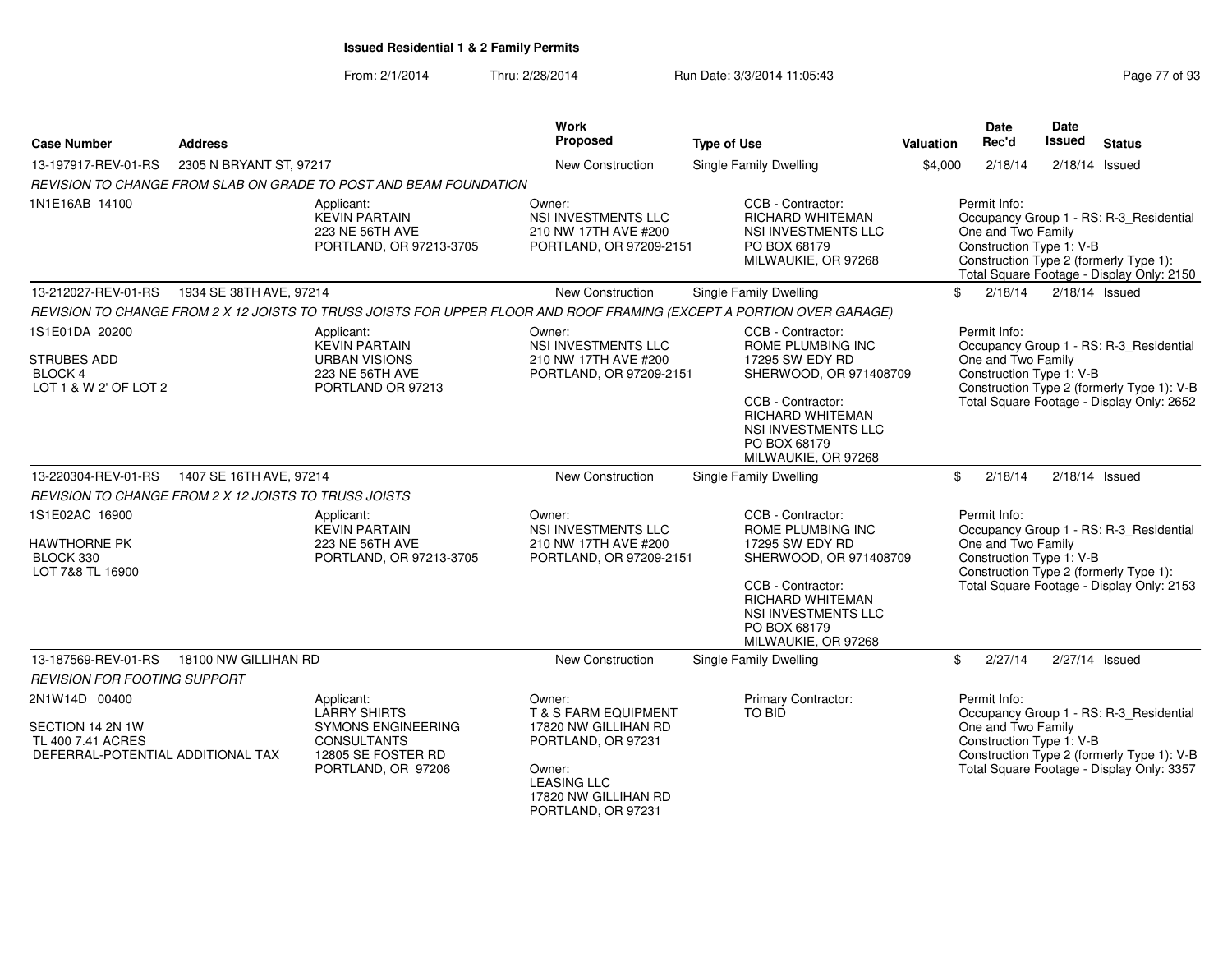|                                                                             |                                                 |                                                                                                   | <b>Work</b>                                                                      |                                                                                                                                                                                                                                    |                  | <b>Date</b>                                                    | Date             |                                                                                                                                    |
|-----------------------------------------------------------------------------|-------------------------------------------------|---------------------------------------------------------------------------------------------------|----------------------------------------------------------------------------------|------------------------------------------------------------------------------------------------------------------------------------------------------------------------------------------------------------------------------------|------------------|----------------------------------------------------------------|------------------|------------------------------------------------------------------------------------------------------------------------------------|
| <b>Case Number</b>                                                          | <b>Address</b>                                  |                                                                                                   | <b>Proposed</b>                                                                  | <b>Type of Use</b>                                                                                                                                                                                                                 | <b>Valuation</b> | Rec'd                                                          | Issued           | <b>Status</b>                                                                                                                      |
| 13-222325-REV-01-RS                                                         | 912 N WINCHELL ST, 97217                        |                                                                                                   | <b>New Construction</b>                                                          | <b>Single Family Dwelling</b>                                                                                                                                                                                                      | \$               | 2/18/14                                                        | $2/18/14$ Issued |                                                                                                                                    |
|                                                                             | <b>REVISION - MODIFICATIONS TO PORTAL FRAME</b> |                                                                                                   |                                                                                  |                                                                                                                                                                                                                                    |                  |                                                                |                  |                                                                                                                                    |
| 1N1E10CD 01800                                                              |                                                 | Applicant:<br><b>JEFF FISH</b><br>FISH CONSTRUCTION NW<br>1834 SW 58TH, #102<br>PORTLAND OR 97221 | Owner:<br><b>NEIL M MERCHANT</b><br>7835 N MISSISSIPPI AVE<br>PORTLAND, OR 97217 | CCB - Contractor:<br>WHITE LIGHTNING ELECTRIC<br>7524 SE 52ND<br>PORTLAND, OR. 97206<br>CCB - Contractor:<br>FISH CONSTRUCTION NW INC<br>1834 SW 58TH AVE STE #102<br>PORTLAND OR 97221<br>CCB - Contractor:<br>A L L PLUMBING LLC |                  | Permit Info:<br>One and Two Family<br>Construction Type 1: V-B |                  | Occupancy Group 1 - RS: R-3_Residential<br>Construction Type 2 (formerly Type 1): V-B<br>Total Square Footage - Display Only: 1708 |
|                                                                             |                                                 |                                                                                                   |                                                                                  | 9312 NW SKYLINE BLVD<br>PORTLAND, OR 97231                                                                                                                                                                                         |                  |                                                                |                  |                                                                                                                                    |
| 13-173605-REV-01-RS                                                         | 1655 SE LAMBERT ST                              |                                                                                                   | <b>New Construction</b>                                                          | <b>Single Family Dwelling</b>                                                                                                                                                                                                      | \$               | 2/19/14                                                        | $2/19/14$ Issued |                                                                                                                                    |
|                                                                             |                                                 |                                                                                                   |                                                                                  | REVISION - STRUCTURAL MODIFICATIONS - INSTALLED 2 GLU LAMS IN PLACE PARALAM AND MODIFY STAIR FRAMING - NO EXTERIOR CHANGES                                                                                                         |                  |                                                                |                  |                                                                                                                                    |
| 1S1E23DB 00702                                                              |                                                 | Applicant:                                                                                        | Owner:                                                                           | CCB - Contractor:                                                                                                                                                                                                                  |                  | Permit Info:                                                   |                  |                                                                                                                                    |
| EIGHT X 17                                                                  |                                                 | MIKE COYLE<br><b>FASTER PERMITS</b>                                                               | ADMIRAL PROPERTIES LLC<br>1001 SE DIVISION ST #3                                 | SQUIRES ELECTRIC INC<br>1001 SE DIVISION ST; SUITE 1                                                                                                                                                                               |                  | One and Two Family                                             |                  | Occupancy Group 1 - RS: R-3 Residential                                                                                            |
| LOT <sub>2</sub>                                                            |                                                 | 14334 NW EAGLERIDGE LANE                                                                          | PORTLAND, OR 97202-1076                                                          | PORTLAND, OR 97202                                                                                                                                                                                                                 |                  | Construction Type 1: V-B                                       |                  |                                                                                                                                    |
|                                                                             |                                                 | PORTLAND, OR 97229                                                                                |                                                                                  | CCB - Contractor:<br><b>OASIS PLUMBING</b><br>OREGON CITY OR<br>11177 S ALLEN CT<br>OREGON CITY OR 97045                                                                                                                           |                  |                                                                |                  | Construction Type 2 (formerly Type 1): V-B<br>Total Square Footage - Display Only: 2499                                            |
|                                                                             |                                                 |                                                                                                   |                                                                                  | CCB - Contractor:<br><b>ADMIRAL PROPERTIES</b><br>1001 SE DIVISION ST.; SUITE 1<br>PORTLAND OR 97202                                                                                                                               |                  |                                                                |                  |                                                                                                                                    |
| 12-190400-REV-02-RS                                                         | 7408 SW 37TH AVE, 97219                         |                                                                                                   | New Construction                                                                 | <b>Single Family Dwelling</b>                                                                                                                                                                                                      | \$5,000          | 2/19/14                                                        | 2/19/14 Final    |                                                                                                                                    |
|                                                                             |                                                 | REVISION - ENLARGE DECK ON MAIN FLOOR AND CHANGE DRIVEWAY FROM PERMEABLE PAVERS TO GRAVEL         |                                                                                  |                                                                                                                                                                                                                                    |                  |                                                                |                  |                                                                                                                                    |
| 1S1E20BD 05400<br>LEINBACH ADD<br>S 20.60' OF LOT 19<br>LOT 20 EXC S 20.60' |                                                 | Applicant:<br><b>BRANDY R BOSNJAK</b><br>7408 SW 37TH AVE<br>PORTLAND, OR 97219                   | Owner:<br><b>BRANDY R BOSNJAK</b><br>7408 SW 37TH AVE<br>PORTLAND, OR 97219      | CCB - Contractor:<br>COLUMBIA CONSTRUCTION AND<br><b>REMODELING</b><br>1826 NE 169TH AVE<br>PORTLAND OR 97230                                                                                                                      |                  | Permit Info:<br>One and Two Family<br>Construction Type 1: V-B |                  | Occupancy Group 1 - RS: R-3_Residential<br>Construction Type 2 (formerly Type 1): V-B<br>Total Square Footage - Display Only: 3900 |
| 13-198570-REV-01-RS                                                         | 4927 SW CANTERBURY LN                           |                                                                                                   | New Construction                                                                 | <b>Single Family Dwelling</b>                                                                                                                                                                                                      | \$               | 2/27/14                                                        | 2/27/14 Issued   |                                                                                                                                    |
|                                                                             | REVISION TO SUPPLY CALCS FOR FOUNDATION WALL    |                                                                                                   |                                                                                  |                                                                                                                                                                                                                                    |                  |                                                                |                  |                                                                                                                                    |
| 1S1E19DA 07302                                                              |                                                 | Applicant:                                                                                        | Owner:                                                                           | CCB - Contractor:                                                                                                                                                                                                                  |                  | Permit Info:                                                   |                  |                                                                                                                                    |
| PARTITION PLAT 2007-102<br>LOT <sub>2</sub>                                 |                                                 | <b>MIKE COYLE</b><br><b>FASTER PERMITS</b><br>14334 NW EAGLERIDGE LANE<br>PORTLAND, OR 97229      | DEL BOCA VISTA LLC<br>700 N DEBORAH RD<br>NEWBERG, OR 97132-2198                 | DEL BOCA VISTA LLC<br><b>PO BOX 486</b><br>NEWBERG, OR 97132                                                                                                                                                                       |                  | One and Two Family<br>Construction Type 1: V-B                 |                  | Occupancy Group 1 - RS: R-3_Residential<br>Construction Type 2 (formerly Type 1): V-B<br>Total Square Footage - Display Only: 2502 |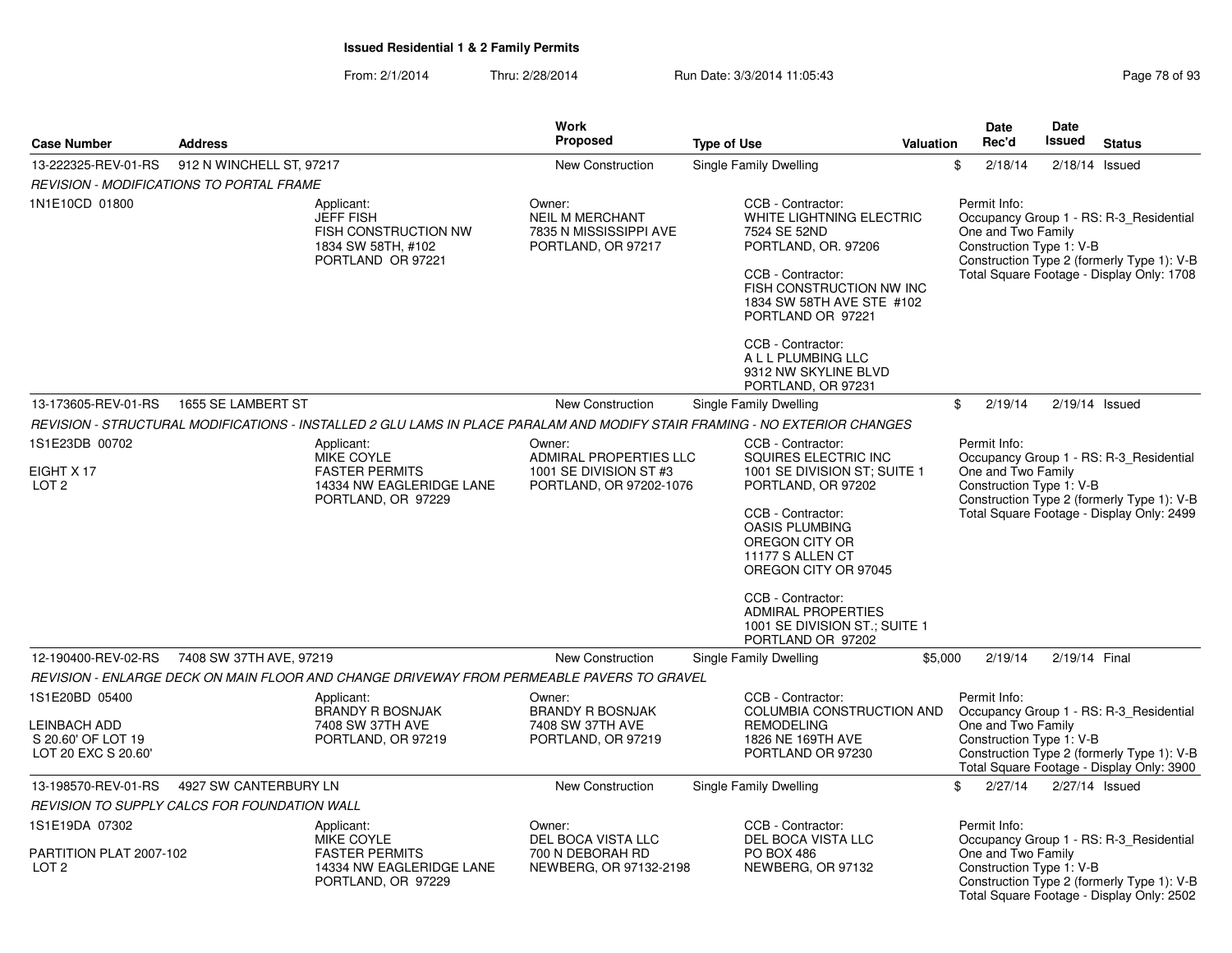From: 2/1/2014Thru: 2/28/2014 Run Date: 3/3/2014 11:05:43

Number of New Dwelling Units: 1

| <b>Case Number</b>                                                       | <b>Address</b>                      |                                                                                                                                                                | Work<br>Proposed                                                                                                                                                                              | <b>Type of Use</b>            | Valuation                                                                                                                    |         | Date<br>Rec'd                                                                                     | Date<br><b>Issued</b> | <b>Status</b>                                                                                                                      |
|--------------------------------------------------------------------------|-------------------------------------|----------------------------------------------------------------------------------------------------------------------------------------------------------------|-----------------------------------------------------------------------------------------------------------------------------------------------------------------------------------------------|-------------------------------|------------------------------------------------------------------------------------------------------------------------------|---------|---------------------------------------------------------------------------------------------------|-----------------------|------------------------------------------------------------------------------------------------------------------------------------|
| 13-170949-REV-02-RS                                                      | 5716 SW HAMILTON ST - Unit B, 97221 |                                                                                                                                                                | New Construction                                                                                                                                                                              | Single Family Dwelling        |                                                                                                                              | \$7,850 | 2/18/14                                                                                           | $2/18/14$ Issued      |                                                                                                                                    |
|                                                                          |                                     | VALUE ADDED REVISION TO CONVERT EXISTING UNFINISHED BASEMENT TO ACCESSORY DWELLING UNIT, TO INCLUDE LIVING AREA, KITCHEN, BATHROOM AND BEDROOM (5 BATHROOMS T( |                                                                                                                                                                                               |                               |                                                                                                                              |         |                                                                                                   |                       |                                                                                                                                    |
| 1S1E18BA 03200                                                           |                                     | Applicant:<br><b>TIMUR TURSUNBAEV</b><br>TIMURLAND CONSTRUCTION LLC 5152 SW 49TH DR<br>17646 SE TIBBETTS ST<br>PORTLAND OR 97236                               | Owner:<br>TIMUR TURSUNBAEV<br>PORTLAND, OR 97221-1802<br>Owner:<br><b>FARIDA TURSUNBAEVA</b><br>5152 SW 49TH DR<br>PORTLAND, OR 97221-1802                                                    |                               | CCB - Contractor:<br>TIMUR TURSUNBAEV<br>TIMURLAND CONSTRUCTION LLC<br>17646 SE TIBBETTS ST<br>PORTLAND OR 97236             |         | Permit Info:<br>One and Two Family<br>Construction Type 1: V-B<br>Number of New Dwelling Units: 1 |                       | Occupancy Group 1 - RS: R-3_Residential<br>Construction Type 2 (formerly Type 1): V-B<br>Total Square Footage - Display Only: 5129 |
| 13-222285-REV-01-RS                                                      | 5711 N OMAHA AVE                    |                                                                                                                                                                | <b>New Construction</b>                                                                                                                                                                       | <b>Single Family Dwelling</b> |                                                                                                                              | \$      | 2/18/14                                                                                           | $2/18/14$ Issued      |                                                                                                                                    |
| REVISION TO ADD CORRECT D2 PAGE                                          |                                     |                                                                                                                                                                |                                                                                                                                                                                               |                               |                                                                                                                              |         |                                                                                                   |                       |                                                                                                                                    |
| 1N1E16DC 05901<br><b>GAYS ADD</b><br>BLOCK 4<br>LOT <sub>14</sub>        |                                     | Applicant:<br>MIKE COYLE<br><b>FASTER PERMITS</b><br>14334 NW EAGLERIDGE LANE<br>PORTLAND, OR 97229                                                            | Owner:<br>EVERETT CUSTOM HOMES INC<br>735 SW 158TH AVE #180<br>BEAVERTON, OR 97006-4952                                                                                                       |                               | CCB - Contractor:<br><b>VIC REMMERS</b><br><b>EVERETT CUSTOM HOMES INC</b><br>735 SW 158TH AVE STE 180<br>BEAVERTON OR 97008 |         | Permit Info:<br>One and Two Family<br>Construction Type 1: V-B                                    |                       | Occupancy Group 1 - RS: R-3 Residential<br>Construction Type 2 (formerly Type 1):<br>Total Square Footage - Display Only: 1616     |
| 13-241756-REV-01-RS                                                      | 8055 NE SISKIYOU ST                 |                                                                                                                                                                | <b>New Construction</b>                                                                                                                                                                       | <b>Single Family Dwelling</b> |                                                                                                                              | \$      | 2/25/14                                                                                           | 2/25/14 Issued        |                                                                                                                                    |
| REVISION TO DROP FLOOR JOISTS INTO FOUNDATION                            |                                     |                                                                                                                                                                |                                                                                                                                                                                               |                               |                                                                                                                              |         |                                                                                                   |                       |                                                                                                                                    |
| 1N2E29AA 19602<br><b>GREGORY HTS</b><br>BLOCK 12<br>WLY 38' OF LOT 23&24 |                                     | Applicant:<br><b>JOSH PATRICK</b><br>211 NE WEILDER<br>PORTLAND, OR 97236                                                                                      | Owner:<br>WEST COAST DEVELOPMENT<br><b>GROUP INC</b><br>2134 NE RODNEY AVE<br>PORTLAND, OR 97212-3738<br>Owner:<br>METRO HOMES NORTHWEST LLC<br>2134 NE RODNEY AVE<br>PORTLAND, OR 97212-3738 |                               | CCB - Contractor:<br>METRO HOMES NORTHWEST LLC<br>211 NE WEIDLER ST<br>PORTLAND, OR 97232                                    |         | Permit Info:<br>One and Two Family<br>Construction Type 1: V-B                                    |                       | Occupancy Group 1 - RS: R-3_Residential<br>Construction Type 2 (formerly Type 1): V-B<br>Total Square Footage - Display Only: 1768 |
| 13-175319-000-00-RS                                                      | 9352 N MACRUM AVE                   |                                                                                                                                                                | New Construction                                                                                                                                                                              | Single Family Dwelling        | \$175,933                                                                                                                    |         | 7/3/13                                                                                            |                       | 2/27/14 Under Inspection                                                                                                           |
|                                                                          |                                     | NEW SINGLE FAMILY RESIDENCE / 2 STORY / ATTACHED GARAGE / FLAT LOT / COMPLEX / CALVERT FARMS, LOT 14, INC UND INT TRACT A THRU G                               |                                                                                                                                                                                               |                               |                                                                                                                              |         |                                                                                                   |                       |                                                                                                                                    |
| 1N1E07AB 08714                                                           |                                     | Applicant:<br><b>HARRY HANNA</b><br><b>SENTAUR INC</b><br>3880<br>MILWAUKIE OR 97222                                                                           | Owner:<br><b>MARKER ONE LLC</b><br>3880 SE HARRISON ST #100<br>MILWAUKIE, OR 97222                                                                                                            |                               | CCB - Contractor:<br><b>HARRY HANNA</b><br><b>SENTAUR INC</b><br>3880 SE HARRISON ST SUITE 100<br>MILWAUKIE OR 97222         |         | Permit Info:<br>One and Two Family<br>Construction Type 1: V-B                                    |                       | Occupancy Group 1 - RS: R-3 Residential<br>Construction Type 2 (formerly Type 1): V-B<br>Total Square Footage - Display Only: 1805 |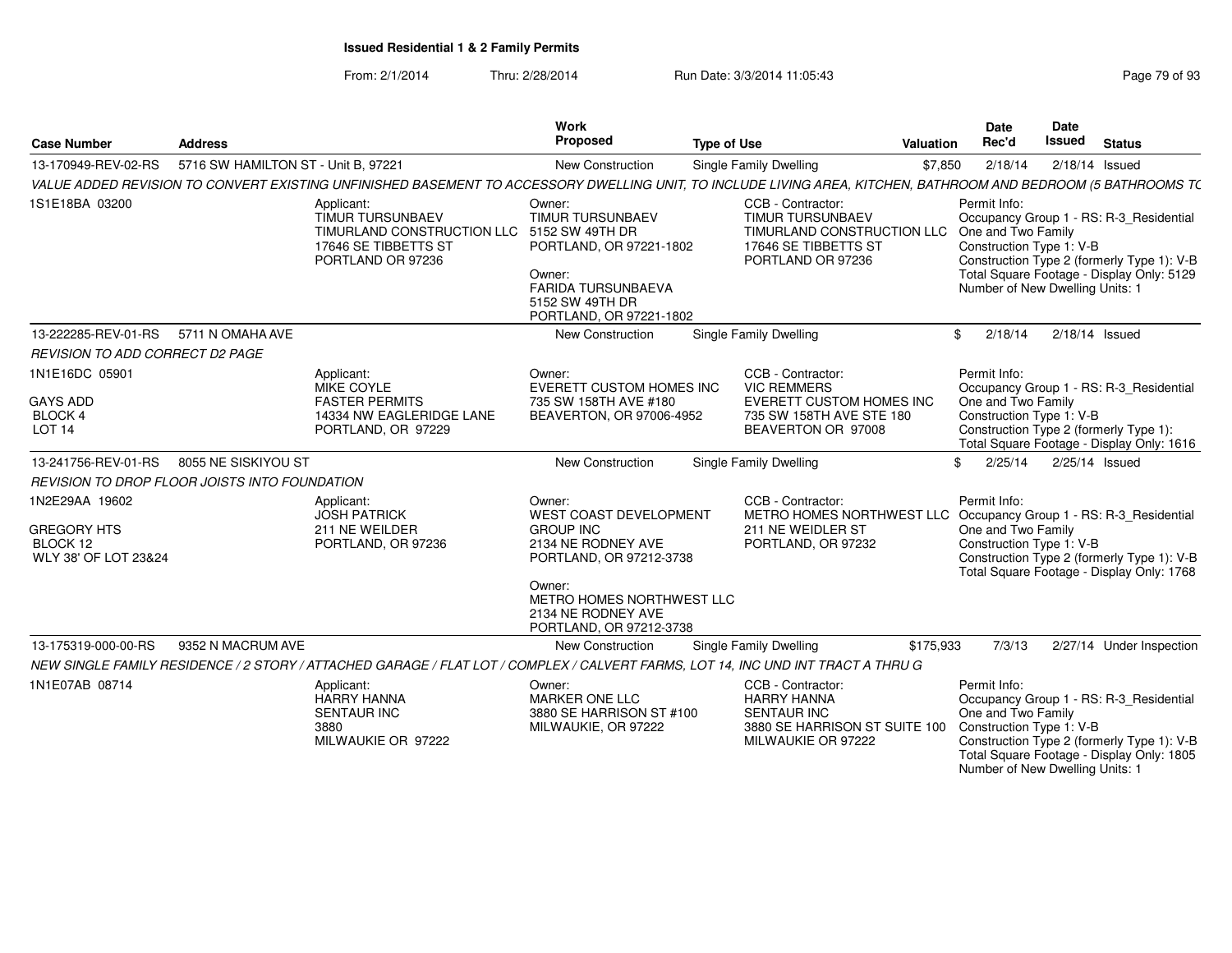| <b>Case Number</b>                         | <b>Address</b>            |                                                                                                                                                                       | Work<br><b>Proposed</b>                                                                                        | <b>Type of Use</b>                                                                                                                                                                                                                                | <b>Valuation</b> | <b>Date</b><br>Rec'd                                                                              | Date<br><b>Issued</b> | <b>Status</b>                                                                                                                      |
|--------------------------------------------|---------------------------|-----------------------------------------------------------------------------------------------------------------------------------------------------------------------|----------------------------------------------------------------------------------------------------------------|---------------------------------------------------------------------------------------------------------------------------------------------------------------------------------------------------------------------------------------------------|------------------|---------------------------------------------------------------------------------------------------|-----------------------|------------------------------------------------------------------------------------------------------------------------------------|
| 13-151022-000-00-RS                        | 6509 SE 88TH AVE          |                                                                                                                                                                       | <b>New Construction</b>                                                                                        | Single Family Dwelling                                                                                                                                                                                                                            | \$173,470        | 5/9/13                                                                                            |                       | 2/4/14 Under Inspection                                                                                                            |
|                                            |                           | NEW SINGLE FAMILY RESIDENCE / 2-STORY / NO GARAGE / FLAT LOT / SIMPLE                                                                                                 |                                                                                                                |                                                                                                                                                                                                                                                   |                  |                                                                                                   |                       |                                                                                                                                    |
| 1S2E21BA 03902                             |                           | Applicant:<br><b>BAYARD MENTRUM</b>                                                                                                                                   | Owner:<br><b>HEYBURN LLC</b>                                                                                   | CCB - Contractor:<br><b>MB PLUMBING</b>                                                                                                                                                                                                           |                  | Permit Info:                                                                                      |                       | Occupancy Group 1 - RS: R-3_Residential                                                                                            |
| PARTITION PLAT 2007-74<br>LOT <sub>2</sub> |                           | 11860 SE MORRISON ST<br>PORTLAND OR 97216                                                                                                                             | PO BOX 69506<br>PORTLAND, OR 97239-0506                                                                        | 13512 SE MARKET ST<br>PORTLAND, OR 97233<br>CCB - Contractor:<br>LITTLE TACOMA CONSTRUCTION Number of New Dwelling Units: 1<br>LLC.<br>PO BOX 69506<br>PORTLAND OR 97239<br>CCB - Contractor:<br><b>CRAINIC ELECTRIC CO</b><br>16102 SE Flavel Dr |                  | One and Two Family<br>Construction Type 1: V-B                                                    |                       | Construction Type 2 (formerly Type 1):<br>Total Square Footage - Display Only: 1620                                                |
|                                            |                           |                                                                                                                                                                       |                                                                                                                | PORTLAND OR 97236                                                                                                                                                                                                                                 |                  |                                                                                                   |                       |                                                                                                                                    |
| 13-165098-000-00-RS                        | 8617 SE KNAPP ST, 97266   |                                                                                                                                                                       | <b>New Construction</b>                                                                                        | Single Family Dwelling                                                                                                                                                                                                                            | \$248,593        | 6/11/13                                                                                           |                       | 2/19/14 Under Inspection                                                                                                           |
|                                            |                           | NEW SINGLE FAMILY RESIDENCE/2 STORY/ATTACHED 1 CAR GARAGE/FLAT LOT/PRESCRIPTIVE                                                                                       |                                                                                                                |                                                                                                                                                                                                                                                   |                  |                                                                                                   |                       |                                                                                                                                    |
| 1S2E21BC 00800                             |                           | Applicant:<br><b>KEVIN PARTAIN</b><br><b>URBAN VISIONS</b><br>223 NE 56TH AVE<br>PORTLAND OR 97213                                                                    | Owner:<br>ROBERT P RICHARDSON<br>10305 SW 141ST AVE<br>BEAVERTON, OR 97008                                     | CCB - Contractor:<br><b>CHALET HOMES LLC</b><br>8733 SE DIVISION ST #201<br>PORTLAND, OR 97266                                                                                                                                                    |                  | Permit Info:<br>One and Two Family<br>Construction Type 1: V-B<br>Number of New Dwelling Units: 1 |                       | Occupancy Group 1 - RS: R-3 Residential<br>Construction Type 2 (formerly Type 1): V-B<br>Total Square Footage - Display Only: 2509 |
| 13-164357-000-00-RS                        | 4346 SE LINCOLN ST, 97215 |                                                                                                                                                                       | <b>New Construction</b>                                                                                        | Single Family Dwelling                                                                                                                                                                                                                            | \$181,686        | 6/5/13                                                                                            |                       | $2/11/14$ Issued                                                                                                                   |
|                                            |                           | NEW SINGLE FAMILY RESIDENCE / 2 STORY / ATTACHED GARAGE / FLAT LOT / COMPLEX                                                                                          |                                                                                                                |                                                                                                                                                                                                                                                   |                  |                                                                                                   |                       |                                                                                                                                    |
| 1S2E06CC 07900                             |                           | Applicant:<br>MIKE COYLE<br><b>FASTER PERMITS</b><br>14334 NW EAGLERIDGE LANE<br>PORTLAND, OR 97229                                                                   | Owner:<br>EVERETT CUSTOM HOMES INC<br>735 SW 158TH AVE #180<br>BEAVERTON, OR 97006-4952                        | CCB - Contractor:<br><b>VIC REMMERS</b><br><b>EVERETT CUSTOM HOMES INC</b><br>735 SW 158TH AVE STE 180<br>BEAVERTON OR 97008                                                                                                                      |                  | Permit Info:<br>One and Two Family<br>Construction Type 1: V-B<br>Number of New Dwelling Units: 1 |                       | Occupancy Group 1 - RS: R-3_Residential<br>Construction Type 2 (formerly Type 1): V-B<br>Total Square Footage - Display Only: 1837 |
| 13-178900-000-00-RS                        | 7504 SW 53RD AVE, 97219   |                                                                                                                                                                       | <b>New Construction</b>                                                                                        | Single Family Dwelling                                                                                                                                                                                                                            | \$320,812        | 7/12/13                                                                                           |                       | 2/4/14 Under Inspection                                                                                                            |
|                                            |                           | NEW SINGLE FAMILY RESIDENCE / 2 STORY WITH BASMENT / NO GARAGE / SLOPED LOT / COMPLEX / KIRCANNO, BLOCK 3, LOT 18NO ELECTRICAL FOR THIS PERMIT FOR POWER POLE I (SP C |                                                                                                                |                                                                                                                                                                                                                                                   |                  |                                                                                                   |                       |                                                                                                                                    |
| 1S1E19AC 03800<br><b>KIRCANNO</b>          |                           | Applicant:<br><b>KEVIN PARTAIN</b><br><b>URBAN VISIONS</b>                                                                                                            | Owner:<br><b>BRANDON L ERICKSON</b><br>7504 SW 53RD AVE                                                        | CCB - Contractor:<br>Jeff Shrope<br><b>RENAISSANCE CUSTOM HOMES</b>                                                                                                                                                                               |                  | Permit Info:<br>One and Two Family                                                                |                       | Occupancy Group 1 - RS: R-3_Residential                                                                                            |
| BLOCK <sub>3</sub><br>LOT <sub>18</sub>    |                           | 223 NE 56TH AVE<br>PORTLAND OR 97213                                                                                                                                  | PORTLAND, OR 97219-1333<br>Owner:<br><b>GRETCHEN A ERICKSON</b><br>7504 SW 53RD AVE<br>PORTLAND, OR 97219-1333 | LLC<br>16771 Boones Ferry Rd<br>Lake Oswego, OR 97035                                                                                                                                                                                             |                  | Construction Type 1: V-B<br>Number of New Dwelling Units: 1                                       |                       | Construction Type 2 (formerly Type 1):<br>Total Square Footage - Display Only: 2996                                                |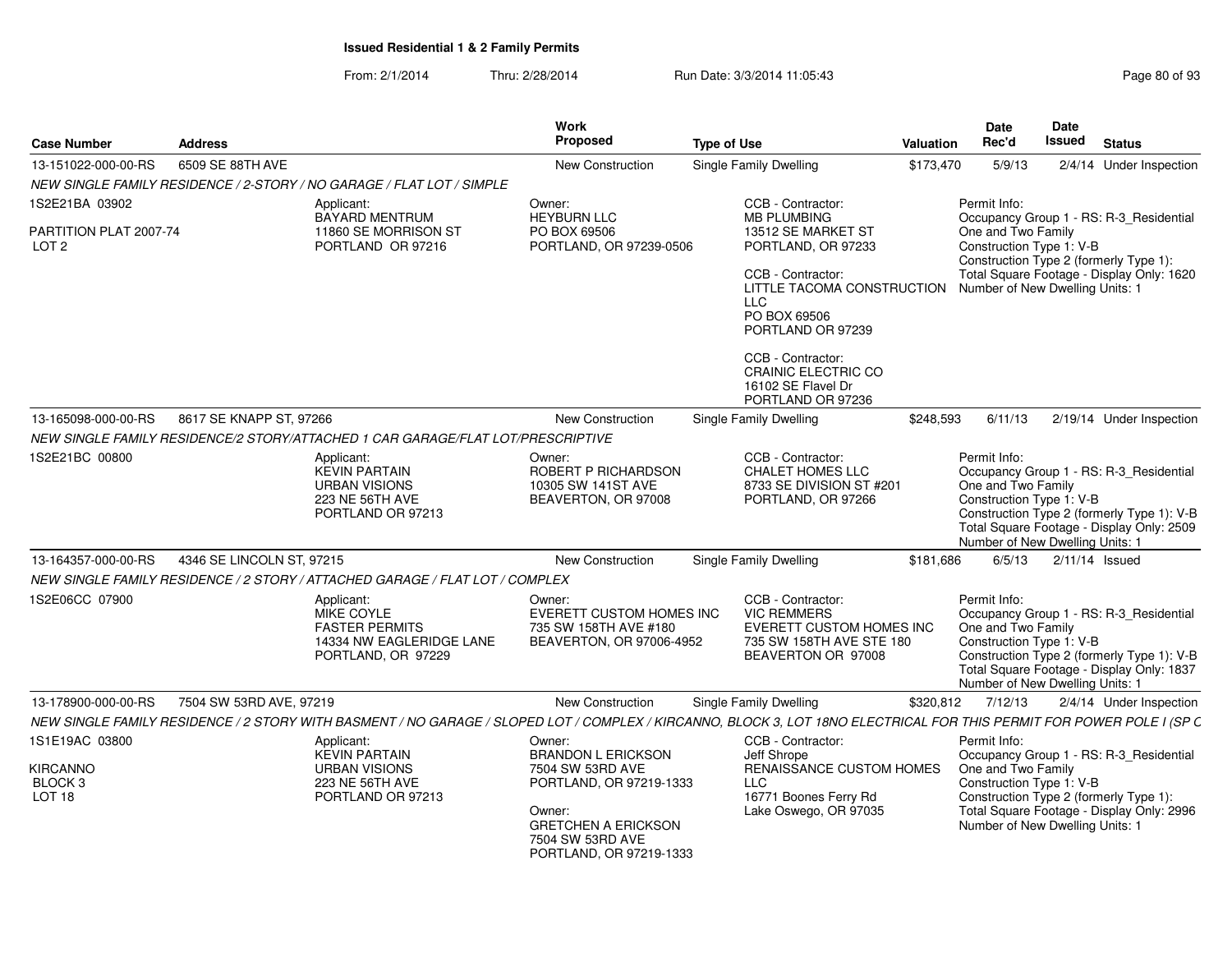| <b>Case Number</b>                                                 | <b>Address</b>                  |                                                                                                                                                                                         | <b>Work</b><br>Proposed                                                             | <b>Type of Use</b> |                                                                                                                                    | <b>Valuation</b> | Date<br>Rec'd                                                                                     | Date<br>Issued | <b>Status</b>                                                                                                                      |
|--------------------------------------------------------------------|---------------------------------|-----------------------------------------------------------------------------------------------------------------------------------------------------------------------------------------|-------------------------------------------------------------------------------------|--------------------|------------------------------------------------------------------------------------------------------------------------------------|------------------|---------------------------------------------------------------------------------------------------|----------------|------------------------------------------------------------------------------------------------------------------------------------|
| 13-193322-000-00-RS                                                | 3306 SW SCHOLLS FERRY RD, 97221 |                                                                                                                                                                                         | <b>New Construction</b>                                                             |                    | <b>Single Family Dwelling</b>                                                                                                      | \$516,310        | 8/15/13                                                                                           |                | $2/4/14$ Issued                                                                                                                    |
|                                                                    |                                 | NEW SINGLE FAMILY RESIDENCE / 2-STORY / 3-CAR GARAGE / SLOPED LOT / COMPLEX                                                                                                             |                                                                                     |                    |                                                                                                                                    |                  |                                                                                                   |                |                                                                                                                                    |
| 1S1E07BC 02300                                                     |                                 | Applicant:<br><b>SEAN MA</b><br>3302 SW SCHOLLS FERRY RD<br>PORTLAND, OR 97221                                                                                                          | Owner:<br><b>SEAN MA</b><br>3302 SW SCHOLLS FERRY RD<br>PORTLAND, OR 97221          |                    | CCB - Contractor:<br>BC CUSTOM CONSTRUCTION INC<br>410 HIGH ST<br>OREGON CITY OR 97045-2215                                        |                  | Permit Info:<br>One and Two Family<br>Construction Type 1: V-B<br>Number of New Dwelling Units: 1 |                | Occupancy Group 1 - RS: R-3 Residential<br>Construction Type 2 (formerly Type 1): V-B<br>Total Square Footage - Display Only: 5407 |
| 13-195308-000-00-RS                                                | 3912 SW FREEMAN ST, 97219       |                                                                                                                                                                                         | New Construction                                                                    |                    | <b>Single Family Dwelling</b>                                                                                                      | \$366,319        | 8/20/13                                                                                           |                | $2/11/14$ Issued                                                                                                                   |
|                                                                    |                                 | NEW SINGLE FAMILY RESIDENCE / 2-STORY / 3-CAR TANDEM GARAGE / SLIGHTLY SLOPED LOT / COMPLEX+++LIMITED STRUCTURAL REVIEW FORM SIGNED+++ FIRE SPRINKLERS WILL BE DEF                      |                                                                                     |                    |                                                                                                                                    |                  |                                                                                                   |                |                                                                                                                                    |
| 1S1E20CD 10100                                                     |                                 | Applicant:<br>DAVID DALBEY<br>MISSION HOMES NORTHWEST LL( 15353 CANYON TRL<br>PO BOX 1689<br>LAKE OSWEGO, OR 97035                                                                      | Owner:<br>ELIZABETH A VAN DEN HEEDE<br>PIEDMONT, SD 57769-7286                      |                    | CCB - Contractor:<br><b>DAVID DALBEY</b><br>MISSION HOMES NORTHWEST LL( One and Two Family<br>PO BOX 1689<br>LAKE OSWEGO, OR 97035 |                  | Permit Info:<br>Construction Type 1: V-B<br>Number of New Dwelling Units: 1                       |                | Occupancy Group 1 - RS: R-3_Residential<br>Construction Type 2 (formerly Type 1): V-B<br>Total Square Footage - Display Only: 3776 |
| 13-195319-000-00-RS                                                | 3918 SW FREEMAN ST              |                                                                                                                                                                                         | <b>New Construction</b>                                                             |                    | <b>Single Family Dwelling</b>                                                                                                      | \$385.885        | 8/20/13                                                                                           |                | $2/11/14$ Issued                                                                                                                   |
|                                                                    |                                 | NEW SINGLE FAMILY RESIDENCE / 2-STORY / 2-CAR GARAGE / FLAT LOT / COMPLEX+++LIMITED STRUCTURAL REVIEW FORM SIGNED++ APPLICANT REQUESTING DEFERRED SUBMITAL FOR SI                       |                                                                                     |                    |                                                                                                                                    |                  |                                                                                                   |                |                                                                                                                                    |
| 1S1E20CD 10101                                                     |                                 | Applicant:<br><b>DAVID DALBEY</b><br>MISSION HOMES NORTHWEST LL( 15353 CANYON TRL<br>PO BOX 1689<br>LAKE OSWEGO, OR 97035                                                               | Owner:<br>ELIZABETH A VAN DEN HEEDE<br>PIEDMONT, SD 57769-7286                      |                    | CCB - Contractor:<br><b>DAVID DALBEY</b><br>MISSION HOMES NORTHWEST LL( One and Two Family<br>PO BOX 1689<br>LAKE OSWEGO, OR 97035 |                  | Permit Info:<br>Construction Type 1: V-B<br>Number of New Dwelling Units: 1                       |                | Occupancy Group 1 - RS: R-3_Residential<br>Construction Type 2 (formerly Type 1): V-B<br>Total Square Footage - Display Only: 3865 |
| 13-198267-000-00-RS                                                | 1809 SW JACKSON ST, 97201       |                                                                                                                                                                                         | <b>New Construction</b>                                                             |                    | Single Family Dwelling                                                                                                             | \$371,932        | 8/28/13                                                                                           |                | $2/19/14$ Issued                                                                                                                   |
|                                                                    |                                 | NEW SINGLE FAMILY RESIDENCE / 1-STORY with DAYLIGHT BASEMENT / NO GARAGE (attached carport) / SLOPED LOT / COMPLEX                                                                      |                                                                                     |                    |                                                                                                                                    |                  |                                                                                                   |                |                                                                                                                                    |
| 1S1E04BD 08000<br>CARTERS ADD TO P<br>E 100' OF S 100' OF BLOCK 43 |                                 | Applicant:<br><b>SCOTT GREGOR</b><br>7640 SW COPEL ST<br>PORTLAND, OR 97225                                                                                                             | Owner:<br><b>BRIAN L STRAYHAN</b><br>829 SE 15TH AVE #24<br>PORTLAND, OR 97214-6603 |                    | CCB - Contractor:<br><b>ERIK OPSAHL</b><br>RAINIER PACIFIC DEVELOPMENT<br><b>LLC</b><br>1845 NW 23RD PL<br>PORTLAND OR 97210       |                  | Permit Info:<br>One and Two Family<br>Construction Type 1: V-B                                    |                | Occupancy Group 1 - RS: R-3 Residential<br>Construction Type 2 (formerly Type 1): V-B<br>Total Square Footage - Display Only: 3928 |
|                                                                    |                                 |                                                                                                                                                                                         |                                                                                     |                    |                                                                                                                                    |                  | Number of New Dwelling Units: 1                                                                   |                |                                                                                                                                    |
| 13-200603-000-00-RS                                                | 14120 SE STEELE ST              |                                                                                                                                                                                         | <b>New Construction</b>                                                             |                    | Single Family Dwelling                                                                                                             | \$267,351        | 9/4/13                                                                                            | 2/25/14 Issued |                                                                                                                                    |
|                                                                    |                                 | NEW SINGLE FAMILY RESIDENCE / 2-STORY with DAYLIGHT BASEMENT / 2-CAR GARAGE / SLOPED LOT (>20%) / SIMPLE (with engineered retaining walls) / SCOTT'S BLUFF, LOT 13 ***Fire Sprinklers n |                                                                                     |                    |                                                                                                                                    |                  |                                                                                                   |                |                                                                                                                                    |
| 1S2E14AD 03614                                                     |                                 | Applicant:<br><b>MIKE COYLE</b><br><b>FASTER PERMITS</b><br>14334 NW EAGLERIDGE LANE<br>PORTLAND, OR 97229                                                                              | Owner:<br>ZB PROPERTIES LLC<br>12000 SW GARDEN PL<br>PORTLAND, OR 97223             |                    | CCB - Contractor:<br>GRAYHAWK DEVELOPMENT LLC<br>14523 WESTLAKE DR<br>LAKE OSWEGO, OR 97035                                        |                  | Permit Info:<br>One and Two Family<br>Construction Type 1: V-B<br>Number of New Dwelling Units: 1 |                | Occupancy Group 1 - RS: R-3 Residential<br>Construction Type 2 (formerly Type 1): V-B<br>Total Square Footage - Display Only: 2745 |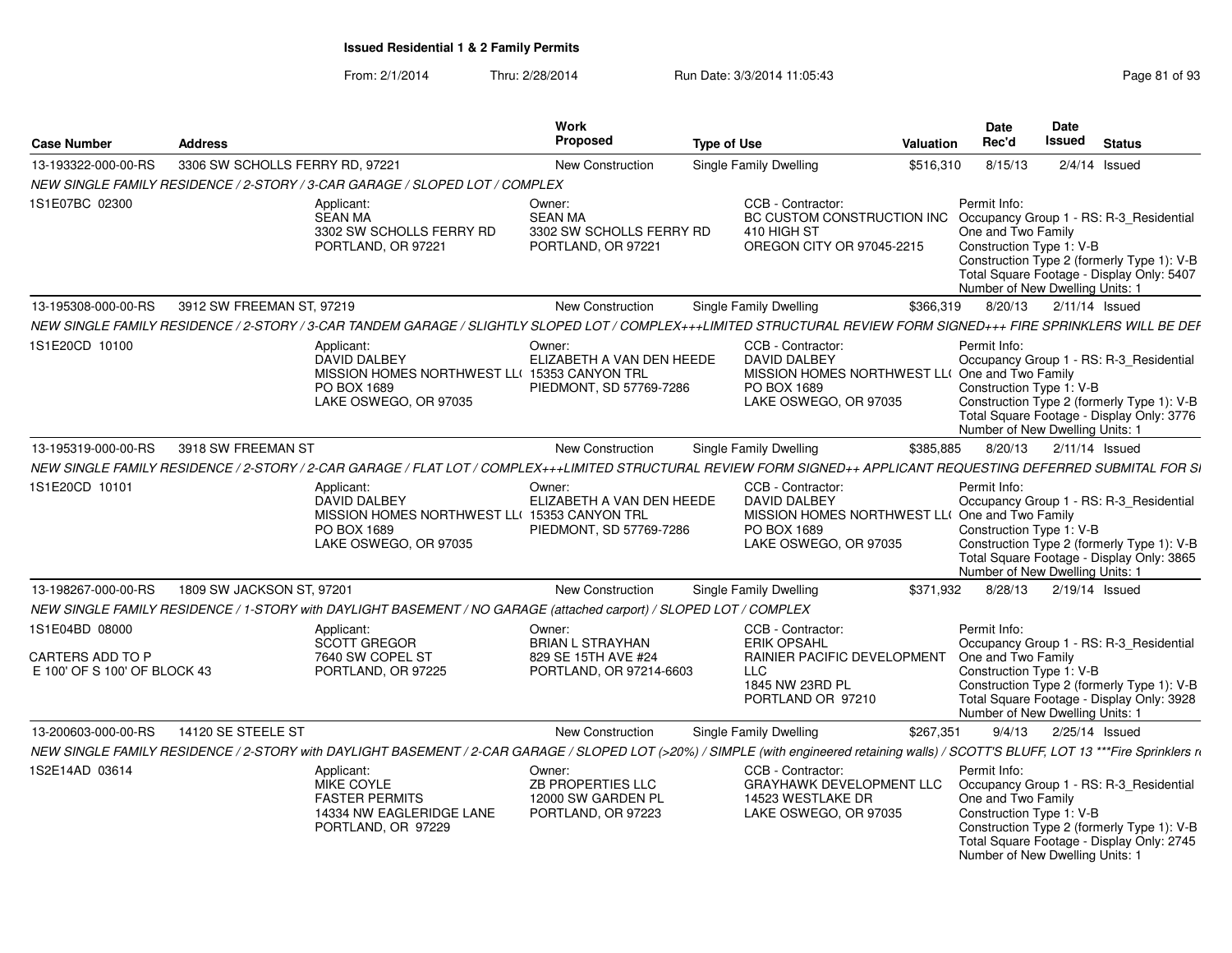|                                                                                |                             |                                                                                                                             | Work                                                                                                                                                           |                                                                                                    |           | Date                                                                                              | <b>Date</b> |                                                                                                                                    |
|--------------------------------------------------------------------------------|-----------------------------|-----------------------------------------------------------------------------------------------------------------------------|----------------------------------------------------------------------------------------------------------------------------------------------------------------|----------------------------------------------------------------------------------------------------|-----------|---------------------------------------------------------------------------------------------------|-------------|------------------------------------------------------------------------------------------------------------------------------------|
| <b>Case Number</b>                                                             | <b>Address</b>              |                                                                                                                             | <b>Proposed</b>                                                                                                                                                | <b>Type of Use</b>                                                                                 | Valuation | Rec'd                                                                                             | Issued      | <b>Status</b>                                                                                                                      |
| 13-200842-000-00-RS                                                            | 2125 NE PACIFIC ST, 97232   |                                                                                                                             | <b>New Construction</b>                                                                                                                                        | Single Family Dwelling                                                                             | \$53,540  | 9/4/13                                                                                            |             | 2/28/14 Issued                                                                                                                     |
|                                                                                |                             | NEW SINGLE FAMILY RESIDENCE / 1 STORY WITH STORAGE ABOVE / FLAT LOT / COMPLEX - ON SITE WITH EXISTING BUILDING              |                                                                                                                                                                |                                                                                                    |           |                                                                                                   |             |                                                                                                                                    |
| 1N1E35AD 01000<br><b>SULLIVANS ADD</b><br>BLOCK 40<br>W 1/2 OF LOT 5&6         |                             | Applicant:<br><b>MITCH POWELL</b><br>2442 SW 5TH AVE<br>PORTLAND, OR 97201                                                  | Owner:<br><b>RAND RAYNOR</b><br>3116 NE PACIFIC ST<br>PORTLAND, OR 97232-2512                                                                                  | CCB - Contractor:<br>THE POWELL GROUP LLC<br>2442 SW 5TH AVE<br>PORTLAND, OR 97201                 |           | Permit Info:<br>One and Two Family<br>Construction Type 1: V-B<br>Number of New Dwelling Units: 1 |             | Occupancy Group 1 - RS: R-3 Residential<br>Construction Type 2 (formerly Type 1):<br>Total Square Footage - Display Only: 500      |
| 13-199623-000-00-RS                                                            | 5432 SE 142ND PL            |                                                                                                                             | New Construction                                                                                                                                               | Single Family Dwelling                                                                             | \$267,819 | 9/4/13                                                                                            |             | 2/14/14 Under Inspection                                                                                                           |
|                                                                                |                             | NEW SINGLE FAMILY RESIDENCE/3 STORY/TUCK UNDER GARAGE/SLOPED LOT/TRUSSES DEFFERRED                                          |                                                                                                                                                                |                                                                                                    |           |                                                                                                   |             |                                                                                                                                    |
| 1S2E13BC 01611                                                                 |                             | Applicant:<br>MIKE COYLE<br><b>FASTER PERMITS</b><br>14334 NW EAGLERIDGE LANE<br>PORTLAND, OR 97229                         | Owner:<br>ZB PROPERTIES LLC<br>12006 SW GARDEN PL<br>PORTLAND, OR 97223-8263                                                                                   | CCB - Contractor:<br><b>GRAYHAWK DEVELOPMENT LLC</b><br>14523 WESTLAKE DR<br>LAKE OSWEGO, OR 97035 |           | Permit Info:<br>One and Two Family<br>Construction Type 1: V-B<br>Number of New Dwelling Units: 1 |             | Occupancy Group 1 - RS: R-3 Residential<br>Construction Type 2 (formerly Type 1): V-B<br>Total Square Footage - Display Only: 2660 |
| 12-145008-REV-02-RS                                                            | 4140 SW TUALATIN AVE, 97201 |                                                                                                                             | <b>New Construction</b>                                                                                                                                        | <b>Single Family Dwelling</b>                                                                      | \$10,000  | 2/25/14                                                                                           |             | 2/25/14 Issued                                                                                                                     |
|                                                                                |                             | REVISION - MODIFICATION TO STORMWATER FACILITY AND ADD RETAINING WALLS                                                      |                                                                                                                                                                |                                                                                                    |           |                                                                                                   |             |                                                                                                                                    |
| 1S1E09CC 02700<br>COUNCIL CREST PK<br>BLOCK 18<br>S 14' OF LOT 12<br>LOT 13&14 |                             | Applicant:<br><b>PAUL MCKEAN</b><br>PAUL MCKEAN ARCHITECTURE<br><b>LLC</b><br>2505 SE 11TH AVE STE 328<br>PORTLAND OR 97202 | Owner:<br>JEFFREY S DEY<br>4140 SW TUALATIN AVE<br>PORTLAND, OR 97239-1576<br>Owner:<br>HEATHER E AMUNY-DEY<br>4140 SW TUALATIN AVE<br>PORTLAND, OR 97239-1576 | CCB - Contractor:<br>PRUTTING & CO LLC<br>2358 SE 58TH AVE<br>PORTLAND, OR 97215                   |           | Permit Info:<br>One and Two Family<br>Construction Type 1: V-B                                    |             | Occupancy Group 1 - RS: R-3_Residential<br>Construction Type 2 (formerly Type 1): V-B<br>Total Square Footage - Display Only: 7351 |
| 13-204223-000-00-RS                                                            | 1534 NE HIGHLAND ST, 97211  |                                                                                                                             | <b>New Construction</b>                                                                                                                                        | Single Family Dwelling                                                                             | \$262,239 | 9/12/13                                                                                           |             | 2/20/14 Under Inspection                                                                                                           |
|                                                                                |                             | NEW SINGLE FAMILY RESIDENCE / 2-STORY / DETACHED GARAGE / FLAT LOT / COMPLEX+++SEE 13--204257-RS FOR GARAGE+++              |                                                                                                                                                                |                                                                                                    |           |                                                                                                   |             |                                                                                                                                    |
| 1N1E14DB 06000                                                                 |                             | Applicant:<br><b>MIKE COYLE</b><br><b>FASTER PERMITS</b><br>14334 NW EAGLERIDGE LANE<br>PORTLAND, OR 97229                  | Owner:<br>WESTWOOD HOMES LLC<br>12700 NW CORNELL RD<br>PORTLAND, OR 97229-5812                                                                                 | CCB - Contractor:<br>WESTWOOD HOMES LLC<br>12118 NW BLACKHAWK DRIVE<br>PORTLAND, OR 97229          |           | Permit Info:<br>One and Two Family<br>Construction Type 1: V-B<br>Number of New Dwelling Units: 1 |             | Occupancy Group 1 - RS: R-3_Residential<br>Construction Type 2 (formerly Type 1):<br>Total Square Footage - Display Only: 2449     |
| 13-204411-000-00-RS                                                            | 20303 NW SAUVIE ISLAND RD   |                                                                                                                             | <b>New Construction</b>                                                                                                                                        | Single Family Dwelling                                                                             | \$124,709 | 9/12/13                                                                                           |             | $2/3/14$ Issued                                                                                                                    |
|                                                                                |                             | NEW SINGLE FAMILY RESIDENCE / 2-STORY / 2-CAR GARAGE / FLAT LOT / COMPLEX                                                   |                                                                                                                                                                |                                                                                                    |           |                                                                                                   |             |                                                                                                                                    |
| 2N1W07D 01600<br>SECTION 07 2N 1W<br>TL 1600 3.78 ACRES                        |                             | Applicant:<br>DAVID L EDDY<br>PO BOX 5072<br>PORTLAND, OR 97208-5072                                                        | Owner:<br>DAVID L EDDY<br>PO BOX 5072<br>PORTLAND, OR 97208-5072                                                                                               | Primary Contractor:<br>TO BID                                                                      |           | Permit Info:<br>One and Two Family<br>Construction Type 1: V-B<br>Number of New Dwelling Units: 1 |             | Occupancy Group 1 - RS: R-3_Residential<br>Construction Type 2 (formerly Type 1): V-B<br>Total Square Footage - Display Only: 1506 |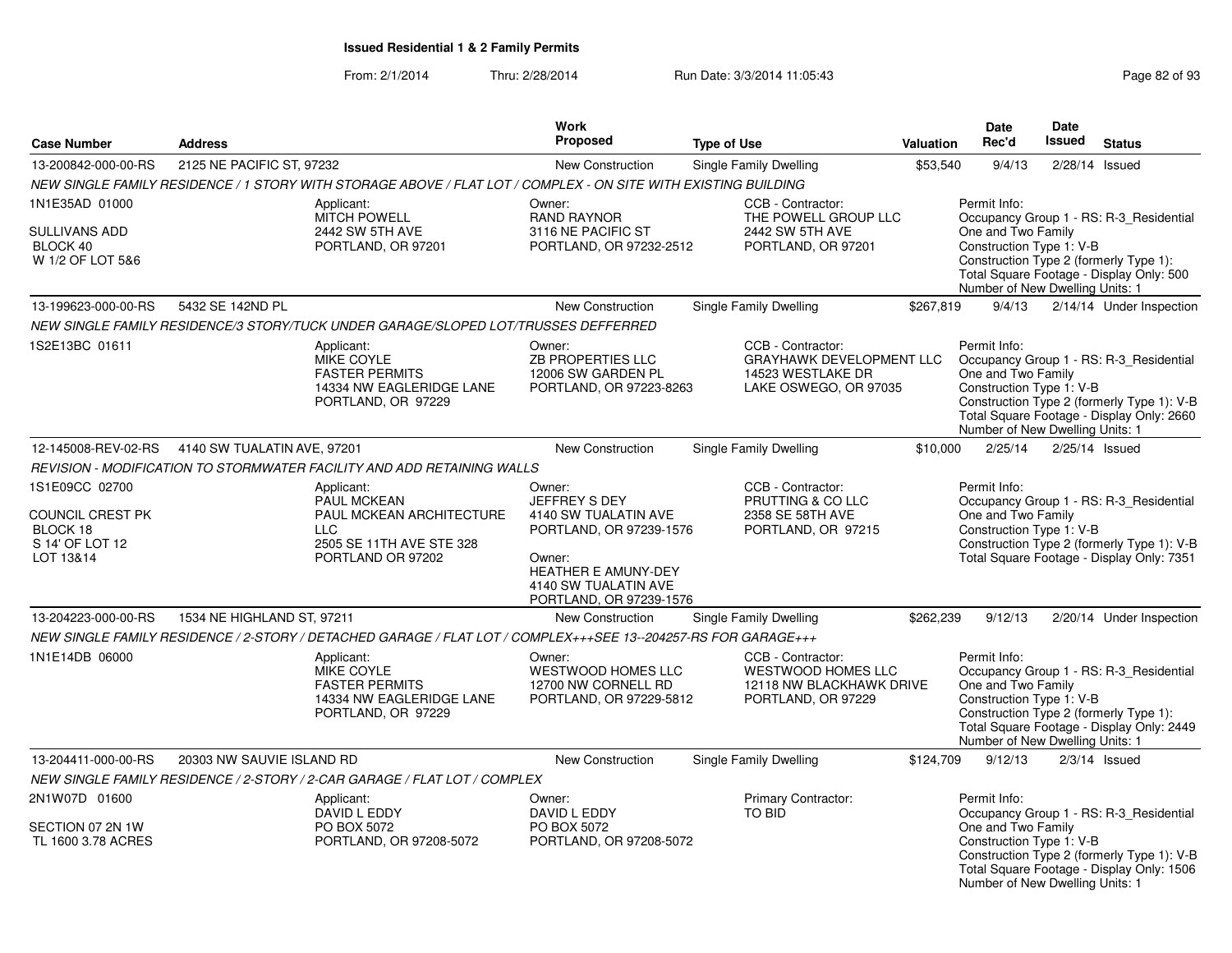| <b>Case Number</b>                                          | <b>Address</b>             |                                                                                                             | <b>Work</b><br>Proposed                                                                                                                      | <b>Type of Use</b>                                                                                    | Valuation | Date<br>Rec'd                                                                                     | <b>Date</b><br><b>Issued</b> | <b>Status</b>                                                                                                                      |
|-------------------------------------------------------------|----------------------------|-------------------------------------------------------------------------------------------------------------|----------------------------------------------------------------------------------------------------------------------------------------------|-------------------------------------------------------------------------------------------------------|-----------|---------------------------------------------------------------------------------------------------|------------------------------|------------------------------------------------------------------------------------------------------------------------------------|
| 13-201464-000-00-RS                                         | 1520 NE HIGHLAND ST, 97211 |                                                                                                             | New Construction                                                                                                                             | Single Family Dwelling                                                                                | \$262,239 | 9/12/13                                                                                           |                              | 2/20/14 Under Inspection                                                                                                           |
|                                                             |                            | NEW SINGLE FAMILY RESIDENCE / 2 STORY / DETACHED GARAGE / FLAT LOT / COMPLEX                                |                                                                                                                                              |                                                                                                       |           |                                                                                                   |                              |                                                                                                                                    |
| 1N1E14DB 06000                                              |                            | Applicant:<br>MIKE COYLE<br><b>FASTER PERMITS</b><br>14334 NW EAGLERIDGE LANE<br>PORTLAND, OR 97229         | Owner:<br><b>WESTWOOD HOMES LLC</b><br>12700 NW CORNELL RD<br>PORTLAND, OR 97229-5812                                                        | CCB - Contractor:<br><b>WESTWOOD HOMES LLC</b><br>12118 NW BLACKHAWK DRIVE<br>PORTLAND, OR 97229      |           | Permit Info:<br>One and Two Family<br>Construction Type 1: V-B<br>Number of New Dwelling Units: 1 |                              | Occupancy Group 1 - RS: R-3_Residential<br>Total Square Footage - Display Only: 2449                                               |
| 13-222122-000-00-RS                                         | 7935 SE 45TH AVE           |                                                                                                             | New Construction                                                                                                                             | Single Family Dwelling                                                                                | \$202,980 | 10/29/13                                                                                          | 2/27/14 Issued               |                                                                                                                                    |
|                                                             |                            | NEW SINGLE FAMILY RESIDENCE/3 STORY/1-CAR ATTACHED GARAGE/ FLAT LOT/ COMPLEX / LOT 22 SOUTH OF PR 13-199107 |                                                                                                                                              |                                                                                                       |           |                                                                                                   |                              |                                                                                                                                    |
| 1S2E19CB 17801<br><b>STANFORD HTS</b><br>BLOCK <sub>6</sub> |                            | Applicant:<br>MICHAEL VAUGHN<br>1824 SW Evans St.<br>PORTLAND, OR 97219                                     | Owner:<br>SCOTLAND HOLDINGS LLC<br>9690 SW RIVERWOOD LN<br><b>TIGARD, OR 97224</b>                                                           | CCB - Contractor:<br>MICHAEL VAUGHN<br>URBAN REVIVAL LLC<br>1824 SW EVANS ST                          |           | Permit Info:<br>One and Two Family<br>Construction Type 1: V-B                                    |                              | Occupancy Group 1 - RS: R-3_Residential                                                                                            |
| <b>LOT 22</b>                                               |                            |                                                                                                             | Owner:<br>HARGER 401K PLAN<br>9690 SW RIVERWOOD LN<br><b>TIGARD, OR 97224</b>                                                                | PORTLAND OR 97219                                                                                     |           | Number of New Dwelling Units: 1                                                                   |                              | Construction Type 2 (formerly Type 1): V-B<br>Total Square Footage - Display Only: 2016                                            |
| 13-219577-000-00-RS                                         | 8316 N WABASH AVE, 97217   |                                                                                                             | New Construction                                                                                                                             | <b>Single Family Dwelling</b>                                                                         | \$177,724 | 10/22/13                                                                                          |                              | 2/28/14 Under Inspection                                                                                                           |
|                                                             |                            | NEW SINGLE FAMILY RESIDENCE/2 STORY/1 CAR GARAGE/FLAT LOT/SIMPLE                                            |                                                                                                                                              |                                                                                                       |           |                                                                                                   |                              |                                                                                                                                    |
| 1N1E09CB 05400                                              |                            | Applicant:<br><b>KEVIN PARTAIN</b><br><b>URBAN VISIONS</b><br>223 NE 56TH AVE<br>PORTLAND OR 97213          | Owner:<br><b>BOGDAN GHEORGHE</b><br>PO BOX 17113<br>PORTLAND, OR 97217<br>Owner:<br>RAELYNN M GHEORGHE<br>PO BOX 17113<br>PORTLAND, OR 97217 | CCB - Contractor:<br>ROMAN OZERUGA<br>URBAN HOUSING DEVELOPMENT<br>PO BOX 11778<br>PORTLAND, OR 97211 |           | Permit Info:<br>One and Two Family<br>Construction Type 1: V-B<br>Number of New Dwelling Units: 1 |                              | Occupancy Group 1 - RS: R-3_Residential<br>Construction Type 2 (formerly Type 1): V-B<br>Total Square Footage - Display Only: 1800 |
| 13-219595-000-00-RS                                         | 8308 N WABASH AVE, 97217   |                                                                                                             | New Construction                                                                                                                             | <b>Single Family Dwelling</b>                                                                         | \$177,724 | 10/22/13                                                                                          |                              | 2/28/14 Under Inspection                                                                                                           |
|                                                             |                            | NEW SINGLE FAMILY RESIDENCE/2 STORY/1 CAR GARAGE/FLAT LOT/SIMPLE                                            |                                                                                                                                              |                                                                                                       |           |                                                                                                   |                              |                                                                                                                                    |
| 1N1E09CB                                                    |                            | Applicant:<br><b>KEVIN PARTAIN</b><br><b>URBAN VISIONS</b><br>223 NE 56TH AVE<br>PORTLAND OR 97213          | Owner:<br><b>BOGDAN GHEORGHE</b><br>PO BOX 17113<br>PORTLAND, OR 97217<br>Owner:<br>RAELYNN M GHEORGHE<br>PO BOX 17113<br>PORTLAND, OR 97217 | CCB - Contractor:<br>ROMAN OZERUGA<br>URBAN HOUSING DEVELOPMENT<br>PO BOX 11778<br>PORTLAND, OR 97211 |           | Permit Info:<br>One and Two Family<br>Construction Type 1: V-B<br>Number of New Dwelling Units: 1 |                              | Occupancy Group 1 - RS: R-3_Residential<br>Construction Type 2 (formerly Type 1): V-B<br>Total Square Footage - Display Only: 1800 |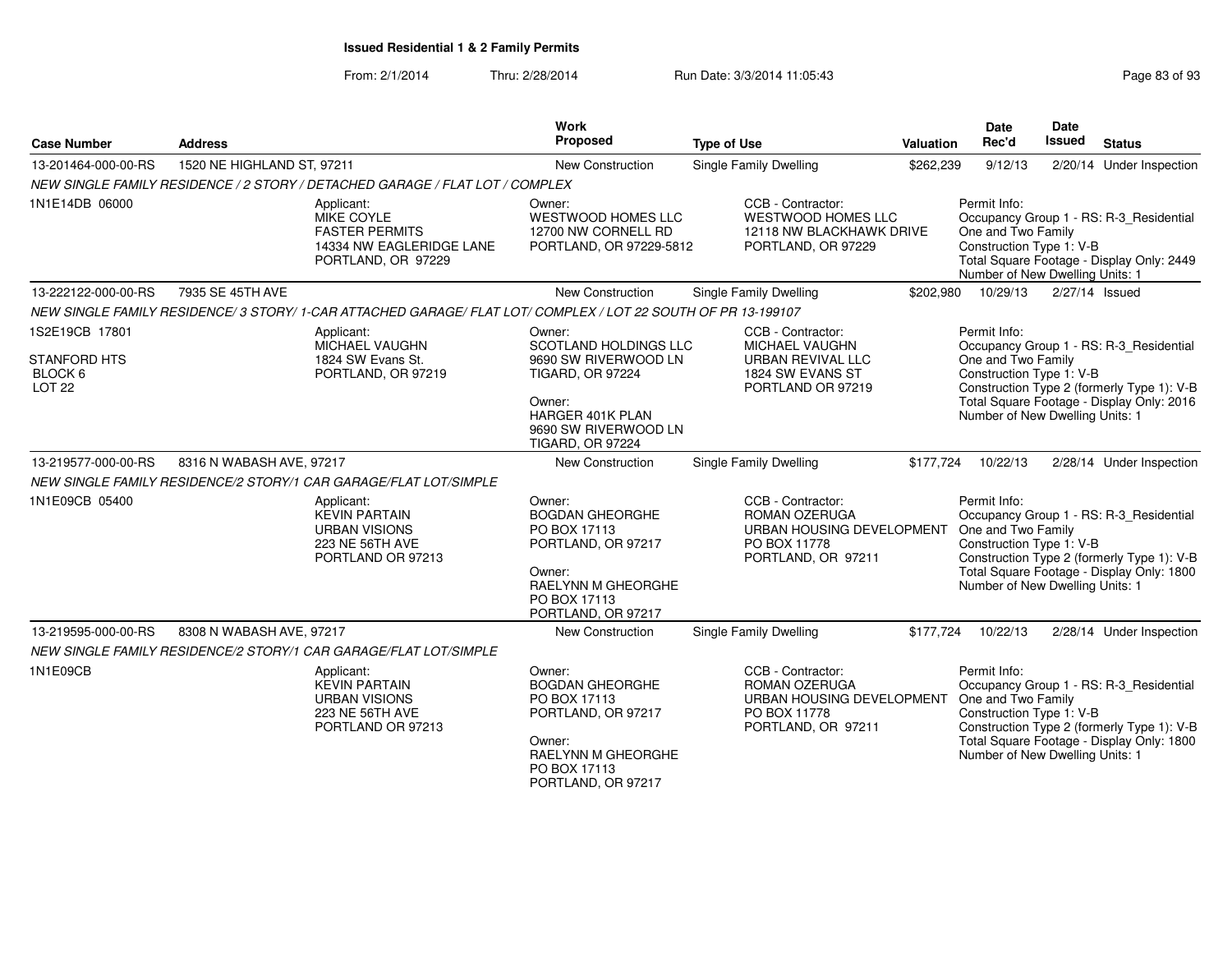| Work<br>Proposed<br><b>Case Number</b><br><b>Address</b>                                             |                                                                                              |                                                                                                                                                        | <b>Type of Use</b>                                                                    | Valuation                                                                                                                                                                                                                             | <b>Date</b><br>Rec'd                                                                                                                                                                                                | Date<br><b>Issued</b>                                                                                                                                                                             | <b>Status</b> |                                                                                                                                |
|------------------------------------------------------------------------------------------------------|----------------------------------------------------------------------------------------------|--------------------------------------------------------------------------------------------------------------------------------------------------------|---------------------------------------------------------------------------------------|---------------------------------------------------------------------------------------------------------------------------------------------------------------------------------------------------------------------------------------|---------------------------------------------------------------------------------------------------------------------------------------------------------------------------------------------------------------------|---------------------------------------------------------------------------------------------------------------------------------------------------------------------------------------------------|---------------|--------------------------------------------------------------------------------------------------------------------------------|
| 13-219658-000-00-RS                                                                                  | 4050 SW PENDLETON ST, 97221                                                                  |                                                                                                                                                        | New Construction                                                                      | <b>Single Family Dwelling</b>                                                                                                                                                                                                         | \$287,751                                                                                                                                                                                                           | 10/22/13                                                                                                                                                                                          |               | 2/5/14 Under Inspection                                                                                                        |
|                                                                                                      |                                                                                              | NEW SINGLE FAMILY RESIDENCE/2 STORY/2 CAR GARAGE/FLAT LOT/COMPLEX                                                                                      |                                                                                       |                                                                                                                                                                                                                                       |                                                                                                                                                                                                                     |                                                                                                                                                                                                   |               |                                                                                                                                |
| 1S1E17CB 09300<br>Applicant:<br>TOM SPITZNAGEL<br>PO BOX 25058<br>PORTLAND OR 97298                  |                                                                                              |                                                                                                                                                        | Owner:<br><b>JACAL LLC</b><br>PO BOX 80912<br>PORTLAND, OR 97280-1912                 | CCB - Contractor:<br>TOM SPITZNAGEL<br>PTR HOMES, LLC<br>PO BOX 25058<br>PORTLAND OR 97298                                                                                                                                            |                                                                                                                                                                                                                     | Occupancy Group 1 - RS: R-3_Residential<br>Construction Type 1: V-B<br>Construction Type 2 (formerly Type 1): V-B<br>Total Square Footage - Display Only: 2938<br>Number of New Dwelling Units: 1 |               |                                                                                                                                |
| 13-219704-000-00-RS                                                                                  | 4837 NE 32ND PL, 97211                                                                       |                                                                                                                                                        | <b>New Construction</b>                                                               | <b>Single Family Dwelling</b>                                                                                                                                                                                                         | \$266,094                                                                                                                                                                                                           | 10/22/13                                                                                                                                                                                          |               | 2/12/14 Under Inspection                                                                                                       |
|                                                                                                      |                                                                                              | NEW SINGLE FAMILY RESIDENCE / 2-STORY / DETACHED GARAGE / FLAT LOT / COMPLEX+++SEE 13-219704-ZP FOR GARAGE+++ GARAGE IS 215 SQ FT AND REQUIRE A PERMIT |                                                                                       |                                                                                                                                                                                                                                       |                                                                                                                                                                                                                     |                                                                                                                                                                                                   |               |                                                                                                                                |
| 1N1E24BD 02900                                                                                       |                                                                                              | Applicant:                                                                                                                                             | Owner:                                                                                | CCB - Contractor:                                                                                                                                                                                                                     |                                                                                                                                                                                                                     | Permit Info:                                                                                                                                                                                      |               |                                                                                                                                |
| <b>ELBERTA</b><br><b>BLOCK7</b><br>LOT <sub>16</sub>                                                 | <b>MIKE COYLE</b><br><b>FASTER PERMITS</b><br>14334 NW EAGLERIDGE LANE<br>PORTLAND, OR 97229 |                                                                                                                                                        | <b>STEPHEN M O'NEIL</b><br>15034 NW OAKMONT LOOP<br>BEAVERTON, OR 97006-5578          | <b>VLAD RUDNITSKY</b><br>DILUSSO HOMES, LLC.<br>P.O. BOX 1251<br>CLACKAMAS, OR 97015                                                                                                                                                  | Occupancy Group 1 - RS: R-3_Residential<br>One and Two Family<br>Construction Type 1: V-B<br>Construction Type 2 (formerly Type 1):<br>Total Square Footage - Display Only: 2485<br>Number of New Dwelling Units: 1 |                                                                                                                                                                                                   |               |                                                                                                                                |
| 13-222285-000-00-RS                                                                                  | 5711 N OMAHA AVE, 97217                                                                      |                                                                                                                                                        | New Construction                                                                      | Single Family Dwelling                                                                                                                                                                                                                | \$173,041                                                                                                                                                                                                           | 10/29/13                                                                                                                                                                                          |               | 2/12/14 Under Inspection                                                                                                       |
|                                                                                                      |                                                                                              |                                                                                                                                                        |                                                                                       |                                                                                                                                                                                                                                       |                                                                                                                                                                                                                     |                                                                                                                                                                                                   |               |                                                                                                                                |
| NEW SINGLE FAMILY RESIDENCE/2-STORY/FLAT LOT/COMPLEX/DETACHED GARAGE<br>1N1E16DC 05900<br>Applicant: |                                                                                              | <b>MIKE COYLE</b><br><b>FASTER PERMITS</b><br>14334 NW EAGLERIDGE LANE<br>PORTLAND, OR 97229                                                           | Owner:<br><b>EVERETT CUSTOM HOMES</b><br>735 SW 158TH AVE<br>BEAVERTON, OR 97006-4952 | CCB - Contractor:<br>DBA WRIGHT 1 ELECTRIC and<br>THREE PHASE ELECTRIC<br>5618 SE 135TH<br>PORTLAND OR 97236<br>CCB - Contractor:<br><b>VIC REMMERS</b><br>EVERETT CUSTOM HOMES INC<br>735 SW 158TH AVE STE 180<br>BEAVERTON OR 97008 |                                                                                                                                                                                                                     | Permit Info:<br>One and Two Family<br>Construction Type 1: V-B<br>Number of New Dwelling Units: 1                                                                                                 |               | Occupancy Group 1 - RS: R-3_Residential<br>Construction Type 2 (formerly Type 1):<br>Total Square Footage - Display Only: 1616 |
| 13-219335-000-00-RS                                                                                  | 6336 SE 70TH AVE, 97206                                                                      |                                                                                                                                                        | <b>New Construction</b>                                                               | Single Family Dwelling                                                                                                                                                                                                                | \$174,647                                                                                                                                                                                                           | 10/24/13                                                                                                                                                                                          |               | 2/12/14 Under Inspection                                                                                                       |
|                                                                                                      |                                                                                              | NEW SINGLE FAMILY RESIDENCE/2 STORY/DETACHED GARAGE/FLAT LOT/COMPLEX*DETACHED GARAGE 13-219336*                                                        |                                                                                       |                                                                                                                                                                                                                                       |                                                                                                                                                                                                                     |                                                                                                                                                                                                   |               |                                                                                                                                |
| 1S2E17CD 11701                                                                                       |                                                                                              | Applicant:<br><b>KEVIN PARTAIN</b><br><b>URBAN VISIONS</b><br>223 NE 56TH AVE<br>PORTLAND OR 97213                                                     | Owner:<br>JANA HELLEBRAND<br>6281 SE DEERING CT<br>MILWAUKIE, OR 97222-2325           | CCB - Contractor:<br>ANLON CONSTRUCTION LLC<br>16981 SE SPRAY AVE<br>MILWAUKIE, OR 97267<br>CCB - Contractor:<br>G & B PLUMBING & SONS INC<br>PO BOX 92<br>ST PAUL, OR 97137                                                          |                                                                                                                                                                                                                     | Permit Info:<br>One and Two Family<br>Construction Type 1: V-B<br>Number of New Dwelling Units: 1                                                                                                 |               | Occupancy Group 1 - RS: R-3_Residential<br>Construction Type 2 (formerly Type 1):<br>Total Square Footage - Display Only: 1631 |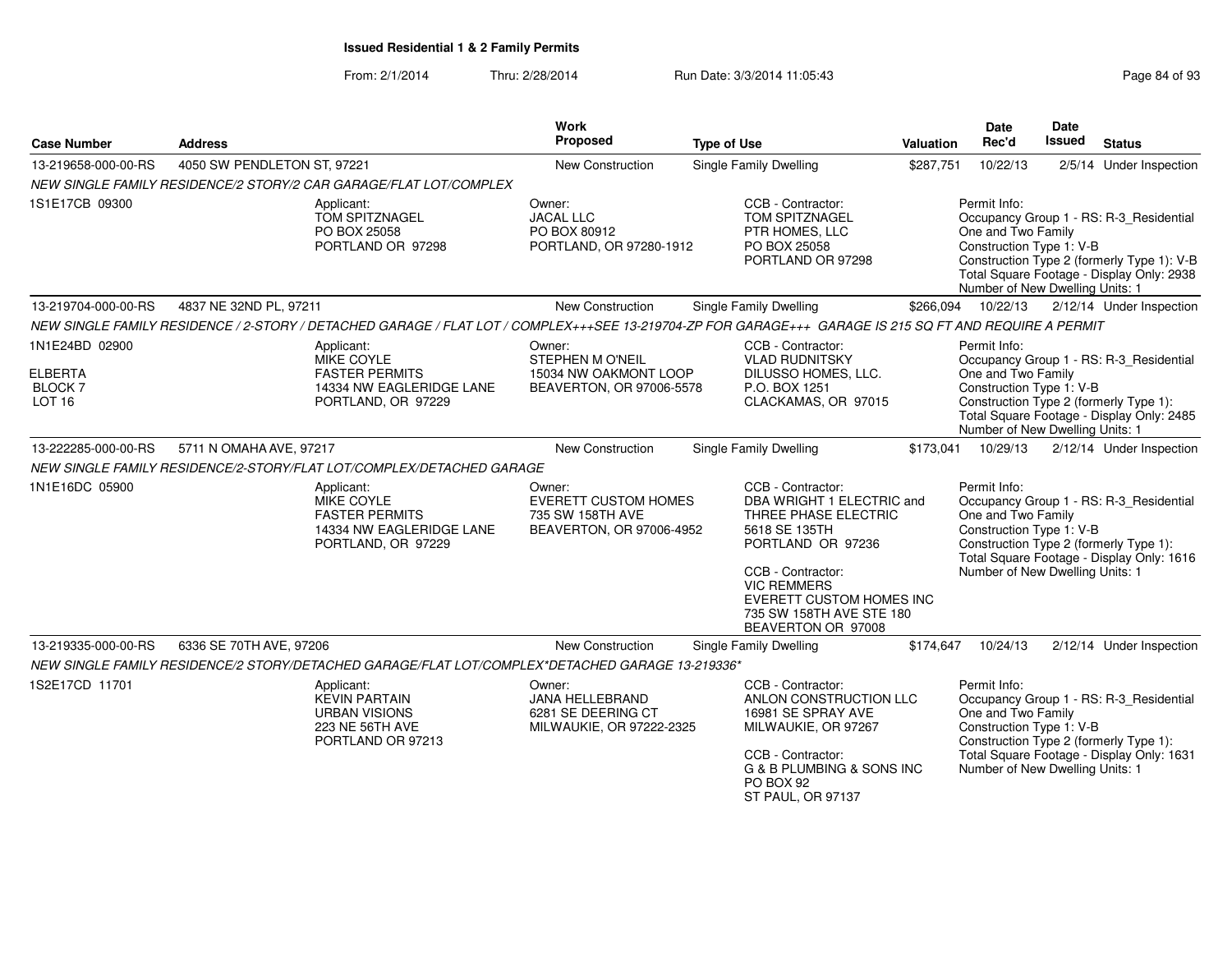| Page 85 of 93 |  |  |  |
|---------------|--|--|--|
|---------------|--|--|--|

| <b>Case Number</b>                                                     | <b>Address</b>            | <b>Work</b><br><b>Proposed</b><br><b>Type of Use</b>                                                       |                                                                                                                                                      | Valuation                                                                                                                                                                                                                                                             | <b>Date</b><br>Rec'd | <b>Date</b><br><b>Issued</b>                                                                      | <b>Status</b>  |                                                                                                                                    |
|------------------------------------------------------------------------|---------------------------|------------------------------------------------------------------------------------------------------------|------------------------------------------------------------------------------------------------------------------------------------------------------|-----------------------------------------------------------------------------------------------------------------------------------------------------------------------------------------------------------------------------------------------------------------------|----------------------|---------------------------------------------------------------------------------------------------|----------------|------------------------------------------------------------------------------------------------------------------------------------|
| 13-220166-000-00-RS                                                    | 3220 SE 170TH AVE, 97236  |                                                                                                            | New Construction                                                                                                                                     | Single Family Dwelling                                                                                                                                                                                                                                                | \$216,074            | 10/23/13                                                                                          |                | 2/5/14 Under Inspection                                                                                                            |
|                                                                        |                           | NEW SINGLE FAMILY RESIDENCE/2STORY/ATTACHED 2 CAR GARAGE/FLAT LOT/COMPLEX*FIRE SPRINKLERS INCLUDED*        |                                                                                                                                                      |                                                                                                                                                                                                                                                                       |                      |                                                                                                   |                |                                                                                                                                    |
| 1S3E07BD 03000                                                         |                           | Applicant:<br>MIKE COYLE<br><b>FASTER PERMITS</b><br>14334 NW EAGLERIDGE LANE<br>PORTLAND, OR 97229        | Owner:<br><b>BRIAN MCMILLEN LLC</b><br>20449 SW TV HWY #210<br>BEAVERTON, OR 97006-1700                                                              | CCB - Contractor:<br>EDWARD MULLEN PLUMBING<br>1601 SE RIVER RD<br>HILLSBORO, OR 97123<br>CCB - Contractor:<br>ADVANCED ELECTRIC INC<br>21811 NE 58TH ST<br>VANCOUVER, WA 98682<br>CCB - Contractor:<br>BRIAN MCMILLEN LLC<br>15151 SE FRYE<br>HAPPY VALLEY, OR 97086 |                      | Permit Info:<br>One and Two Family<br>Construction Type 1: V-B<br>Number of New Dwelling Units: 1 |                | Occupancy Group 1 - RS: R-3 Residential<br>Construction Type 2 (formerly Type 1): V-B<br>Total Square Footage - Display Only: 2268 |
| 13-190791-DFS-01-RS                                                    | 10004 SE HAROLD ST, 97266 |                                                                                                            | New Construction                                                                                                                                     | Single Family Dwelling                                                                                                                                                                                                                                                | \$400                | 11/5/13                                                                                           | 2/20/14 Issued |                                                                                                                                    |
| <b>DFS FOR TRUSSES</b>                                                 |                           |                                                                                                            |                                                                                                                                                      |                                                                                                                                                                                                                                                                       |                      |                                                                                                   |                |                                                                                                                                    |
| 1S2E16DA 12300<br><b>MENTONE</b><br><b>BLOCK 7</b><br>LOT <sub>5</sub> |                           | Applicant:<br><b>MIKE COYLE</b><br><b>FASTER PERMITS</b><br>14334 NW EAGLERIDGE LANE<br>PORTLAND, OR 97229 | Owner:<br><b>BRIAN MCMILLEN LLC</b><br>15151 SE FRYE ST<br>HAPPY VALLEY, OR 97086-2841                                                               | CCB - Contractor:<br><b>BRIAN MCMILLEN LLC</b><br>15151 SE FRYE<br>HAPPY VALLEY, OR 97086                                                                                                                                                                             |                      | Permit Info:<br>One and Two Family<br>Construction Type 1: V-B                                    |                | Occupancy Group 1 - RS: R-3_Residential<br>Construction Type 2 (formerly Type 1): V-B<br>Total Square Footage - Display Only: 1837 |
| 13-229655-000-00-RS                                                    | 4839 NE 101ST AVE         |                                                                                                            | <b>New Construction</b>                                                                                                                              | <b>Single Family Dwelling</b>                                                                                                                                                                                                                                         | \$162,855            | 11/19/13                                                                                          |                | 2/6/14 Under Inspection                                                                                                            |
|                                                                        |                           | NEW SINGLE FAMILY RESIDENCE/2 STORY/1 CAR GARAGE/ FLAT LOT/COMPLEX                                         |                                                                                                                                                      |                                                                                                                                                                                                                                                                       |                      |                                                                                                   |                |                                                                                                                                    |
| 1N2E21AD 01803                                                         |                           | Applicant:<br><b>DAVID SIDERAS</b><br><b>CAPITAL BUILDERS</b><br>PO BOX 19115<br>PORTLAND, OR 97280        | Owner:<br>SIDERAS CONSTRUCTION<br>PO BOX 19115<br>PORTLAND, OR 97280-0115<br>Owner:<br><b>LENDING INC</b><br>PO BOX 19115<br>PORTLAND, OR 97280-0115 | CCB - Contractor:<br><b>DAVID SIDERAS</b><br><b>CAPITAL BUILDERS</b><br>PO BOX 19115<br>PORTLAND, OR 97280<br>CCB - Contractor:<br>MITCHELL RAYMOND KAHL<br>PO BOX 1053<br>GRESHAM, OR 97030                                                                          |                      | Permit Info:<br>One and Two Family<br>Construction Type 1: V-B<br>Number of New Dwelling Units: 1 |                | Occupancy Group 1 - RS: R-3_Residential<br>Construction Type 2 (formerly Type 1): V-B<br>Total Square Footage - Display Only: 1645 |
| 13-229682-000-00-RS                                                    | 4837 NE 101ST AVE         |                                                                                                            | New Construction                                                                                                                                     | Single Family Dwelling                                                                                                                                                                                                                                                | \$162,855            | 11/19/13                                                                                          |                | 2/4/14 Under Inspection                                                                                                            |
|                                                                        |                           | NEW SINGLE FAMILY RESIDENCE/ 2 STORY/ ATTACHED 1 CAR GARAGE/FLAT LOT/ COMPLEX                              |                                                                                                                                                      |                                                                                                                                                                                                                                                                       |                      |                                                                                                   |                |                                                                                                                                    |
| 1N2E21AD 01804                                                         |                           | Applicant:<br><b>DAVID SIDERAS</b><br><b>CAPITAL BUILDERS</b><br>PO BOX 19115<br>PORTLAND, OR 97280        | Owner:<br>SIDERAS CONSTRUCTION<br>PO BOX 19115<br>PORTLAND, OR 97280-0115<br>Owner:<br><b>LENDING INC</b><br>PO BOX 19115<br>PORTLAND, OR 97280-0115 | CCB - Contractor:<br><b>DAVID SIDERAS</b><br><b>CAPITAL BUILDERS</b><br>PO BOX 19115<br>PORTLAND, OR 97280<br>CCB - Contractor:<br>MITCHELL RAYMOND KAHL<br>PO BOX 1053<br>GRESHAM, OR 97030                                                                          |                      | Permit Info:<br>One and Two Family<br>Construction Type 1: V-B<br>Number of New Dwelling Units: 1 |                | Occupancy Group 1 - RS: R-3_Residential<br>Construction Type 2 (formerly Type 1): V-B<br>Total Square Footage - Display Only: 1645 |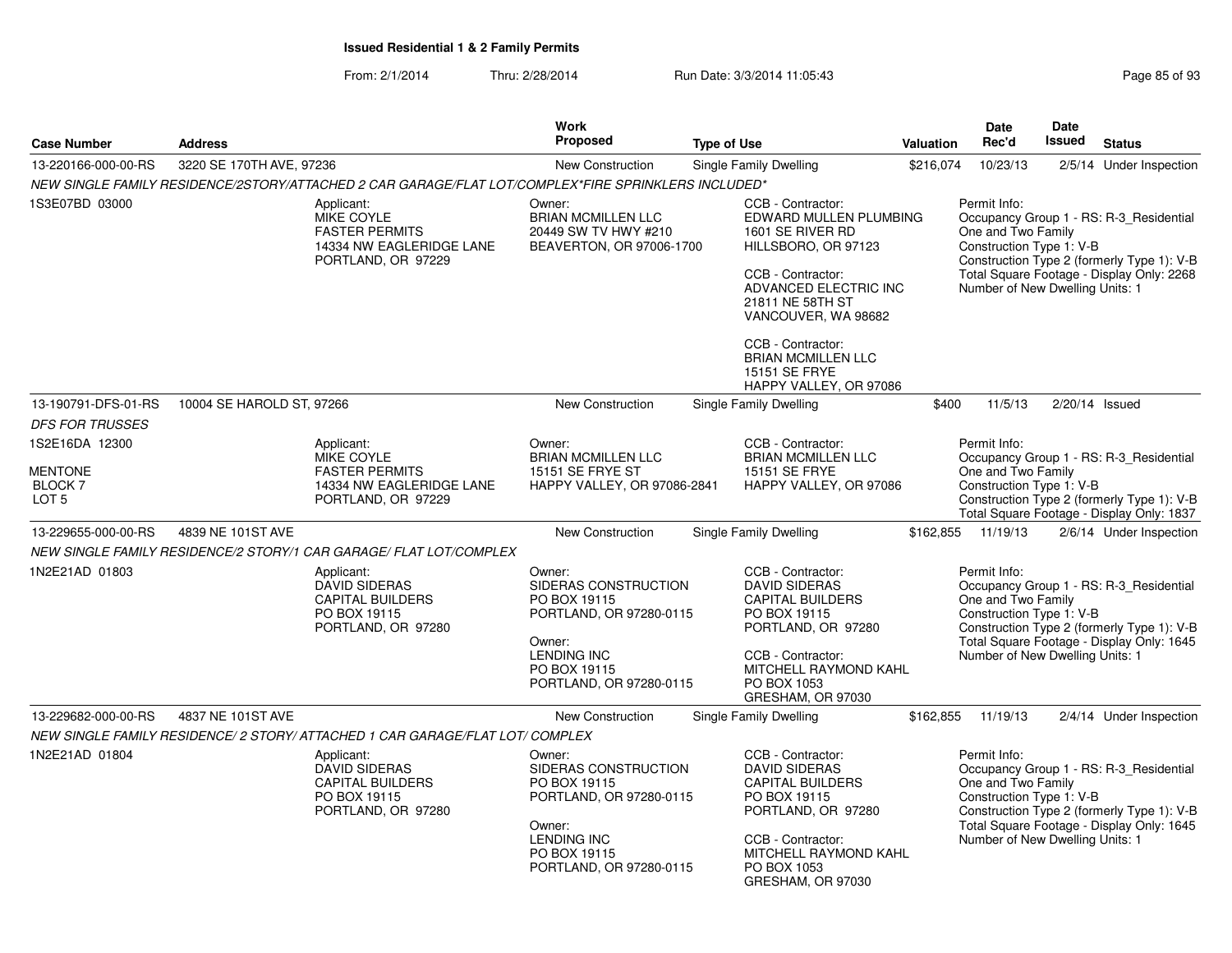| <b>Address</b><br><b>Case Number</b>                                                |                         | <b>Work</b><br>Proposed                                                                                      | <b>Type of Use</b>                                                                                                                                   | Valuation                                                                                                                                                                                    | Date<br>Rec'd | Date<br>Issued                                                                                    | <b>Status</b> |                                                                                                                                    |
|-------------------------------------------------------------------------------------|-------------------------|--------------------------------------------------------------------------------------------------------------|------------------------------------------------------------------------------------------------------------------------------------------------------|----------------------------------------------------------------------------------------------------------------------------------------------------------------------------------------------|---------------|---------------------------------------------------------------------------------------------------|---------------|------------------------------------------------------------------------------------------------------------------------------------|
| 13-229687-000-00-RS                                                                 | 4835 NE 101ST AVE       |                                                                                                              | New Construction                                                                                                                                     | <b>Single Family Dwelling</b>                                                                                                                                                                | \$162,855     | 11/19/13                                                                                          |               | 2/11/14 Under Inspection                                                                                                           |
|                                                                                     |                         | NEW SINGLE FAMILY RESIDENCE/ 2 STORY/ ATTACHED 1 CAR GARAGE/ FLAT LOT/ COMPLEX                               |                                                                                                                                                      |                                                                                                                                                                                              |               |                                                                                                   |               |                                                                                                                                    |
| 1N2E21AD 01805                                                                      |                         | Applicant:<br><b>DAVID SIDERAS</b><br><b>CAPITAL BUILDERS</b><br>PO BOX 19115<br>PORTLAND, OR 97280          | Owner:<br>SIDERAS CONSTRUCTION<br>PO BOX 19115<br>PORTLAND, OR 97280-0115<br>Owner:<br><b>LENDING INC</b><br>PO BOX 19115<br>PORTLAND, OR 97280-0115 | CCB - Contractor:<br><b>DAVID SIDERAS</b><br><b>CAPITAL BUILDERS</b><br>PO BOX 19115<br>PORTLAND, OR 97280<br>CCB - Contractor:<br>MITCHELL RAYMOND KAHL<br>PO BOX 1053<br>GRESHAM, OR 97030 |               | Permit Info:<br>One and Two Family<br>Construction Type 1: V-B<br>Number of New Dwelling Units: 1 |               | Occupancy Group 1 - RS: R-3_Residential<br>Construction Type 2 (formerly Type 1): V-B<br>Total Square Footage - Display Only: 1645 |
| 13-226939-000-00-RS                                                                 | 3823 NE 68TH AVE, 97213 |                                                                                                              | New Construction                                                                                                                                     | Single Family Dwelling                                                                                                                                                                       | \$172,902     | 11/12/13                                                                                          |               | 2/13/14 Under Inspection                                                                                                           |
|                                                                                     |                         | NEW SINGLE FAMILY RESIDENCE/2-STORY/SINGLE CAR GARAGE/FLAT LOT/SIMPLE                                        |                                                                                                                                                      |                                                                                                                                                                                              |               |                                                                                                   |               |                                                                                                                                    |
| 1N2E20CD 06500                                                                      |                         | Applicant:<br><b>ROB HUMPHREY</b><br><b>FASTER PERMITS</b><br>14334 NW EAGLERIDGE LANE<br>PORTLAND, OR 97229 | Owner:<br><b>VIC REMMERS</b><br><b>EVERETT CUSTOM HOMES INC</b><br>735 SW 158TH AVE STE 180<br>BEAVERTON OR 97008                                    | CCB - Contractor:<br><b>VIC REMMERS</b><br>EVERETT CUSTOM HOMES INC<br>735 SW 158TH AVE STE 180<br>BEAVERTON OR 97008                                                                        |               | Permit Info:<br>One and Two Family<br>Construction Type 1: V-B<br>Number of New Dwelling Units: 1 |               | Occupancy Group 1 - RS: R-3_Residential<br>Construction Type 2 (formerly Type 1): V-B<br>Total Square Footage - Display Only: 1732 |
| 13-227298-000-00-RS                                                                 | 815 N JESSUP ST         |                                                                                                              | New Construction                                                                                                                                     | Single Family Dwelling                                                                                                                                                                       | \$347,819     | 11/13/13                                                                                          |               | 2/13/14 Under Inspection                                                                                                           |
|                                                                                     |                         | NEW SINGLE FAMILY RESIDENCE with BASEMENT ADU/ 3 STORY/ ATTACHED GARAGE/ SLIGHTLY SLOPED LOT/ COMPLEX        |                                                                                                                                                      |                                                                                                                                                                                              |               |                                                                                                   |               |                                                                                                                                    |
| 1N1E15CD 06002<br>PARTITION PLAT 2008-117<br>LOT 1 EXC W 49.99'<br>LOT <sub>2</sub> |                         | Applicant:<br>ROB HUMPHREY<br><b>FASTER PERMITS</b><br>14334 NW EAGLERIDGE LANE<br>PORTLAND, OR 97229        | Owner:<br>DEZ DEVELOPMENT LLC<br>14552 SE 155TH DR<br>CLACKAMAS, OR 97015-5491                                                                       | CCB - Contractor:<br>UKA CONSTRUCTION LLC<br>11016 SE HAPPY VALLEY DR<br>PORTLAND, OR 97086<br>CCB - Contractor:<br>MANZHURA PLUMBING INC<br>PO BOX 820429<br>VANCOUVER WA 98682             |               | Permit Info:<br>One and Two Family<br>Construction Type 1: V-B<br>Number of New Dwelling Units: 2 |               | Occupancy Group 1 - RS: R-3_Residential<br>Construction Type 2 (formerly Type 1): V-B<br>Total Square Footage - Display Only: 3458 |
| 13-228099-000-00-RS                                                                 | 1338 SE 84TH AVE, 97216 |                                                                                                              | New Construction                                                                                                                                     | Single Family Dwelling                                                                                                                                                                       | \$171,968     | 11/14/13                                                                                          |               | 2/3/14 Under Inspection                                                                                                            |
|                                                                                     |                         | NEW SINGLE FAMILY RESIDENCE / 2 STORY / ATTACHED GARAGE / FLAT LOT / COMPLEX                                 |                                                                                                                                                      |                                                                                                                                                                                              |               |                                                                                                   |               |                                                                                                                                    |
| 1S2E04BC 11300                                                                      |                         | Applicant:<br><b>KEVIN PARTAIN</b><br><b>URBAN VISIONS</b><br><b>223 NE 56TH AVE</b><br>PORTLAND OR 97213    | Owner:<br><b>DOMINIC A ARDITO</b><br>1336 SE 84TH AVE<br>PORTLAND, OR 97216<br>Owner:<br>MICHELLE J ARDITO<br>1336 SE 84TH AVE<br>PORTLAND, OR 97216 | CCB - Contractor:<br>G & B PLUMBING & SONS INC<br>PO BOX 92<br>ST PAUL, OR 97137<br>CCB - Contractor:<br><b>I &amp; N CONSTRUCTION INC</b><br>15137 SE 126TH AVE<br>CLACKAMAS, OR 97015      |               | Permit Info:<br>One and Two Family<br>Construction Type 1: V-B<br>Number of New Dwelling Units: 1 |               | Occupancy Group 1 - RS: R-3_Residential<br>Construction Type 2 (formerly Type 1): V-B<br>Total Square Footage - Display Only: 1745 |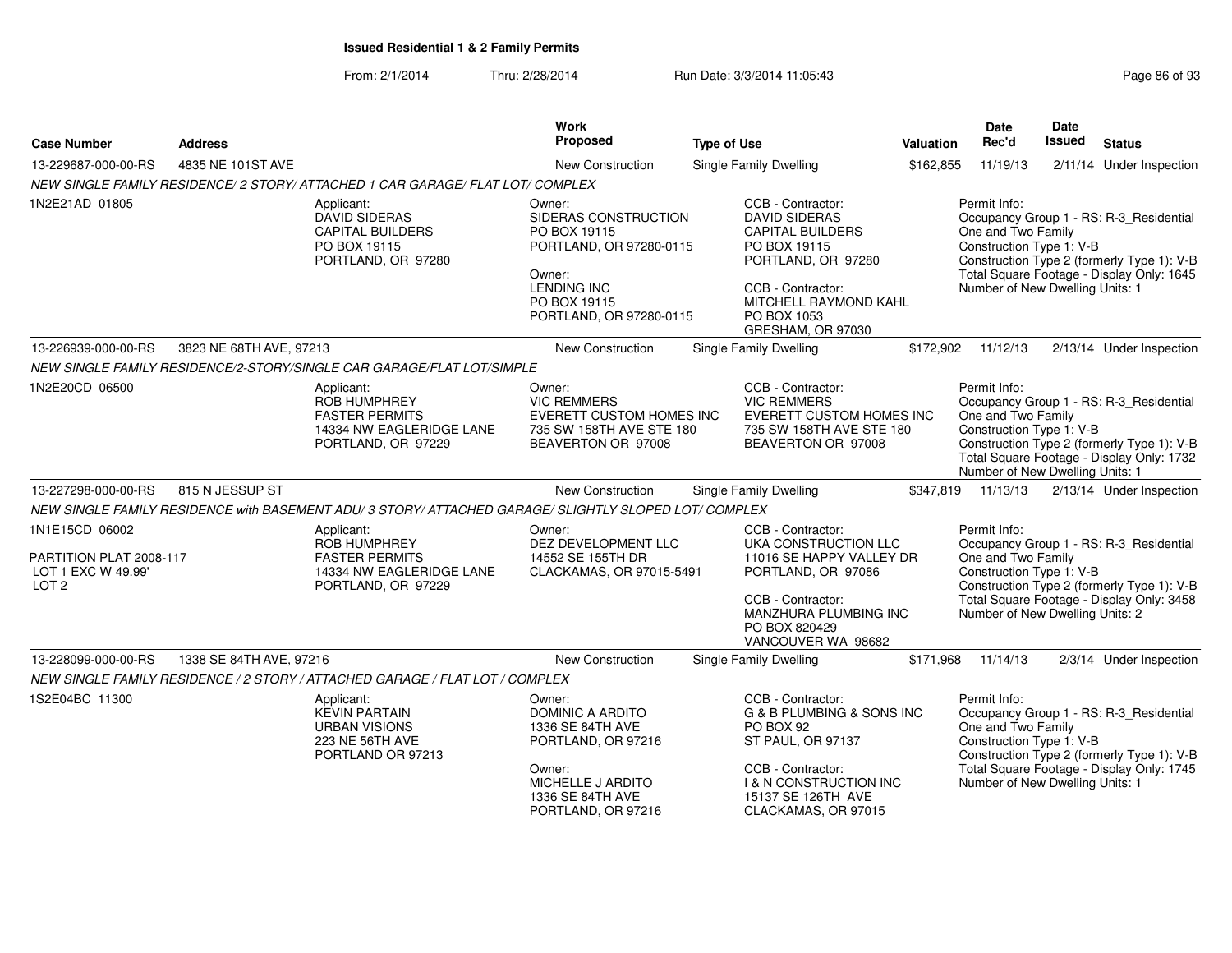| <b>Case Number</b><br><b>Address</b>                                                                                                                                                 |                                                                              | Work<br>Proposed<br><b>Type of Use</b>                                                                       |                                                                                                                                                                                                                       | Valuation                                                                                                              | <b>Date</b><br>Rec'd                                                       | <b>Date</b><br>Issued                                                                                                                                                                                | <b>Status</b>                                                                                                                                                  |                                                                                                                                |  |
|--------------------------------------------------------------------------------------------------------------------------------------------------------------------------------------|------------------------------------------------------------------------------|--------------------------------------------------------------------------------------------------------------|-----------------------------------------------------------------------------------------------------------------------------------------------------------------------------------------------------------------------|------------------------------------------------------------------------------------------------------------------------|----------------------------------------------------------------------------|------------------------------------------------------------------------------------------------------------------------------------------------------------------------------------------------------|----------------------------------------------------------------------------------------------------------------------------------------------------------------|--------------------------------------------------------------------------------------------------------------------------------|--|
| 13-228116-000-00-RS                                                                                                                                                                  | 1332 SE 84TH AVE, 97216                                                      |                                                                                                              | New Construction                                                                                                                                                                                                      | <b>Single Family Dwelling</b>                                                                                          | \$190,563                                                                  | 11/14/13                                                                                                                                                                                             |                                                                                                                                                                | 2/3/14 Under Inspection                                                                                                        |  |
|                                                                                                                                                                                      |                                                                              | NEW SINGLE FAMILY RESIDENCE / 2 STORY / ATTACHED GARAGE / FLAT LOT / SIMPLE                                  |                                                                                                                                                                                                                       |                                                                                                                        |                                                                            |                                                                                                                                                                                                      |                                                                                                                                                                |                                                                                                                                |  |
| 1S2E04BC 11300                                                                                                                                                                       |                                                                              | Applicant:<br><b>KEVIN PARTAIN</b><br><b>URBAN VISIONS</b><br>223 NE 56TH AVE<br>PORTLAND OR 97213           | Owner:<br>DOMINIC A ARDITO<br>1336 SE 84TH AVE<br>PORTLAND, OR 97216<br>Owner:                                                                                                                                        | CCB - Contractor:<br>PO BOX 92<br>ST PAUL, OR 97137<br>CCB - Contractor:                                               | G & B PLUMBING & SONS INC                                                  | Permit Info:<br>One and Two Family                                                                                                                                                                   | Occupancy Group 1 - RS: R-3_Residential<br>Construction Type 1: V-B<br>Construction Type 2 (formerly Type 1): V-B<br>Total Square Footage - Display Only: 1923 |                                                                                                                                |  |
|                                                                                                                                                                                      |                                                                              |                                                                                                              | MICHELLE J ARDITO<br>1336 SE 84TH AVE<br>PORTLAND, OR 97216                                                                                                                                                           | <b>I &amp; N CONSTRUCTION INC</b><br>15137 SE 126TH AVE<br>CLACKAMAS, OR 97015                                         |                                                                            | Number of New Dwelling Units: 1                                                                                                                                                                      |                                                                                                                                                                |                                                                                                                                |  |
| 13-227309-000-00-RS                                                                                                                                                                  | 825 N JESSUP ST                                                              |                                                                                                              | New Construction                                                                                                                                                                                                      | Single Family Dwelling                                                                                                 | \$347,819                                                                  | 11/13/13                                                                                                                                                                                             |                                                                                                                                                                | 2/5/14 Under Inspection                                                                                                        |  |
|                                                                                                                                                                                      |                                                                              | NEW SINGLE FAMILY RESIDENCE/3 STORY/ ATTACHED GARAGE/ SLIGHTLY SLOPED LOT/ ADU ON LOWER FLOOR/ COMPLEX       |                                                                                                                                                                                                                       |                                                                                                                        |                                                                            |                                                                                                                                                                                                      |                                                                                                                                                                |                                                                                                                                |  |
| 1N1E15CD 06001<br>PARTITION PLAT 2008-117<br>W 49.99' OF LOT 1                                                                                                                       |                                                                              | Applicant:<br><b>ROB HUMPHREY</b><br><b>FASTER PERMITS</b><br>14334 NW EAGLERIDGE LANE<br>PORTLAND, OR 97229 | Owner:<br>PETER KHARITONENKO<br>9604 NE 4TH ST.<br>VANCOUIVER, WA 98664                                                                                                                                               | CCB - Contractor:<br>PO BOX 820429<br>VANCOUVER WA 98682<br>CCB - Contractor:                                          | <b>MANZHURA PLUMBING INC</b>                                               | Permit Info:<br>Occupancy Group 1 - RS: R-3_Residential<br>One and Two Family<br>Construction Type 1: V-B<br>Construction Type 2 (formerly Type 1): V-B<br>Total Square Footage - Display Only: 3458 |                                                                                                                                                                |                                                                                                                                |  |
|                                                                                                                                                                                      | Applicant:<br>DEZ DEVELOPMENT LLC<br>PO BOX 2205<br>VANCOUVER, WA 98668-2205 |                                                                                                              |                                                                                                                                                                                                                       | BTS HOMES INC<br>9604 NE 4TH ST<br>VANCOUVER, WA 98664                                                                 |                                                                            | Number of New Dwelling Units: 2                                                                                                                                                                      |                                                                                                                                                                |                                                                                                                                |  |
| 13-226047-000-00-RS                                                                                                                                                                  | 7105 N MACRUM AVE, 97203                                                     |                                                                                                              | New Construction                                                                                                                                                                                                      | Single Family Dwelling                                                                                                 | \$85,664                                                                   | 11/8/13                                                                                                                                                                                              |                                                                                                                                                                | 2/26/14 Issued                                                                                                                 |  |
|                                                                                                                                                                                      | NEW SINGLE FAMILY RESIDENCE/ 1 STORY/ FLAT LOT/COMPLEX                       |                                                                                                              |                                                                                                                                                                                                                       |                                                                                                                        |                                                                            |                                                                                                                                                                                                      |                                                                                                                                                                |                                                                                                                                |  |
| 1N1E07CA 05500<br>Applicant:<br><b>Harvey Friend</b><br><b>WILLAMETTE BLVD AC</b><br><b>BLOCK1</b><br><b>PAINTING CO</b><br>SLY 1/2 OF LOT 11<br>2439 NW 22ND AVE<br>CAMUS, WA 98607 |                                                                              | <b>NORTHWEST STEEPLEJACK &amp;</b>                                                                           | CCB - Contractor:<br>Owner:<br>JAMESTOWN PROPERTIES LLC<br><b>Harvey Friend</b><br>3519 NE 15TH AVE<br><b>NORTHWEST STEEPLEJACK &amp;</b><br>PAINTING CO<br>PORTLAND, OR 97212<br>2439 NW 22ND AVE<br>CAMUS, WA 98607 |                                                                                                                        |                                                                            | Permit Info:<br>One and Two Family<br>Construction Type 1: V-B<br>Number of New Dwelling Units: 1                                                                                                    |                                                                                                                                                                | Occupancy Group 1 - RS: R-3_Residential<br>Construction Type 2 (formerly Type 1):<br>Total Square Footage - Display Only: 800  |  |
| 13-235460-000-00-RS                                                                                                                                                                  | 5048 SE KNAPP ST, 97206                                                      |                                                                                                              | New Construction                                                                                                                                                                                                      | Single Family Dwelling                                                                                                 | \$221,870                                                                  | 12/6/13                                                                                                                                                                                              |                                                                                                                                                                | 2/19/14 Under Inspection                                                                                                       |  |
|                                                                                                                                                                                      |                                                                              | NEW SINGLE FAMILY RESIDENCE/ 2 STORY/ FLAT LOT/COMPLEX***W/NEW DETACHED GARAGE 13-235467-RS***               |                                                                                                                                                                                                                       |                                                                                                                        |                                                                            |                                                                                                                                                                                                      |                                                                                                                                                                |                                                                                                                                |  |
| 1S2E19BD 04600<br><b>ERROL HTS</b><br>BLOCK 13<br>LOT 9&10                                                                                                                           |                                                                              | Applicant:<br>MICHAEL B MORTON<br>5020 SE 44TH AVE<br>PORTLAND, OR 97206                                     | Owner:<br>MAXIMILLIAN RODMAN<br>4844 LOWER DR<br>LAKE OSWEGO, OR 97035                                                                                                                                                | CCB - Contractor:<br>DAVID RODMAN<br><b>MDR CONSTRUCTION</b><br>PO BOX 1246<br>CCB - Contractor:<br>PORTLAND, OR 97225 | LAKE OSWEGO, OR 97035<br>DREAMHOUSE ELECTRIC LLC<br>221 SW MOONRIDGE PLACE | Permit Info:<br>One and Two Family<br>Construction Type 1: V-B<br>Number of New Dwelling Units: 1                                                                                                    |                                                                                                                                                                | Occupancy Group 1 - RS: R-3_Residential<br>Construction Type 2 (formerly Type 1):<br>Total Square Footage - Display Only: 2072 |  |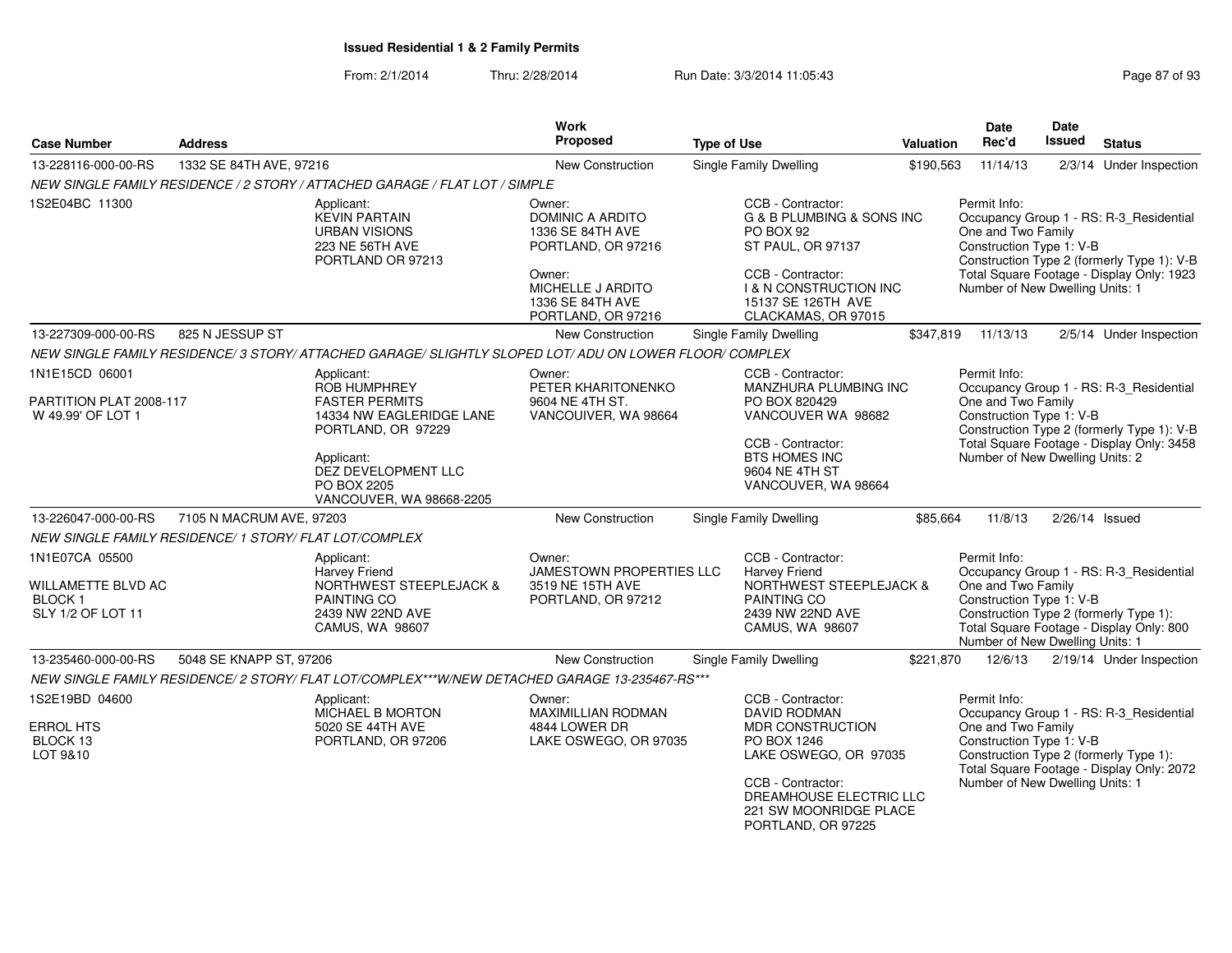| <b>Address</b><br><b>Case Number</b>                                                                                                                                                                                                                                                                  |                              |                                                                                                                     | <b>Work</b><br><b>Proposed</b>                                                          | <b>Valuation</b>                                                                                                                                                                                                                                                                                                | <b>Date</b><br>Rec'd | Date<br>Issued                                                                                    | <b>Status</b> |                                                                                                                                    |
|-------------------------------------------------------------------------------------------------------------------------------------------------------------------------------------------------------------------------------------------------------------------------------------------------------|------------------------------|---------------------------------------------------------------------------------------------------------------------|-----------------------------------------------------------------------------------------|-----------------------------------------------------------------------------------------------------------------------------------------------------------------------------------------------------------------------------------------------------------------------------------------------------------------|----------------------|---------------------------------------------------------------------------------------------------|---------------|------------------------------------------------------------------------------------------------------------------------------------|
| 13-233842-000-00-RS                                                                                                                                                                                                                                                                                   | 7248 NE ALAMEDA ST, 97213    |                                                                                                                     | <b>New Construction</b>                                                                 | <b>Single Family Dwelling</b>                                                                                                                                                                                                                                                                                   | \$251,421            | 12/3/13                                                                                           |               | 2/10/14 Under Inspection                                                                                                           |
|                                                                                                                                                                                                                                                                                                       |                              | NEW SINGLE FAMILY RESIDENCE/2 STORY/ ATTACHED 1 CAR GARAGE/ FLAT LOT/ COMPLEX                                       |                                                                                         |                                                                                                                                                                                                                                                                                                                 |                      |                                                                                                   |               |                                                                                                                                    |
| 1N2E29AC 03900                                                                                                                                                                                                                                                                                        |                              | Applicant:<br><b>KEVIN PARTAIN</b><br><b>URBAN VISIONS</b><br>223 NE 56TH AVE<br>PORTLAND OR 97213                  | Owner:<br><b>MARK CONNELLY</b><br>8014 NE GLISAN ST<br>PORTLAND, OR 97213               | CCB - Contractor:<br>EURO PLUMBING INC<br>10659 SE 172ND AVE<br>HAPPY VALLEY OR 97086<br>CCB - Contractor:<br>CONNELLY CONSTRUCTION, LLC<br>8014 NE GLISAN ST<br>PORTLAND, OR 97213                                                                                                                             |                      | Permit Info:<br>One and Two Family<br>Construction Type 1: V-B<br>Number of New Dwelling Units: 1 |               | Occupancy Group 1 - RS: R-3_Residential<br>Construction Type 2 (formerly Type 1): V-B<br>Total Square Footage - Display Only: 2541 |
| 13-234421-000-00-RS                                                                                                                                                                                                                                                                                   | 6117 SW 63RD WAY             |                                                                                                                     | New Construction                                                                        | Single Family Dwelling                                                                                                                                                                                                                                                                                          | \$299,213            | 12/4/13                                                                                           |               | 2/26/14 Under Inspection                                                                                                           |
|                                                                                                                                                                                                                                                                                                       |                              | NEW SINGLE FAMILY RESIDENCE/2 STORY/ATTACHED GARAGE/SLIGHTLY SLOPED LOT/COMPLEX / LOT 2, WHITAKER HEIGHTS           |                                                                                         |                                                                                                                                                                                                                                                                                                                 |                      |                                                                                                   |               |                                                                                                                                    |
| 1S1E19BB 03402                                                                                                                                                                                                                                                                                        |                              | Applicant:<br><b>DENNIS DURDEL</b><br><b>HORIZON NORTHWEST INC.</b><br>6950 SW HAMPTON SUITE 314<br>TIGARD OR 97223 | Owner:<br>6744 SW 63RD LLC<br>6735 SW VERMONT ST<br>PORTLAND, OR 97223-7530             | CCB - Contractor:<br><b>HORIZON NORTHWEST INC</b><br>6950 SW HAMPTON ST STE 302<br>TIGARD, OR 972238332                                                                                                                                                                                                         |                      | Permit Info:<br>One and Two Family<br>Construction Type 1: V-B<br>Number of New Dwelling Units: 1 |               | Occupancy Group 1 - RS: R-3 Residential<br>Construction Type 2 (formerly Type 1): V-B<br>Total Square Footage - Display Only: 3140 |
| 13-234823-000-00-RS                                                                                                                                                                                                                                                                                   | 7025 N DENVER AVE, 97217     |                                                                                                                     | New Construction                                                                        | <b>Single Family Dwelling</b>                                                                                                                                                                                                                                                                                   | \$247,355            | 12/5/13                                                                                           |               | 2/4/14 Under Inspection                                                                                                            |
|                                                                                                                                                                                                                                                                                                       |                              |                                                                                                                     |                                                                                         |                                                                                                                                                                                                                                                                                                                 |                      |                                                                                                   |               |                                                                                                                                    |
| NEW SINGLE FAMILY RESIDENCE/2 STORY/FLAT LOT/COMPLEX / FIRST ELECTRIC ADD, BLOCK 5, LOT 42843 EXC PT IN ST<br>1N1E16AB 21100<br>Applicant:<br>MIKE COYLE<br>FIRST ELECTRIC ADD<br><b>FASTER PERMITS</b><br><b>BLOCK 5</b><br>14334 NW EAGLERIDGE LANE<br>LOT 42&43 EXC PT IN ST<br>PORTLAND, OR 97229 |                              |                                                                                                                     | Owner:<br>DEZ DEVELOPMENT LLC<br>14552 SE 155TH DR<br>CLACKAMAS, OR 97015-5491          | Permit Info:<br>Occupancy Group 1 - RS: R-3 Residential<br>UKA CONSTRUCTION LLC<br>One and Two Family<br>11016 SE HAPPY VALLEY DR<br>Construction Type 1: V-B<br>Construction Type 2 (formerly Type 1):<br>Total Square Footage - Display Only: 2310<br>Number of New Dwelling Units: 1                         |                      |                                                                                                   |               |                                                                                                                                    |
| 13-229805-000-00-RS                                                                                                                                                                                                                                                                                   | 9128 N VAN HOUTEN AVE, 97203 |                                                                                                                     | <b>New Construction</b>                                                                 | <b>Single Family Dwelling</b>                                                                                                                                                                                                                                                                                   | \$208,980            | 11/21/13                                                                                          |               | 2/20/14 Under Inspection                                                                                                           |
|                                                                                                                                                                                                                                                                                                       |                              | NEW SINGLE FAMILY RESIDENCE/2 STORY/ATTACHED SINGLE CAR GARAGE/FLAT LOT/COMPLEX                                     |                                                                                         |                                                                                                                                                                                                                                                                                                                 |                      |                                                                                                   |               |                                                                                                                                    |
| 1N1E08BB 16800                                                                                                                                                                                                                                                                                        |                              | Applicant:<br>MIKE COYLE<br><b>FASTER PERMITS</b><br>14334 NW EAGLERIDGE LANE<br>PORTLAND, OR 97229                 | Owner:<br><b>GREENWOOD HOMES LLC</b><br>16280 NW BETHANY CT<br>BEAVERTON, OR 97006-4887 | CCB - Contractor:<br>MALMEDAL ENTERPRISES INC<br>PO BOX 207<br><b>BANKS, OR 97106</b><br>CCB - Contractor:<br>5 STAR ELECTRIC INC (see FIVE<br><b>STAR ELECTRIC)</b><br>4676 COMMERCIAL ST SE<br>SALEM OR 97302<br>CCB - Contractor:<br><b>GREENWOOD HOMES LLC</b><br>16280 NW BETHANY CT<br>BEAVERTON OR 97006 |                      | Permit Info:<br>One and Two Family<br>Construction Type 1: V-B<br>Number of New Dwelling Units: 1 |               | Occupancy Group 1 - RS: R-3 Residential<br>Construction Type 2 (formerly Type 1): V-B<br>Total Square Footage - Display Only: 2077 |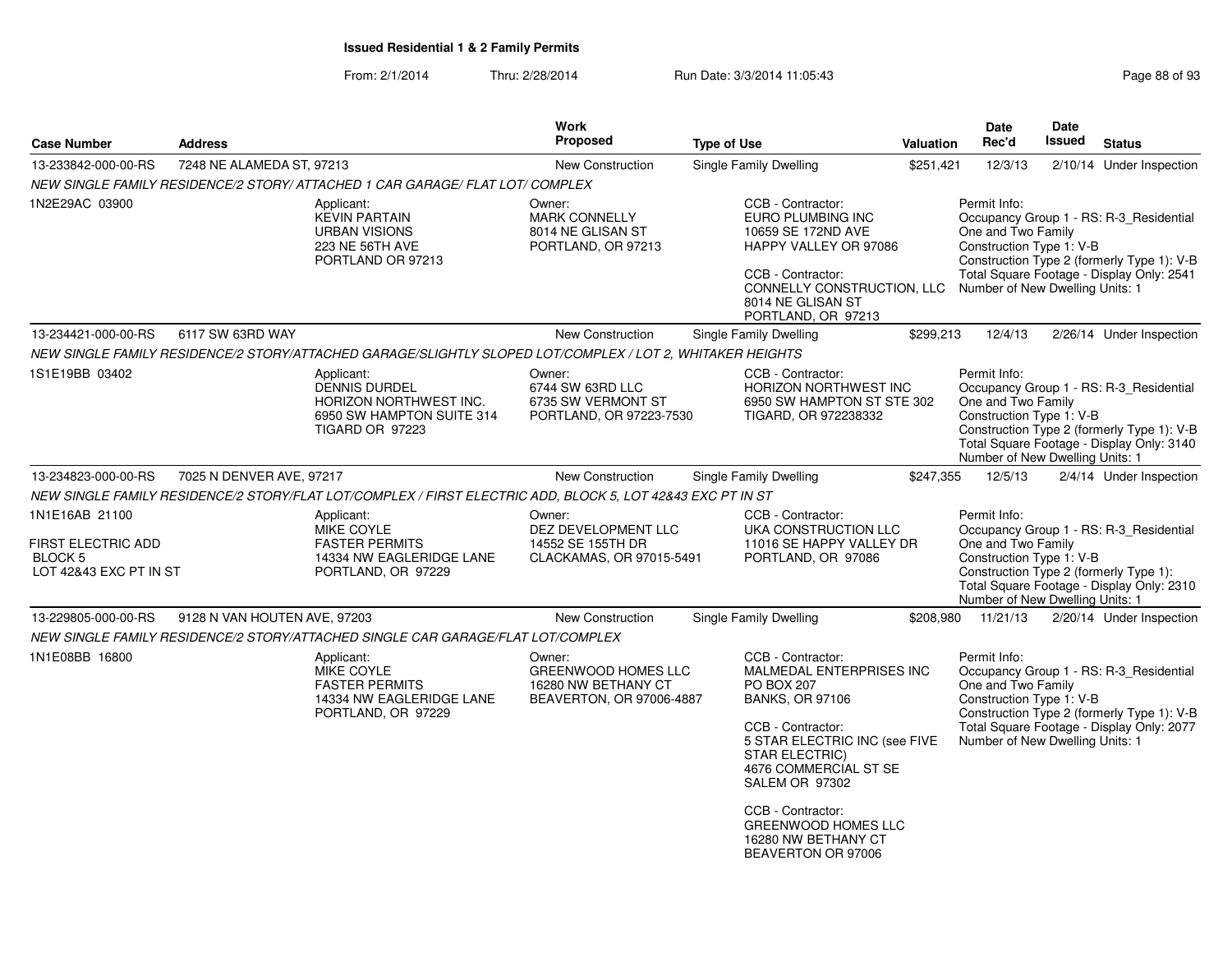|                                                                              |                         |                                                                                                     | <b>Work</b>                                                                                                                                  |                                                                                                                                                           |                  | Date                                                                                              | Date             |                                                                                                                                    |
|------------------------------------------------------------------------------|-------------------------|-----------------------------------------------------------------------------------------------------|----------------------------------------------------------------------------------------------------------------------------------------------|-----------------------------------------------------------------------------------------------------------------------------------------------------------|------------------|---------------------------------------------------------------------------------------------------|------------------|------------------------------------------------------------------------------------------------------------------------------------|
| <b>Case Number</b>                                                           | <b>Address</b>          |                                                                                                     | <b>Proposed</b>                                                                                                                              | <b>Type of Use</b>                                                                                                                                        | <b>Valuation</b> | Rec'd                                                                                             | <b>Issued</b>    | <b>Status</b>                                                                                                                      |
| 13-235408-000-00-RS                                                          | 3565 SE BROOKLYN ST     |                                                                                                     | <b>New Construction</b>                                                                                                                      | <b>Single Family Dwelling</b>                                                                                                                             | \$347.066        | 12/6/13                                                                                           | 2/26/14          | Issued                                                                                                                             |
|                                                                              |                         | NEW SINGLE FAMILY RESIDENCE/3 STORY WITH FINISHED ATTIC/ATTACHED GARAGE/SLIGHTLY SLOPED LOT/COMPLEX |                                                                                                                                              |                                                                                                                                                           |                  |                                                                                                   |                  |                                                                                                                                    |
| 1S1E12AB 22415                                                               |                         | Applicant:<br><b>ETHAN BECK</b><br><b>ETHAN BECK HOMES</b><br>728 SE 71ST<br>PORTLAND, OR 97215     | Owner:<br><b>WAVERLY COMMONS LLC</b><br>728 SE 71ST AVE<br>PORTLAND, OR 97215                                                                | CCB - Contractor:<br>ETHAN BECK HOMES INC<br>728 SE 71ST<br>PORTLAND, OR 97215                                                                            |                  | Permit Info:<br>One and Two Family<br>Construction Type 1: V-B<br>Number of New Dwelling Units: 1 |                  | Occupancy Group 1 - RS: R-3 Residential<br>Construction Type 2 (formerly Type 1): V-B<br>Total Square Footage - Display Only: 3446 |
| 13-233047-000-00-RS                                                          | 4522 NE 26TH AVE, 97211 |                                                                                                     | New Construction                                                                                                                             | Single Family Dwelling                                                                                                                                    | \$361,230        | 11/27/13                                                                                          |                  | 2/14/14 Under Inspection                                                                                                           |
|                                                                              |                         |                                                                                                     |                                                                                                                                              | NEW SINGLE FAMILY RESIDENCE/2 STORY WITH UNFINISHED BASEMENT/ATTACHED GARAGE/FLAT LOT/COMPLEX/***ADD TEMPORARY ELECTRICAL POST 2/20/14****                |                  |                                                                                                   |                  |                                                                                                                                    |
| 1N1E24BC 22000<br><b>LESTER PK</b><br>BLOCK <sub>9</sub><br>LOT <sub>5</sub> |                         | Applicant:<br><b>ALBERTO TORRES</b><br>126 NE ALBERTA ST #206<br>PORTLAND OR 97211                  | Owner:<br>DOZER CONSTRUCTION LLC<br>5324 NE 28TH AVE<br>PORTLAND, OR 97211-6234                                                              | CCB - Contractor:<br>DOZER CONSTRUCTION LLC<br>5324 NE 28TH AVE<br>PORTLAND, OR 97211                                                                     |                  | Permit Info:<br>One and Two Family<br>Construction Type 1: V-B<br>Number of New Dwelling Units: 1 |                  | Occupancy Group 1 - RS: R-3_Residential<br>Construction Type 2 (formerly Type 1): V-B<br>Total Square Footage - Display Only: 3582 |
| 13-236169-000-00-RS                                                          | 9422 SW 8TH DR, 97219   |                                                                                                     | <b>New Construction</b>                                                                                                                      | Single Family Dwelling                                                                                                                                    | \$383,104        | 12/10/13                                                                                          | 2/26/14 Issued   |                                                                                                                                    |
|                                                                              |                         |                                                                                                     |                                                                                                                                              | NEW SINGLE FAMILY RESIDENCE/TWO STORY WITH DAYLIGHT BASEMENT/ATTACHED GARAGE/SLOPED LOT/COMPLEX Septic Decommissioning Required. Call for Inspection 842. |                  |                                                                                                   |                  |                                                                                                                                    |
| 1S1E28AC 03200<br>NORTHROP AC<br><b>BLOCK C</b><br>S 1/2 OF LOT 8            |                         | Applicant:<br>SALINA WOOD<br>7909 SW 31ST AVE #6<br>PORTLAND, OR 97219                              | Owner:<br>ROBERT J WOOD<br>7909 SW 31ST AVE #6<br>PORTLAND, OR 97219<br>Owner:<br>SALINA A WOOD<br>7909 SW 31ST AVE #6<br>PORTLAND, OR 97219 |                                                                                                                                                           |                  | Permit Info:<br>One and Two Family<br>Construction Type 1: V-B<br>Number of New Dwelling Units: 1 |                  | Occupancy Group 1 - RS: R-3_Residential<br>Construction Type 2 (formerly Type 1): V-B<br>Total Square Footage - Display Only: 3898 |
| 13-151109-REV-01-RS                                                          | 3350 SE HAROLD CT       |                                                                                                     | <b>New Construction</b>                                                                                                                      | Single Family Dwelling                                                                                                                                    | \$25,699         | 12/17/13                                                                                          | $2/14/14$ Issued |                                                                                                                                    |
|                                                                              |                         |                                                                                                     |                                                                                                                                              | REVISION - MODIFICATION TO ROOF AND ATTIC, ADD ATTIC STAIRS, STRUCTURAL MODIFICATION, ADD NEW WINDOWS, RELOCATE EXTERIOR DOOR                             |                  |                                                                                                   |                  |                                                                                                                                    |
| 1S1E13DB 01002<br>PARTITION PLAT 2012-24<br>LOT <sub>2</sub>                 |                         | Applicant:<br>JOHN L WELSH<br>3350 SE HAROLD CT<br>PORTLAND, OR 97202-4340                          | Owner:<br>JOHN L WELSH<br>3350 SE HAROLD CT<br>PORTLAND, OR 97202-4340                                                                       |                                                                                                                                                           |                  | Permit Info:<br>One and Two Family<br>Construction Type 1: V-B                                    |                  | Occupancy Group 1 - RS: R-3_Residential<br>Construction Type 2 (formerly Type 1): V-B<br>Total Square Footage - Display Only: 2467 |
| 13-236410-000-00-RS                                                          | 5116 SE 47TH AVE, 97206 |                                                                                                     | <b>New Construction</b>                                                                                                                      | <b>Single Family Dwelling</b>                                                                                                                             | \$256,210        | 12/10/13                                                                                          | 2/25/14 Issued   |                                                                                                                                    |
|                                                                              |                         | NEW SINGLE FAMILY RESIDENCE/TWO STORY/ATTACHED GARAGE/FLAT LOT/COMPLEX                              |                                                                                                                                              |                                                                                                                                                           |                  |                                                                                                   |                  |                                                                                                                                    |
| 1S2E18BD 12300                                                               |                         | Applicant:<br><b>KEVIN PARTAIN</b><br><b>URBAN VISIONS</b><br>223 NE 56TH AVE<br>PORTLAND OR 97213  | Owner:<br>STAI ENTERPRISES INC<br>4234 SE NAEGELI CT<br>PORTLAND, OR 97236-9343                                                              | CCB - Contractor:<br>Jeff Shrope<br>RENAISSANCE CUSTOM HOMES<br><b>LLC</b><br>16771 Boones Ferry Rd<br>Lake Oswego, OR 97035                              |                  | Permit Info:<br>One and Two Family<br>Construction Type 1: V-B<br>Number of New Dwelling Units: 1 |                  | Occupancy Group 1 - RS: R-3_Residential<br>Construction Type 2 (formerly Type 1): V-B<br>Total Square Footage - Display Only: 2564 |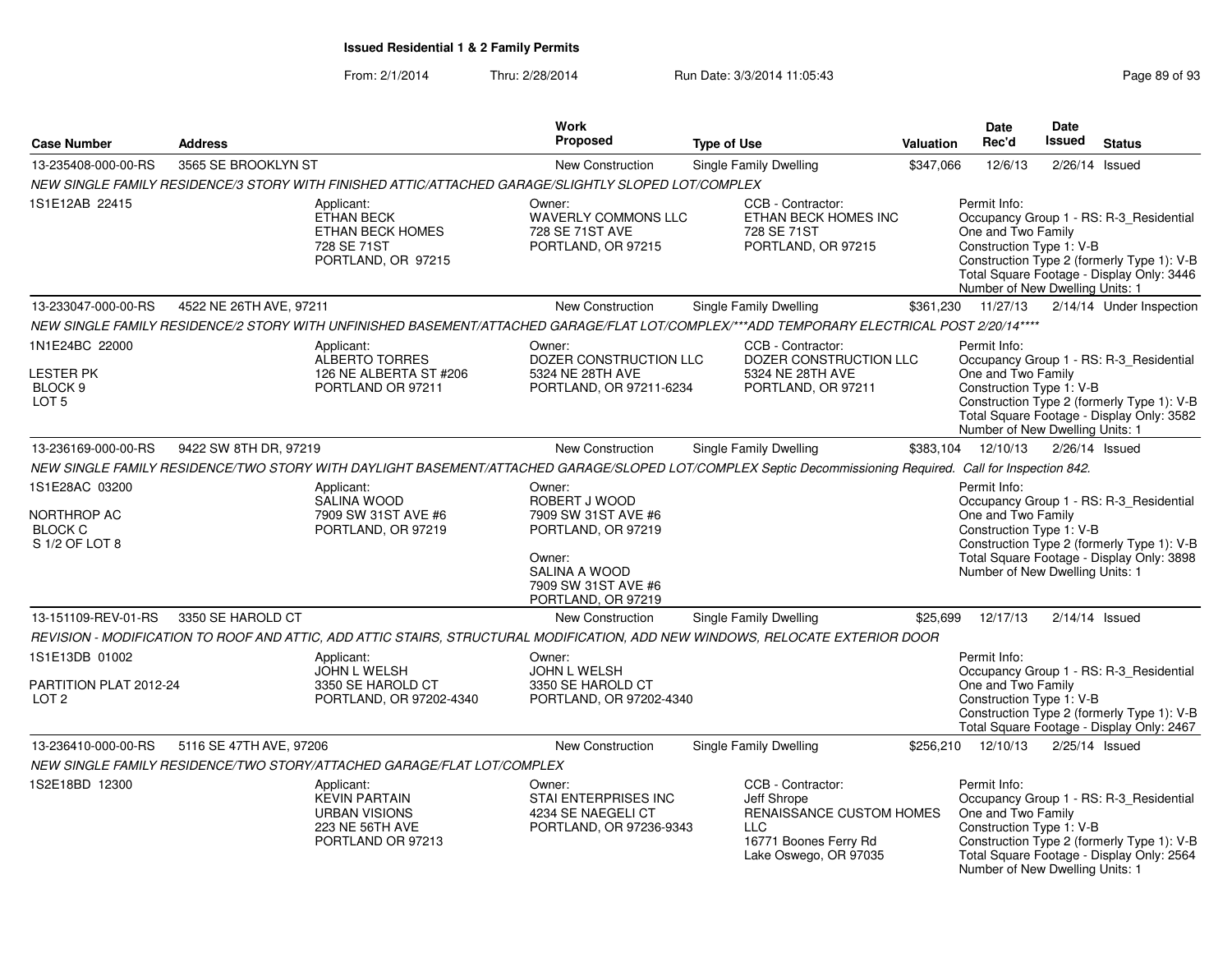| <b>Case Number</b>                                                   | <b>Address</b>           |                                                                                                                                                                                                                | <b>Work</b><br><b>Proposed</b>                                                                                                                | <b>Type of Use</b> |                                                                                                                                                                                                  | <b>Valuation</b> | Date<br>Rec'd                                                                                     | Date<br>Issued           | <b>Status</b>                                                                                                                      |
|----------------------------------------------------------------------|--------------------------|----------------------------------------------------------------------------------------------------------------------------------------------------------------------------------------------------------------|-----------------------------------------------------------------------------------------------------------------------------------------------|--------------------|--------------------------------------------------------------------------------------------------------------------------------------------------------------------------------------------------|------------------|---------------------------------------------------------------------------------------------------|--------------------------|------------------------------------------------------------------------------------------------------------------------------------|
| 13-236439-000-00-RS                                                  | 5661 SE HAROLD ST, 97206 |                                                                                                                                                                                                                | New Construction                                                                                                                              |                    | Single Family Dwelling                                                                                                                                                                           | \$244.999        | 12/10/13                                                                                          |                          | 2/21/14 Under Inspection                                                                                                           |
|                                                                      |                          | NEW SINGLE FAMILY RESIDENCE/2-STORY/SINGLE CAR GARAGE/FLAT LOT/COMPLEX                                                                                                                                         |                                                                                                                                               |                    |                                                                                                                                                                                                  |                  |                                                                                                   |                          |                                                                                                                                    |
| 1S2E18AC 10200                                                       |                          | Applicant:<br><b>KEVIN PARTAIN</b><br><b>URBAN VISIONS</b><br>223 NE 56TH AVE<br>PORTLAND, OR 97213                                                                                                            | Owner:<br>RENAISSANCE CUSTOM HOMES<br><b>LLC</b><br>16771 BOONES FERRY RD<br>LAKE OSWEGO, OR 97035-4383                                       |                    | CCB - Contractor:<br>Jeff Shrope<br>RENAISSANCE CUSTOM HOMES<br><b>LLC</b><br>16771 Boones Ferry Rd<br>Lake Oswego, OR 97035                                                                     |                  | Permit Info:<br>One and Two Family<br>Number of New Dwelling Units: 1                             | Construction Type 1: V-B | Occupancy Group 1 - RS: R-3 Residential<br>Construction Type 2 (formerly Type 1):<br>Total Square Footage - Display Only: 2288     |
| 13-239261-000-00-RS                                                  | 6112 NE GRAND AVE, 97211 |                                                                                                                                                                                                                | New Construction                                                                                                                              |                    | Single Family Dwelling                                                                                                                                                                           | \$144.665        | 12/17/13                                                                                          |                          | 2/12/14 Under Inspection                                                                                                           |
|                                                                      |                          | NEW SINGLE FAMILY RESIDENCE/TWO STORY/NO GARAGE/NO BASEMENT/FLAT LOT/COMPLEX                                                                                                                                   |                                                                                                                                               |                    |                                                                                                                                                                                                  |                  |                                                                                                   |                          |                                                                                                                                    |
| 1N1E14CB 10600<br>AINSWORTH TR SUB<br>BLOCK 1<br>LOT <sub>8</sub>    |                          | Applicant:<br>ANDREW KLINGENSMITH<br>KLINGENSMITH CONSTRUCTION,<br><b>LLC</b><br>7701 SE 30TH AVE<br>PORTLAND, OR 97202                                                                                        | Owner:<br><b>SUE STORIE</b><br>PO BOX 691<br>CASCADE LOCKS, OR 97014<br>Owner:<br><b>JOHN STORIE</b><br>PO BOX 691<br>CASCADE LOCKS, OR 97014 |                    | CCB - Contractor:<br>R H KUNSELMAN PLMG & HTG<br>15121 NE CLACKMAS ST<br>PORTLAND, OR 97230<br>CCB - Contractor:<br>ANDREW M KLINGENSMITH<br>7701 SE 30TH AVE<br>PORTLAND, OR 972028844          |                  | Permit Info:<br>One and Two Family<br>Construction Type 1: V-B<br>Number of New Dwelling Units: 1 |                          | Occupancy Group 1 - RS: R-3_Residential<br>Construction Type 2 (formerly Type 1):<br>Total Square Footage - Display Only: 1351     |
| 13-196465-REV-01-RS                                                  | 350 NW ROYAL BLVD, 97210 |                                                                                                                                                                                                                | New Construction                                                                                                                              |                    | Single Family Dwelling                                                                                                                                                                           |                  | \$12/17/13                                                                                        |                          | 2/25/14 Issued                                                                                                                     |
|                                                                      |                          | REVISION TO CHANGE UPPER FOOTING AT DRIVEWAY; CHANGE PIER DIAMETERS: REVISE DOWNSLOPE RETAINING WALLS AND SHOW PLANTER ON FOUNDATION PLANS; REVISE LOWER FLC                                                   |                                                                                                                                               |                    |                                                                                                                                                                                                  |                  |                                                                                                   |                          |                                                                                                                                    |
| 1N1E31CB 02500<br>ROYAL<br>BLOCK 4<br>LOT <sub>3</sub>               |                          | Applicant:<br><b>ERIC RYSTADT</b><br>MAIN STREET DEVELOPMENT INC PMB 208 5331 SW MACADAM AVE MAIN STREET DEVELOPMENT INC One and Two Family<br>PMB# 208 5331 SW MACADAM<br>AVE SUITE 258<br>PORTLAND, OR 97239 | Owner:<br>MAIN STREET DEVELOPMENT INC ERIC RYSTADT<br>#258<br>PORTLAND, OR 97239-3871                                                         |                    | CCB - Contractor:<br>PO BOX 91096<br>PORTLAND, OR 97291                                                                                                                                          |                  | Permit Info:<br>Construction Type 1: V-B                                                          |                          | Occupancy Group 1 - RS: R-3 Residential<br>Construction Type 2 (formerly Type 1): V-B<br>Total Square Footage - Display Only: 4464 |
| 13-242449-000-00-RS                                                  | 4819 SE 113TH AVE        |                                                                                                                                                                                                                | New Construction                                                                                                                              |                    | Single Family Dwelling                                                                                                                                                                           | \$214,088        | 12/31/13                                                                                          |                          | 2/21/14 Under Inspection                                                                                                           |
|                                                                      |                          | NEW SINGLE FAMILY RESIDENCE/2-STORY/TWO CAR GARAGE/FLAT LOT/COMPLEX+++SIGNED LIMITED STRUCTURAL ENGINEERING PLAN REVIEW FORM+++ / PARTITION PLAT 2008-8, LOT 2                                                 |                                                                                                                                               |                    |                                                                                                                                                                                                  |                  |                                                                                                   |                          |                                                                                                                                    |
| 1S2E15AB 10502                                                       |                          | Applicant:<br>DONNA KEOUGH<br>508 NW 44TH ST<br>VANCOUVER, WA 98660                                                                                                                                            | Owner:<br><b>IRIS HARWOOD</b><br>4815 SE 113TH AVE<br>PORTLAND, OR 97266-3315                                                                 |                    | CCB - Contractor:<br><b>MB PLUMBING</b><br>13512 SE MARKET ST<br>PORTLAND, OR 97233<br>CCB - Contractor:<br><b>FREDERICK G SHERVEY</b><br>CONSTRUCTION INC<br>PO BOX 86320<br>PORTLAND, OR 97286 |                  | Permit Info:<br>One and Two Family<br>Construction Type 1: V-B<br>Number of New Dwelling Units: 1 |                          | Occupancy Group 1 - RS: R-3 Residential<br>Construction Type 2 (formerly Type 1): V-B<br>Total Square Footage - Display Only: 2260 |
| 14-102907-000-00-RS                                                  | 5509 SE 67TH AVE, 97206  |                                                                                                                                                                                                                | <b>New Construction</b>                                                                                                                       |                    | Single Family Dwelling                                                                                                                                                                           | \$248,593        | 1/9/14                                                                                            |                          | $2/24/14$ Issued                                                                                                                   |
|                                                                      |                          | SINGLE FAMILY RESIDENCE/TWO STORY/ATTACHED GARAGE/FLAT LOT/COMPLEX                                                                                                                                             |                                                                                                                                               |                    |                                                                                                                                                                                                  |                  |                                                                                                   |                          |                                                                                                                                    |
| 1S2E17CB 00200<br><b>TREMONT PL</b><br>BLOCK 36<br>LOT <sub>19</sub> |                          | Applicant:<br><b>KEVIN PARTAIN</b><br><b>URBAN VISIONS</b><br>223 NE 56TH AVE<br>PORTLAND OR 97213                                                                                                             | Owner:<br>FEDERAL NATIONAL MORTGAGE<br>& ASSOCIATION<br>400 NATIONAL WAY<br>SIMI VALLEY, CA 93065-6414                                        |                    | CCB - Contractor:<br>CHALET HOMES LLC<br>8733 SE DIVISION ST #201<br>PORTLAND, OR 97266                                                                                                          |                  | Permit Info:<br>One and Two Family<br>Construction Type 1: V-B<br>Number of New Dwelling Units: 1 |                          | Occupancy Group 1 - RS: R-3_Residential<br>Construction Type 2 (formerly Type 1): V-B<br>Total Square Footage - Display Only: 2509 |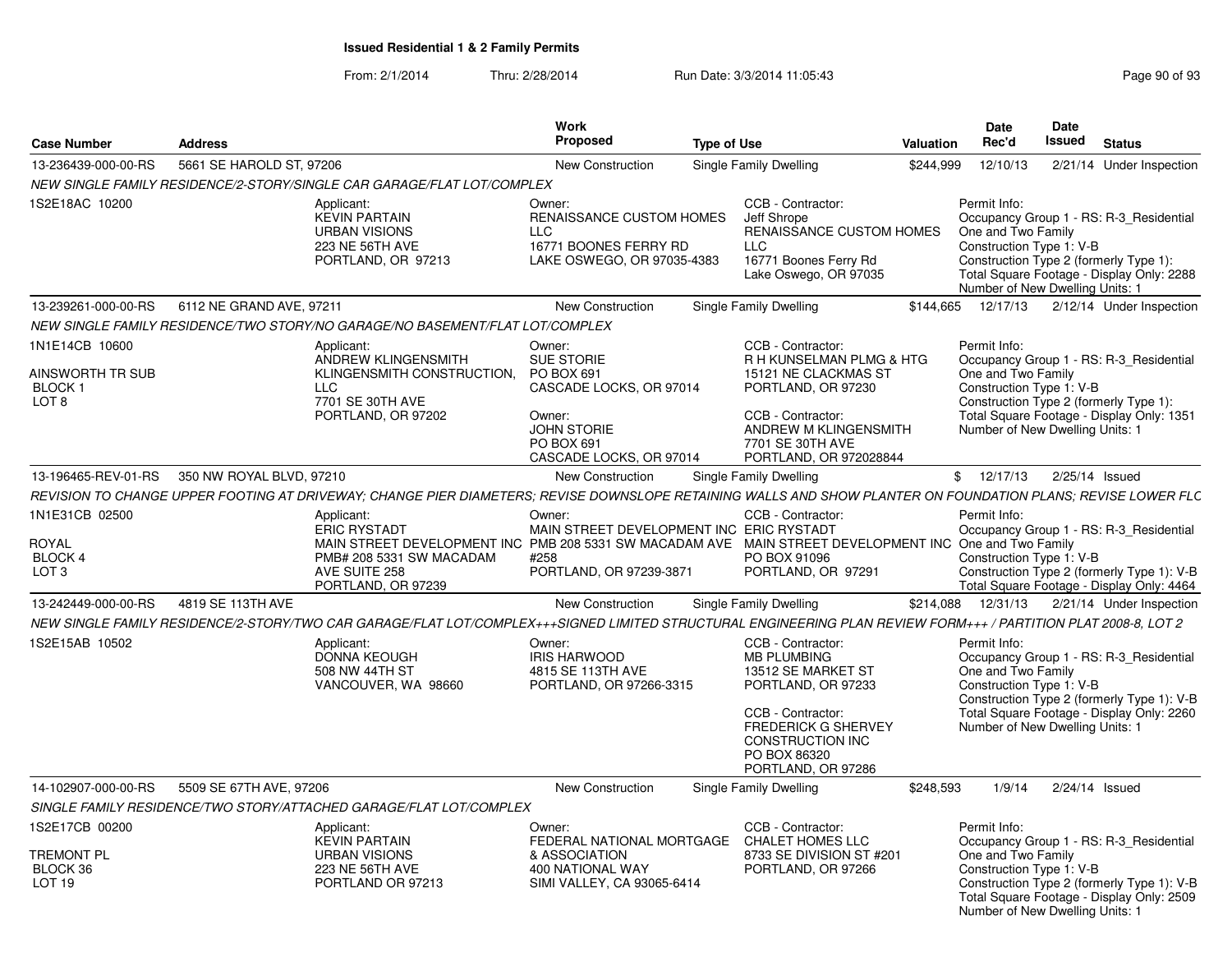|                                                        |                                                                                                    |                                                                                                                         | <b>Work</b>                                                                                                                                    |                               |                                                                                                                     | <b>Date</b>                                                                                                                                                                                                                             | <b>Date</b>   |                                                                                                                                    |
|--------------------------------------------------------|----------------------------------------------------------------------------------------------------|-------------------------------------------------------------------------------------------------------------------------|------------------------------------------------------------------------------------------------------------------------------------------------|-------------------------------|---------------------------------------------------------------------------------------------------------------------|-----------------------------------------------------------------------------------------------------------------------------------------------------------------------------------------------------------------------------------------|---------------|------------------------------------------------------------------------------------------------------------------------------------|
| <b>Case Number</b>                                     | <b>Address</b>                                                                                     |                                                                                                                         | <b>Proposed</b>                                                                                                                                | <b>Type of Use</b>            | Valuation                                                                                                           | Rec'd                                                                                                                                                                                                                                   | <b>Issued</b> | <b>Status</b>                                                                                                                      |
| 13-241756-000-00-RS                                    | 8055 NE SISKIYOU ST                                                                                |                                                                                                                         | New Construction                                                                                                                               | <b>Single Family Dwelling</b> | \$173,367                                                                                                           | 12/26/13                                                                                                                                                                                                                                | 2/21/14       | Issued                                                                                                                             |
|                                                        |                                                                                                    | NEW SINGLE FAMILY RESIDENCE/ 2 STORY/ ATTACHED GARAGE/ FLAT LOT/ COMPLEX                                                |                                                                                                                                                |                               |                                                                                                                     |                                                                                                                                                                                                                                         |               |                                                                                                                                    |
| 1N2E29AA 19602                                         |                                                                                                    | Applicant:                                                                                                              | Owner:                                                                                                                                         |                               | CCB - Contractor:                                                                                                   | Permit Info:                                                                                                                                                                                                                            |               |                                                                                                                                    |
| <b>GREGORY HTS</b><br>BLOCK 12<br>WLY 38' OF LOT 23&24 | <b>MIKE COYLE</b><br><b>FASTER PERMITS</b><br>14334 NW EAGLERIDGE LANE<br>PORTLAND, OR 97229       |                                                                                                                         | <b>WEST COAST DEVELOPMENT</b><br><b>GROUP INC</b><br>2134 NE RODNEY AVE<br>PORTLAND, OR 97212-3738                                             |                               | 211 NE WEIDLER ST<br>PORTLAND, OR 97232                                                                             | METRO HOMES NORTHWEST LLC Occupancy Group 1 - RS: R-3_Residential<br>One and Two Family<br>Construction Type 1: V-B<br>Construction Type 2 (formerly Type 1): V-B<br>Total Square Footage - Display Only: 1768                          |               |                                                                                                                                    |
|                                                        |                                                                                                    |                                                                                                                         | Owner:<br>METRO HOMES NORTHWEST LLC<br>2134 NE RODNEY AVE<br>PORTLAND, OR 97212-3738                                                           |                               |                                                                                                                     | Number of New Dwelling Units: 1                                                                                                                                                                                                         |               |                                                                                                                                    |
| 14-102493-000-00-RS                                    | 5609 SE 56TH AVE                                                                                   |                                                                                                                         | <b>New Construction</b>                                                                                                                        | <b>Single Family Dwelling</b> | \$229,259                                                                                                           | 1/8/14                                                                                                                                                                                                                                  |               | 2/13/14 Under Inspection                                                                                                           |
|                                                        |                                                                                                    | NEW SINGLE FAMILY RESIDENCE/TWO STORY/ATTACHED GARAGE/FLAT LOT/COMPLEX                                                  |                                                                                                                                                |                               |                                                                                                                     |                                                                                                                                                                                                                                         |               |                                                                                                                                    |
| 1S2E18DB 01901                                         | Applicant:<br><b>KEVIN PARTAIN</b><br><b>URBAN VISIONS</b><br>223 NE 56TH AVE<br>PORTLAND OR 97213 |                                                                                                                         | Owner:<br>ANN SANDERSON<br>5603 SE 56TH AVE<br>PORTLAND, OR 97206-5570                                                                         |                               | CCB - Contractor:<br><b>CRAFTWORK PLUMBING INC</b><br>7737 SW CIRRUS DR<br>BEAVERTON, OR 97008<br>CCB - Contractor: | Permit Info:<br>Occupancy Group 1 - RS: R-3_Residential<br>One and Two Family<br>Construction Type 1: V-B<br>Construction Type 2 (formerly Type 1): V-B<br>Total Square Footage - Display Only: 2321<br>Number of New Dwelling Units: 1 |               |                                                                                                                                    |
|                                                        |                                                                                                    |                                                                                                                         |                                                                                                                                                |                               | Jeff Shrope<br>RENAISSANCE CUSTOM HOMES<br>16771 Boones Ferry Rd<br>Lake Oswego, OR 97035                           |                                                                                                                                                                                                                                         |               |                                                                                                                                    |
| 13-241829-000-00-RS                                    | 4428 SE 25TH AVE, 97202                                                                            |                                                                                                                         | <b>New Construction</b>                                                                                                                        | <b>Single Family Dwelling</b> | \$223,156                                                                                                           | 12/27/13                                                                                                                                                                                                                                |               | 2/21/14 Under Inspection                                                                                                           |
|                                                        |                                                                                                    | NEW SINGLE FAMILY RESIDENCE/2 STORY/ ATTACHED GARAGE/ FLAT LOT/ COMPLEX / SPANTONS ADD, BLOCK 2, LOT 24                 |                                                                                                                                                |                               |                                                                                                                     |                                                                                                                                                                                                                                         |               |                                                                                                                                    |
| 1S1E12CC 19200                                         |                                                                                                    | Applicant:<br>ANTE SKORO<br>SKORO BROS HOMES LLC<br>17852 SE TROGE ROAD<br>BORING OR 97009                              | Owner:<br>SKORO BROS HOMES LLC<br>PO BOX 2885<br>CLACKAMAS, OR 97015-2885                                                                      |                               | CCB - Contractor:<br>ANTE SKORO<br><b>SKORO BROS HOMES LLC</b><br>17852 SE TROGE ROAD<br>BORING OR 97009            | Permit Info:<br>One and Two Family<br>Construction Type 1: V-B<br>Number of New Dwelling Units: 1                                                                                                                                       |               | Occupancy Group 1 - RS: R-3_Residential<br>Construction Type 2 (formerly Type 1): V-B<br>Total Square Footage - Display Only: 2246 |
| 13-237077-000-00-RS                                    | 321 NE 160TH AVE                                                                                   |                                                                                                                         | New Construction                                                                                                                               | Townhouse (2 Units)           | \$200,425                                                                                                           | 12/13/13                                                                                                                                                                                                                                |               | 2/11/14 Under Inspection                                                                                                           |
|                                                        |                                                                                                    | 1 OF 2 NEW TOWNHOUSES ON INDIVIDUAL LOT/3 STORY/ATTACHED GARAGE/FLAT LOT/COMPLEX**LIMITED STRUCTURAL REVIEW REQUESTED** |                                                                                                                                                |                               |                                                                                                                     |                                                                                                                                                                                                                                         |               |                                                                                                                                    |
| 1N2E36DA 04808                                         |                                                                                                    | Applicant:<br><b>DONNA KEOUGH</b><br>508 NW 44TH ST<br>VANCOUVER, WA 98660                                              | Owner:<br><b>FREDERICK G SHERVEY</b><br>PO BOX 86320<br>PORTLAND, OR 97286<br>Owner:<br>CONSTRUCTION INC<br>PO BOX 86320<br>PORTLAND, OR 97286 |                               | CCB - Contractor:<br>FREDERICK G SHERVEY<br>CONSTRUCTION INC<br>PO BOX 86320<br>PORTLAND, OR 97286                  | Permit Info:<br>One and Two Family<br>Construction Type 1: V-B<br>Number of New Dwelling Units: 1                                                                                                                                       |               | Occupancy Group 1 - RS: R-3_Residential<br>Construction Type 2 (formerly Type 1): V-B<br>Total Square Footage - Display Only: 2012 |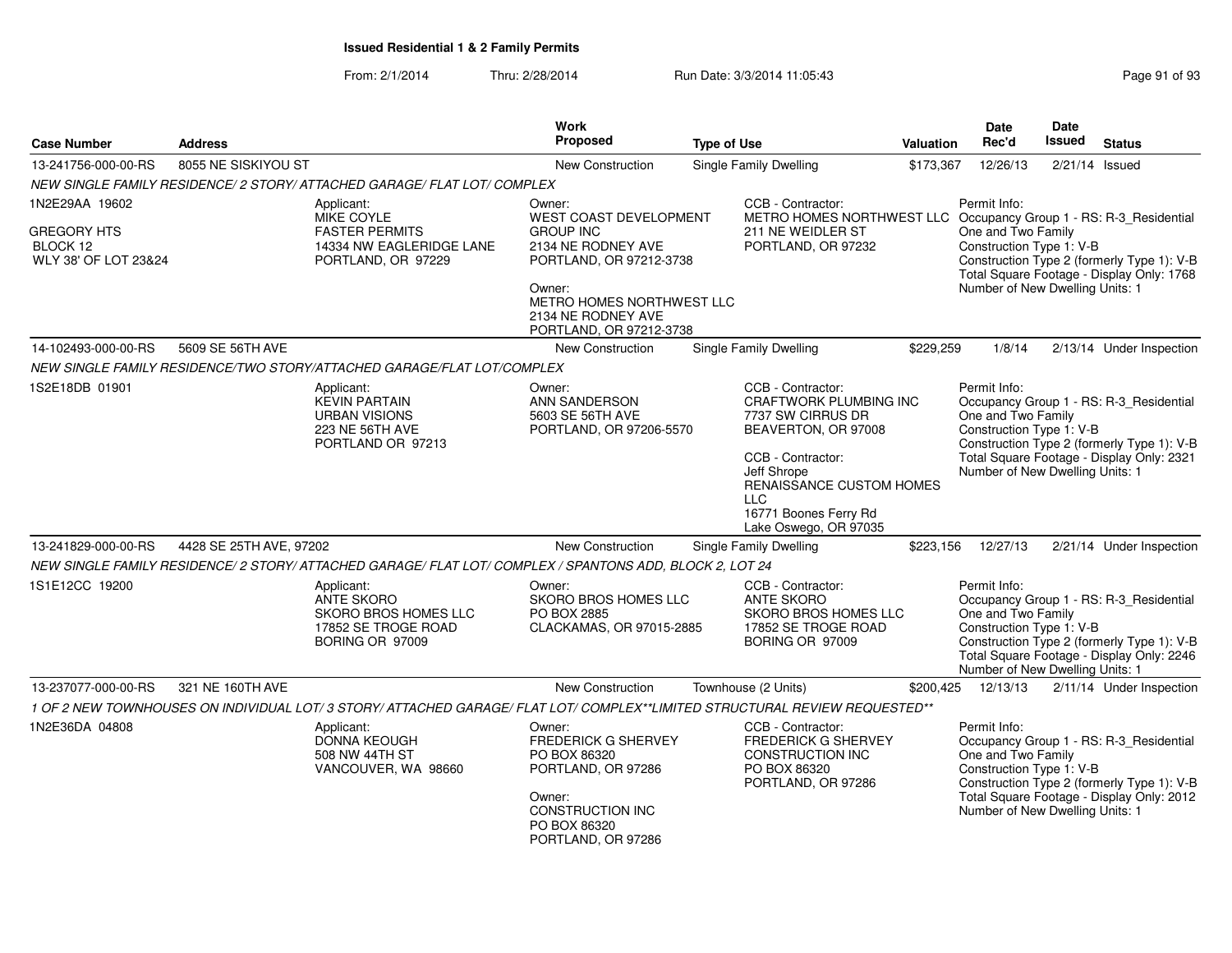| <b>Case Number</b>                       | <b>Address</b>              |                                                                                                     | <b>Work</b><br><b>Proposed</b>                                                                                                  | <b>Type of Use</b>                                                                                                                                                                           | Valuation | <b>Date</b><br>Rec'd                                                                                                                                                                                                                    | Date<br><b>Issued</b>                                                                                                                                                                                                   | <b>Status</b>   |                          |
|------------------------------------------|-----------------------------|-----------------------------------------------------------------------------------------------------|---------------------------------------------------------------------------------------------------------------------------------|----------------------------------------------------------------------------------------------------------------------------------------------------------------------------------------------|-----------|-----------------------------------------------------------------------------------------------------------------------------------------------------------------------------------------------------------------------------------------|-------------------------------------------------------------------------------------------------------------------------------------------------------------------------------------------------------------------------|-----------------|--------------------------|
| 13-167422-REV-01-RS                      | 2004 SW MADISON ST - Unit A |                                                                                                     | <b>New Construction</b>                                                                                                         | Townhouse (2 Units)                                                                                                                                                                          | \$800     | 2/5/14                                                                                                                                                                                                                                  |                                                                                                                                                                                                                         | $2/5/14$ Issued |                          |
|                                          |                             |                                                                                                     | ADDED VALUE REVISION TO ADD GRADE BEAM TO SUPPORT PORCH, AND INCREASED HEIGHT FOR PORTION OF FOUNDATION WALL                    |                                                                                                                                                                                              |           |                                                                                                                                                                                                                                         |                                                                                                                                                                                                                         |                 |                          |
| 1S1E04BA 03200                           |                             | Applicant:<br><b>Emery Smith</b><br>ENCORE HOMES LLC<br>7989 SE TOWHEE CT<br>MILWAUKIE OR 97267     | Owner:<br>MALIBAR GROUP LLC<br>1405 TOLMAN CREEK RD<br>ASHLAND, OR 97520-3670                                                   | CCB - Contractor:<br><b>EMORY SMITH</b><br><b>ENCORE HOMES LLC</b><br>7989 SE TOWHEE CT<br>MILWAUKIE OR 97267                                                                                |           | Permit Info:<br>Occupancy Group 1 - RS: R-3 Residential<br>One and Two Family<br>Construction Type 1: V-B<br>Construction Type 2 (formerly Type 1): V-B<br>Total Square Footage - Display Only: 3490                                    |                                                                                                                                                                                                                         |                 |                          |
| 13-167407-REV-01-RS                      | 2008 SW MADISON ST, 97205   |                                                                                                     | New Construction                                                                                                                | Townhouse (2 Units)                                                                                                                                                                          | \$1,200   | 2/5/14                                                                                                                                                                                                                                  |                                                                                                                                                                                                                         | $2/5/14$ Issued |                          |
|                                          |                             |                                                                                                     |                                                                                                                                 | ADDED VALUE REVISION TO ADD GRADE BEAM TO SUPPORT PORCH (PAGE S1); INCREASE HEIGHT OF CONCRETE WALL WHERE ABOVE FINISH FLOOR AT NW CORNER TO ACCOMODATE EXTI                                 |           |                                                                                                                                                                                                                                         |                                                                                                                                                                                                                         |                 |                          |
| 1S1E04BA 03200                           |                             | Applicant:<br>Emery Smith<br><b>ENCORE HOMES LLC</b><br>7989 SE TOWHEE CT<br>MILWAUKIE OR 97267     | Owner:<br>MALIBAR GROUP LLC<br>1405 TOLMAN CREEK RD<br>ASHLAND, OR 97520-3670                                                   | CCB - Contractor:<br><b>EMORY SMITH</b><br><b>ENCORE HOMES LLC</b><br>7989 SE TOWHEE CT<br>MILWAUKIE OR 97267                                                                                |           | Permit Info:<br>Occupancy Group 1 - RS: R-3_Residential<br>One and Two Family<br>Construction Type 1: V-B<br>Construction Type 2 (formerly Type 1): V-B<br>Total Square Footage - Display Only: 3632                                    |                                                                                                                                                                                                                         |                 |                          |
| 13-237087-000-00-RS                      | 15931 NE EVERETT CT         |                                                                                                     | <b>New Construction</b>                                                                                                         | Townhouse (2 Units)                                                                                                                                                                          | \$217,495 | 12/13/13                                                                                                                                                                                                                                |                                                                                                                                                                                                                         |                 | 2/11/14 Under Inspection |
|                                          |                             |                                                                                                     |                                                                                                                                 | 2 OF 2 NEW TOWNHOUSES ON INDIVIDUAL LOT/ 3 STORY/ ATTACHED GARAGE/ FLAT LOT/ COMPLEX**LIMITED STRUCTURAL REVIEW REQUESTED**                                                                  |           |                                                                                                                                                                                                                                         |                                                                                                                                                                                                                         |                 |                          |
| 1N2E36DA 04809<br>PARTITION PLAT 2008-36 |                             | Applicant:<br><b>DONNA KEOUGH</b><br>508 NW 44TH ST                                                 | Owner:<br>DANIEL J HARRY<br>4447 SE SWEETBRIAR LN                                                                               | CCB - Contractor:<br><b>FREDERICK G SHERVEY</b><br>CONSTRUCTION INC                                                                                                                          |           | Permit Info:<br>Occupancy Group 1 - RS: R-3 Residential<br>One and Two Family                                                                                                                                                           |                                                                                                                                                                                                                         |                 |                          |
| LOT <sub>2</sub>                         |                             | VANCOUVER, WA 98660                                                                                 | TROUTDALE, OR 97060                                                                                                             | PO BOX 86320<br>PORTLAND, OR 97286                                                                                                                                                           |           | Construction Type 1: V-B<br>Construction Type 2 (formerly Type 1): V-B<br>Total Square Footage - Display Only: 2195                                                                                                                     |                                                                                                                                                                                                                         |                 |                          |
|                                          |                             |                                                                                                     | Owner:<br>REBEKAH HARRY<br>4447 SE SWEETBRIAR LN<br>TROUTDALE, OR 97060                                                         |                                                                                                                                                                                              |           | Number of New Dwelling Units: 1                                                                                                                                                                                                         |                                                                                                                                                                                                                         |                 |                          |
| 13-221572-000-00-RS                      | 2860 SE FRANCIS ST          |                                                                                                     | <b>New Construction</b>                                                                                                         | Townhouse (3 or more units)                                                                                                                                                                  | \$198,808 | 11/1/13                                                                                                                                                                                                                                 |                                                                                                                                                                                                                         |                 | 2/4/14 Under Inspection  |
|                                          |                             |                                                                                                     | NEW 3 OF 3 UNIT TOWNHOUSE ON on individual tax lot / 3-STORY / 1-CAR GARAGE / FLAT LOT / SIMPLE / PARTITION PLAT 2012-56, LOT 3 |                                                                                                                                                                                              |           |                                                                                                                                                                                                                                         |                                                                                                                                                                                                                         |                 |                          |
| 1S1E12CB 02803                           |                             | Applicant:<br><b>KEVIN PARTAIN</b><br><b>URBAN VISIONS</b><br>223 NE 56TH AVE<br>PORTLAND, OR 97213 | Owner:<br>DAN ANDREW<br>3439 NE SANDY BLVD<br>PORTLAND, OR 97232-1959                                                           | CCB - Contractor:<br>ANDREY KOSHUBA<br><b>EXCEPTIONAL HOMES BY</b><br><b>ANDREY INC</b><br>14237 BRIDGE CT.<br>LAKE OSWEGO, OR 97034                                                         |           | Permit Info:                                                                                                                                                                                                                            | Occupancy Group 1 - RS: R-3_Residential<br>One and Two Family<br>Construction Type 1: V-B<br>Construction Type 2 (formerly Type 1): V-B<br>Total Square Footage - Display Only: 2090<br>Number of New Dwelling Units: 1 |                 |                          |
| 13-221561-000-00-RS                      | 3908 SE 28TH PL             |                                                                                                     | <b>New Construction</b>                                                                                                         | Townhouse (3 or more units)                                                                                                                                                                  | \$198,808 | 11/1/13                                                                                                                                                                                                                                 |                                                                                                                                                                                                                         |                 | 2/4/14 Under Inspection  |
|                                          |                             |                                                                                                     |                                                                                                                                 | NEW 1 OF 3 UNIT TOWNHOUSE ON on individual tax lot / 3-STORY / 1-CAR GARAGE / FLAT LOT / SIMPLE / PARTITION PLAT 2012-56, LOT 1***Cesspool decommisioning required on demolition permit 12-1 |           |                                                                                                                                                                                                                                         |                                                                                                                                                                                                                         |                 |                          |
| 1S1E12CB 02801                           |                             | Applicant:<br><b>KEVIN PARTAIN</b><br><b>URBAN VISIONS</b><br>223 NE 56TH AVE<br>PORTLAND, OR 97213 | Owner:<br><b>DAN ANDREW</b><br>3439 NE SANDY BLVD<br>PORTLAND, OR 97232-1959                                                    | CCB - Contractor:<br>ANDREY KOSHUBA<br><b>EXCEPTIONAL HOMES BY</b><br><b>ANDREY INC</b><br>14237 BRIDGE CT.<br>LAKE OSWEGO, OR 97034                                                         |           | Permit Info:<br>Occupancy Group 1 - RS: R-3_Residential<br>One and Two Family<br>Construction Type 1: V-B<br>Construction Type 2 (formerly Type 1): V-B<br>Total Square Footage - Display Only: 2090<br>Number of New Dwelling Units: 1 |                                                                                                                                                                                                                         |                 |                          |